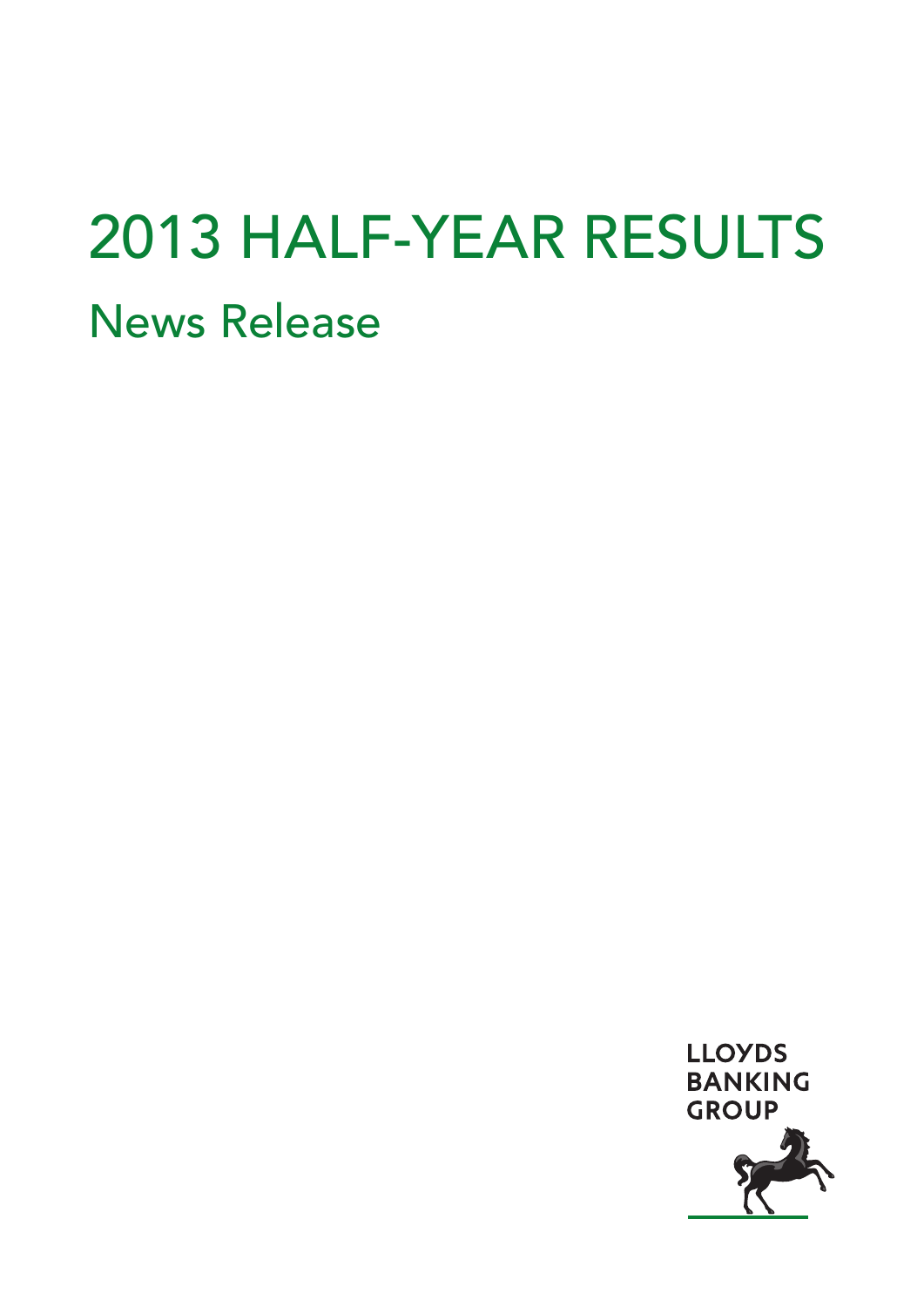# **BASIS OF PRESENTATION**

This report covers the results of Lloyds Banking Group plc (the Company) together with its subsidiaries (the Group) for the half-year ended 30 June 2013.

#### **Statutory basis**

Statutory results are set out on pages 104 to 153. However, a number of factors have had a significant effect on the comparability of the Group's financial position and results. As a result, comparison on a statutory basis of the 2013 results with 2012 is of limited benefit. **Underlying basis** 

In order to present a more meaningful view of business performance, the results of the Group and divisions are presented on an underlying basis. The key principles adopted in the preparation of the underlying basis of reporting are described below.

- In order to reflect the impact of the acquisition of HBOS, the following have been excluded:
	- the amortisation of purchased intangible assets; and
	- the unwind of acquisition-related fair value adjustments.
- The following items, not related to acquisition accounting, have also been excluded from underlying profit:
	- the effects of certain asset sales, liability management – payment protection insurance provision;
	- and volatile items;
- insurance gross up;
- volatility arising in insurance businesses;
- Simplification costs;
- Verde costs;
- certain past service pensions credits in respect of the Group's defined benefit pension schemes; and
- other regulatory provisions.

The financial statements have been restated following the implementation of IAS 19R *Employee Benefits* and IFRS 10 *Consolidated Financial Statements* with effect from 1 January 2013. Further details are shown on page 145.

To enable a better understanding of the Group's core business trends and outlook, certain income statement, balance sheet and regulatory capital information is analysed between core and non-core portfolios. The non-core portfolios consist of businesses which deliver below-hurdle returns, which are outside the Group's risk appetite or may be distressed, are subscale or have an unclear value proposition, or have a poor fit with the Group's customer strategy. The EC mandated retail business disposal (Project Verde) is included in core portfolios.

The Group's core and non-core activities are not managed separately and the preparation of this information requires management to make estimates and assumptions that impact the reported income statements, balance sheet, regulatory capital related and risk amounts analysed as core and as non-core. The Group uses a methodology that categorises income and expenses as non-core only where management expect that the income or expense will cease to be earned or incurred when the associated asset or liability is divested or run-off, and allocates operational costs to the core portfolio unless they are directly related to non-core activities. This results in the reported operating costs for the non-core portfolios being less than would be required to manage these portfolios on a stand-alone basis. Due to the inherent uncertainty in making estimates, a different methodology or a different estimate of the allocation might result in a different proportion of the Group's income or expenses being allocated to the core and non-core portfolios, different assets and liabilities being deemed core or non-core and accordingly a different allocation of the regulatory effects.

Unless otherwise stated income statement commentaries throughout this document compare the half-year ended 30 June 2013 to the half-year ended 30 June 2012, and the balance sheet analysis compares the Group balance sheet as at 30 June 2013 to the Group balance sheet as at 31 December 2012.

## **FORWARD LOOKING STATEMENTS**

This announcement contains forward looking statements with respect to the business, strategy and plans of the Lloyds Banking Group, its current goals and expectations relating to its future financial condition and performance. Statements that are not historical facts, including statements about the Group or the Group's management's beliefs and expectations, are forward looking statements. By their nature, forward looking statements involve risk and uncertainty because they relate to future events and circumstances that will or may occur. The Group's actual future business, strategy, plans and/or results may differ materially from those expressed or implied in these forward looking statements as a result of a variety of factors, including, but not limited to, UK domestic and global economic and business conditions; the ability to derive cost savings and other benefits, including as a result of the Group's Simplification programme; and to access sufficient funding to meet the Group's liquidity needs; changes to the Group's credit ratings; risks concerning borrower or counterparty credit quality; instability in the global financial markets, including Eurozone instability and the impact of any sovereign credit rating downgrade or other sovereign financial issues; market-related risks including changes in interest rates and exchange rates; changing demographic and market-related trends; changes in customer preferences; changes to laws, regulation, accounting standards or taxation, including changes to regulatory capital or liquidity requirements; the policies and actions of governmental or regulatory authorities in the UK, the European Union, or other jurisdictions in which the Group operates, including the US; the implementation of Recovery and Resolution Directive and banking reform following the recommendations made by the Independent Commission on Banking; the ability to attract and retain senior management and other employees; requirements or limitations imposed on the Group as a result of HM Treasury's investment in the Group; the ability to satisfactorily dispose of certain assets or otherwise meet the Group's EC state aid obligations; the extent of any future impairment charges or write-downs caused by depressed asset valuations, market disruptions and illiquid markets; the effects of competition and the actions of competitors, including non-bank financial services and lending companies; exposure to regulatory scrutiny, legal proceedings, regulatory investigations or complaints, and other factors. Please refer to the latest Annual Report on Form 20-F filed with the US Securities and Exchange Commission for a discussion of certain factors together with examples of forward looking statements. The forward looking statements contained in this announcement are made as at the date of this announcement, and the Group undertakes no obligation to update any of its forward looking statements.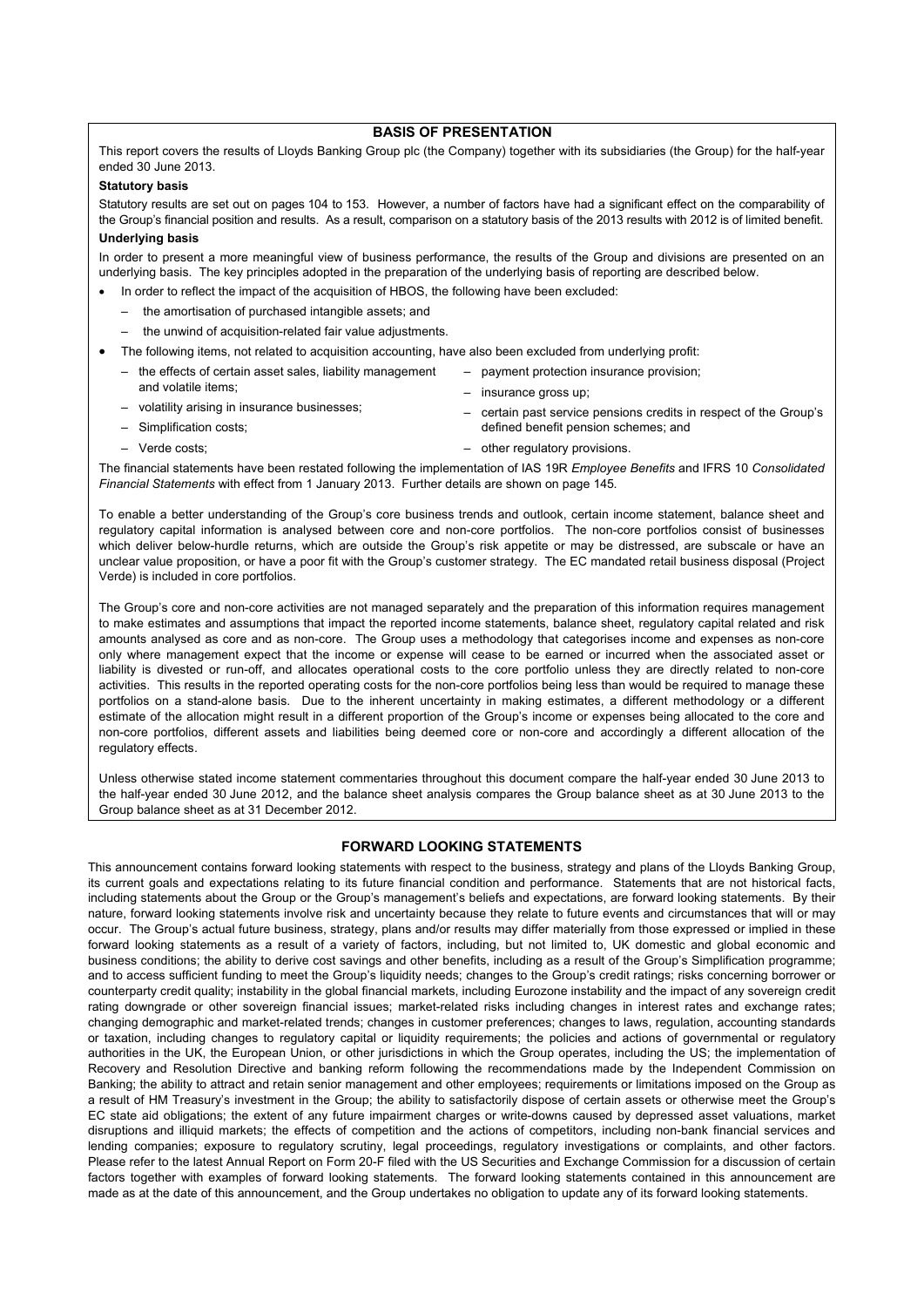# **CONTENTS**

|                                                                           | Page |
|---------------------------------------------------------------------------|------|
| Key highlights                                                            | 1    |
| Results summary                                                           | 2    |
| Consolidated income statement                                             | 3    |
| Balance sheet and key ratios                                              | 3    |
| Consolidated income statement - core and non-core                         | 4    |
| Group Chief Executive's statement                                         | 5    |
| Group Finance Director's review of financial performance                  | 9    |
| Underlying basis segmental analysis                                       | 17   |
| Underlying basis quarterly information                                    | 22   |
| Divisional performance                                                    |      |
| Retail                                                                    | 23   |
| <b>Commercial Banking</b>                                                 | 27   |
| Wealth, Asset Finance and International                                   | 31   |
| Insurance                                                                 | 36   |
| <b>Group Operations</b>                                                   | 40   |
| Central items                                                             | 40   |
|                                                                           |      |
| Additional information on a underlying basis                              | 41   |
| Basis of preparation of underlying basis information<br>St. James's Place | 42   |
| Banking net interest margin                                               | 43   |
| Volatility arising in insurance businesses                                | 44   |
| Number of employees (full-time equivalent)                                | 45   |
|                                                                           |      |
| <b>Risk management</b>                                                    | 46   |
| Risk management approach                                                  | 47   |
| The economy                                                               | 47   |
| Principal risks and uncertainties                                         | 48   |
| Credit risk portfolio                                                     | 54   |
| Exposure to Eurozone countries                                            | 81   |
| Liquidity and funding management                                          | 89   |
| Capital management                                                        | 96   |
| <b>Statutory information</b>                                              | 104  |
| Primary statements                                                        |      |
| Consolidated income statement                                             | 105  |
| Consolidated statement of comprehensive income                            | 106  |
| Consolidated balance sheet                                                | 107  |
| Consolidated statement of changes in equity                               | 109  |
| Consolidated cash flow statement                                          | 112  |
| <b>Notes</b>                                                              | 113  |
| Statement of directors' responsibilities                                  | 154  |
| Independent review report to Lloyds Banking Group plc                     | 155  |
|                                                                           |      |
| Contacts                                                                  | 156  |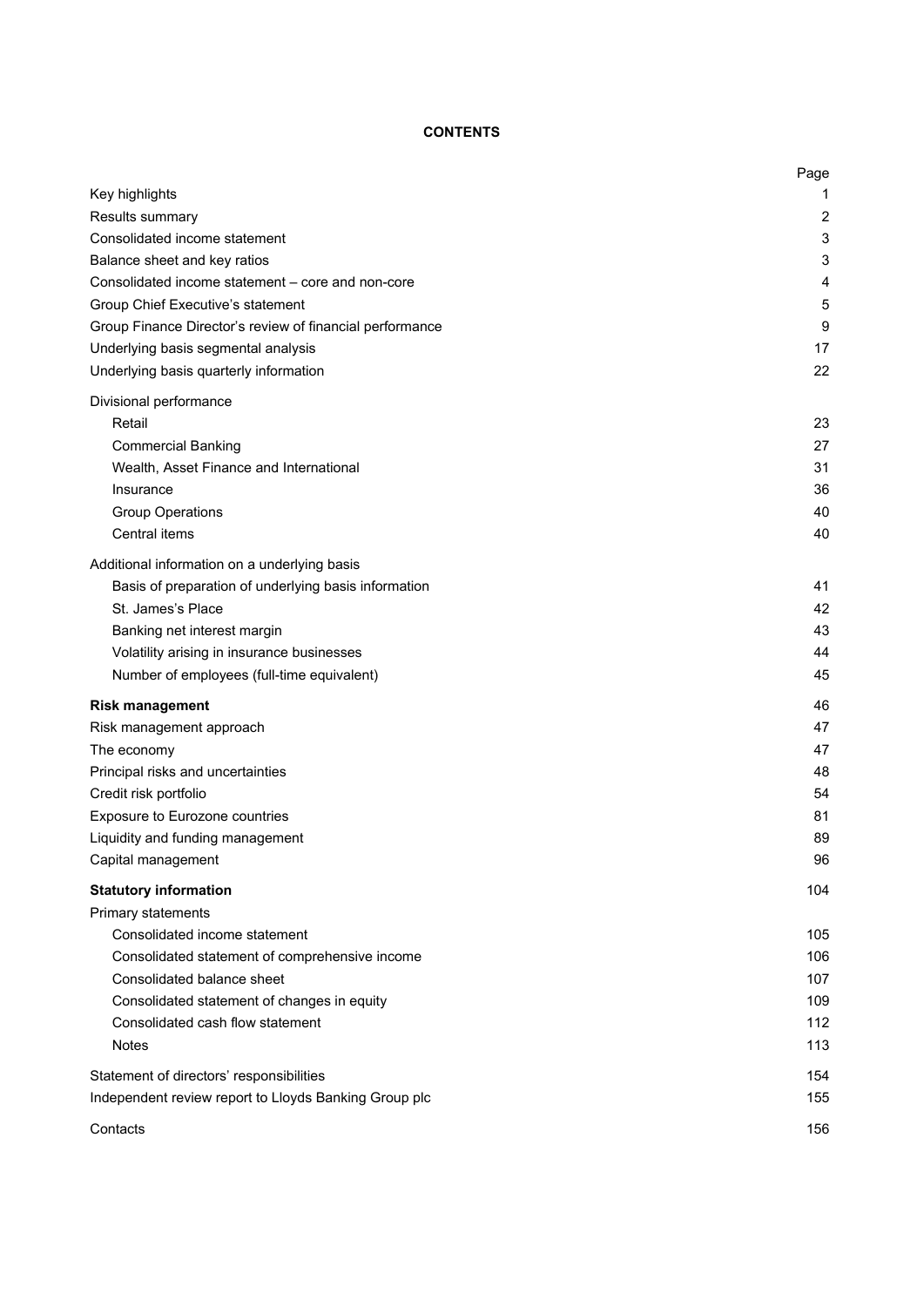# **RESULTS FOR THE HALF-YEAR TO 30 JUNE 2013 ACCELERATED PROGRESS IN DELIVERING STRATEGIC PLAN**

'In the two years since we set out our strategic plan to become the best bank for customers, we have transformed the Group with increasing momentum, reshaping the business to focus on our core UK franchise, significantly reducing costs and risk, and simplifying and improving our service, products, and processes. As a result, we are now well on track to create a bank with a leading cost position, lower risk, a lower cost of equity, and products and services focused on our customers' needs, to deliver strong, stable and sustainable returns to our shareholders.

We accelerated the pace of delivery on key elements of our strategic plan in the first half of the year. We returned our core loan book to growth a quarter earlier than expected, delivered a significant improvement in our net interest margin, and are targeting additional cost reductions. We have also substantially strengthened our balance sheet and reduced risk through building our capital further and reducing non-core assets more quickly. At the same time, we are continuing to support the UK economic recovery and are making substantial improvements in our service to customers through additional investments in our simple, UK customer-focused retail and commercial banking model.'

> António Horta-Osório *Group Chief Executive*

# **KEY HIGHLIGHTS**

- Accelerated progress in delivering strategic plan in the first half of 2013.
- $\bullet$  Substantial increase in underlying profit of £1,858 million to £2,902 million with income growth of 2 per cent, increased net interest margin of 2.01 per cent and further cost and impairment reductions, down 6 per cent and 43 per cent respectively.
- Statutory profit of £2,134 million (first half of 2012: loss of £456 million).
- Core underlying income up 6 per cent with accelerated core loan book growth in second quarter.
- Upgraded guidance for net interest margin improvement, cost reduction, non-core asset reduction and capital build.
- Now expect full year 2013 net interest margin of close to 2.10 per cent.
- Further reduction in costs, as reported in guidance given in first quarter results.
- Non-core asset reduction of £17 billion, ahead of plan and capital accretive.
- Now targeting non-core assets of less than £70 billion by end 2013, a year earlier than previously expected. Nonretail non-core assets expected to be less than £30 billion at end 2013, and less than £20 billion at end 2014.
- Capital build ahead of expectations with fully loaded core tier 1 ratio of 9.6 per cent; now targeting fully loaded core tier 1 ratio of above 10 per cent by year end, twelve months ahead of plan.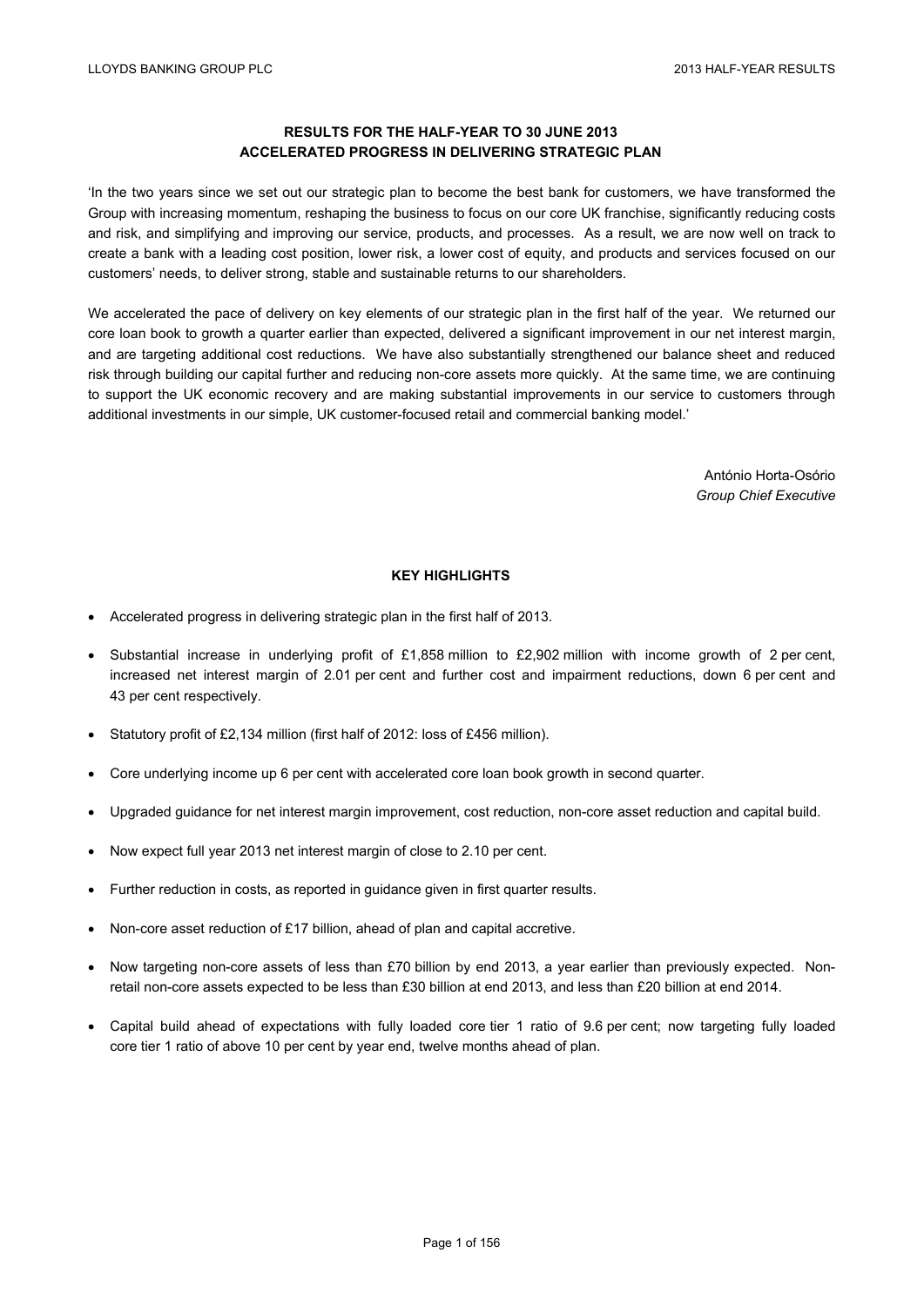# **RESULTS SUMMARY**

#### **Substantial increase in Group underlying profit and return to statutory profit**

- Group underlying profit of £2,902 million (half-year to 30 June 2012: £1,044 million).
- Statutory profit before tax of £2,134 million (half-year to 30 June 2012: £456 million loss).
- Group return on risk-weighted assets increased from 0.61 per cent to 1.95 per cent.
- Total underlying income of £9,464 million, up 2 per cent; decreased 2 per cent excluding St. James's Place effects.
- Group net interest margin increased to 2.01 per cent, ahead of guidance.
- Costs further reduced by 6 per cent to £4,749 million; Simplification run-rate savings increased to £1,160 million.
- 43 per cent reduction in impairment charge to £1,813 million (half-year to 30 June 2012: £3,157 million).

### **Core returns further improved and increased core underlying profit**

- Core underlying profit increased by 26 per cent to £3,696 million (half-year to 30 June 2012: £2,931 million).
- Return on risk-weighted assets increased from 2.44 per cent to 3.16 per cent.
- Core underlying income of £9,071 million, up 6 per cent; increased 1 per cent excluding St. James's Place effects.
- Loans and advances increased by £3.0 billion or 1 per cent in the first half of 2013.
- Net interest margin of 2.39 per cent improved by 7 basis points.
- 4 per cent reduction in core costs to £4,468 million (half-year to 30 June 2012: £4,667 million).

## **Strong balance sheet; continue to de-risk and strengthen balance sheet and capital position**

- Fully loaded core tier 1 ratio significantly improved at 9.6 per cent, after legacy charges of £575 million, driven by underlying capital generation, capital accretive non-core reduction and management actions.
- Core tier 1 capital ratio increased to 13.7 per cent (31 December 2012: 12.0 per cent).
- Tier 1 leverage ratio of 4.2 per cent (31 December 2012: 3.8 per cent).
- Continued capital-accretive non-core asset reduction of £17 billion on a constant currency basis, £16 billion after currency effects. Non-core assets now £83 billion, including non-retail assets of £36 billion.
- Ahead of target in reducing our international presence with 17 countries or overseas branches now exited, or exit announced; now targeting a presence in less than 10 countries by end 2014.
- Core loan to deposit ratio of 100 per cent; Group loan to deposit ratio of 117 per cent; deposit growth of 2 per cent in the half-year.

#### **Supporting customers and the UK economic recovery**

- Commercial Banking core loan book returned to growth (4 per cent growth in the half-year).
- Positive SME net lending growth of 5 per cent in the last twelve months, against market contraction of 3 per cent.
- Over £1 billion committed to manufacturing in the last nine months; original £1 billion target achieved three months early.
- Supported over 33,000 first-time buyers in the first half of 2013; committed to helping around 60,000 in 2013.
- TSB returning to the high street in September; IPO preparation progressing.

#### **Enhanced guidance reflects continued strong performance and business momentum**

- Expect a Group net interest margin of close to 2.10 per cent for full year 2013.
- Expect to reach our non-core assets target of less than £70 billion by the end of 2013, 12 months ahead of plan, and to cease reporting non-core separately after full year 2013 results.
- Non-retail non-core assets expected to be less than £30 billion at end 2013, and less than £20 billion at end 2014.
- As quided in the first quarter results, now expect total costs to be around  $f9.6$  billion in 2013,  $f200$  million lower than previous guidance, and around £9.15 billion in 2014, assuming Verde IPO in mid 2014.
- Targeting an estimated pro forma fully loaded CRD IV core tier 1 ratio of above 10 per cent by end of 2013, a year ahead of previous guidance.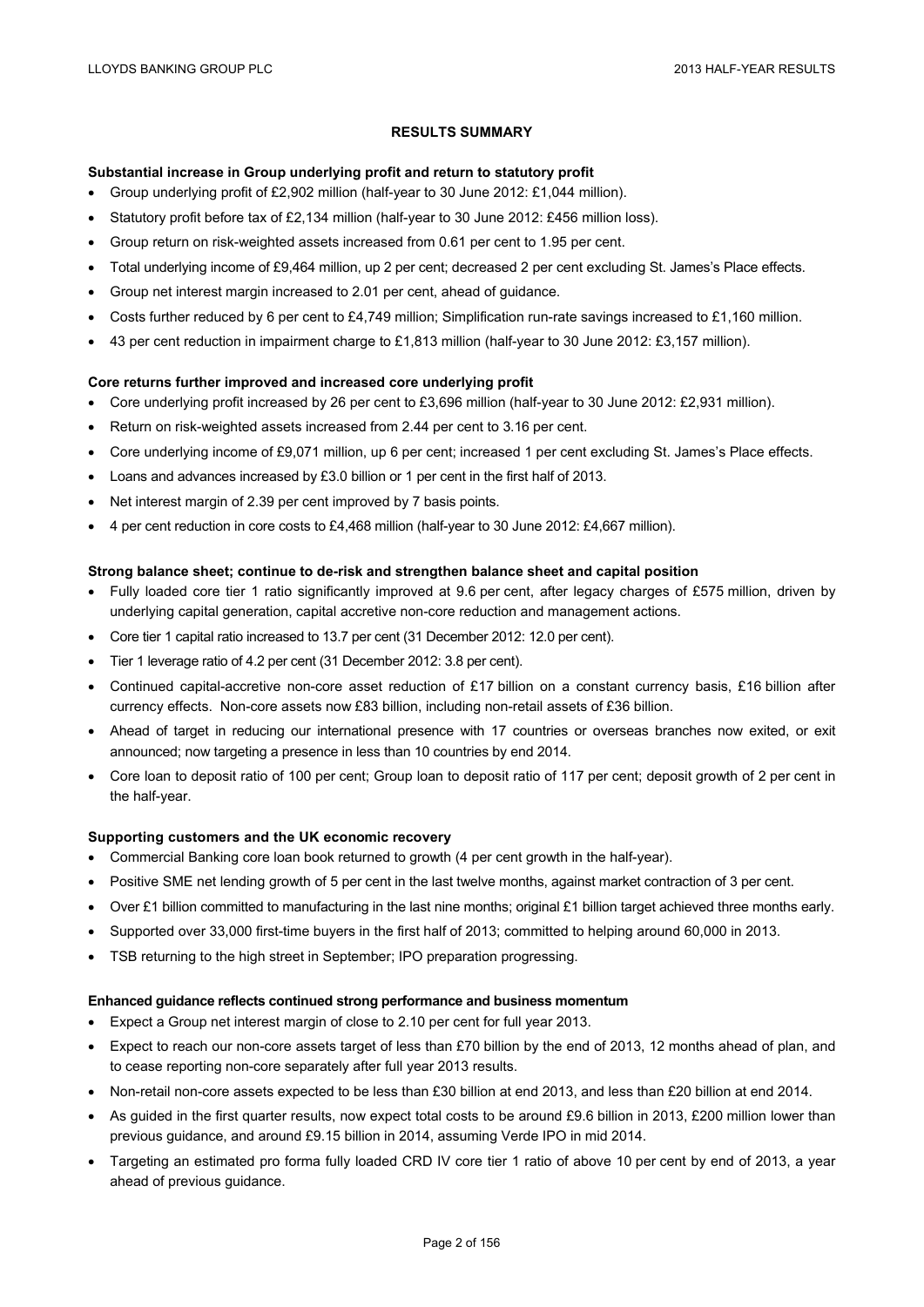# **UNDERLYING BASIS CONSOLIDATED INCOME STATEMENT**

|                                              | Half-year<br>to 30 June<br>2013<br>£ million | Half-year<br>to 30 June<br>2012 <sup>1</sup><br>£ million | Half-year<br>to 31 Dec<br>$2012^1$<br>£ million |
|----------------------------------------------|----------------------------------------------|-----------------------------------------------------------|-------------------------------------------------|
| Net interest income                          | 5,206                                        | 5,215                                                     | 5,120                                           |
| Other income                                 | 4,406                                        | 4,264                                                     | 4,152                                           |
| Insurance claims                             | (148)                                        | (233)                                                     | (132)                                           |
| <b>Total underlying income</b>               | 9,464                                        | 9,246                                                     | 9,140                                           |
| <b>Total costs</b>                           | (4, 749)                                     | (5,045)                                                   | (5,079)                                         |
| Impairment                                   | (1, 813)                                     | (3, 157)                                                  | (2, 540)                                        |
| <b>Underlying profit</b>                     | 2,902                                        | 1,044                                                     | 1,521                                           |
| Asset sales and volatile items               | 897                                          | 80                                                        | 2,452                                           |
| Simplification and Verde costs               | (786)                                        | (513)                                                     | (733)                                           |
| Legacy items                                 | (575)                                        | (1,075)                                                   | (3, 150)                                        |
| Other items                                  | (304)                                        | 8                                                         | (240)                                           |
| Profit (loss) before tax - statutory         | 2,134                                        | (456)                                                     | (150)                                           |
| Taxation                                     | (556)                                        | (206)                                                     | (575)                                           |
| Profit (loss) for the period                 | 1,578                                        | (662)                                                     | (725)                                           |
| Earnings (loss) per share                    | 2.2p                                         | (1.0)p                                                    | (1.1)p                                          |
| Banking net interest margin                  | 2.01%                                        | 1.93%                                                     | 1.93%                                           |
| Average interest-earning assets              | £517.0bn                                     | £553.2bn                                                  | £533.5bn                                        |
| Impairment charge as a % of average advances | 0.69%                                        | 1.10%                                                     | 0.95%                                           |
| Return on risk-weighted assets               | 1.95%                                        | 0.61%                                                     | 0.94%                                           |

# **BALANCE SHEET AND KEY RATIOS**

|                                                                           | At       | At       |                |
|---------------------------------------------------------------------------|----------|----------|----------------|
|                                                                           | 30 June  | 31 Dec   | Change         |
|                                                                           | 2013     | 2012     | ℅              |
| Loans and advances to customers excluding reverse repos <sup>2</sup>      | £503.9bn | £512.1bn | (2)            |
| Core loans and advances to customers excluding reverse repos <sup>2</sup> | £428.3bn | £425.3bn | 1              |
| Customer deposits excluding repos <sup>3</sup>                            | £430.6bn | £422.5bn | $\overline{2}$ |
| Loan to deposit ratio <sup>4</sup>                                        | 117%     | 121%     | $(4)$ pp       |
| Core loan to deposit ratio <sup>4</sup>                                   | 100%     | 101%     | $(1)$ pp       |
| Non-core assets                                                           | £82.6bn  | £98.4bn  | (16)           |
| <b>Total assets</b>                                                       | £876.8bn | £934.2bn | (6)            |
| Wholesale funding                                                         | £157.0bn | £169.6bn | (7)            |
| Wholesale funding <1 year maturity                                        | £50.7bn  | £50.6bn  |                |
| Risk-weighted assets <sup>5</sup>                                         | £288.7bn | £310.3bn | (7)            |
| Core tier 1 capital ratio <sup>5</sup>                                    | 13.7%    | 12.0%    | 1.7pp          |
| Estimated pro forma fully loaded CRD IV core tier 1 ratio <sup>3</sup>    | 9.6%     | 8.1%     | 1.5pp          |
| Fully loaded leverage ratio (including tier 1 instruments) <sup>5</sup>   | 4.2%     | 3.8%     | $0.4$ pp       |
| Net tangible assets per share <sup>1</sup>                                | 54.6p    | 51.9p    | 2.7p           |

<sup>1</sup> Restated to reflect the implementation of IAS 19R and IFRS 10. See page 145.

<sup>2</sup> Excludes reverse repos of £1.9 billion (31 December 2012: £5.1 billion).

<sup>3</sup> Excludes repos of £3.0 billion (31 December 2012: £4.4 billion).

<sup>4</sup> Loans and advances to customers excluding reverse repos divided by customer deposits excluding repos.

<sup>5</sup> 31 December 2012 comparatives have not been restated to reflect the implementation of IAS 19R and IFRS10.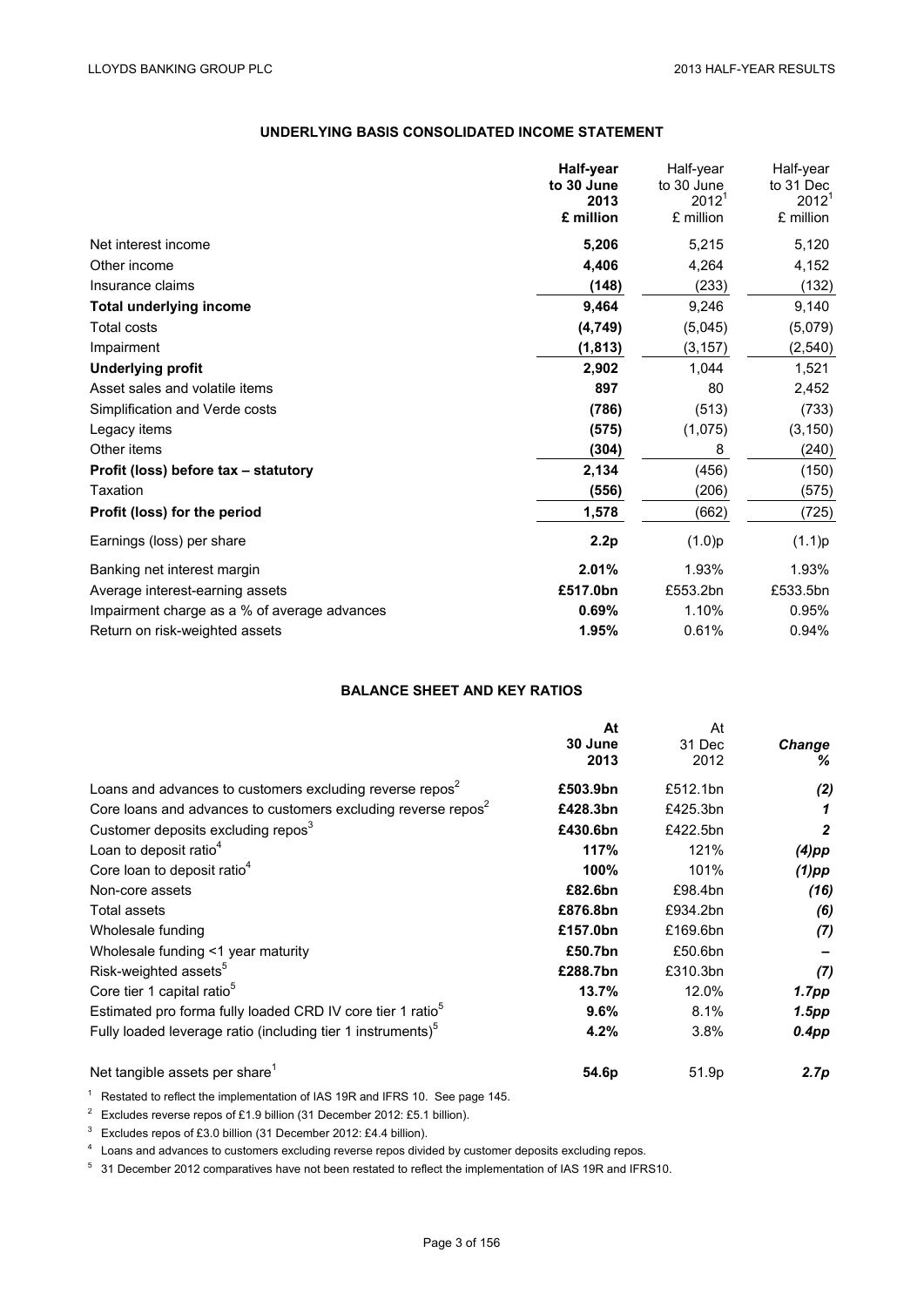# **UNDERLYING BASIS CONSOLIDATED INCOME STATEMENT – CORE AND NON-CORE**

| Core                                         | Half-year<br>to 30 June<br>2013<br>£ million | Half-year<br>to 30 June<br>$2012^1$<br>£ million | Half-year<br>to 31 Dec<br>$2012^1$<br>£ million |
|----------------------------------------------|----------------------------------------------|--------------------------------------------------|-------------------------------------------------|
| Net interest income                          | 5,031                                        | 4,922                                            | 4,946                                           |
| Other income                                 | 4,188                                        | 3,887                                            | 3,895                                           |
| Insurance claims                             | (148)                                        | (233)                                            | (132)                                           |
| <b>Total underlying income</b>               | 9,071                                        | 8,576                                            | 8,709                                           |
| <b>Total costs</b>                           | (4, 468)                                     | (4,667)                                          | (4, 587)                                        |
| Impairment                                   | (907)                                        | (978)                                            | (941)                                           |
| <b>Underlying profit</b>                     | 3,696                                        | 2,931                                            | 3,181                                           |
| Banking net interest margin                  | 2.39%                                        | 2.32%                                            | 2.32%                                           |
| Impairment charge as a % of average advances | 0.42%                                        | 0.44%                                            | 0.44%                                           |
| Return on risk-weighted assets               | 3.16%                                        | 2.44%                                            | 2.65%                                           |
| Non-core                                     |                                              |                                                  |                                                 |
| Net interest income                          | 175                                          | 293                                              | 174                                             |
| Other income                                 | 218                                          | 377                                              | 257                                             |
| Insurance claims                             |                                              |                                                  |                                                 |
| <b>Total underlying income</b>               | 393                                          | 670                                              | 431                                             |
| <b>Total costs</b>                           | (281)                                        | (378)                                            | (492)                                           |
| Impairment                                   | (906)                                        | (2, 179)                                         | (1,599)                                         |
| <b>Underlying loss</b>                       | (794)                                        | (1,887)                                          | (1,660)                                         |
| Banking net interest margin                  | 0.41%                                        | 0.60%                                            | 0.47%                                           |
| Impairment charge as a % of average advances | 1.83%                                        | 3.33%                                            | 2.91%                                           |

# **BALANCE SHEET AND KEY RATIOS**

|                                                                      | At      | At     |                  |
|----------------------------------------------------------------------|---------|--------|------------------|
|                                                                      | 30 June | 31 Dec |                  |
| Core                                                                 | 2013    | 2012   | <b>Change</b>    |
|                                                                      | £bn     | £bn    | %                |
| Loans and advances to customers excluding reverse repos <sup>2</sup> | 428.3   | 425.3  | 1                |
| Total core assets                                                    | 794.2   | 835.8  | (5)              |
| Customer deposits excluding repos <sup>3</sup>                       | 427.8   | 419.1  | $\boldsymbol{2}$ |
| Core loan to deposit ratio <sup>4</sup>                              | 100%    | 101%   | $(1)$ pp         |
| Risk-weighted assets                                                 | 233.5   | 237.4  | (2)              |
| Non-core                                                             |         |        |                  |
| Loans and advances to customers                                      | 75.6    | 86.8   | (13)             |
| Loans and advances to banks                                          | 0.4     | 0.4    |                  |
| Debt securities held as loans and receivables                        | 1.2     | 4.7    | (74)             |
| Available-for-sale financial assets                                  | 1.6     | 2.6    | (38)             |
| Other                                                                | 3.8     | 3.9    | (5)              |
| <b>Total non-core assets</b>                                         | 82.6    | 98.4   | (16)             |
| Risk-weighted assets                                                 | 55.2    | 72.9   | (24)             |

<sup>1</sup> Restated to reflect the implementation of IAS 19R and IFRS 10. See page 145.

<sup>2</sup> Excludes reverse repos of £1.9 billion (31 December 2012: £5.1 billion).

<sup>3</sup> Excludes repos of £3.0 billion (31 December 2012: £4.4 billion).

<sup>4</sup> Loans and advances to customers excluding reverse repos divided by customer deposits excluding repos.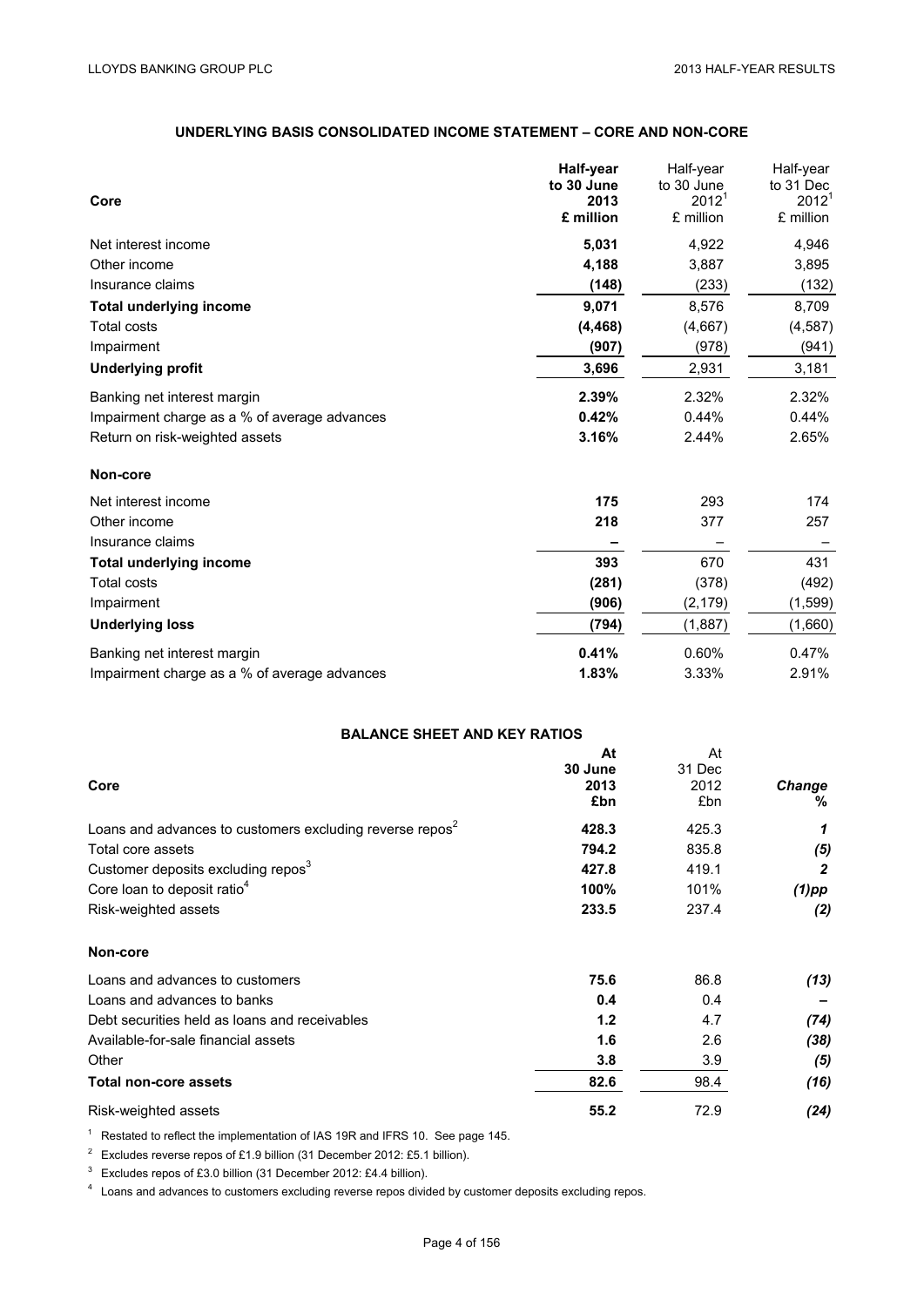# **GROUP CHIEF EXECUTIVE'S STATEMENT**

#### **Accelerated progress in delivering our strategic plan**

In the first half of 2013, we further accelerated the delivery of the strategic plan we set out in June 2011. As a result, although the economic and regulatory environment has been challenging, we have now delivered many of its key elements ahead of our expectations, and have exceeded a number of our original targets and set new targets for further improvement. We have substantially completed the strengthening of our balance sheet, and while further work remains to be done, we have made significant progress in reshaping and simplifying the Group for the benefit of customers and colleagues. At the same time, our investments to improve products and services are providing substantial benefits for our customers.

As a result of the work we have done over the last two years, our performance is not only much improved, but is now more stable and resilient. As a result, the Group is now better able to respond to changes in the economic and regulatory environment, and to absorb, without a material effect on the strength of our balance sheet, the further charges for legacy issues we decided it was appropriate to take in the period.

We are now seeing the benefits of the substantial advantages of being a low risk, highly efficient UK retail and commercial bank. Our strong UK franchise and operating model built around the customer means we are building products and services focused on their needs. We expect our focused, efficient and lower risk model to result in a low cost of equity, and to deliver strong, stable and sustainable returns for our shareholders well in excess of the cost of equity.

#### **Significantly improved financial performance**

We delivered a significantly improved financial performance in the first half of 2013. Group underlying profit increased by 178 per cent to £2,902 million when compared to the first half of 2012. Group net interest margin increased by 8 basis points to 2.01 per cent, costs reduced by 6 per cent to £4,749 million and the impairment charge reduced by 43 per cent to £1,813 million. As a result, the Group return on risk-weighted assets improved to 1.95 per cent from 0.61 per cent.

We also further improved profitability and returns in our core business, with core underlying profit increasing by 26 per cent to £3,696 million, and core return on risk-weighted assets increasing by 72 basis points to 3.16 per cent. Importantly, and in line with our focus on supporting the UK economy, the core loan book returned to growth in the first quarter and continued into the second quarter, such that core loans and advances increased by £3.0 billion, or 1 per cent, in the first half. Together with an increase in net interest margin of 7 basis points to 2.39 per cent, this helped drive an increase of 6 per cent in core income, while we reduced costs by a further 4 per cent to £4,468 million, and impairments by 7 per cent to £907 million.

Group statutory profit before tax was £2,134 million, a significant improvement on the loss of £456 million in the first half of 2012, demonstrating the resilience of the Group's performance as it absorbed expected Simplification and Verde build expenses and a further charge for legacy items of £575 million.

#### *Strengthening the Group's balance sheet, consistent with regulatory requirements announced in the first half*

Much of the work required to strengthen our balance sheet, through improving our funding, liquidity and capital positions, is now complete. At the same time, we now have greater certainty on the regulatory environment following announcements on the capital framework by the UK's Prudential Regulation Authority (PRA) and by the European Commission on CRD IV capital requirements.

As a result, we remain confident in our capital position, and continue to expect to meet the PRA's additional capital requirements, announced on 20 June, without recourse to further equity issuance or the utilisation of additional contingent capital securities.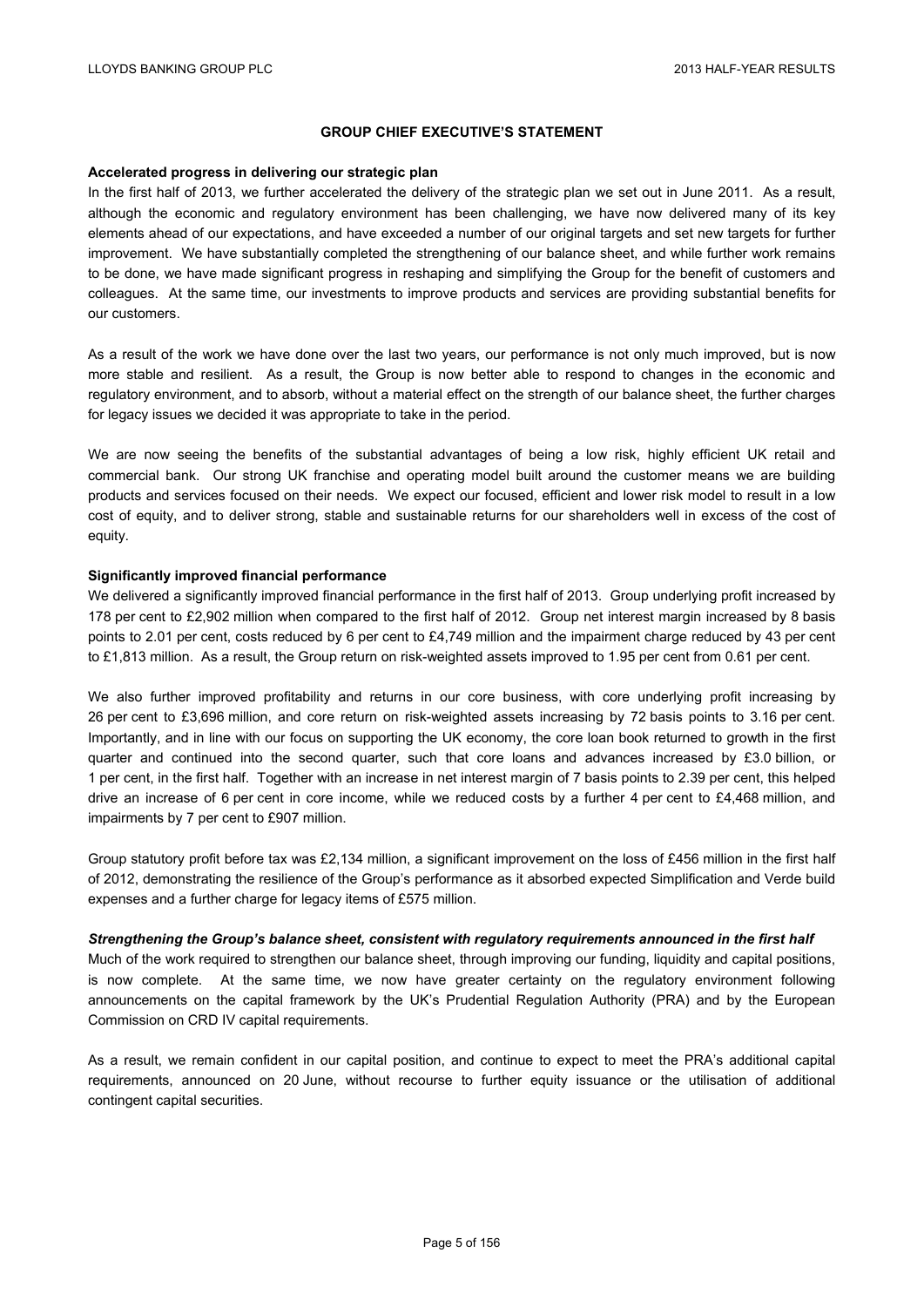# **GROUP CHIEF EXECUTIVE'S STATEMENT** (continued)

A key element in strengthening the balance sheet has been the improvement we have made in our capital position. The fully loaded core tier 1 ratio now stands at 9.6 per cent, and are targeting it to be above 10 per cent by the end of 2013, a year ahead of expectations.

We have transformed our funding position, with the core loan to deposit ratio now at 100 per cent, from 114 per cent at the time of the strategic review, with our customer deposit base increased by 9 per cent in the last two years. Over this time we have reduced our wholesale funding requirement by over £135 billion, or around half, and have materially improved its maturity profile, with short-term funding now representing less than one-third of total wholesale funding, from over half at the time of the review. At the same time, we have maintained a strong liquidity position.

Together, these improvements have resulted in a much more robust and sustainable balance sheet position, which has been one of the catalysts for the substantial reduction in the Group's funding cost over the period. We expect this reduction will over time allow us to deliver our net interest margin guidance and stronger, and more sustainable, returns to shareholders.

As a consequence of the significant progress made in strengthening the balance sheet we now expect to commence discussions with our regulators in the second half of this year on the timetable and conditions for dividend payments.

#### *Reshaping our business portfolio*

The improvement in our capital ratios has been driven by capital generation in our core franchise, management actions, and the active reshaping of our business portfolio, including the very substantial reduction of non-core assets in a capital accretive manner. We have now reduced non-core assets by nearly £80 billion, or around half, to £83 billion since June 2011, while releasing £3.4 billion of capital, with the reduction of £17 billion in the first 6 months of the year releasing £1.6 billion of capital.

At the same time, in line with our UK-focused strategy, we have reduced our international presence, and, 18 months ahead of our original expectations, have now exceeded our original target for 2014 of a reduction to 15 countries or fewer, with exits completed or announced from 17 countries. We now expect to reduce further our international presence to under 10 countries by the end of 2014.

#### *Simplifying the Group to improve efficiency and service*

Our Simplification programme is central to the successful delivery of our strategy, both in terms of driving further cost savings and efficiencies across the Group, but also in simultaneously improving the service we deliver to our customers.

We have largely completed our programme to remove management layers from our organisation and increase spans of control, and made strong progress in simplifying the Group. Notable achievements include the transfer of 1.7 million mortgage accounts on to a single mortgage system, the implementation of an integrated online Group wide training and development solution and a 39 per cent reduction in legal entities. In addition we have reduced the number of suppliers by 47 per cent since the start of the programme to less than 9,600 and we are now targeting 8,500 by end 2014.

In 2012, we met our target cost base of £10 billion two years ahead of schedule, and in this half-year have further upgraded our guidance such that we now expect a Group cost base of around £9.6 billion in 2013, and around £9.15 billion in 2014, assuming a half-year of costs from the Verde business in 2014.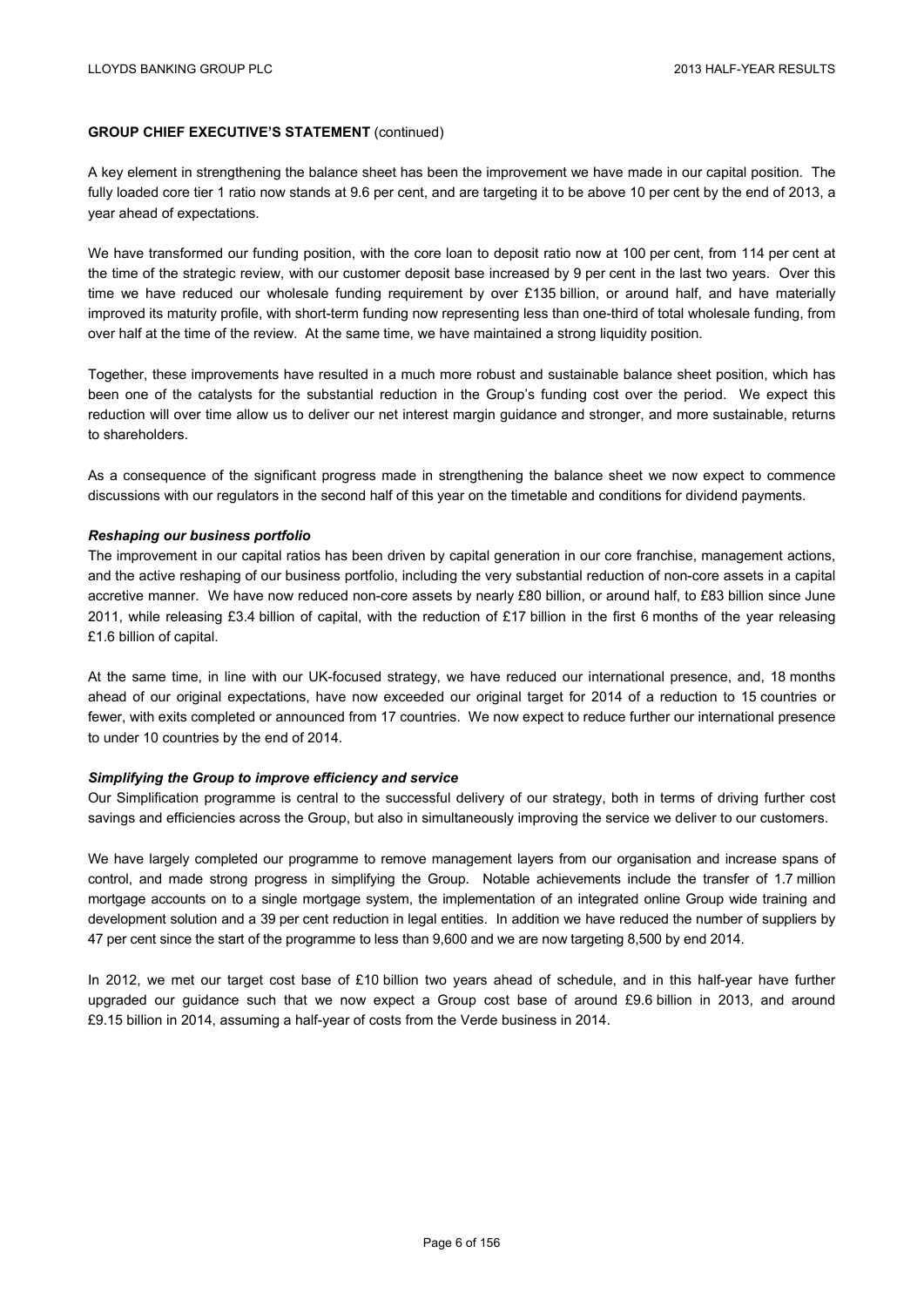# **GROUP CHIEF EXECUTIVE'S STATEMENT** (continued)

These cost reductions have been achieved while delivering a substantial improvement in customer satisfaction and reduction in complaints, driven by faster, more automated and simpler processes, focused on the customer. We have now achieved our target reduction to 1 customer banking complaint per 1,000 accounts (excluding PPI), more than a year ahead of schedule.

#### *Investing in growing our core franchise and supporting our customers and the UK economy*

At the same time, we have been strengthening the Group's capacity to support and service our customers and enable growth by investing a proportion of the savings from the Simplification programme in our core franchise.

In **Retail**, we have maintained our commitment to our branch network, making no closures on a net basis over the period, while refurbishing over 1,000 branches since the strategic review, and extending opening hours. We have also further developed our leading digital presence, reaching, in the first half of this year, the milestones of over 10 million active online users, and now having 3.7 million mobile users at the end of June.

We have maintained our position as the largest lender to UK households, supporting the UK economy and the housing market through our focus on first-time buyers by our commitment to lend over £6.5 billion to help around 60,000 customers purchase their first home in 2013, while attracting depositors through products such as our Halifax ISA Promise.

We are supportive of the UK government's Help to Buy scheme, which aims to increase the availability of mortgages for buyers with small deposits, and which will be available from January 2014 on both new build and previously owned properties up to £600,000 in value for first-time buyers and existing home owners. We are working closely with the government on its detailed implementation and believe this will help to increase liquidity in the UK housing market while offering support to house prices, and to the wider economy through increased activity in the construction sector.

In **Commercial Banking**, our client-centric approach has again been recognised by the award for the ninth year in a row of the Business Bank of the Year at the FD's Excellence Awards. Consistent with our strategy to improve Commercial Banking's returns, we continue to invest in product capability, notably in Transaction Banking where in the first half we launched a new mobile card solution for our small business clients, and expanded the range of currencies in which our customers can transact. The further development of our debt capital markets franchise is reflected in maintaining a top four position in Investment Grade Corporate Sterling debt issuance and in becoming a market maker for retail bond investors on the London Stock Exchange.

Our support for our small business clients, and therefore for the UK economic recovery in which they play a key role, has been further underlined by our growth in lending to them, and since the strategic review we have consistently increased our lending in a declining market. In the last twelve months we have increased our SME lending by 5 per cent against a market contraction of 3 per cent. We have also continued to support our corporate clients and have committed over £1 billion to UK manufacturers in the last nine months, delivering our £1 billion target three months ahead of plan. Our utilisation of the UK Government's Funding for Lending scheme has further underlined our support for the UK economic recovery, and we remain committed to passing benefits of this low cost funding on to our customers. We have now committed over £24 billion in gross funds under the scheme.

In **Wealth**, where we created a single business, we are investing in improving client service. In the first half of 2013, our focus has been on embedding the single Wealth business to generate synergies across the UK and the Channel Islands while delivering faster advice and improved support for customers through our new Private Banking client centre, which will be reinforced in the second half by new Customer Relationship Management technology. In **Asset Finance**, we are now well positioned for growth, given our strong market positions and the development of new technology and customercentric propositions.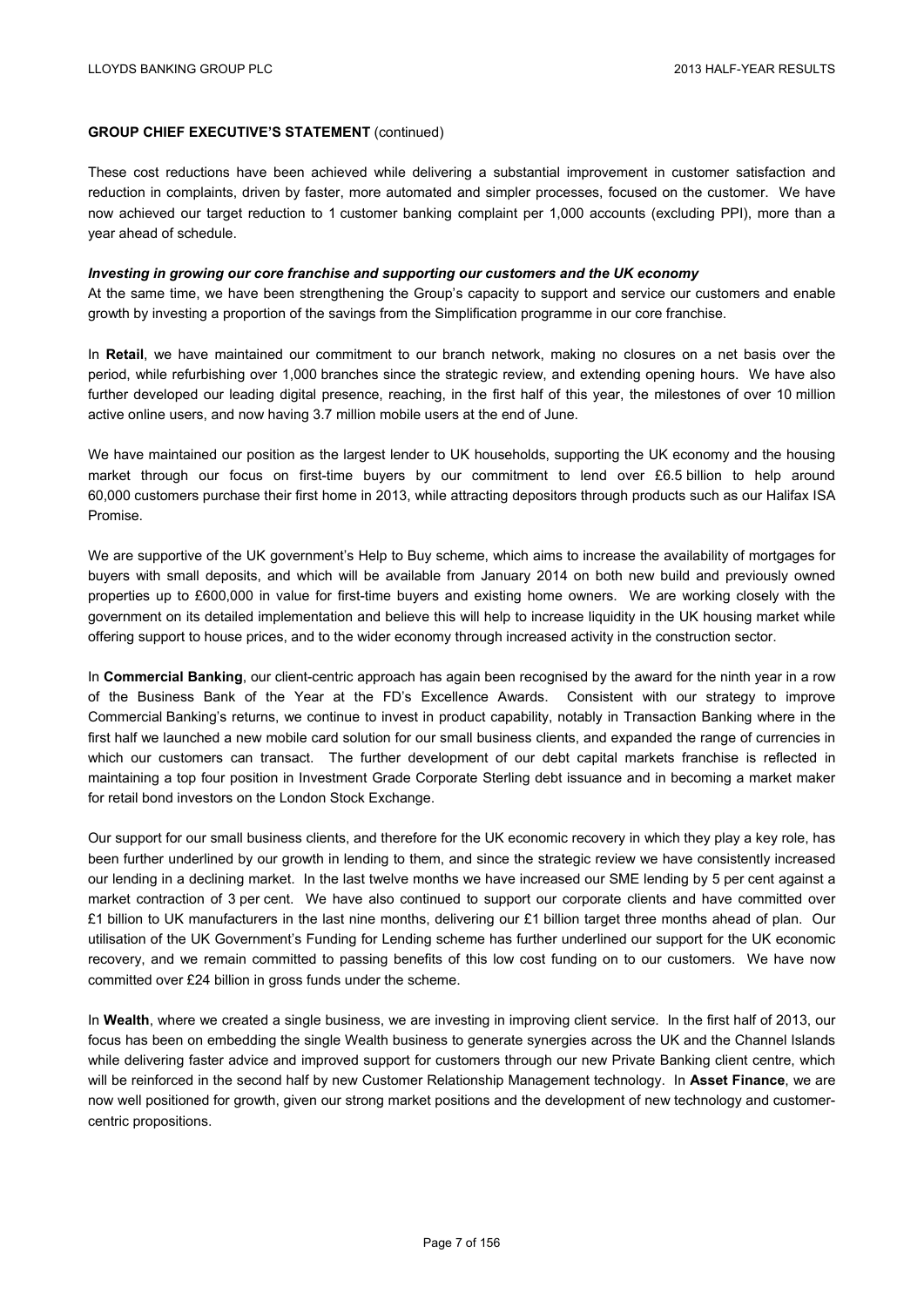# **GROUP CHIEF EXECUTIVE'S STATEMENT** (continued)

In **Insurance**, we continue to see strong growth in Corporate Pensions, reflecting the strength of our proposition and the strong pipeline generated in the run-up to the implementation of the Retail Distribution Review, and have now launched our enhanced annuities product as a key step to expanding our participation in the growing annuity market. We see significant potential in serving the retirement needs of our retail bank customers and the growing direct market. We are investing in the capability of our direct channel with a focus on meeting the needs of customers who may no longer have access to independent financial advice, following the implementation of the Retail Distribution Review. Similarly, we are committed to helping meet the UK population's protection gap. We are developing our protection proposition for the intermediary channel to complement our market leading Bancassurance protection proposition.

As the UK's largest retail and commercial bank we are well placed to help unlock the potential of the families, businesses and communities we serve and make a significant contribution to the future strength and prosperity of the UK. Being the best bank for customers, alongside a focus on operating sustainably and responsibly, underpins our approach to business.

That is why we have focused on addressing customer legacy issues, such as PPI, quickly and fairly. We were the first bank to break from the legal action over PPI, and we did this because it was the right thing to do for our customers. We are disappointed by the Financial Conduct Authority's (FCA) decision to instigate an Enforcement investigation with regard to issues on PPI, which have been written about in the press. We will work with the FCA to resolve the issues and ensure our customers' complaints are addressed efficiently and fairly.

Only by focusing on customers' needs and addressing those needs can we expect to deliver benefit to our stakeholders. We recognise the need to rebuild trust with our customers and our customer-focused strategy is entirely aligned to this. The recently published Salz report also provides the industry with a set of standards against which the industry's approach will be assessed and we are confident of surpassing all these standards.

#### **Guidance and outlook**

Our strong momentum is reflected in the significant upgrades to our guidance which we have announced in this halfyear. We now expect to improve our Group net interest margin for the full year 2013 to close to 2.10 per cent, against our previous guidance of an improvement to around 1.98 per cent. As announced in our first quarter 2013 results, we expect Group total costs to reduce to around £9.6 billion in 2013 and to around £9.15 billion in 2014 assuming Verde IPO in mid 2014, representing an improvement of nearly £1 billion against the guidance we gave in the strategic review. We expect a further improvement in asset quality to drive a substantial reduction in the 2013 impairment charge with our non-core assets to reduce to less than £70 billion, almost two years ahead of our original plan. We also expect our nonretail non-core assets to be less than £30 billion by the end of this year and less than £20 billion at the end of 2014.

We also expect to further strengthen the Group's balance sheet and reduce risk, and we are now targeting a fully loaded core tier 1 ratio of above 10 per cent at the end of this year.

We have made substantial progress on the delivery of our strategic plan, and have significantly improved the Group's performance, balance sheet strength and resilience while continuing to deal with legacy issues. While the UK economy remains subdued and we await further clarification on the detail of regulatory implementation, including on capital and ringfencing, we expect to deliver further progress in the remainder of 2013 and beyond.

António Horta-Osório *Group Chief Executive*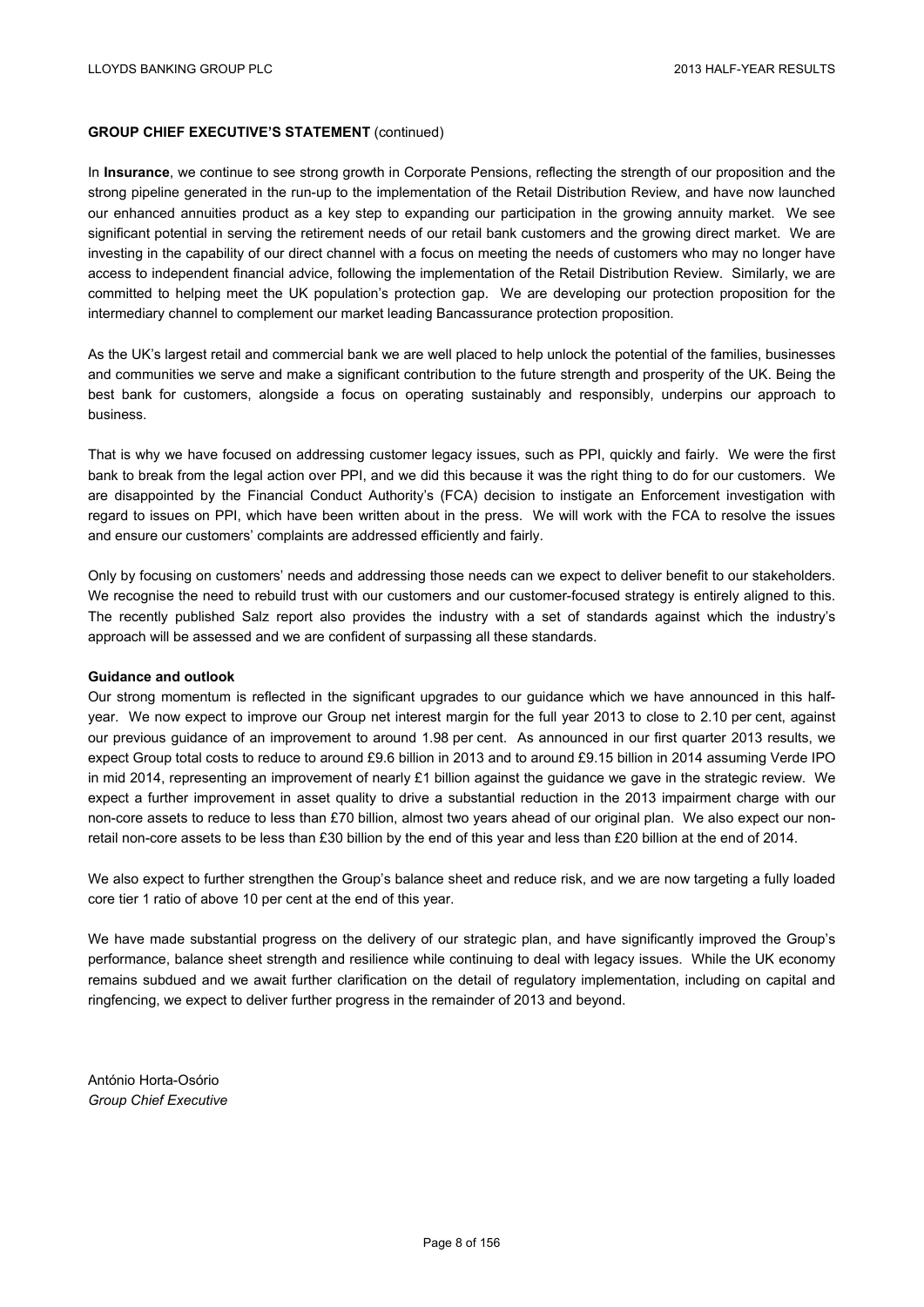#### **Overview**

In the first half of 2013, the profitability of the Group has improved significantly on both a statutory and underlying basis. This improvement was driven by income growth, greater than expected net interest margin expansion, further cost reductions and a significantly lower impairment charge. We improved returns in our core business and continued to grow the core loan book in the second quarter, having returned it to growth in the first quarter. We further reduced the noncore asset portfolio in a capital-accretive way, and losses from this portfolio have declined significantly. We substantially enhanced the Group's capital position and our liquidity position remains strong.

#### **Significantly improved Group underlying and statutory profitability**

Group underlying profit before tax increased by £1,858 million to £2,902 million compared to the first half of 2012. Underlying income grew by 2 per cent to £9,464 million, including a £433 million gain relating to the sales of shares in St. James's Place. Excluding St. James's Place (both the effect of the gain on sale and deconsolidation from the end of the first quarter), total underlying income was in line when compared with the previous two half years. Group net interest margin increased more than expected by 8 basis points to 2.01 per cent, mainly driven by improved deposit pricing. Total costs continue to be tightly controlled and fell by 6 per cent to £4,749 million. The impairment charge improved by 43 per cent to £1,813 million was mainly driven by the reduction in non-core assets and the sustained improvement in Group asset quality.

Group statutory profit before tax increased by £2,590 million to £2,134 million, driven by improved underlying profit, increased gains from asset sales, positive insurance volatility and a lower provision for legacy issues of £575 million compared to a £1,075 million charge in the first half of 2012.

Core underlying profit improved substantially to £3,696 million from £2,931 million in the first half of 2012 with the return on risk-weighted assets improving to 3.16 per cent from 2.44 per cent. Excluding the effects of the sales of shares in St. James's Place the return on risk-weighted assets was 2.74 per cent. Core underlying income increased 6 per cent to £9,071 million, and by 1 per cent excluding the St. James's Place effects. The core net interest margin also increased 7 basis points to 2.39 per cent.

Core loans and advances grew by £3.0 billion to £428.3 billion over the course of the half-year, with the increase in Commercial Banking and Wealth, Asset Finance and International, partially offset by a reduction in the Retail secured book, which we continue to expect to return to growth in the second half of this year. Core costs decreased by 4 per cent driven by further savings from the Simplification programme and the deconsolidation of St. James's Place. The core impairment charge decreased 7 per cent to £907 million with the reduction primarily attributable to lower Retail impairments.

The non-core underlying loss reduced 58 per cent to £794 million year-on-year, largely as result of a 58 per cent reduction in the impairment charge to £906 million.

#### **Strong balance sheet with substantially enhanced capital position**

We have now substantially completed our work to transform the balance sheet, strengthening our funding, liquidity and capital position. The Group's funding requirement has reduced by £20 billion since 31 December 2012, largely as a result of the further £15.8 billion reduction in non-core assets (£17.4 billion on a constant exchange basis). At the same time we have continued to grow deposits. This has enabled us to reduce wholesale funding by £12.6 billion and to repay the full amount of the Long Term Refinancing Operation funding from the European Central Bank of €13.5 billion ahead of schedule.

The Group has further strengthened its capital ratios with the estimated fully loaded CRD IV core tier 1 ratio increasing to 9.6 per cent from 8.1 per cent at 31 December 2012 and the core tier 1 ratio improving to 13.7 per cent.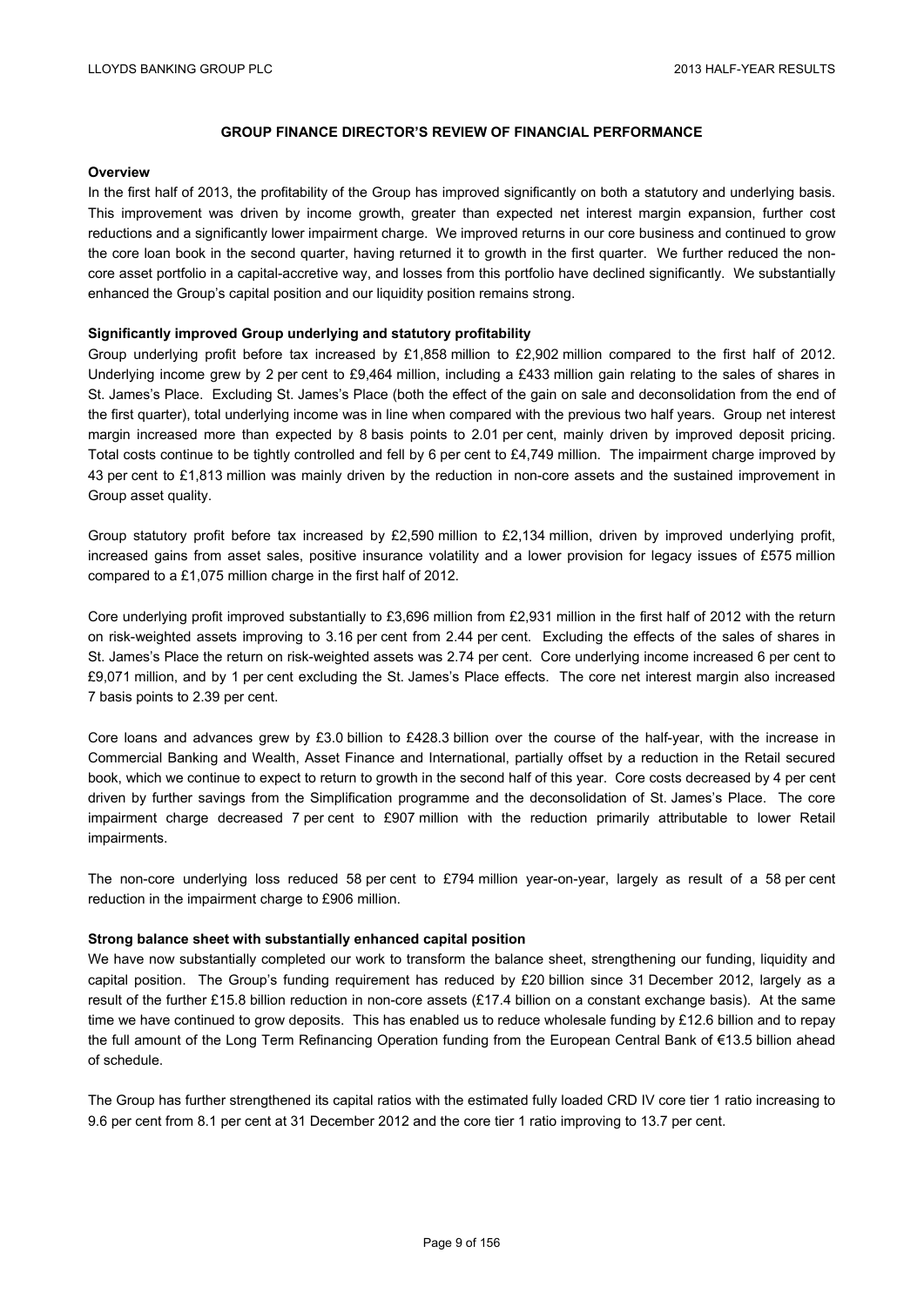#### **Total underlying income**

|                                         |            |            | <b>Change</b> |           | <b>Change</b> |
|-----------------------------------------|------------|------------|---------------|-----------|---------------|
|                                         | Half-year  | Half-year  | since         | Half-year | since         |
|                                         | to 30 June | to 30 June | 30 June       | to 31 Dec | 31 Dec        |
|                                         | 2013       | 2012       | 2012          | 2012      | 2012          |
|                                         | £ million  | £ million  | ℅             | £ million | %             |
| Net interest income                     | 5,205      | 5,213      |               | 5,118     | 2             |
| Other income                            | 3,877      | 4,126      | (6)           | 3,965     | (2)           |
| Insurance claims                        | (148)      | (233)      | 36            | (132)     | (12)          |
|                                         | 8,934      | 9,106      | (2)           | 8,951     |               |
| St. James's Place <sup>1</sup>          | 530        | 140        |               | 189       |               |
| <b>Total underlying income</b>          | 9,464      | 9,246      | 2             | 9,140     | 4             |
| Banking net interest margin             | 2.01%      | 1.93%      | 8bp           | 1.93%     | 8bp           |
| Average interest-earning banking assets | £517.0bn   | £553.2bn   | (7)           | £533.5bn  | (3)           |
| Loan to deposit ratio                   | 117%       | 126%       | $(9)$ pp      | 121%      | $(4)$ pp      |
|                                         |            |            |               |           |               |

 $1$  See detail on page 42.

Group underlying income increased by 2 per cent to £9,464 million reflecting the gain on the sales of shares in St. James's Place. Excluding St. James's Place, underlying income decreased by 2 per cent compared to the first half of 2012, largely driven by the 41 per cent reduction in non-core income.

Group net interest income was stable with the impact of the 7 per cent reduction in average interest-earning assets, which was principally driven by further non-core reductions, substantially offset by the improvement in net interest margin to 2.01 per cent, significantly ahead of expectations and our full year guidance. The improvement in net interest margin was driven by lower deposit pricing, better than expected asset margin performance, an improved funding mix, and the benefits of repositioning our structural hedge, following recent increases in interest rates. These factors more than offset the negative effects of 6 basis points on net interest margin from the repositioning of our government bond portfolio. As a result we now expect our Group net interest margin to be close to 2.10 per cent for the full year.

Excluding St. James's Place, other income was 6 per cent lower principally reflecting the reduced level of income from the non-core business. Insurance claims were significantly lower reflecting the benign weather in 2013 relative to 2012.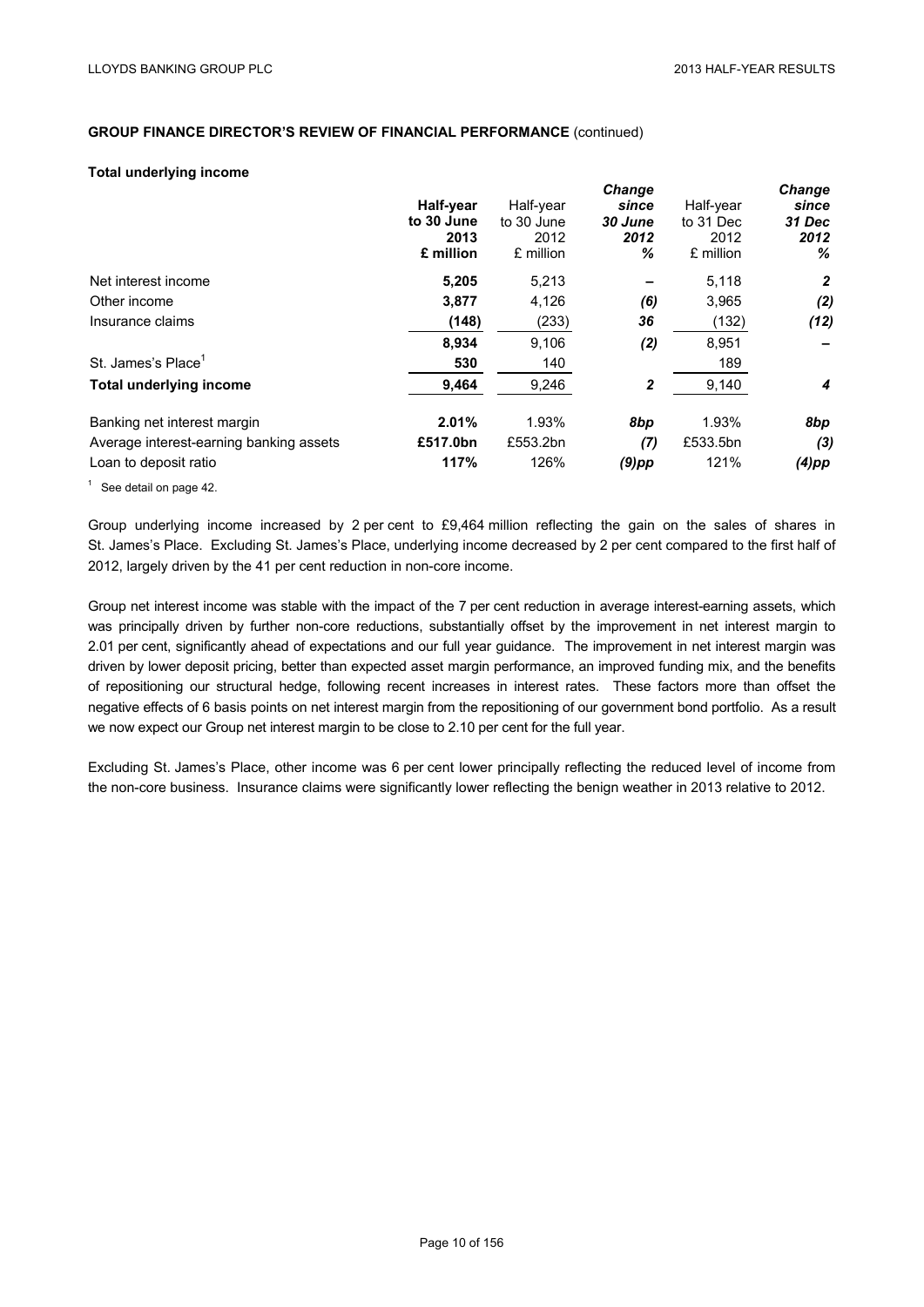#### **Core underlying income**

|                                         |            |            | <b>Change</b> |           | <b>Change</b> |
|-----------------------------------------|------------|------------|---------------|-----------|---------------|
|                                         | Half-year  | Half-year  | since         | Half-year | since         |
|                                         | to 30 June | to 30 June | 30 June       | to 31 Dec | 31 Dec        |
|                                         | 2013       | 2012       | 2012          | 2012      | 2012          |
|                                         | £ million  | £ million  | ℅             | £ million | %             |
| Net interest income                     | 5,030      | 4,920      | 2             | 4,944     | $\mathbf{2}$  |
| Other income                            | 3,659      | 3,749      | (2)           | 3,708     | (1)           |
| Insurance claims                        | (148)      | (233)      | 36            | (132)     | (12)          |
|                                         | 8,541      | 8,436      | 1             | 8,520     |               |
| St. James's Place <sup>1</sup>          | 530        | 140        |               | 189       |               |
| <b>Total underlying income</b>          | 9,071      | 8,576      | 6             | 8,709     | 4             |
| Banking net interest margin             | 2.39%      | 2.32%      | 7bp           | 2.32%     | 7bp           |
| Average interest-earning banking assets | £418.8bn   | £426.5bn   | (2)           | £421.0bn  | (1)           |
| Loan to deposit ratio                   | 100%       | 103%       | $(3)$ pp      | 101%      | $(1)$ pp      |
|                                         |            |            |               |           |               |

 $1$  See detail on page 42.

Core net interest income strengthened by 2 per cent compared to the second half of 2012 which was the third sequential half-year improvement. The impact of the 2 per cent reduction in average interest-earning assets over the year was more than offset by the improved net interest margin. Excluding St. James's Place, core other income was in line with the previous two halves.

Core loans and advances continued to grow in the second quarter after returning to growth in the first quarter. The increase in Commercial Banking and Wealth, Asset Finance and International was partially offset by a reduction in the Retail secured book, which we continue to expect to return to growth in the second half of this year.

# **Total costs**

|                                        |            |            | <b>Change</b> |           | Change |
|----------------------------------------|------------|------------|---------------|-----------|--------|
|                                        | Half-year  | Half-year  | since         | Half-year | since  |
|                                        | to 30 June | to 30 June | 30 June       | to 31 Dec | 31 Dec |
|                                        | 2013       | 2012       | 2012          | 2012      | 2012   |
|                                        | £ million  | £ million  | %             | £ million | %      |
| Core                                   | 4,468      | 4,667      | 4             | 4,587     | 3      |
| Non-core                               | 281        | 378        | 26            | 492       | 43     |
| <b>Total costs</b>                     | 4,749      | 5,045      | 6             | 5,079     | 6      |
| Simplification savings annual run-rate | 1,160      | 512        | 127           | 847       | 37     |

Total costs decreased 6 per cent to £4,749 million compared to the same period in 2012. Core total costs reduced by 4 per cent to £4,468 million driven by benefits of the Simplification programme, strong cost management and the benefit from the deconsolidation of St. James's Place. Costs attributable to St. James's Place were £85 million in the first half of 2012 falling to £44 million in the first half of 2013 as the business was deconsolidated at the end of the first quarter. The strong progress on cost reductions was after inflationary pressures and increased investment in the business. Non-core costs fell due to the significant reduction in non-core assets.

At 30 June 2013, we had realised annual run-rate savings of £1,160 million from our initiatives to simplify the Group. This is an increase of £313 million since 31 December 2012 and £648 million since 30 June 2012, with the Simplification programme contributing cost savings of £619 million in the six months to 30 June 2013. We remain confident of achieving our target of £1.9 billion of annual run-rate cost savings by the end of 2014.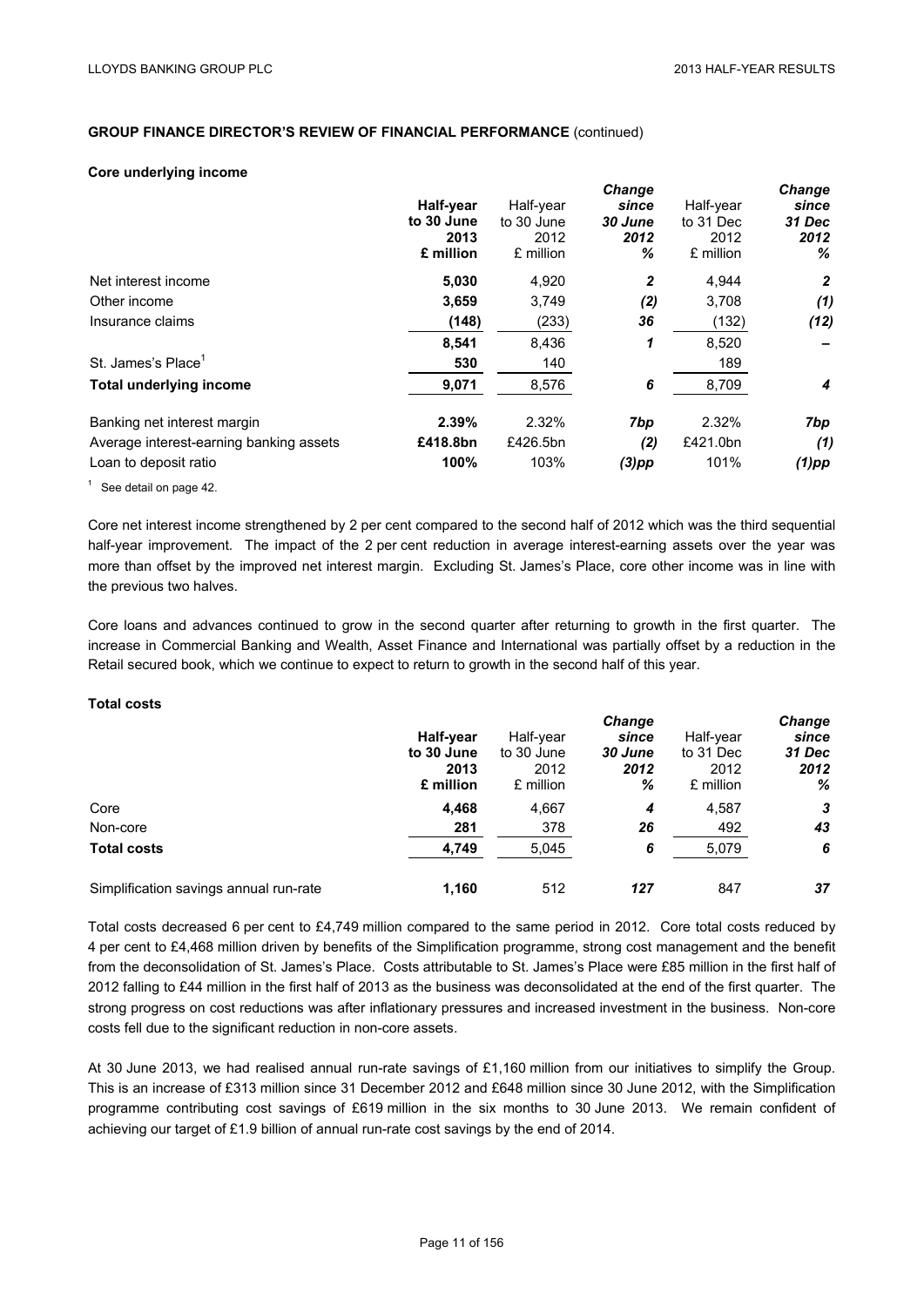#### **Impairment**

|                                              |            |            | <b>Change</b> |           | Change           |
|----------------------------------------------|------------|------------|---------------|-----------|------------------|
|                                              | Half-year  | Half-year  | since         | Half-year | since            |
|                                              | to 30 June | to 30 June | 30 June       | to 31 Dec | 31 Dec           |
|                                              | 2013       | 2012       | 2012          | 2012      | 2012             |
|                                              | £ million  | £ million  | %             | £ million | %                |
| Core                                         | 907        | 978        | 7             | 941       | $\boldsymbol{4}$ |
| Non-core                                     | 906        | 2,179      | 58            | 1,599     | 43               |
| <b>Total impairment</b>                      | 1,813      | 3,157      | 43            | 2,540     | 29               |
| Impairment charge as a % of average advances |            |            |               |           |                  |
| Core                                         | 0.42%      | 0.44%      | (2)bp         | 0.44%     | (2)bp            |
| Non-core                                     | 1.83%      | 3.33%      | (150)bp       | 2.91%     | (108)bp          |
| Total impairment                             | 0.69%      | 1.10%      | (41)bp        | 0.95%     | (26)bp           |

The impairment charge reduced 43 per cent to £1,813 million, with continued strong management of impaired loans and a further reduction in non-core leading to a further significant improvement in the quality of the portfolio. Reductions were seen across both core and non-core portfolios and the non-core impairment charge was less than the core impairment charge for the first time. The impairment charge as a percentage of average advances reduced by 41 basis points to 0.69 per cent, close to our 2014 target for the Group of 50 to 60 basis points.

#### *Core impairment*

The 7 per cent reduction in core impairment charge was primarily attributable to lower Retail impairments. This was partly offset by a higher charge in Commercial Banking, which benefitted from releases during the first half of 2012 which were not repeated in 2013. The impairment charge as a percentage of average advances in the core business remains low at 0.42 per cent.

#### *Non-core impairment*

The non-core impairment charge decreased 58 per cent to £906 million, driven by substantial reductions in the Commercial Banking and International portfolios. The 43 per cent decrease compared with the second half of 2012 was driven by reductions in Commercial Banking impairments.

#### **Impaired loans**

|                                                  |         | <b>Change</b> |                   |               | <b>Change</b>     |
|--------------------------------------------------|---------|---------------|-------------------|---------------|-------------------|
|                                                  | As at   | As at         | since             | As at         | since             |
|                                                  | 30 June | 30 June       | 30 June           | 31 Dec        | 31 Dec            |
|                                                  | 2013    | 2012          | 2012              | 2012          | 2012              |
|                                                  | %       | %             |                   | $\frac{0}{0}$ |                   |
| Impaired loans as a % of closing advances        | 7.7     | 9.4           | $(1.7)$ pp        | 8.6           | $(0.9)$ pp        |
| Provisions as a % of impaired loans <sup>1</sup> | 51.1    | 48.7          | 2.4 <sub>pp</sub> | 48.2          | 2.9 <sub>pp</sub> |
|                                                  |         |               |                   |               |                   |

 $1$  Excludes loans in recoveries.

Impaired loans as a percentage of closing advances reduced to 7.7 per cent, from 8.6 per cent at 31 December 2012, driven by improvements in Commercial Banking with reductions in both the core and non-core books. Provisions as a percentage of impaired loans increased from 48.2 per cent at 31 December 2012 to 51.1 per cent, with increases across both the core and non-core books.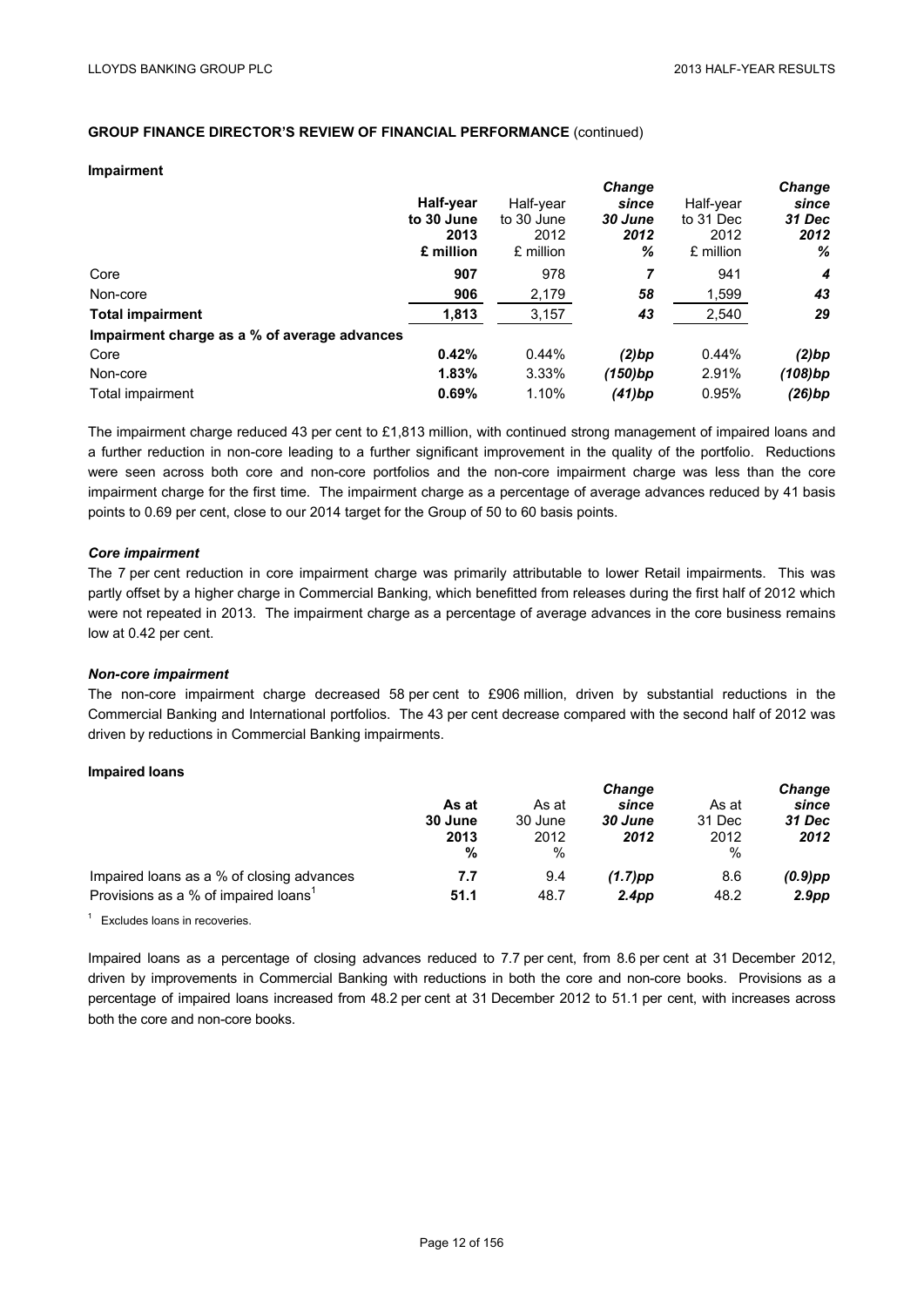#### **Statutory profit**

Statutory profit before tax was £2,134 million compared to a loss of £456 million in the first half of 2012. Gains on the sale of our government securities portfolio of £780 million and positive volatility arising in the insurance business of £485 million were more than offset by further Simplification and Verde costs of £786 million, further charges relating to legacy business of £500 million for PPI and £75 million for claims relating to policies issued by Clerical Medical Insurance Group Limited in Germany, and other items. Further detail on the reconciliation of underlying to statutory results is included on page 41.

|                                              |                                                           |                               |                                                          | <b>Change</b>                |
|----------------------------------------------|-----------------------------------------------------------|-------------------------------|----------------------------------------------------------|------------------------------|
| Half-year<br>to 30 June<br>2013<br>£ million | Half-year<br>to 30 June<br>2012 <sup>1</sup><br>£ million | since<br>30 June<br>2012<br>℅ | Half-year<br>to 31 Dec<br>2012 <sup>1</sup><br>£ million | since<br>31 Dec<br>2012<br>% |
| 2,902                                        | 1,044                                                     | 178                           | 1,521                                                    | 91                           |
|                                              |                                                           |                               |                                                          |                              |
| 775                                          | 585                                                       |                               | 1,962                                                    |                              |
| (97)                                         | 168                                                       |                               | (397)                                                    |                              |
| (166)                                        | (387)                                                     |                               | 117                                                      |                              |
| (136)                                        | (422)                                                     |                               | (56)                                                     |                              |
| 485                                          | (21)                                                      |                               | 333                                                      |                              |
| 36                                           | 157                                                       |                               | 493                                                      |                              |
| 897                                          | 80                                                        |                               | 2,452                                                    |                              |
| (786)                                        | (513)                                                     |                               | (733)                                                    |                              |
|                                              |                                                           |                               |                                                          |                              |
| (500)                                        | (1,075)                                                   |                               | (2,500)                                                  |                              |
| (75)                                         |                                                           |                               | (650)                                                    |                              |
| (575)                                        | (1,075)                                                   |                               | (3, 150)                                                 |                              |
|                                              |                                                           |                               |                                                          |                              |
| (104)                                        | 250                                                       |                               |                                                          |                              |
| (200)                                        | (242)                                                     |                               | (240)                                                    |                              |
| (304)                                        | 8                                                         |                               | (240)                                                    |                              |
| 2,134                                        | (456)                                                     |                               | (150)                                                    |                              |
| (556)                                        | (206)                                                     |                               | (575)                                                    |                              |
| 1,578                                        | (662)                                                     |                               | (725)                                                    |                              |
| 2.2p                                         | (1.0)p                                                    |                               | (1.1)p                                                   |                              |
|                                              |                                                           |                               | <b>Change</b>                                            |                              |

 $1$  Restated to reflect the implementation of IAS 19R and IFRS 10. See page 145.

#### **Asset sales**

Asset sales included gains on the sale of government securities of £780 million, and a net loss of £5 million (after related fair value unwind of £1,345 million), from the reduction of non-core assets. This reduction included the sale of our Spanish retail banking operations and a portfolio of US Retail Mortgage Backed Securities (US RMBS).

#### **Volatility arising in insurance businesses**

The Group's statutory result before tax is affected by insurance volatility, caused by movements in financial markets, and policyholder interests volatility, which primarily reflects the gross up of policyholder tax included in the Group tax charge. The statutory result included £485 million of positive insurance and policyholder interests volatility (30 June 2012: negative volatility of £21 million), reflecting the rise in equity markets in the period.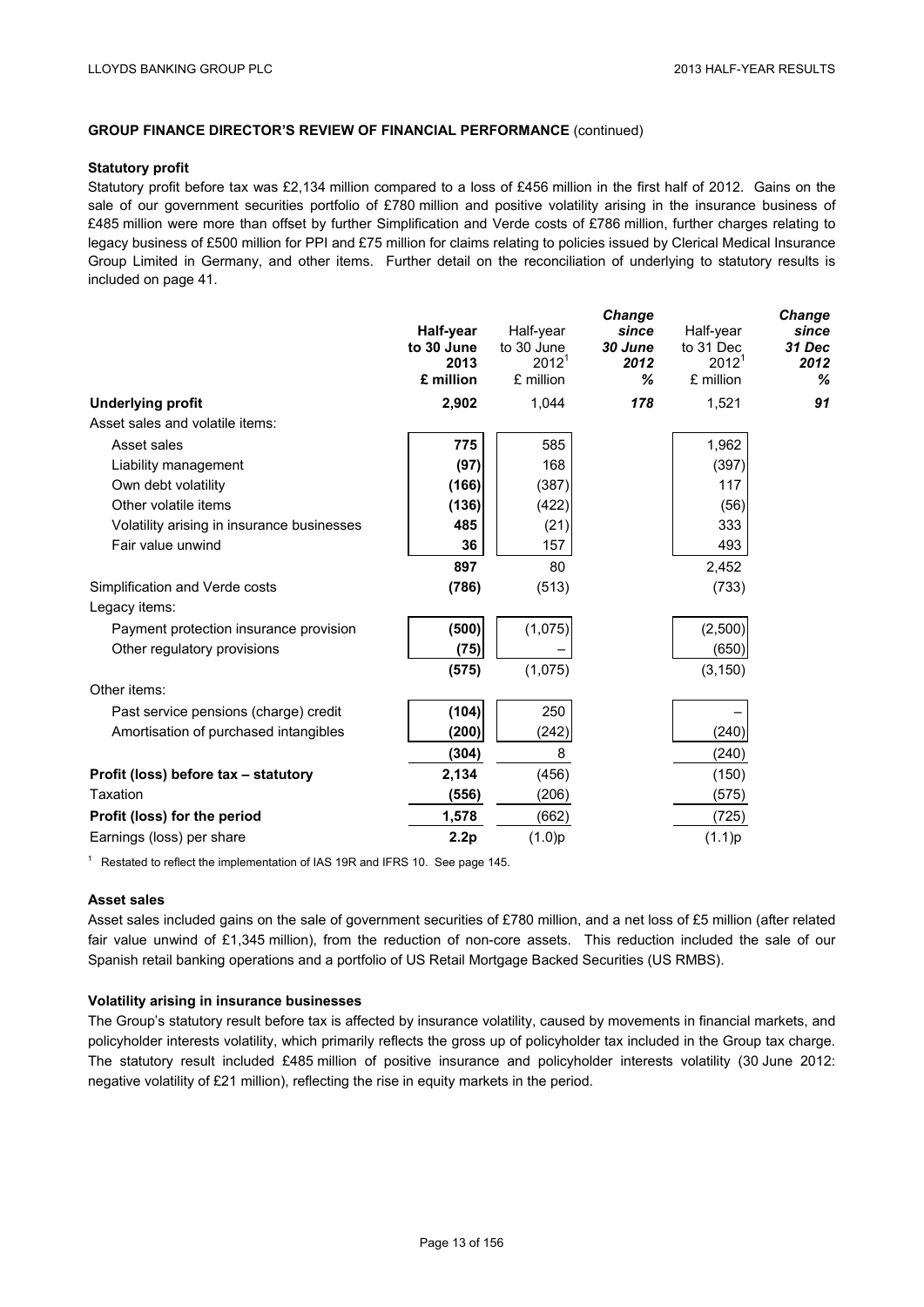#### **Simplification and Verde costs**

The costs of the Simplification programme were £409 million, with a total of £1,270 million spent to date. These costs related to severance, IT and business costs of implementation. A further 2,740 FTE role reductions were announced in the first half of 2013, taking the total to 9,730 since the start of the programme. Simplification of our business operations continues through reduction in management layers and increasing spans of control as well as restructuring business units.

The Group continues to progress the EC mandated business disposal (Verde) through an Initial Public Offering (IPO) which remains subject to regulatory and EC approval. We continue to target an IPO in mid-2014. Detailed plans are in place to rebrand the business as TSB which will be visible on the high street from September this year, at which point the TSB Bank will operate as a separate business within Lloyds Banking Group and the Lloyds Bank brand will be relaunched. Costs relating to Verde were £377 million and from inception to the end of 30 June 2013 totalled £1,159 million.

#### **PPI**

The volume of PPI complaints continues to fall in line with expectations, with average monthly complaint volumes down 12 per cent on the first quarter and weekly complaints averaging approximately 12,500 in the second quarter of 2013. Monthly complaint volumes were on average 40 per cent below those in the second half of 2012.

Costs in the second quarter, however, continued to be higher than expected due to the acceleration of the settlement of cases currently held with the Financial Ombudsman Service, VAT ruling, and slightly higher uphold and settlement rates. We have also revised our estimate of future administration costs. We are therefore increasing our provision by £450 million in relation to these items, with around £250 million of this increase relating to redress costs and about £200 million to additional administration costs.

We have also been informed that we have been referred to the Enforcement Team of the Financial Conduct Authority for investigation over our governance of a third party supplier and failings in the PPI complaint handling process. We have made a provision of £50 million with regards to the likely administration costs of this exercise.

These provisions bring the total amount provided for PPI to £7,275 million (of which £1,510 million relates to administration costs). The total amount provided for PPI represents our best estimate of likely costs, and a number of risks and uncertainties remain, in particular pro-active and reactive complaint volumes, uphold rates, average redress costs, and the outcome of the Enforcement Team investigation. The cost of these factors could differ materially from our estimates, which could result in a further provision being required. Sensitivities to these factors are set out on page 132.

As at 30 June 2013, £1,650 million of the total provision remained unutilised, and total costs incurred in the six months to 30 June 2013 were £1,280 million, including approximately £380 million of administration costs.

#### **Other items**

The Group recognised a charge of £104 million as a result of changes to early retirement and commutation factors in two of its principal defined benefit schemes. In the first half of 2012, other items included a credit related to a change in policy in respect of discretionary pension increases.

#### **Taxation**

The tax charge for the first six months of 2013 was £556 million. This reflects a higher effective tax rate than the UK statutory rate primarily due to a policyholder tax charge, which is partially offset by exempt gains or gains covered by capital losses.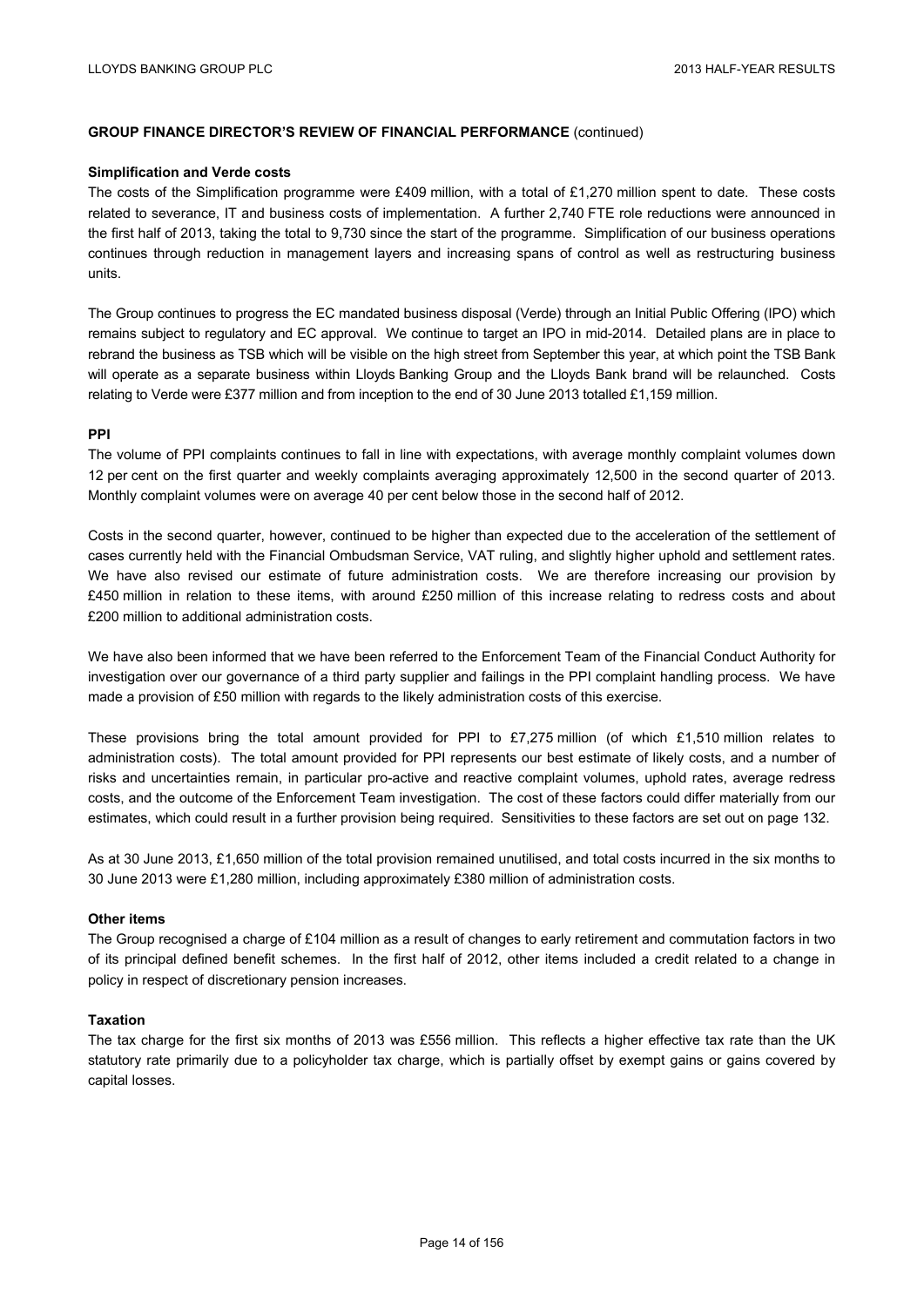#### **Balance sheet**

We further strengthened and de-risked the balance sheet in the first half, by increasing our capital and leverage ratios, maintaining a strong liquidity position, further reducing non-core assets and continuing to reduce wholesale funding and grow customer deposits.

We have achieved a further significant reduction in non-core assets of £17.4 billion or £15.8 billion including currency effects, to £82.6 billion in the first half. The reductions included £4.5 billion in treasury assets and £4.0 billion in UK commercial real estate, £1.4 billion from the sale of our Spanish retail operations, as well as reductions in Ireland, Asset Finance, Acquisition Finance and Shipping.

#### **Funding and liquidity**

The continued growth in customer deposits combined with the reduction of non-core assets has enabled a further reduction in wholesale funding and the full repayment of our Long Term Refinancing Operation funding from the European Central Bank, ahead of schedule.

Customer deposits increased 2 per cent, primarily driven by higher deposits in Retail and growth in Transaction Banking in Commercial Banking. As a result, the Group loan to deposit ratio has improved to 117 per cent from 121 per cent at 31 December 2012. The core loan to deposit ratio improved to 100 per cent from 101 per cent at 31 December 2012.

Wholesale funding has reduced by 7 per cent since 31 December 2012 to £157.0 billion while short-term wholesale funding remained stable at £50.7 billion (31 December 2012: £50.6 billion). Wholesale funding with a maturity of less than one year at 30 June 2013 was 32.3 per cent, compared to 29.8 per cent at 31 December 2012 reflecting the lower overall level of wholesale funding.

|                                                                      | At       | At                |               |
|----------------------------------------------------------------------|----------|-------------------|---------------|
|                                                                      | 30 June  | 31 Dec            | <b>Change</b> |
|                                                                      | 2013     | 2012 <sup>1</sup> | %             |
| <b>Funded assets</b>                                                 | £520.2bn | £538.7bn          | (3)           |
| Non-core assets                                                      | £82.6bn  | £98.4bn           | (16)          |
| Customer deposits <sup>2</sup>                                       | £430.6bn | £422.5bn          | 2             |
| Wholesale funding                                                    | £157.0bn | £169.6bn          | (7)           |
| Wholesale funding <1 year maturity                                   | £50.7bn  | £50.6bn           |               |
| Of which money-market funding <1 year maturity                       | £31.3bn  | £31.0bn           | 1             |
| Wholesale funding <1 year maturity as a % of total wholesale funding | 32.3%    | 29.8%             | 2.5pp         |
| Loan to deposit ratio                                                | 117%     | 121%              | $(4)$ pp      |
| Core loan to deposit ratio                                           | 100%     | 101%              | $(1)$ pp      |
| Primary liquid assets                                                | £86.5bn  | £87.6bn           | (1)           |
| Secondary liquidity                                                  | £128.0bn | £117.1bn          | 9             |
|                                                                      |          |                   |               |

<sup>1</sup> Restated for IAS 19R and IFRS 10.

<sup>2</sup> Excluding repos of £3.0 billion (31 December 2012: £4.4 billion) (all core).

The Group's liquidity position remains strong, with primary liquid assets of £86.5 billion at 30 June 2013 (31 December 2012: £87.6 billion). Primary liquid assets represent approximately 2.7 times our money-market funding and are approximately 1.7 times our wholesale funding with a maturity of less than one year, providing a substantial buffer in the event of market dislocation. In addition to primary liquid assets, we have significant secondary liquidity holdings of £128.0 billion. Our total liquid assets represent approximately 4.2 times our wholesale funding with a maturity of less than one year.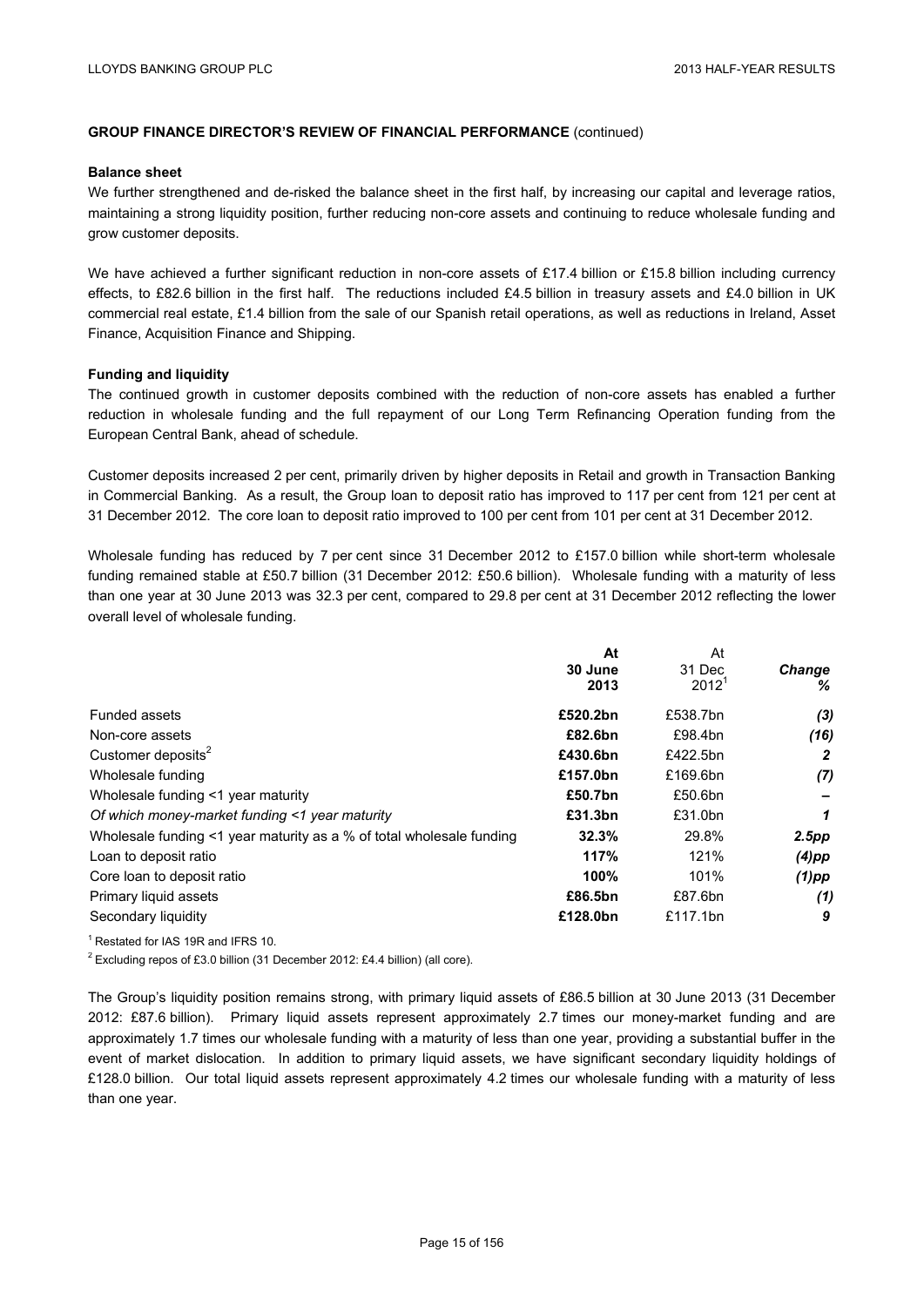#### **Risk-weighted assets and capital ratios**

| At       | At                |                   |
|----------|-------------------|-------------------|
| 30 June  | 31 Dec            | <b>Change</b>     |
| 2013     | 2012 <sup>1</sup> | ℅                 |
| £288.7bn | £310.3bn          | (7)               |
| £233.5bn | £237.4bn          | (2)               |
| £55.2bn  | £72.9bn           | (24)              |
| 13.7%    | 12.0%             | 1.7pp             |
| 14.2%    | 13.8%             | $0.4$ pp          |
| 20.4%    | 17.3%             | 3.1 <sub>pp</sub> |
| £299.6bn | £321.1bn          | (7)               |
| 9.6%     | 8.1%              | 1.5pp             |
| 4.2%     | 3.8%              | $0.4$ pp          |
|          |                   |                   |

<sup>1</sup> 31 December 2012 comparatives have not been restated to reflect the implementation of IAS 19R and IFRS10.

The Group's estimated pro forma fully loaded CRD IV core tier 1 ratio increased to 9.6 per cent principally driven by capital generation in our core business, the decrease in risk-weighted assets from non-core asset reductions and actions such as the St. James's Place share sales, US RMBS disposal and the £1.6 billion dividend paid by the insurance business to the Group. These were partially offset by the effects of changes to pension accounting and other statutory items.

Our estimated ratio reflects the Group's current interpretation of the final CRD IV rules published on 27 June 2013. Given our progress on capital in the first half of the year, we now anticipate our estimated pro forma fully loaded CRD IV core tier 1 ratio to be above 10 per cent by the end of 2013.

The Group's core tier 1 capital ratio increased to 13.7 per cent from 12.0 per cent at the end of December 2012.

The Group's total capital ratio increased to 20.4 per cent, with £27.4 billion of tier 1 and tier 2 securities contributing a net £19.3 billion to the capital base. The transition to CRD IV is expected to reduce the volume of deductions from nonequity capital arising from the Group's insurance operations and therefore to release a material proportion of tier 1 and tier 2 capital, helping the Group meet future total capital requirements.

The Group's estimated fully loaded leverage ratio including grandfathered tier 1 capital increased to 4.2 per cent from 3.8 per cent at the end of 2012 and to 3.5 per cent from 3.1 per cent excluding grandfathered tier 1. Both of these ratios are in excess of the Basel Committee's proposed minimum of 3 per cent.

The Group has a strong capital position and continues to expect to meet the PRA's requirement of £8.6 billion additional capital announced in June without recourse to further equity issuance or the utilisation of additional contingent capital securities.

#### **Conclusion**

The Group has continued to deliver strong core returns with growth in core lending, underlying income and net interest margin, and reductions in costs and impairments. The continued progress we have made in reducing risk in the balance sheet and strengthening the Group's capital ratios leaves us well positioned to continue growing our core business as we support the UK economic recovery.

George Culmer *Group Finance Director*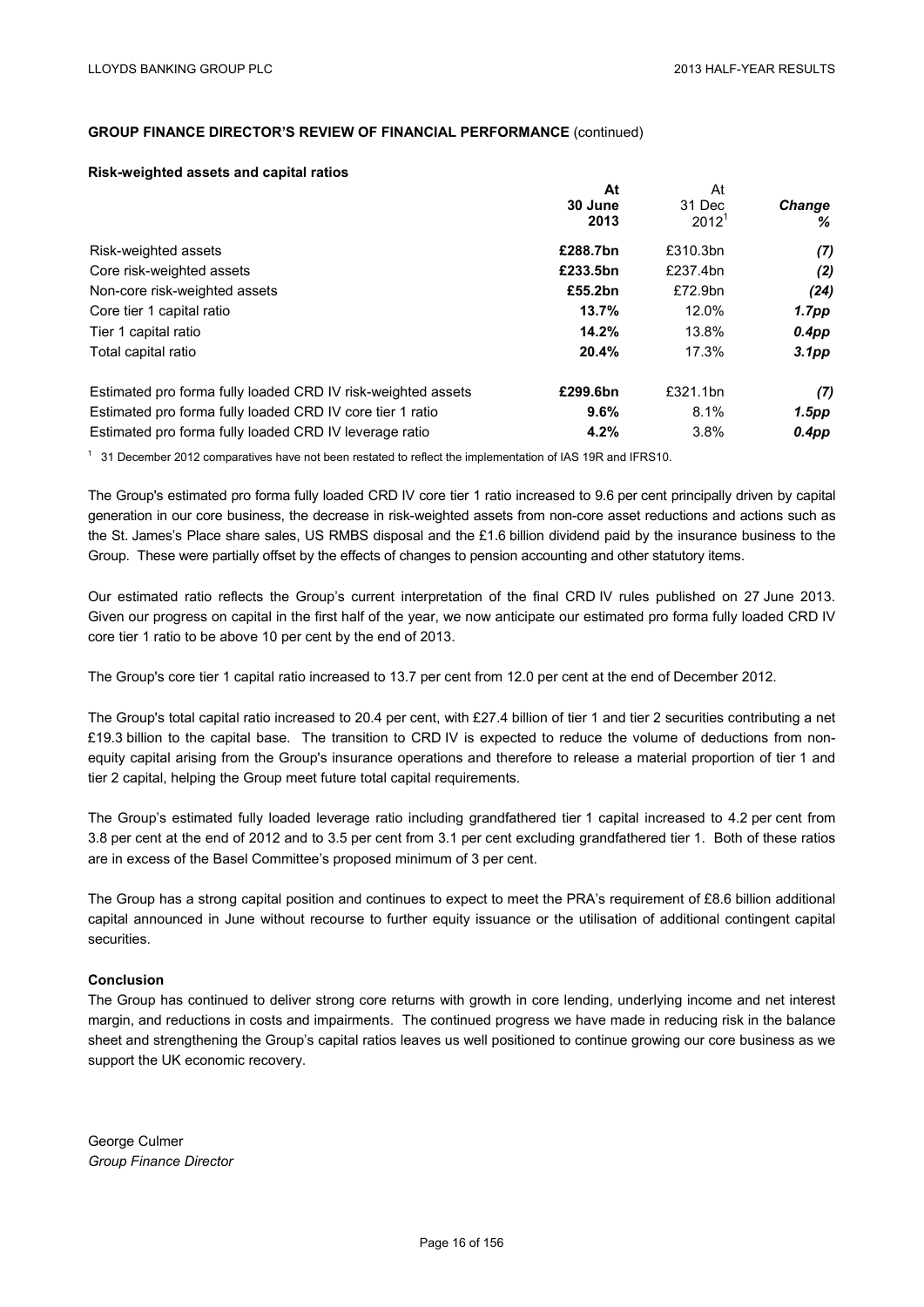# **UNDERLYING BASIS SEGMENTAL ANALYSIS**

| Half-year to 30 June 2013                                  | <b>Retail</b><br>£m | Commercial<br><b>Banking</b><br>£m | Wealth,<br><b>Asset</b><br><b>Finance</b><br>and Int'l<br>£m | <b>Insurance</b><br>£m | Group<br><b>Operations</b><br>and Central<br>items<br>£m | Group<br>£m |
|------------------------------------------------------------|---------------------|------------------------------------|--------------------------------------------------------------|------------------------|----------------------------------------------------------|-------------|
| Net interest income                                        | 3,590               | 1,196                              | 431                                                          | (45)                   | 34                                                       | 5,206       |
| Other income                                               | 728                 | 1,426                              | 951                                                          | 1,111                  | 190                                                      | 4,406       |
| Insurance claims                                           |                     |                                    |                                                              | (148)                  |                                                          | (148)       |
| <b>Total underlying income</b>                             | 4,318               | 2,622                              | 1,382                                                        | 918                    | 224                                                      | 9,464       |
| Total costs                                                | (2,046)             | (1, 261)                           | (1,033)                                                      | (354)                  | (55)                                                     | (4, 749)    |
| Impairment                                                 | (636)               | (727)                              | (450)                                                        |                        |                                                          | (1, 813)    |
| Underlying profit (loss)                                   | 1,636               | 634                                | (101)                                                        | 564                    | 169                                                      | 2,902       |
| Banking net interest margin<br>Impairment charge as a % of | 2.14%               | 1.89%                              | 2.01%                                                        |                        |                                                          | 2.01%       |
| average advances                                           | 0.37%               | 1.03%                              | 2.10%                                                        |                        |                                                          | 0.69%       |
| Return on risk-weighted assets                             | 3.51%               | 0.81%                              | (0.59)%                                                      |                        |                                                          | 1.95%       |
| Key balance sheet items<br>At 30 June 2013                 | £bn                 | £bn                                | £bn                                                          | £bn                    | £bn                                                      | £bn         |
| Loans and advances to customers                            |                     |                                    |                                                              |                        |                                                          |             |
| excluding reverse repos                                    | 340.5               | 132.1                              | 30.3                                                         |                        | 1.0                                                      | 503.9       |
| Customer deposits excluding repos                          | 263.2               | 118.4                              | 48.9                                                         |                        | 0.1                                                      | 430.6       |
| <b>Total customer balances</b>                             | 603.7               | 250.5                              | 79.2                                                         |                        | 1.1                                                      | 934.5       |
| Risk-weighted assets                                       | 91.6                | 150.5                              | 32.2                                                         |                        | 14.4                                                     | 288.7       |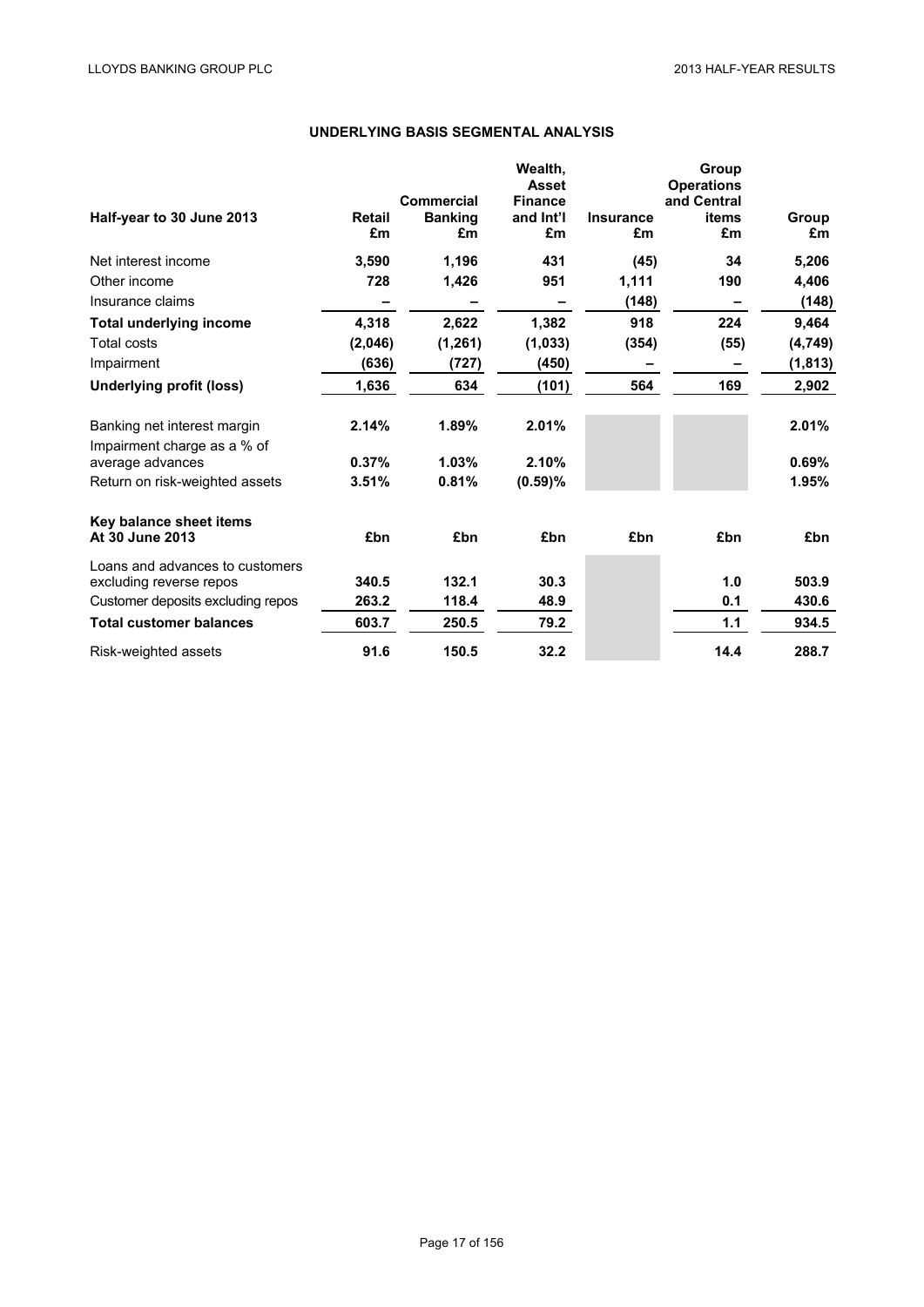# **UNDERLYING BASIS SEGMENTAL ANALYSIS** (continued)

| Half-year to 30 June 2012                                  | Retail <sup>1</sup><br>£m | Commercial<br>Banking <sup>1</sup><br>£m | Wealth,<br>Asset<br>Finance<br>and Int'l'<br>£m | Insurance<br>£m | Group<br>Operations<br>and Central<br>items $1$<br>£m | Group<br>£m |
|------------------------------------------------------------|---------------------------|------------------------------------------|-------------------------------------------------|-----------------|-------------------------------------------------------|-------------|
| Net interest income                                        | 3,553                     | 1,111                                    | 415                                             | (37)            | 173                                                   | 5,215       |
| Other income                                               | 766                       | 1,496                                    | 1,006                                           | 1,156           | (160)                                                 | 4,264       |
| Insurance claims                                           |                           |                                          |                                                 | (233)           |                                                       | (233)       |
| Total underlying income                                    | 4,319                     | 2,607                                    | 1,421                                           | 886             | 13                                                    | 9,246       |
| <b>Total costs</b>                                         | (2,089)                   | (1, 282)                                 | (1, 136)                                        | (384)           | (154)                                                 | (5,045)     |
| Impairment                                                 | (758)                     | (1,408)                                  | (991)                                           |                 |                                                       | (3, 157)    |
| Underlying profit (loss)                                   | 1,472                     | (83)                                     | (706)                                           | 502             | (141)                                                 | 1,044       |
|                                                            |                           |                                          |                                                 |                 |                                                       |             |
| Banking net interest margin<br>Impairment charge as a % of | 2.05%                     | 1.58%                                    | 1.62%                                           |                 |                                                       | 1.93%       |
| average advances                                           | 0.43%                     | 1.61%                                    | 3.99%                                           |                 |                                                       | 1.10%       |
| Return on risk-weighted assets                             | 2.92%                     | (0.09)%                                  | $(3.38)\%$                                      |                 |                                                       | 0.61%       |
|                                                            |                           |                                          |                                                 |                 |                                                       |             |
| Key balance sheet items<br>At 30 June 2012                 | £bn                       | £bn                                      | £bn                                             | £bn             | £bn                                                   | £bn         |
| Loans and advances to customers                            |                           |                                          |                                                 |                 |                                                       |             |
| excluding reverse repos                                    | 347.0                     | 145.1                                    | 36.3                                            |                 | 0.2                                                   | 528.6       |
| Customer deposits excluding repos                          | 254.7                     | 115.1                                    | 49.3                                            |                 |                                                       | 419.1       |
| Total customer balances                                    | 601.7                     | 260.2                                    | 85.6                                            |                 | 0.2                                                   | 947.7       |
| Risk-weighted assets                                       | 100.2                     | 179.5                                    | 40.1                                            |                 | 12.7                                                  | 332.5       |
| Restated.                                                  |                           |                                          |                                                 |                 |                                                       |             |
|                                                            |                           |                                          |                                                 |                 |                                                       |             |
|                                                            |                           |                                          |                                                 |                 |                                                       |             |
| Half-year to 31 December 2012                              | £m                        | £m                                       | £m                                              | £m              | £m                                                    | £m          |
| Net interest income                                        | 3,642                     | 1,095                                    | 384                                             | (41)            | 40                                                    | 5,120       |
| Other income                                               | 696                       | 1,436                                    | 1,037                                           | 1,138           | (155)                                                 | 4,152       |
| Insurance claims                                           |                           |                                          |                                                 | (132)           |                                                       | (132)       |
| Total underlying income                                    | 4,338                     | 2,531                                    | 1,421                                           | 965             | (115)                                                 | 9,140       |
| Total costs                                                | (2, 110)                  | (1, 234)                                 | (1, 155)                                        | (360)           | (220)                                                 | (5,079)     |
| Impairment                                                 | (512)                     | (1,538)                                  | (489)                                           | <u>—</u>        | (1)                                                   | (2, 540)    |
| Underlying profit (loss)                                   | 1,716                     | (241)                                    | (223)                                           | 605             | (336)                                                 | 1,521       |
|                                                            |                           |                                          |                                                 |                 |                                                       |             |
| Banking net interest margin                                | 2.11%                     | 1.59%                                    | 1.69%                                           |                 |                                                       | 1.93%       |
| Impairment charge as a % of                                |                           |                                          |                                                 |                 |                                                       |             |
| average advances                                           | 0.29%                     | 2.06%                                    | 2.16%                                           |                 |                                                       | 0.95%       |
| Return on risk-weighted assets                             | 3.50%                     | (0.28)%                                  | $(1.16)\%$                                      |                 |                                                       | 0.94%       |
|                                                            |                           |                                          |                                                 |                 |                                                       |             |
| Key balance sheet items<br>At 31 December 2012             | £bn                       | £bn                                      | £bn                                             | £bn             | £bn                                                   | £bn         |
|                                                            |                           |                                          |                                                 |                 |                                                       |             |
| Loans and advances to customers<br>excluding reverse repos | 343.3                     | 134.7                                    | 33.4                                            |                 | 0.7                                                   | 512.1       |
| Customer deposits excluding repos                          | 260.8                     | 109.7                                    | 51.9                                            |                 | 0.1                                                   | 422.5       |
| Total customer balances                                    | 604.1                     | 244.4                                    | 85.3                                            |                 | 0.8                                                   | 934.6       |
|                                                            |                           |                                          |                                                 |                 |                                                       |             |
| Risk-weighted assets                                       | 95.5                      | 165.2                                    | 36.2                                            |                 | 13.4                                                  | 310.3       |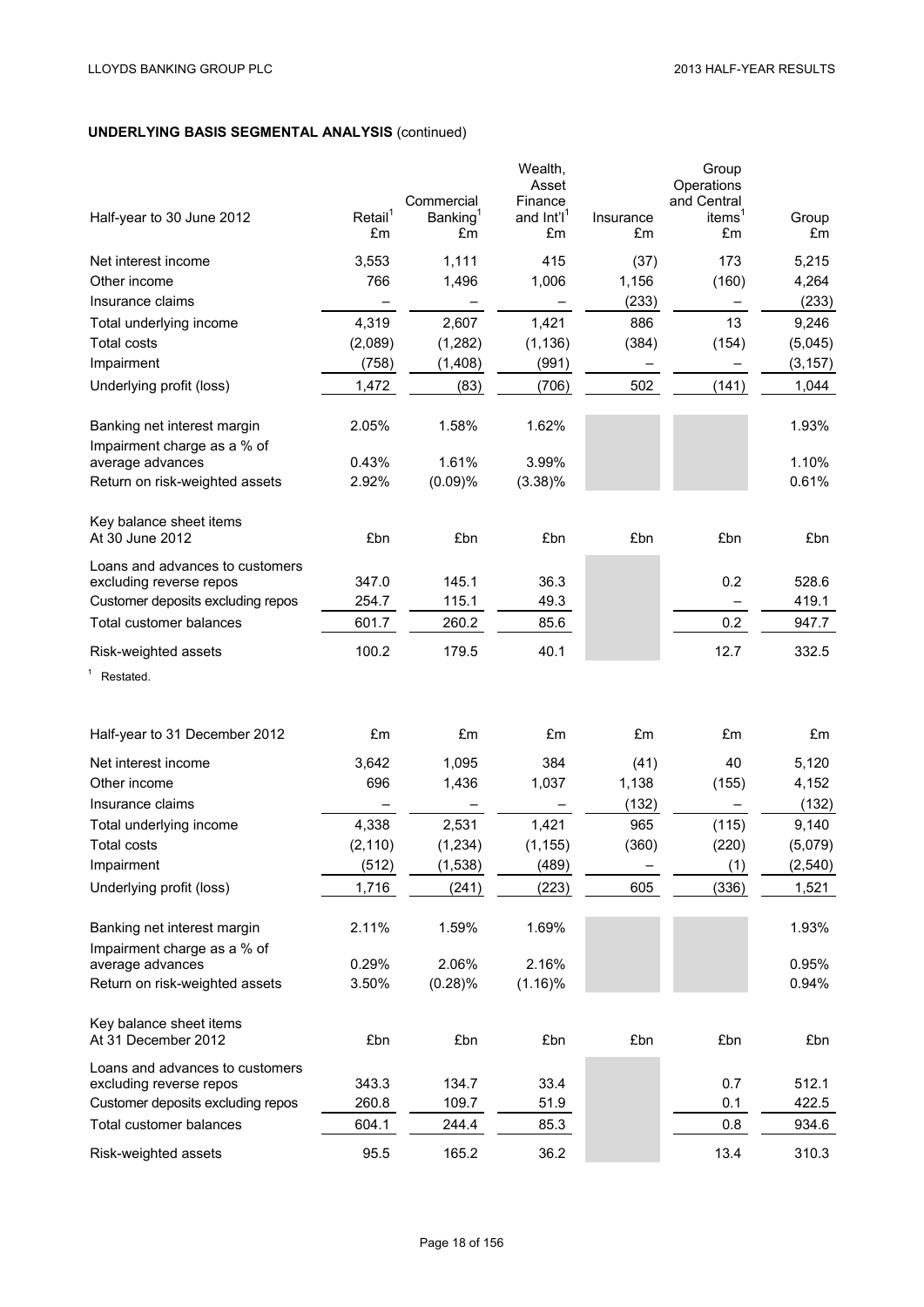# **CORE BUSINESS**

| Half-year to 30 June 2013         | <b>Retail</b><br>£m | Commercial<br><b>Banking</b><br>£m | Wealth,<br><b>Asset</b><br><b>Finance</b><br>and Int'l<br>£m | <b>Insurance</b><br>£m | Group<br><b>Operations</b><br>and Central<br>items<br>£m | Group<br>£m |
|-----------------------------------|---------------------|------------------------------------|--------------------------------------------------------------|------------------------|----------------------------------------------------------|-------------|
| Net interest income               | 3,581               | 1,173                              | 246                                                          | (49)                   | 80                                                       | 5,031       |
| Other income                      | 722                 | 1,262                              | 918                                                          | 1,096                  | 190                                                      | 4,188       |
| Insurance claims                  |                     |                                    |                                                              | (148)                  |                                                          | (148)       |
| <b>Total underlying income</b>    | 4,303               | 2,435                              | 1,164                                                        | 899                    | 270                                                      | 9,071       |
| Total costs                       | (2,044)             | (1, 179)                           | (853)                                                        | (337)                  | (55)                                                     | (4, 468)    |
| Impairment                        | (590)               | (302)                              | (15)                                                         |                        |                                                          | (907)       |
| <b>Underlying profit</b>          | 1,669               | 954                                | 296                                                          | 562                    | 215                                                      | 3,696       |
| Banking net interest margin       | 2.31%               | 2.48%                              | 7.78%                                                        |                        |                                                          | 2.39%       |
| Impairment charge as a % of       |                     |                                    |                                                              |                        |                                                          |             |
| average advances                  | 0.37%               | 0.57%                              | 0.50%                                                        |                        |                                                          | 0.42%       |
| Return on risk-weighted assets    | 3.95%               | 1.51%                              | 6.24%                                                        |                        |                                                          | 3.16%       |
| Key balance sheet items           |                     |                                    |                                                              |                        |                                                          |             |
| At 30 June 2013                   | £bn                 | £bn                                | £bn                                                          | £bn                    | £bn                                                      | £bn         |
| Loans and advances to customers   |                     |                                    |                                                              |                        |                                                          |             |
| excluding reverse repos           | 315.4               | 106.3                              | 5.6                                                          |                        | 1.0                                                      | 428.3       |
| Customer deposits excluding repos | 263.2               | 115.8                              | 48.7                                                         |                        | 0.1                                                      | 427.8       |
| <b>Total customer balances</b>    | 578.6               | 222.1                              | 54.3                                                         |                        | 1.1                                                      | 856.1       |
| Risk-weighted assets              | 83.0                | 126.4                              | 9.7                                                          |                        | 14.4                                                     | 233.5       |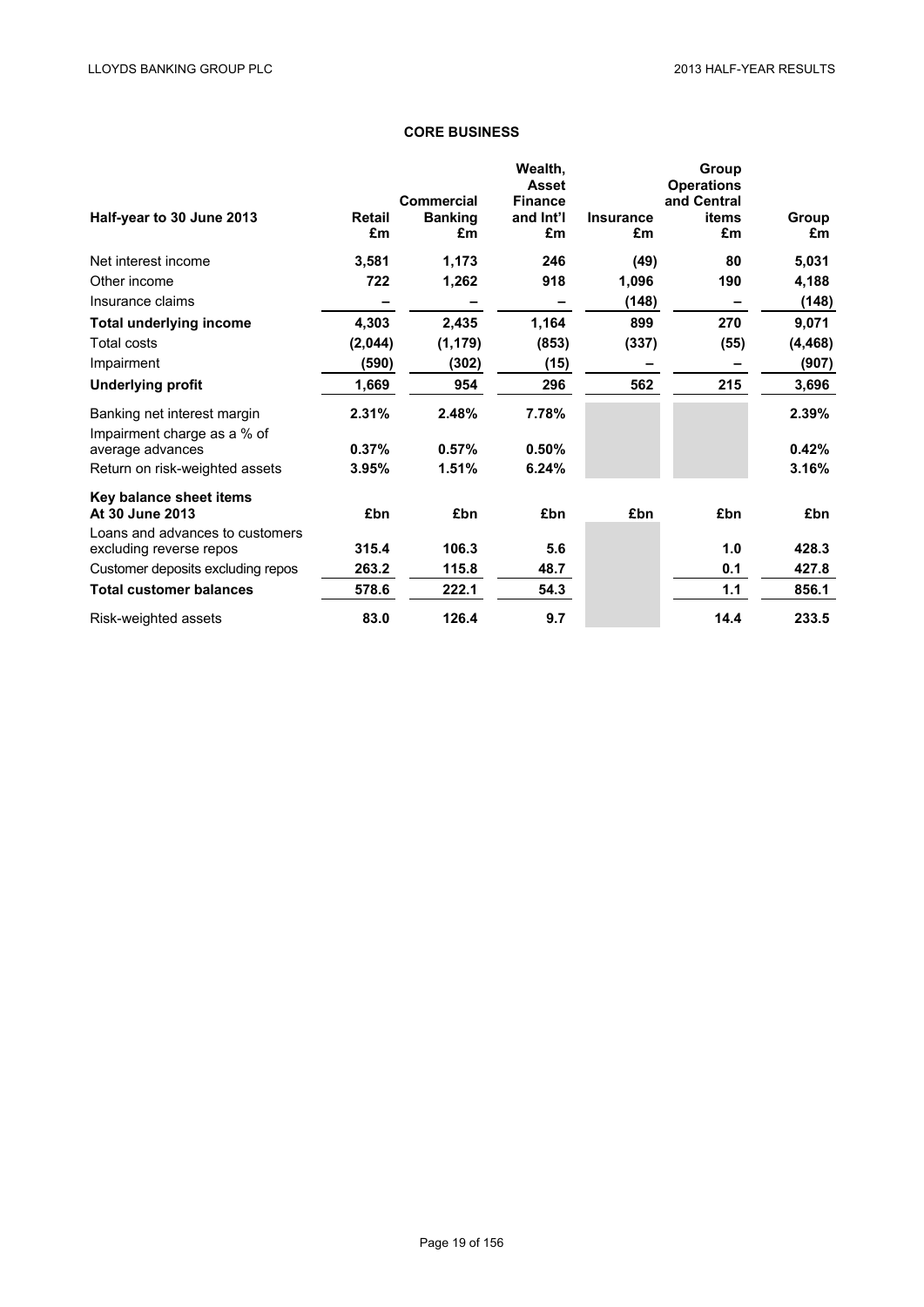# **CORE BUSINESS** (continued)

| Half-year to 30 June 2012                                    | $Retai^1$<br>£m | Commercial<br>Banking <sup>1</sup><br>£m | Wealth,<br>Asset<br>Finance<br>and Int'l <sup>1</sup><br>£m | Insurance<br>£m | Group<br>Operations<br>and Central<br>items <sup>1</sup><br>£m | Group<br>£m    |
|--------------------------------------------------------------|-----------------|------------------------------------------|-------------------------------------------------------------|-----------------|----------------------------------------------------------------|----------------|
| Net interest income                                          | 3,522           | 1,114                                    | 154                                                         | (41)            | 173                                                            | 4,922          |
| Other income                                                 | 757             | 1,206                                    | 958                                                         | 1,126           | (160)                                                          | 3,887          |
| Insurance claims                                             |                 |                                          |                                                             | (233)           |                                                                | (233)          |
| Total underlying income                                      | 4,279           | 2,320                                    | 1,112                                                       | 852             | 13                                                             | 8,576          |
| <b>Total costs</b>                                           | (2,086)         | (1, 162)                                 | (900)                                                       | (365)           | (154)                                                          | (4,667)        |
| Impairment                                                   | (735)           | (232)                                    | (11)                                                        | —               |                                                                | (978)          |
| Underlying profit (loss)                                     | 1,458           | 926                                      | 201                                                         | 487             | (141)                                                          | 2,931          |
| Banking net interest margin                                  | 2.21%           | 2.21%                                    | 5.69%                                                       |                 |                                                                | 2.32%          |
| Impairment charge as a % of                                  |                 |                                          |                                                             |                 |                                                                |                |
| average advances                                             | 0.45%           | 0.40%                                    | 0.36%                                                       |                 |                                                                | 0.44%          |
| Return on risk-weighted assets                               | 3.22%           | 1.45%                                    | 4.46%                                                       |                 |                                                                | 2.44%          |
| Key balance sheet items<br>At 30 June 2012                   | £bn             | £bn                                      | £bn                                                         | £bn             | £bn                                                            | £bn            |
| Loans and advances to customers                              |                 |                                          |                                                             |                 |                                                                |                |
| excluding reverse repos<br>Customer deposits excluding repos | 320.1<br>254.7  | 103.5<br>112.6                           | 4.7<br>48.6                                                 |                 | 0.2                                                            | 428.5<br>415.9 |
| Total customer balances                                      | 574.8           | 216.1                                    | 53.3                                                        |                 | 0.2                                                            | 844.4          |
| Risk-weighted assets                                         | 90.4            | 127.4                                    | 8.6                                                         |                 | 12.7                                                           | 239.1          |
|                                                              |                 |                                          |                                                             |                 |                                                                |                |
| Restated.                                                    |                 |                                          |                                                             |                 |                                                                |                |
| Half-year to 31 December 2012                                | £m              | £m                                       | £m                                                          | £m              | £m                                                             | £m             |
| Net interest income                                          | 3,641           | 1,128                                    | 158                                                         | (46)            | 65                                                             | 4,946          |
| Other income                                                 | 689             | 1,236                                    | 1,006                                                       | 1,119           | (155)                                                          | 3,895          |
| Insurance claims                                             |                 |                                          |                                                             | (132)           |                                                                | (132)          |
| Total underlying income                                      | 4,330           | 2,364                                    | 1,164                                                       | 941             | (90)                                                           | 8,709          |
| Total costs                                                  | (2, 107)        | (1,070)                                  | (895)                                                       | (345)           | (170)                                                          | (4, 587)       |
| Impairment                                                   | (457)           | (472)                                    | (11)                                                        |                 | (1)                                                            | (941)          |
| Underlying profit (loss)                                     | 1,766           | 822                                      | 258                                                         | 596             | (261)                                                          | 3,181          |
| Banking net interest margin                                  | 2.29%           | 2.22%                                    | 6.09%                                                       |                 |                                                                | 2.32%          |
| Impairment charge as a % of                                  |                 |                                          |                                                             |                 |                                                                |                |
| average advances                                             | 0.28%           | 0.93%                                    | 0.55%                                                       |                 |                                                                | 0.44%          |
| Return on risk-weighted assets                               | 3.98%           | 1.27%                                    | 5.76%                                                       |                 |                                                                | 2.65%          |
| Key balance sheet items<br>At 31 December 2012               |                 |                                          |                                                             |                 |                                                                |                |
| Loans and advances to customers                              |                 |                                          |                                                             |                 |                                                                |                |
| excluding reverse repos                                      | 317.3           | 102.0                                    | 5.3                                                         |                 | 0.7                                                            | 425.3          |
| Customer deposits excluding repos                            | 260.8           | 107.2                                    | 51.0                                                        |                 | 0.1                                                            | 419.1          |
| Total customer balances                                      | 578.1           | 209.2                                    | 56.3                                                        |                 | 0.8                                                            | 844.4          |
| Risk-weighted assets                                         | 86.6            | 127.8                                    | 9.6                                                         |                 | 13.4                                                           | 237.4          |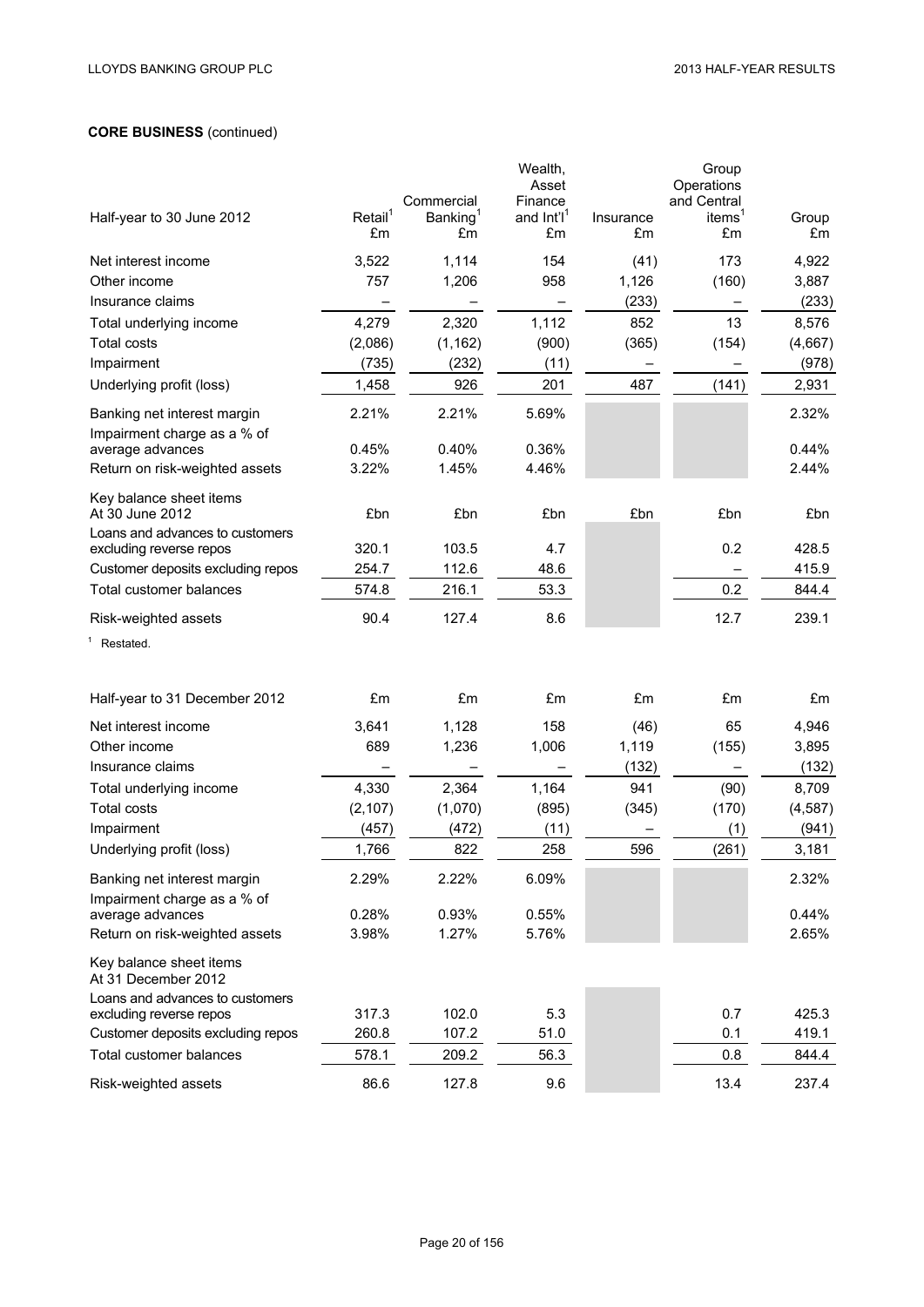# **NON-CORE BUSINESS**

| Half-year to 30 June 2013                                  | <b>Retail</b><br>£m | <b>Commercial</b><br>Banking <sup>1</sup><br>£m | Wealth,<br><b>Asset</b><br><b>Finance</b><br>and Int'l <sup>1</sup><br>£m | <b>Insurance</b><br>£m | Group<br><b>Operations</b><br>and Central<br>items<br>£m | Group<br>£m |
|------------------------------------------------------------|---------------------|-------------------------------------------------|---------------------------------------------------------------------------|------------------------|----------------------------------------------------------|-------------|
| Net interest income                                        | 9                   | 23                                              | 185                                                                       | 4                      | (46)                                                     | 175         |
| Other income                                               | 6                   | 164                                             | 33                                                                        | 15                     |                                                          | 218         |
| <b>Total underlying income</b>                             | 15                  | 187                                             | 218                                                                       | 19                     | (46)                                                     | 393         |
| <b>Total costs</b>                                         | (2)                 | (82)                                            | (180)                                                                     | (17)                   |                                                          | (281)       |
| Impairment                                                 | (46)                | (425)                                           | (435)                                                                     |                        |                                                          | (906)       |
| <b>Underlying (loss) profit</b>                            | (33)                | (320)                                           | (397)                                                                     | $\mathbf{2}$           | (46)                                                     | (794)       |
| Banking net interest margin<br>Impairment charge as a % of | 0.09%               | 0.29%                                           | 1.05%                                                                     |                        |                                                          | 0.41%       |
| average advances                                           | 0.36%               | 2.35%                                           | 2.37%                                                                     |                        |                                                          | 1.83%       |
| Key balance sheet items at 30 June 2013                    | £bn                 | £bn                                             | £bn                                                                       | £bn                    | £bn                                                      | £bn         |
| Total non-core assets                                      | 25.1                | 31.4                                            | 25.5                                                                      | 0.6                    |                                                          | 82.6        |
| Risk-weighted assets                                       | 8.6                 | 24.1                                            | 22.5                                                                      |                        |                                                          | 55.2        |
|                                                            |                     |                                                 |                                                                           |                        |                                                          |             |
| Half-year to 30 June 2012                                  | £m                  | £m                                              | £m                                                                        | £m                     | £m                                                       | £m          |
| Net interest income                                        | 31                  | (3)                                             | 261                                                                       | 4                      |                                                          | 293         |
| Other income                                               | 9                   | 290                                             | 48                                                                        | 30                     |                                                          | 377         |
| Total underlying income                                    | 40                  | 287                                             | 309                                                                       | 34                     |                                                          | 670         |
| <b>Total costs</b>                                         | (3)                 | (120)                                           | (236)                                                                     | (19)                   |                                                          | (378)       |
| Impairment                                                 | (23)                | (1, 176)                                        | (980)                                                                     |                        |                                                          | (2, 179)    |
| Underlying profit (loss)                                   | 14                  | (1,009)                                         | (907)                                                                     | 15                     |                                                          | (1,887)     |
| Banking net interest margin                                | 0.22%               | 0.44%                                           | 1.15%                                                                     |                        |                                                          | 0.60%       |
| Impairment charge as a % of<br>average advances            | 0.17%               | 3.76%                                           | 4.42%                                                                     |                        |                                                          | 3.33%       |
| Key balance sheet items at 30 June 2012                    |                     |                                                 |                                                                           |                        |                                                          |             |
|                                                            | £bn                 | £bn                                             | £bn                                                                       | £bn                    | £bn                                                      | £bn         |
| Total non-core assets                                      | 26.9                | 57.1                                            | 32.9                                                                      | 0.6                    |                                                          | 117.5       |
| Risk-weighted assets                                       | 9.8                 | 52.1                                            | 31.5                                                                      |                        |                                                          | 93.4        |
| Half-year to 31 December 2012                              | £m                  | £m                                              | £m                                                                        | £m                     | £m                                                       | £m          |
| Net interest income                                        | 1                   | (33)                                            | 226                                                                       |                        | (25)                                                     | 174         |
| Other income                                               | $\overline{7}$      | 200                                             | 31                                                                        | 5<br>19                |                                                          | 257         |
| Total underlying income                                    | 8                   | 167                                             | 257                                                                       | 24                     | (25)                                                     | 431         |
| <b>Total costs</b>                                         | (3)                 | (164)                                           | (260)                                                                     | (15)                   | (50)                                                     | (492)       |
| Impairment                                                 | (55)                | (1,066)                                         | (478)                                                                     |                        |                                                          | (1, 599)    |
| Underlying (loss) profit                                   | (50)                | (1,063)                                         | (481)                                                                     | 9                      | (75)                                                     | (1,660)     |
| Banking net interest margin                                | 0.02%               | 0.25%                                           | 1.12%                                                                     |                        |                                                          | 0.47%       |
| Impairment charge as a % of<br>average advances            | 0.41%               | 4.64%                                           | 2.34%                                                                     |                        |                                                          | 2.91%       |
| Key balance sheet items at 31 Dec 2012                     |                     |                                                 |                                                                           |                        |                                                          |             |
|                                                            | £bn                 | £bn                                             | £bn                                                                       | £bn                    | £bn                                                      | £bn         |
| Total non-core assets                                      | 26.0                | 43.0                                            | 28.9                                                                      | 0.5                    |                                                          | 98.4        |
| Risk-weighted assets                                       | 8.9                 | 37.4                                            | 26.6                                                                      |                        |                                                          | 72.9        |

<sup>1</sup> Restated.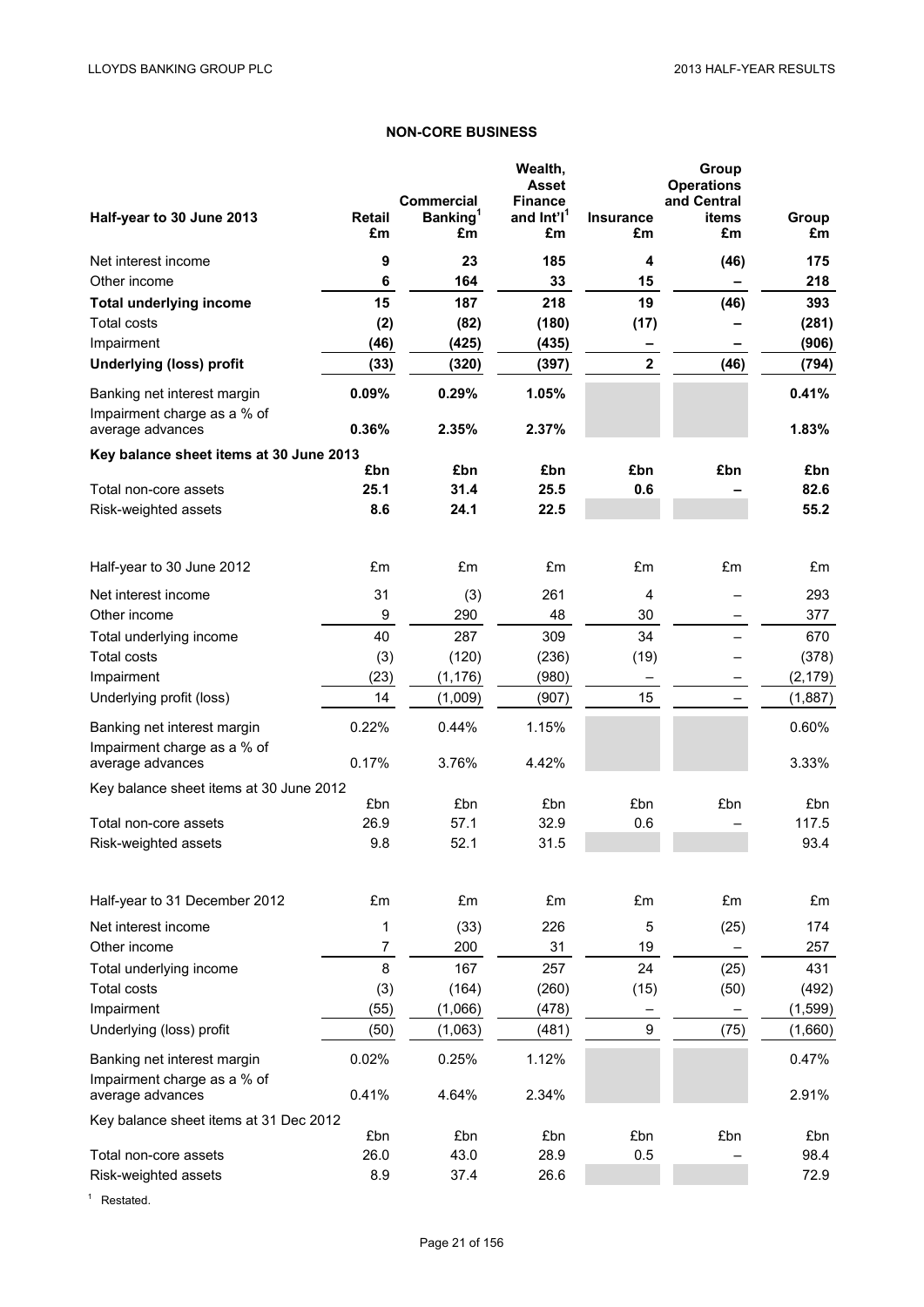# **UNDERLYING BASIS QUARTERLY INFORMATION**

|                                                            | Quarter<br>ended<br>30 June<br>2013<br>£m | Quarter<br>ended<br>31 Mar<br>2013<br>£m | Quarter<br>ended<br>31 Dec<br>2012<br>£m | Quarter<br>ended<br>30 Sept<br>2012<br>£m | Quarter<br>ended<br>30 June<br>2012<br>£m | Quarter<br>ended<br>31 Mar<br>2012<br>£m |
|------------------------------------------------------------|-------------------------------------------|------------------------------------------|------------------------------------------|-------------------------------------------|-------------------------------------------|------------------------------------------|
| Group                                                      |                                           |                                          |                                          |                                           |                                           |                                          |
| Net interest income                                        | 2,653                                     | 2,553                                    | 2,545                                    | 2,575                                     | 2,582                                     | 2,633                                    |
| Other income                                               | 1,984                                     | 2,422                                    | 2,040                                    | 2,112                                     | 2,061                                     | 2,203                                    |
| Insurance claims                                           | (62)                                      | (86)                                     | (30)                                     | (102)                                     | (125)                                     | (108)                                    |
| <b>Total underlying income</b>                             | 4,575                                     | 4,889                                    | 4,555                                    | 4,585                                     | 4,518                                     | 4,728                                    |
| <b>Total costs</b>                                         | (2, 341)                                  | (2, 408)                                 | (2, 587)                                 | (2, 492)                                  | (2, 471)                                  | (2,574)                                  |
| Impairment                                                 | (811)                                     | (1,002)                                  | (1, 278)                                 | (1, 262)                                  | (1,500)                                   | (1,657)                                  |
| <b>Underlying profit</b>                                   | 1,423                                     | 1,479                                    | 690                                      | 831                                       | 547                                       | 497                                      |
| Banking net interest margin<br>Impairment charge as a % of | 2.06%                                     | 1.96%                                    | 1.94%                                    | 1.93%                                     | 1.91%                                     | 1.95%                                    |
| average advances<br>Return on risk-weighted assets         | 0.57%<br>1.93%                            | 0.80%<br>1.96%                           | 0.96%<br>0.87%                           | 0.93%<br>1.01%                            | 1.05%<br>0.65%                            | 1.14%<br>0.57%                           |
|                                                            |                                           |                                          |                                          |                                           |                                           |                                          |
| Core                                                       |                                           |                                          |                                          |                                           |                                           |                                          |
| Net interest income                                        | 2,579                                     | 2,452                                    | 2,487                                    | 2,459                                     | 2,472                                     | 2,450                                    |
| Other income                                               | 1,923                                     | 2,265                                    | 1,932                                    | 1,963                                     | 1,888                                     | 1,999                                    |
| Insurance claims                                           | (62)                                      | (86)                                     | (30)                                     | (102)                                     | (125)                                     | (108)                                    |
| <b>Total underlying income</b><br><b>Total costs</b>       | 4,440                                     | 4,631                                    | 4,389<br>(2, 341)                        | 4,320                                     | 4,235                                     | 4,341                                    |
| Impairment                                                 | (2, 199)<br>(416)                         | (2, 269)<br>(491)                        | (568)                                    | (2, 246)<br>(373)                         | (2, 314)<br>(566)                         | (2, 353)<br>(412)                        |
| <b>Underlying profit</b>                                   | 1,825                                     | 1,871                                    | 1,480                                    | 1,701                                     | 1,355                                     | 1,576                                    |
|                                                            |                                           |                                          |                                          |                                           |                                           |                                          |
| Banking net interest margin<br>Impairment charge as a % of | 2.43%                                     | 2.34%                                    | 2.33%                                    | 2.32%                                     | 2.32%                                     | 2.32%                                    |
| average advances                                           | 0.34%                                     | 0.51%                                    | 0.50%                                    | 0.36%                                     | 0.52%                                     | 0.36%                                    |
| Return on risk-weighted assets                             | 3.11%                                     | 3.20%                                    | 2.47%                                    | 2.83%                                     | 2.26%                                     | 2.61%                                    |
| Non-core                                                   |                                           |                                          |                                          |                                           |                                           |                                          |
| Net interest income                                        | 74                                        | 101                                      | 58                                       | 116                                       | 110                                       | 183                                      |
| Other income                                               | 61                                        | 157                                      | 108                                      | 149                                       | 173                                       | 204                                      |
| Insurance claims                                           |                                           |                                          |                                          |                                           |                                           |                                          |
| <b>Total underlying income</b>                             | 135                                       | 258                                      | 166                                      | 265                                       | 283                                       | 387                                      |
| Total costs                                                | (142)                                     | (139)                                    | (246)                                    | (246)                                     | (157)                                     | (221)                                    |
| Impairment                                                 | (395)                                     | (511)                                    | (710)                                    | (889)                                     | (934)                                     | (1, 245)                                 |
| <b>Underlying loss</b>                                     | (402)                                     | (392)                                    | (790)                                    | (870)                                     | (808)                                     | (1,079)                                  |
| Banking net interest margin<br>Impairment charge as a % of | 0.37%                                     | 0.44%                                    | 0.37%                                    | 0.49%                                     | 0.50%                                     | 0.70%                                    |
| average advances                                           | 1.62%                                     | 2.03%                                    | 2.80%                                    | 3.08%                                     | 2.88%                                     | 3.71%                                    |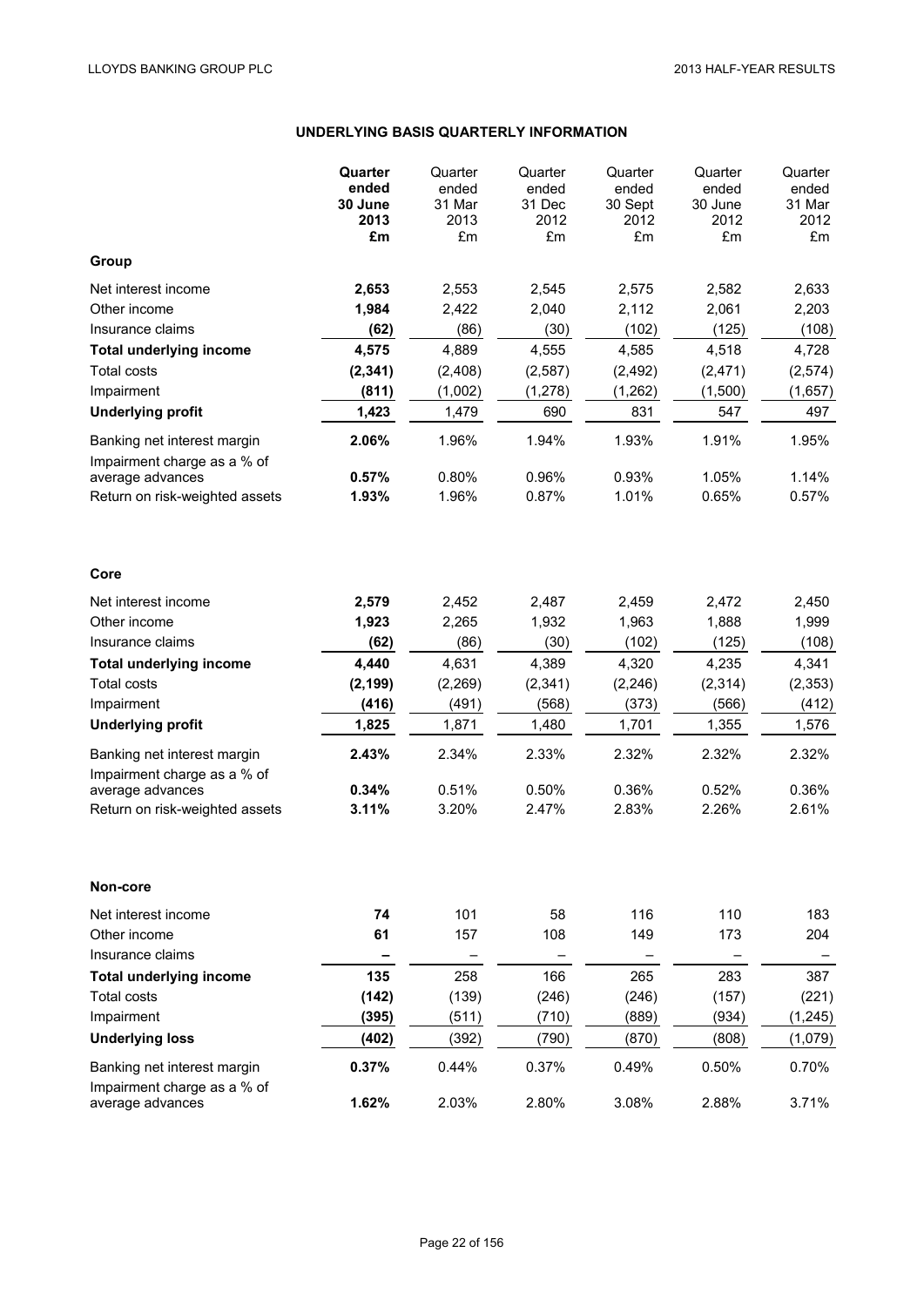# **DIVISIONAL PERFORMANCE**

### **RETAIL**

# **Key highlights**

- In the first half of 2013, Retail made significant progress in delivering our customer-led strategy, with continued investment in products and across all channels, including digital, which now has over 10 million active users.
- Underlying profit increased 11 per cent to £1,636 million, driven by a reduction in the impairment charge of 16 per cent with revenues stabilising with strong margin management, more than offsetting continued customer deleveraging. Return on risk-weighted assets increased to 3.51 per cent from 2.92 per cent at 30 June 2012.
- Loans and advances to customers decreased by 1 per cent compared to 31 December 2012. Customer deleveraging slowed in the first half of the year with core lending expected to grow in the second half of the year. Customer deposits grew 1 per cent (3 per cent compared to 30 June 2012) with balances in our relationship brands up 6 per cent in the last 12 months.
- Customer complaints (excluding PPI) reduced 30 per cent to 1 per 1,000 accounts and customer service scores continued to increase across all brands.
- As the largest UK retail bank, we remain committed to meeting the needs of our customers and supporting the UK economy helping one in four first-time buyers and being strong supporters of government initiatives such as NewBuy and Help to Buy.
- Retail remains committed to supporting communities across the UK, participating in Group initiatives such as National School Sport week and raising funds for the Group's charity of the year with Lloyds TSB colleagues raising almost £100,000 for the Alzheimer's Society's Live Well campaign during Dementia Awareness Week alone.

|                                              |            |            | <b>Change</b>    |           | Change |
|----------------------------------------------|------------|------------|------------------|-----------|--------|
|                                              | Half-year  | Half-year  | since            | Half-year | since  |
|                                              | to 30 June | to 30 June | 30 June          | to 31 Dec | 31 Dec |
|                                              | 2013       | $2012^1$   | 2012             | 2012      | 2012   |
|                                              | £m         | £m         | ℅                | £m        | %      |
| Net interest income                          | 3,590      | 3,553      | 1                | 3.642     | (1)    |
| Other income                                 | 728        | 766        | (5)              | 696       | 5      |
| <b>Total underlying income</b>               | 4,318      | 4.319      |                  | 4,338     |        |
| Total costs                                  | (2,046)    | (2,089)    | 2                | (2, 110)  | 3      |
| Impairment                                   | (636)      | (758)      | 16               | (512)     | (24)   |
| <b>Underlying profit</b>                     | 1,636      | 1,472      | 11               | 1,716     | (5)    |
| Banking net interest margin                  | 2.14%      | 2.05%      | 9 <sub>bp</sub>  | 2.11%     | 3bp    |
| Impairment charge as a % of average advances | 0.37%      | 0.43%      | (6)bp            | 0.29%     | 8bp    |
| Return on risk-weighted assets               | 3.51%      | 2.92%      | 59 <sub>bp</sub> | 3.50%     | 1bp    |

<sup>1</sup> Restated.

|                                                         | At      | At     |               |
|---------------------------------------------------------|---------|--------|---------------|
|                                                         | 30 June | 31 Dec |               |
|                                                         | 2013    | 2012   | <b>Change</b> |
| Key balance sheet items                                 | £bn     | £bn    | ℅             |
| Loans and advances to customers excluding reverse repos | 340.5   | 343.3  | (1)           |
| Customer deposits excluding repos                       | 263.2   | 260.8  |               |
| <b>Total customer balances</b>                          | 603.7   | 604.1  |               |
| Risk-weighted assets                                    | 91.6    | 95.5   | (4)           |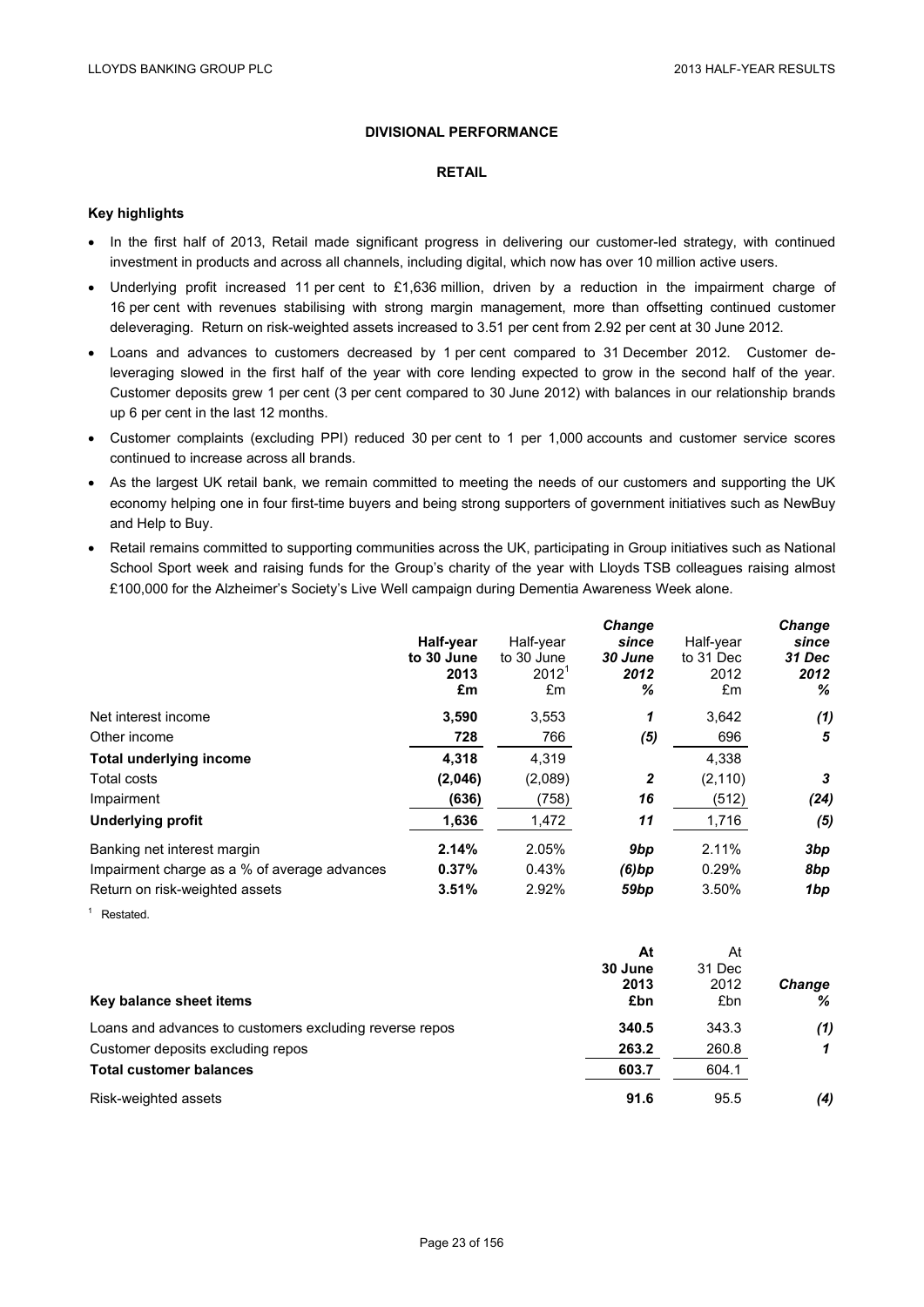# **RETAIL** (continued)

| Core                                         | Half-year<br>to 30 June<br>2013<br>£m | Half-year<br>to 30 June<br>$2012^1$<br>£m | <b>Change</b><br>since<br>30 June<br>2012<br>℅ | Half-year<br>to 31 Dec<br>2012<br>£m | Change<br>since<br>31 Dec<br>2012<br>% |
|----------------------------------------------|---------------------------------------|-------------------------------------------|------------------------------------------------|--------------------------------------|----------------------------------------|
| Net interest income                          | 3.581                                 | 3,522                                     | 2                                              | 3.641                                | (2)                                    |
| Other income                                 | 722                                   | 757                                       | (5)                                            | 689                                  | 5                                      |
| <b>Total underlying income</b>               | 4,303                                 | 4,279                                     | 1                                              | 4,330                                | (1)                                    |
| Total costs                                  | (2,044)                               | (2,086)                                   | 2                                              | (2, 107)                             | 3                                      |
| Impairment                                   | (590)                                 | (735)                                     | 20                                             | (457)                                | (29)                                   |
| <b>Underlying profit</b>                     | 1,669                                 | 1,458                                     | 14                                             | 1,766                                | (5)                                    |
| Banking net interest margin                  | 2.31%                                 | 2.21%                                     | 10 <sub>bp</sub>                               | 2.29%                                | 2bp                                    |
| Impairment charge as a % of average advances | 0.37%                                 | 0.45%                                     | (8)bp                                          | 0.28%                                | 9bp                                    |
| Return on risk-weighted assets               | 3.95%                                 | 3.22%                                     | 73bp                                           | 3.98%                                | (3)bp                                  |

<sup>1</sup> Restated.

| Key balance sheet items                                 | At<br>30 June<br>2013<br>£bn | At<br>31 Dec<br>2012<br>£bn | <b>Change</b><br>% |
|---------------------------------------------------------|------------------------------|-----------------------------|--------------------|
| Loans and advances to customers excluding reverse repos | 315.4                        | 317.3                       | (1)                |
| Customer deposits excluding repos                       | 263.2                        | 260.8                       |                    |
| <b>Total customer balances</b>                          | 578.6                        | 578.1                       |                    |
| Risk-weighted assets                                    | 83.0                         | 86.6                        | (4)                |

| Non-core                                     | Half-year<br>to 30 June<br>2013<br>£m | Half-year<br>to 30 June<br>2012<br>£m | <b>Change</b><br>since<br>30 June<br>2012<br>% | Half-year<br>to 31 Dec<br>2012<br>£m | Change<br>since<br>31 Dec<br>2012<br>% |
|----------------------------------------------|---------------------------------------|---------------------------------------|------------------------------------------------|--------------------------------------|----------------------------------------|
| Net interest income                          | 9                                     | 31                                    | (71)                                           |                                      |                                        |
| Other income                                 | 6                                     | 9                                     | (33)                                           |                                      | (14)                                   |
| <b>Total underlying income</b>               | 15                                    | 40                                    | (63)                                           | 8                                    | 88                                     |
| Total costs                                  | (2)                                   | (3)                                   | 33                                             | (3)                                  | 33                                     |
| Impairment                                   | (46)                                  | (23)                                  |                                                | (55)                                 | 16                                     |
| <b>Underlying (loss) profit</b>              | (33)                                  | 14                                    |                                                | (50)                                 | 34                                     |
| Banking net interest margin                  | 0.09%                                 | 0.22%                                 | (13)bp                                         | 0.02%                                | 7bp                                    |
| Impairment charge as a % of average advances | 0.36%                                 | 0.17%                                 | 19 <sub>bp</sub>                               | 0.41%                                | (5)bp                                  |

|                         | At      | At     |               |
|-------------------------|---------|--------|---------------|
|                         | 30 June | 31 Dec |               |
|                         | 2013    | 2012   | <b>Change</b> |
| Key balance sheet items | £bn     | £bn    | %             |
| Total non-core assets   | 25.1    | 26.0   | (3)           |
| Risk-weighted assets    | 8.6     | 8.9    | (3)           |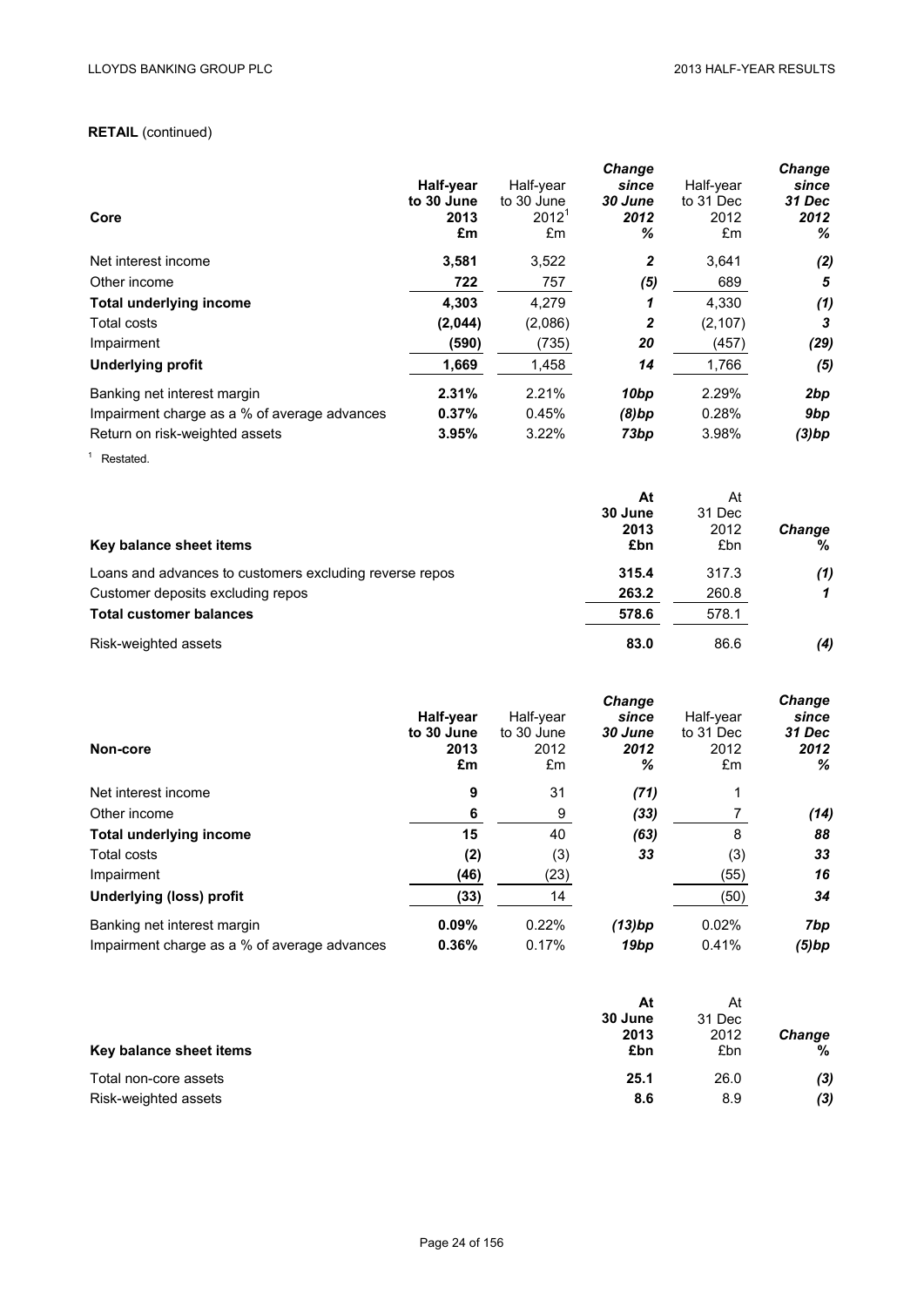**RETAIL** (continued)

#### **Progress against strategic initiatives**

Our goal is to be the best bank for customers in the UK. Customer service scores were 11 per cent higher in the first half of 2013 compared to prior year, with record levels being reached across all channels. This improvement is being supported by increased focus on products and services that meet customer needs, and more effective delivery processes. As a result, Retail again made excellent progress in reducing customer complaints which are 30 per cent lower in the period, excluding PPI. By continuing to invest in our customers and growth, Retail is now strongly positioned as economic conditions start to improve. Later this year, we will be re-launching the iconic Lloyds Bank brand to deliver an improved customer experience and choice to our customers and introducing TSB as a new brand on the high street, creating fresh competition in the market place.

Retail is investing in the different channels used by customers to interact with the Group. We are upgrading our branch networks with over 1,000 new refurbishments completed since the strategic review. Our customers will also benefit from extended opening hours at Lloyds TSB and Bank of Scotland branches, the availability of 'welcoming' colleagues to receive customers into our branches and the installation of WiFi and tablets in a number of Lloyds TSB and Halifax branches to enhance and simplify the customer experience. We are also investing in skills training for our people to allow them to deliver effectively for our customers; our goal is for 50,000 colleagues to achieve the Chartered Banker's Foundation Standard for Professional Bankers.

At the same time, we are continuing to transform our digital proposition to ensure that we are delivering in line with our customers' growing appetite for digital banking and providing a joined-up customer experience across our channels. Our Money Manager and International Payments services provide improved access and control for online users, whilst Mobile Banking allows our 3.7 million mobile users to interact wherever and whenever they choose. Our active online user base has now surpassed the 10 million milestone, with internet users now initiating over 95 million log-ons every month; investing in systems capability has ensured service availability for customers throughout the first half.

As the largest UK retail bank we recognise the importance of our role in supporting our customers, and helping them to prosper. We have maintained our position as the largest lender to UK households, helping over 33,000 or one in four first-time buyers whilst supporting government initiatives aimed at new-to-market customers such as NewBuy and Help to Buy. We remain on track to deliver our commitment to lend £6.5 billion to help around 60,000 first-time buyers in 2013. We are also meeting the needs of our savers in the low interest rate environment, taking significant deposit inflows into our relationship brands in the first half, including strong current account and net switching inflows. At the same time, we have helped over 280,000 customers to manage their finances, improve their properties and buy their cars through unsecured loans. Our Halifax challenger brand has been recognised as Personal Finance Provider of the Year, Best Current Account Provider and Best Fixed Rate Account Provider by MoneyFacts in its recent awards, whilst also being named as Best Lender for Service and Best Overall Intermediary Lender alongside Birmingham Midshires as Best Buy-to-Let lender in categories of the 2013 Key Account awards.

We are also progressing our plans to simplify the bank, with further automation ensuring fewer manual interventions, leading to cost efficiencies and reduced customer complaints. We have launched a number of customer propositions, such as Lloyds TSB's 'Banking Made Easy', improvements to ISA tax year end processes that have reduced the time to transfer funds between banks for customers and automating our fixed term deposit product setup and maturity process. New Digital and Telephone Banking customers are now benefitting from instant activation of accounts opened and we have now routed 24 million calls through our market leading Interactive Voice Recognition upgrade, 'Say Anything', since October 2012.

In addition to our commitment to help our customers to succeed financially, Retail is continuing to support the UK economy and local communities through involvement in Group programmes and the initiatives of Retail colleagues, who have volunteered their time to assist a variety of community-based projects, such as 'Day to Make a Difference'. Halifax's partnership with 'The Big Lunch', an annual event held across the UK, helped to bring over 3 million people together to celebrate where they live and to get to know their neighbours. Other community activities include our Local Heroes programme in support of young athletes, whilst inspiring almost 3 million children to take part in National School Sport Week, both aimed at securing a lasting legacy for London 2012. Lloyds TSB colleagues also raised nearly £100,000 for The Alzheimer's Society's Live Well campaign during Dementia Awareness Week.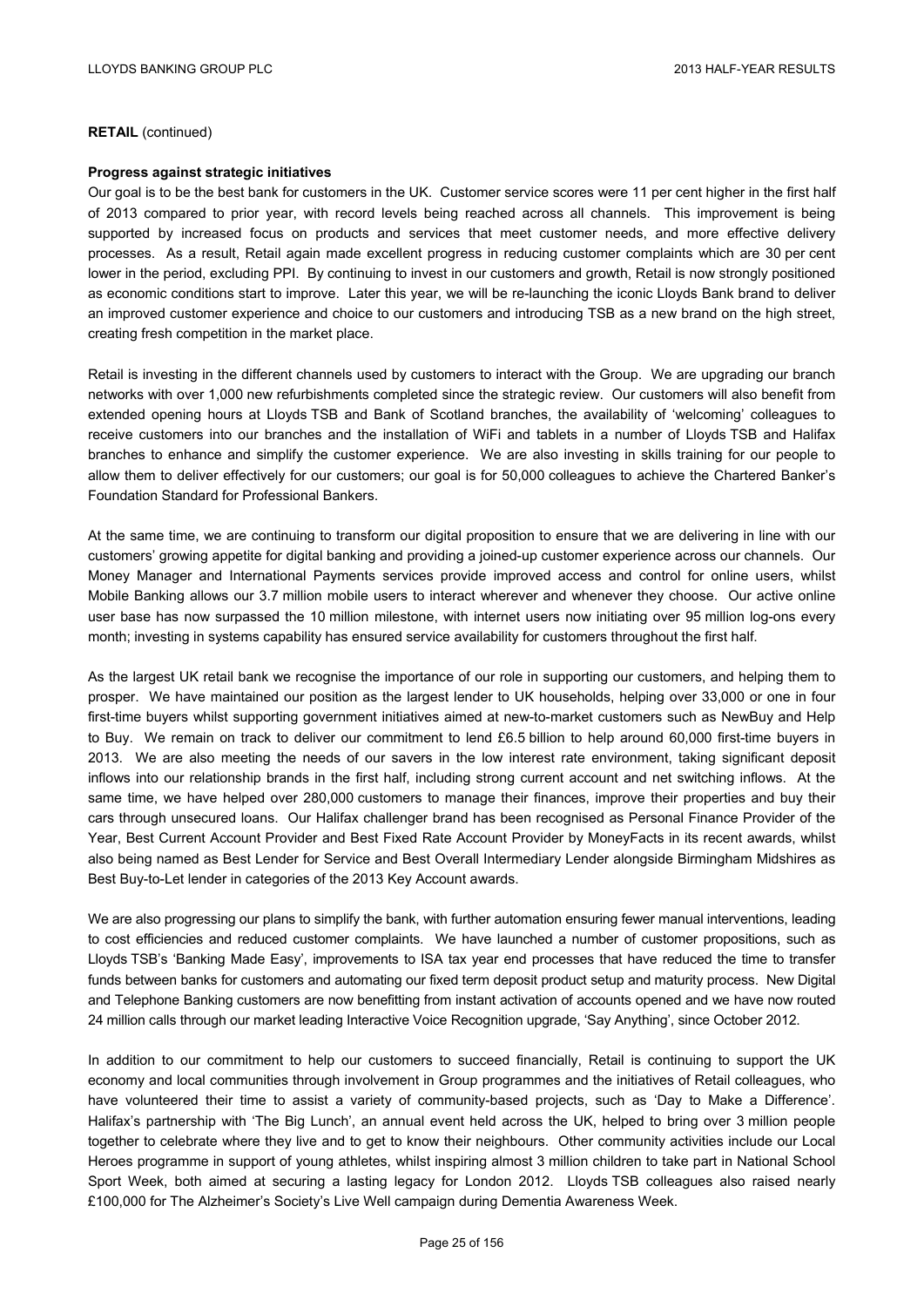**RETAIL** (continued)

#### **Financial performance**

Underlying profit increased £164 million, or 11 per cent, to £1,636 million. Total underlying income was stable (with decreasing assets, offset by margin improvements), combined with reductions in costs and impairment.

Banking margin increased by 9 basis points versus the same period last year, and by 3 basis points relative to the second half. Lower savings rates have benefitted the liability margin, particularly relative to the second half of 2012, but low market interest rates continued to adversely impact the margin on compressed balances. Asset margins have been robust, albeit with recent competition in the market resulting in narrower new business margins.

Other operating income decreased as we continue to see lower income from bancassurance and protection following the Retail Distribution Review in 2012 and subdued customer demand for these products. This was partially offset by the impact of revised commission arrangements in relation to the home insurance book.

Total costs fell 2 per cent, primarily as a result of the Simplification programme and ongoing cost management activity.

Impairment reduced 16 per cent to £636 million. The unsecured impairment charge reduced to £449 million from £585 million in the first half of 2012 driven largely by debt sale activity. The secured impairment charge increased to £187 million from £173 million with impairment provisions maintained at £1,614 million, thus increasing provision coverage to 26.0 per cent.

#### **Balance sheet**

We continued to improve the strength and quality of the Retail balance sheet through a focus on lower risk lending to franchise customers and deepening of relationship deposit balances. This helped to build strong underlying business momentum, allowing Retail to make a significant contribution to the overall improvement in Group capital, liquidity and margin ratios.

Loans and advances to customers decreased by 1 per cent (2 per cent compared to 30 June 2012) with customer deleveraging slowing in the first half of 2013. Secured balances reduced by £1.9 billion, to £319.4 billion of which £0.8 billion was a reduction in our non-core lending portfolio in line with the Group's strategy. Gross new mortgage lending was £14.5 billion in the first half of 2013 compared to £12.3 billion in the first half of 2012, an increase of £2.2 billion.

Customer deposits increased 1 per cent to £263.2 billion (3 per cent compared to 30 June 2012). Savings balances increased to £219.3 billion broadly in line with market growth with relationship balances (Lloyds TSB, Halifax and Bank of Scotland) increasing 6 per cent over the last 12 months. Personal Current Account balances increased £1.8 billion in the first six months of 2013 to £43.9 billion driven by the effect of our strong product offerings, particularly in the Lloyds TSB brand.

Risk-weighted assets decreased to £91.6 billion, a reduction of £3.9 billion or 4 per cent. This was driven by a reduction in lending balances for both secured and unsecured portfolios and improvements in credit quality of retail assets. Credit quality strengthened due to ongoing effective portfolio management and positive macroeconomic factors.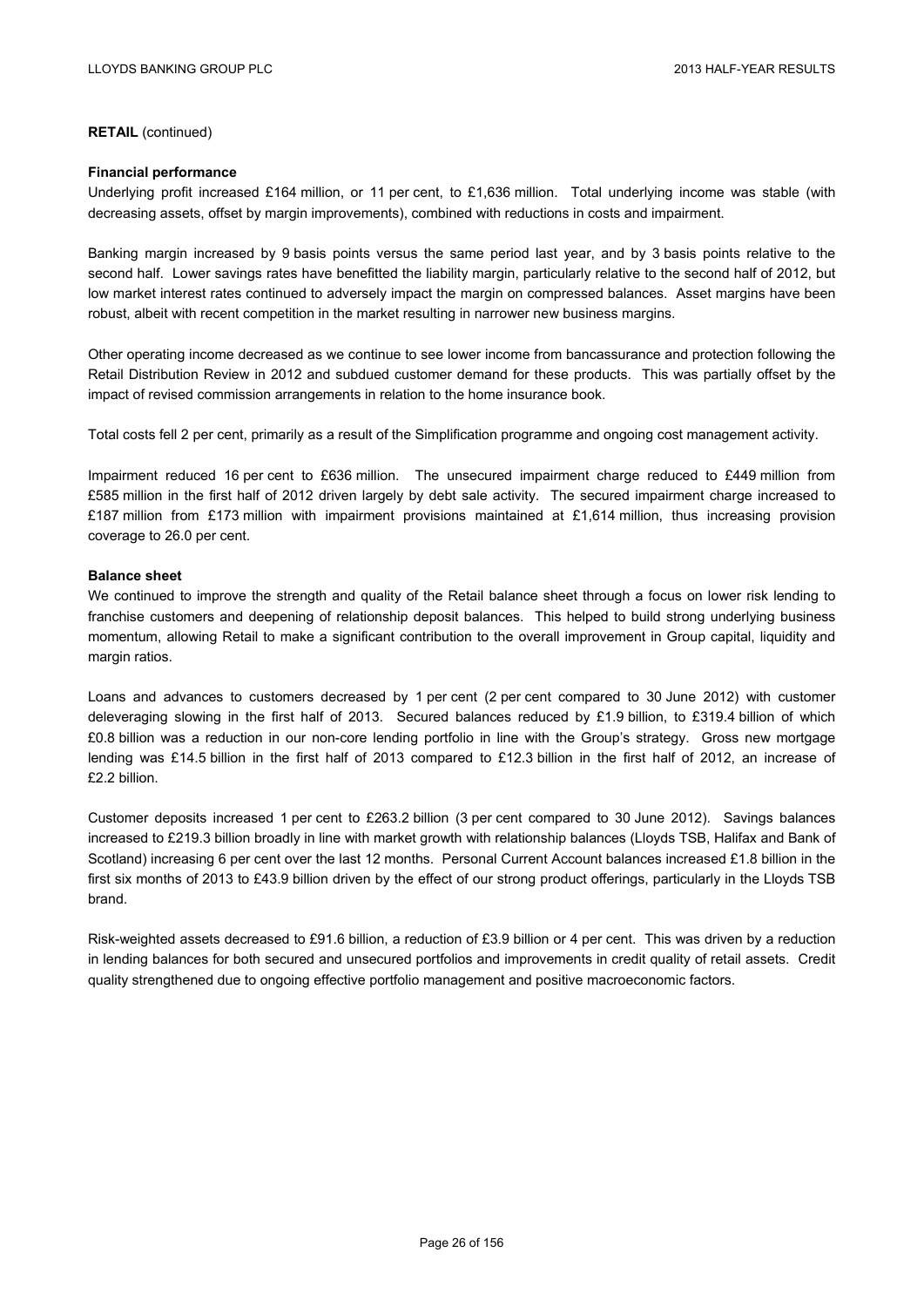# **COMMERCIAL BANKING**

### **Key highlights**

- Commercial Banking is committed to being the best bank for clients, with a core product offering of Lending, Transaction Banking, Financial Markets and Capital Markets servicing the needs of Small and Medium-sized Enterprises (SME), Mid Markets, Global Corporates and Financial Institutions.
- Commercial Banking returned to profitability with an underlying profit of £634 million, compared to an £83 million loss in the first half of 2012, driven by a 48 per cent reduction in impairment charges and a 2 per cent reduction in costs.
- The impairment charge as a percentage of average advances improved by 58 basis points reflecting lower charges in the non-core portfolio. Core impairment charge as a percentage of average advances of 0.57 per cent reflects the relatively stable economic environment seen in the first half of 2013, with the year on year increase of 17 basis points due to releases in 2012 not being repeated in 2013.
- Core underlying income grew by 5 per cent, driving an increase in underlying profit of 3 per cent to £954 million. This was attributable to net interest margin expansion and increased other income from Capital Markets and LDC as we execute our UK-focused strategy. This was offset by an increase in impairments due to a number of releases in 2012 not being repeated in the first half of 2013 and ongoing investment in product capabilities driving a marginal increase in costs.
- Core lending increased by 4 per cent to £106.3 billion, driven by growth in SME, Mid Markets and Global Corporates. In the last 12 months, SME net lending grew by 5 per cent and lending committed to UK manufacturing companies exceeded £1 billion. Core customer deposits increased by 8 per cent to £115.8 billion, with increases seen across all client segments.
- Core return on risk-weighted assets increased by 6 basis points year on year, and 24 basis points from the second half of 2012, to 1.51 per cent. This reflects our continuing focus on optimisation of risk-weighted assets and our strategic priority of focusing our customer offering on capital efficient products.

|                                              |            |            | Change  |               | Change           |
|----------------------------------------------|------------|------------|---------|---------------|------------------|
|                                              | Half-year  | Half-year  | since   | Half-year     | since            |
|                                              | to 30 June | to 30 June | 30 June | to 31 Dec     | 31 Dec           |
|                                              | 2013       | $2012^1$   | 2012    | 2012          | 2012             |
|                                              | £m         | £m         | ℅       | £m            | ℅                |
| Net interest income                          | 1,196      | 1,111      | 8       | 1,095         | 9                |
| Other income                                 | 1,426      | 1,496      | (5)     | 1,436         | (1)              |
| <b>Total underlying income</b>               | 2,622      | 2,607      | 1       | 2,531         | 4                |
| Total costs                                  | (1, 261)   | (1,282)    | 2       | (1,234)       | (2)              |
| Impairment                                   | (727)      | (1,408)    | 48      | (1,538)       | 53               |
| Underlying profit (loss)                     | 634        | (83)       |         | (241)         |                  |
| Banking net interest margin                  | 1.89%      | 1.58%      | 31bp    | 1.59%         | 30 <sub>bp</sub> |
| Impairment charge as a % of average advances | 1.03%      | 1.61%      | (58)bp  | 2.06%         | (103)bp          |
| Return on risk-weighted assets               | 0.81%      | (0.09)%    | 90bp    | $(0.28)\%$    | 109bp            |
|                                              |            |            | At      | At            |                  |
|                                              |            |            | 30 June | 31 Dec        |                  |
|                                              |            |            |         | $\sim$ $\sim$ |                  |

| Key balance sheet items                                 | 2013<br>£bn | 2012<br>£bn | Change<br>% |
|---------------------------------------------------------|-------------|-------------|-------------|
| Loans and advances to customers excluding reverse repos | 132.1       | 134.7       | (2)         |
| Debt securities and available-for-sale financial assets | 4.5         | 9.5         | (53)        |
|                                                         | 136.6       | 144.2       | (5)         |
| Customer deposits excluding repos                       | 118.4       | 109.7       | 8           |
| Risk-weighted assets                                    | 150.5       | 165.2       | (9)         |

<sup>1</sup> Restated.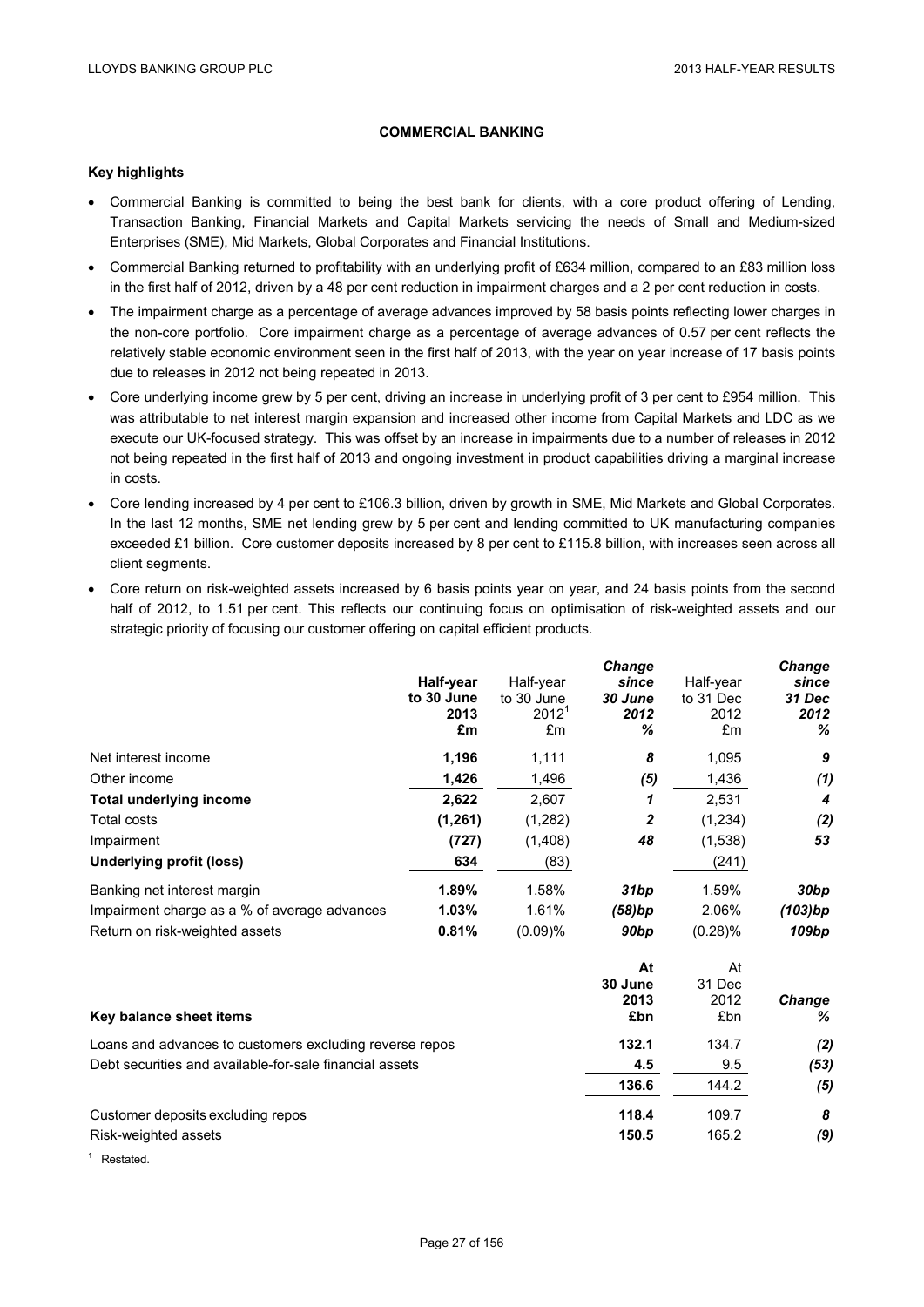# **COMMERCIAL BANKING** (continued)

|                                                                  |            |                         | <b>Change</b>   |            | Change           |
|------------------------------------------------------------------|------------|-------------------------|-----------------|------------|------------------|
|                                                                  | Half-year  | Half-year               | since           | Half-year  | since            |
|                                                                  | to 30 June | to 30 June              | 30 June         | to 31 Dec  | 31 Dec           |
| Core                                                             | 2013       | $2012^1$                | 2012            | 2012       | 2012             |
|                                                                  | £m         | £m                      | ℅               | £m         | ℅                |
| Net interest income                                              | 1,173      | 1,114                   | 5               | 1,128      | 4                |
| Other income                                                     | 1,262      | 1,206                   | 5               | 1,236      | $\boldsymbol{2}$ |
| <b>Total underlying income</b>                                   | 2,435      | 2,320                   | 5               | 2,364      | $\mathbf{3}$     |
| Total costs                                                      | (1, 179)   | (1, 162)                | (1)             | (1,070)    | (10)             |
| Impairment                                                       | (302)      | (232)                   | (30)            | (472)      | 36               |
| <b>Underlying profit</b>                                         | 954        | 926                     | 3               | 822        | 16               |
| Banking net interest margin                                      | 2.48%      | 2.21%                   | 27bp            | 2.22%      | 26bp             |
| Impairment charge as a % of average advances                     | 0.57%      | 0.40%                   | 17bp            | 0.93%      | (36)bp           |
| Return on risk-weighted assets                                   | 1.51%      | 1.45%                   | 6 <sub>bp</sub> | 1.27%      | 24bp             |
|                                                                  |            |                         | At              | At         |                  |
|                                                                  |            |                         | 30 June         | 31 Dec     |                  |
|                                                                  |            |                         | 2013            | 2012       | Change           |
| Key balance sheet items                                          |            |                         | £bn             | £bn        | %                |
| SME <sup>2</sup>                                                 |            |                         | 27.7            | 26.6       | 4                |
| Mid Markets, Global Corporates, Financial Institutions and Other |            |                         | 78.6            | 75.4       | 4                |
| Loans and advances to customers excluding reverse repos          |            |                         | 106.3           | 102.0      | 4                |
| Debt securities and available-for-sale financial assets          |            |                         | 1.8             | 2.3        | (22)             |
|                                                                  |            |                         | 108.1           | 104.3      | 4                |
| Customer deposits excluding repos                                |            |                         | 115.8           | 107.2      | 8                |
| Risk-weighted assets                                             |            |                         | 126.4           | 127.8      | (1)              |
|                                                                  |            |                         | <b>Change</b>   |            | <b>Change</b>    |
|                                                                  | Half-year  | Half-year               | since           | Half-year  | since            |
|                                                                  | to 30 June | to 30 June              | 30 June         | to 31 Dec  | 31 Dec           |
| Non-core                                                         | 2013<br>£m | 2012 <sup>1</sup><br>£m | 2012<br>℅       | 2012<br>£m | 2012<br>℅        |
|                                                                  |            |                         |                 |            |                  |
| Net interest income                                              | 23         | (3)                     |                 | (33)       |                  |
| Other income                                                     | 164        | 290                     | (43)            | 200        | (18)             |
| <b>Total underlying income</b>                                   | 187        | 287                     | (35)            | 167        | 12               |
| Total costs                                                      | (82)       | (120)                   | 32              | (164)      | 50               |
| Impairment                                                       | (425)      | (1, 176)                | 64              | (1,066)    | 60               |
| <b>Underlying loss</b>                                           | (320)      | (1,009)                 | 68              | (1,063)    | 70               |
| Banking net interest margin                                      | 0.29%      | 0.44%                   | (15)bp          | 0.25%      | 4bp              |
| Impairment charge as a % of average advances                     | 2.35%      | 3.76%                   | (141)bp         | 4.64%      | (229)bp          |
|                                                                  |            |                         | At              | At         |                  |

|                                                         | Aι      | Αl     |               |
|---------------------------------------------------------|---------|--------|---------------|
|                                                         | 30 June | 31 Dec |               |
|                                                         | 2013    | 2012   | <b>Change</b> |
| Key balance sheet items                                 | £bn     | £bn    | %             |
| Loans and advances to customers excluding reverse repos | 25.8    | 32.7   | (21)          |
| Debt securities and available-for-sale financial assets | 2.7     | 7.2    | (63)          |
|                                                         | 28.5    | 39.9   | (29)          |
| Non-core assets                                         | 31.4    | 43.0   | (27)          |
| Risk-weighted assets                                    | 24.1    | 37.4   | (36)          |
|                                                         |         |        |               |

<sup>1</sup> Restated.

<sup>2</sup> SME comprises clients with turnover of up to £25 million in line with lending data supplied by the Bank of England.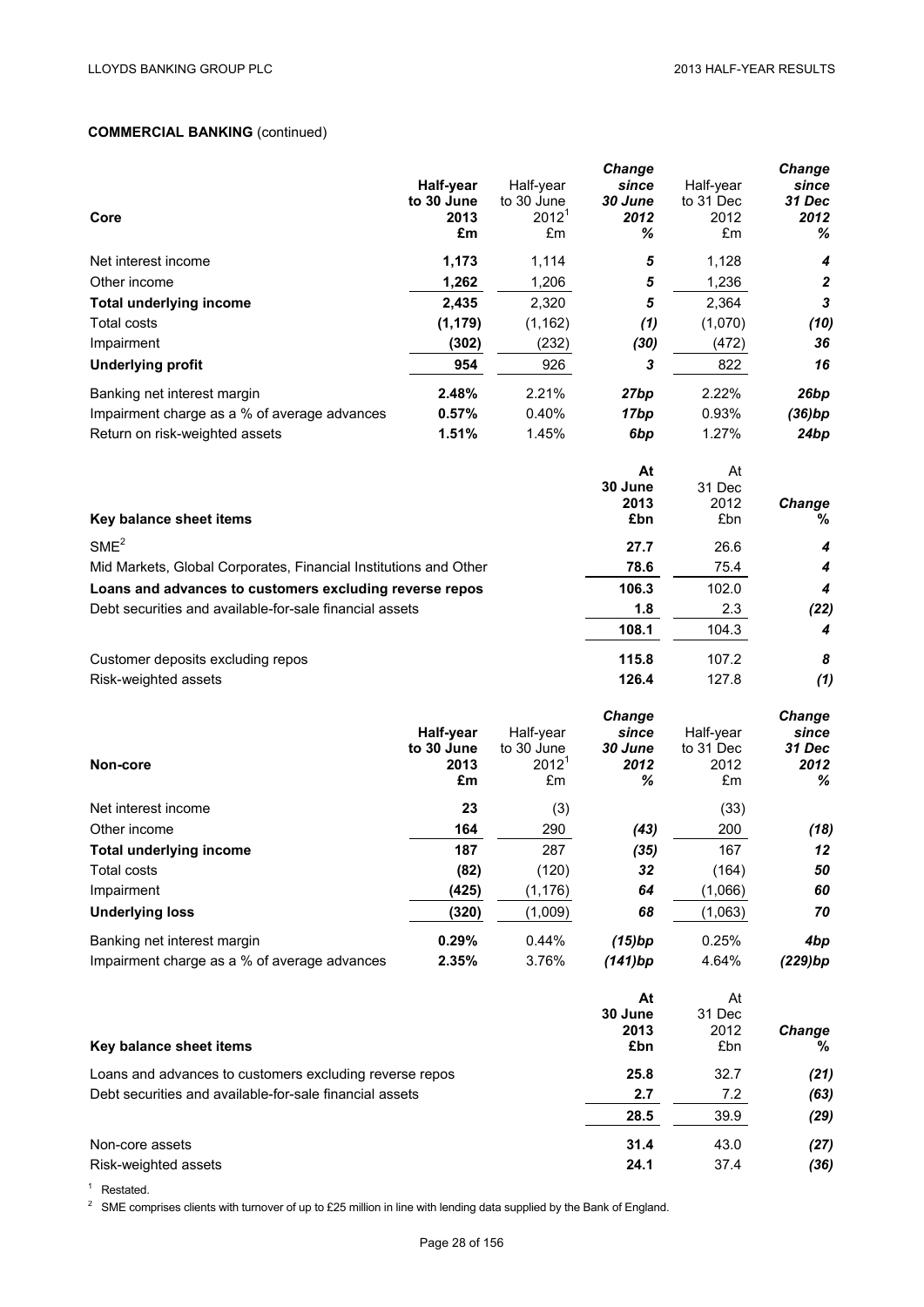## **COMMERCIAL BANKING** (continued)

#### **Progress against strategic initiatives**

Our strategy places clients at the centre of our business. In the first half of 2013, the benefits of our relentless execution have started to flow though our four client segments: Small and Medium-sized Enterprises (SME), Mid Markets, Global Corporates and Financial Institutions.

Commercial Banking has reshaped the SME and Mid Corporate Client Charters, helping to position Commercial Banking as the Best Bank for Clients. Clients are responding well to the charters with over 7,500 SME clients switching to the bank in the first half of 2013. In Mid Markets we are over half way through our programme of increasing the number of relationship managers, adding to our locally empowered teams across the UK. In Global Corporates we are increasingly focused on our UK and UK-linked clients improving relationship returns.

We continue to strengthen the balance sheet by improving the quality and quantum of deposits with a clear and continued focus on gathering transactional balances from our core client franchise and a controlled reduction of the noncore portfolio. Our ongoing focus on risk-weighted asset optimisation has resulted in a reduction in core risk-weighted assets of 1 per cent against an increase in core net lending of 4 per cent since December 2012.

We have continued to reduce our exposure to non-core assets, achieving a further substantial reduction of £11.6 billion in the first half of 2013, a decrease of 27 per cent compared to the end of 2012. Non-core risk-weighted assets decreased 36 per cent, against an asset reduction of 27 per cent, providing clear evidence of further reduction of risk in the portfolio.

We continue to invest in product capability to enhance our capital efficient product range. In Transaction Banking we have launched a new mobile card payment solution for our small businesses clients, working with Monitise to help our customers conduct their business on the move. We have also added the Chinese Renminbi to the list of currencies available in international payments, currency accounts, foreign exchange and trade-related services, particularly relevant for our Mid Markets and Global Corporate clients.

We have played a leading role in the development of the UK retail bond market and in May 2013 became a market maker on the London Stock Exchange for retail bond investors, providing the market with continuous pricing in bonds and gilts.

We continued to support the UK economy through financing UK SMEs and developing discounted funding propositions for our clients through the UK Government's Funding for Lending Scheme (FLS). In SME we achieved net growth in lending of 5 per cent over the last 12 months in a market which contracted by 3 per cent in the same period and we also achieved core lending growth across the broader Commercial client base ahead of plan.

We have helped 65,000 businesses start up in the first half of the year and are progressing to our commitment of helping 100,000 start ups. We have exceeded our £1 billion of new lending committed to manufacturing companies ahead of the September 2013 target date we committed to last year. We have 400 volunteer enterprise mentors actively working with community and business organisations throughout the UK and we have launched several innovative propositions for SMEs including our Assisted Asset Acquisition scheme to give clients creating employment access to grants alongside loans and hire purchase from us.

In the first half of 2013 we supported our Global Corporate clients in raising £8.1 billion of financing through the debt capital markets, enabling them to finance and grow their businesses. We have made good progress in creating solutions for our clients, maintaining a top four position in Investment Grade Corporate Sterling debt issuance over the same period.

Commercial Banking was awarded for the ninth year in a row the Business Bank of the Year at the FD's Excellence Awards (in association with the Institute of Chartered Accountants in England and Wales, supported by the CBI).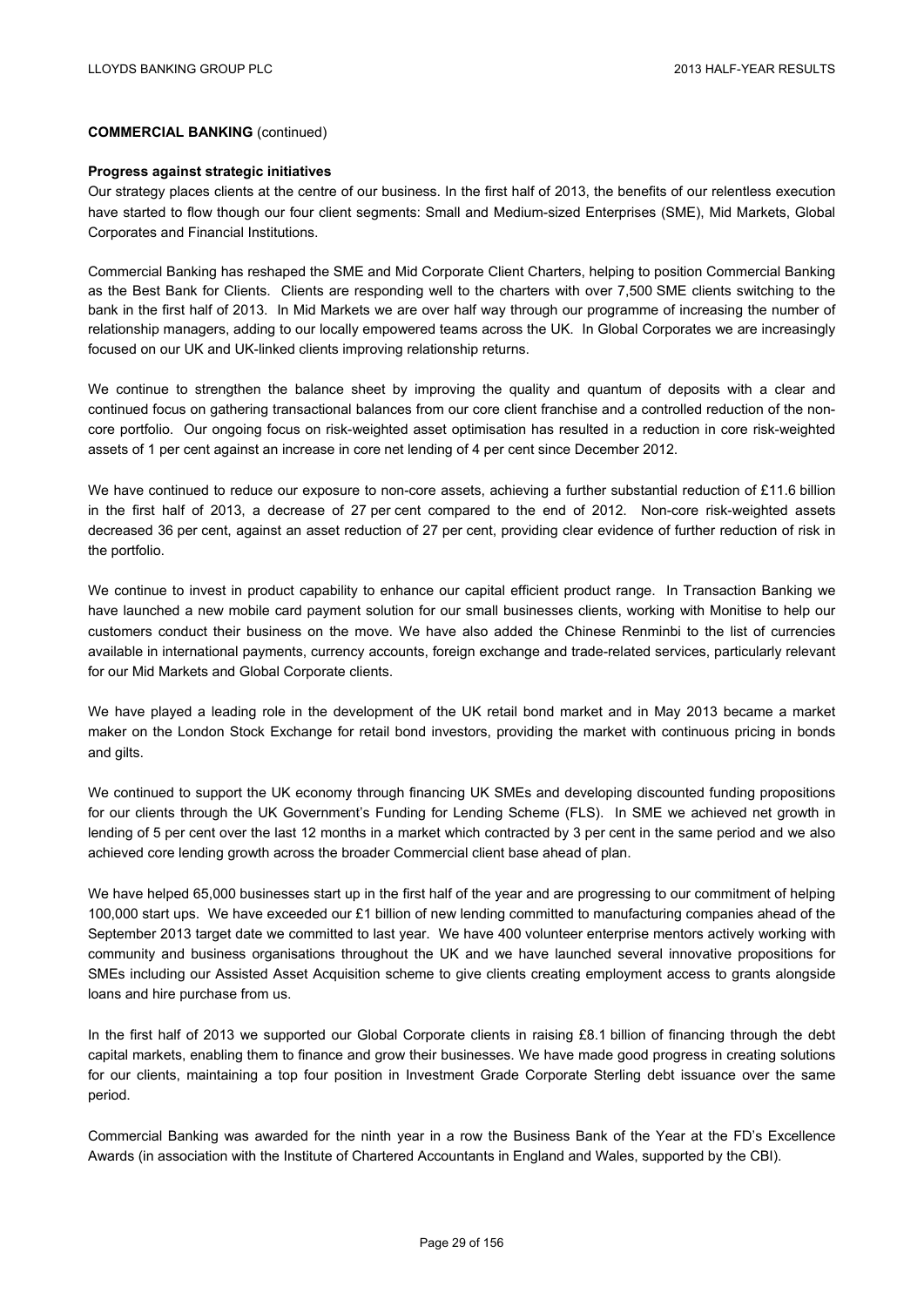## **COMMERCIAL BANKING** (continued)

#### **Financial performance**

Underlying profit increased by £717 million due to a 48 per cent reduction in impairments. Core underlying income grew by 5 per cent, with client income continuing to represent 90 per cent of total underlying income. Core return on riskweighted assets increased by 6 basis points to 1.51 per cent.

Net interest income grew by £85 million with core increasing by £59 million driven by increased deposits. Non-core net interest income increased by £26 million due to reduced wholesale funding costs more than offsetting lower asset volumes as a result of our non-core asset reduction strategy.

Net interest margin increased by 31 basis points driven by improved lending and deposit margins. Core net interest margin increased by 27 basis points reflecting the reduction of duration in legacy long-dated lending portfolios, particularly in Mid Markets, and improved earnings on deposits. The ongoing commitment to FLS continues to benefit customers with a 1 per cent reduction in the interest rate offered to eligible customers. Non-core net interest margin decreased by 15 basis points to 0.29 per cent, as legacy wholesale funding costs continue to impact the remaining portfolio.

Other income decreased by £70 million, due to increases in core being more than offset by decreases in non-core. Core other income increased by £56 million due to improved performance in Debt Capital Markets and higher valuations in LDC. Core other income continues to represent over 50 per cent of core total underlying income. Non-core other income decreased £126 million due to the non-core asset reduction strategy.

Commercial Banking costs decreased by £21 million due to savings attributable to the Simplification programme, the continued focus on cost management and the non-core asset reduction strategy. The benefits of these cost saving initiatives have enabled further investment in the Transaction Banking and Financial Markets platforms.

Impairments decreased by £681 million, due to a 64 per cent reduction in non-core. Core impairments increased 30 per cent, due to releases in 2012 which were not repeated in 2013.

#### **Balance sheet**

Core lending increased by £4.3 billion as we continue to support our customers' financing requirements, achieving positive lending growth across SME, Mid Markets and Global Corporate during the first six months of 2013. The ongoing commitment to FLS, including reduction of interest rates as offered to eligible customers, helped increase customer demand across the client franchise. Overall, loans and advances to customers decreased by £2.6 billion as the growth in core lending was more than offset by non-core asset reductions of £6.9 billion.

Customer deposits grew in the first half of 2013, increasing £8.7 billion year-on-year, with growth seen in Mid Markets and SME despite further reductions in market interest rates.

Non-core assets decreased by £11.6 billion, mainly due to reductions in loans and advances to customers and treasury assets.

Risk-weighted assets decreased by £14.7 billion to £150.5 billion, primarily reflecting balance sheet disposals (non-core risk-weighted assets represented £13.3 billion of the total reduction). Core risk-weighted assets reduced by £1.4 billion, despite a 4 per cent increase in core net lending mainly reflecting our strategic focus on capital efficient products, regulatory treatments and market risk reductions.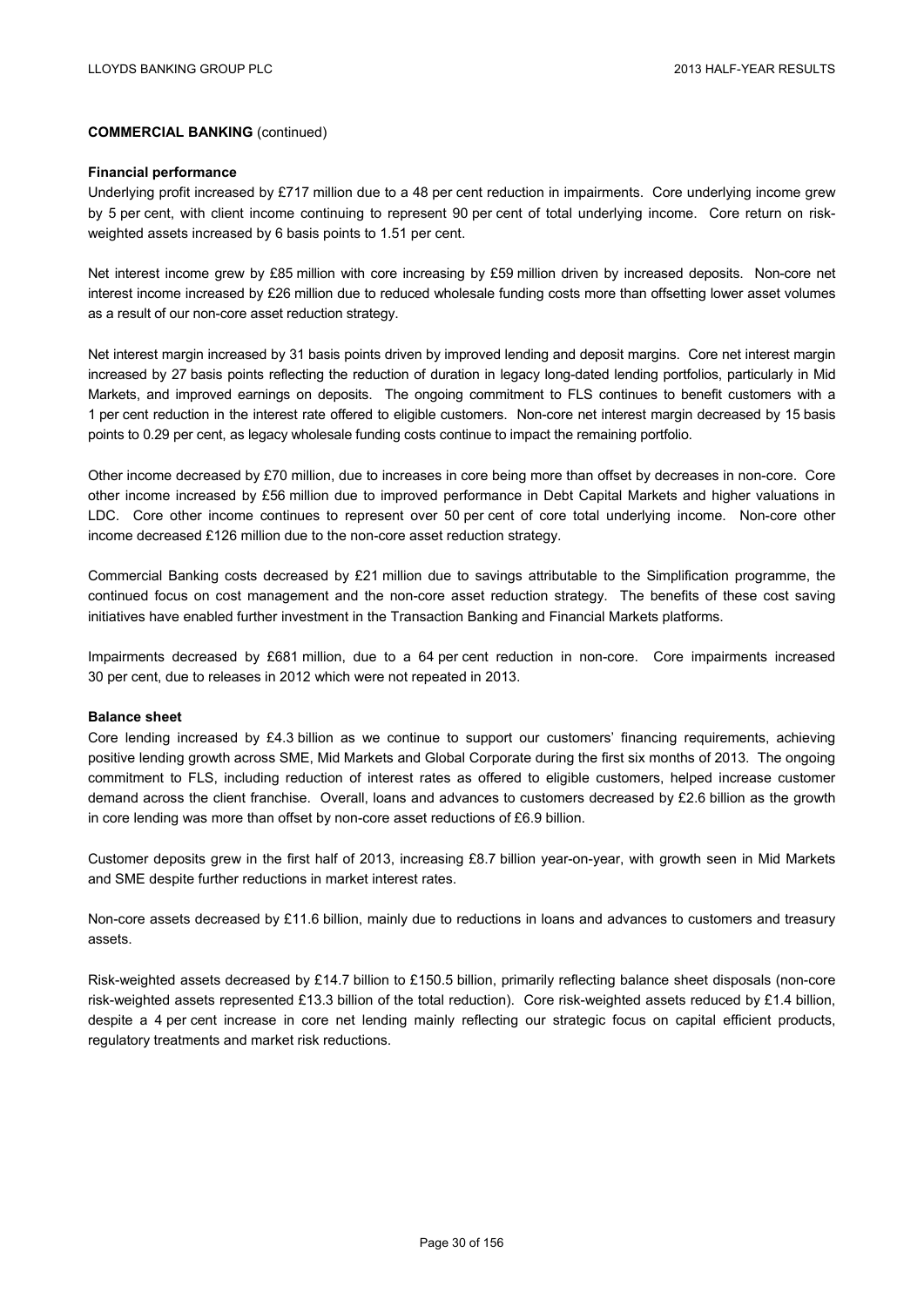# **WEALTH, ASSET FINANCE AND INTERNATIONAL**

#### **Key highlights**

- We again delivered strong profitable growth in our Wealth and Asset Finance businesses whilst continuing to simplify our operating model and invest in building future capability across the core business.
- Losses reduced by 86 per cent to £101 million driven primarily by lower impairments, mainly in Ireland, and strong profitable growth in the core business.
- Profits in the core business increased by 47 per cent to £296 million (66 per cent excluding St. James's Place in which we now hold a 21 per cent stake) driven largely by strong net interest income performance in the Asset Finance business and further cost reductions across all businesses. Core return on risk-weighted assets increased from 4.46 per cent to 6.24 per cent driven by strong and improving volumes and margins across the core business.
- We achieved cost savings of 9 per cent (6 per cent excluding St. James's Place) through continued progress in Wealth and Asset Finance in relation to Simplification initiatives and the further reductions in our non-core International footprint.
- We are ahead of target in reducing our international presence with 17 countries or overseas branches now exited, or exit announced; we are now targeting a presence in less than 10 countries by the end of 2014.
- Core loans and advances to customers increased by 6 per cent (net of a £0.7 billion reduction as a result of the announced exit from our International Private Banking businesses) driven mainly by Asset Finance as a result of continued growth in UK motor finance business. In addition, we have delivered a further 12 per cent reduction in non-core assets since December 2012 of which £0.7 billion was in our Irish portfolio.

|                                                          | Half-year<br>to 30 June<br>2013<br>£m | Half-year<br>to 30 June<br>$2012^1$<br>£m | <b>Change</b><br>since<br>30 June<br>2012<br>℅ | Half-year<br>to 31 Dec<br>2012<br>£m | <b>Change</b><br>since<br>31 Dec<br>2012<br>℅ |
|----------------------------------------------------------|---------------------------------------|-------------------------------------------|------------------------------------------------|--------------------------------------|-----------------------------------------------|
| Net interest income                                      | 431                                   | 415                                       | 4                                              | 384                                  | 12                                            |
| Other income                                             | 951                                   | 1,006                                     | (5)                                            | 1,037                                | (8)                                           |
| <b>Total underlying income</b>                           | 1,382                                 | 1,421                                     | (3)                                            | 1,421                                | (3)                                           |
| Total costs                                              | (1,033)                               | (1, 136)                                  | 9                                              | (1, 155)                             | 11                                            |
| Impairment                                               | (450)                                 | (991)                                     | 55                                             | (489)                                | 8                                             |
| <b>Underlying loss</b>                                   | (101)                                 | (706)                                     | 86                                             | (223)                                | 55                                            |
| Underlying loss excluding St. James's Place <sup>2</sup> | (154)                                 | (761)                                     | 80                                             | (329)                                | 53                                            |
| Banking net interest margin                              | 2.01%                                 | 1.62%                                     | 39bp                                           | 1.69%                                | 32bp                                          |
| Impairment charge as a % of average advances             | 2.10%                                 | 3.99%                                     | (189)bp                                        | 2.16%                                | $(6)$ bp                                      |
| Return on risk-weighted assets                           | (0.59)%                               | $(3.38)\%$                                | 279bp                                          | $(1.16)\%$                           | 57 <sub>bp</sub>                              |

<sup>1</sup> Restated.<br><sup>2</sup> The gain relating to the sale of shares in St. James's Place is included in Central items.

|                                                         | At      | At     |               |
|---------------------------------------------------------|---------|--------|---------------|
|                                                         | 30 June | 31 Dec |               |
|                                                         | 2013    | 2012   | <b>Change</b> |
| Key balance sheet and other items                       | £bn     | £bn    | ℅             |
| Loans and advances to customers excluding reverse repos | 30.3    | 33.4   | (9)           |
| Customer deposits excluding repos                       | 48.9    | 51.9   | (6)           |
| <b>Total customer balances</b>                          | 79.2    | 85.3   | (7)           |
| Operating lease assets                                  | 2.8     | 2.8    |               |
| Funds under management                                  | 156.8   | 189.1  | (17)          |
| Risk-weighted assets                                    | 32.2    | 36.2   | (11)          |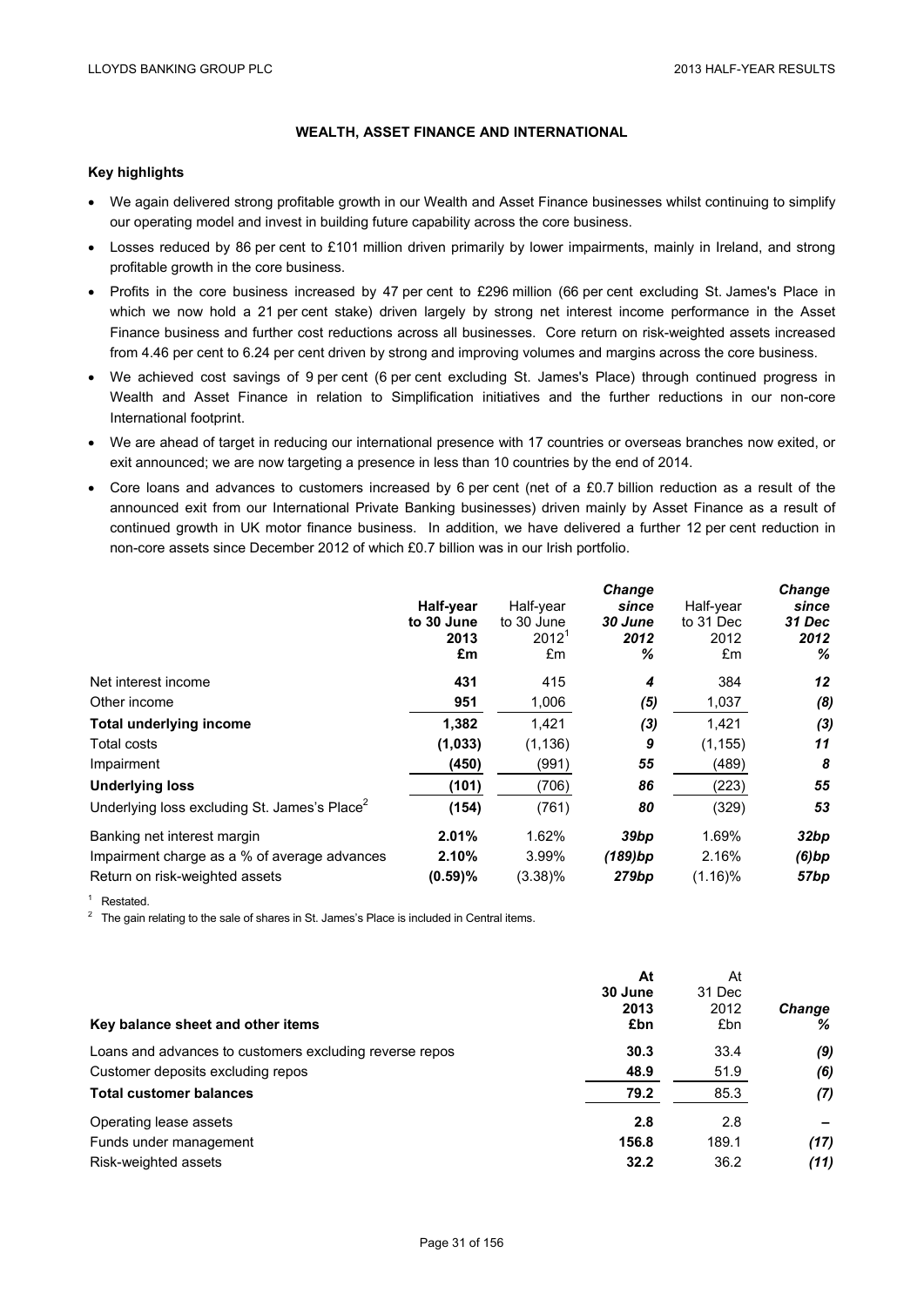# **WEALTH, ASSET FINANCE AND INTERNATIONAL** (continued)

|                                               |            |            | <b>Change</b>     |           | Change |
|-----------------------------------------------|------------|------------|-------------------|-----------|--------|
|                                               | Half-year  | Half-year  | since             | Half-year | since  |
|                                               | to 30 June | to 30 June | 30 June           | to 31 Dec | 31 Dec |
| Core                                          | 2013       | $2012^1$   | 2012              | 2012      | 2012   |
|                                               | £m         | £m         | ℅                 | £m        | %      |
| Net interest income                           | 246        | 154        | 60                | 158       | 56     |
| Other income                                  | 918        | 958        | (4)               | 1,006     | (9)    |
| <b>Total underlying income</b>                | 1,164      | 1,112      | 5                 | 1,164     |        |
| Total costs                                   | (853)      | (900)      | 5                 | (895)     | 5      |
| Impairment                                    | (15)       | (11)       | (36)              | (11)      | (36)   |
| <b>Underlying profit</b>                      | 296        | 201        | 47                | 258       | 15     |
| Underlying profit excluding St. James's Place | 243        | 146        | 66                | 152       | 60     |
| Banking net interest margin                   | 7.78%      | 5.69%      | 209 <sub>bp</sub> | 6.09%     | 169bp  |
| Impairment charge as a % of average advances  | 0.50%      | 0.36%      | 14bp              | 0.55%     | (5)bp  |
| Return on risk-weighted assets                | 6.24%      | 4.46%      | 178bp             | 5.76%     | 48bp   |
|                                               |            |            | At                | At        |        |
|                                               |            |            | 30 June           | 31 Dec    |        |

| Key balance sheet and other items                       | <b>30 June</b><br>2013<br>£bn | 31 Dec<br>2012<br>£bn | Change<br>% |
|---------------------------------------------------------|-------------------------------|-----------------------|-------------|
| Loans and advances to customers excluding reverse repos | 5.6                           | 5.3                   | -6          |
| Customer deposits excluding repos                       | 48.7                          | 51.0                  | (5)         |
| <b>Total customer balances</b>                          | 54.3                          | 56.3                  | (4)         |
| Operating lease assets                                  | 2.7                           | 2.7                   |             |
| Risk-weighted assets                                    | 9.7                           | 9.6                   |             |

| Non-core                                     | Half-year<br>to 30 June<br>2013<br>£m | Half-year<br>to 30 June<br>$2012^1$<br>£m | Change<br>since<br>30 June<br>2012<br>℅ | Half-year<br>to 31 Dec<br>2012<br>£m | Change<br>since<br>31 Dec<br>2012<br>% |
|----------------------------------------------|---------------------------------------|-------------------------------------------|-----------------------------------------|--------------------------------------|----------------------------------------|
| Net interest income                          | 185                                   | 261                                       | (29)                                    | 226                                  | (18)                                   |
| Other income                                 | 33                                    | 48                                        | (31)                                    | 31                                   | 6                                      |
| Total underlying income                      | 218                                   | 309                                       | (29)                                    | 257                                  | (15)                                   |
| Total costs                                  | (180)                                 | (236)                                     | 24                                      | (260)                                | 31                                     |
| Impairment                                   | (435)                                 | (980)                                     | 56                                      | (478)                                | 9                                      |
| <b>Underlying loss</b>                       | (397)                                 | (907)                                     | 56                                      | (481)                                | 17                                     |
| Banking net interest margin                  | 1.05%                                 | 1.15%                                     | $(10)$ bp                               | 1.12%                                | (7)bp                                  |
| Impairment charge as a % of average advances | 2.37%                                 | 4.42%                                     | (205)bp                                 | 2.34%                                | 3bp                                    |

|                                   | At      | At     |               |
|-----------------------------------|---------|--------|---------------|
|                                   | 30 June | 31 Dec |               |
|                                   | 2013    | 2012   | <b>Change</b> |
| Key balance sheet and other items | £bn     | £bn    | %             |
| Total non-core assets             | 25.5    | 28.9   | (12)          |
| Risk-weighted assets              | 22.5    | 26.6   | (15)          |

<sup>1</sup> Restated.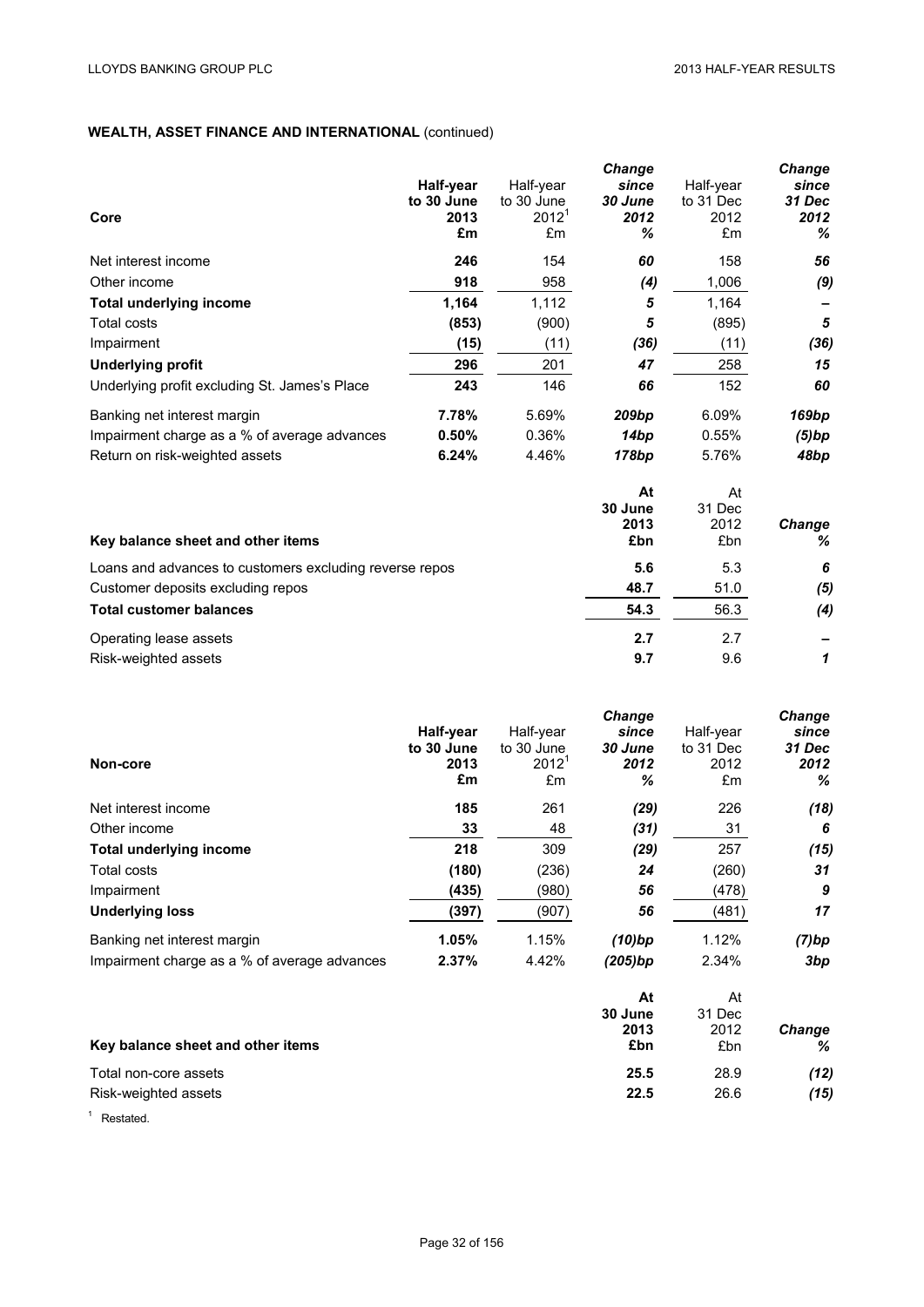# **WEALTH, ASSET FINANCE AND INTERNATIONAL** (continued)

#### **Progress against strategic initiatives**

The significant progress we have made in strengthening the balance sheet positions us for focused, profitable growth in our core business.

We continue to focus on simplifying operations and processes, de-layering management structures and increasing the efficiency of distribution channels and the back office. This drove underlying cost reductions of 7 per cent (excluding St. James's Place) in our Wealth business and 10 per cent in Asset Finance (excluding operating lease depreciation).

We continue to reshape the business and invest for growth in our core businesses. The division has made further good progress towards reducing its international footprint with the Group now having exited or announced the exit from 17 countries.

We continue to invest in our core businesses to grow market share and to leverage our market leading capability in Asset Finance and the strong returns in these businesses, at the same time as improving efficiency.

In Wealth, the investment is geared towards developing compelling propositions for customers within the UK and Channel Islands and also those with UK connections in anglophile territories. In the first half of 2013 we embedded the single Wealth business created in 2012 in order to generate synergies across the UK and Channel Islands and we announced the disposal of our Geneva based International Private Banking business.

We remain confident that by delivering our strategy to be a simple, customer-focused business we can increase the trust of both customers and stakeholders. In Wealth we have improved client service and accessibility through the faster access to advice and support that customers are now receiving via a new Private Banking Client Centre. We have introduced a pilot of a new point of sale system, will introduce new Customer Relationship Management technology in the second half of the year, and we are developing more bespoke ways to interact with our customers, particularly through digital channels.

We are focused on ways to leverage the strength of our core banking franchise which holds a number of significant customers who meet the criteria for our Wealth proposition. As market deposit rate levels continue to fall we will focus on supporting our customers with advice.

The Asset Finance proposition has now been refined and we are well positioned for growth. The business is investing in infrastructure and new growth initiatives which further strengthen the core businesses. This reflects changes in market outlook, our strong market position in both Blackhorse Motor Finance and Lex Autolease and evolving customer needs and technology trends. This is already delivering results - in the first half of 2013 Lex Autolease UK has returned to fleet growth, after many years of shrinkage, with a year on year increase in new vehicle deliveries, and the Blackhorse Retail Motor Finance business has seen new business volumes grow 30 per cent, while in Australia the business achieved new business growth of 22 per cent.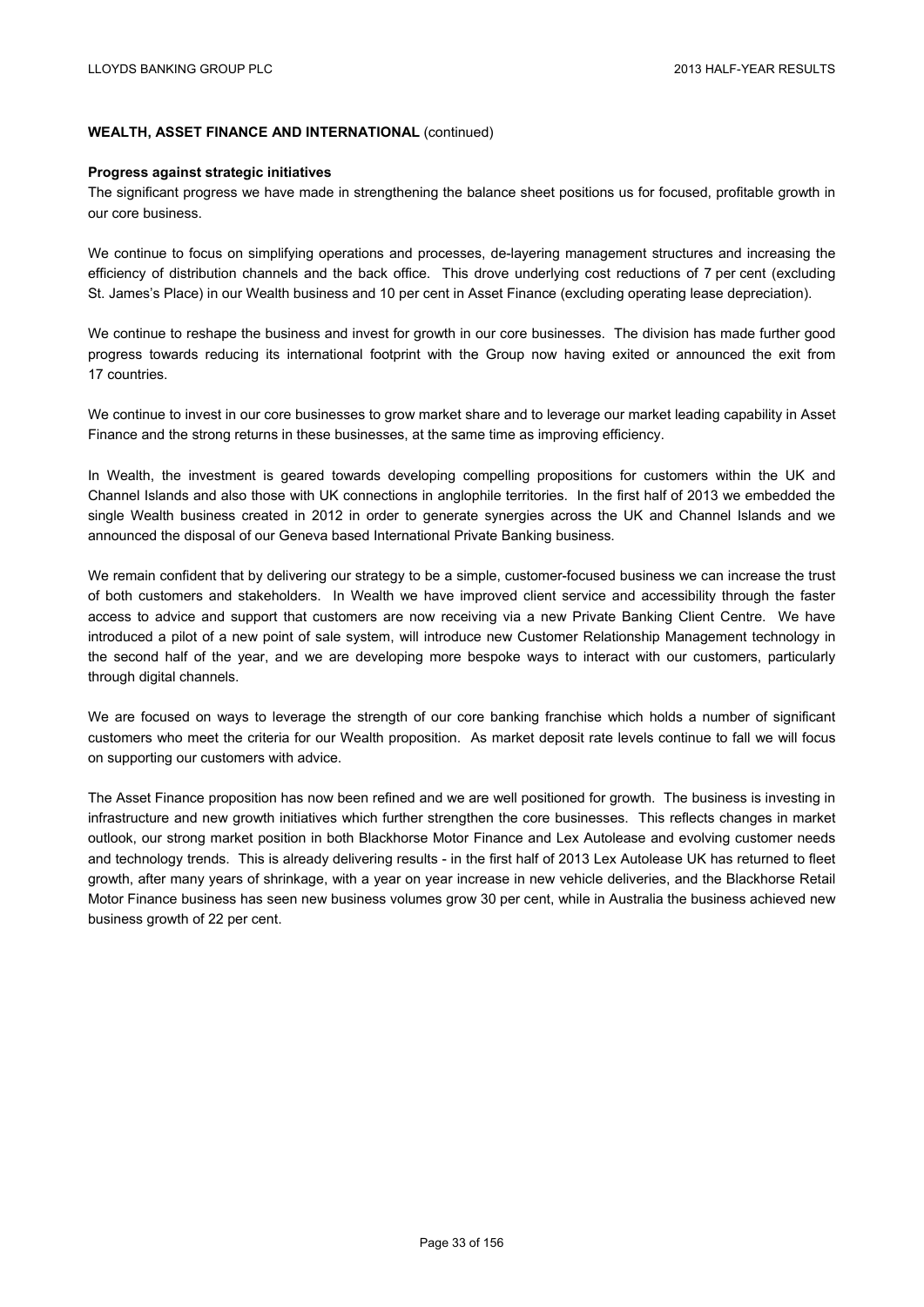## **WEALTH, ASSET FINANCE AND INTERNATIONAL** (continued)

#### **Financial performance**

Underlying loss reduced by 86 per cent to £101 million, primarily due to a £541 million reduction in impairments, strong banking net interest margins and lower costs, partially offset by a fall in income as a result of the balance sheet reduction together with the impact from the sale of approximately 37 per cent of St. James's Place.

Core underlying profit increased by 47 per cent to £296 million (excluding St. James's Place core underlying profit increased by 66 per cent to £243 million), largely driven by strong performance within our Wealth and Asset Finance deposit businesses and UK motor and contract hire businesses together with improved efficiency across all businesses. Underlying non-core loss reduced by 56 per cent to £397 million driven by a continued reduction in impairments in Ireland.

Net interest income increased by 4 per cent. Core net interest income grew by 60 per cent predominantly due to strong net interest margins in the Wealth and Asset Finance deposit businesses. Non-core net interest income reduced by 29 per cent driven by continuing reductions in the asset base within the non-core business. Strong margins in the core deposit business drove a net interest margin increase to 2.01 per cent from 1.62 per cent.

Other income reduced by 5 per cent to £951 million driven by the sales of part of our stake in St. James's Place. Excluding St. James's Place, core other income was in line with the same period last year.

Total costs decreased by 9 per cent to £1,033 million. In Wealth, costs were down 14 per cent (7 per cent excluding St. James's Place) and in Asset Finance costs were down 3 per cent (10 per cent excluding operating lease depreciation of £337 million, compared to £336 million in the same period last year) reflecting our continuing focus on the efficiency of our operating models.

The impairment charge reduced by 55 per cent to £450 million, largely as a result of lower charges in the Irish business where the charge amounted to £385 million compared to £897 million for the same period last year.

Overall, in the first half, Asset Finance delivered underlying profit growth of 59 per cent, underpinned by 6 per cent growth in income and 10 per cent reduction in costs (net of operating lease depreciation). In the first half Wealth (excluding St. James's Place) delivered underlying profit growth of 39 per cent, underpinned by level income and 7 per cent lower costs.

### **Balance sheet**

Core lending increased by £0.3 billion to £5.6 billion after taking account of a £0.7 billion reduction as a result of the announced disposal of our International Private Banking businesses. The increase was mainly within Asset Finance as a result of continued growth in UK motor finance business. Overall, net loans and advances to customers decreased by £3.1 billion to £30.3 billion as we continue to de-risk the balance sheet. This reflects net repayments and asset sales of £3.4 billion, additional impairment provisions of £0.4 billion, mainly within the Irish business, offset by foreign exchange movements of £0.7 billion.

Customer deposit balances reduced by £3.0 billion since December 2012 to £48.9 billion. However, this includes a £2.2 billion reduction as a result of the announced disposal of our International Private Banking and Spanish Retail businesses. Excluding the impact of these disposals, underlying customer deposits reduced by £0.8 billion arising mainly within the European online deposit business as a result of pricing changes in keeping with our manage for value strategy.

Risk-weighted assets fell by 11 per cent from £36.2 billion to £32.2 billion, compared to a 9 per cent fall in loans and advances reflecting continued focus in the period on non-core asset run-off and balance sheet de-risking.

Funds under management decreased by 17 per cent to £156.8 billion but increased 1.6 per cent excluding St. James's Place. The underlying increase is primarily driven by improved investment markets which have driven an increase of £5.9 billion, however, partially offset by reductions arising from the disposals in the period of our businesses in Luxembourg and Spain together with net outflows of £5.3 billion mainly as a result of attrition within the Scottish Widows Investment Partnership insurance funds and the payment of a dividend from the insurance division of £1.6 billion.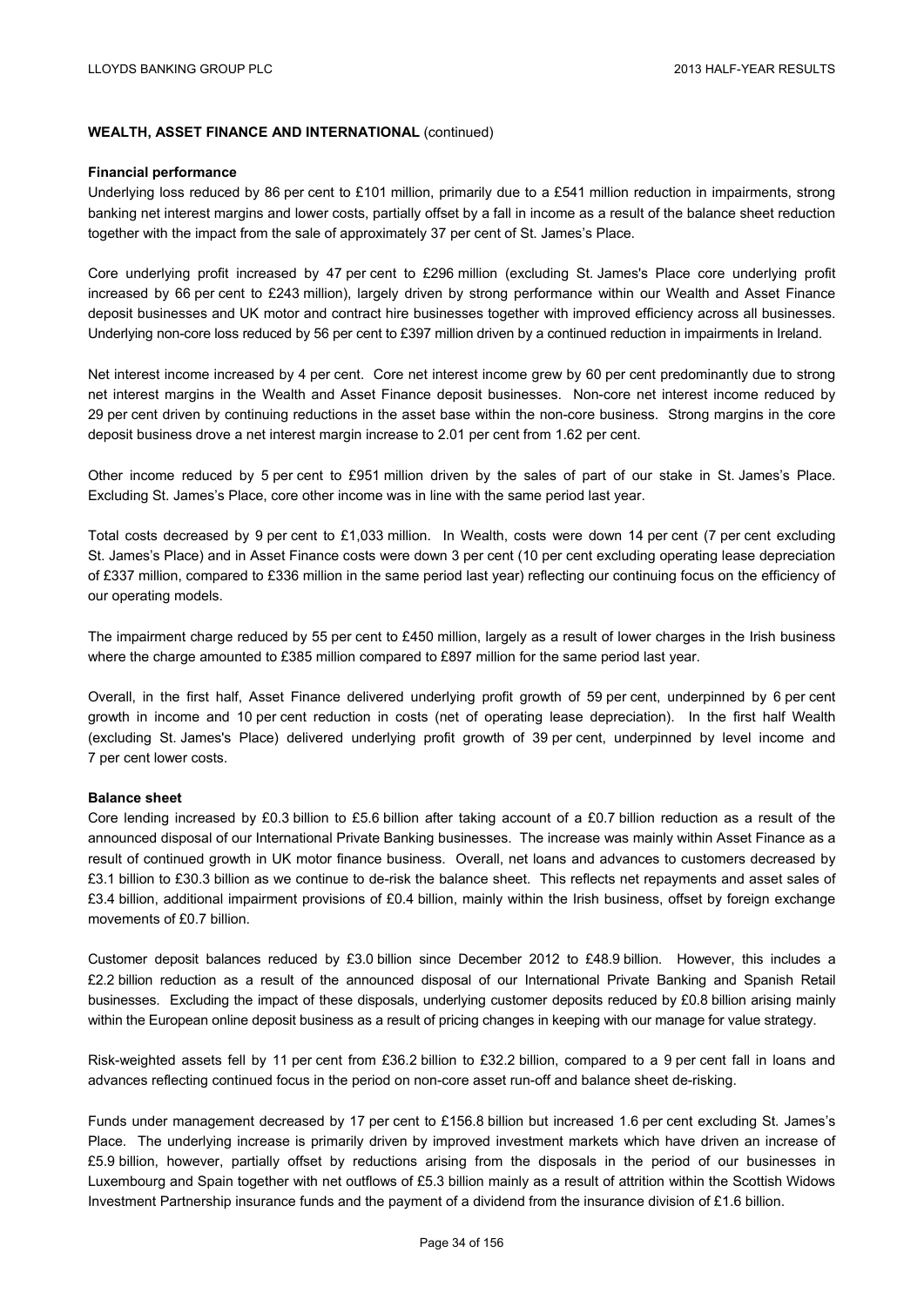# **WEALTH, ASSET FINANCE AND INTERNATIONAL** (continued)

# **Wealth**

|                                               | Half-year<br>to 30 June<br>2013<br>£m | Half-year<br>to 30 June<br>2012 <sup>1</sup><br>£m | <b>Change</b><br>since<br>30 June<br>2012<br>℅ | Half-year<br>to 31 Dec<br>2012<br>£m | <b>Change</b><br>since<br>31 Dec<br>2012<br>℅ |
|-----------------------------------------------|---------------------------------------|----------------------------------------------------|------------------------------------------------|--------------------------------------|-----------------------------------------------|
| Net interest income                           | 173                                   | 172                                                | $\mathbf{1}$                                   | 156                                  | 11                                            |
| Other income                                  | 409                                   | 448                                                | (9)                                            | 492                                  | (17)                                          |
| <b>Total underlying income</b>                | 582                                   | 620                                                | (6)                                            | 648                                  | (10)                                          |
| <b>Total costs</b>                            | (410)                                 | (477)                                              | 14                                             | (466)                                | 12                                            |
| Impairment                                    | (8)                                   | (8)                                                |                                                | (15)                                 | 47                                            |
| <b>Underlying profit</b>                      | 164                                   | 135                                                | 21                                             | 167                                  | (2)                                           |
| Underlying profit excluding St. James's Place | 111                                   | 80                                                 | 39                                             | 61                                   | 82                                            |
| <b>Asset Finance</b>                          |                                       |                                                    |                                                |                                      |                                               |
| Net interest income                           | 252                                   | 205                                                | 23                                             | 209                                  | 21                                            |
| Other income                                  | 541                                   | 542                                                |                                                | 545                                  | (1)                                           |
| <b>Total underlying income</b>                | 793                                   | 747                                                | 6                                              | 754                                  | 5                                             |
| <b>Total costs</b>                            | (512)                                 | (530)                                              | 3                                              | (513)                                |                                               |
| Impairment                                    | (35)                                  | (62)                                               | 44                                             | (74)                                 | 53                                            |
| <b>Underlying profit</b>                      | 246                                   | 155                                                | 59                                             | 167                                  | 47                                            |
| International                                 |                                       |                                                    |                                                |                                      |                                               |
| Net interest income                           | 6                                     | 38                                                 | (84)                                           | 19                                   | (68)                                          |
| Other income                                  | 1                                     | 16                                                 | (94)                                           |                                      |                                               |
| <b>Total underlying income</b>                | $\overline{7}$                        | 54                                                 | (87)                                           | 19                                   | (63)                                          |
| <b>Total costs</b>                            | (111)                                 | (129)                                              | 14                                             | (176)                                | 37                                            |
| Impairment                                    | (407)                                 | (921)                                              | 56                                             | (400)                                | $\boldsymbol{2}$                              |
| <b>Underlying loss</b>                        | (511)                                 | (996)                                              | 49                                             | (557)                                | 8                                             |

<sup>1</sup> Restated.

|                                   | Wealth  |        | <b>Asset Finance</b> |        | International |        |
|-----------------------------------|---------|--------|----------------------|--------|---------------|--------|
|                                   | At      | At     | At                   | At     | At            | At     |
|                                   | 30 June | 31 Dec | 30 June              | 31 Dec | 30 June       | 31 Dec |
| Key balance sheet items           | 2013    | 2012   | 2013                 | 2012   | 2013          | 2012   |
|                                   | £bn     | £bn    | £bn                  | £bn    | £bn           | £bn    |
| Loans and advances to customers   |         |        |                      |        |               |        |
| excluding reverse repos           | 3.3     | 4.2    | 9.2                  | 9.3    | 17.8          | 19.9   |
| Customer deposits excluding repos | 28.6    | 30.8   | 20.1                 | 20.2   | 0.2           | 0.9    |
| <b>Total customer balances</b>    | 31.9    | 35.0   | 29.3                 | 29.5   | 18.0          | 20.8   |
| Funds under management            | 156.8   | 188.6  |                      |        |               | 0.5    |
| Risk-weighted assets              | 5.3     | 5.6    | 10.7                 | 10.9   | 16.2          | 19.7   |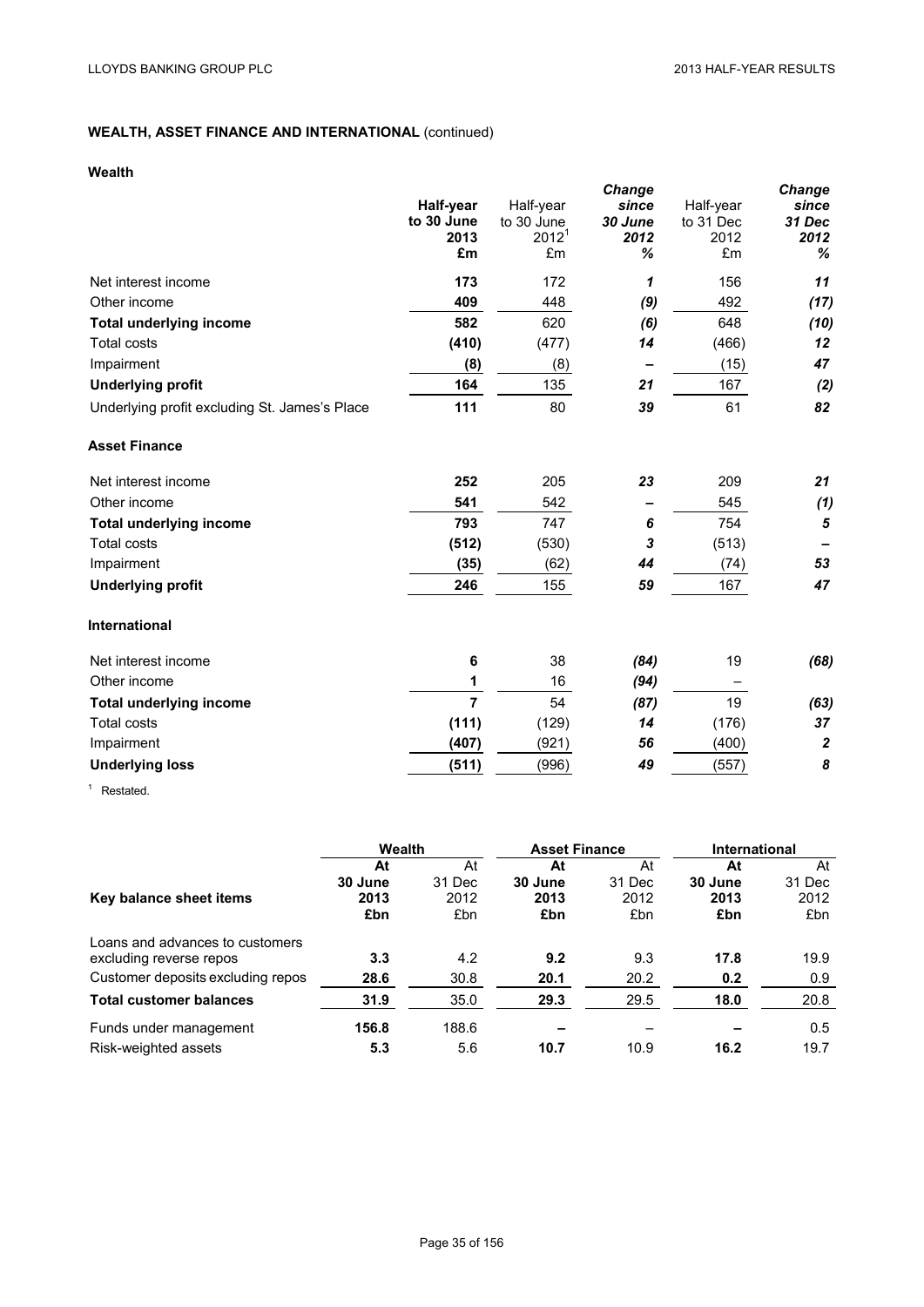# **INSURANCE**

#### **Key highlights**

- We have delivered a strong performance in the first half of 2013 and have leveraged the financial strength of the insurance business to make a significant contribution to the optimisation of the Group's capital structure.
- Total underlying profit increased by 12 per cent and core underlying profit by 15 per cent, primarily reflecting a 6 per cent improvement in core underlying income as well as an 8 per cent decrease in core costs which includes synergies delivered under our new insurance structure.
- The 6 per cent increase in core underlying income primarily reflects an increase in Life, Pensions and Investments (LP&I) income and a stable performance in General Insurance.
- LP&I income has increased by £26 million despite lower bancassurance investment sales following the withdrawal in the second half of 2012 of investment advice for customers with savings below £100,000.
- 29 per cent growth in sales of corporate pensions reflects the strength of our proposition and the conversion of the strong pipeline generated in the run up to implementation of the Retail Distribution Review (RDR).
- We launched our enhanced annuities product in June which is a key step in expanding our participation in the growing annuity market.
- The strong underlying profitability and capitalisation of the Insurance business has enabled Scottish Widows to remit a further £1.6 billion to the Group whilst maintaining a significant capital base in Insurance, reflected in an estimated Pillar 1 capital surplus of £3.0 billion (Scottish Widows plc) and an estimated IGD capital surplus of £2.7 billion for the insurance group.

|                                              | Half-year<br>to 30 June<br>2013<br>£m | Half-year<br>to 30 June<br>2012<br>£m | <b>Change</b><br>since<br>30 June<br>2012<br>℅ | Half-year<br>to 31 Dec<br>2012<br>£m | <b>Change</b><br>since<br>31 Dec<br>2012<br>% |
|----------------------------------------------|---------------------------------------|---------------------------------------|------------------------------------------------|--------------------------------------|-----------------------------------------------|
| Net interest income                          | (45)                                  | (37)                                  | (22)                                           | (41)                                 | (10)                                          |
| Other income                                 | 1,111                                 | 1,156                                 | (4)                                            | 1,138                                | (2)                                           |
| Insurance claims                             | (148)                                 | (233)                                 | 36                                             | (132)                                | (12)                                          |
| <b>Total underlying income</b>               | 918                                   | 886                                   | 4                                              | 965                                  | (5)                                           |
| <b>Total costs</b>                           | (354)                                 | (384)                                 | 8                                              | (360)                                | $\boldsymbol{2}$                              |
| <b>Underlying profit</b>                     | 564                                   | 502                                   | 12                                             | 605                                  | (7)                                           |
| EEV new business margin                      | 3.3%                                  | 3.6%                                  | (30)bp                                         | 3.8%                                 | (50)bp                                        |
| Life, Pensions and Investments sales (PVNBP) | 5,552                                 | 5,627                                 | (1)                                            | 4,737                                | 17                                            |
| General Insurance combined ratio             | 69%                                   | 80%                                   | $(11)$ pp                                      | 72%                                  | $(3)$ pp                                      |
| Core                                         | £m                                    | £m                                    | %                                              | £m                                   | %                                             |
| Net interest income                          | (49)                                  | (41)                                  | (20)                                           | (46)                                 | (7)                                           |
| Other income                                 | 1,096                                 | 1,126                                 | $(3)$                                          | 1,119                                | (2)                                           |
| Insurance claims                             | (148)                                 | (233)                                 | 36                                             | (132)                                | (12)                                          |
| <b>Total underlying income</b>               | 899                                   | 852                                   | 6                                              | 941                                  | (4)                                           |
| <b>Total costs</b>                           | (337)                                 | (365)                                 | 8                                              | (345)                                | $\boldsymbol{2}$                              |
| <b>Underlying profit</b>                     | 562                                   | 487                                   | 15                                             | 596                                  | (6)                                           |
| Non-core                                     | £m                                    | £m                                    | %                                              | £m                                   | %                                             |
| Net interest income                          | 4                                     | 4                                     |                                                | 5                                    | (20)                                          |
| Other income                                 | 15                                    | 30                                    | (50)                                           | 19                                   | (21)                                          |
| Insurance claims                             |                                       |                                       |                                                |                                      |                                               |
| <b>Total underlying income</b>               | 19                                    | 34                                    | (44)                                           | 24                                   | (21)                                          |
| <b>Total costs</b>                           | (17)                                  | (19)                                  | 11                                             | (15)                                 | (13)                                          |
| <b>Underlying profit</b>                     | $\mathbf 2$                           | 15                                    | (87)                                           | 9                                    | (78)                                          |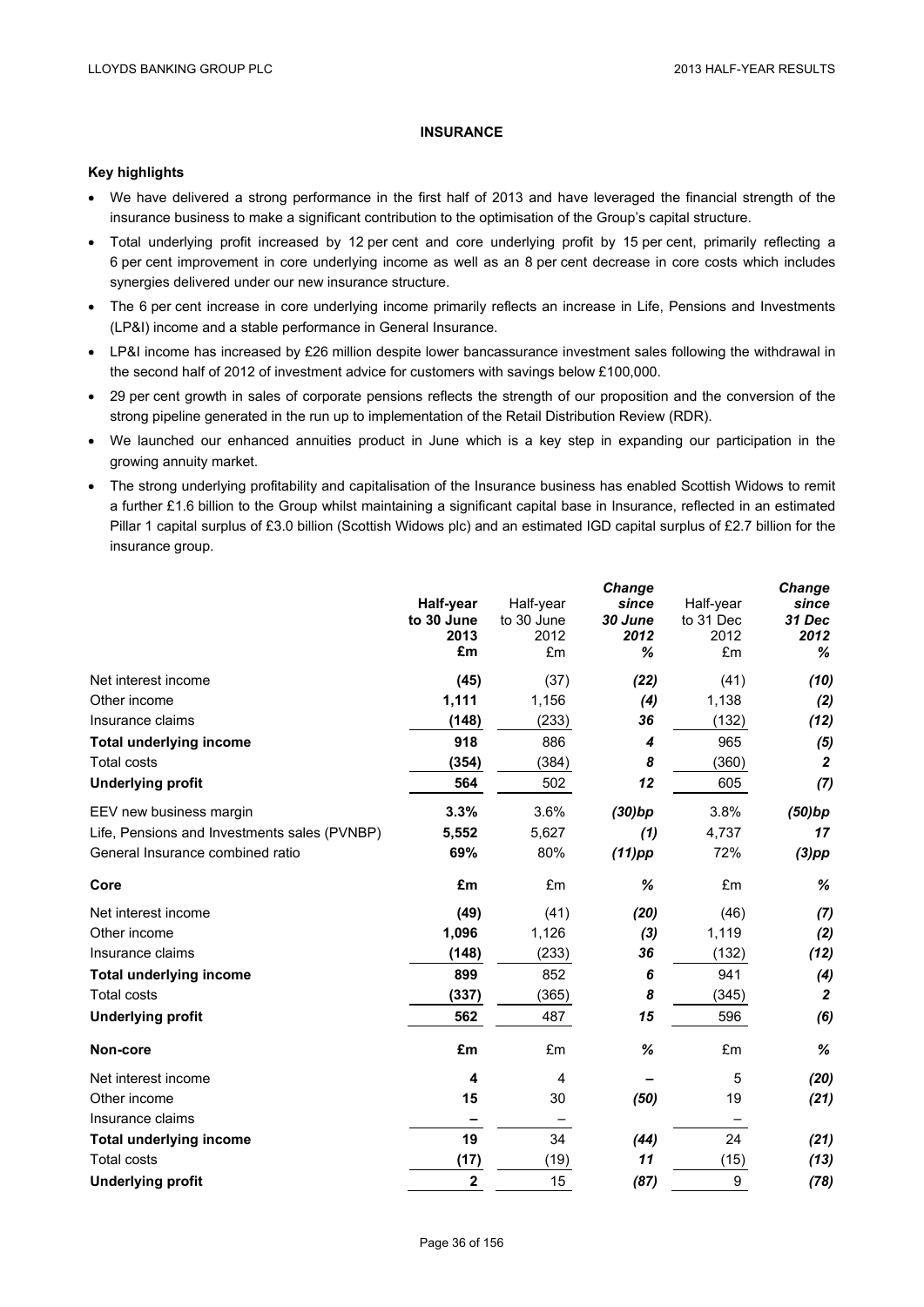## **INSURANCE** (continued)

#### **Progress against strategic initiatives**

The insurance division has continued to make a significant contribution to the Group's objective of being the best bank for customers, enhancing our market leading pensions and protection products which help customers to protect themselves today and prepare for a secure financial future. We believe that our multi-brand, multi-channel model will allow us the flexibility to meet the changing financial needs of our customers. We have delivered underlying profits in excess of £1 billion for the last four years, which has enabled the payment of a total of £4.6 billion of dividends to the Group since 2009. This has contributed to optimisation of the Group's capital structure and strengthening of its capital ratios.

We are focused on strengthening our position in the growing retirement savings market. In corporate pensions we have benefitted from the conversion of the strong pipeline generated in the run up to RDR contributing to 29 per cent growth. We see opportunities in increasing contributions and members within existing schemes and are also working closely with our corporate customers to support them through auto-enrolment which is expected to drive further growth over the next three to five years. Our award-winning personal pensions product, the Retirement Account, has performed well reflecting the transparent charging and flexibility that it offers customers.

The launch of our enhanced annuities proposition in June was an important step to competing more effectively in an increasingly open market. We see enormous potential to serve the retirement needs of our retail bank customers, many of whom may no longer be able to get independent financial advice at retirement. We are addressing this by leveraging Group expertise and investing in the capability of our Direct channel, with a clear focus on meeting customer needs including looking to increase the range of products we can offer through this growing channel.

We are committed to helping meet the UK population's £2.4 trillion protection gap. Only 42 per cent of the working population has life insurance, falling to 15 per cent for critical illness and just 7 per cent for income protection. We are already the market leader in Bancassurance protection and will build upon our strong advisor force in the retail network. We are investing in developing our proposition for the intermediary channel where we plan to launch in 2014.

We continue to see the home insurance market as serving a key need for our customers and as an attractive market. Our ability to accurately and competitively price home insurance has been enhanced by the insight we can draw on across the Group's customer base. When combined with our investment in flood mapping and strong claims management capability we believe that we are well placed to serve our customers in this market. Our commercial insurance proposition is being strengthened with the introduction of additional underwriters to widen the risk protection that we can offer our SME customer base.

Following the transfer of our operations to the Group Operations functions we expect to see further customer service and cost benefits through adoption of best practice from across the Group. The simplification of our business model and processes has contributed approximately 75 per cent of the overall improvement in our costs this year. We anticipate this simplified business model continuing to support our position as a cost leader in the industry.

Our 2013 market leading Protection, Pension and Savings reports highlighted the inadequacy of the provision made for protection and for a secure financial future by the UK population. Scottish Widows has continued to lead the debate on these issues as part of our commitment to better understanding our customers' needs and helping Britain prosper. The benefit of this insight is reflected in the strength of our customer propositions which have won several industry awards including; 'Best Group Pension Provider' in the Corporate Adviser awards and 'Best Personal Pensions Provider' in the Professional Adviser awards, both for the second year running as well as 'Group Pension Provider of the Year' and 'Personal Pension Provider of the Year' at the Financial Adviser Life awards. Scottish Widows was awarded a 5-star rating in the 'Life and Pensions' category at the recent FT Adviser Online Service Awards.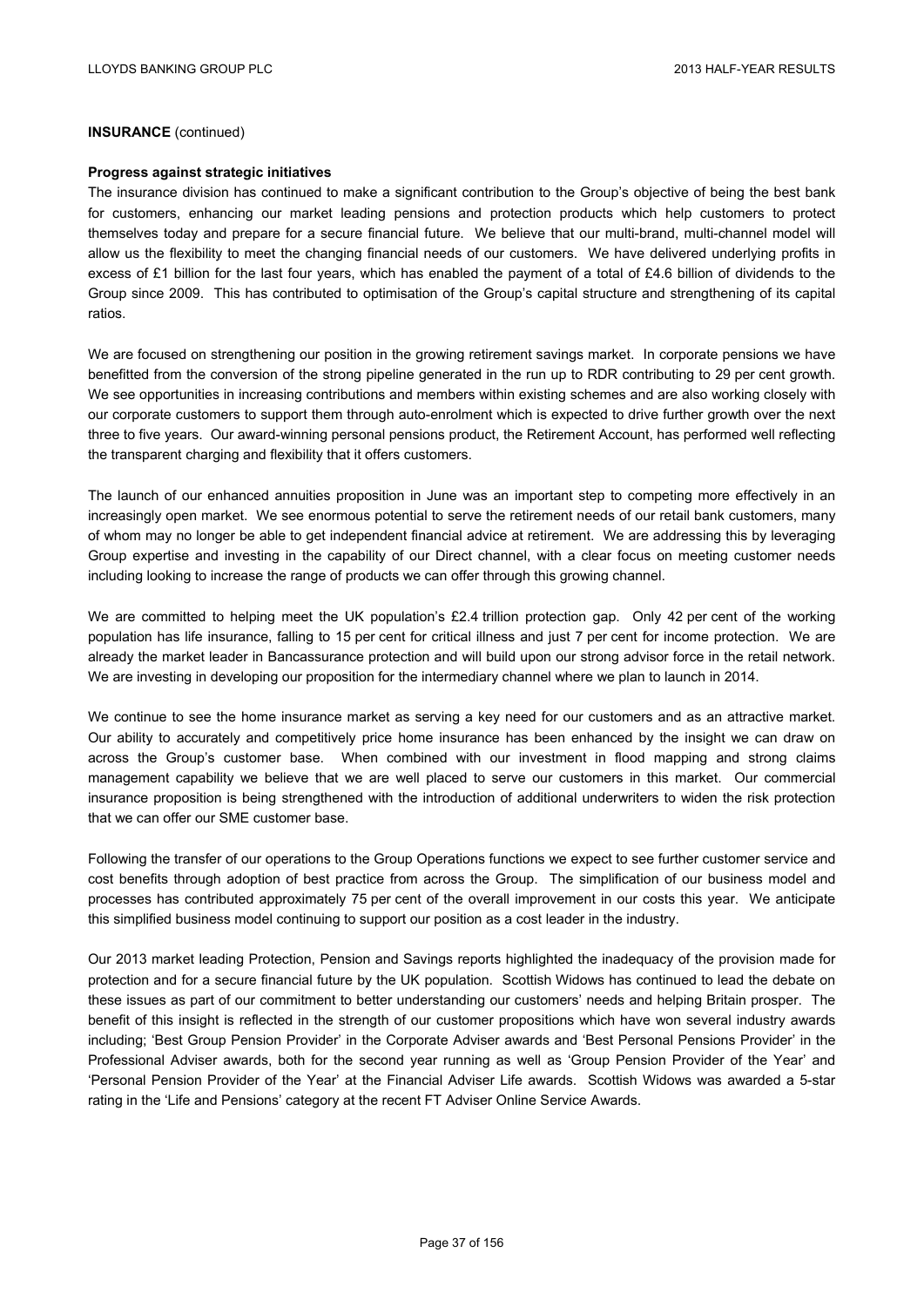# **INSURANCE** (continued)

#### **Financial Performance**

|                                |            |            | Change  |           | Change |
|--------------------------------|------------|------------|---------|-----------|--------|
|                                | Half-year  | Half-year  | since   | Half-year | since  |
|                                | to 30 June | to 30 June | 30 June | to 31 Dec | 31 Dec |
|                                | 2013       | 2012       | 2012    | 2012      | 2012   |
|                                | £m         | £m         | ℅       | £m        | %      |
| Existing business income       | 407        | 382        | 7       | 378       | 8      |
| New business income:           |            |            |         |           |        |
| Intermediary and direct        | 207        | 177        | 17      | 180       | 15     |
| <b>Bancassurance</b>           | 51         | 80         | (36)    | 82        | (38)   |
|                                | 258        | 257        | 3       | 262       | (2)    |
| $LP&I$ income <sup>1</sup>     | 665        | 639        | 4       | 640       | 4      |
| General Insurance income       | 401        | 480        | (16)    | 457       | 12     |
| Total income                   | 1,066      | 1,119      | (5)     | 1,097     | (3)    |
| Insurance claims <sup>2</sup>  | (148)      | (233)      | 36      | (132)     | (12)   |
| <b>Total underlying income</b> | 918        | 886        | 4       | 965       | (5)    |
|                                |            |            |         |           |        |

<sup>1</sup> LP&I income includes both the UK and European businesses.<br><sup>2</sup> All related to General Insurance.

LP&I existing business income increased by £25 million to £407 million. This includes increased returns as a result of purchasing over £1.5 billion of attractive, higher yielding long dated assets to match long duration Insurance liabilities in the last quarter of 2012 and in 2013 and a net benefit from assumption changes and experience variances. The assumption changes include a benefit of £141 million attributable to changing the risk free rate for non-annuity business to be based on swap curves rather than the 15 year Government bond rate, the impact of which was mostly offset by other changes to methodology and assumptions.

Intermediary and direct new business income has increased by £30 million to £207 million due to a strong corporate pensions performance driven by the conversion of the pipeline generated in the run up to RDR. The reduction in Bancassurance income to £51 million includes the impact of changes to the basis of taxation for new life protection business in January 2013. The reduction in the EEV new business margin to 3.3 per cent mainly reflects the impact of this taxation change.

General insurance income reduced by £79 million to £401 million due to run-off of the legacy books and the impact of revising intra group commission arrangements on the home book. The significant reduction in general insurance claims to £148 million primarily reflects the benign weather in 2013 relative to 2012, which was the second wettest year on record. The improvement in the combined ratio to 69 per cent has been primarily driven by the reduction in weather related claims.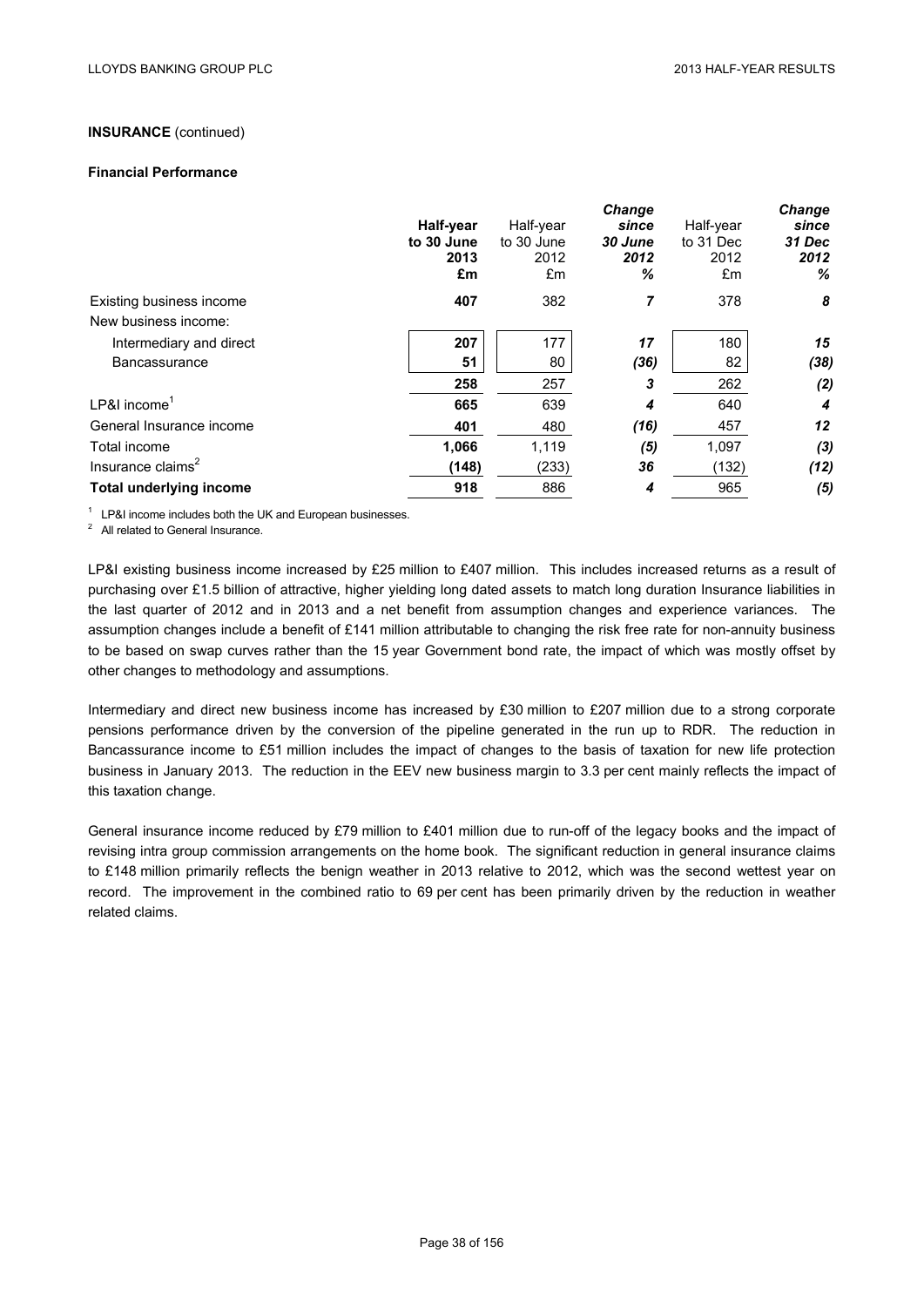## **INSURANCE** (continued)

.

### **Present Value of New Business Premiums (PVNBP)**

An analysis of the present value of new life business premiums for business written by the Insurance division, split between the UK and European Life, Pensions and Investments Businesses is given below:

|                         | Half-year to 30 June 2013 |               |       | Half-year to 30 June 2012 |        |       |               |  |
|-------------------------|---------------------------|---------------|-------|---------------------------|--------|-------|---------------|--|
|                         | UK                        | <b>Europe</b> | Total | UK.                       | Europe | Total | <b>Change</b> |  |
| Analysis by product     | £m                        | £m            | £m    | £m                        | £m     | £m    | %             |  |
| Corporate pensions      | 3,686                     |               | 3,686 | 2,857                     |        | 2,857 | 29            |  |
| Individual pensions     | 711                       | 27            | 738   | 877                       | 34     | 911   | (19)          |  |
| Retirement income       | 374                       |               | 374   | 369                       |        | 369   |               |  |
| Protection              | 211                       | 21            | 232   | 302                       | 16     | 318   | (27)          |  |
| Investments (inc OEICs) | 448                       | 74            | 522   | 1,105                     | 67     | 1,172 | (55)          |  |
| <b>Total</b>            | 5,430                     | 122           | 5,552 | 5,510                     | 117    | 5,627 | (1)           |  |
| Analysis by channel     |                           |               |       |                           |        |       |               |  |
| Intermediary            | 4,342                     | 122           | 4,464 | 3,773                     | 117    | 3,890 | 15            |  |
| <b>Bancassurance</b>    | 651                       |               | 651   | 1,389                     |        | 1,389 | (53)          |  |
| Direct                  | 437                       |               | 437   | 348                       |        | 348   | 26            |  |
| Total                   | 5,430                     | 122           | 5,552 | 5,510                     | 117    | 5,627 | (1)           |  |

Total sales (PVNBP) have decreased by 1 per cent to £5,552 million primarily reflecting lower investments, protection and individual pensions volumes partially offset by strong sales of corporate pensions in LP&I UK.

There has been strong growth in the Intermediary channel, particularly in corporate pensions where sales were 29 per cent higher than 2012. This reflects the underlying strength of our proposition, the quality of service provided to customers and the conversion of the strong pipeline generated in the run up to the implementation of RDR.

Sales of investment products and protection through the bancassurance channel have reduced due to the withdrawal in the second half of 2012 from investment advice for customers with savings below £100,000 within the Retail business. The resultant impacts to sales advisor populations have also led to a reduction in protection sales in the first half of 2013.

The direct channel continues to perform well and is being developed for future growth. The 26 per cent growth in this channel was supported by a strong performance of our flagship Retirement Account.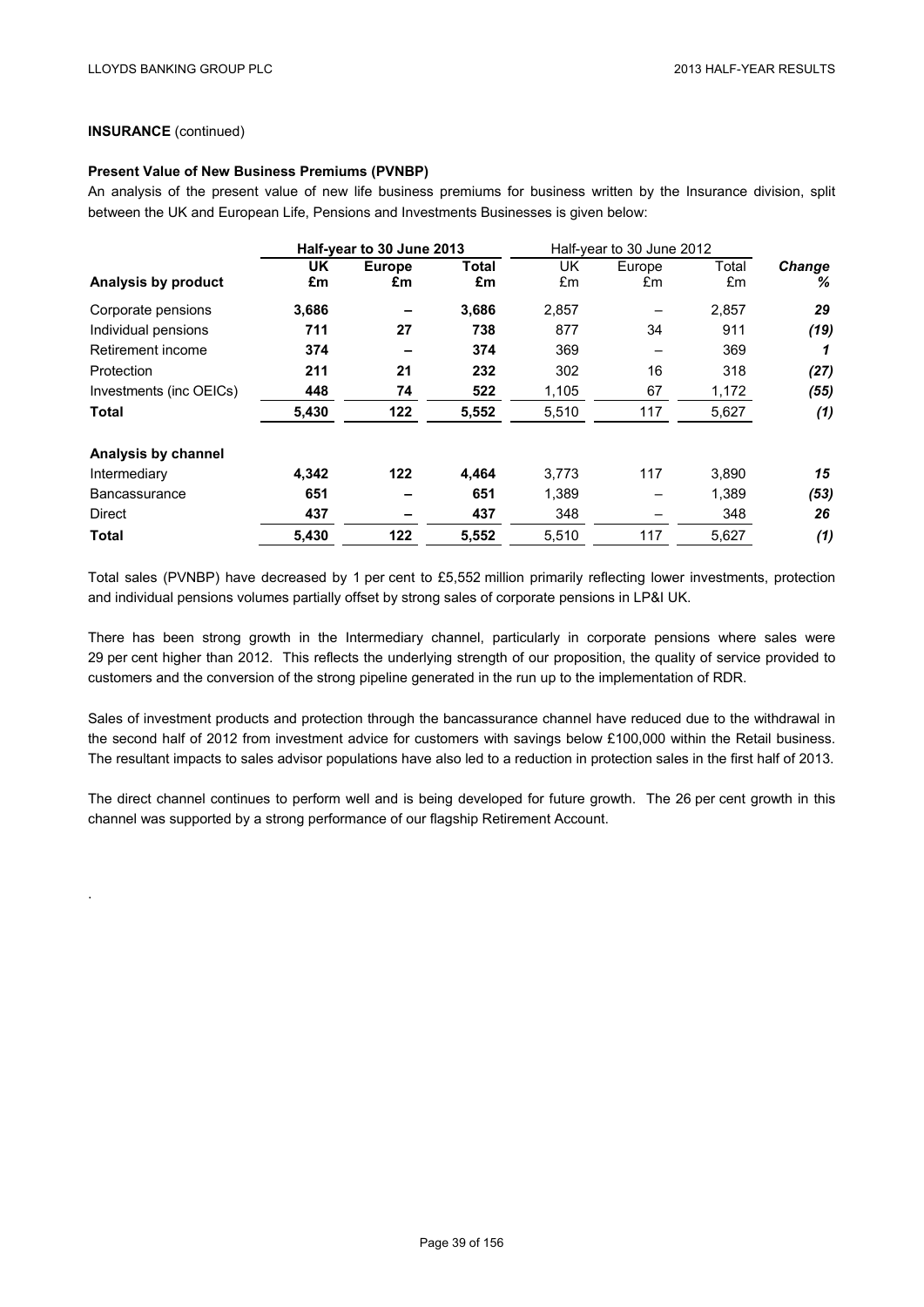### **GROUP OPERATIONS**

|                                      | Half-year<br>to 30 June<br>2013<br>£m | Half-year<br>to 30 June<br>$2012^{\degree}$<br>£m | Change<br>since<br>30 June<br>2012<br>% | Half-year<br>to 31 Dec<br>$2012^{\circ}$<br>£m | Change<br>since<br>31 Dec<br>2012<br>% |
|--------------------------------------|---------------------------------------|---------------------------------------------------|-----------------------------------------|------------------------------------------------|----------------------------------------|
| Total underlying income              | 5                                     | 17                                                | (71)                                    | 13                                             | (62)                                   |
| Direct costs:                        |                                       |                                                   |                                         |                                                |                                        |
| Information technology               | (572)                                 | (600)                                             | 5                                       | (571)                                          |                                        |
| Operations                           | (421)                                 | (444)                                             | 5                                       | (378)                                          | (11)                                   |
| Property                             | (438)                                 | (461)                                             | 5                                       | (431)                                          | (2)                                    |
| Support functions                    | (46)                                  | (45)                                              | (2)                                     | (48)                                           | 4                                      |
|                                      | (1, 477)                              | (1,550)                                           | 5                                       | (1, 428)                                       | (3)                                    |
| Result before recharges to divisions | (1, 472)                              | (1,533)                                           | 4                                       | (1, 415)                                       | (4)                                    |
| Total net recharges to divisions     | 1,443                                 | 1,467                                             | (2)                                     | 1,430                                          | 1                                      |
| <b>Underlying (loss) profit</b>      | (29)                                  | (66)                                              | 56                                      | 15                                             |                                        |

<sup>1</sup> 2012 comparative figures have been amended to reflect the effect of the continuing consolidation of operations across the Group. To ensure a fair comparison of the 2013 performance, 2012 direct costs have been restated with an equivalent offsetting increase in recharges to divisions.

Direct costs fell by £73 million or 5 per cent to £1,477 million driven by Simplification savings and the continued focus on cost management, which more than offset inflationary rises and incremental costs from supporting Group investment projects. Group Operations continues to play a major part in leading the delivery of the Simplification programme as well as through initiatives to improve sourcing, re-engineer end-to-end process, and consolidate and rationalise property and IT.

We continue to simplify our end-to-end processes in order to improve the service we provide to our customers whilst also reducing costs. Examples include the introduction of an electronic Cash ISA transfer solution allowing quicker movement of funds between banks; and the provision of a fully automated process for term deposit maturities which has reduced set up time from up to twenty minutes to three minutes.

We continue to streamline our internal operations and have reduced the number of suppliers by a further 1,000 so far this year, bringing the total down from over 18,000 at the start of Simplification to less than 9,600, well ahead of our original target of 10,000 by the end of 2014. We have also integrated Insurance operations into Group Operations in 2013, leveraging the size and scale of the Group Operations business to deliver improvements in customer and colleague experience as well as lowering costs.

Group Property costs decreased by 5 per cent as we continued to consolidate the Group's property portfolio.

### **CENTRAL ITEMS**

|                                   | Half-year<br>to 30 June<br>2013<br>£m | Half-year<br>to 30 June<br>2012<br>£m | <b>Change</b><br>since<br>30 June<br>2012<br>% | Half-year<br>to 31 Dec<br>2012<br>£m | Change<br>since<br>31 Dec<br>2012<br>% |
|-----------------------------------|---------------------------------------|---------------------------------------|------------------------------------------------|--------------------------------------|----------------------------------------|
| Total underlying income (expense) | 219                                   | (4)                                   |                                                | (128)                                |                                        |
| Total costs                       | (21)                                  | (71)                                  | 70                                             | (222)                                | 91                                     |
| Impairment                        | $\overline{\phantom{0}}$              |                                       |                                                | (1)                                  |                                        |
| <b>Underlying profit (loss)</b>   | 198                                   | (75)                                  |                                                | (351)                                |                                        |

Central items include income and expenditure not recharged to the divisions, including the costs of certain central and head office functions. Total underlying income in the first half of 2013 includes the gain on the sales of shares in St. James's Place of £433 million.

The costs in the half year to 31 December 2012 include the Bank Levy.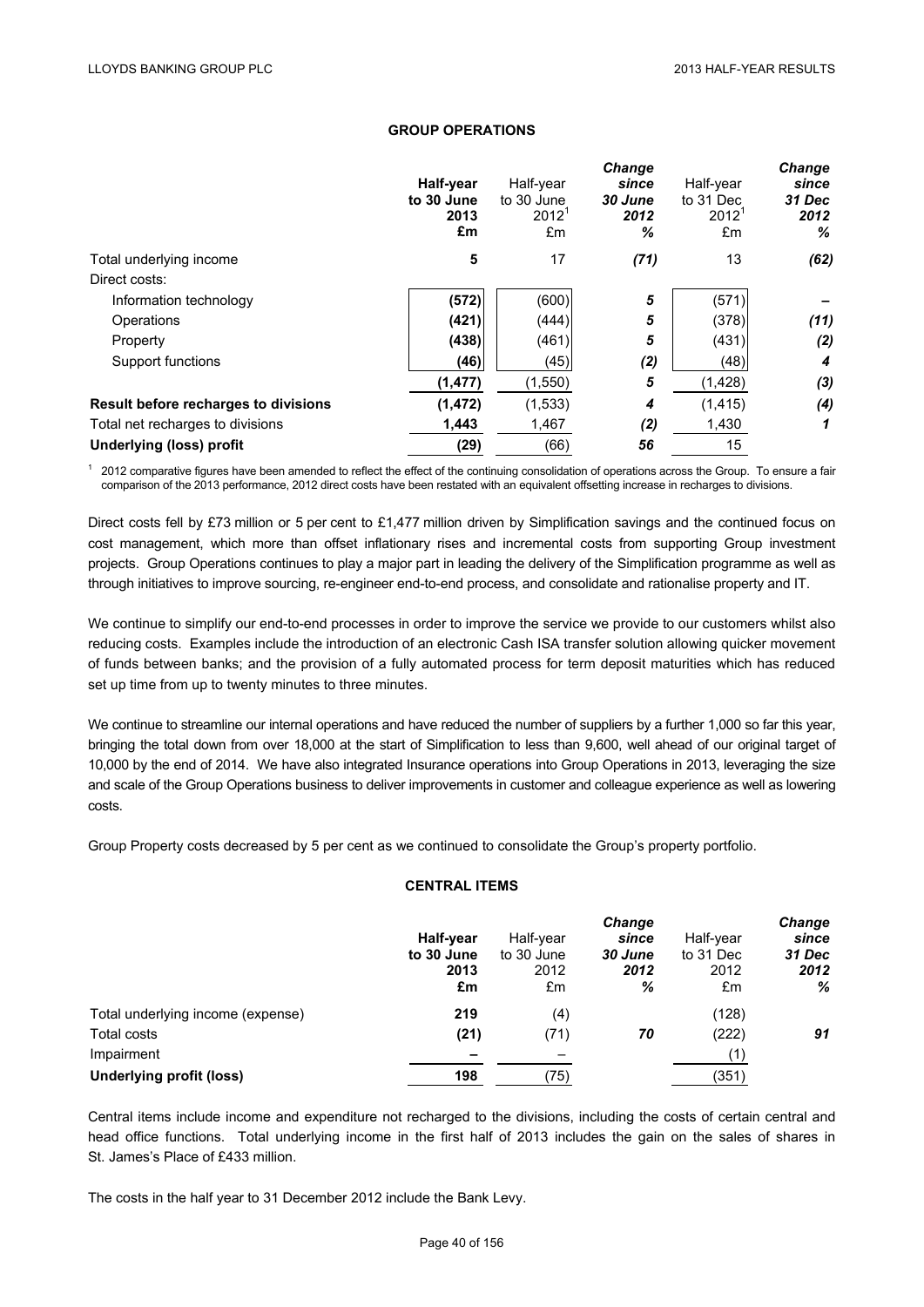### **ADDITIONAL INFORMATION ON AN UNDERLYING BASIS**

### **1. Basis of preparation of underlying basis information**

The tables below set out a reconciliation from the published statutory results to the underlying basis results, the principles of which are set out on the inside front cover:

|        |           | <b>Volatility</b>                                                                            |                                                            |            |                                                                     |                       |
|--------|-----------|----------------------------------------------------------------------------------------------|------------------------------------------------------------|------------|---------------------------------------------------------------------|-----------------------|
|        |           | arising in                                                                                   |                                                            | Legal and  |                                                                     |                       |
| Group  |           | insurance                                                                                    | <b>Insurance</b>                                           | regulatory |                                                                     | Fair value Underlying |
| £m     | £m        | £m                                                                                           | £m                                                         | £m         | £m                                                                  | basis<br>£m           |
| 3,270  |           | (7)                                                                                          | 1,700                                                      |            | 255                                                                 | 5,206                 |
| 18,802 |           | (478)                                                                                        |                                                            |            |                                                                     | 4,406                 |
|        |           |                                                                                              | 11,539                                                     |            |                                                                     | (148)                 |
| 10,385 |           | (485)                                                                                        |                                                            |            | 255                                                                 | 9,464                 |
|        | 1,090     |                                                                                              | 121                                                        | 575        | 33                                                                  | (4, 749)              |
|        | 194       |                                                                                              |                                                            |            | (324)                                                               | (1, 813)              |
| 2,134  | 714       | (485)                                                                                        |                                                            | 575        | (36)                                                                | 2,902                 |
|        | statutory | <b>Lloyds Acquisition</b><br>Banking related and<br>other<br>(11,687)<br>(6, 568)<br>(1,683) | items <sup>1</sup><br>businesses<br>(12)<br>(558)<br>(570) | gross up   | <b>Removal of:</b><br>provisions <sup>2</sup><br>(13, 360)<br>(121) | unwind                |

|                                 |                        |                          |            | Removal of:           |            |            |            |
|---------------------------------|------------------------|--------------------------|------------|-----------------------|------------|------------|------------|
|                                 | Lloyds                 |                          | Volatility |                       |            |            |            |
|                                 | <b>Banking</b>         | Acquisition              | arising in |                       | Legal and  |            |            |
| Half-year to                    | Group                  | related and              | insurance  | Insurance             | regulatory | Fair value | Underlying |
| 30 June 2012                    | statutory <sup>+</sup> | other items <sup>3</sup> | businesses | gross up <sup>+</sup> | provisions | unwind     | basis      |
|                                 | £m                     | £m                       | £m         | £m                    | £m         | £m         | £m         |
| Net interest income             | 4,264                  | (80)                     | (2)        | 721                   |            | 312        | 5,215      |
| Other income                    | 11,992                 | 136                      | 23         | (7, 862)              |            | (25)       | 4,264      |
| Insurance claims                | (7,288)                |                          |            | 7,055                 |            |            | (233)      |
| Total underlying income         | 8,968                  | 56                       | 21         | (86)                  |            | 287        | 9,246      |
| Operating expenses <sup>3</sup> | (6,696)                | 505                      |            | 86                    | 1,075      | (15)       | (5,045)    |
| Impairment                      | (2,728)                |                          |            |                       |            | (429)      | (3, 157)   |
| Profit (loss)                   | (456)                  | 561                      | 21         |                       | 1,075      | (157)      | 1,044      |

|                                 |           |                          |            | Removal of: |                         |            |            |
|---------------------------------|-----------|--------------------------|------------|-------------|-------------------------|------------|------------|
|                                 | Lloyds    |                          | Volatility |             |                         |            |            |
|                                 | Banking   | Acquisition              | arising in |             | Legal and               |            |            |
| Half-year to                    | Group     | related and              | insurance  | Insurance   | regulatory              | Fair value | Underlying |
| 31 December 2012                | statutory | other items <sup>o</sup> | businesses | gross up    | provisions <sup>2</sup> | unwind     | basis      |
|                                 | £m        | £m                       | £m         | £m          | £m                      | £m         | £m         |
| Net interest income             | 3,454     | (119)                    | (6)        | 1,866       |                         | (75)       | 5,120      |
| Other income                    | 19,203    | (1,827)                  | (327)      | (12, 929)   | 50                      | (18)       | 4,152      |
| Insurance claims                | (11, 108) |                          |            | 10,976      |                         |            | (132)      |
| Total underlying income         | 11,549    | (1,946)                  | (333)      | (87)        | 50                      | (93)       | 9,140      |
| Operating expenses <sup>3</sup> | (9,278)   | 973                      |            | 87          | 3,100                   | 39         | (5,079)    |
| Impairment                      | (2, 421)  | 320                      |            |             |                         | (439)      | (2, 540)   |
| Profit (loss)                   | (150)     | (653)                    | (333)      |             | 3,150                   | (493)      | 1,521      |

<sup>1</sup> Comprises the effects of asset sales (gain of £775 million), volatile items (loss of £302 million), liability management (loss of £97 million), Simplification costs related to severance, IT and business costs of implementation (£409 million), EC mandated retail business disposal costs (£377 million), the past service pensions charge (£104 million) and the amortisation of purchased intangibles (£200 million).

<sup>2</sup> Comprises the payment protection insurance provision of £500 million (half-year to 30 June 2012: £1,075 million; half-year to 31 December 2012: £2,500 million) and other regulatory provisions of £75 million (half-year to 30 June 2012: £ nil; half-year to 31 December 2012: £650 million).

<sup>3</sup> On an underlying basis, this is described as total costs.

<sup>4</sup> Restated to reflect the implementation of IAS 19 and IFRS 10. See page 145.

<sup>5</sup> Comprises the effects of asset sales (gain of £585 million), volatile items (loss of £809 million), liability management (gain of £168 million), Simplification costs (£274 million), EC mandated retail business disposal costs (£239 million), the past service pensions credit (£250 million) and the amortisation of purchased intangibles (£242 million).

<sup>6</sup> Comprises the effects of asset sales (gain of £1,962 million), volatile items (gain of £61 million), liability management (loss of £397 million), Simplification costs (£402 million), EC mandated retail business disposal costs (£331 million) and the amortisation of purchased intangibles (£240 million).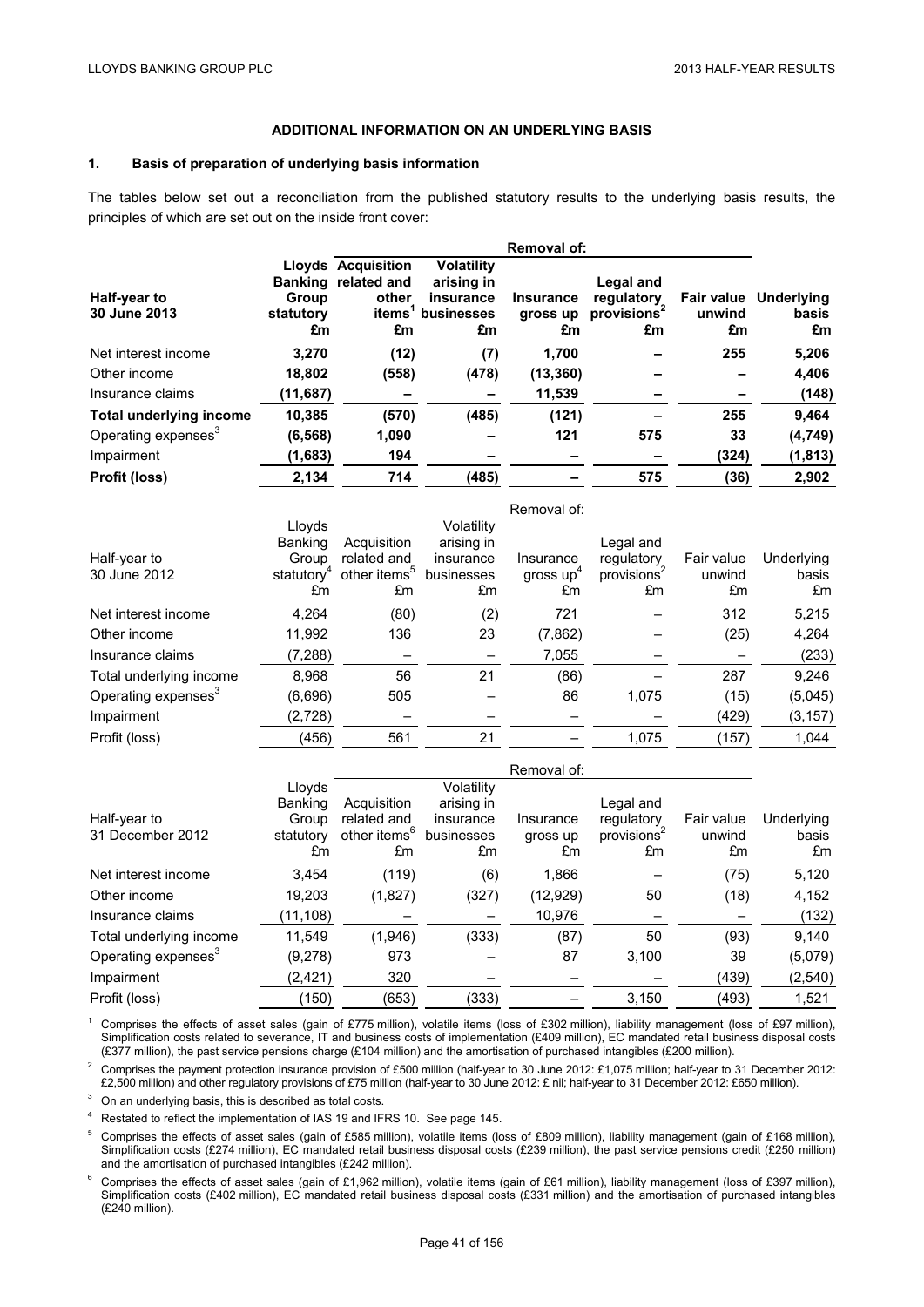# **2. St. James's Place plc**

The Group no longer consolidates the results of St. James's Place following the sale of shares in March. From 1 April 2013 St. James's Place has been accounted for as an associate. The table below shows the impact on the Group Results for each half year.

|                          | Half-year<br>to 30 June<br>2013 | Half-year<br>to 30 June<br>2012 | Half-year<br>to 31 Dec<br>2012 |
|--------------------------|---------------------------------|---------------------------------|--------------------------------|
|                          | £m                              | £m                              | £m                             |
| Net interest income      | 1                               | 2                               | 2                              |
| Other operating income:  |                                 |                                 |                                |
| Gain on sales of shares  | 433                             |                                 | -                              |
| Other income             | 96                              | 138                             | 187                            |
|                          | 529                             | 138                             | 187                            |
| <b>Underlying income</b> | 530                             | 140                             | 189                            |
| Costs                    | (44)                            | (85)                            | (83)                           |
| <b>Underlying profit</b> | 486                             | 55                              | 106                            |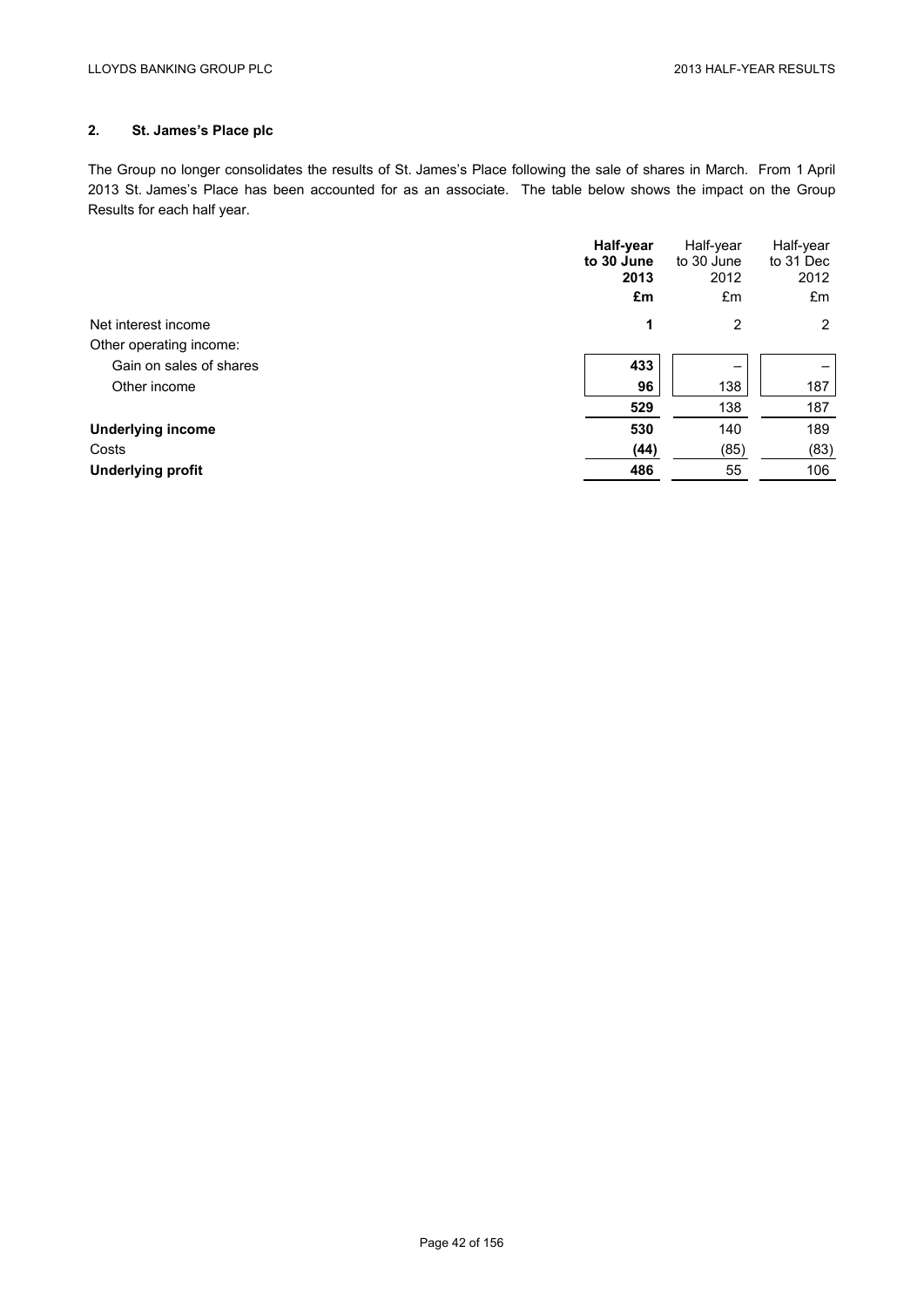### **3. Banking net interest margin**

|                                                  | Half-year<br>to 30 June<br>2013 | Half-year<br>to 30 June<br>2012 | Half-year<br>to 31 Dec<br>2012 |
|--------------------------------------------------|---------------------------------|---------------------------------|--------------------------------|
| Banking net interest income                      | £5,153m                         | £5,300m                         | £5,180m                        |
| Average interest-earning banking assets          | £517.0bn                        | £553.2bn                        | £533.5bn                       |
| Core average interest-earning banking assets     | £418.8bn                        | £426.5bn                        | £421.0bn                       |
| Non-core average interest-earning banking assets | £98.2bn                         | £126.7bn                        | £112.5bn                       |
| Average interest-bearing banking liabilities     | £408.2bn                        | £383.3bn                        | £399.2bn                       |
| Banking net interest margin                      | 2.01%                           | 1.93%                           | 1.93%                          |
| Core banking net interest margin                 | 2.39%                           | 2.32%                           | 2.32%                          |
| Non-core banking net interest margin             | 0.41%                           | 0.60%                           | 0.47%                          |
| Banking asset margin                             | 0.96%                           | 1.10%                           | 1.05%                          |
| Banking liability margin                         | 1.33%                           | 1.19%                           | 1.17%                          |

Banking net interest income is analysed for asset and liability margins based on interest earned and paid on average assets and average liabilities respectively, adjusted for Funds Transfer Pricing, which prices intra-group funding and liquidity. Centrally held wholesale funding costs and related items are included in the Group banking asset margin.

Average interest-earning banking assets, which are calculated gross of related impairment allowances, and average interest-bearing banking liabilities relate solely to customer and product balances in the banking businesses on which interest is earned or paid. Funding and capital balances including debt securities in issue, subordinated debt, repos and shareholders' equity are excluded from the calculation of average interest-bearing banking liabilities. However, the cost of funding these balances allocated to the banking businesses is included in banking net interest income.

A reconciliation of banking net interest income to Group net interest income showing the items that are excluded in determining banking net interest income follows:

|                                                        | Half-year<br>to 30 June<br>2013<br>£m | Half-year<br>to 30 June<br>2012<br>£m | Half-year<br>to 31 Dec<br>2012<br>£m |
|--------------------------------------------------------|---------------------------------------|---------------------------------------|--------------------------------------|
| Banking net interest income – underlying basis         | 5,153                                 | 5,300                                 | 5,180                                |
| Insurance division                                     | (45)                                  | (37)                                  | (41)                                 |
| Other net interest income (including trading activity) | 98                                    | (48)                                  | (19)                                 |
| Group net interest income – underlying basis           | 5,206                                 | 5.215                                 | 5.120                                |
| Fair value unwind                                      | (255)                                 | (312)                                 | 75                                   |
| Banking volatility and liability management gains      | 12                                    | 80                                    | 119                                  |
| Insurance gross up                                     | (1,700)                               | (721)                                 | (1,866)                              |
| Volatility arising in insurance businesses             |                                       | 2                                     | 6                                    |
| Group net interest income - statutory                  | 3,270                                 | 4,264                                 | 3,454                                |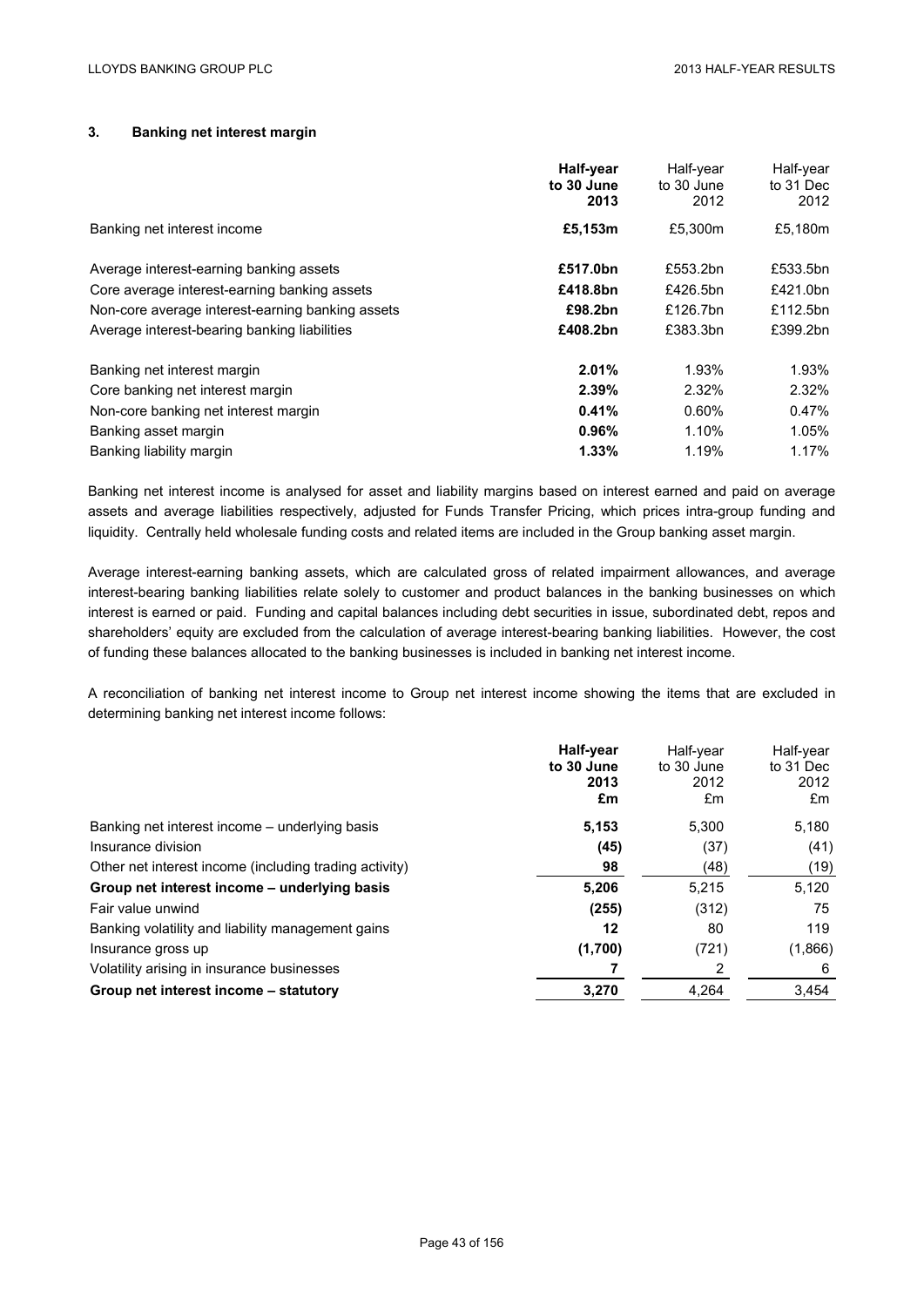# **4. Volatility arising in insurance businesses**

The Group's statutory result before tax is affected by insurance volatility, caused by movements in financial markets, and policyholder interests volatility, which primarily reflects the gross up of policyholder tax included in the Group tax charge.

In the first half of 2013 the Group's statutory result before tax included positive insurance and policyholder interests volatility totalling £485 million compared to negative volatility of £21 million in the first half of 2012.

Volatility comprises the following:

|                                                | Half-year<br>to 30 June | Half-year<br>to 30 June |
|------------------------------------------------|-------------------------|-------------------------|
|                                                | 2013                    | 2012                    |
|                                                | £ million               | £ million               |
| Insurance volatility                           | 58                      | (3)                     |
| Policyholder interests volatility <sup>1</sup> | 407                     | (15)                    |
| <b>Total volatility</b>                        | 465                     | (18)                    |
| Insurance hedging arrangements                 | 20                      | (3)                     |
| <b>Total</b>                                   | 485                     | (21)                    |
|                                                |                         |                         |

 $1$  Includes volatility relating to the Group's interest in St. James's Place.

### **Insurance volatility**

The Group's insurance business has policyholder liabilities that are supported by substantial holdings of investments, including equities, property and fixed interest investments, all of which are subject to variations in their value. The value of the liabilities does not move exactly in line with changes in the value of the investments, yet IFRS requires that the changes in both the value of the liabilities and investments be reflected within the income statement. As these investments are substantial and movements in their value can have a significant impact on the profitability of the Group, management believes that it is appropriate to disclose the division's results on the basis of an expected return in addition to results based on the actual return.

The expected gross investment returns used to determine the normalised profit of the business, which are based on prevailing market rates and published research into historical investment return differentials, are set out below:

| United Kingdom                          | 2013<br>% | 2012<br>% |
|-----------------------------------------|-----------|-----------|
| Investments backing annuity liabilities | 3.76      | 3.89      |
| Equities and property                   | 5.58      | 5.48      |
| UK Government bonds                     | 2.58      | 2.48      |
| Corporate bonds                         | 3.18      | 3.08      |
| Other debt securities                   | 3.58      | n/a       |

A review of investment strategy in the Group's Insurance business has resulted in investment being made in a wider range of assets. Expected investment returns in 2013 include appropriate returns for these assets. The 2013 rates also reflect the move to swap rates as the basis for calculations.

The impact on the results due to the actual return on these investments differing from the expected return (based upon economic assumptions made at the beginning of the year, adjusted for significant changes in asset mix) is included within insurance volatility. Changes in market variables also affect the realistic valuation of the guarantees and options embedded within the with profits funds, the value of the in-force business and the value of shareholders' funds.

The positive insurance volatility during the period ended 30 June 2013 in the Insurance division was £58 million, primarily reflecting the favourable performance of equity investments in the period relative to the expected return. This has been partially offset by an increase in the long-term level of market implied inflation and lower cash returns compared to longterm expectations.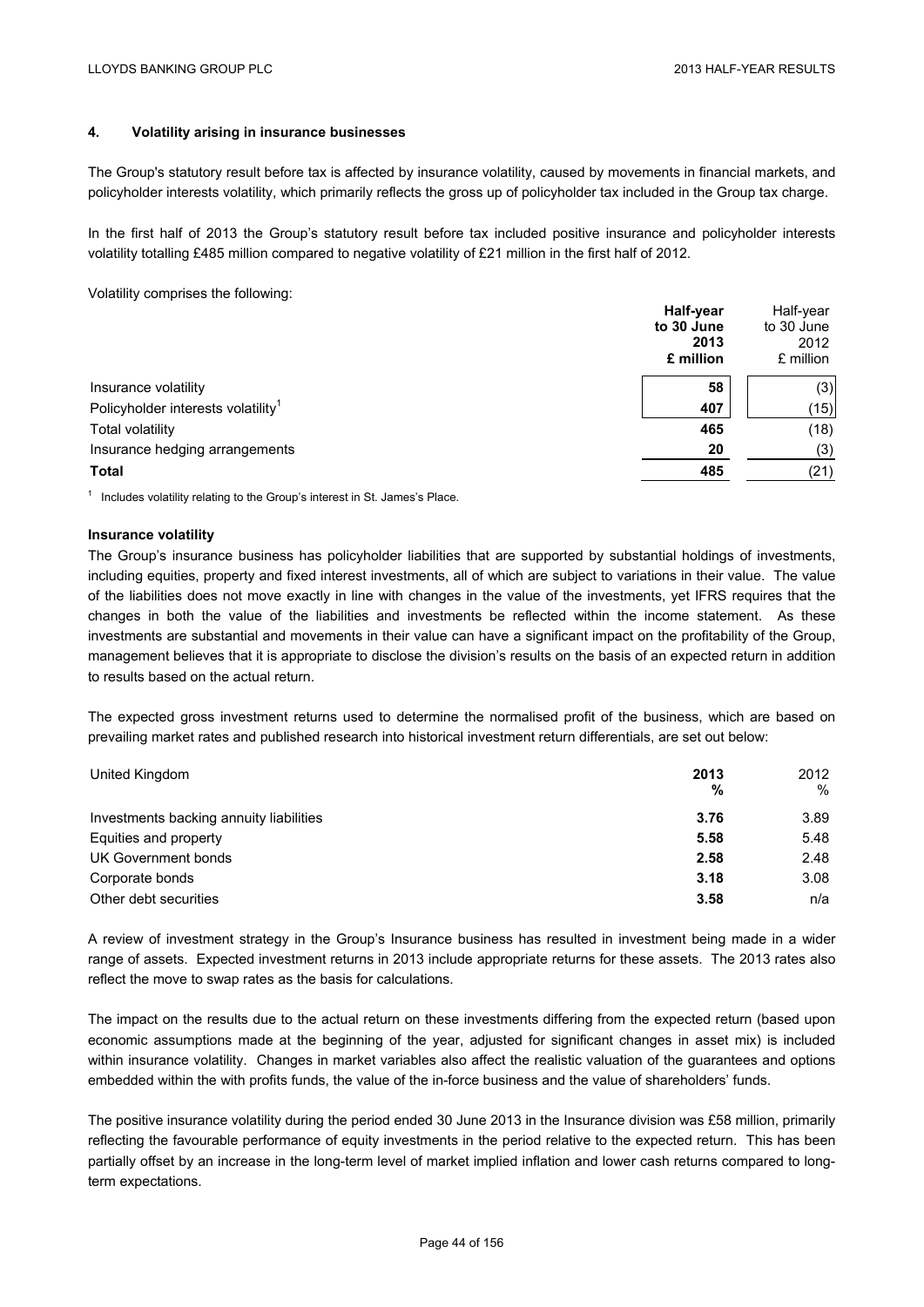### **4. Volatility arising in insurance businesses** (continued)

### **Policyholder interests volatility**

The application of accounting standards results in the introduction of other sources of significant volatility into the pre-tax profits of the life, pensions and investments business. In order to provide a clearer representation of the performance of the business, and consistent with the way in which it is managed, adjustments are made to remove this volatility from underlying profits. The effect of these adjustments is separately disclosed as policyholder interests volatility.

The most significant of these additional sources of volatility is policyholder tax. Accounting standards require that tax on policyholder investment returns should be included in the Group's tax charge rather than being offset against the related income. The result is, therefore, to either increase or decrease profit before tax with a related change in the tax charge. Timing and measurement differences exist between provisions for tax and charges made to policyholders. Consistent with the normalised approach taken in respect of insurance volatility, differences in the expected levels of the policyholder tax provision and policyholder charges are adjusted through policyholder interests volatility.

In the first half of 2013, the statutory results before tax included a credit to other income which relates to policyholder interests volatility totalling £407 million (first half of 2012: £15 million charge) relating to the rise in equity markets in the period.

### **Insurance hedging arrangements**

To protect against further deterioration in equity market conditions, and the consequent negative impact on the value of in-force business on the Group balance sheet, the Group purchased put option contracts in 2012, financed by selling some upside potential from equity market movements. These expired in 2013 and the charge booked in 2013 on these contracts was £9 million. New protection was acquired in 2013 to replace the expired contracts. On a mark-to-market valuation basis a profit of £29 million was recognised in relation to the new contracts in 2013.

### **5. Number of employees (full-time equivalent)**

|                                                  | At<br>30 June<br>2013 | At<br>31 Dec<br>2012 |
|--------------------------------------------------|-----------------------|----------------------|
| Retail                                           | 41,514                | 41,460               |
| <b>Commercial Banking</b>                        | 7.910                 | 8,051                |
| Wealth, Asset Finance and International          | 8,379                 | 9,131                |
| Insurance                                        | 2.257                 | 2,293                |
| <b>Group Operations</b>                          | 22,609                | 23,666               |
| Central items                                    | 12,778                | 12,490               |
|                                                  | 95,447                | 97,091               |
| Agency staff (full-time equivalent)              | (3,012)               | (4,303)              |
| Total number of employees (full-time equivalent) | 92,435                | 92,788               |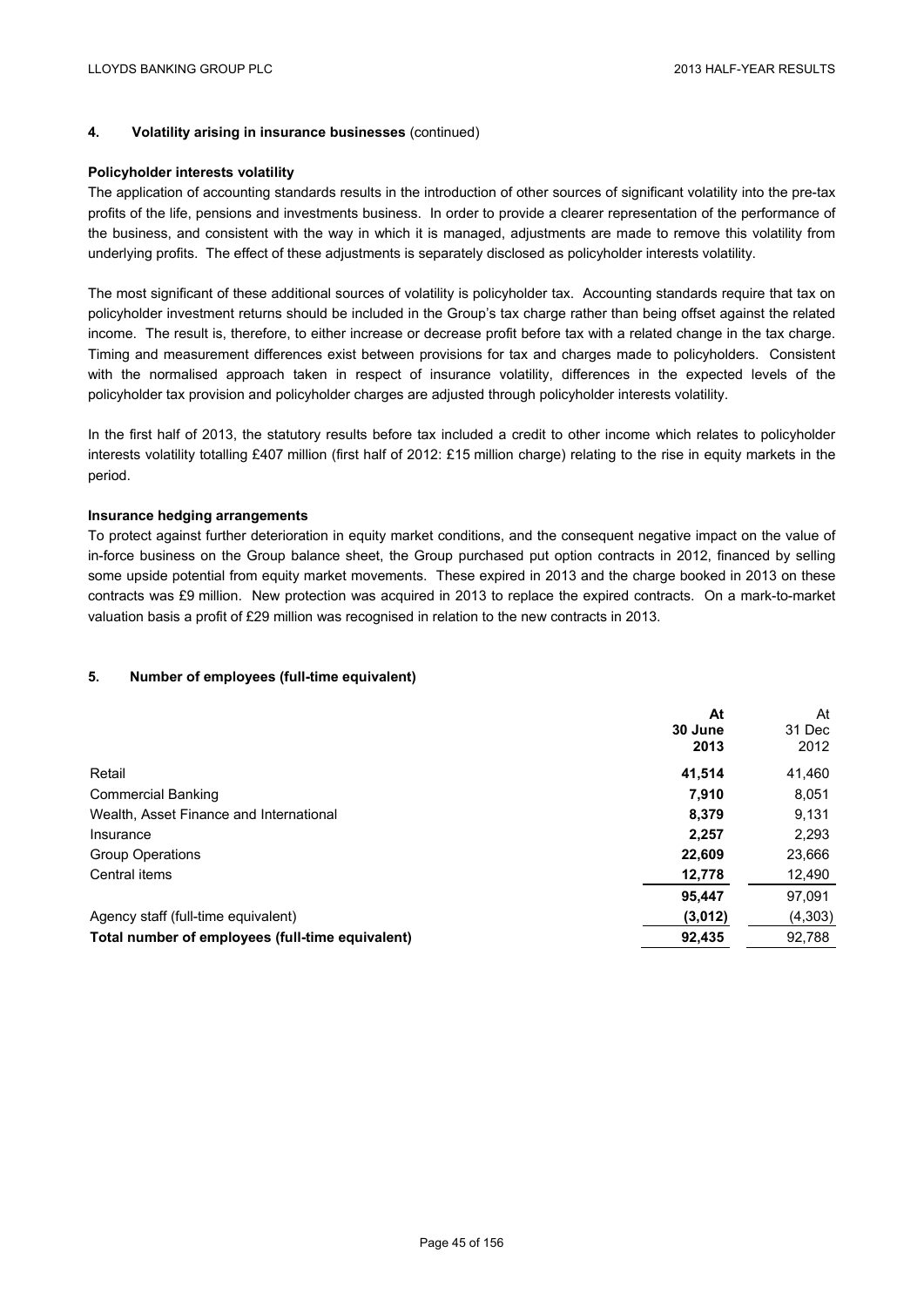# **RISK MANAGEMENT**

|                                   | Page |
|-----------------------------------|------|
| Risk management approach          | 47   |
| The economy                       | 47   |
| Principal risks and uncertainties | 48   |
| Credit risk                       | 48   |
| Conduct risk                      | 48   |
| Market risk                       | 49   |
| Operational risk                  | 50   |
| People risk                       | 51   |
| Liquidity and funding             | 51   |
| Insurance risk                    | 52   |
| State funding and state aid       | 53   |
| Credit risk portfolio             | 54   |
| Exposures to Eurozone countries   | 81   |
| Liquidity and funding management  | 89   |
| Capital management                | 96   |

The income statement numbers in this section are presented on an underlying basis.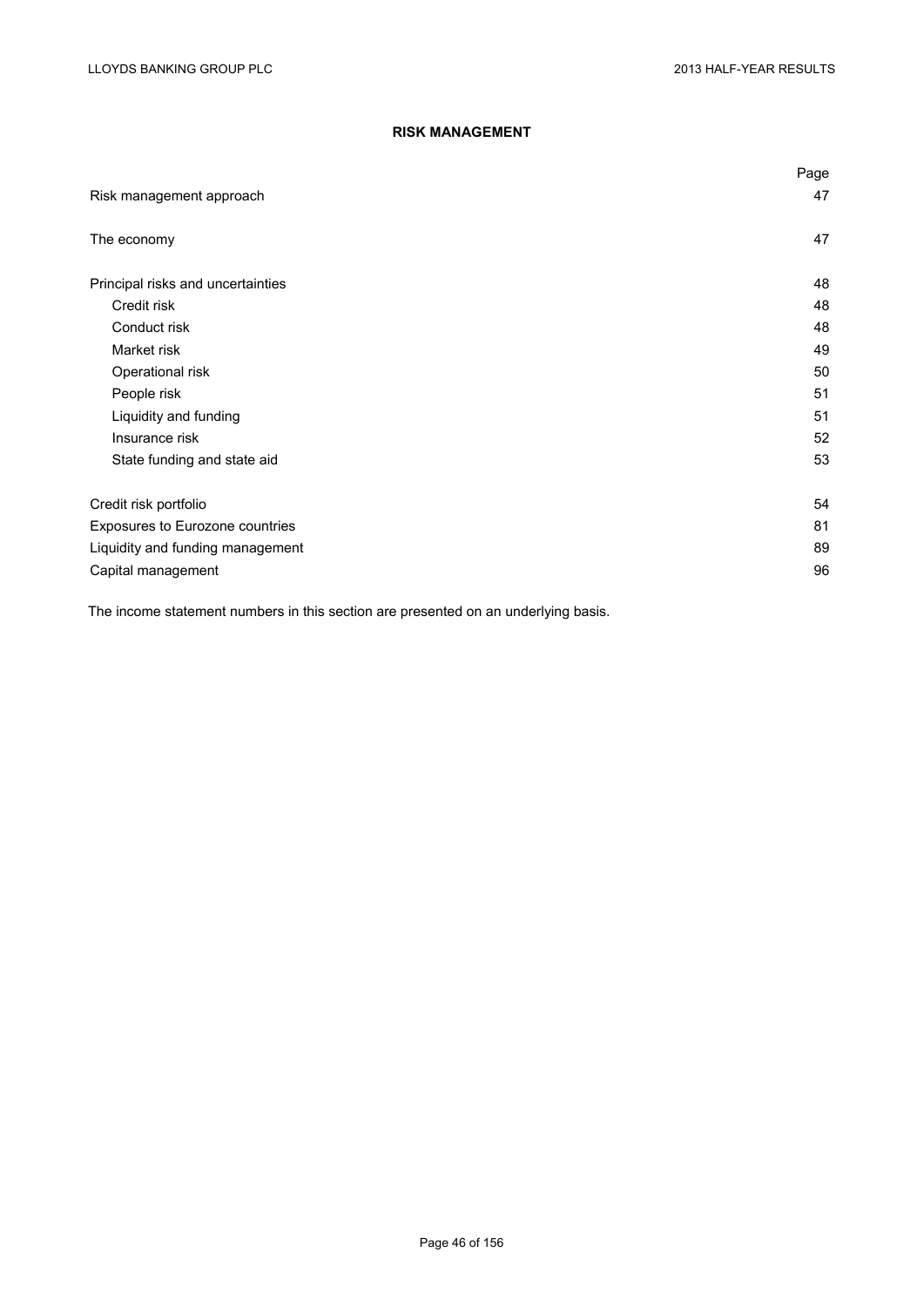### **RISK MANAGEMENT APPROACH**

There have been no material changes to the Group's approach to risk management as described in the risk management report within the Lloyds Banking Group annual report and accounts for the year ended 31 December 2012.

### **THE ECONOMY**

The global economy has been more stable during the first half of 2013 than through 2011-12. The US economy has continued its recovery despite fiscal tightening, boosted by a recovery in the housing market. The Eurozone economy remains in mild recession, but it is no longer deepening and policies on fiscal tightening are easing up slightly for those economies that have been struggling the most. A gradual slowdown in emerging market growth has helped to lower commodity prices and thus inflationary pressures in advanced economies.

Similarly, current estimates suggest that the UK economy has returned to growth, albeit at a moderate rate. After a period of stagnation since late 2011, GDP is estimated to have risen by 0.3 per cent in the first quarter of 2013, and 0.6 per cent in the second quarter. Employment has held on to the surprisingly strong gains that occurred through 2012, keeping the unemployment rate broadly stable at 7.8-7.9 per cent so far in 2013. House prices have picked up, showing successive small monthly rises since late 2012 and are now 4.1 per cent higher than a year earlier at the end of June. Commercial real estate (CRE) prices remain weaker, however, drifting down during the first quarter of 2013 and 2.6 per cent lower than a year earlier at end June. Company failures continue to improve, declining to 3,619 (seasonally adjusted) in the first three months of 2013, the lowest since the second quarter of 2008.

The Irish economy continues to struggle against the headwinds of ongoing Eurozone recession, tight financial conditions and fiscal tightening. GDP was broadly flat in 2012, rising by 0.2 per cent, and shrank by 0.6 per cent in the first quarter of 2013. However there are a number of signs of stabilisation in the economy. Employment grew by 1.1 per cent in the first quarter relative to a year ago, the unemployment rate is 1.4 percentage points below its 2011 peak and surveys of activity suggest Ireland continues to outperform its Eurozone peers. House prices are also stabilising, up 1.2 per cent from a year ago in June, having fallen 4.5 per cent in 2012. Commercial real estate prices continue to fall however, down 5.8 per cent in the year to 31 March 2013.

Future economic developments in the UK and Ireland depend crucially on the extent to which gradually improving domestic conditions can offset headwinds from the Eurozone. The consensus view is that the Eurozone will emerge very slowly from recession towards the end of 2013, but there are substantial risks to that view. Domestically, the UK and Ireland still face drags on recovery from government austerity policies and the still-high indebtedness of consumers.

The current consensus view for 2013 UK GDP growth is 1.0 per cent, an improvement from the 0.2 per cent recorded in 2012 but still very weak. The UK Bank Rate is likely to stay at current low levels through the remainder of this year and next. House prices are expected to continue to rise gradually through this year and CRE prices are expected to rise slightly during the second half, ending the year flat on a year earlier. Unemployment is expected to remain broadly flat. The current consensus view for 2013 Irish GDP growth is for another year of sub 1 per cent growth in 2013, and the unemployment rate there is expected to remain broadly stable through the rest of the year. Irish house prices are expected to finish 2013 broadly flat.

The probability attached to this weak recovery scenario has risen so far this year as evidence of emerging recovery has built and the risk of a near-term destabilising shock from the Eurozone crisis has gradually abated. However, whilst the Eurozone continues to inch only slowly towards a definitive solution to the crisis, there continues to be a risk that deterioration in the Eurozone economic outlook could result in a return to stagnation in the UK and Ireland, or could cause a significant recession either scenario accompanied by higher unemployment and higher corporate failures. A significant recession would likely lead to a second leg of falling UK and Irish property prices, and rising commercial tenant defaults. In turn, these developments would have a negative impact on the Group's income, funding costs and impairment charges.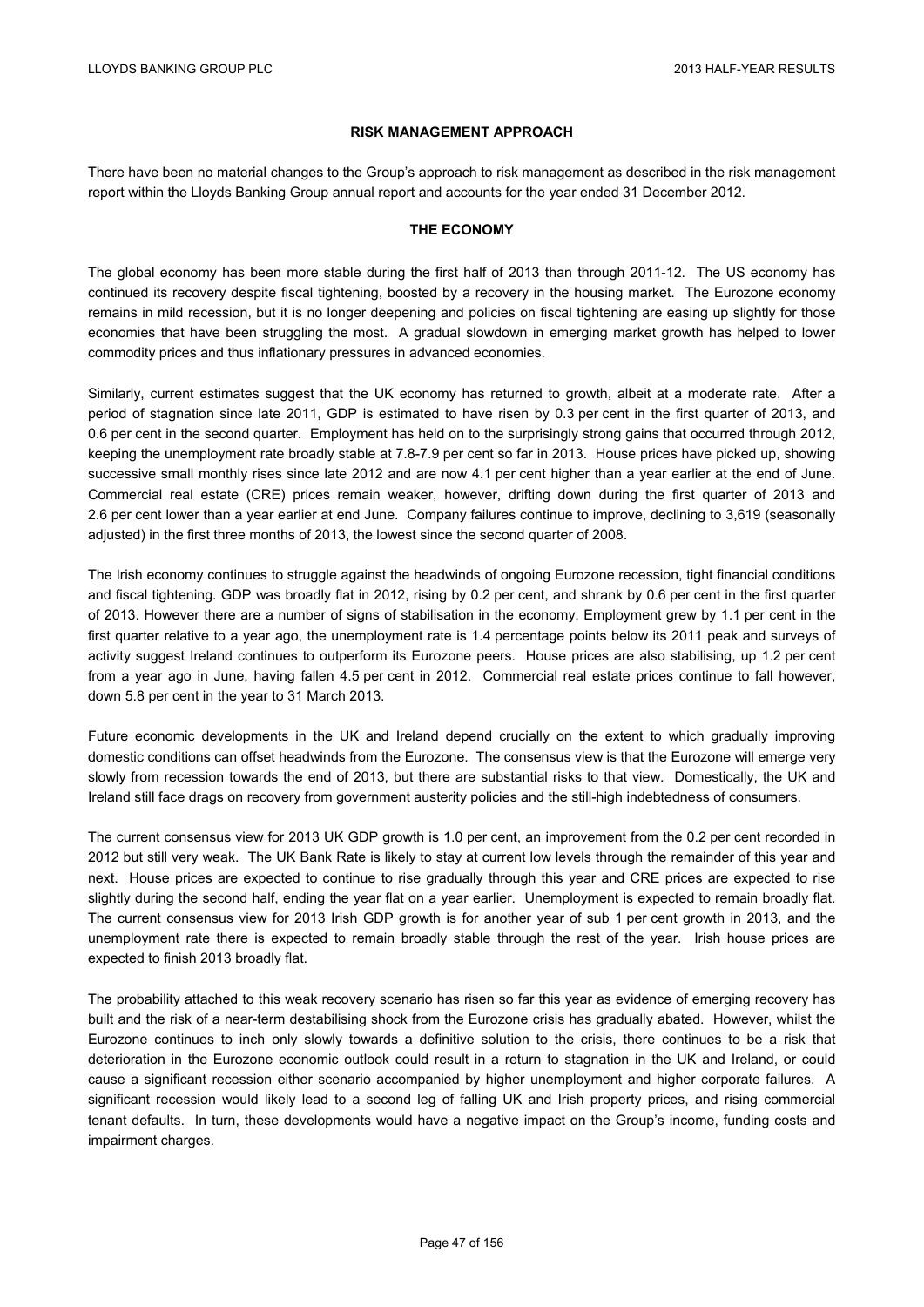# **PRINCIPAL RISKS AND UNCERTAINTIES**

At present the most significant risks faced by the Group are detailed below. These risks could impact on the success of delivering against the Group's long-term strategic objectives.

#### **Credit risk**

#### *Principal risks*

Adverse changes in the credit quality or behaviour of the Group's borrowers and counterparties would be expected to reduce the value of the Group's assets and increase the Group's write-downs and allowances for impairment losses. Credit risk can be affected by a range of macroeconomic, environment and other factors, including, inter alia, increased unemployment, reduced asset values (including residential and commercial real estate), lower consumer spending, increased consumer indebtedness, increased personal or corporate insolvency levels, reduced corporate profits, increased interest rates and/or higher tenant defaults. The Group has exposure to commercial customers in both the UK and internationally, including Europe and Ireland, particularly related to commercial real estate lending, where the Group has a high level of lending secured on secondary and tertiary assets. The Group's portfolios may be impacted by some or all of these factors and the possibility of further economic downside risk remains.

#### *Mitigating actions*

The Group takes many mitigating actions with respect to this principal risk. The Group manages its credit risk in a variety of ways such as:

- Through prudent and through the cycle credit risk appetite and policies;
- Clearly defined levels of authority (including, independently sanctioned and controlled credit limits for commercial customers and counterparties, sound credit scoring models and credit policies for retail customers);
- Robust credit processes and controls, including those governing forbearance; and
- Well-established Group and Divisional committees that ensure distressed and impaired loans are identified, considered, controlled and appropriately escalated and appropriately impaired (taking account of the Group's latest view of current and expected market conditions, as well as refinancing risk).

Reviews are undertaken at least quarterly and incorporate internal and external audit review and challenge.

### **Conduct risk**

#### *Principal risks*

As a provider of a wide range of financial services products across different brands and distribution channels to an extremely broad and varied customer base and as a participant in market activities, the Group faces significant conduct risks, such as: products or services not meeting the needs of its customers; sales processes which could result in selling products to customers which do not meet their needs; failure to deal with a customer's complaint effectively where the Group has got it wrong and not met customer expectations; and behaviours which do not meet market standards. Given the high level of scrutiny regarding financial institutions' treatment of customers and business conduct from regulatory bodies, the media and politicians, there is a risk that certain aspects of the Group's current or historic business may be determined by the Financial Conduct Authority (FCA) and other regulatory bodies or the courts as not being conducted in accordance with applicable laws or regulations, or fair and reasonable treatment in their opinion. The Group may also be liable for damages to third parties harmed by the conduct of its business.

### *Mitigating actions*

The Group takes a range of mitigating actions with respect to this principal risk with clear and visible leadership from the top. These actions are being developed within the Group's Conduct Strategy initiative, including: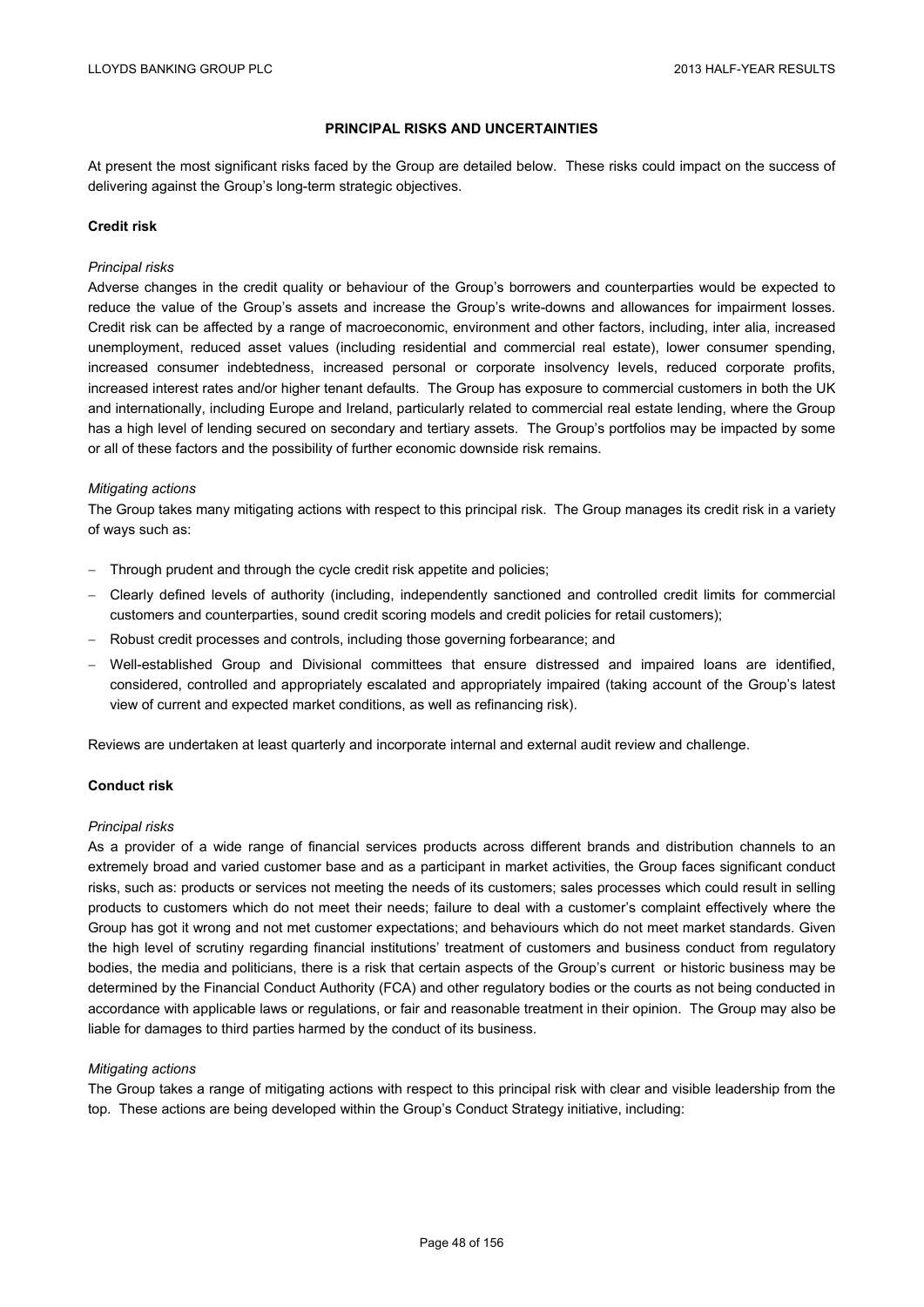- To support the Group's strategy to be the best bank for customers: the Group is enhancing its approach to business strategy and planning, with the customer at the heart; it is continuing its journey to industry-leading complaints performance; its simplification programme is making customer interactions easy and straightforward
- To support the transparency and simplification of the Group's products: the Group is enhancing its conduct risk appetite statements, with detailed supporting MI and customer analytics to track continuous improvement, and a robust product governance framework; it is developing its framework for rectifying and undertaking root-cause analysis of conduct issues where they arise; it is improving how it keeps a record of the delivery of fair outcomes for customers
- To support how colleagues deliver the right outcomes for customers: the Group is enhancing recruitment and training and how it manages performance with clearer customer accountabilities; it is reviewing and developing how rewards and incentives drive customer-centric behaviours; it is strengthening sales processes and frameworks to deliver consistently fair outcomes for customers
- This is supported by policies and standards in key areas, including product governance, customer treatment, sales, responsible lending, customers in financial difficulties, claims and complaint handling. The Group develops colleagues' awareness of these and other expected standards of conduct through these and other policies and standards and codes of responsibility.
- The Group actively engages with regulatory bodies and other stakeholders in developing its understanding of current customer treatment concerns to ensure that the implementation of the Group's Conduct Strategy meets evolving stakeholder expectations.

#### **Market risk**

#### *Principal risks*

The Group has a number of market risks, the principal ones being:

- Interest rate risk: This risk to the Group's banking income arises from competitive pressures on product terms in existing loans and deposits, which sometimes restrict the Group in its ability to change interest rates applying to customers in response to changes in interbank and central bank rates. A further related risk arises from the level of interest rates and the margin of interbank rates over central bank rates. In addition, the defined benefit pension scheme liabilities are exposed to movements in long-term interest rates;
- Equity risk: This risk arises from movements in equity market prices. The main equity market risks arise in the Insurance business through the performance of future income (value of in-force) and defined benefit pension schemes; and
- Credit spread risk: This risk arises when the market perception of the creditworthiness of a particular counterparty changes. The main credit spread exposure arises in the Insurance business, defined benefit pension schemes and banking businesses.

#### *Mitigating actions*

Market risk is managed within a Board approved framework using a range of metrics to monitor the Group's profile against its stated appetite and potential market conditions.

High level market risk exposure is reported regularly to appropriate committees for monitoring and oversight by senior management.

A variety of risk measures are used such as:

- Sensitivity based measures (e.g. sensitivity to 100 basis points move in interest rates);
- Percentile based measures (e.g. Value at Risk (VAR). The average 95 per cent 1-day trading VAR was £4.5 million for the half-year to 30 June 2013 (£7.0 million for the year to 31 December 2012)); and
- Scenario/stress based measures (e.g. single factor stresses, macroeconomic scenarios).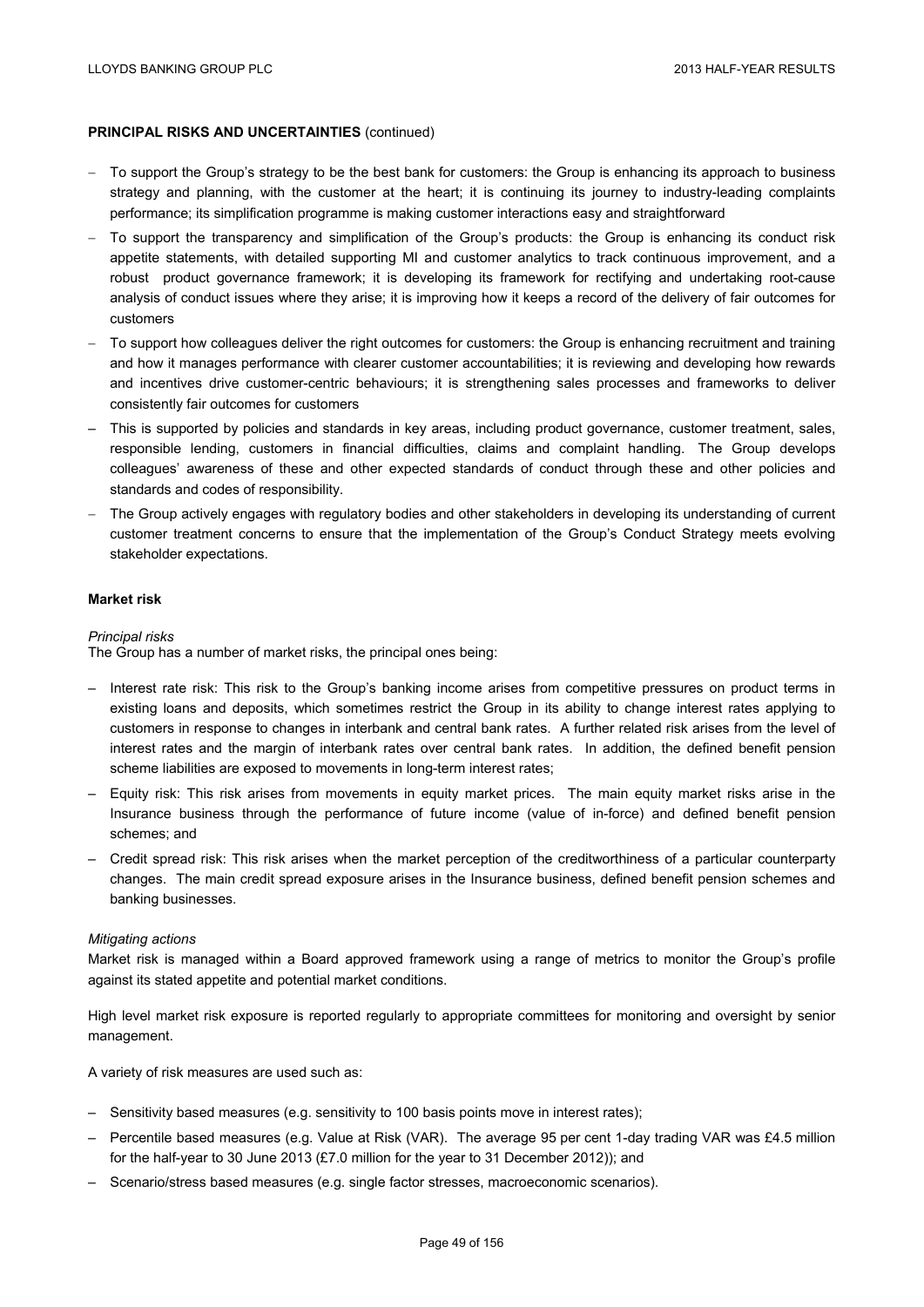In addition, profit and loss triggers are used in the Trading Books in order to ensure that mitigating action is discussed if profit and loss becomes volatile.

- Interest rate risk: Exposure arising from the different repricing characteristics of the Group's non-trading assets and liabilities, and from the mismatch between interest rate sensitive assets and interest rate sensitive liabilities, is managed centrally. Matching assets and liabilities are offset against each other and interest rate swaps are also used to manage the residual exposure to within the non-traded market risk appetite. Exposure arising from the margin of interbank rates over central bank rates is monitored and managed within the non-traded market risk appetite through appropriate hedging activity. The defined benefit pension schemes have a swap hedging programme in place which will reduce the exposure to interest rate risk over time.
- Equity and credit spread risk: The Group continues to liaise with defined benefit pension scheme Trustees with regard to appropriately de-risking the pension scheme portfolio. Risk exposures within Insurance are reviewed regularly and appropriate hedging opportunities are considered.

### **Operational risk**

### *Principal risks*

The principal operational risks in the Group are:

- IT systems and resilience: The risk of customer impact and/or loss to the Group resulting from failure to develop, deliver or maintain effective IT solutions.
- Information security: The risk of information leakage, loss or theft.
- External fraud: The risk of loss to the Group and/or its customers resulting from an act of deception or omission.
- Customer process: The risk of new issues, process weaknesses and control deficiencies within the Group's customer facing processes.

### *Mitigating actions*

The Group operates a robust control environment with regular review and investment. Contingency plans are maintained for a range of potential scenarios with a regime of regular disaster recovery exercises, both Group specific and industry wide. Significant investment has been, and continues to be made in IT infrastructure and systems to ensure their resilience, security and to enhance the business and customer services they support.

The Group adopts a risk based approach to mitigate the external fraud risk it faces, reflecting the current and emerging external fraud risks within the market. This approach drives an annual programme of enhancements to the Group's technology, process and people related controls; with emphasis on preventative controls, supported by real time detective controls wherever feasible. Through Group-wide policies and operational control frameworks the Group has developed a robust fraud operating model with centralised accountability. Over the past six months the Group has revised and enhanced its incident management capability to increase its speed of response to customer impacting incidents.

Material operational risks are reported regularly to appropriate committees, attracting senior management visibility, and are managed via a range of strategies - avoidance, mitigation, transfer (including insurance), and acceptance.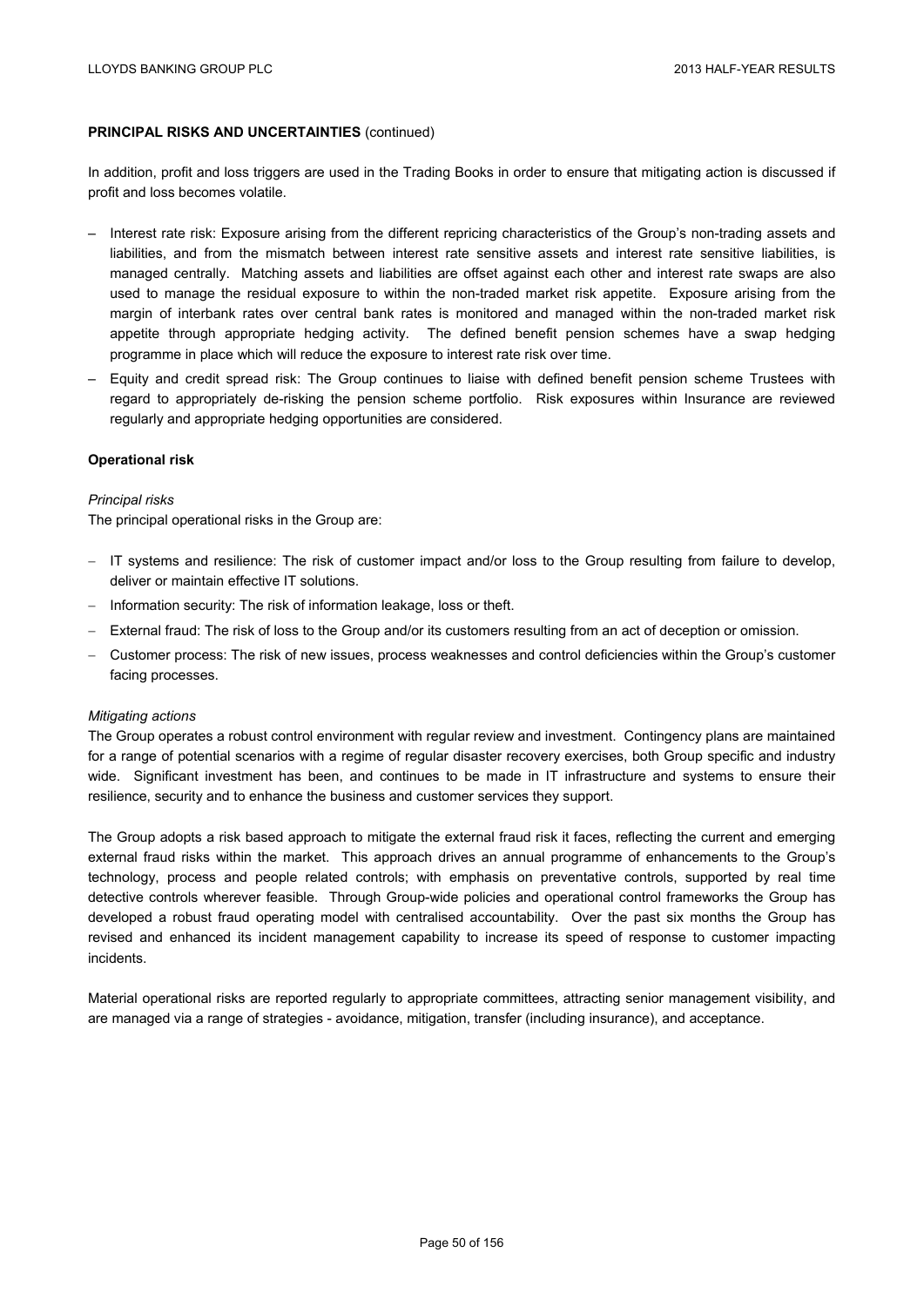#### **People risk**

### *Principal risks*

The Group's management of material people risks is critical to its capacity to deliver against its strategic objectives and to be the best bank for customers. Over the coming six months the Group's ability to manage people risks successfully is likely to be affected by the following factors:

- The ongoing pace of change may disrupt the Group's ability to lead and manage its people effectively in some areas;
- The developing and increasingly rigorous and intrusive regulatory environment may challenge the Group's people strategy, remuneration practices and retention; and
- Negative political and media attention on the banking sector culture, sales practices and ethical conduct may impact colleague engagement, investor sentiment and the Group's cost base.

### *Mitigating actions*

The Group takes many mitigating actions with respect to people risk. Key examples include:

- Strengthening the risk and customer focused culture amongst colleagues by developing and delivering a number of initiatives that reinforce behaviours to generate the best possible long-term outcomes for customers and colleagues;
- Continuing to ensure strong management of the impact of organisational change and consolidation on colleagues;
- Embedding the Group's Codes of Personal and Business Responsibility across the Group;
- Reviewing and developing incentives continually to ensure they promote colleagues behaviours that meet customer needs and regulatory expectations;
- Focusing on leadership and colleague engagement, through delivery of strategies to attract, retain and develop high calibre people together with implementation of rigorous succession planning;
- Maintaining focus on people risk management across the Group; and
- Ensuring compliance with legal and regulatory requirements related to Approved Persons and the Remuneration Code, and embedding compliant and appropriate colleague behaviours in line with Group policies, values and its people risk priorities.

### **Liquidity and funding**

### *Principal risks*

The Group is dependent on confidence in the short and long-term wholesale funding markets. Should the Group, due to exceptional circumstances, be unable to continue to source sustainable funding, its ability to fund its financial obligations could be impacted. The key dependencies on successfully funding the Group's balance sheet include:

- Continued functioning of the money and capital markets;
- The continuation of the Group's strategy of right-sizing the balance sheet and development of the retail deposit base which has led to a significant reduction in the wholesale funding requirement;
- Limited further deterioration in the UK's and the Group's credit rating; and
- No significant or sudden withdrawal of customer deposits.

### *Mitigating actions*

Liquidity and funding risk appetite for the banking businesses is set by the Board and this statement of the Group's overall appetite for liquidity risk is reviewed and approved annually by the Board.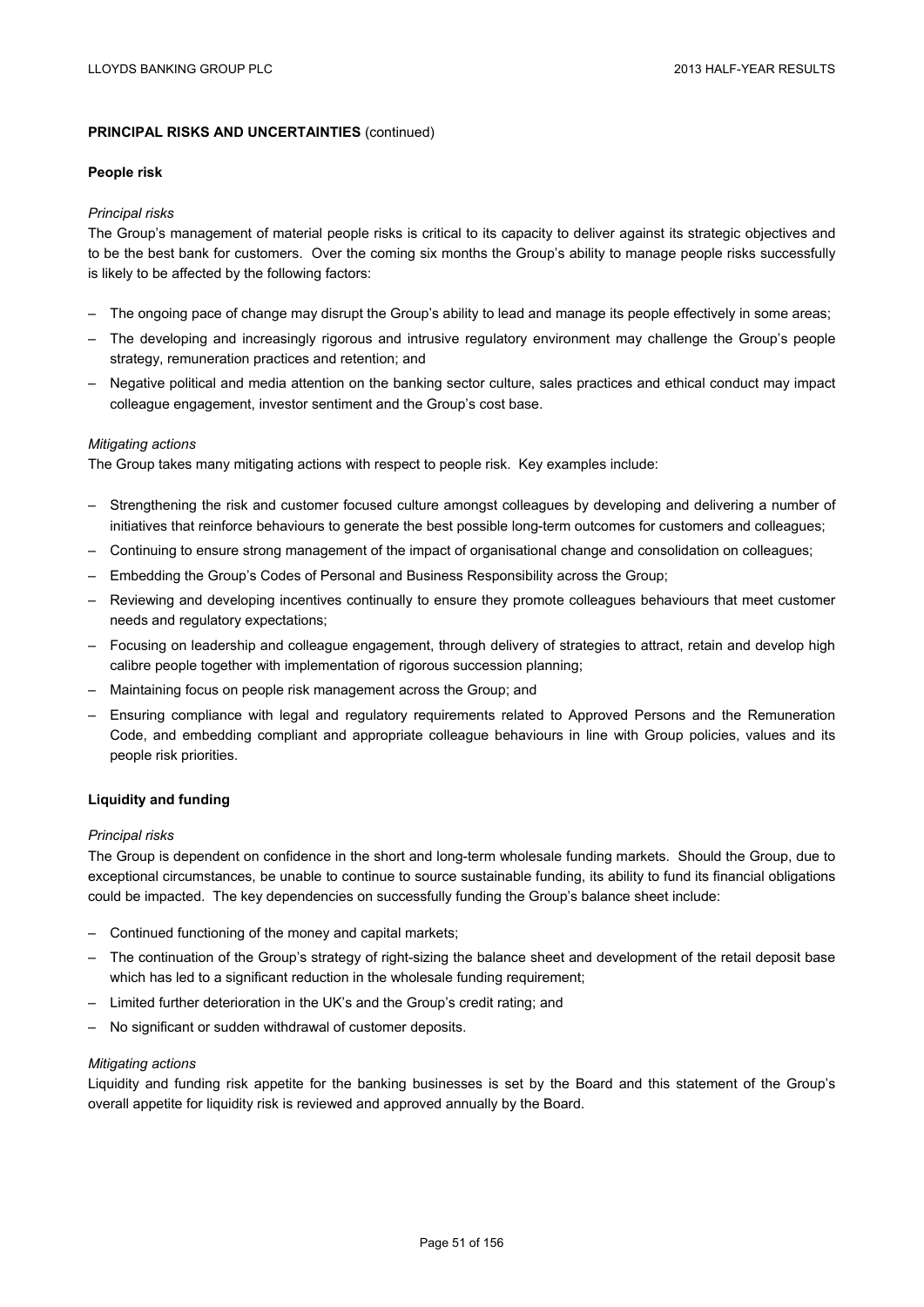- The Group's liquidity and funding position is underpinned by its significant customer deposit base, and has been supported by stable funding from the wholesale markets with a reduced dependence on short-term wholesale funding.
- At 30 June 2013, the Group had £214.5 billion of liquid unencumbered assets in its liquidity portfolio which are available to meet cash and collateral outflows.
- Daily monitoring and control processes are in place to address regulatory liquidity requirements. The Group monitors a range of market and internal early warning indicators on a daily basis for early signs of liquidity risk in the market or specific to the Group.
- The Group carries out stress testing of its liquidity position against a range of scenarios, including those prescribed by the Prudential Regulation Authority (PRA), on an ongoing basis. The Group's liquidity risk appetite is also calibrated against a number of stressed liquidity metrics.
- The Group has a contingency funding plan embedded within the Group Liquidity Policy which has been designed to identify emerging liquidity concerns at an early stage, so that mitigating actions can be taken to avoid a more serious crisis developing.

### **Insurance risk**

#### *Principal risks*

The major sources of insurance risk are within the Insurance business and the Group's defined benefit pension schemes. Insurance risk is inherent in the Insurance business and can be affected by customer behaviour. Insurance risks accepted relate primarily to mortality, longevity, morbidity, persistency, expenses, property and unemployment. The primary insurance risk of the Group's defined benefit pension schemes is related to longevity.

Insurance risk has the potential to significantly impact the earnings and capital position of the Insurance business of the Group. For the Group's defined benefit pension schemes, insurance risk could significantly increase the cost of pension provision and impact the balance sheet of the Group.

#### *Mitigating actions*

The Group takes many mitigating actions with respect to this principal risk, key examples include:

- Actuarial assumptions are reviewed in line with experience and in-depth reviews are conducted regularly. Longevity assumptions for the Group's defined benefit pension schemes are reviewed annually together with other IFRS assumptions. Expert judgement is required; and
- Insurance risk is controlled by robust processes including underwriting, pricing-to-risk, claims management, reinsurance and other risk mitigation techniques.

Insurance risk is reported regularly to appropriate committees and boards.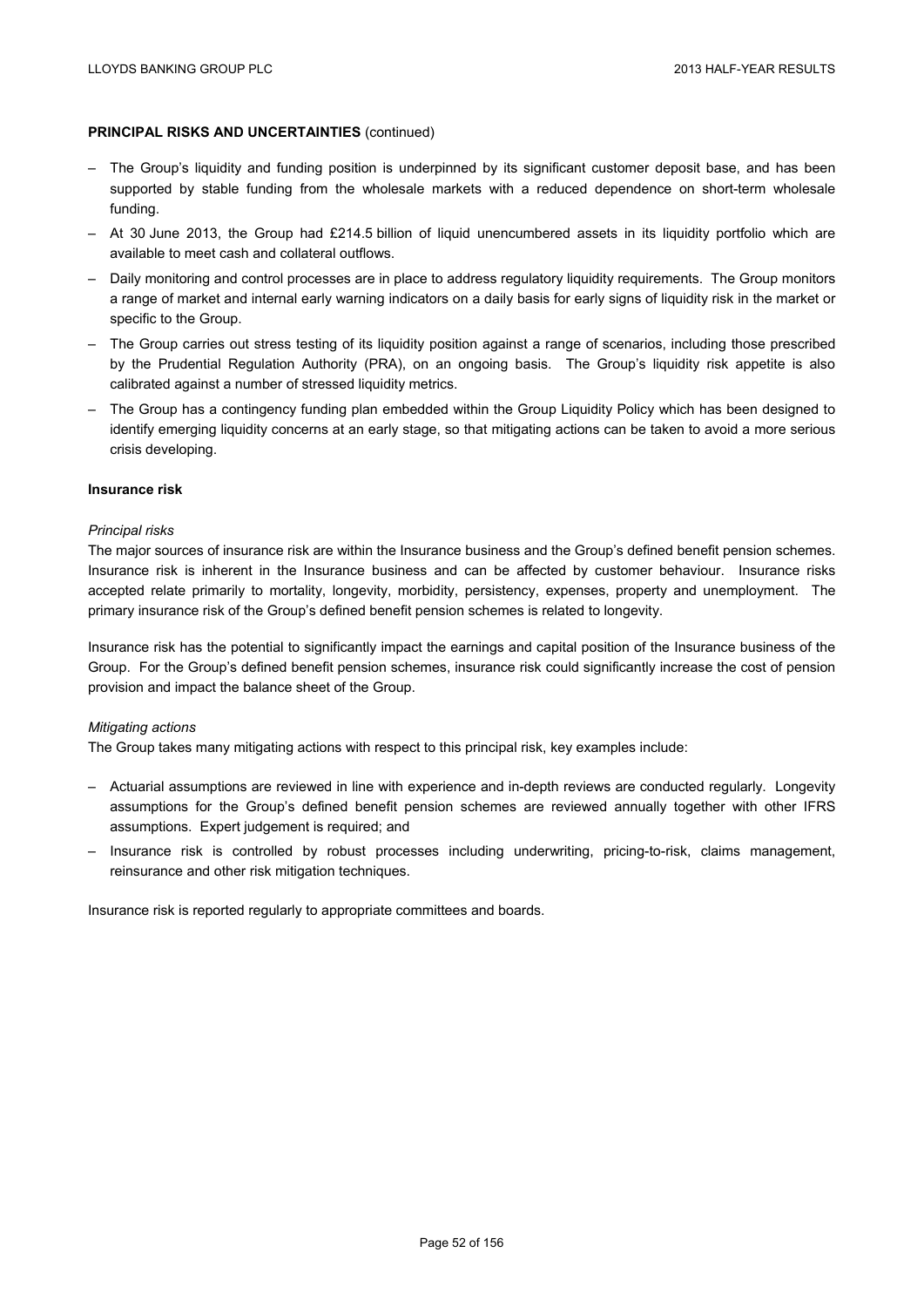#### **State funding and state aid**

#### *Principal risks*

HM Treasury currently holds 38.7 per cent of the Group's ordinary share capital. United Kingdom Financial Investments Limited (UKFI), as manager of HM Treasury's shareholding, continues to operate in line with the framework document between UKFI and HM Treasury, managing the investment in the Group on a commercial basis without interference in day-to-day management decisions. There is a risk that a change in Government priorities could result in the framework agreement currently in place being replaced leading to interference in the operations of the Group.

In addition, the Group is subject to European Union (EU) State Aid obligations in line with the Restructuring Plan agreed with HM Treasury and the EU College of Commissioners in November 2009. This has placed a number of requirements on the Group including an asset reduction target from a defined pool of assets by the end of 2014 (Project Atlantic), and the disposal of certain portions of its Retail business by the end of November 2013 (Project Verde). There is a risk that if the Group does not deliver its divestment commitments by then, a Divestiture Trustee would be appointed to dispose of the divestment, which could be sold at a negative price.

### *Mitigating actions*

The Group has received no indications that the Government intends to change the existing operating arrangements with regard to the role of UKFI and engagement with the Group.

The Group continues to make good progress in respect to its State Aid commitments. In line with strengthening of the balance sheet, the Group has made excellent progress against its asset reduction commitment and reached the reduction total required in December 2012, two years ahead of the mandated completion date. The European Commission confirmed in May 2013 to HM Treasury that the Group had satisfied and therefore was formally released from this commitment.

As announced on 24 April 2013, following the withdrawal of the Co-Operative Group from the sale process the Group now intends to divest Verde through an IPO, subject to regulatory and EU Commission approval, having maintained this option throughout the process to ensure best value for shareholders and certainty for customers and colleagues. The Group has already made good progress in the creation of Verde as a stand-alone bank with a strong management team already in place and good progress made in delivering segregated IT systems on the proven Lloyds Banking Group platform. Detailed plans are in place to rebrand the business as TSB which will be visible on the High Street from September this year, at which point the TSB Bank (Verde) will operate as a separate business within Lloyds Banking Group. As a result of the Co-op's withdrawal, the Group will not meet the November 2013 deadline and is currently in discussions regarding a revised timeline for disposal via an IPO, with the EU Commission and HM Treasury. To date, the Group has received no indication that the EU Commission intends to appoint a Divestiture Trustee post November 2013.

The Group continues to work closely with the PRA, FCA, EU Commission, HM Treasury and the Monitoring Trustee appointed by the EU Commission to ensure the successful implementation of the Restructuring Plan and mitigate customer impact.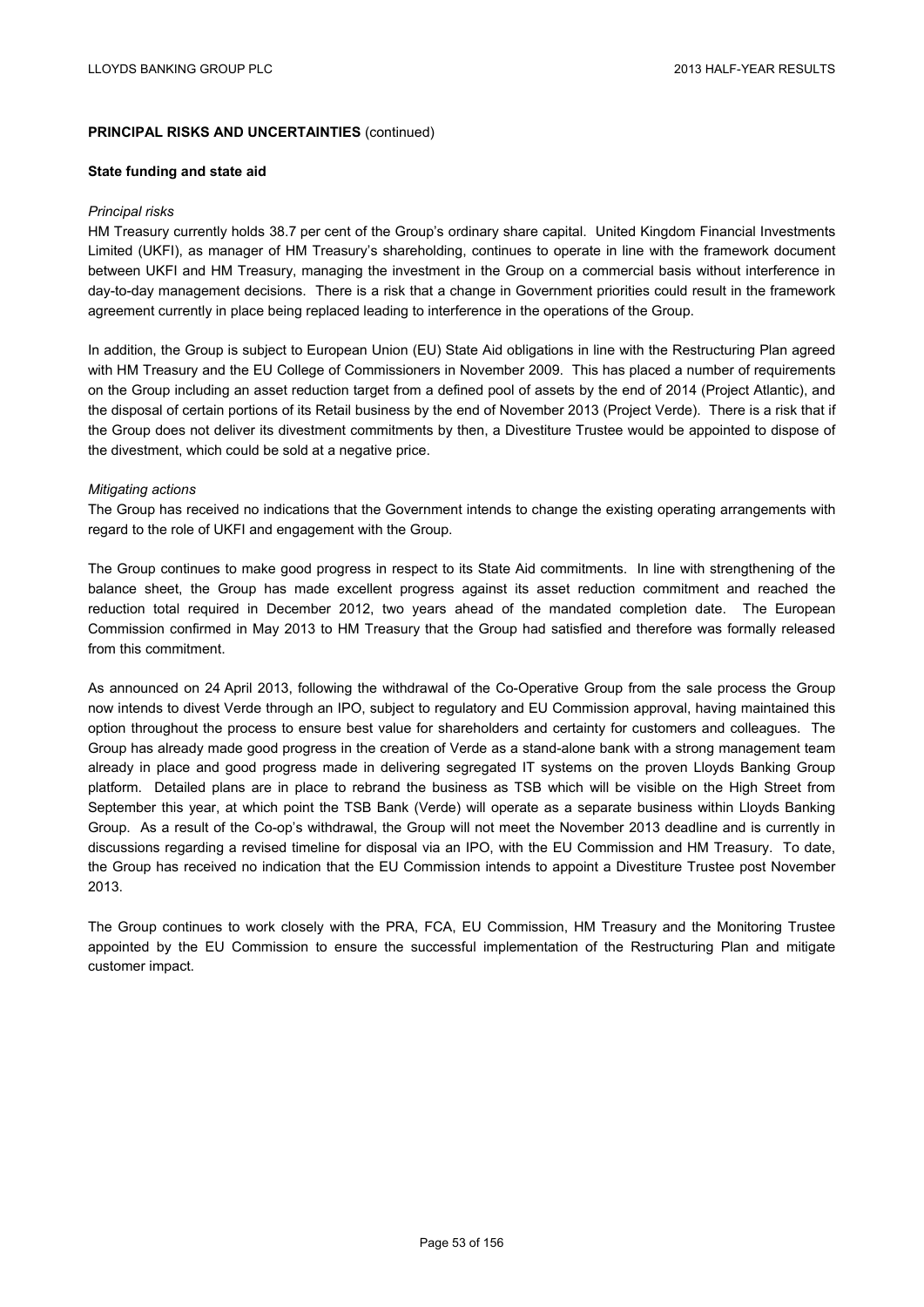# **CREDIT RISK PORTFOLIO**

# **Group**

### **Overview**

- The Group's impairment charge decreased by 43 per cent to £1,813 million in the half year to 30 June 2013, continuing the improvement seen in 2012.
- Impaired loans as a percentage of closing advances reduced to 7.7 per cent at 30 June 2013, from 8.6 per cent at 31 December 2012, driven by improvements in Commercial Banking and reflecting reductions in both the core and non-core books.
- The Group continues to proactively manage down sovereign as well as banking and trading book exposure to selected Eurozone countries.
- The Group's divestment strategy remains focused on reducing non-core assets and on the disposal of higher risk positions.

### **Impairment charge by division**

|                                                                                                   | Half-year<br>to 30 June<br>2013<br>£m | Half-year<br>to 30 June<br>2012<br>£m | Change<br>since<br>30 June<br>2012<br>% | Half-year<br>to 31 Dec<br>2012<br>£m |
|---------------------------------------------------------------------------------------------------|---------------------------------------|---------------------------------------|-----------------------------------------|--------------------------------------|
| Retail                                                                                            | 636                                   | 758                                   | 16                                      | 512                                  |
| <b>Commercial Banking</b>                                                                         | 727                                   | 1,408                                 | 48                                      | 1,538                                |
| Wealth, Asset Finance and International                                                           | 450                                   | 991                                   | 55                                      | 489                                  |
| Central items                                                                                     |                                       |                                       |                                         | 1                                    |
| <b>Total impairment charge</b>                                                                    | 1,813                                 | 3,157                                 | 43                                      | 2,540                                |
| Core                                                                                              |                                       |                                       |                                         |                                      |
| Retail                                                                                            | 590                                   | 735                                   | 20                                      | 457                                  |
| <b>Commercial Banking</b>                                                                         | 302                                   | 232                                   | (30)                                    | 472                                  |
| Wealth, Asset Finance and International                                                           | 15                                    | 11                                    | (36)                                    | 11                                   |
| Central items                                                                                     |                                       |                                       |                                         | 1                                    |
| Core impairment charge                                                                            | 907                                   | 978                                   | 7                                       | 941                                  |
| Non-core                                                                                          |                                       |                                       |                                         |                                      |
| Retail                                                                                            | 46                                    | 23                                    |                                         | 55                                   |
| <b>Commercial Banking</b>                                                                         | 425                                   | 1,176                                 | 64                                      | 1,066                                |
| Wealth, Asset Finance and International                                                           | 435                                   | 980                                   | 56                                      | 478                                  |
| Non-core impairment charge                                                                        | 906                                   | 2,179                                 | 58                                      | 1,599                                |
| Impairment charge as a % of average advances                                                      | 0.69%                                 | 1.10%                                 | (41)bp                                  | 0.95%                                |
| Core impairment charge as a % of average advances<br>Non-core impairment charge as a % of average | 0.42%                                 | 0.44%                                 | (2)bp                                   | 0.44%                                |
| advances                                                                                          | 1.83%                                 | 3.33%                                 | (150)bp                                 | 2.91%                                |
| Total impairment charge comprises:                                                                |                                       |                                       |                                         |                                      |
|                                                                                                   |                                       |                                       | Change                                  |                                      |
|                                                                                                   | Half-year<br>to 30 June               | Half-year<br>to 30 June               | since<br>30 June                        | Half-year<br>to 31 Dec               |
|                                                                                                   | 2013                                  | 2012                                  | 2012                                    | 2012                                 |
|                                                                                                   | £m                                    | £m                                    | ℅                                       | £m                                   |
| Loans and advances to customers                                                                   | 1,810                                 | 3,082                                 | 41                                      | 2,572                                |
| Debt securities classified as loans and receivables                                               | 1                                     | 28                                    | 96                                      | (13)                                 |
| Available-for-sale financial assets                                                               | 2                                     | 28                                    | 93                                      | 9                                    |
| Other credit risk provisions                                                                      |                                       | 19                                    |                                         | (28)                                 |
| Total impairment charge                                                                           | 1.813                                 | 3.157                                 | 43                                      | 2.540                                |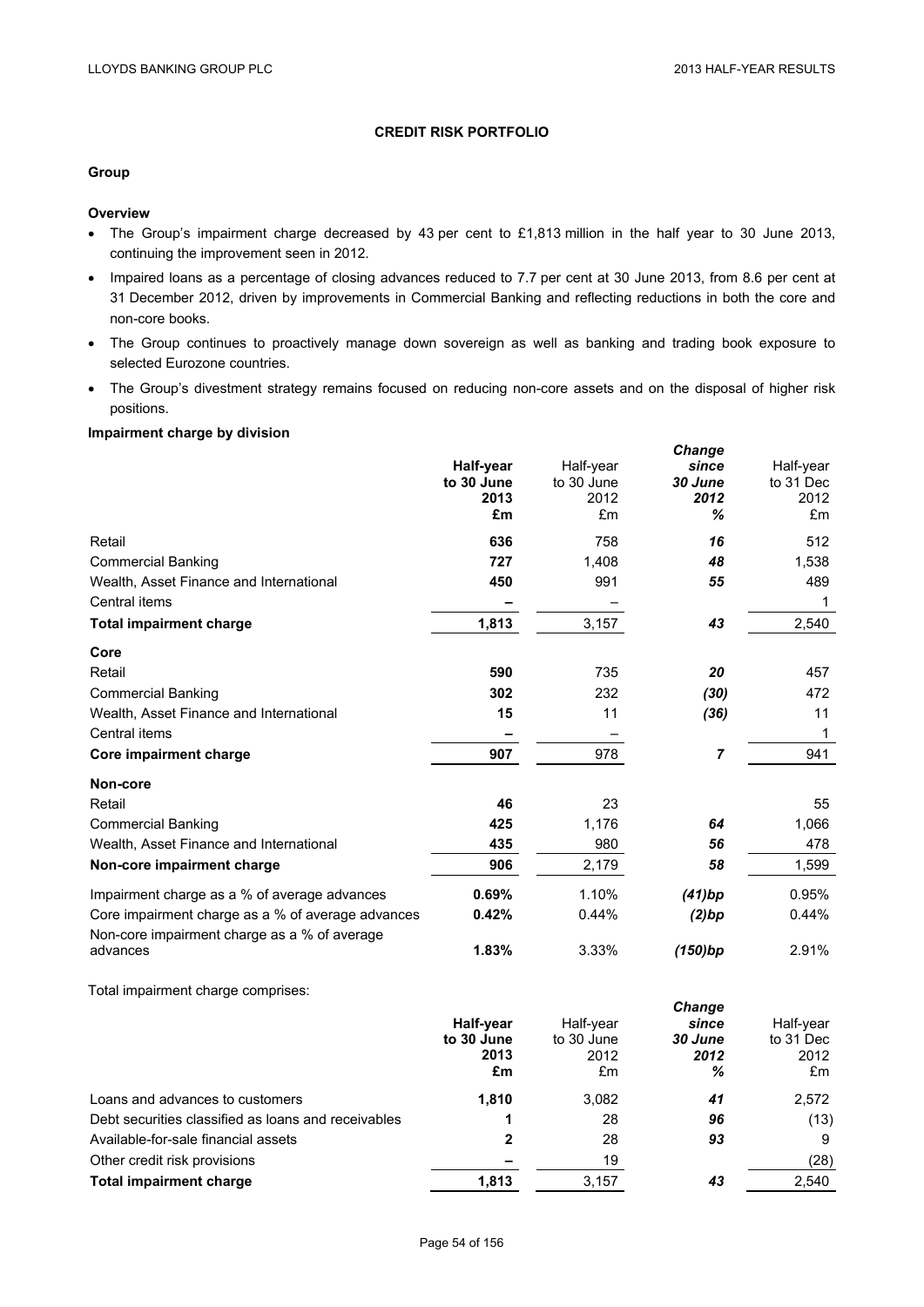#### **Impaired loans and provisions**

#### **Group**

| At 30 June 2013                         | <b>Loans and</b><br>advances to<br>customers<br>£m | Impaired<br>loans<br>£m | <b>Impaired</b><br>loans as<br>$a\%$ of<br>closing<br>advances<br>% | Impairment<br>provisions <sup>1</sup><br>£m | Impairment<br>provisions<br>as a % of<br>impaired<br>Ioans <sup>2</sup><br>% |
|-----------------------------------------|----------------------------------------------------|-------------------------|---------------------------------------------------------------------|---------------------------------------------|------------------------------------------------------------------------------|
| Retail                                  | 343,513                                            | 7,993                   | 2.3                                                                 | 2,256                                       | 32.3                                                                         |
| <b>Commercial Banking</b>               | 140,472                                            | 19,102                  | 13.6                                                                | 8,377                                       | 43.9                                                                         |
| Wealth, Asset Finance and International | 39,833                                             | 13,285                  | 33.4                                                                | 9,504                                       | 71.5                                                                         |
| Reverse repos and other items           | 2,833                                              |                         |                                                                     |                                             |                                                                              |
| <b>Total gross lending</b>              | 526,651                                            | 40,380                  | 7.7                                                                 | 20,137                                      | 51.1                                                                         |
| Impairment provisions                   | (20, 137)                                          |                         |                                                                     |                                             |                                                                              |
| Fair value adjustments <sup>3</sup>     | (730)                                              |                         |                                                                     |                                             |                                                                              |
| <b>Total Group</b>                      | 505,784                                            |                         |                                                                     |                                             |                                                                              |
| Core                                    |                                                    |                         |                                                                     |                                             |                                                                              |
| Retail                                  | 317,933                                            | 6,450                   | 2.0                                                                 | 1,882                                       | 34.1                                                                         |
| <b>Commercial Banking</b>               | 109,128                                            | 5,498                   | 5.0                                                                 | 2,845                                       | 51.7                                                                         |
| Wealth, Asset Finance and International | 5,733                                              | 320                     | 5.6                                                                 | 100                                         | 31.3                                                                         |
| Reverse repos and other items           | 2,833                                              |                         |                                                                     |                                             |                                                                              |
| <b>Total core gross lending</b>         | 435,627                                            | 12,268                  | 2.8                                                                 | 4,827                                       | 42.6                                                                         |
| Impairment provisions                   | (4,827)                                            |                         |                                                                     |                                             |                                                                              |
| Fair value adjustments                  | (618)                                              |                         |                                                                     |                                             |                                                                              |
| <b>Total core</b>                       | 430,182                                            |                         |                                                                     |                                             |                                                                              |
| Non-core                                |                                                    |                         |                                                                     |                                             |                                                                              |
| Retail                                  | 25,580                                             | 1,543                   | 6.0                                                                 | 374                                         | 25.5                                                                         |
| <b>Commercial Banking</b>               | 31,344                                             | 13,604                  | 43.4                                                                | 5,532                                       | 40.7                                                                         |
| Wealth, Asset Finance and International | 34,100                                             | 12,965                  | 38.0                                                                | 9,404                                       | 72.5                                                                         |
| Reverse repos and other items           |                                                    |                         |                                                                     |                                             |                                                                              |
| Total non-core gross lending            | 91,024                                             | 28,112                  | 30.9                                                                | 15,310                                      | 54.6                                                                         |
| Impairment provisions                   | (15, 310)                                          |                         |                                                                     |                                             |                                                                              |
| Fair value adjustments                  | (112)                                              |                         |                                                                     |                                             |                                                                              |
| <b>Total non-core</b>                   | 75,602                                             |                         |                                                                     |                                             |                                                                              |

<sup>1</sup> Impairment provisions include collective unimpaired provisions.

<sup>2</sup> Impairment provisions as a percentage of impaired loans are calculated excluding Retail unsecured loans in recoveries (£1,005 million; core: £929 million; non-core: £76 million).

<sup>3</sup> The fair value adjustments relating to loans and advances were those required to reflect the HBOS assets in the Group's consolidated financial records at their fair value and took into account both the expected future impairment losses and market liquidity at the date of acquisition. The unwind relating to future impairment losses requires significant management judgement to determine its timing which includes an assessment of whether the losses incurred in the current period were expected at the date of the acquisition and assessing whether the remaining losses expected at the date of the acquisition will still be incurred. The element relating to market liquidity unwinds to the income statement over the estimated expected lives of the related assets (until 2014 for wholesale loans and 2018 for retail loans) although if an asset is written-off or suffers previously unexpected impairment then this element of the fair value will no longer be considered a timing difference (liquidity) but permanent (impairment). The fair value unwind in respect of impairment losses incurred was £324 million for the period ended 30 June 2013. The fair value unwind in respect of loans and advances is expected to continue to decrease in future years as fixed-rate periods on mortgages expire, loans are repaid or written-off, and will reduce to zero over time.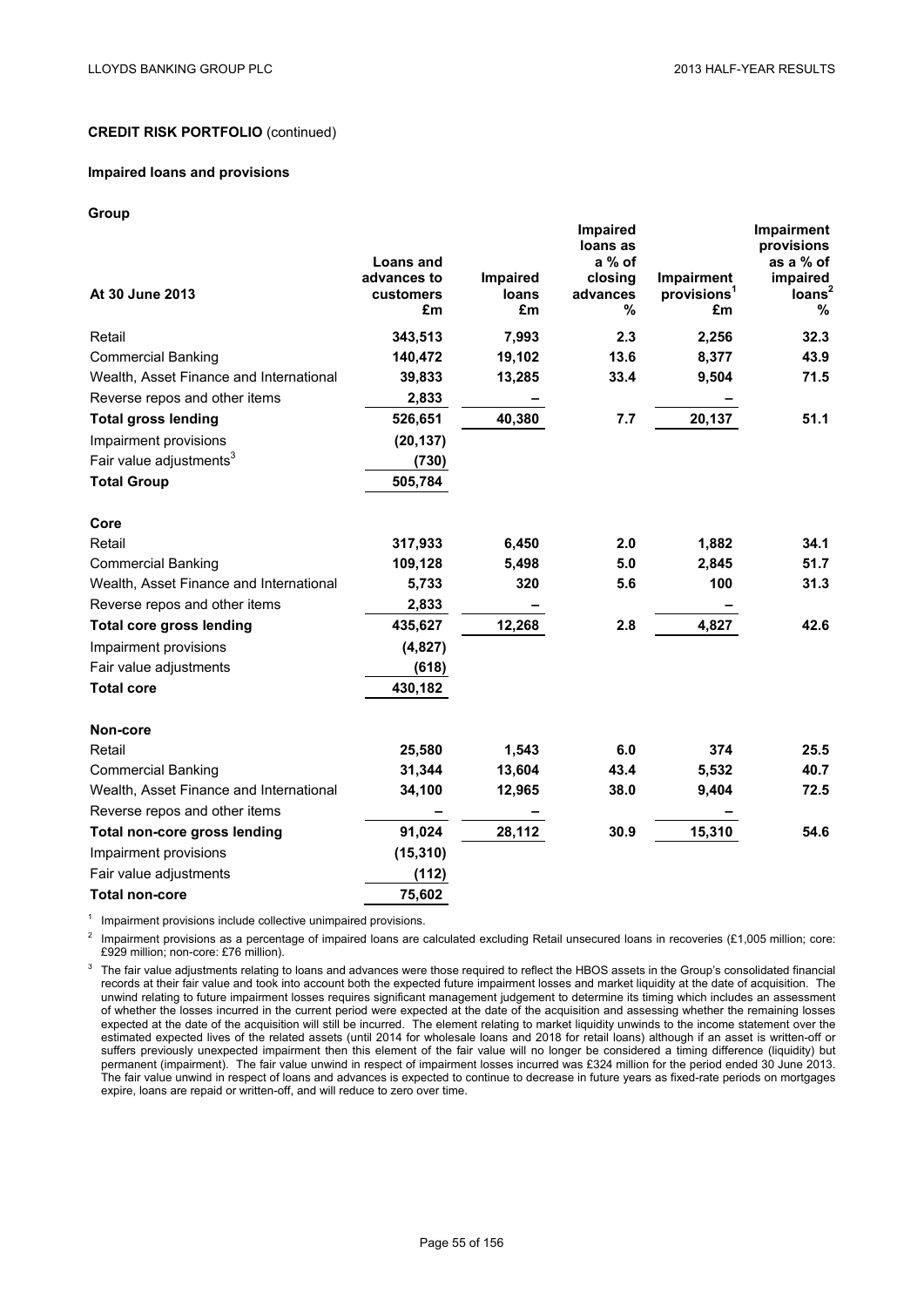#### **Impaired loans and provisions** (continued)

|                                         | Loans and   |          | Impaired<br>loans as<br>a % of |                         | Impairment<br>provisions<br>as a % of |
|-----------------------------------------|-------------|----------|--------------------------------|-------------------------|---------------------------------------|
|                                         | advances to | Impaired | closing                        | Impairment              | impaired                              |
| At 31 December 2012                     | customers   | loans    | advances                       | provisions <sup>1</sup> | loans <sup>2</sup>                    |
|                                         | £m          | £m       | $\%$                           | £m                      | %                                     |
| Retail                                  | 346,560     | 8,320    | 2.4                            | 2,335                   | 32.5                                  |
| <b>Commercial Banking</b>               | 144,770     | 23,965   | 16.6                           | 9,984                   | 41.7                                  |
| Wealth, Asset Finance and International | 42,927      | 14,008   | 32.6                           | 9,453                   | 67.5                                  |
| Reverse repos and other items           | 5,814       |          |                                |                         |                                       |
| Total gross lending                     | 540,071     | 46,293   | 8.6                            | 21,772                  | 48.2                                  |
| Impairment provisions                   | (21, 772)   |          |                                |                         |                                       |
| Fair value adjustments <sup>3</sup>     | (1,074)     |          |                                |                         |                                       |
| <b>Total Group</b>                      | 517,225     |          |                                |                         |                                       |
|                                         |             |          |                                |                         |                                       |
| Core                                    |             |          |                                |                         |                                       |
| Retail                                  | 320,058     | 6,693    | 2.1                            | 1,957                   | 34.7                                  |
| <b>Commercial Banking</b>               | 104,867     | 5,907    | 5.6                            | 2,866                   | 48.5                                  |
| Wealth, Asset Finance and International | 5,415       | 351      | 6.5                            | 85                      | 24.2                                  |
| Reverse repos and other items           | 5,814       |          |                                |                         |                                       |
| Total core gross lending                | 436,154     | 12,951   | 3.0                            | 4,908                   | 41.2                                  |
| Impairment provisions                   | (4,908)     |          |                                |                         |                                       |
| Fair value adjustments                  | (778)       |          |                                |                         |                                       |
| <b>Total core</b>                       | 430,468     |          |                                |                         |                                       |
| Non-core                                |             |          |                                |                         |                                       |
| Retail                                  | 26,502      | 1,627    | 6.1                            | 378                     | 24.5                                  |
| <b>Commercial Banking</b>               | 39,903      | 18,058   | 45.3                           | 7,118                   | 39.4                                  |
| Wealth, Asset Finance and International | 37,512      | 13,657   | 36.4                           | 9,368                   | 68.6                                  |
| Reverse repos and other items           |             |          |                                |                         |                                       |
| Total non-core gross lending            | 103,917     | 33,342   | 32.1                           | 16,864                  | 50.7                                  |
| Impairment provisions                   | (16, 864)   |          |                                |                         |                                       |
| Fair value adjustments                  | (296)       |          |                                |                         |                                       |
| Total non-core                          | 86,757      |          |                                |                         |                                       |

 $1$  Impairment provisions Include collective unimpaired provisions.

 $2$  Impairment provisions as a percentage of impaired loans are calculated excluding Retail unsecured loans in recoveries (£1,129 million; core: £1,047 million; non-core: £82 million).

<sup>3</sup> The fair value adjustments relating to loans and advances were those required to reflect the HBOS assets in the Group's consolidated financial records at their fair value and took into account both the expected future impairment losses and market liquidity at the date of acquisition. The unwind relating to future impairment losses requires significant management judgement to determine its timing which includes an assessment of whether the losses incurred in the current period were expected at the date of the acquisition and assessing whether the remaining losses expected at the date of the acquisition will still be incurred. The element relating to market liquidity unwinds to the income statement over the estimated expected lives of the related assets (until 2014 for wholesale loans and 2018 for retail loans) although if an asset is written-off or suffers previously unexpected impairment then this element of the fair value will no longer be considered a timing difference (liquidity) but permanent (impairment). The fair value unwind in respect of impairment losses incurred was £868 million for the period ended 31 December 2012. The fair value unwind in respect of loans and advances is expected to continue to decrease in future years as fixed-rate periods on mortgages expire, loans are repaid or written-off, and will reduce to zero over time.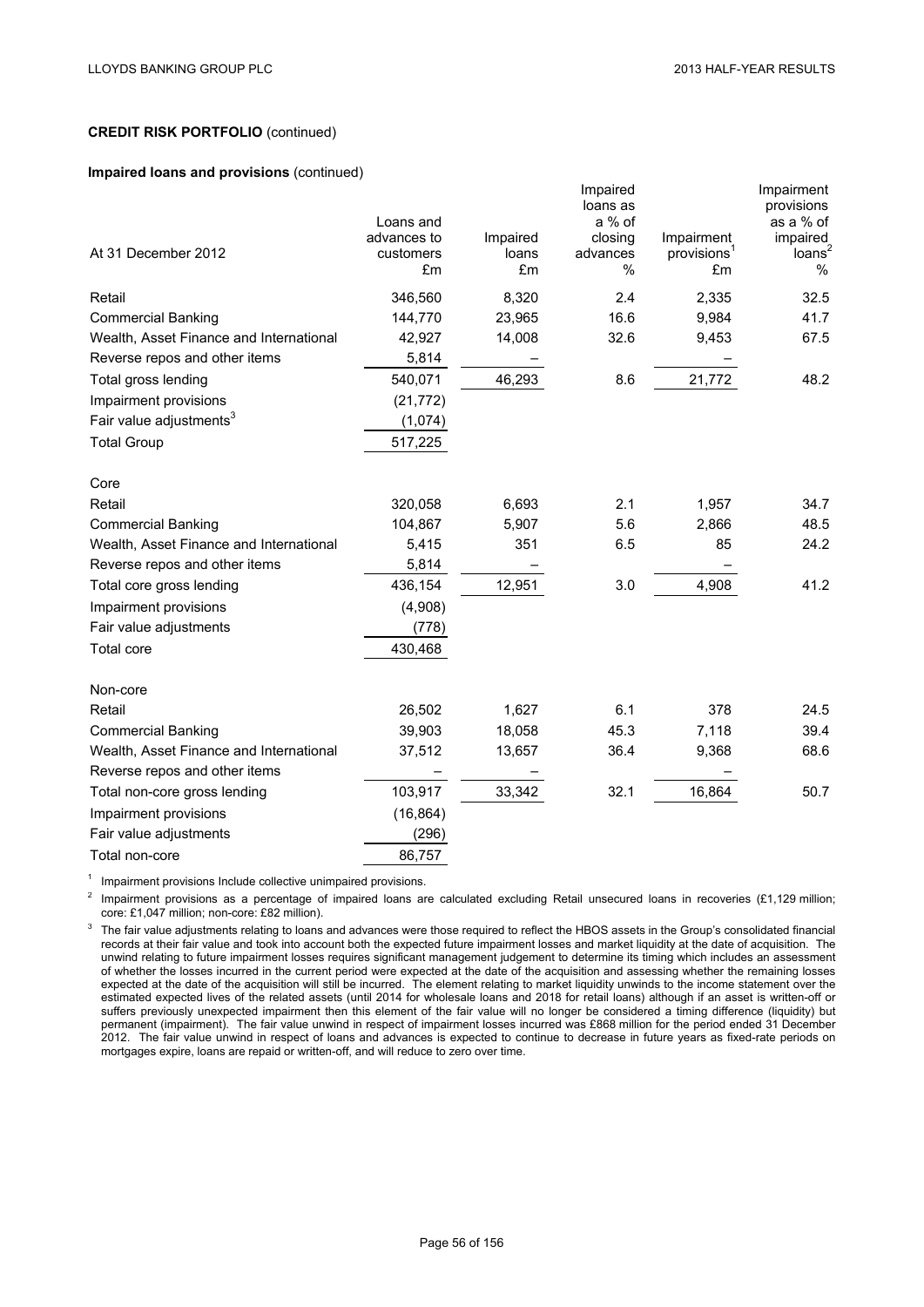#### **Forbearance**

The Group operates a number of schemes to assist borrowers who are experiencing financial stress. The material elements of these schemes through which the Group has granted a concession, whether temporarily or permanently, are set out below.

### **Retail customers**

The Group classifies the treatments offered to retail customers who have experienced financial difficulty into the following categories:

- Reduced contractual monthly payment: a temporary account change to assist customers through periods of financial difficulty where arrears do not accrue at the original contractual payments, for example capital payment breaks and payment assistance breaks. Any arrears existing at the commencement of the arrangement are retained;
- Financial distress assistance: an arrangement for customers in financial distress where arrears accrue at the contractual payment, for example short-term arrangements to pay and term extensions; and
- Repair: an account change used to repair a customer's position when they have emerged from financial difficulty, for example capitalisation of arrears.

### **Forbearance classification**

The Group classifies a retail account as forborne at the time a customer in financial difficulty is granted a concession. Where a change results in a reduced contractual monthly payment or is a short-term arrangement to pay, it is included within the forborne analysis below if the customer is currently benefitting from the forbearance treatment. Where the treatment involves a permanent change to the contractual basis of the customer's account, such as a capitalisation of arrears or term extension, the Group only classifies the balance as forborne for a period of 12 months, after which no distinction is made between these accounts and others where no change has been made.

The tables below set out the Group's forborne loans and advances to customers at 30 June 2013.

#### **Mortgages**

At 30 June 2013, UK and Irish retail secured loans and advances subject to forbearance were 1.6 per cent (31 December 2012: 1.8 per cent) of total UK and Irish retail secured loans and advances. Further analysis of the forborne loan balances is set out below:

|                             | <b>Total loans and</b><br>advances which are<br>forborne |        | <b>Total forborne loans</b><br>and advances which are<br>impaired |        | <b>Impairment provisions</b><br>as % of loans and<br>advances which are<br>forborne |               |
|-----------------------------|----------------------------------------------------------|--------|-------------------------------------------------------------------|--------|-------------------------------------------------------------------------------------|---------------|
|                             | At                                                       | At     | At                                                                | At     | At                                                                                  | At            |
|                             | 30 June                                                  | 31 Dec | 30 June                                                           | 31 Dec | 30 June                                                                             | 31 Dec        |
|                             | 2013                                                     | 2012   | 2013                                                              | 2012   | 2013                                                                                | 2012          |
|                             | £m                                                       | £m     | £m                                                                | £m     | %                                                                                   | $\frac{0}{0}$ |
| UK                          |                                                          |        |                                                                   |        |                                                                                     |               |
| Reduced contractual monthly |                                                          |        |                                                                   |        |                                                                                     |               |
| payment                     | 1,625                                                    | 2,706  | 229                                                               | 359    | 3.7                                                                                 | 3.6           |
| <b>Financial distress</b>   | 1,262                                                    | 1,066  | 201                                                               | 174    | 3.6                                                                                 | 3.1           |
| Repair                      | 1,824                                                    | 1,644  | 34                                                                | 35     | 3.6                                                                                 | 4.7           |
| Total - UK                  | 4,711                                                    | 5,416  | 464                                                               | 568    | 3.6                                                                                 | 3.9           |
| Ireland                     |                                                          |        |                                                                   |        |                                                                                     |               |
| Reduced contractual monthly |                                                          |        |                                                                   |        |                                                                                     |               |
| payment                     | 9                                                        | 11     | 6                                                                 | 6      | 38.1                                                                                | 30.8          |
| <b>Financial distress</b>   | 274                                                      | 274    | 238                                                               | 229    | 51.0                                                                                | 43.4          |
| Repair                      | 308                                                      | 286    | 44                                                                | 28     | 28.6                                                                                | 30.9          |
| Total - Ireland             | 591                                                      | 571    | 288                                                               | 263    | 39.2                                                                                | 36.9          |
| Total - UK and Ireland      | 5,302                                                    | 5,987  | 752                                                               | 831    | 7.6                                                                                 | 7.0           |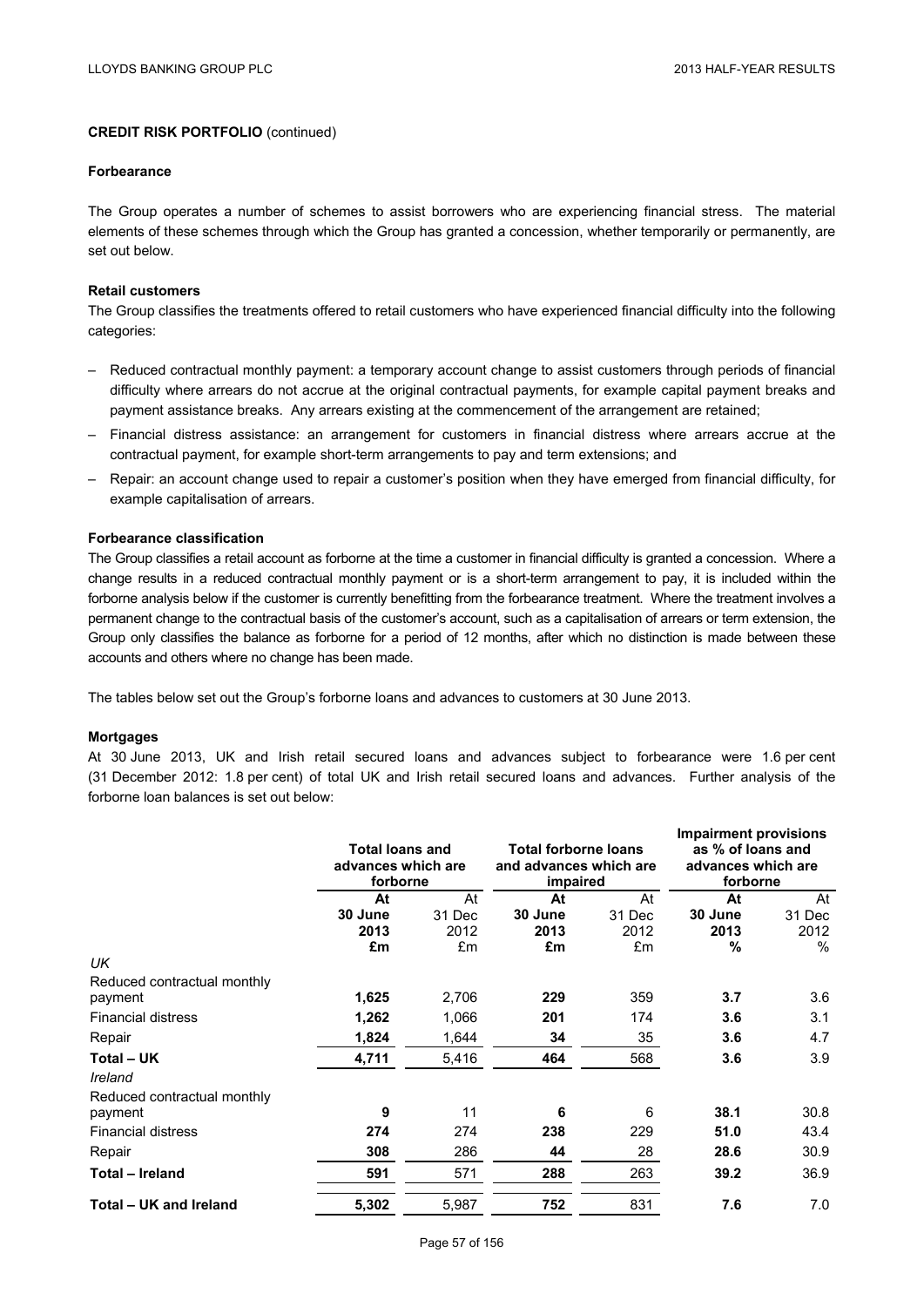#### **Impairment assessment of retail mortgages subject to forbearance**

The Group regards a forborne loan as impaired if it is six or more months in arrears (or certain cases where the borrower is bankrupt), in line with the Group's definition of an impaired asset for UK secured loans. Both impaired and unimpaired loans which are forborne are grouped with other assets with similar risk characteristics and assessed collectively for impairment as described below.

The Group's approach is to ensure that provisioning models, supported by management judgement, appropriately reflect the underlying loss risk of exposures. The Group uses sophisticated behavioural scoring to assess customers' credit risk. The underlying behavioural scorecards consider many different characteristics of customer behaviour, both static and dynamic, from internal sources and also from credit bureaux data, including characteristics that may identify when a customer has been in arrears on products held with other firms. Hence, these models take a range of potential indicators of customer financial distress into account.

The performance of such models is monitored and challenged on an ongoing basis, in line with the Group's model governance policies. The models are also regularly recalibrated to reflect up to date customer behaviour and market conditions. Specifically, regular detailed analysis of modelled provision outputs is undertaken to demonstrate that the risk of forbearance or other similar activities is recognised, that the outcome period adequately captures the risk and that the underlying risk is appropriately reflected. Where this is not the case, additional provisions are applied to capture the risk.

### **Personal loans, overdrafts and credit cards**

At 30 June 2013, UK retail unsecured loans and advances subject to forbearance were 1.9 per cent (31 December 2012: 2.1 per cent) of total UK retail unsecured loans and advances. Further analysis of the forborne loan balances is set out below:

|                             | <b>Total loans and</b><br>advances which are<br>forborne |        | <b>Total forborne loans</b><br>and advances which are<br>impaired |        | <b>Impairment provisions</b><br>as % of loans and<br>advances which are<br>forborne |        |
|-----------------------------|----------------------------------------------------------|--------|-------------------------------------------------------------------|--------|-------------------------------------------------------------------------------------|--------|
|                             | At                                                       | At     | At                                                                | At     | At                                                                                  | At     |
|                             | 30 June                                                  | 31 Dec | 30 June                                                           | 31 Dec | 30 June                                                                             | 31 Dec |
|                             | 2013                                                     | 2012   | 2013                                                              | 2012   | 2013                                                                                | 2012   |
|                             | £m                                                       | £m     | £m                                                                | £m     | %                                                                                   | $\%$   |
| Reduced contractual monthly |                                                          |        |                                                                   |        |                                                                                     |        |
| payment                     | 223                                                      | 257    | 210                                                               | 239    | 46.8                                                                                | 50.1   |
| <b>Financial distress</b>   | 70                                                       | 90     | 65                                                                | 84     | 52.4                                                                                | 57.9   |
| Repair                      | 126                                                      | 125    | 27                                                                | 33     | 3.2                                                                                 | 4.2    |
| Total                       | 419                                                      | 472    | 302                                                               | 356    | 34.6                                                                                | 39.4   |

**Collective impairment assessment of UK retail personal loans, overdrafts and credit cards subject to forbearance** Credit risk provisioning for the UK retail unsecured portfolio is undertaken on a purely collective basis. The approach used is based on segmented cash flow models, divided into two primary streams for loans judged to be impaired and those that are not. The Group regards all accounts subject to repayment plans and collections refinance loans as

impaired.

For exposures that are judged to be impaired, provisions are determined through modelling the expected cure rates, write-off propensity and cash flows with segments explicitly relating to repayment plans and refinance loans treatments. Payments of less than the monthly contractual amount are reflected in reduced cash flow forecasts when calculating the impairment allowance for these accounts.

The outputs of the models are monitored and challenged on an ongoing basis. The models are run monthly meaning that current market conditions and customer processes are reflected in the output. Where the risks identified are not captured in the underlying models, appropriate additional provisions are made.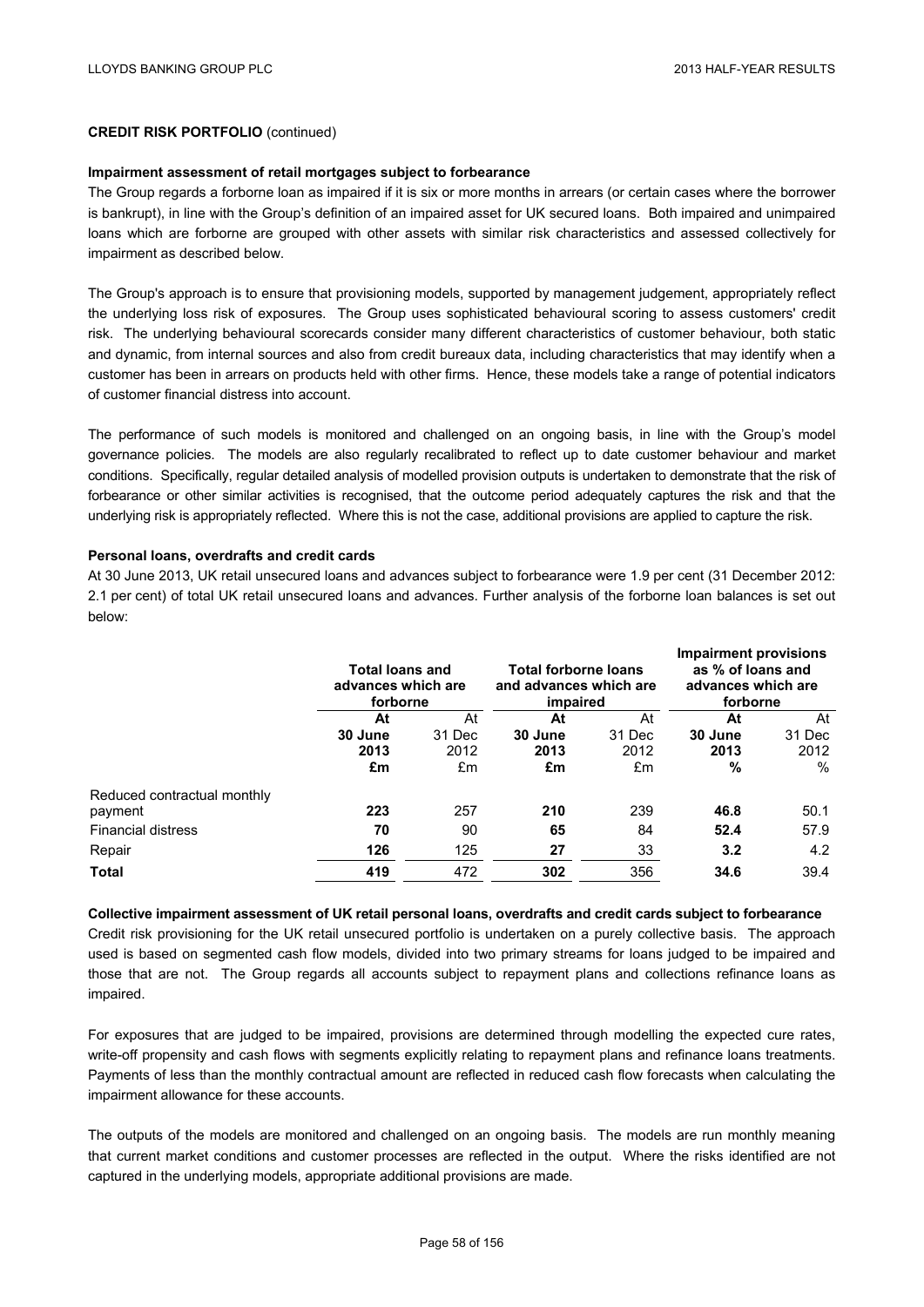#### **Other retail**

Asset Finance operates a number of retail portfolios including Black Horse Motor Finance as well as a number of portfolios closed to new business and currently in run-off. The reduction in the level of forborne loans in the first half of 2013 was driven by the continuing run-off and sale of non-core portfolios. The table below includes both the open and closed retail portfolios in the Asset Finance business:

|                             | <b>Total loans and</b><br>advances which are<br>forborne |        | <b>Total forborne loans</b><br>and advances which are<br>impaired |        | <b>Impairment provisions</b><br>as % of loans and<br>advances which are<br>forborne |        |
|-----------------------------|----------------------------------------------------------|--------|-------------------------------------------------------------------|--------|-------------------------------------------------------------------------------------|--------|
|                             | At                                                       | At     | At                                                                | At     | At                                                                                  | At     |
|                             | 30 June                                                  | 31 Dec | 30 June                                                           | 31 Dec | 30 June                                                                             | 31 Dec |
|                             | 2013                                                     | 2012   | 2013                                                              | 2012   | 2013                                                                                | 2012   |
|                             | £m                                                       | £m     | £m                                                                | £m     | %                                                                                   | %      |
| Reduced contractual monthly |                                                          |        |                                                                   |        |                                                                                     |        |
| payment                     | 253                                                      | 328    | 230                                                               | 301    | 58.0                                                                                | 58.0   |
| <b>Financial distress</b>   | 96                                                       | 112    | 83                                                                | 102    | 24.1                                                                                | 24.8   |
| Repair                      | 4                                                        | 7      |                                                                   | 2      | 0.6                                                                                 | 1.6    |
| <b>Total</b>                | 353                                                      | 447    | 313                                                               | 405    | 48.1                                                                                | 48.8   |

## **Commercial customers**

The Group treats forbearance for commercial customers as the granting of a concession to a borrower who is in financial difficulty or where their risk profile is such that the Group would not otherwise consider the concession. The Group's policy is that this applies to both temporary (for example, distressed covenant waivers) and permanent (for example, loan extensions and covenant amendments) forbearance concessions.

The main types of concessions to commercial customers in financial distress are set out below:

- Amendments: This includes temporary and permanent waivers, amendment or resetting of contractual covenants (including LTV and interest cover), amendments to an interest rate to a level considered outside of market or the Group's risk appetite, or other amendments such as changes to collateral, or other debt servicing arrangements;
- Extensions: This includes extension and/or alteration of repayment terms to a level outside of market or the Group's risk appetite due to the customer's inability to make existing contractual repayment terms;
- Forgiveness: This includes debt for equity swaps or partial debt forgiveness. This type of forbearance will always give rise to impairment; and
- Multiple type of forbearance (essentially a mixture of the above three).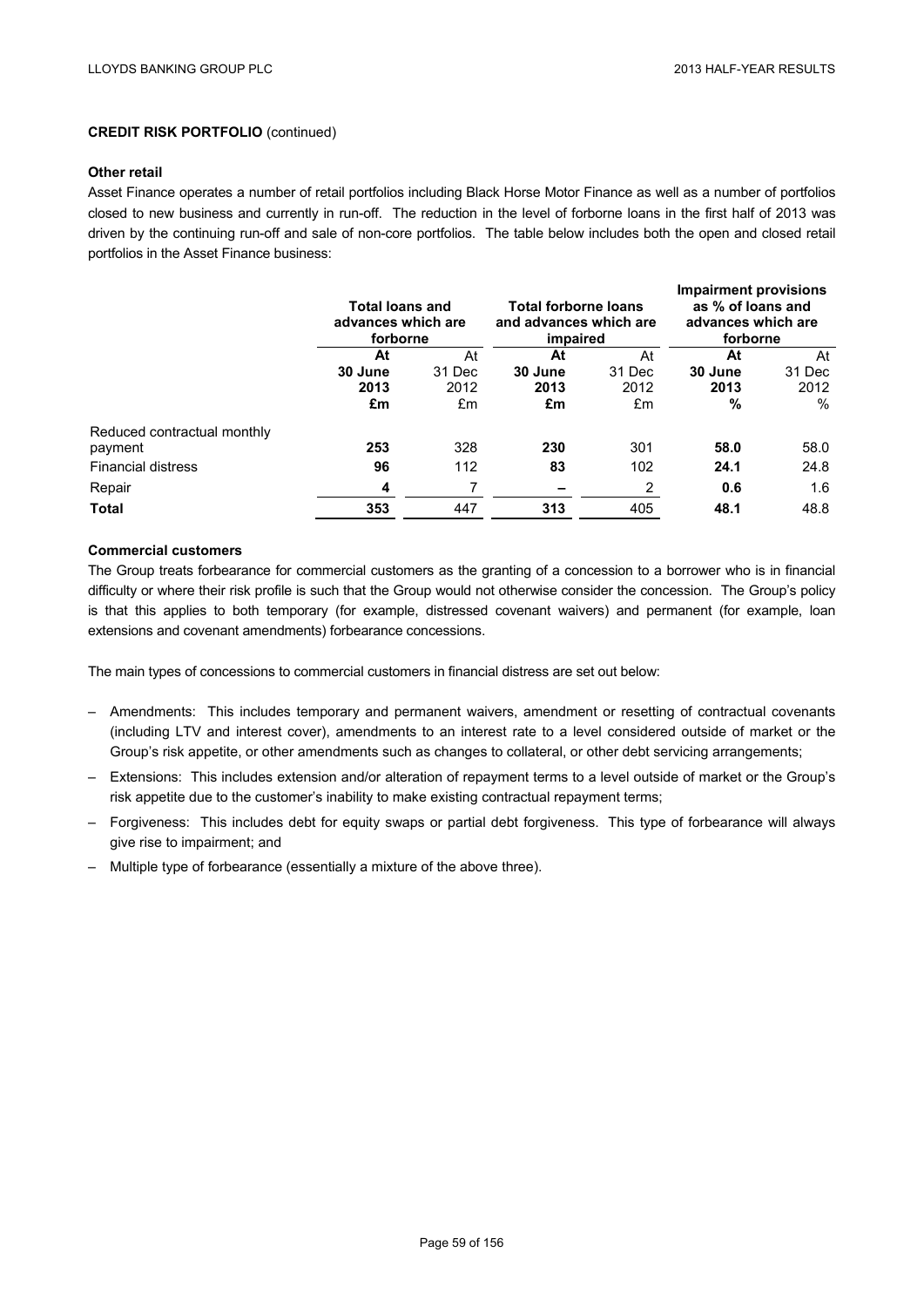Where a concession is granted to an obligor that is not in financial difficulty or the risk profile is considered within current risk appetite, the concession would not be considered to be an act of forbearance.

A number of options are available to the Group where a customer is facing financial difficulty, and each case is treated depending on its own specific circumstances. The Group's strategy and offer of forbearance is largely dependent on the individual situation and early identification, control and monitoring are key in order to support the customer and protect the Group. Concessions are often provided to help the customer with their day to day liquidity and working capital. An example of this relates to helping to maintain the business through a temporary difficult period.

#### **Forbearance classification**

The Group automatically treats all impaired assets in Commercial Banking as having been granted some form of forbearance. Impaired obligors are always treated as forborne.

An obligor that is unimpaired and where forbearance has been granted will remain treated and recorded as forborne until it evidences acceptable performance over a period of time. This period will depend on a number of factors such as whether the obligor is trading in line with the revised plan, it is operating within the new terms and conditions (including observation to revised covenants and contractual payments), its financial performance is stable or improving, and there are no undue concerns over its future performance. As a minimum, this period is expected to be at least six months following a forbearance event. Once an obligor evidences acceptable performance over a period of time, the Group would expect that it could be returned to the mainstream good classification and they would no longer be considered forborne. It is important to note that such a decision can be made only by the independent Risk division. The exception to this six month minimum period is where a permanent structural cure is made (for example, in a real estate transaction, this could be an injection of collateral security or partial repayment of debt to restore an LTV back to within risk appetite). In this case, the obligor may be removed from the forbearance category once the permanent cure has been made.

#### **Impairment assessment of commercial loans subject to forbearance**

The Group recognises that forbearance alone is not necessarily an indicator of impaired status but is a trigger point for the review of the customer's credit profile. The Group grants forbearance only when it believes that there is a realistic prospect of the customer's performance and liquidity improving. If there is any concern over future cash flows and the Group incurring a loss, then forborne loans will be classified as impaired if they meet the Group's standard definition of impairment. Recovery can sometimes be through improvement in market or economic conditions, or the customer may benefit from access to alternative sources of liquidity such as an equity injection. These can be especially relevant in real estate or other asset backed transactions where a fire sale of assets in a weak market is unattractive.

The granting of forbearance does not necessarily mean that it is expected that future cash flows will fall, or that the asset is impaired. Depending on circumstances and when operated within robust parameters and controls, the Group believes forbearance can help support the customer in the short to medium term. Therefore the Group expects to have unimpaired forborne assets within its portfolios, although as noted below, these are specifically controlled and managed. Unimpaired forborne assets are included in calculating the overall collective unimpaired provision, and which uses the historic observed default rate of the portfolio as a whole as part of its calculation.

It is Group policy that where a commercial customer is considered forborne it must be managed either within the Group's good book watchlist classifications or within a Business Support Unit. The majority of the forborne assets in Commercial Banking are managed in a Business Support Unit. Forborne assets are not permitted to exist outside these two areas of increased control and management. The Group's robust credit risk classification process ensures that any such obligors are managed in the appropriate specialist area, and if appropriate, an impairment provision is taken.

All customers in Business Support, and those on the good book watchlist, including those on which forbearance has been granted, are subject to greater monitoring. Any event that has an adverse or potentially adverse impact on the ability of the customer to repay in full is likely to lead the asset being impaired and, if required, an impairment allowance recognised.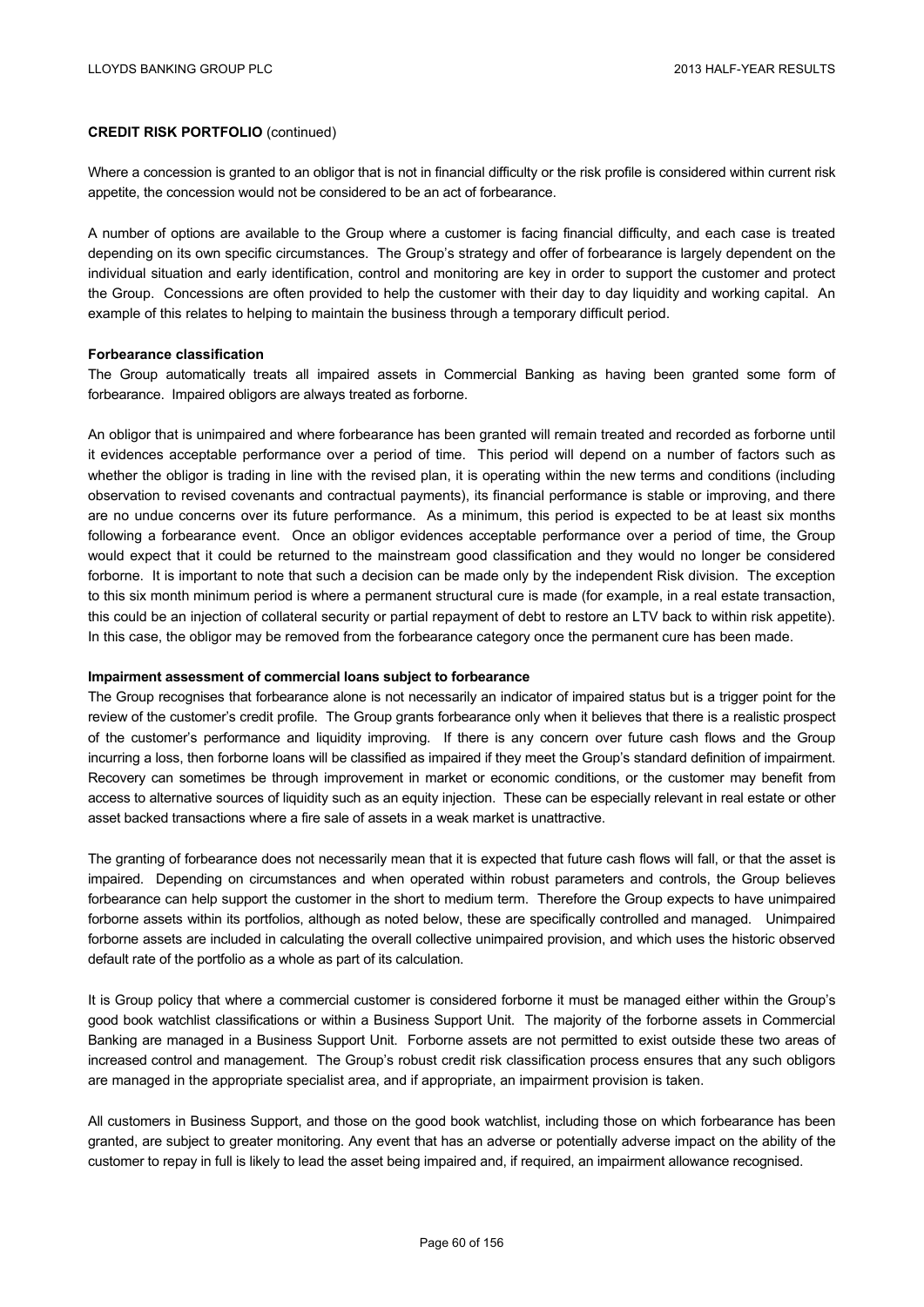The tables below set out the Group's forborne loans and advances to commercial customers at 30 June 2013.

|              |         | <b>Total loans and advances</b><br>which are forborne |         | Impairment provisions as %<br>of loans and advances<br>which are forborne |  |
|--------------|---------|-------------------------------------------------------|---------|---------------------------------------------------------------------------|--|
|              | At      | At                                                    | At      | At                                                                        |  |
|              | 30 June | 31 Dec                                                | 30 June | 31 Dec                                                                    |  |
|              | 2013    | 2012                                                  | 2013    | 2012                                                                      |  |
|              | £m      | £m                                                    | %       | $\%$                                                                      |  |
| Impaired     | 19,102  | 23,965                                                | 43.9    | 41.7                                                                      |  |
| Unimpaired   | 8,914   | 9,027                                                 |         |                                                                           |  |
| <b>Total</b> | 28,016  | 32.992                                                | 29.9    | 30.3                                                                      |  |

All impaired assets are considered forborne. At 30 June 2013, £8,914 million of unimpaired assets were considered forborne as a result of proactive management of cases to help customers in financial difficulties. Of this figure, £6,203 million was classified as non-core, with the remaining £2,711 million classified as core.

The table below sets out the Group's largest unimpaired forborne loans and advances to commercial customers (exposures over £10 million) as at 30 June 2013 by type of forbearance, together with a breakdown on which exposures are classified as Direct Real Estate:

| At 30 June 2013                                           | <b>Direct Real</b><br><b>Estate</b><br>£m | Other<br>industry<br>sector<br>£m | Total<br>£m |
|-----------------------------------------------------------|-------------------------------------------|-----------------------------------|-------------|
| Type of unimpaired forbearance                            |                                           |                                   |             |
| Exposures > £10 million (on UK booked exposures)          |                                           |                                   |             |
| Amendments                                                | 1,295                                     | 975                               | 2,270       |
| Extensions                                                | 897                                       | 600                               | 1,497       |
| Multiple                                                  | 130                                       | 310                               | 440         |
|                                                           | 2,322                                     | 1,885                             | 4,207       |
| Exposures < £10 million and other non-UK booked exposures |                                           |                                   | 4,707       |
| <b>Total</b>                                              |                                           |                                   | 8,914       |

Whilst the material portfolios have been reviewed for forbearance, some portfolios within Commercial Banking have not been reviewed on the basis that the level is relatively immaterial or because the concept of forbearance is not relevant, for example if the portfolio is of very strong quality and/or the impairment history is negligible.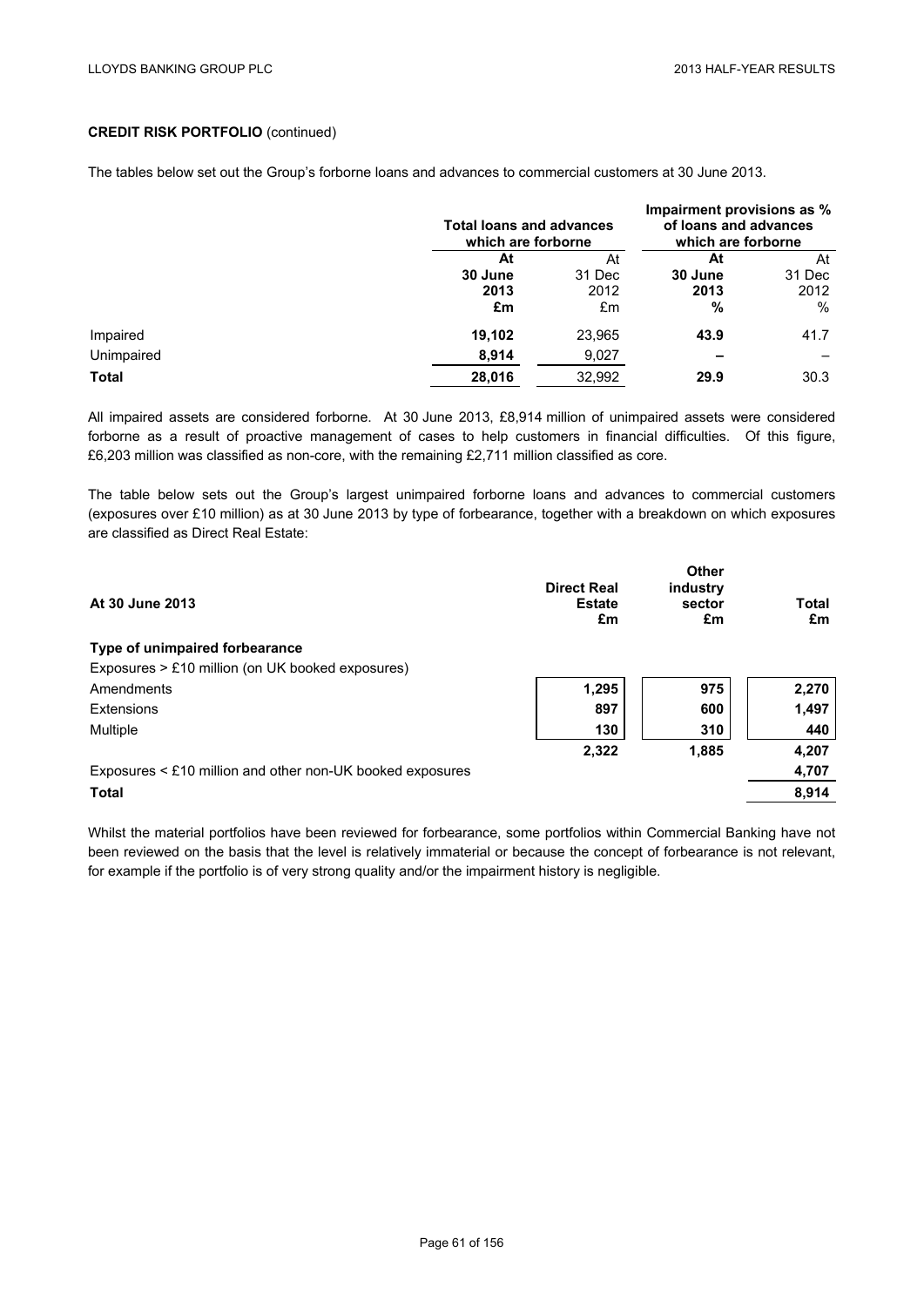# *Ireland commercial real estate and corporate (part of the Wealth, Asset Finance and International division)*

All loans and advances in Ireland commercial real estate and corporate (whether impaired or unimpaired) are treated as forborne and all assets are classified as non-core.

|              |         | <b>Total loans and advances</b><br>which are forborne |         | Impairment provisions as %<br>of loans and advances<br>which are forborne |  |
|--------------|---------|-------------------------------------------------------|---------|---------------------------------------------------------------------------|--|
|              | At      | At                                                    | At      | At                                                                        |  |
|              | 30 June | 31 Dec                                                | 30 June | 31 Dec                                                                    |  |
|              | 2013    | 2012                                                  | 2013    | 2012                                                                      |  |
|              | £m      | £m                                                    | %       | %                                                                         |  |
| Impaired     | 10,541  | 10.967                                                | 73.0    | 68.0                                                                      |  |
| Unimpaired   | 1,656   | 1,908                                                 |         |                                                                           |  |
| <b>Total</b> | 12,197  | 12.875                                                | 63.1    | 58.0                                                                      |  |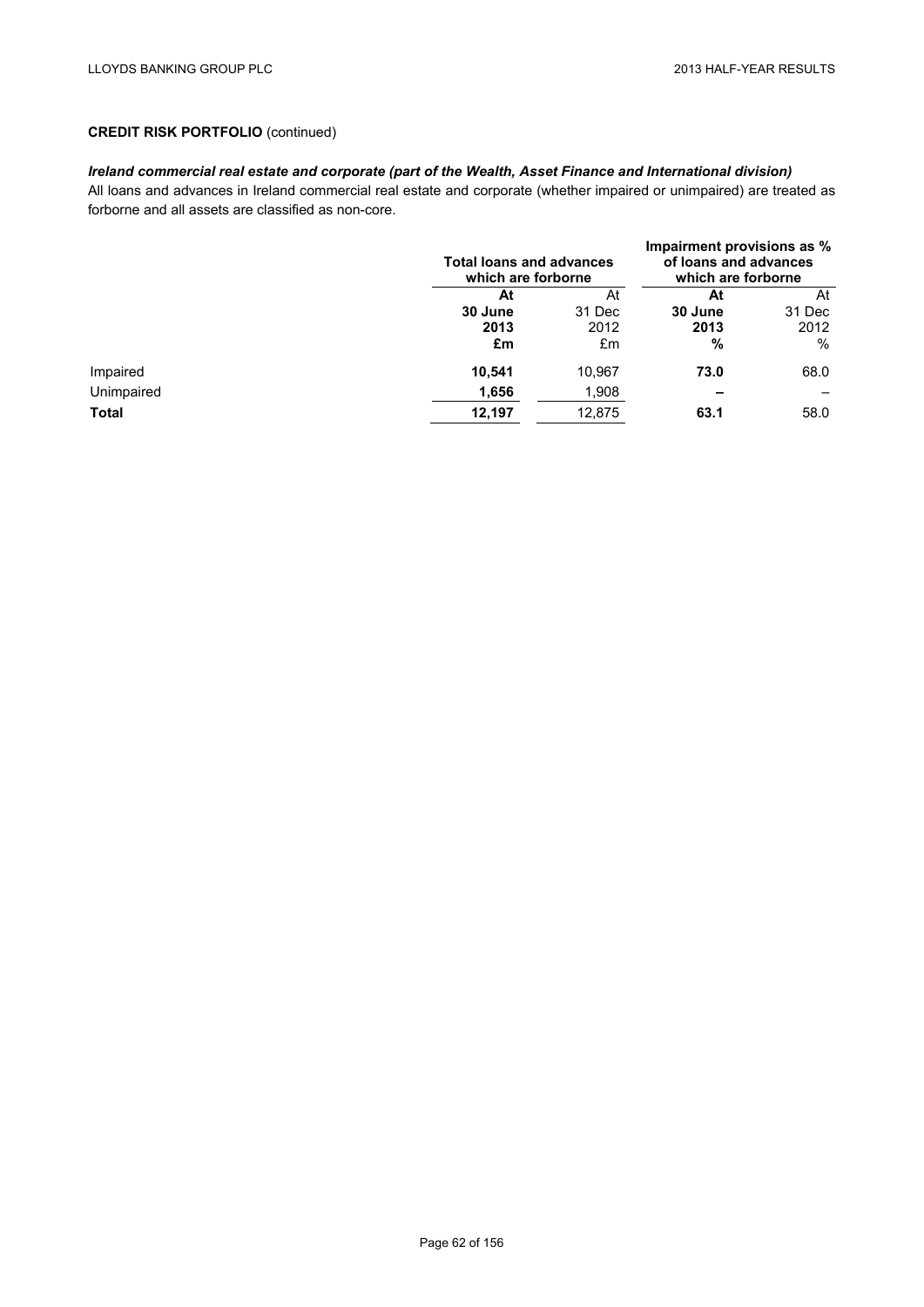### **Retail**

### **Overview**

- The Retail impairment charge was £636 million in the first half of 2013, a decrease of 16 per cent against the first half of 2012. The decrease was primarily driven by debt sale activity in the unsecured portfolio.
- The Retail impairment charge, as an annualised percentage of average loans and advances to customers, decreased to 0.37 per cent in the first half of 2013 from 0.43 per cent in the first half of 2012.
- The overall value of assets entering arrears in the first half of 2013 has been broadly stable.
- Non-core represents 7 per cent of total Retail assets at 30 June 2013 and is primarily specialist mortgages, which is closed to new business and has been in run-off since 2009.

#### **Impairment charge**

|                                                                                                   | Half-year<br>to 30 June<br>2013<br>£m | Half-year<br>to 30 June<br>2012<br>£m | Change<br>since<br>30 June<br>2012<br>℅ | Half-year<br>to 31 Dec<br>2012<br>£m |
|---------------------------------------------------------------------------------------------------|---------------------------------------|---------------------------------------|-----------------------------------------|--------------------------------------|
| Secured                                                                                           | 187                                   | 173                                   | (8)                                     | 204                                  |
| Unsecured                                                                                         | 449                                   | 585                                   | 23                                      | 308                                  |
| <b>Total impairment charge</b>                                                                    | 636                                   | 758                                   | 16                                      | 512                                  |
| Core:                                                                                             |                                       |                                       |                                         |                                      |
| Secured                                                                                           | 149                                   | 149                                   |                                         | 155                                  |
| Unsecured                                                                                         | 441                                   | 586                                   | 25                                      | 302                                  |
|                                                                                                   | 590                                   | 735                                   | 20                                      | 457                                  |
| Non-core:                                                                                         |                                       |                                       |                                         |                                      |
| Secured                                                                                           | 38                                    | 24                                    | (58)                                    | 49                                   |
| Unsecured                                                                                         | 8                                     | (1)                                   |                                         | 6                                    |
|                                                                                                   | 46                                    | 23                                    |                                         | 55                                   |
| <b>Total impairment charge</b>                                                                    | 636                                   | 758                                   | 16                                      | 512                                  |
| Impairment charge as a % of average advances                                                      | 0.37%                                 | 0.43%                                 | (6)bp                                   | 0.29%                                |
| Core impairment charge as a % of average advances<br>Non-core impairment charge as a % of average | 0.37%                                 | 0.45%                                 | (8)bp                                   | 0.28%                                |
| advances                                                                                          | 0.36%                                 | 0.17%                                 | 19bp                                    | 0.41%                                |

#### **Impaired loans and provisions**

Retail impaired loans decreased by £327 million to £7,993 million compared with 31 December 2012 and, as a percentage of closing loans and advances to customers, decreased to 2.3 per cent from 2.4 per cent at 31 December 2012. Impairment provisions as a percentage of impaired loans (excluding unsecured loans in recoveries) decreased to 32.3 per cent from 32.5 per cent at 31 December 2012 driven by the reduction in unsecured impaired loans.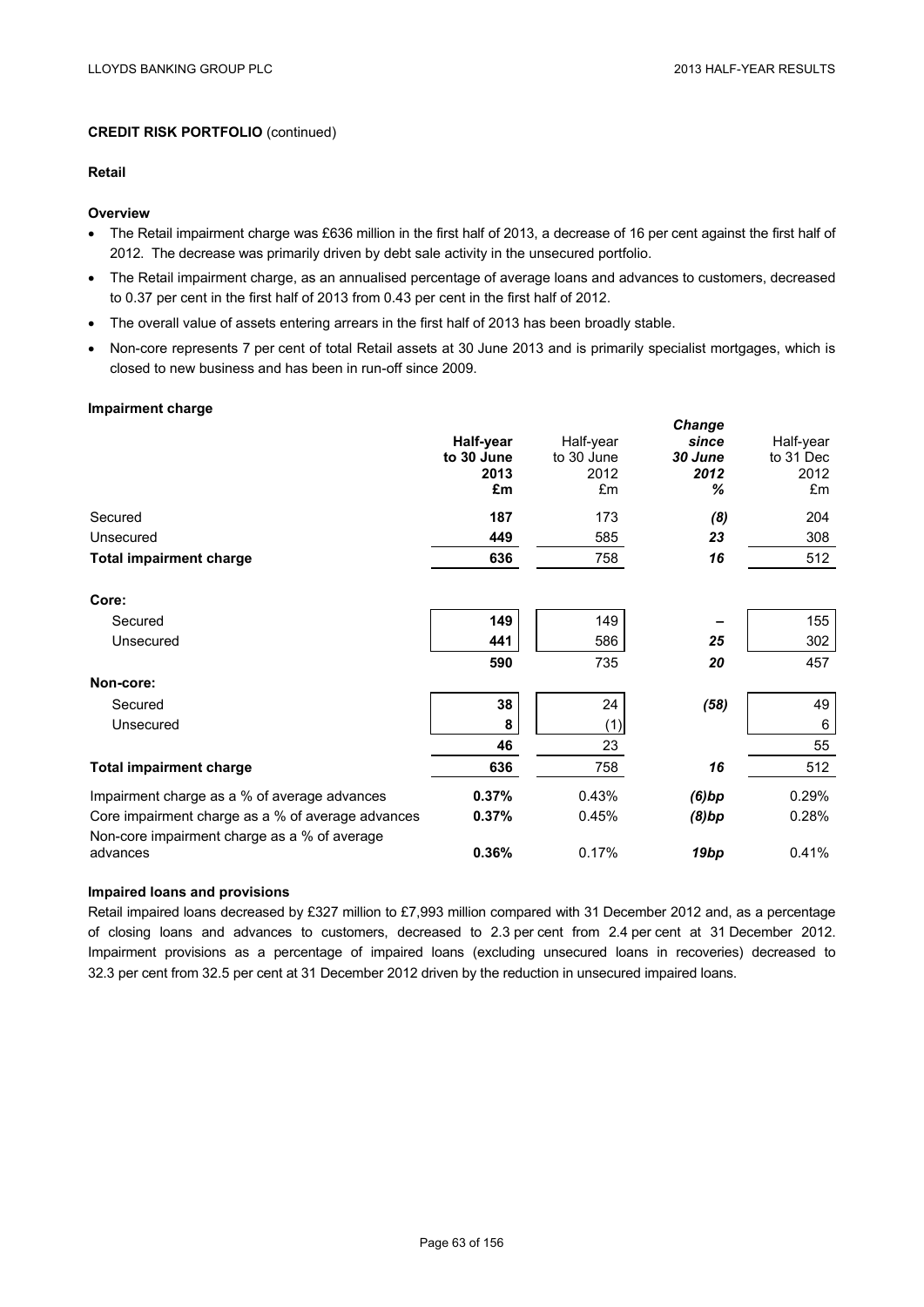### **Retail**

| ινσιαιι                         |                                             |                         | Impaired                                       |                                             | Impairment                                                        |
|---------------------------------|---------------------------------------------|-------------------------|------------------------------------------------|---------------------------------------------|-------------------------------------------------------------------|
| At 30 June 2013                 | Loans and<br>advances to<br>customers<br>£m | Impaired<br>loans<br>£m | loans as<br>a % of<br>closing<br>advances<br>% | Impairment<br>provisions <sup>1</sup><br>£m | provisions<br>as a % of<br>impaired<br>loans <sup>3</sup><br>$\%$ |
| Secured                         | 321,717                                     | 6,217                   | 1.9                                            | 1,614                                       | 26.0                                                              |
| Unsecured:                      |                                             |                         |                                                |                                             |                                                                   |
| Collections                     |                                             | 771                     |                                                | 642                                         | 83.3                                                              |
| Recoveries <sup>2</sup>         |                                             | 1,005                   |                                                |                                             |                                                                   |
|                                 | 21,796                                      | 1,776                   | 8.1                                            | 642                                         |                                                                   |
| <b>Total gross lending</b>      | 343,513                                     | 7,993                   | 2.3                                            | 2,256                                       | 32.3                                                              |
| Impairment provisions           | (2, 256)                                    |                         |                                                |                                             |                                                                   |
| Fair value adjustments          | (718)                                       |                         |                                                |                                             |                                                                   |
| <b>Total</b>                    | 340,539                                     |                         |                                                |                                             |                                                                   |
| Core                            |                                             |                         |                                                |                                             |                                                                   |
| Secured                         | 296,589                                     | 4,764                   | 1.6                                            | 1,251                                       | 26.3                                                              |
| Unsecured:                      |                                             |                         |                                                |                                             |                                                                   |
| Collections                     |                                             | 757                     |                                                | 631                                         | 83.4                                                              |
| Recoveries <sup>2</sup>         |                                             | 929                     |                                                |                                             |                                                                   |
|                                 | 21,344                                      | 1,686                   | 7.9                                            | 631                                         |                                                                   |
| <b>Total core gross lending</b> | 317,933                                     | 6,450                   | 2.0                                            | 1,882                                       | 34.1                                                              |
| Impairment provisions           | (1,882)                                     |                         |                                                |                                             |                                                                   |
| Fair value adjustments          | (618)                                       |                         |                                                |                                             |                                                                   |
| <b>Total core</b>               | 315,433                                     |                         |                                                |                                             |                                                                   |
| Non-core                        |                                             |                         |                                                |                                             |                                                                   |
| Secured                         | 25,128                                      | 1,453                   | 5.8                                            | 363                                         | 25.0                                                              |
| Unsecured:                      |                                             |                         |                                                |                                             |                                                                   |
| Collections                     |                                             | 14                      |                                                | 11                                          | 78.6                                                              |
| Recoveries <sup>2</sup>         |                                             | 76                      |                                                | -                                           |                                                                   |
|                                 | 452                                         | 90                      | 19.9                                           | 11                                          |                                                                   |
| Total non-core gross lending    | 25,580                                      | 1,543                   | 6.0                                            | 374                                         | 25.5                                                              |
| Impairment provisions           | (374)                                       |                         |                                                |                                             |                                                                   |
| Fair value adjustments          | (100)                                       |                         |                                                |                                             |                                                                   |
| <b>Total non-core</b>           | 25,106                                      |                         |                                                |                                             |                                                                   |

<sup>1</sup> Impairment provisions include collective unimpaired provisions.

 $2\text{}$  Recoveries assets are written down to the present value of future expected cash flows on these assets.

 $3$  Impairment provisions as a percentage of impaired loans are calculated excluding unsecured loans in recoveries.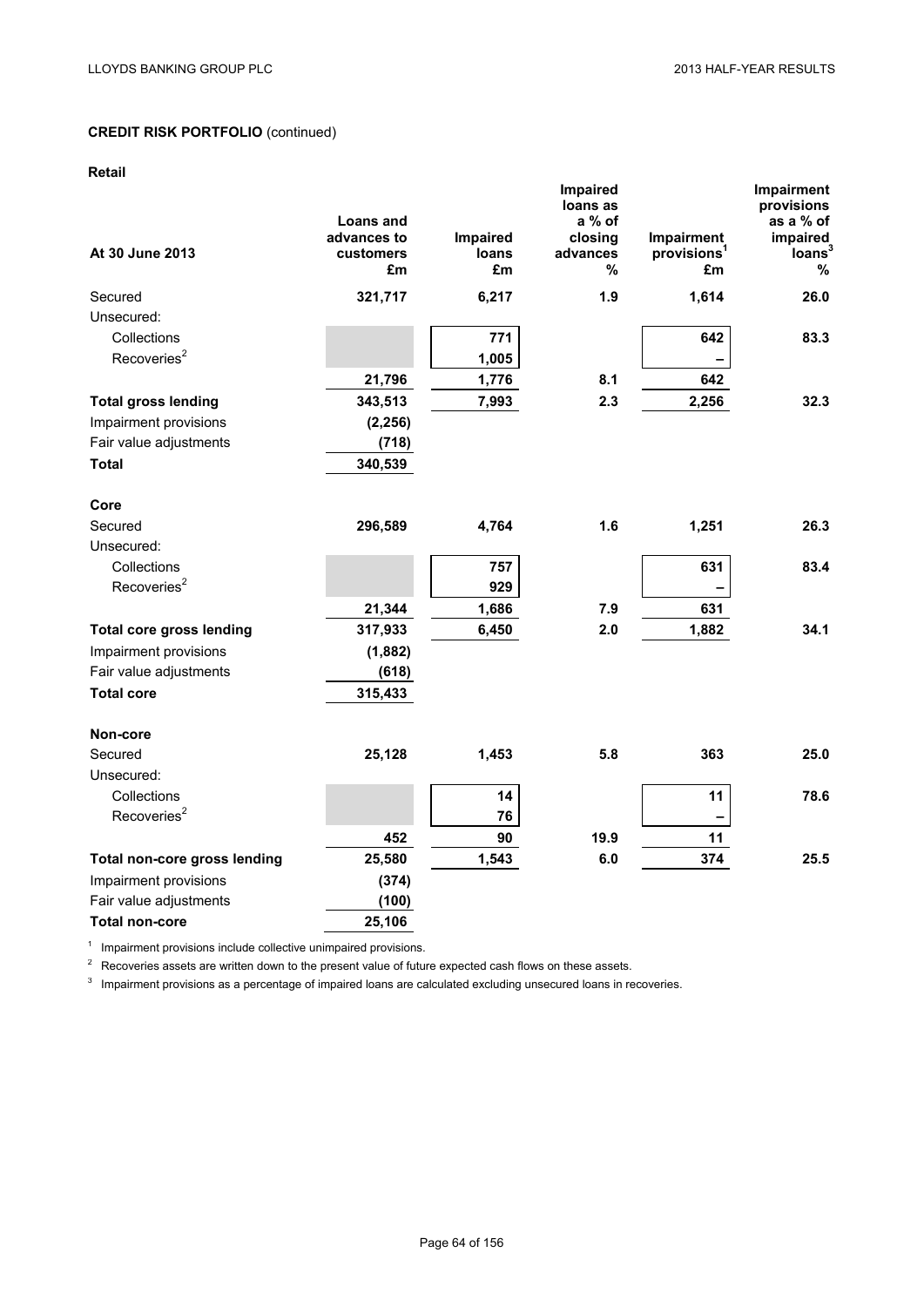|                              | Loans and<br>advances to | Impaired    | Impaired<br>loans as<br>a % of<br>closing | Impairment                    | Impairment<br>provisions<br>as a % of<br>impaired |
|------------------------------|--------------------------|-------------|-------------------------------------------|-------------------------------|---------------------------------------------------|
| At 31 December 2012          | customers<br>£m          | loans<br>£m | advances<br>%                             | provisions <sup>1</sup><br>£m | loans<br>%                                        |
| Secured                      | 323,862                  | 6,321       | 2.0                                       | 1,616                         | 25.6                                              |
| Unsecured:                   |                          |             |                                           |                               |                                                   |
| Collections                  |                          | 870         |                                           | 719                           | 82.6                                              |
| Recoveries <sup>2</sup>      |                          | 1,129       |                                           |                               |                                                   |
|                              | 22,698                   | 1,999       | 8.8                                       | 719                           |                                                   |
| Total gross lending          | 346,560                  | 8,320       | 2.4                                       | 2,335                         | 32.5                                              |
| Impairment provisions        | (2, 335)                 |             |                                           |                               |                                                   |
| Fair value adjustments       | (915)                    |             |                                           |                               |                                                   |
| Total                        | 343,310                  |             |                                           |                               |                                                   |
| Core                         |                          |             |                                           |                               |                                                   |
| Secured                      | 297,902                  | 4,793       | 1.6                                       | 1,251                         | 26.1                                              |
| Unsecured:                   |                          |             |                                           |                               |                                                   |
| Collections                  |                          | 853         |                                           | 706                           | 82.8                                              |
| Recoveries <sup>2</sup>      |                          | 1,047       |                                           |                               |                                                   |
|                              | 22,156                   | 1,900       | 8.6                                       | 706                           |                                                   |
| Total core gross lending     | 320,058                  | 6,693       | 2.1                                       | 1,957                         | 34.7                                              |
| Impairment provisions        | (1, 957)                 |             |                                           |                               |                                                   |
| Fair value adjustments       | (778)                    |             |                                           |                               |                                                   |
| Total core                   | 317,323                  |             |                                           |                               |                                                   |
| Non-core                     |                          |             |                                           |                               |                                                   |
| Secured                      | 25,960                   | 1,528       | 5.9                                       | 365                           | 23.9                                              |
| Unsecured:                   |                          |             |                                           |                               |                                                   |
| Collections                  |                          | 17          |                                           | 13                            | 76.5                                              |
| Recoveries <sup>2</sup>      |                          | 82          |                                           |                               |                                                   |
|                              | 542                      | 99          | 18.3                                      | 13                            |                                                   |
| Total non-core gross lending | 26,502                   | 1,627       | 6.1                                       | 378                           | 24.5                                              |
| Impairment provisions        | (378)                    |             |                                           |                               |                                                   |
| Fair value adjustments       | (137)                    |             |                                           |                               |                                                   |
| Total non-core               | 25,987                   |             |                                           |                               |                                                   |

 $1$  Impairment provisions include collective unimpaired provisions.

<sup>2</sup> Recoveries assets are written down to the present value of future expected cash flows on these assets.

 $3$  Impairment provisions as a percentage of impaired loans are calculated excluding unsecured loans in recoveries.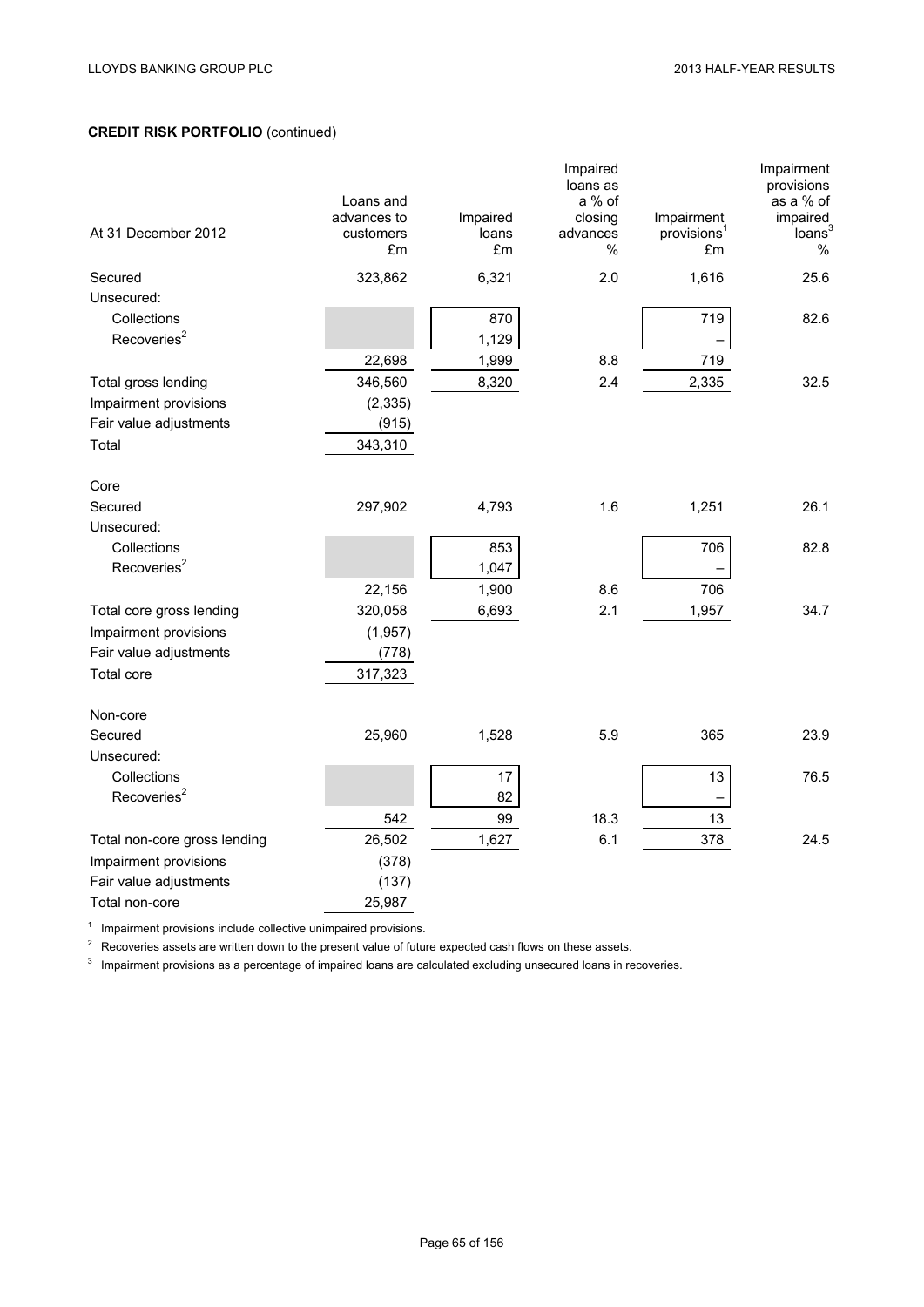The Retail division's loans and advances to customers are analysed in the following table:

|                            | At<br>30 June<br>2013 | At<br>31 Dec<br>2012 |
|----------------------------|-----------------------|----------------------|
|                            | £m                    | £m                   |
| Secured:                   |                       |                      |
| Mainstream                 | 246,332               | 248,735              |
| Buy to let                 | 50,632                | 49,568               |
| Specialist                 | 24,753                | 25,559               |
|                            | 321,717               | 323,862              |
| Unsecured:                 |                       |                      |
| Credit cards               | 9,270                 | 9,465                |
| Personal loans             | 10,042                | 10,523               |
| Overdrafts                 | 2,484                 | 2,710                |
|                            | 21,796                | 22,698               |
| <b>Total gross lending</b> | 343,513               | 346,560              |

### **Secured**

The impairment charge increased by £14 million, to £187 million compared with the first half of 2012, and decreased by £17 million compared with the second half of 2012. The annualised impairment charge, as a percentage of average loans and advances to customers, has remained broadly stable at 0.12 per cent compared to the first half of 2012. Impairment provisions have been maintained at £1,614 million at 30 June 2013 compared to £1,616 million at 31 December 2012. As a result of this, impairment provisions as a percentage of impaired loans increased to 26.0 per cent from 25.6 per cent at 31 December 2012.

The impairment provisions held against secured assets reflect the Group's view of appropriate allowance for incurred losses. The Group holds appropriate impairment provisions for customers who are experiencing financial difficulty, either on a forbearance arrangement or who may be able to maintain their repayments only whilst interest rates remain low.

The value of mortgages greater than three months in arrears (excluding repossessions) decreased by £75 million to £9,562 million at 30 June 2013 compared to £9,637 million at 31 December 2012.

The number of customers entering into arrears was broadly stable in the first half of 2013.

### **Mortgages greater than three months in arrears (excluding repossessions)**

|              | Number of cases |        | <b>Total mortgage</b><br>accounts % |        |         | Value of debt <sup>1</sup> |         | <b>Total mortgage</b><br>balances % |  |
|--------------|-----------------|--------|-------------------------------------|--------|---------|----------------------------|---------|-------------------------------------|--|
|              | At              | At     | At                                  | At     | At      | At                         | At      | At                                  |  |
|              | 30 June         | 31 Dec | 30 June                             | 31 Dec | 30 June | 31 Dec                     | 30 June | 31 Dec                              |  |
|              | 2013            | 2012   | 2013                                | 2012   | 2013    | 2012                       | 2013    | 2012                                |  |
|              | <b>Cases</b>    | Cases  | %                                   | %      | £m      | £m                         | %       | %                                   |  |
| Mainstream   | 56,585          | 55,905 | $2.2\phantom{0}$                    | 2.2    | 6,365   | 6,287                      | 2.6     | 2.5                                 |  |
| Buy to let   | 6,820           | 7,306  | 1.5                                 | 1.6    | 947     | 1,033                      | 1.9     | 2.1                                 |  |
| Specialist   | 12,929          | 13,262 | 7.6                                 | 7.6    | 2,250   | 2,317                      | 9.1     | 9.1                                 |  |
| <b>Total</b> | 76.334          | 76.473 | 2.4                                 | 2.4    | 9,562   | 9,637                      | 3.0     | 3.0                                 |  |

 $1$  Value of debt represents total book value of mortgages in arrears.

The stock of repossessions increased to 2,681 cases at 30 June 2013 compared to 2,438 cases at 31 December 2012.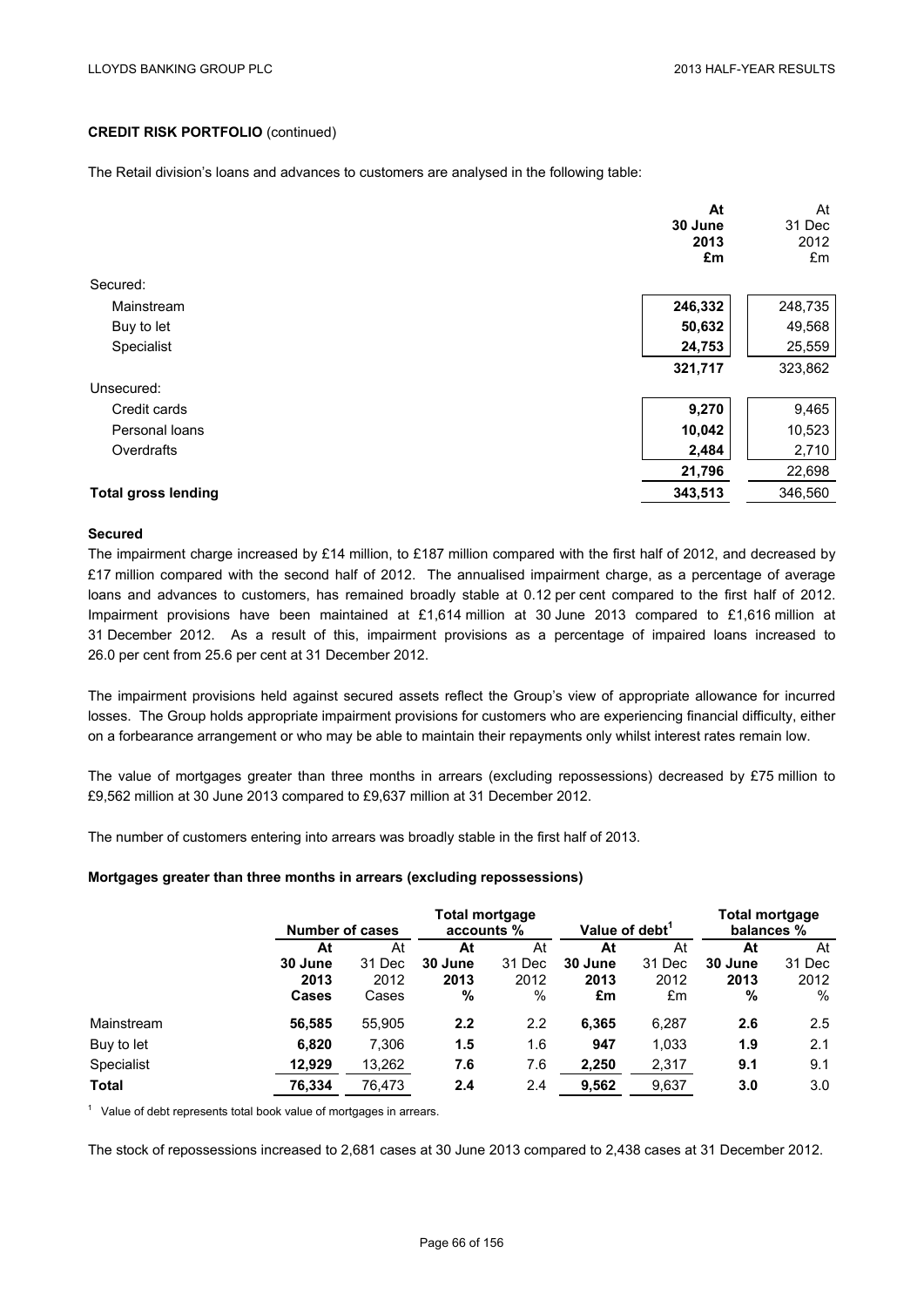### **Secured loan to value analysis**

The average indexed loan to value (LTV) on the mortgage portfolio at 30 June 2013 decreased to 54.0 per cent compared with 56.4 per cent at 31 December 2012. The average LTV for new mortgages and further advances written in the first half of 2013 was 63.6 per cent compared with 62.6 per cent for 2012.

The percentage of closing loans and advances with an indexed LTV in excess of 100 per cent decreased to 7.2 per cent at 30 June 2013, compared with 11.7 per cent at 31 December 2012. The tables below show LTVs across the principal mortgage portfolios.

### **Actual and average LTVs across the Retail mortgage portfolios**

| At 30 June 2013                     | <b>Mainstream</b><br>% | <b>Buy to let</b><br>% | Specialist <sup>1</sup><br>% | <b>Total</b><br>% |
|-------------------------------------|------------------------|------------------------|------------------------------|-------------------|
| Less than 60%                       | 34.8                   | 16.9                   | 17.5                         | 30.6              |
| 60% to 70%                          | 15.7                   | 18.0                   | 13.0                         | 15.8              |
| 70% to 80%                          | 19.3                   | 26.8                   | 19.5                         | 20.6              |
| 80% to 90%                          | 15.6                   | 14.9                   | 19.9                         | 15.8              |
| 90% to 100%                         | 8.3                    | 14.6                   | 16.4                         | 10.0              |
| Greater than 100%                   | 6.3                    | 8.8                    | 13.7                         | 7.2               |
| <b>Total</b>                        | 100.0                  | 100.0                  | 100.0                        | 100.0             |
| Average loan to value: <sup>2</sup> |                        |                        |                              |                   |
| Stock of residential mortgages      | 50.6                   | 69.6                   | 68.9                         | 54.0              |
| New residential lending             | 63.4                   | 64.8                   | n/a                          | 63.6              |
| Impaired mortgages                  | 70.5                   | 96.2                   | 85.2                         | 76.0              |
| At 31 December 2012                 | Mainstream<br>%        | Buy to let<br>%        | Specialist <sup>1</sup><br>% | Total<br>%        |
| Less than 60%                       | 31.9                   | 12.8                   | 14.7                         | 27.6              |
| 60% to 70%                          | 12.8                   | 12.9                   | 9.7                          | 12.6              |
| 70% to 80%                          | 18.3                   | 26.2                   | 17.2                         | 19.4              |
| 80% to 90%                          | 16.6                   | 16.5                   | 19.1                         | 16.8              |
| 90% to 100%                         | 10.5                   | 15.4                   | 18.5                         | 11.9              |
| Greater than 100%                   | 9.9                    | 16.2                   | 20.8                         | 11.7              |
| Total                               | 100.0                  | 100.0                  | 100.0                        | 100.0             |
| Average loan to value: <sup>2</sup> |                        |                        |                              |                   |
| Stock of residential mortgages      | 52.7                   | 73.6                   | 72.6                         | 56.4              |
| New residential lending             | 62.3                   | 64.5                   | n/a                          | 62.6              |
| Impaired mortgages                  | 72.2                   | 99.3                   | 88.1                         | 78.3              |

 $1$  Specialist lending is closed to new business and is in run-off.

<sup>2</sup> Average loan to value is calculated as total loans and advances as a percentage of the total collateral of these loans and advances.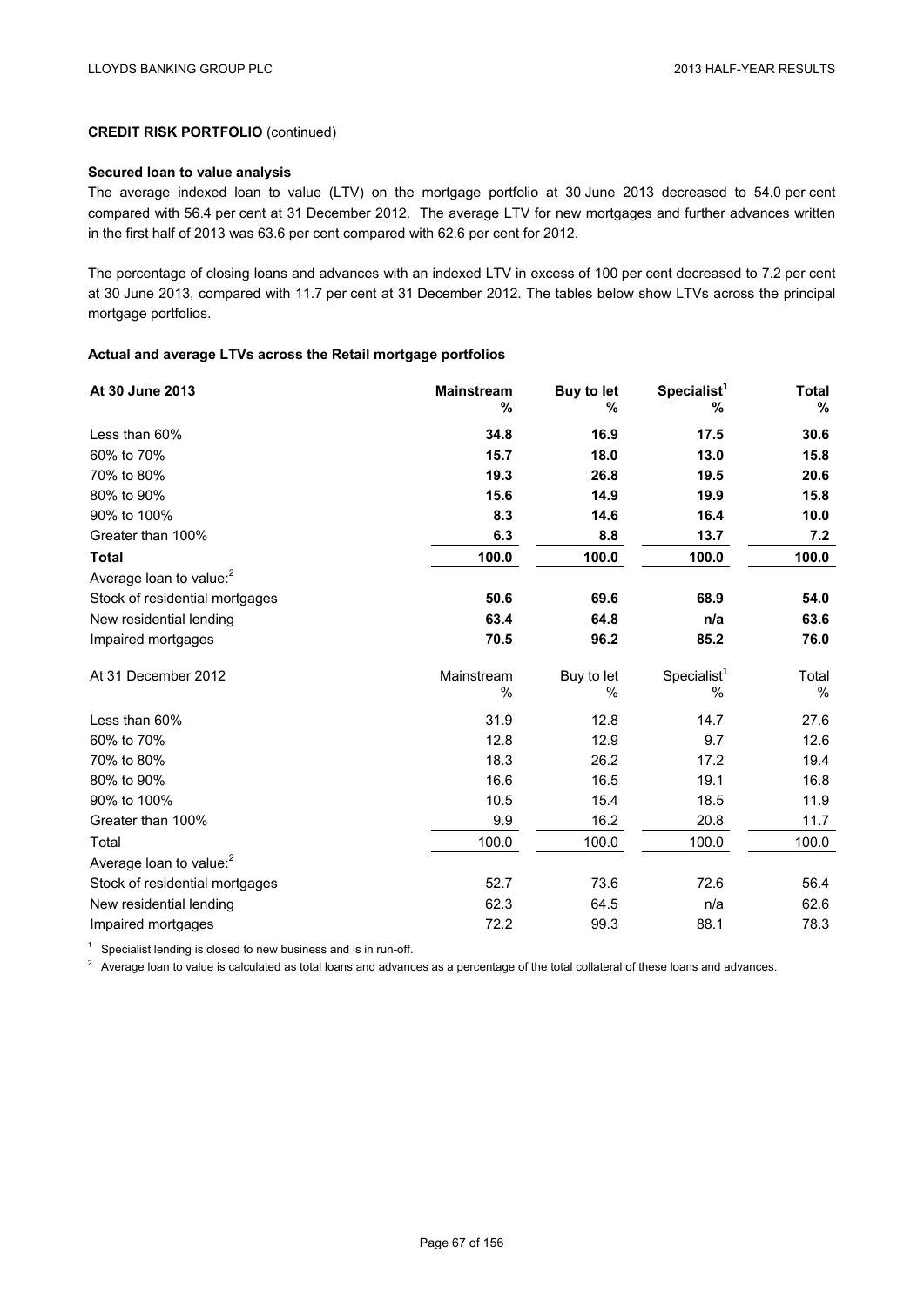#### **Unsecured**

In the first half of 2013 the impairment charge on unsecured loans and advances to customers reduced by £136 million compared with the first half of 2012 and increased by £141 million to £449 million compared with the second half of 2012. The movements were driven by debt sale and recoveries stock management activities; the underlying trend is broadly stable. The annualised impairment charge as a percentage of average loans and advances to customers decreased to 4.01 per cent in the first half of 2013 from 4.80 per cent in the first half of 2012.

Impaired loans decreased by £223 million since 31 December 2012 to £1,776 million at 30 June 2013 which represented 8.1 per cent of closing loans and advances to customers, compared with 8.8 per cent at 31 December 2012. The reduction in impaired loans is a result of the Group's sustainable risk appetite and ongoing effective portfolio management. Retail's exposure to revolving credit products has been actively managed to ensure that it is appropriate to customers' changing financial circumstances.

Impairment provisions decreased by £77 million, compared with 31 December 2012. This reduction was driven by fewer assets entering arrears and recoveries assets being written down to the present value of future expected cash flows. Impairment provisions as a percentage of impaired loans in collections increased to 83.3 per cent at 30 June 2013 from 82.6 per cent at 31 December 2012.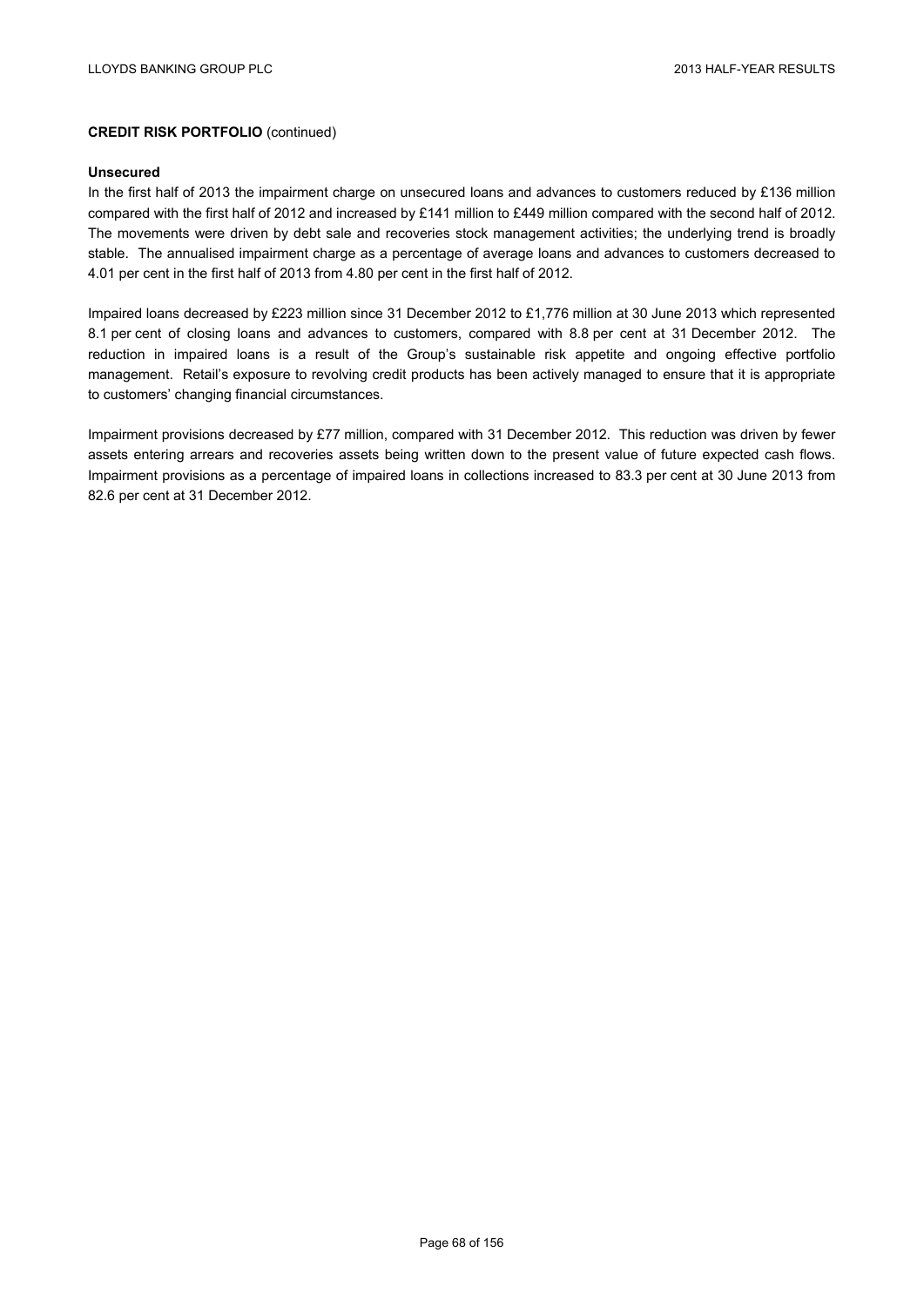#### **Commercial Banking**

### **Overview**

- The Commercial Banking impairment charge was £727 million in the first half of 2013, substantially lower than the £1,408 million in the first half of 2012. The decrease was primarily driven by lower charges in the non-core portfolio. This was partially offset by a higher core charge which was primarily attributable to a level of releases during the first half of 2012 which were not repeated in the first half of 2013. The impairment charge was also lower compared to £1,538 million in the second half of 2012.
- The overall quality of the Commercial Banking portfolio remains good. The Group's prudent through the cycle approach to risk appetite, and the continuing low interest rate environment are helping maintain defaults at a relatively low level, despite subdued economic conditions.
- The impairment charge as a percentage of average loans and advances decreased to 1.03 per cent from 1.61 per cent in the first half of 2012, and materially improved from 2.06 per cent for the half year to 31 December 2012. Core impairment charge as an annualised percentage of average loans and advances to customers increased to 0.57 per cent compared to 0.40 per cent in the first half of 2012, but decreased from 0.93 per cent in the second half of 2012.
- Non-core portfolio continues to reduce, as a result of the Group's proactive asset disposal programme. As a percentage of total loans and advances to customers, non-core now represents 22.3 per cent compared to 27.6 per cent at 31 December 2012.

### **Impairment charge**

|                                                                                                   | Half-year<br>to 30 June<br>2013<br>£m | Half-year<br>to 30 June<br>2012<br>£m | <b>Change</b><br>since<br>30 June<br>2012<br>℅ | Half-year<br>to 31 Dec<br>2012<br>£m |
|---------------------------------------------------------------------------------------------------|---------------------------------------|---------------------------------------|------------------------------------------------|--------------------------------------|
| Core                                                                                              | 302                                   | 232                                   | (30)                                           | 472                                  |
| Non-core                                                                                          | 425                                   | 1,176                                 | 64                                             | 1,066                                |
| <b>Total impairment charge</b>                                                                    | 727                                   | 1,408                                 | 48                                             | 1,538                                |
| Core impairment charge as a % of average advances<br>Non-core impairment charge as a % of average | 0.57%                                 | 0.40%                                 | 17bp                                           | 0.93%                                |
| advances                                                                                          | 2.35%                                 | 3.76%                                 | (141)bp                                        | 4.64%                                |
| Impairment charge as a % of average advances                                                      | 1.03%                                 | 1.61%                                 | (58)bp                                         | 2.06%                                |

### **Impaired loans and provisions**

Commercial Banking impaired loans reduced substantially by 20.3 per cent to £19,102 million compared with 31 December 2012. As a percentage of closing loans and advances to customers, impaired loans reduced to 13.6 per cent from 16.6 per cent at 31 December 2012, despite a reducing portfolio. Impairment provisions as a percentage of impaired loans improved to 43.9 per cent from 41.7 per cent at 31 December 2012 driven by increased provisions made on a number of existing impaired connections and the disposal of impaired loans with lower coverage.

Core impaired loans reduced to £5,498 million from £5,907 million at 31 December 2012. Core impairment provisions as a percentage of impaired loans increased to 51.7 per cent compared to 48.5 per cent at 31 December 2012, reflecting higher levels of provisions on a few longstanding impaired cases in Mid Markets.

Non-core impaired loans reduced materially by 24.7 per cent to £13,604 million compared to £18,058 million at 31 December 2012, reflecting the Group's continued proactive deleveraging. Nearly three quarters of the reduction came from the non-core Corporate Real Estate portfolio. Non-core impairment provisions as a percentage of impaired loans increased to 40.7 per cent compared to 39.4 per cent, driven by additional provisions taken on a number of existing impaired connections and disposals of impaired loans with lower coverage. Non-core impairment provisions as a percentage of non-core impaired assets remain lower than core, mainly a factor of asset mix, given that the non-core assets which are impaired are heavily weighted towards real estate and real estate related assets with higher collateral levels.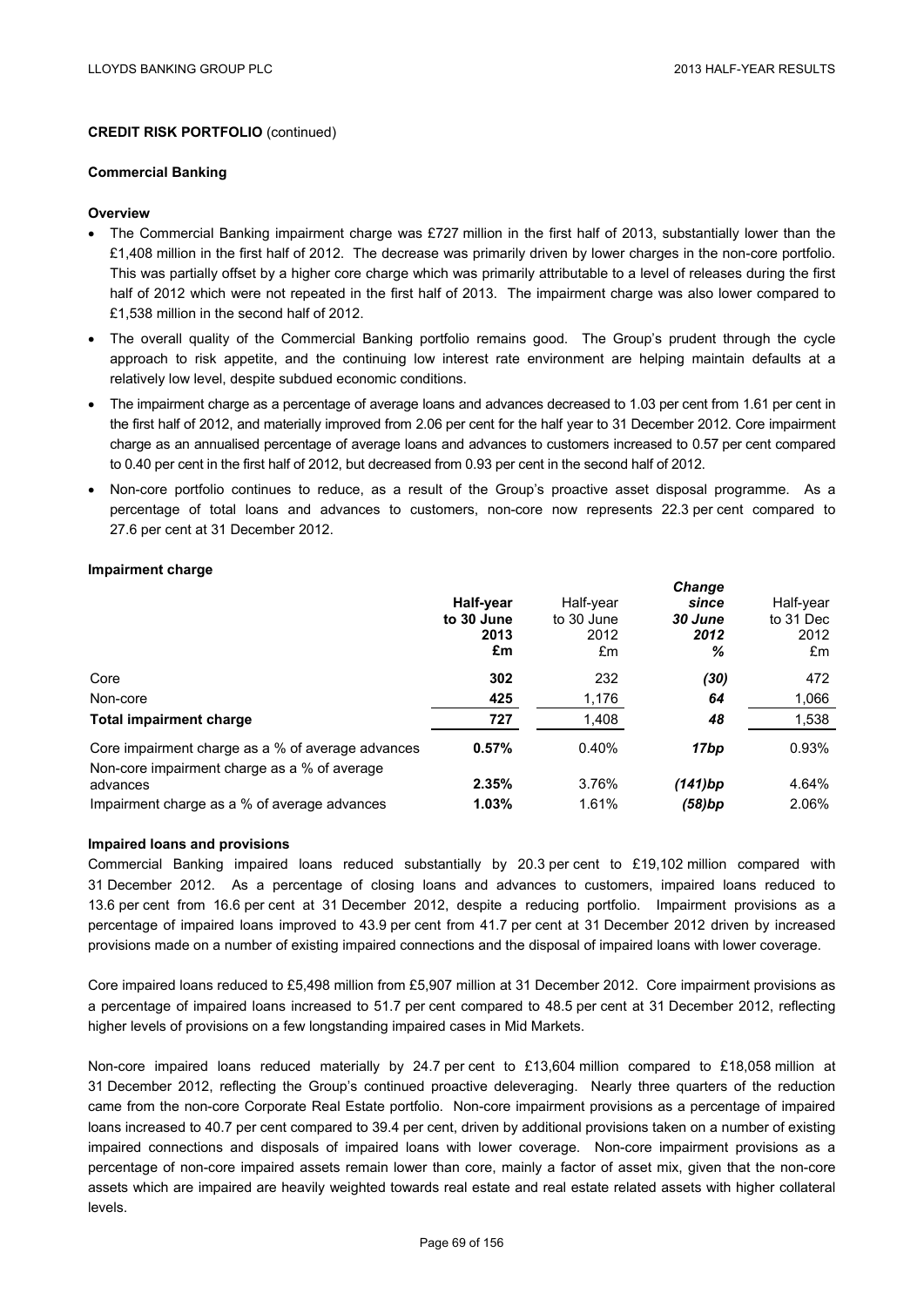## **Commercial Banking**

| At 30 June 2013                 | Loans and<br>advances to<br>customers<br>£m | <b>Impaired</b><br>loans<br>£m | Impaired<br>loans as a<br>$%$ of<br>closing<br>advances<br>% | Impairment<br>provisions <sup>1</sup><br>£m | Impairment<br>provisions<br>as a % of<br>impaired<br>loans<br>% |
|---------------------------------|---------------------------------------------|--------------------------------|--------------------------------------------------------------|---------------------------------------------|-----------------------------------------------------------------|
| <b>Total Commercial Banking</b> | 140,472                                     | 19,102                         | 13.6                                                         | 8,377                                       | 43.9                                                            |
| Reverse repos                   | 1,917                                       |                                |                                                              |                                             |                                                                 |
| Impairment provisions           | (8, 377)                                    |                                |                                                              |                                             |                                                                 |
| Fair value adjustments          |                                             |                                |                                                              |                                             |                                                                 |
| <b>Total</b>                    | 134,012                                     |                                |                                                              |                                             |                                                                 |
| Core                            |                                             |                                |                                                              |                                             |                                                                 |
| <b>Total Commercial Banking</b> | 109,128                                     | 5,498                          | 5.0                                                          | 2,845                                       | 51.7                                                            |
| Reverse repos                   | 1,917                                       |                                |                                                              |                                             |                                                                 |
| Impairment provisions           | (2,845)                                     |                                |                                                              |                                             |                                                                 |
| Fair value adjustments          |                                             |                                |                                                              |                                             |                                                                 |
| <b>Total core</b>               | 108,200                                     |                                |                                                              |                                             |                                                                 |
| Non-core                        |                                             |                                |                                                              |                                             |                                                                 |
| Corporate Real Estate and other |                                             |                                |                                                              |                                             |                                                                 |
| Corporate <sup>2</sup>          | 16,524                                      | 11,181                         | 67.7                                                         | 4,185                                       | 37.4                                                            |
| Specialist Finance <sup>3</sup> | 12,870                                      | 2,043                          | 15.9                                                         | 1,081                                       | 52.9                                                            |
| Other                           | 1,950                                       | 380                            | 19.5                                                         | 266                                         | 70.0                                                            |
| <b>Total Commercial Banking</b> | 31,344                                      | 13,604                         | 43.4                                                         | 5,532                                       | 40.7                                                            |
| Reverse repos                   |                                             |                                |                                                              |                                             |                                                                 |
| Impairment provisions           | (5, 532)                                    |                                |                                                              |                                             |                                                                 |
| Fair value adjustments          |                                             |                                |                                                              |                                             |                                                                 |
| <b>Total non-core</b>           | 25,812                                      |                                |                                                              |                                             |                                                                 |

<sup>1</sup> Includes collective unimpaired provisions of £826 million; core: £571 million; non-core: £255 million.

<sup>2</sup> Includes the Corporate Real Estate BSU portfolio which is now managed with other Corporate (including non-core good book Corporate Real Estate) assets which were previously disclosed in Other.

<sup>3</sup> Includes the Specialised Lending portfolio which is now managed with other Specialist Finance assets which were previously disclosed in Other.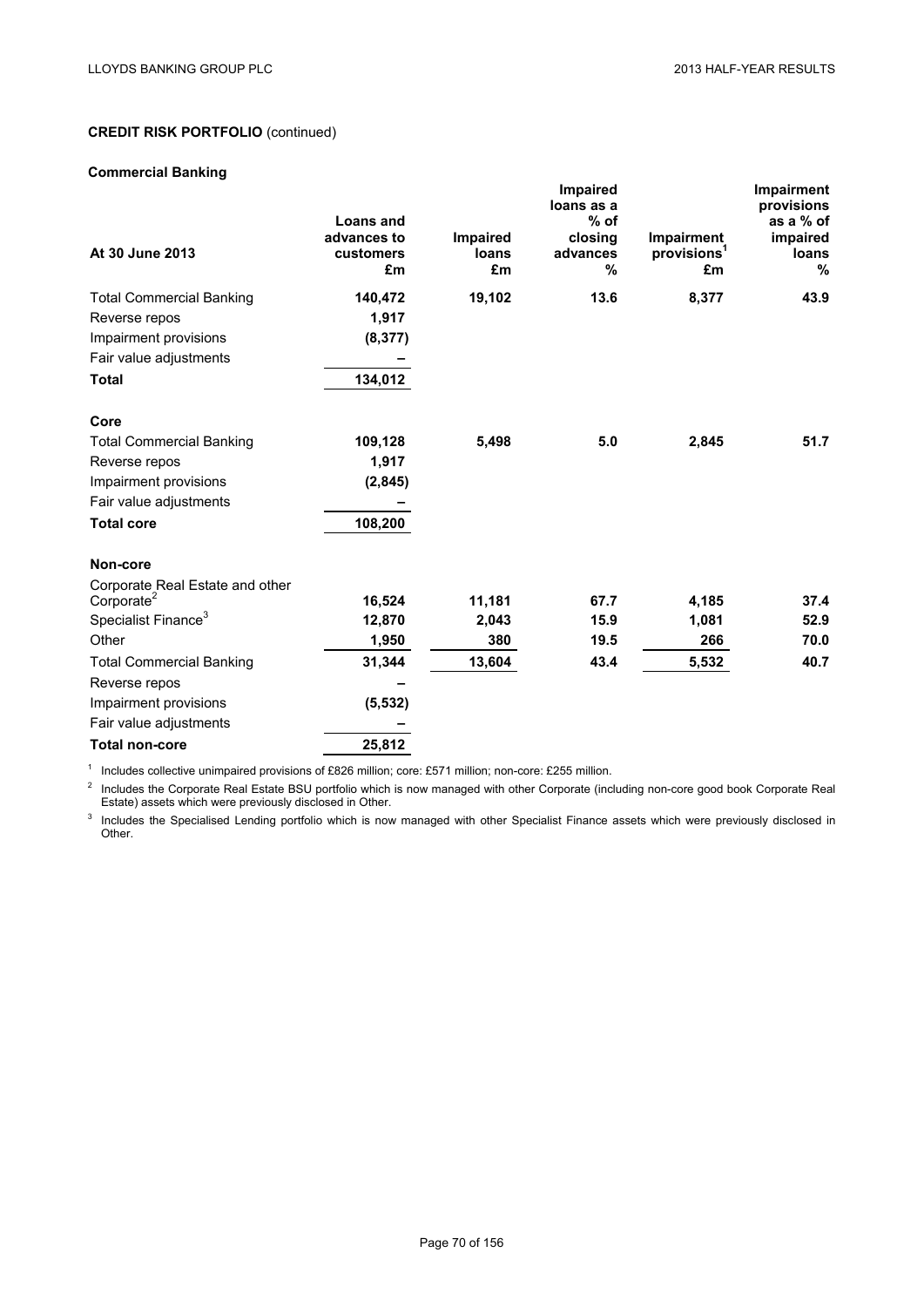|                                 |                          |                   | Impaired<br>loans as a |                                       | Impairment<br>provisions |
|---------------------------------|--------------------------|-------------------|------------------------|---------------------------------------|--------------------------|
|                                 | Loans and                |                   | $%$ of                 |                                       | as a % of                |
| At 31 December 2012             | advances to<br>customers | Impaired<br>loans | closing<br>advances    | Impairment<br>provisions <sup>1</sup> | impaired<br>loans        |
|                                 | £m                       | £m                | %                      | £m                                    | %                        |
| <b>Total Commercial Banking</b> | 144,770                  | 23,965            | 16.6                   | 9,984                                 | 41.7                     |
| Reverse repos                   | 5,087                    |                   |                        |                                       |                          |
| Impairment provisions           | (9,984)                  |                   |                        |                                       |                          |
| Fair value adjustments          | (131)                    |                   |                        |                                       |                          |
| Total                           | 139,742                  |                   |                        |                                       |                          |
| Core                            |                          |                   |                        |                                       |                          |
| <b>Total Commercial Banking</b> | 104,867                  | 5,907             | 5.6                    | 2,866                                 | 48.5                     |
| Reverse repos                   | 5,087                    |                   |                        |                                       |                          |
| Impairment provisions           | (2,866)                  |                   |                        |                                       |                          |
| Fair value adjustments          |                          |                   |                        |                                       |                          |
| <b>Total core</b>               | 107,088                  |                   |                        |                                       |                          |
| Non-core                        |                          |                   |                        |                                       |                          |
| Corporate Real Estate and other |                          |                   |                        |                                       |                          |
| Corporate <sup>2</sup>          | 21,777                   | 14,447            | 66.3                   | 5,411                                 | 37.5                     |
| Specialist Finance <sup>3</sup> | 15,488                   | 2,935             | 19.0                   | 1,235                                 | 42.1                     |
| Other                           | 2,638                    | 676               | 25.6                   | 472                                   | 69.8                     |
| <b>Total Commercial Banking</b> | 39,903                   | 18,058            | 45.3                   | 7,118                                 | 39.4                     |
| Reverse repos                   |                          |                   |                        |                                       |                          |
| Impairment provisions           | (7, 118)                 |                   |                        |                                       |                          |
| Fair value adjustments          | (131)                    |                   |                        |                                       |                          |
| Total non-core                  | 32,654                   |                   |                        |                                       |                          |

<sup>1</sup> Includes collective unimpaired provisions of £894 million; core: £545 million; non-core: £349 million.

<sup>2</sup> Includes the Corporate Real Estate BSU portfolio which is now managed with other Corporate (including non-core good book Corporate Real Estate) assets which were previously disclosed in Other.

<sup>3</sup> Includes the Specialised Lending portfolio which is now managed with other Specialist Finance assets which were previously disclosed in Other.

## **Core**

#### *SME*

The SME portfolio continues to grow within prudent credit risk appetite parameters and net lending increased 5 per cent year-on-year reflecting the Group's continuing commitment to support the UK economy and the Funding for Lending Scheme, with portfolio credit quality either remaining stable or improving across all key metrics. There have been no material changes to credit risk appetite.

The impairment charge has reduced to £89 million in the first half of 2013 compared to £116 million in the first half of 2012. Stable credit quality and a reducing impairment charge reflect the Group's consistent and prudent through the cycle credit risk appetite, and is also a function of benefitting from a low interest rate environment which has helped to maintain defaults at a lower level. Notwithstanding this, the Group always looks to ensure that new business originated can sustain an increase in policy rates over the medium-term back to more normal levels.

This is all part of the Group's commitment to support clients through the cycle and its prudent credit risk appetite remains key. The Group's control and monitoring activities play an important role in identifying customers showing early signs of financial stress and bringing them into the Group's support model so prompt and supporting actions can be taken.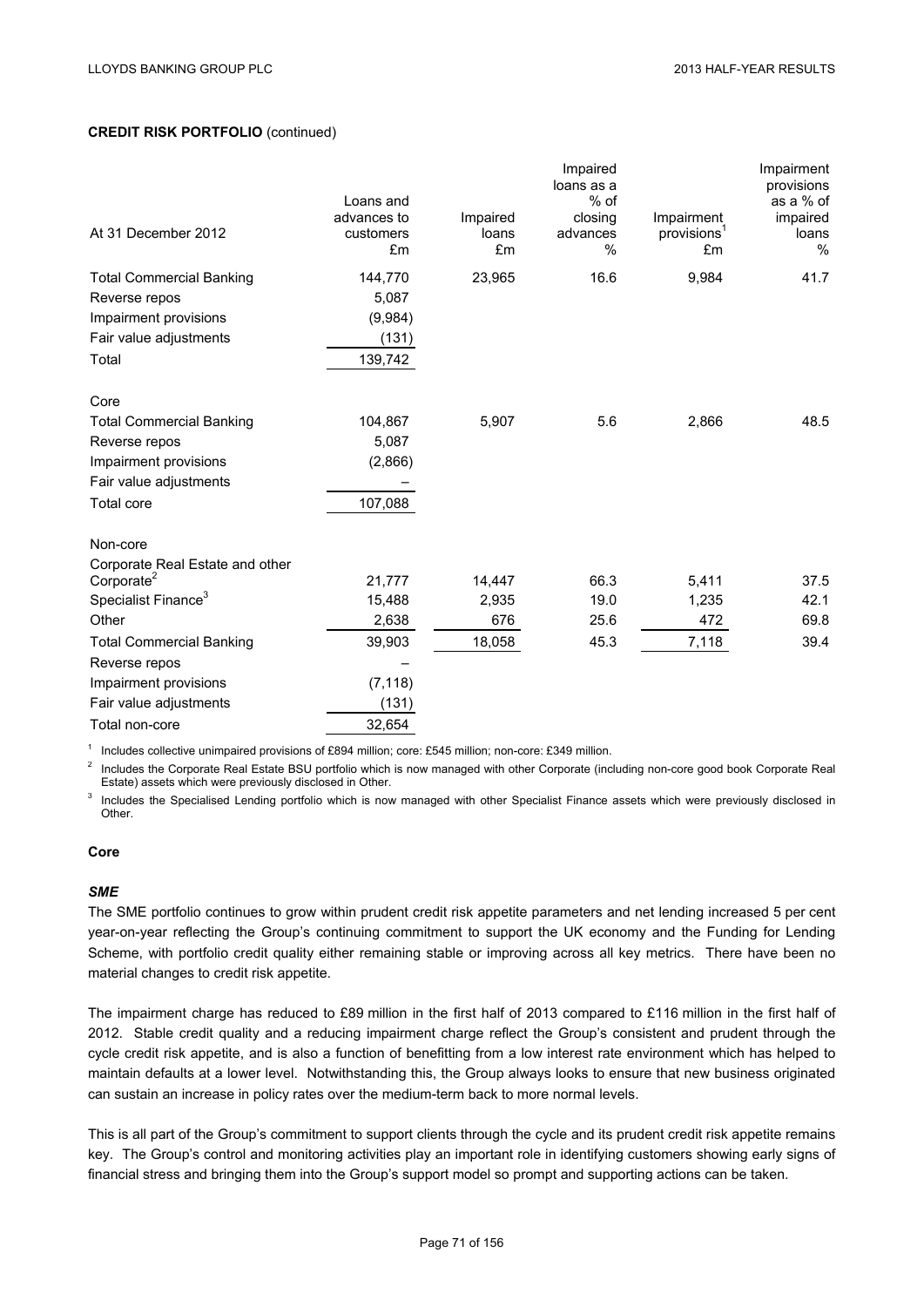#### *Other Commercial Banking*

The £80.7 billion of gross loans and advances to customers in the Commercial Banking core portfolio are segmented across a number of different coverage segments delivered via various products from Lending and Transaction Banking to Financial Markets and Capital Markets. These include:

*Mid Markets* – the vast majority of the business remains UK-focused with consequent dependency on the performance of the domestic economy. Fragile consumer sentiment, public sector austerity measures and low investment activity and appetite, particularly outside London and the South East, have continued to contribute towards soft trading conditions and constrained demand for credit. The impact of reduced demand remains evident in consumer discretionary spending sectors such as retail and leisure and investment-driven sectors such as construction, although the Group's portfolio in these sectors has proven resilient during the first half of 2013. The Residential Care portfolio has remained susceptible to sector-wide pressures, which continued during the first half of 2013.

The Mid Markets real estate business is focused predominantly upon unquoted private real estate portfolios. Credit quality continues to improve and the number of new non-performing customers continues to moderate. The core portfolio is modestly expanding and new business propositions are being written under robust policy parameters and in line with agreed risk appetite. The challenging backdrop of the UK economy is maintaining pressure on the domestic real estate market with capital and rental values remaining subdued particularly outside of the London and South East region.

*Global Corporates* – the core portfolio related to trading companies continues to be predominantly Investment Grade focused; the overall portfolio asset quality remains good; and corporate balance sheets generally remain conservatively structured following a period of de-leveraging through the downturn. 2013 continues to see a limited number of mergers and acquisitions, with conservative structuring approaches being adopted and subsequent focus on rapid de-leveraging. Whilst the Group continues to see weakness in sectors such as Media, Retail, Leisure, Manufacturing and Construction across the UK and Continental Europe, there are now some signs of a slow improvement, albeit this remains fragile.

The Global Corporates real estate customer franchise is focused on the larger borrower end of the UK property market with a bias to the quoted public listed companies and funds sector. Portfolio credit quality remains very acceptable being underpinned by seasoned management teams with proven asset management skills generating predictable cash flows from their income producing portfolios. Access to capital to exploit market opportunities remains available and the customer bias towards London and 'prime' assets has enhanced performance despite the overall challenging UK market conditions. Developing signs of greater distribution appetite in the market including increased participation from insurers is likely to increase the diversity of customer funding options.

*Financial Institutions* – Commercial Banking maintains relationships with many major financial institutions throughout the world. These relationships are either client focused or held to support the Group's funding, liquidity and general hedging requirements. Trading exposures continue to be predominantly short-term and/or collateralised with inter bank activity mainly undertaken with strong investment grade counterparties. The Eurozone remains challenging and continues to demand very close portfolio scrutiny and oversight. Detailed contingency plans are in place and continuously refined, whilst modest exposures to financial institutions domiciled in peripheral Eurozone countries continue to be managed within tight risk parameters.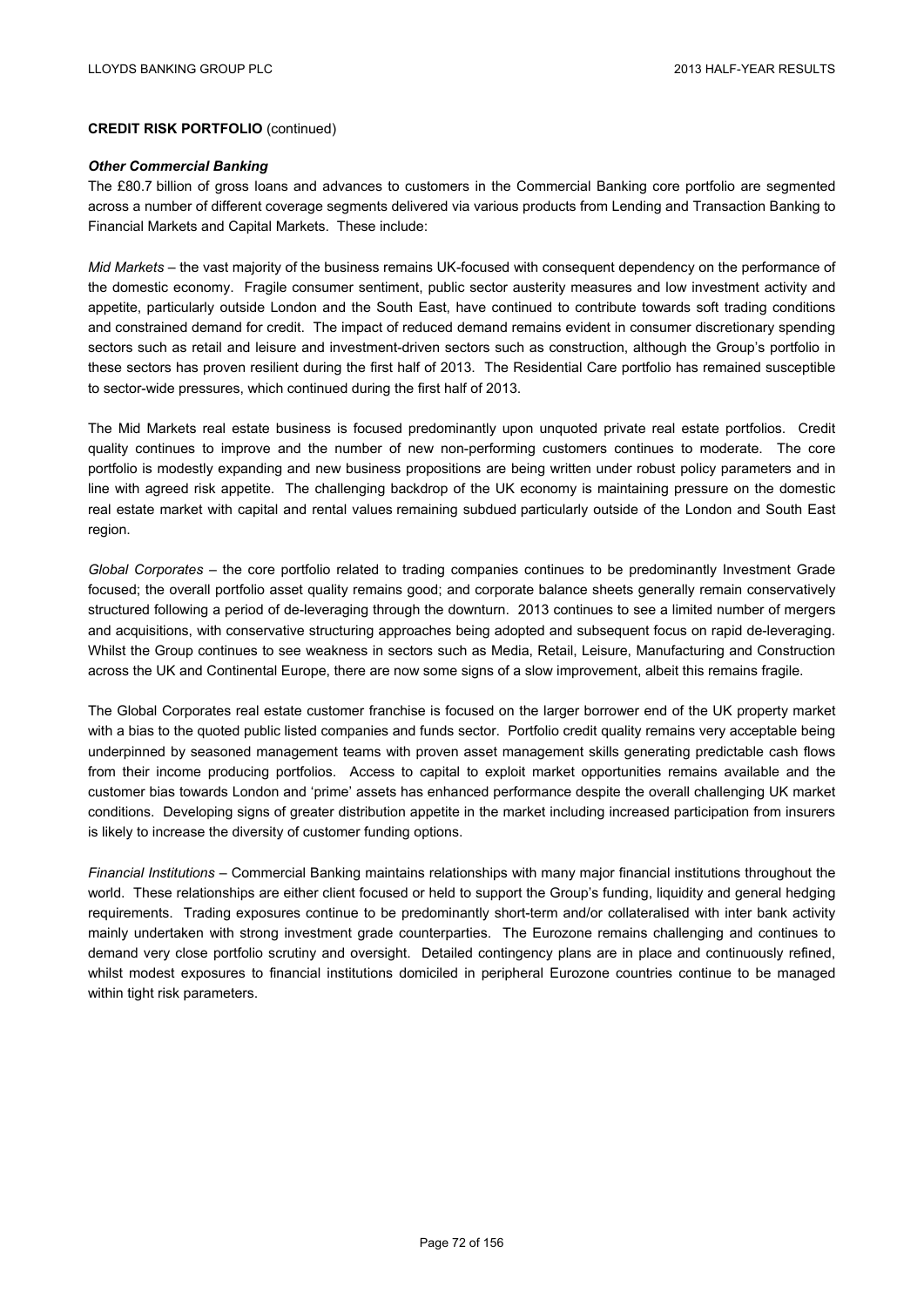Financial Markets provides access to the external wholesale market to facilitate the Group's balance sheet management activities providing pricing and risk management solutions to both internal and external clients. Within Commercial Banking the portfolio comprises £3.9 billion of loans and advances to customers (excluding reverse repos), £5.7 billion of loans and advances to banks and £1.2 billion of available-for-sale debt securities.

The majority of funding and risk management activity is transacted with investment grade counterparties including Sovereign central banks and much of it is on a collateralised basis, such as repos facing a Central Counterparty (CCP). Derivative transactions with Financial Institution counterparties are typically collateralised under a credit support annex in conjunction with the ISDA Master Agreement. The Group continues to consolidate its counterparty risk via CCP's as part of an ongoing move to reduce bilateral counterparty risk by clearing standardised derivative contracts.

### **Non-core**

The non-core portfolio includes Corporate Real Estate and Specialist Finance (Acquisition Finance, Asset Based Finance and Treasury Assets).

### *Corporate Real Estate and other Corporate*

Loans and advances to customers include the non-core Corporate Real Estate Business Support Unit (BSU) portfolio. Following successful asset reduction progress, this portfolio is now managed together with European Assets and other Corporate assets previously disclosed as Other non-core.

The impairment charge in this portfolio has fallen to £317 million in the first half of 2013 (30 June 2012: £662 million). The fall in the impairment charge reflects lower gross charges on a reduced portfolio, favourable market movements on impaired derivatives and the continuing proactive management.

The portfolio has reduced significantly ahead of expectations primarily due to the momentum on asset disposals which totalled £3.6 billion (net book value) in the half year. The non-core Corporate Real Estate BSU element of the portfolio reduced from £15.7 billion to £11.9 billion during the first half of 2013.

Over two thirds of the portfolio consists of non-core direct real estate loans. The remainder relates to loans to other real estate related sectors, supported by trading activities (such as housebuilders, hotels and care homes) which are managed by specialist teams. The principal aim is to minimise losses for the Group and to support the Group's clients through difficult periods. This activity can involve the restructuring of loans, seeking deleverage through asset sales and other sale initiatives. A consensual route with its clients is always the Group's preferred option. The portfolio remains regionally focused with real estate asset quality that is largely secondary and tertiary in nature. These assets have been the subject of frequent review, and have been impaired to appropriate levels. In assessing the Group's impairment provisions, allowance is taken for the Group's greater proportion of secondary real estate assets. Consequently a steeper fall in real estate prices, compared to the general market index expectations, is used to calculate impairment provisions.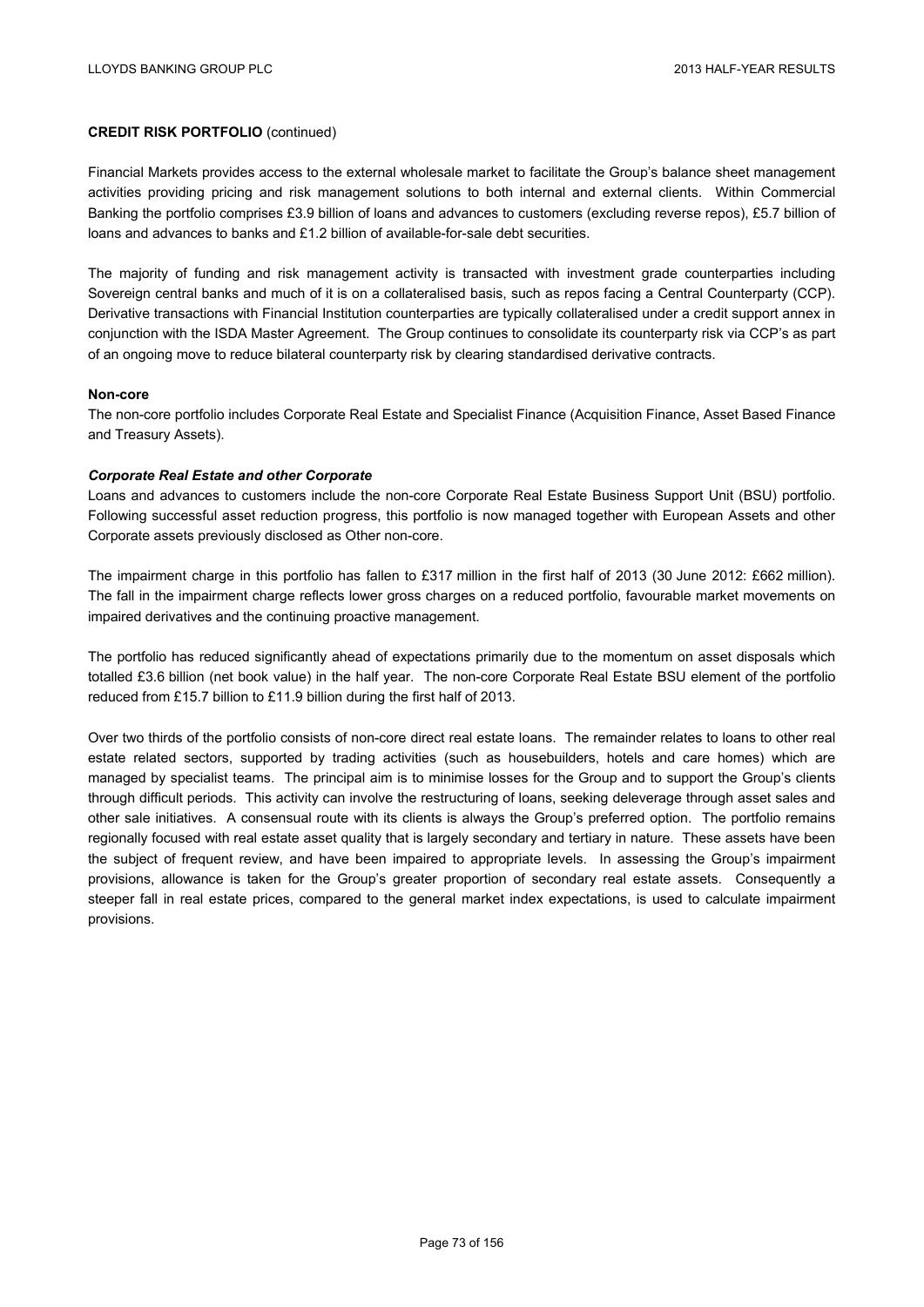#### *Specialist Finance*

Loans and advances to customers include non-core Acquisition Finance (leverage lending) portfolio which falls into noncore since it is outside the Group's risk appetite, and the non-core Asset Based Finance portfolios (Ship Finance, Aircraft Finance, Infrastructure and Rail Capital). Total gross loans and advances reduced by £2.6 billion in the half year to 30 June 2013 mainly due to disposals of £2.2 billion (net book value).

Impairment charges in the non-core Acquisition Finance portfolio have continued to decline significantly, reflecting further reductions in the size of the portfolio.

The Ship Finance portfolio continues to exhibit stress due to falls in asset values across the key sectors (tankers, dry bulk and containers) and as a consequence impairment charges are running at similar levels to those experienced through 2012. The Group has continued its strategy of disposing these assets and several initiatives are planned to take place through the remainder of 2013.

In addition to loans and advances to customers, the non-core Specialist Finance portfolio also includes a significantly reduced Treasury Assets portfolio. This legacy investment portfolio mainly encompasses a portfolio of Asset-Backed Securities (ABS) and financial institution Covered Bond positions. The ABS portfolio was significantly reduced in the first six months of 2013 with disposals of £4.9 billion (net book value).

### *Other*

The remaining non-core portfolios comprise balances in non-core Australian Corporate (£1.7 billion) and North America (£0.3 billion). The Australian Corporate business has continued to reshape and de-risk over the first half of 2013, decreasing impaired assets on its balance sheet in 2013. Residual exposure is predominantly investment grade focused.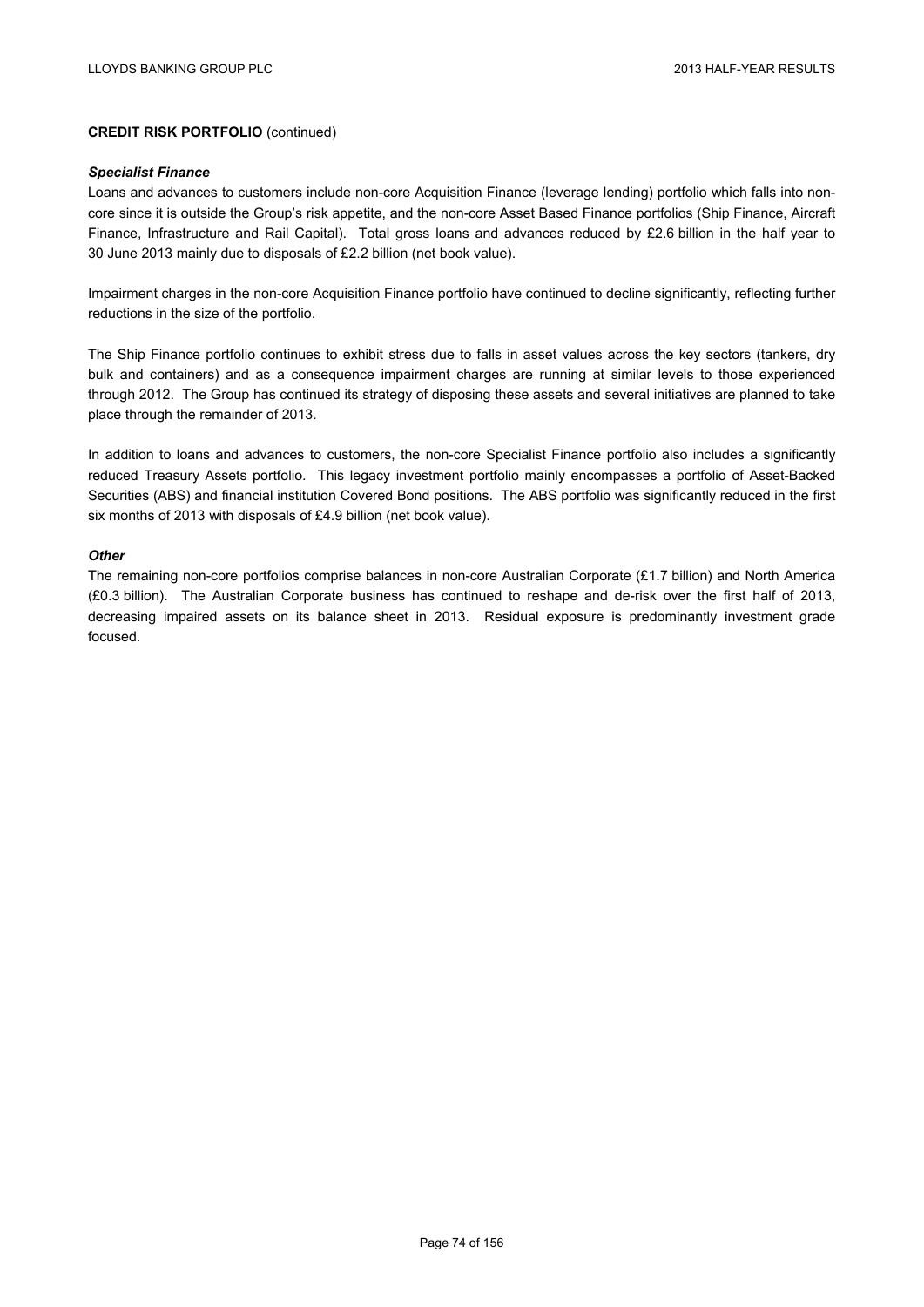### **Secured loan to value analysis for UK Direct Real Estate lending in Commercial Banking**

The Group classifies Direct Real Estate as exposure which is directly supported by cash flows from property activities, as opposed to trading activities (such as hotels, care homes and housebuilders). The Group manages its exposures to Direct Real Estate in a number of different business units.

### *Core UK Direct Real Estate*

Approximately three quarters of loans and advances relate to commercial real estate with the remainder mostly residential real estate. A large element of the residential exposure is to professional landlords in the Group's SME business, where performance has been good. Approximately two thirds of the core commercial real estate portfolio was originated under heritage Lloyds TSB credit risk criteria. The Group's risk appetite requires it to look first at the underlying cash flows as part of credit assessment, alongside key requirements for good quality counterparties and a well spread tenant profile. The Group considers the value in security taken as a secondary repayment source, although its origination parameters for loan to values (based on heritage Lloyds TSB risk appetite) are considered through the cycle.

### *Non-core UK Direct Real Estate*

The Group considers this portfolio to be appropriately provided for after taking into account the value of the collateral held. In the case of impaired UK direct real estate exposures (over £5 million) there is a net property collateral shortfall of approximately £0.2 billion. This figure excludes benefits of credit mitigants such as cross collateralisation and cross guarantees. The Group makes use of a variety of methodologies to assess the value of property collateral, where external valuations are not available. These include use of market indexes, models and subject matter expert judgement. Loan to value ratios (indexed or actual if within last 12 months) for the Group's largest transactions (over £5 million) are detailed in the table below.

## **LTVs – UK Direct Real Estate**

|                         | Core               | Non-core       |                    |                |
|-------------------------|--------------------|----------------|--------------------|----------------|
|                         | loans and advances |                | loans and advances |                |
| At 30 June 2013         | (gross)<br>£m      | $\frac{9}{6}$  | (gross)<br>£m      | $\frac{9}{6}$  |
|                         |                    |                |                    |                |
| Exposures > £5 million: |                    |                |                    |                |
| Less than 60%           | 4,209              | 41             | 686                | 8              |
| 61% to 70%              | 1,344              | 13             | 310                | 4              |
| 71% to 80%              | 2,116              | 21             | 470                | 6              |
| 81% to 100%             | 1,142              | 11             | 1,702              | 20             |
| 101% to 125%            | 149                | 1              | 1,140              | 14             |
| More than 125%          | 524                | 5              | 3,530              | 43             |
| Unsecured               | 809                | 8              | 455                | 5              |
|                         | 10,293             | 100            | 8,293              | 100            |
| Exposures < £5 million  | 10,039             |                | 1,084              |                |
| <b>Total</b>            | 20,332             |                | 9,377              |                |
| At 31 December 2012     |                    |                |                    |                |
| Exposures > £5 million: |                    |                |                    |                |
| Less than 60%           | 3,309              | 37             | 630                | 6              |
| 61% to 70%              | 1,920              | 21             | 279                | 3              |
| 71% to 80%              | 1,657              | 18             | 576                | $6\phantom{1}$ |
| 81% to 100%             | 995                | 11             | 2,046              | 21             |
| 101% to 125%            | 156                | $\overline{2}$ | 1,618              | 17             |
| More than 125%          | 185                | 2              | 4,200              | 43             |
| Unsecured               | 762                | 9              | 346                | 4              |
|                         | 8,984              | 100            | 9,695              | 100            |
| Exposures < £5 million  | 9,667              |                | 2,398              |                |
| Total                   | 18,651             |                | 12,093             |                |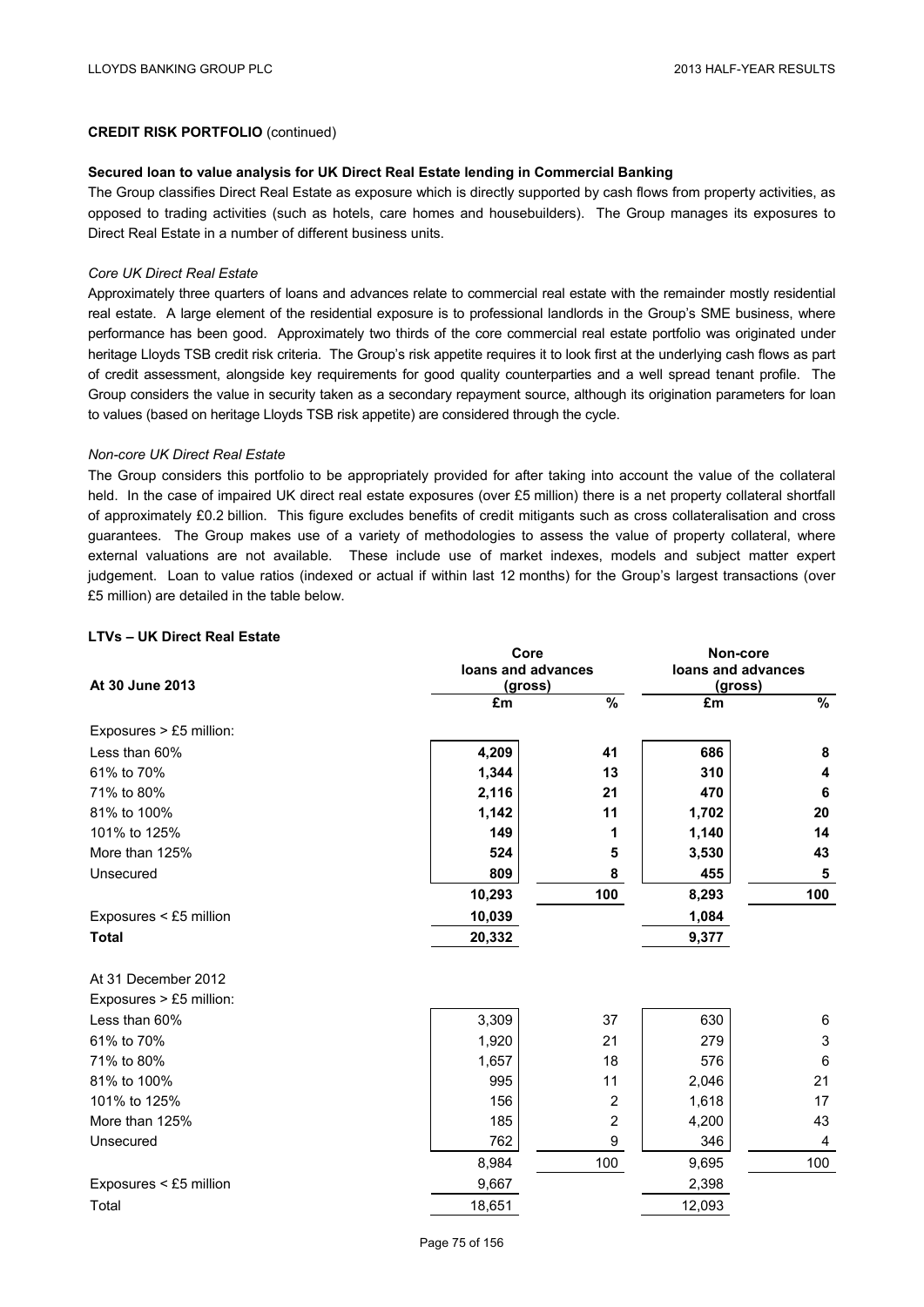### **Wealth, Asset Finance and International**

#### **Overview**

- The total Wealth, Asset Finance and International impairment charge was £450 million in the first half of 2013, a decrease of 55 per cent, against the first half of 2012. The decrease was primarily driven by the Irish portfolios.
- Across the aggregate Irish commercial real estate and corporate portfolios, 86.4 per cent (31 December 2012: 85.2 per cent) is now impaired with a coverage ratio of 73.0 per cent (31 December 2012: 68.0 per cent), primarily reflecting continued deterioration in the Irish commercial property market. Net exposure across the Irish commercial real estate and corporate portfolios has reduced to £4.5 billion (31 December 2012: £5.4 billion).
- In the Irish retail mortgage portfolio, impairment provisions as a percentage of impaired loans increased to 71.4 per cent (31 December 2012: 71.2 per cent).

## **Impairment charge**

|                                                          | Half-year<br>to 30 June<br>2013<br>£m | Half-year<br>to 30 June<br>2012<br>£m | Change<br>since<br>30 June<br>2012<br>% | Half-year<br>to 31 Dec<br>2012<br>£m |
|----------------------------------------------------------|---------------------------------------|---------------------------------------|-----------------------------------------|--------------------------------------|
| Wealth                                                   | 8                                     | 8                                     |                                         | 15                                   |
| International:                                           |                                       |                                       |                                         |                                      |
| Ireland retail                                           | 21                                    | 65                                    | 68                                      | 43                                   |
| Ireland commercial real estate                           | 183                                   | 485                                   | 62                                      | 254                                  |
| Ireland corporate                                        | 181                                   | 347                                   | 48                                      | 51                                   |
| Spain retail                                             | 17                                    | 12                                    | (42)                                    | 39                                   |
| Netherlands retail                                       | 7                                     | 6                                     | (17)                                    | 17                                   |
| Asia retail                                              | (3)                                   | 6                                     |                                         | 29                                   |
| Latin America and Middle East                            | $\mathbf 1$                           |                                       |                                         | (33)                                 |
|                                                          | 407                                   | 921                                   | 56                                      | 400                                  |
| Asset Finance:                                           |                                       |                                       |                                         |                                      |
| United Kingdom                                           | 31                                    | 54                                    | 43                                      | 67                                   |
| Australia                                                | 4                                     | 8                                     | 50                                      | $\overline{7}$                       |
|                                                          | 35                                    | 62                                    | 44                                      | 74                                   |
| <b>Total impairment charge</b>                           | 450                                   | 991                                   | 55                                      | 489                                  |
| Core                                                     |                                       |                                       |                                         |                                      |
| Wealth                                                   | 8                                     | 8                                     |                                         | 15                                   |
| International                                            |                                       | 1                                     |                                         | (1)                                  |
| <b>Asset Finance</b>                                     | 7                                     | $\overline{\mathbf{c}}$               |                                         | (3)                                  |
| Core impairment charge                                   | 15                                    | 11                                    | (36)                                    | 11                                   |
| Non-core                                                 |                                       |                                       |                                         |                                      |
| Wealth                                                   |                                       |                                       |                                         |                                      |
| International                                            | 407                                   | 920                                   | 56                                      | 401                                  |
| <b>Asset Finance</b>                                     | 28                                    | 60                                    | 53                                      | 77                                   |
| Non-core impairment charge                               | 435                                   | 980                                   | 56                                      | 478                                  |
| Impairment charge as a % of average advances             | 2.10%                                 | 3.99%                                 | (189)bp                                 | 2.16%                                |
| Core impairment charge as a % of average advances        | 0.50%                                 | 0.36%                                 | 14bp                                    | 0.55%                                |
| Non-core impairment charge as a % of average<br>advances | 2.37%                                 | 4.42%                                 | (205)bp                                 | 2.34%                                |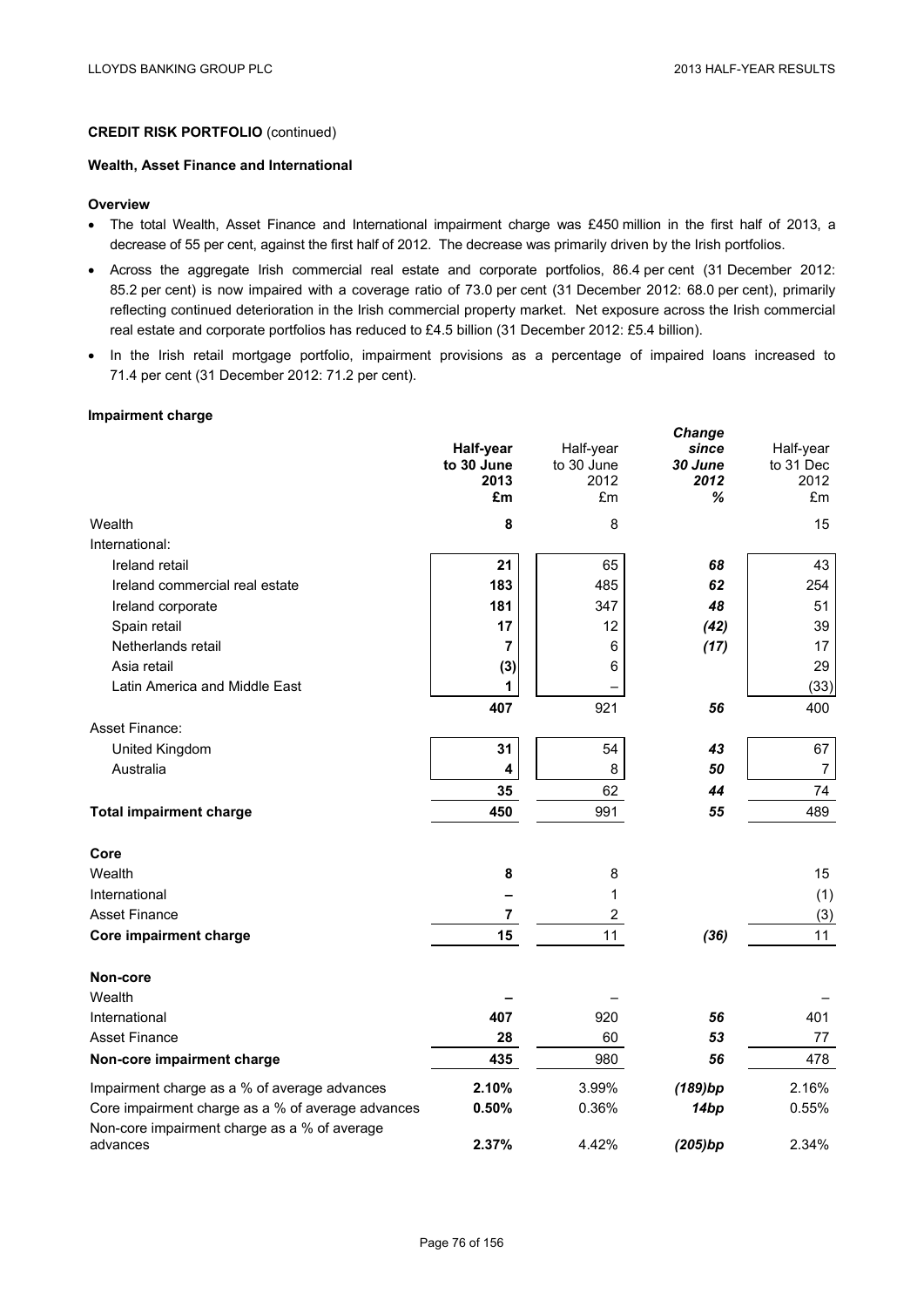# **Impaired loans and provisions**

Total impaired loans decreased by £723 million to £13,285 million compared with £14,008 million at 31 December 2012 and as a percentage of closing loans and advances to customers increased to 33.4 per cent from 32.6 per cent at 31 December 2012. This is primarily driven by reductions in Ireland commercial real estate and corporate.

Impairment provisions as a percentage of impaired loans increased to 71.5 per cent from 67.5 per cent at 31 December 2012. The increase was driven by the International portfolios.

## **Wealth, Asset Finance and International**

|                                 | <b>Loans and</b><br>advances to | Impaired    | Impaired<br>loans<br>as a % of<br>closing | Impairment                    | Impairment<br>provisions<br>as a % of<br>impaired |
|---------------------------------|---------------------------------|-------------|-------------------------------------------|-------------------------------|---------------------------------------------------|
| At 30 June 2013                 | customers<br>£m                 | loans<br>£m | advances<br>%                             | provisions <sup>1</sup><br>£m | loans<br>%                                        |
| Wealth                          | 3,381                           | 258         | 7.6                                       | 75                            | 29.1                                              |
| International:                  |                                 |             |                                           |                               |                                                   |
| Ireland retail                  | 6,870                           | 1,608       | 23.4                                      | 1,158                         | 72.0                                              |
| Ireland commercial real estate  | 7,197                           | 6,574       | 91.3                                      | 4,936                         | 75.1                                              |
| Ireland corporate               | 5,000                           | 3,967       | 79.3                                      | 2,757                         | 69.5                                              |
| Spain retail                    |                                 |             |                                           |                               |                                                   |
| Netherlands retail              | 5,823                           | 82          | 1.4                                       | 44                            | 53.7                                              |
| Asia retail                     | 1,868                           | 102         | 5.5                                       | 41                            | 40.2                                              |
| Latin America and Middle East   | 25                              | 19          | 76.0                                      | 24                            |                                                   |
|                                 | 26,783                          | 12,352      | 46.1                                      | 8,960                         | 72.5                                              |
| Asset Finance:                  |                                 |             |                                           |                               |                                                   |
| United Kingdom                  | 5,679                           | 639         | 11.3                                      | 429                           | 67.1                                              |
| Australia                       | 3,990                           | 36          | 0.9                                       | 40                            |                                                   |
|                                 | 9,669                           | 675         | 7.0                                       | 469                           | 69.5                                              |
| <b>Total gross lending</b>      | 39,833                          | 13,285      | 33.4                                      | 9,504                         | 71.5                                              |
| Impairment provisions           | (9, 504)                        |             |                                           |                               |                                                   |
| Fair value adjustments          | (12)                            |             |                                           |                               |                                                   |
| <b>Total</b>                    | 30,317                          |             |                                           |                               |                                                   |
| Core                            |                                 |             |                                           |                               |                                                   |
| Wealth                          | 3,381                           | 258         | 7.6                                       | 75                            | 29.1                                              |
| International                   |                                 |             |                                           |                               |                                                   |
| <b>Asset Finance</b>            | 2,352                           | 62          | 2.6                                       | 25                            | 40.3                                              |
| <b>Total core gross lending</b> | 5,733                           | 320         | 5.6                                       | 100                           | 31.3                                              |
| Impairment provisions           | (100)                           |             |                                           |                               |                                                   |
| Fair value adjustments          |                                 |             |                                           |                               |                                                   |
| <b>Total core</b>               | 5,633                           |             |                                           |                               |                                                   |
| Non-core                        |                                 |             |                                           |                               |                                                   |
| Wealth                          |                                 |             |                                           |                               |                                                   |
| International                   | 26,783                          | 12,352      | 46.1                                      | 8,960                         | 72.5                                              |
| <b>Asset Finance</b>            | 7,317                           | 613         | 8.4                                       | 444                           | 72.4                                              |
| Total non-core gross lending    | 34,100                          | 12,965      | 38.0                                      | 9,404                         | 72.5                                              |
| Impairment provisions           | (9,404)                         |             |                                           |                               |                                                   |
| Fair value adjustments          | (12)                            |             |                                           |                               |                                                   |
| <b>Total non-core</b>           | 24,684                          |             |                                           |                               |                                                   |

<sup>1</sup> Impairment provisions include collective unimpaired provisions.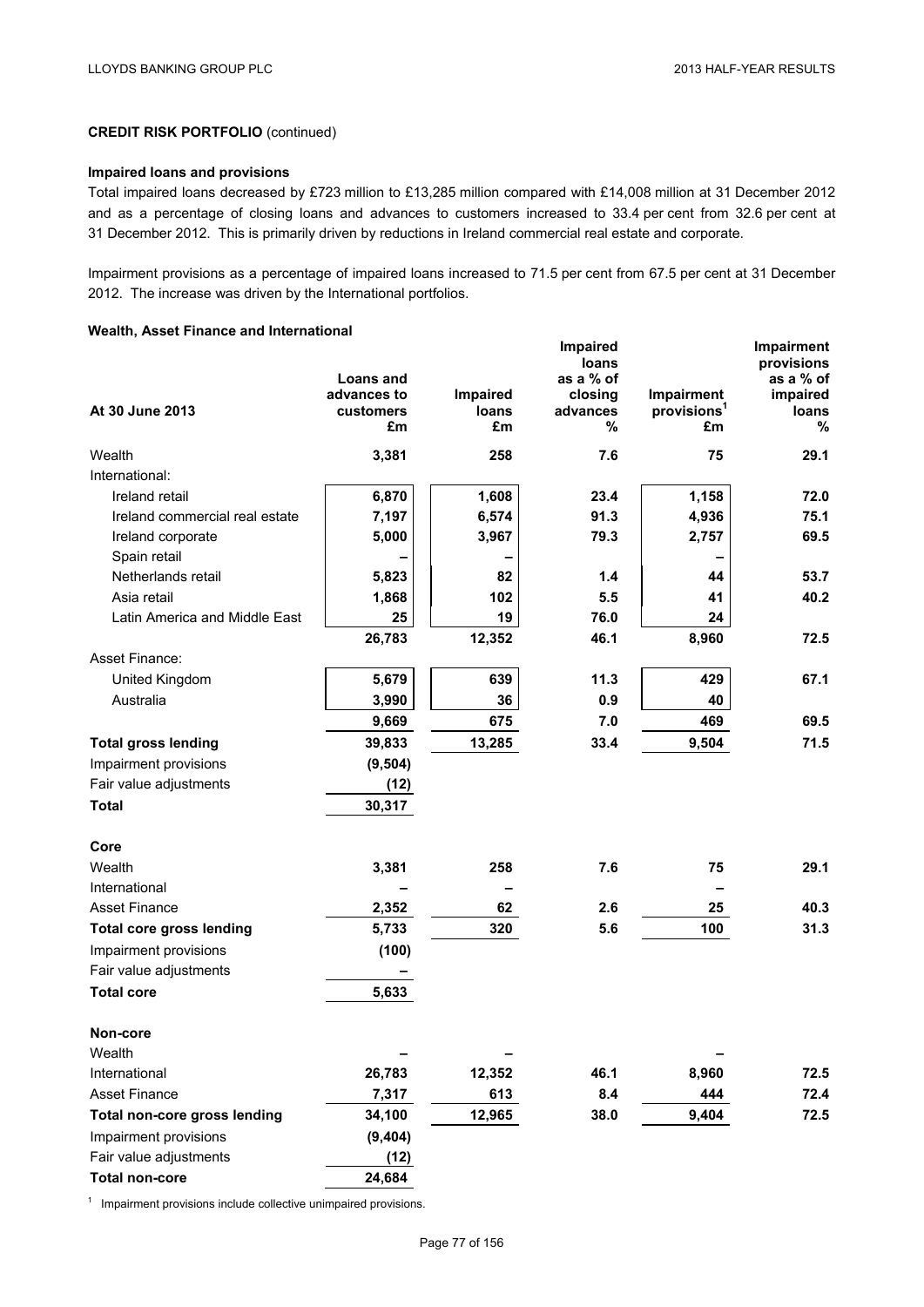| At 31 December 2012            | Loans and<br>advances to<br>customers<br>£m | Impaired<br>loans<br>£m | Impaired<br>loans<br>as a % of<br>closing<br>advances<br>$\%$ | Impairment<br>provisions <sup>1</sup><br>£m | Impairment<br>provisions<br>as a % of<br>impaired<br>loans<br>$\%$ |
|--------------------------------|---------------------------------------------|-------------------------|---------------------------------------------------------------|---------------------------------------------|--------------------------------------------------------------------|
| Wealth                         | 4,325                                       | 284                     | 6.6                                                           | 73                                          | 25.7                                                               |
| International:                 |                                             |                         |                                                               |                                             |                                                                    |
| Ireland retail                 | 6,656                                       | 1,534                   | 23.0                                                          | 1,111                                       | 72.4                                                               |
| Ireland commercial real estate | 7,408                                       | 6,720                   | 90.7                                                          | 4,695                                       | 69.9                                                               |
| Ireland corporate              | 5,467                                       | 4,247                   | 77.7                                                          | 2,768                                       | 65.2                                                               |
| Spain retail                   | 1,458                                       | 104                     | 7.1                                                           | 94                                          | 90.4                                                               |
| Netherlands retail             | 5,689                                       | 79                      | 1.4                                                           | 41                                          | 51.9                                                               |
| Asia retail                    | 1,978                                       | 80                      | 4.0                                                           | 46                                          | 57.5                                                               |
| Latin America and Middle East  | 46                                          | 36                      | 78.3                                                          | 31                                          | 86.1                                                               |
|                                | 28,702                                      | 12,800                  | 44.6                                                          | 8,786                                       | 68.6                                                               |
| Asset Finance:                 |                                             |                         |                                                               |                                             |                                                                    |
| United Kingdom                 | 5,848                                       | 885                     | 15.1                                                          | 541                                         | 61.1                                                               |
| Australia                      | 4,052                                       | 39                      | 1.0                                                           | 53                                          |                                                                    |
|                                | 9,900                                       | 924                     | 9.3                                                           | 594                                         | 64.3                                                               |
| Total gross lending            | 42,927                                      | 14,008                  | 32.6                                                          | 9,453                                       | 67.5                                                               |
| Impairment provisions          | (9, 453)                                    |                         |                                                               |                                             |                                                                    |
| Fair value adjustments         | (28)                                        |                         |                                                               |                                             |                                                                    |
| Total                          | 33,446                                      |                         |                                                               |                                             |                                                                    |
| Core                           |                                             |                         |                                                               |                                             |                                                                    |
| Wealth                         | 4,325                                       | 284                     | 6.6                                                           | 73                                          | 25.7                                                               |
| International                  |                                             |                         |                                                               |                                             |                                                                    |
| <b>Asset Finance</b>           | 1,090                                       | 67                      | 6.1                                                           | 12                                          | 17.9                                                               |
| Total core gross lending       | 5,415                                       | 351                     | 6.5                                                           | 85                                          | 24.2                                                               |
| Impairment provisions          | (85)                                        |                         |                                                               |                                             |                                                                    |
| Fair value adjustments         |                                             |                         |                                                               |                                             |                                                                    |
| <b>Total core</b>              | 5,330                                       |                         |                                                               |                                             |                                                                    |
|                                |                                             |                         |                                                               |                                             |                                                                    |
| Non-core                       |                                             |                         |                                                               |                                             |                                                                    |
| Wealth                         |                                             |                         |                                                               |                                             |                                                                    |
| International                  | 28,702                                      | 12,800                  | 44.6                                                          | 8,786                                       | 68.6                                                               |
| <b>Asset Finance</b>           | 8,810                                       | 857                     | 9.7                                                           | 582                                         | 67.9                                                               |
| Total non-core gross lending   | 37,512                                      | 13,657                  | 36.4                                                          | 9,368                                       | 68.6                                                               |
| Impairment provisions          | (9,368)                                     |                         |                                                               |                                             |                                                                    |
| Fair value adjustments         | (28)                                        |                         |                                                               |                                             |                                                                    |
| Total non-core                 | 28,116                                      |                         |                                                               |                                             |                                                                    |

<sup>1</sup> Impairment provisions include collective unimpaired provisions.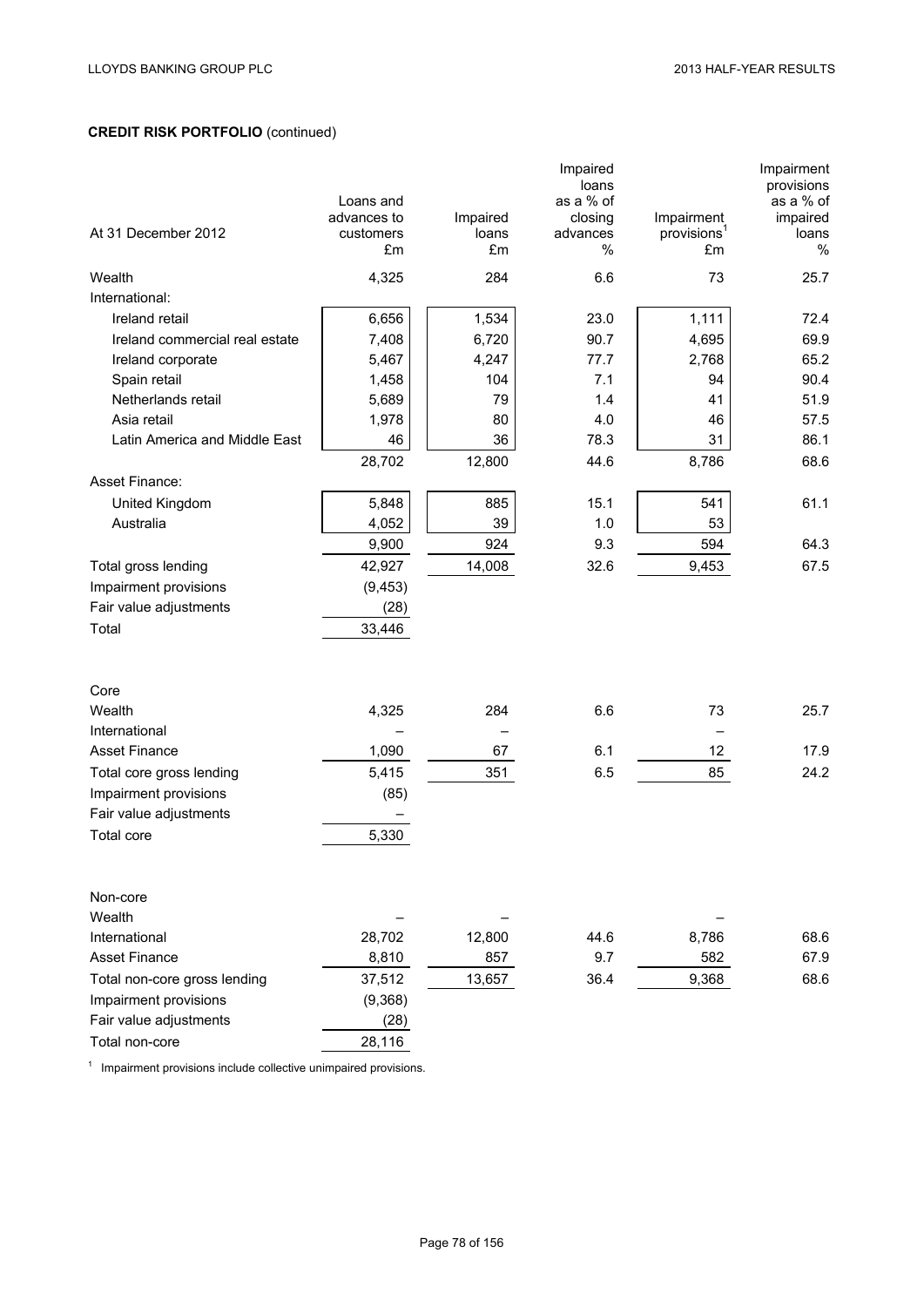### **Wealth**

Total impaired loans decreased by £26 million to £258 million compared with £284 million at 31 December 2012. Impairment provisions as a percentage of impaired loans increased to 29.1 per cent from 25.7 per cent at 31 December 2012 as impairment provisions remained broadly stable at £75 million. The impairment charge for the first half of 2013 was unchanged from the first half of 2012 at £8 million.

## **International**

## *Ireland*

The Group continues to reduce its exposure to Ireland. Gross loans and advances reduced by £464 million during the first half of 2013 mainly due to disposals, write-offs and net repayments, partially offset by foreign exchange movements. Excluding foreign exchange movements, gross loans and advances reduced by £1,456 million.

Total impaired loans decreased by £352 million, or 2.8 per cent to £12,149 million compared with £12,501 million at 31 December 2012. The reduction is driven primarily by commercial real estate and corporate loans. Impaired loans as a percentage of closing loans and advances are broadly stable at 63.7 per cent. Continuing weakness in the Irish real estate markets resulted in a further increase in Ireland commercial real estate and corporate coverage in the first half of 2013 to 73.0 per cent.

Impairment charges decreased by £512 million to £385 million compared to the first half of 2012. The impairment charge as an annualised percentage of average loans and advances to customers decreased to 3.97 per cent compared to 7.53 per cent in the first half of 2012.

Ireland retail loans and advances to customers increased to £6,870 million from £6,656 million at 31 December 2012 due to movements in foreign exchange rates. On a local currency basis, loans and advances to customers reduced as the portfolio is closed to new business. Impaired loans as a percentage of loans and advances increased to 23.4 per cent from 23.0 per cent at 31 December 2012 as the portfolio is closed to new business. In the Irish retail mortgage portfolio impairment provisions as a percentage of impaired loans increased to 71.4 per cent (from 71.2 per cent at 31 December 2012.). Residential property prices have remained broadly stable.

The most significant contribution to impaired loans in Ireland is the Commercial Real Estate portfolio. Within the Commercial Real Estate portfolio, 91.3 per cent of the portfolio is now impaired (compared to 90.7 per cent at 31 December 2012). The impairment coverage ratio has increased in the year to 75.1 per cent (69.9 per cent 31 December 2012) reflecting the continued deterioration in commercial real estate prices in Ireland.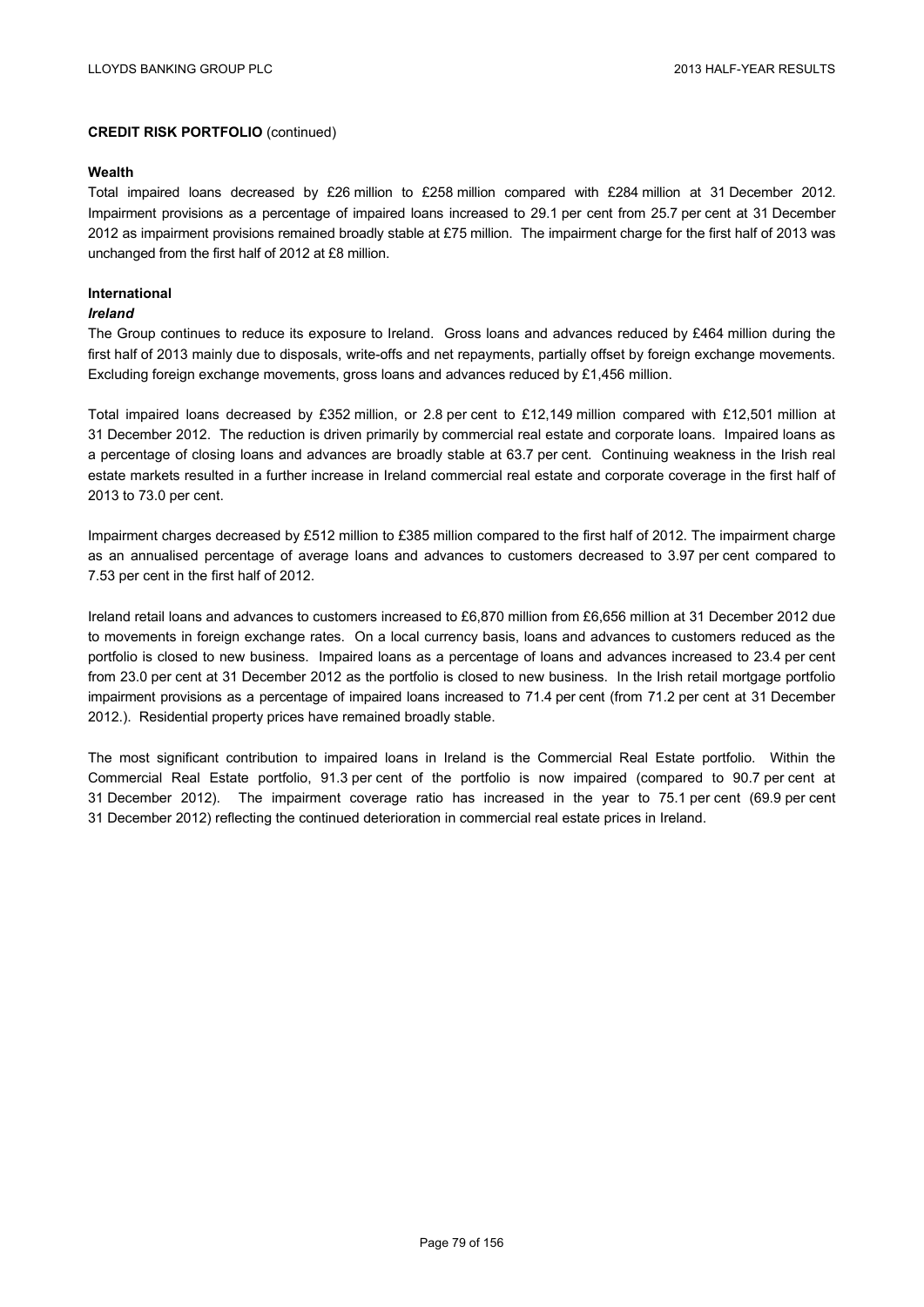#### **Secured loan to value analysis for Commercial Real Estate lending in Ireland**

Loan to value ratios (indexed or actual if within last 18 months) for the Group's largest transactions (over €5 million) are detailed in the table below. The Group considers this portfolio to be appropriately provided for after taking into account the provisions held for each transaction and the value of the collateral held. In the case of impaired Ireland commercial real estate exposures (over €5 million) there is a net property collateral shortfall of approximately £0.3 billion. This figure excludes benefits of credit mitigants such as cross collateralisation and cross guarantees. As a result of the market environment, market-based information on valuations is limited. The Group therefore makes use of a variety of methodologies to assess the value of property collateral. These include use of market indexes, models and subject matter expert judgement.

#### **Loans and advances (gross)**

|                                   | At 30 June 2013 |                          |       | At 31 December 2012 |  |
|-----------------------------------|-----------------|--------------------------|-------|---------------------|--|
|                                   | £m              | $\%$                     | £m    | $\%$                |  |
| Exposures $> \epsilon$ 5 million: |                 |                          |       |                     |  |
| Less than 60%                     | 80              | 1                        | 119   | $\overline{2}$      |  |
| 61% to 70%                        | 6               | $\overline{\phantom{0}}$ | 20    |                     |  |
| 71% to 80%                        | 20              |                          | 27    |                     |  |
| 81% to 100%                       | 109             | $\mathbf{2}$             | 165   | 3                   |  |
| 101% to 125%                      | 100             | $\mathbf{2}$             | 182   | 3                   |  |
| More than 125%                    | 4,421           | 74                       | 4,927 | 81                  |  |
| Unsecured                         | 1,269           | 21                       | 674   | 11                  |  |
|                                   | 6,005           | 100                      | 6,114 | 100                 |  |
| Exposures $\leq$ $\leq$ 5 million | 1,192           |                          | 1,294 |                     |  |
| Total                             | 7,197           |                          | 7,408 |                     |  |
|                                   |                 |                          |       |                     |  |

### *Other International*

Total impaired loans decreased by £96 million to £203 million compared with £299 million at 31 December 2012 driven by Latin America and Middle East and the sale of the Spain retail portfolio. In the Netherlands impaired loans remained stable at 1.4 per cent of closing loans and advances. Impairment provisions as a percentage of impaired loans increased to 53.7 per cent from 51.9 per cent at 31 December 2012 against a backdrop of falling residential property prices.

### **Asset Finance**

United Kingdom – The impairment charge in the first half of 2013 reduced by 43 per cent to £31 million (of which £24 million related to non-core assets) compared with £54 million in the first half of 2012, driven by continued strong credit management and further improved credit quality. The retail portfolio saw more customers meeting their payment arrangements resulting in a lower proportion of people falling into arrears. The retail impairments also benefited from debt sale activity during the course of the half year. The number of defaults in all areas of the commercial and corporate lending book was low relative to the last 3 years, reflecting effective previous and ongoing credit risk management actions.

Australia – Impaired loans decreased by £3 million to £36 million compared with £39 million at 31 December 2012 and as a percentage of closing loans and advances decreased to 0.9 per cent from 1.0 per cent at 31 December 2012. The impairment charge in the first half of 2013 reduced by 50 per cent to £4 million. The Asset Finance business continues to benefit from strong credit management and improving credit quality supported by a resilient Australian economy.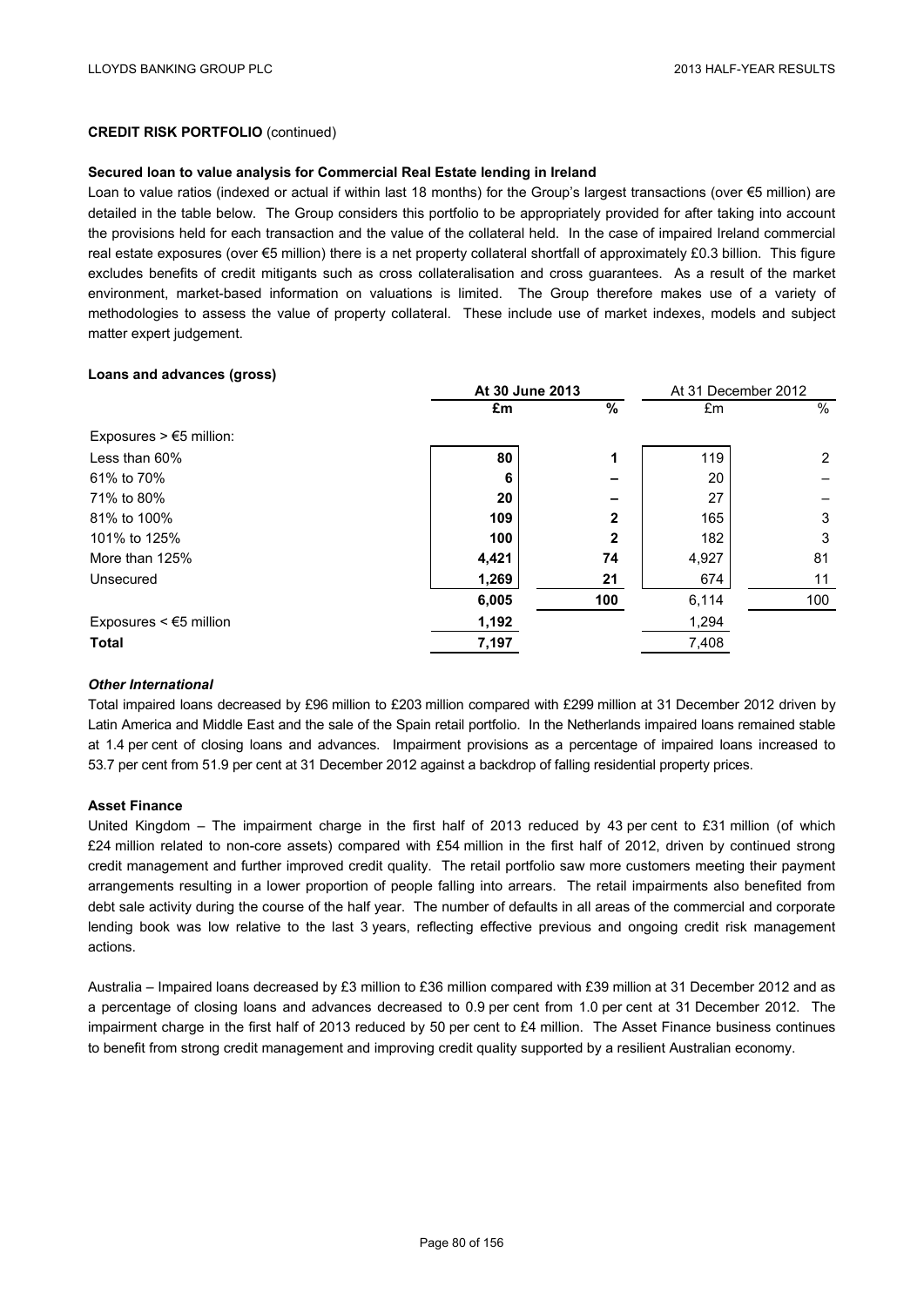# **EXPOSURES TO EUROZONE COUNTRIES**

The following section summarises the Group's direct exposure to Eurozone countries at 30 June 2013. The exposures comprise on-balance sheet exposures based on their balance sheet carrying values and off-balance sheet exposures, and are based on the country of domicile of the counterparty unless otherwise indicated.

The Group manages its exposures to individual countries through authorised country limits which take into account economic, financial, political and social factors. In addition, the Group manages its direct risks to the selected countries by establishing and monitoring risk limits for individual banks, financial institutions, corporates and individuals.

Identified indirect exposure information is also taken into account when setting limits and determining credit risk appetite for individual counterparties. This forms part of the Group's credit analysis undertaken at least annually for counterparty and sector reviews, with interim updates performed as necessary. Interim updates would usually be triggered by specific credit events such as rating downgrades, sovereign events or other developments such as spread widening. Examples of indirect risk which have been identified are: European Banking groups with lending and other exposures to certain Eurozone Countries; corporate customers with operations or significant trade in certain European jurisdictions; major travel operators known to operate in certain Eurozone Countries; and international banks with custodian operations based in certain European locations.

The Group Financial Stability Forum (GFSF) monitors developments within the Eurozone, carries out stress testing through detailed scenario analysis and completes appropriate due diligence on the Group's exposures.

The GFSF has carried out a number of scenario analyses and rehearsals to test the Group's resilience in the event of further instability in certain Eurozone countries. The Group has developed and refined pre-determined action plans that would be executed in such scenarios. The plans set out governance requirements and responsibilities for the key actions which would be carried out and cover risk areas such as payments, liquidity and capital, communications, suppliers and systems, legal, credit, delivery channels and products, employees and the impact on customers.

The Group has included certain amounts on a net basis to better reflect the overall risk to which the Group is exposed. The gross IFRS reported values for the exposures to Ireland, Spain, Portugal, Italy and Greece are detailed in the following tables. Derivative balances are included within exposures to financial institutions or corporates, as appropriate, at fair value adjusted for master netting agreements at obligor level and net of cash collateral in line with legal agreements. Exposures in respect of reverse repurchase agreements are included on a gross IFRS basis and are disclosed based on the counterparty rather than the collateral (repos and stock lending are excluded); reverse repurchase exposures are not, therefore, reduced as a result of collateral held. Exposures to central clearing counterparties are shown net.

For multi-country asset backed securities exposures, the Group has reported exposures based on the largest country exposure. The country of exposure for asset backed securities is based on the location of the underlying assets which are predominantly residential mortgages not in the domicile of the issuer.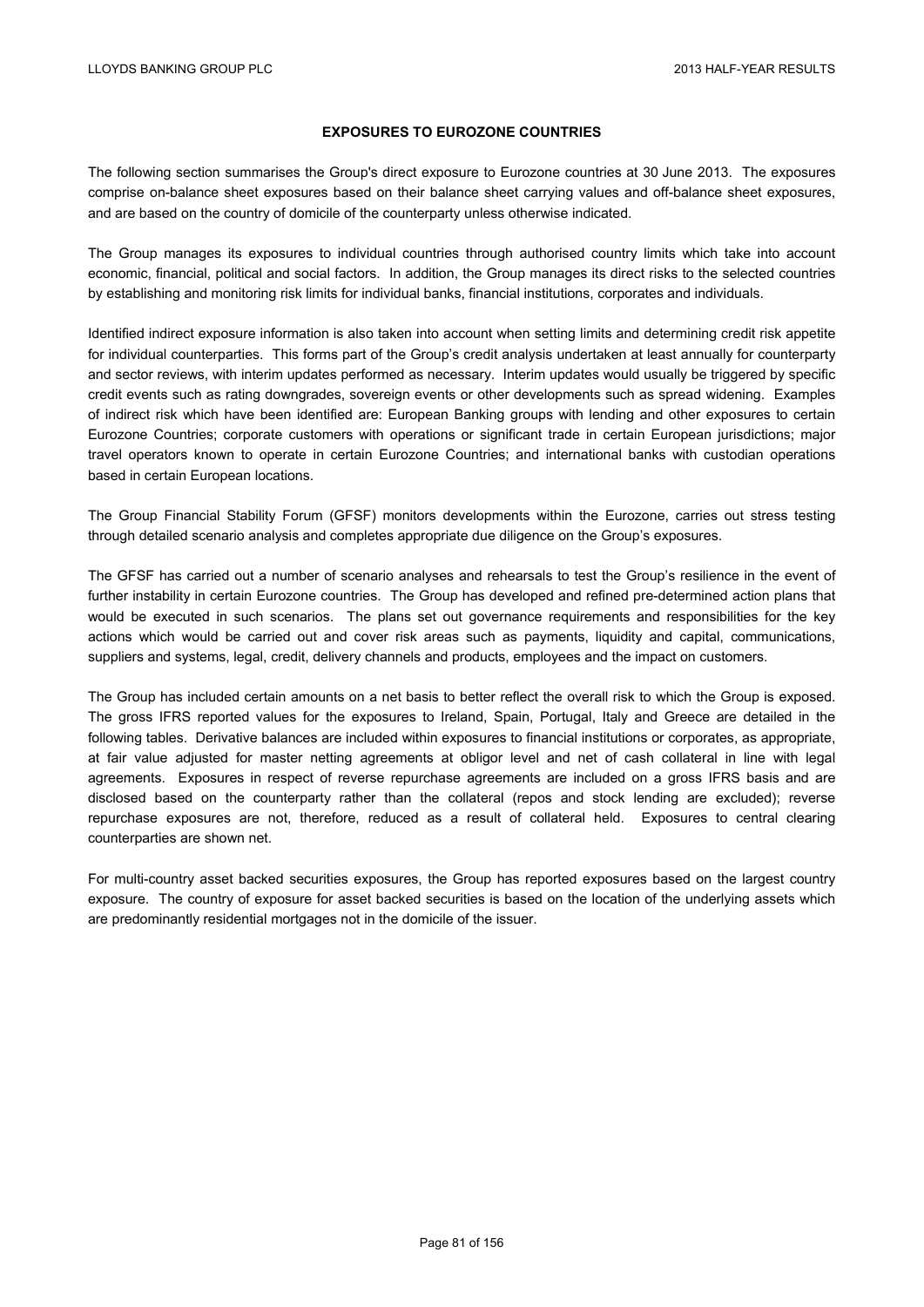### *Exposures to Ireland, Spain, Portugal, Italy and Greece*

The Group continues to have minimal exposure, in aggregate, which could be considered to be direct recourse to the sovereign risk of the selected countries.

|                     | Sovereign<br>debt          |                          |                  |              |                 |                            |          |                  |        |
|---------------------|----------------------------|--------------------------|------------------|--------------|-----------------|----------------------------|----------|------------------|--------|
|                     | <b>Direct</b><br>sovereign | Cash at<br>central       | <b>Financial</b> | institutions | Asset<br>backed |                            |          | <b>Insurance</b> |        |
|                     | exposures                  | banks                    | <b>Banks</b>     |              |                 | Other securities Corporate | Personal | assets           | Total  |
| At 30 June 2013     | £m                         | £m                       | £m               | £m           | £m              | £m                         | £m       | £m               | £m     |
| Ireland             |                            |                          | 115              | 1,200        | 184             | 5,236                      | 5,704    | 103              | 12,542 |
| Spain               | 7                          | 7                        | 505              |              | 34              | 2,203                      | 52       | 20               | 2,828  |
| Portugal            |                            |                          | 32               |              | 204             | 218                        | 10       |                  | 464    |
| Italy               | $\overline{2}$             |                          | 55               | 18           | 11              | 128                        | -        | 31               | 245    |
| Greece              |                            | $\overline{\phantom{0}}$ | -                |              |                 | 161                        |          |                  | 161    |
|                     | 9                          | 7                        | 707              | 1,218        | 433             | 7,946                      | 5,766    | 154              | 16,240 |
| At 31 December 2012 |                            |                          |                  |              |                 |                            |          |                  |        |
| Ireland             |                            |                          | 115              | 644          | 305             | 5,972                      | 5,559    | 111              | 12,706 |
| Spain               | 5                          | 14                       | 1,170            | 7            | 132             | 2,110                      | 1,472    | 25               | 4,935  |
| Portugal            |                            |                          | 118              |              | 224             | 187                        | 10       |                  | 539    |
| Italy               | 5                          |                          | 44               |              | 10              | 150                        |          | 37               | 246    |
| Greece              |                            |                          |                  |              |                 | 277                        |          |                  | 277    |
|                     | 10                         | 14                       | 1,447            | 651          | 671             | 8,696                      | 7,041    | 173              | 18,703 |

Derivatives with sovereigns and sovereign referenced credit default swaps are insignificant. Exposures to other financial institutions relate primarily to balances held within insurance companies and funds. No impairments are held against these exposures.

At 30 June 2013, the Group's total gross derivative asset exposure to counterparties registered in the above countries was £711 million (31 December 2012: £754 million), offset by derivative liabilities of £267 million (31 December 2012: £278 million) and cash collateral held of £189 million (31 December 2012: £152 million). Within the following detailed tables, derivative assets are included within the carrying value column, and derivative liabilities and cash collateral are included within the netting column.

Assets held by the Insurance business are shareholder assets and are held outside the with-profits and unit-linked funds. Approximately £87 million (31 December 2012: £106 million) of these exposures relate to direct investments where the issuer is resident in Ireland, Spain, Portugal, Italy or Greece and the credit rating is consistent with the tight credit criteria defined under the appropriate investment mandate. The remaining exposures relate to interests in two funds domiciled in Ireland and administered by Scottish Widows Investment Partnership (the Global Liquidity Fund and the Short-Term Fund) where in line with the investment mandates, cash is invested in the money markets. For these funds, the exposure is analysed on a look through basis to the underlying assets held and the Insurance business's pro rata share of these assets rather than treating all the holding in the fund as exposure to Ireland. Within the above exposures there are no sovereign exposures.

The Group continued to reduce its exposure to these countries and exposures have been proactively managed down in line with its risk appetite. The Group's total exposure has reduced 13 per cent from £18,703 million to £16,240 million.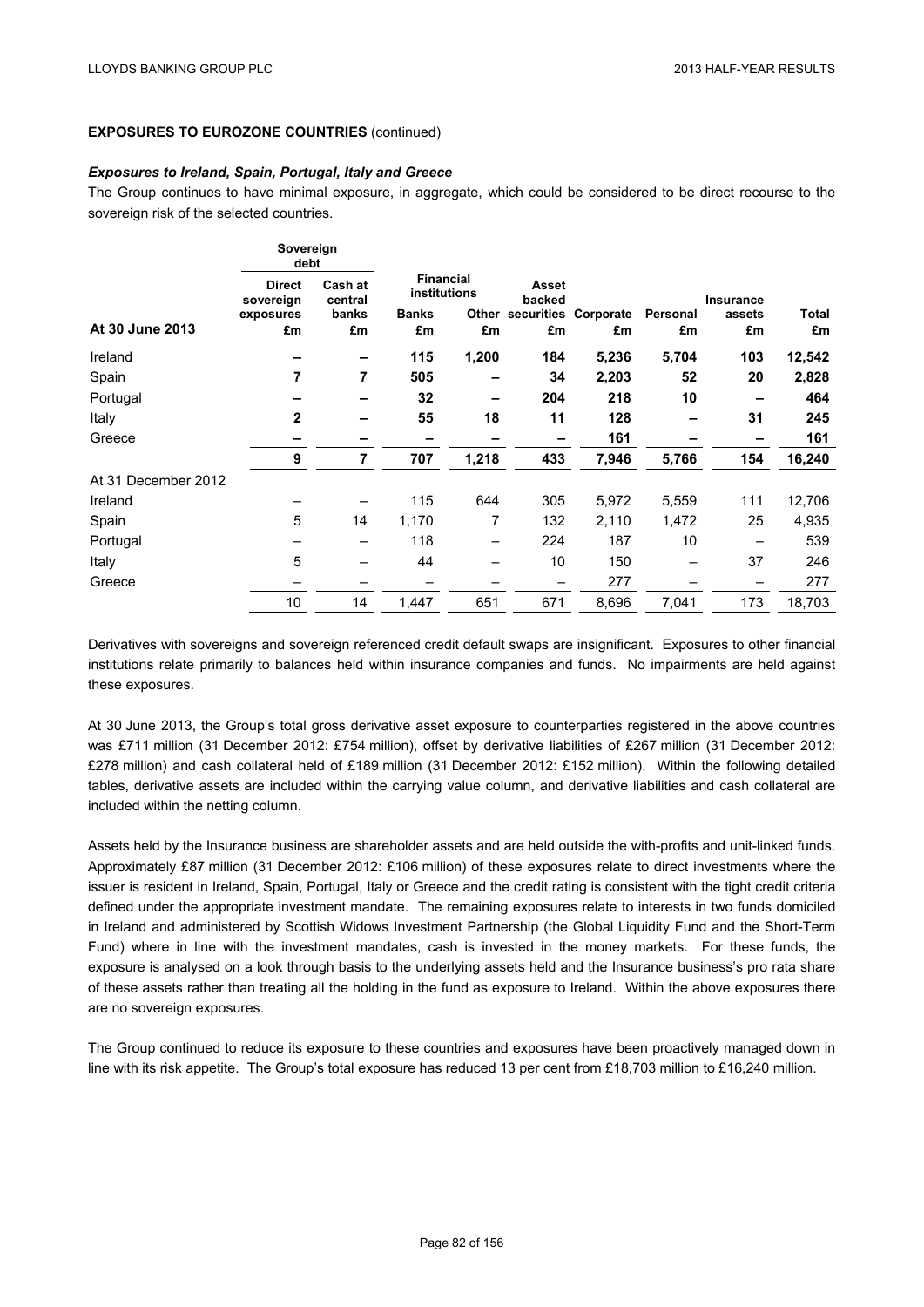#### *Ireland*

|                                | At 30 June 2013 |                |            | At 31 December 2012 |         |        |
|--------------------------------|-----------------|----------------|------------|---------------------|---------|--------|
|                                | Carrying        |                |            | Carrying            |         |        |
|                                | value           | <b>Netting</b> | <b>Net</b> | value               | Netting | Net    |
|                                | £m              | £m             | £m         | £m                  | £m      | £m     |
| Financial institutions - banks |                 |                |            |                     |         |        |
| Amortised cost                 | 115             |                | 115        | 47                  |         | 47     |
| Net trading assets             |                 |                |            |                     |         |        |
| Available-for-sale             |                 |                |            | 53                  |         | 53     |
| Derivatives                    | 177             | (177)          |            | 188                 | (180)   | 8      |
|                                | 292             | (177)          | 115        | 295                 | (180)   | 115    |
| Financial institutions - other |                 |                |            |                     |         |        |
| Amortised cost                 | 918             |                | 918        | 557                 |         | 557    |
| Net trading assets             | 277             |                | 277        | 86                  |         | 86     |
| Derivatives                    | 9               | (4)            | 5          | 4                   | (3)     | 1      |
|                                | 1,204           | (4)            | 1,200      | 647                 | (3)     | 644    |
| Asset backed securities        |                 |                |            |                     |         |        |
| Amortised cost                 | 148             |                | 148        | 216                 |         | 216    |
| Available-for-sale             | 36              |                | 36         | 89                  | —       | 89     |
|                                | 184             |                | 184        | 305                 |         | 305    |
| Corporate                      |                 |                |            |                     |         |        |
| Amortised cost                 | 4,503           |                | 4,503      | 5,400               |         | 5,400  |
| Derivatives                    | 33              | (1)            | 32         | 39                  | (1)     | 38     |
| Off-balance sheet exposures    | 701             |                | 701        | 534                 |         | 534    |
|                                | 5,237           | (1)            | 5,236      | 5,973               | (1)     | 5,972  |
| Personal amortised cost        | 5,704           |                | 5,704      | 5,559               |         | 5,559  |
| Insurance assets               | 103             |                | 103        | 111                 |         | 111    |
| <b>Total</b>                   | 12,724          | (182)          | 12,542     | 12,890              | (184)   | 12,706 |

The Group held impairment provisions of £7,058 million (31 December 2012: £6,597 million) against corporate amortised cost exposures and £1,177 million (31 December 2012: £1,111 million) against personal amortised cost exposures. £14 million (31 December 2012: £34 million) was included in reserves in respect of available-for-sale securities included in the table above.

In addition to the above balances, there are unutilised and uncommitted money market lines and repo facilities of approximately £0.5 billion (31 December 2012: £nil).

The Group has exposures to a structured vehicle incorporated in Ireland. In accordance with the reporting protocol outlined above, the exposures classified as bonds have been reported on the basis of the underlying country of risk, while other exposures have been reported against the country of registration of the structured vehicle.

The movement in the period within exposures to financial institutions is primarily due to reverse repurchase transactions secured primarily on UK gilts.

Personal exposures increased in the year due to the exchange rate movements, however on an underlying Euro basis, the exposures decreased by 2 per cent. See page 77 for further details on Irish corporate and personal exposures. The off-balance sheet exposures to corporates are principally undrawn facilities.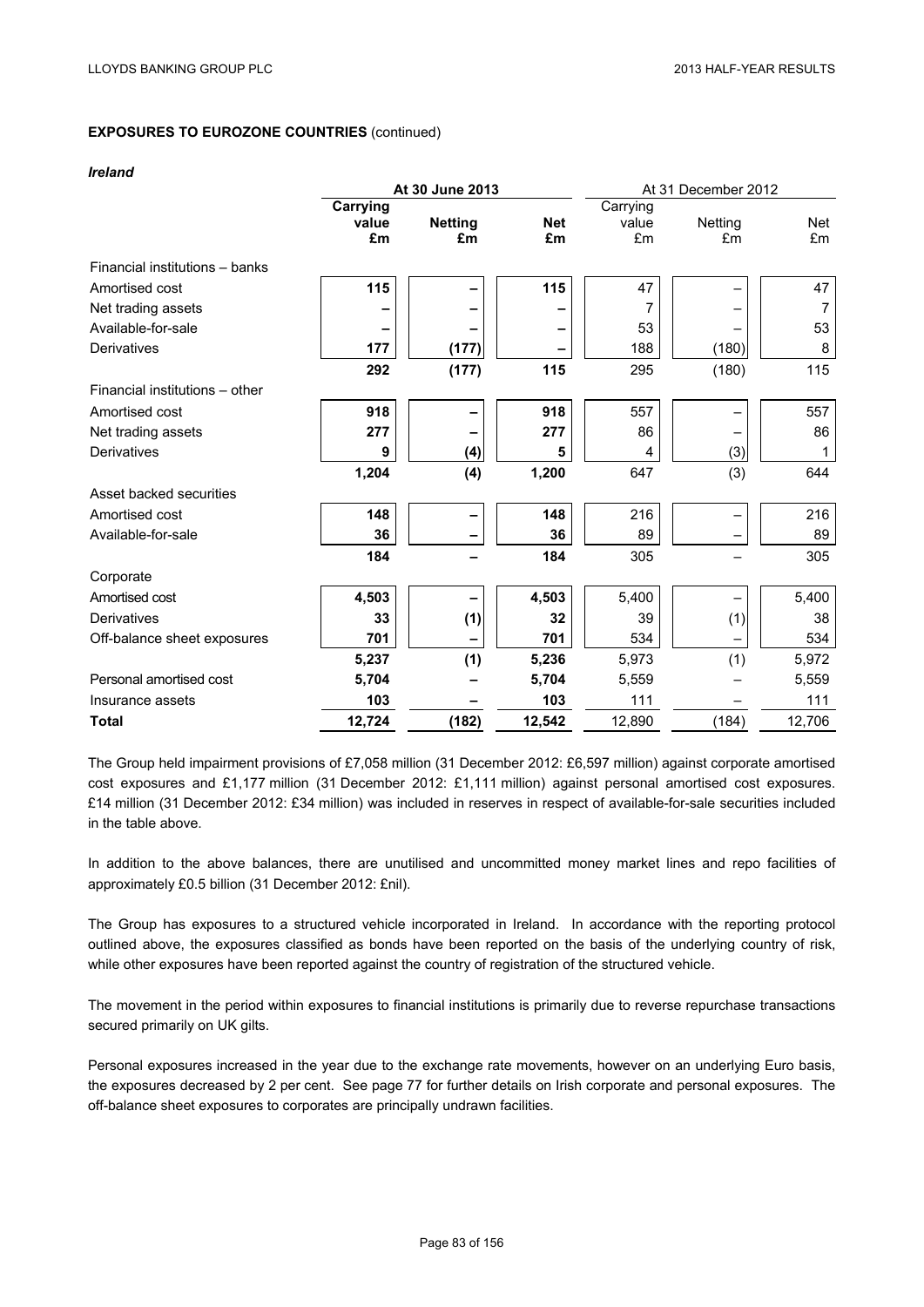#### *Spain*

|                                | At 30 June 2013<br>At 31 December 2012 |                |            |          |         |            |
|--------------------------------|----------------------------------------|----------------|------------|----------|---------|------------|
|                                | Carrying                               |                |            | Carrying |         |            |
|                                | value                                  | <b>Netting</b> | <b>Net</b> | value    | Netting | <b>Net</b> |
|                                | £m                                     | £m             | £m         | £m       | £m      | £m         |
| Sovereign debt                 |                                        |                |            |          |         |            |
| Direct sovereign exposures     | 7                                      |                | 7          | 5        |         | 5          |
| Central bank balances          | 7                                      |                | 7          | 14       |         | 14         |
|                                | 14                                     |                | 14         | 19       |         | 19         |
| Financial institutions - banks |                                        |                |            |          |         |            |
| Amortised cost                 | 26                                     |                | 26         | 32       |         | 32         |
| Net trading assets             | 17                                     |                | 17         | 64       |         | 64         |
| Available-for-sale             | 459                                    |                | 459        | 1,055    |         | 1,055      |
| Derivatives                    | 227                                    | (224)          | 3          | 197      | (178)   | 19         |
|                                | 729                                    | (224)          | 505        | 1,348    | (178)   | 1,170      |
| Financial institutions - other |                                        |                |            | 7        |         | 7          |
| Asset backed securities        |                                        |                |            |          |         |            |
| Amortised cost                 | 10                                     |                | 10         | 31       |         | 31         |
| Available-for-sale             | 24                                     |                | 24         | 101      |         | 101        |
|                                | 34                                     |                | 34         | 132      |         | 132        |
| Corporate                      |                                        |                |            |          |         |            |
| Amortised cost                 | 1,291                                  |                | 1,291      | 1,427    |         | 1,427      |
| Net trading assets             | 6                                      |                | 6          | 1        |         | 1          |
| Derivatives                    | 163                                    | (3)            | 160        | 197      | (5)     | 192        |
| Off-balance sheet exposures    | 746                                    |                | 746        | 490      |         | 490        |
|                                | 2,206                                  | (3)            | 2,203      | 2,115    | (5)     | 2,110      |
| Personal                       |                                        |                |            |          |         |            |
| Amortised cost                 | 52                                     |                | 52         | 1,414    |         | 1,414      |
| Off-balance sheet exposures    |                                        |                |            | 58       |         | 58         |
|                                | 52                                     |                | 52         | 1,472    |         | 1,472      |
| Insurance assets               | 20                                     |                | 20         | 25       |         | 25         |
| <b>Total</b>                   | 3,055                                  | (227)          | 2,828      | 5,118    | (183)   | 4,935      |

Spanish exposure reduced considerably in the period, primarily due to the sale of retail banking business to Banco Sabadell. The Corporate banking business was retained and 81 per cent of the remaining £2,203 million corporate exposure is mainly local lending. This comprises of corporate loans and project finance facilities (89 per cent) and commercial real estate portfolio (11 per cent).

The Group held impairment provisions of £132 million (31 December 2012: £112 million) against corporate amortised cost exposures and £13 million (31 December 2012: £105 million) against personal amortised cost exposures. £78 million (31 December 2012: £220 million) was included in reserves in respect of available-for-sale securities included in the table above.

Included within exposures to banks, and treated as available-for-sale assets are covered bonds of £0.5 billion (31 December 2012: £1.1 billion), which are ultimately secured on a pool of mortgage assets in the countries concerned and benefit from over-collateralisation and have an overall weighted maturity of approximately five years. The Group has credit default swap positions referenced to banking groups domiciled in Spain (net short of £4.3 million), which are included in the balances detailed above, and unutilised and uncommitted money market lines and repo facilities of approximately £0.4 billion (31 December 2012: £1.0 billion) in respect of Spanish banks. Bank limits have been closely monitored with amounts and tenors reduced where appropriate.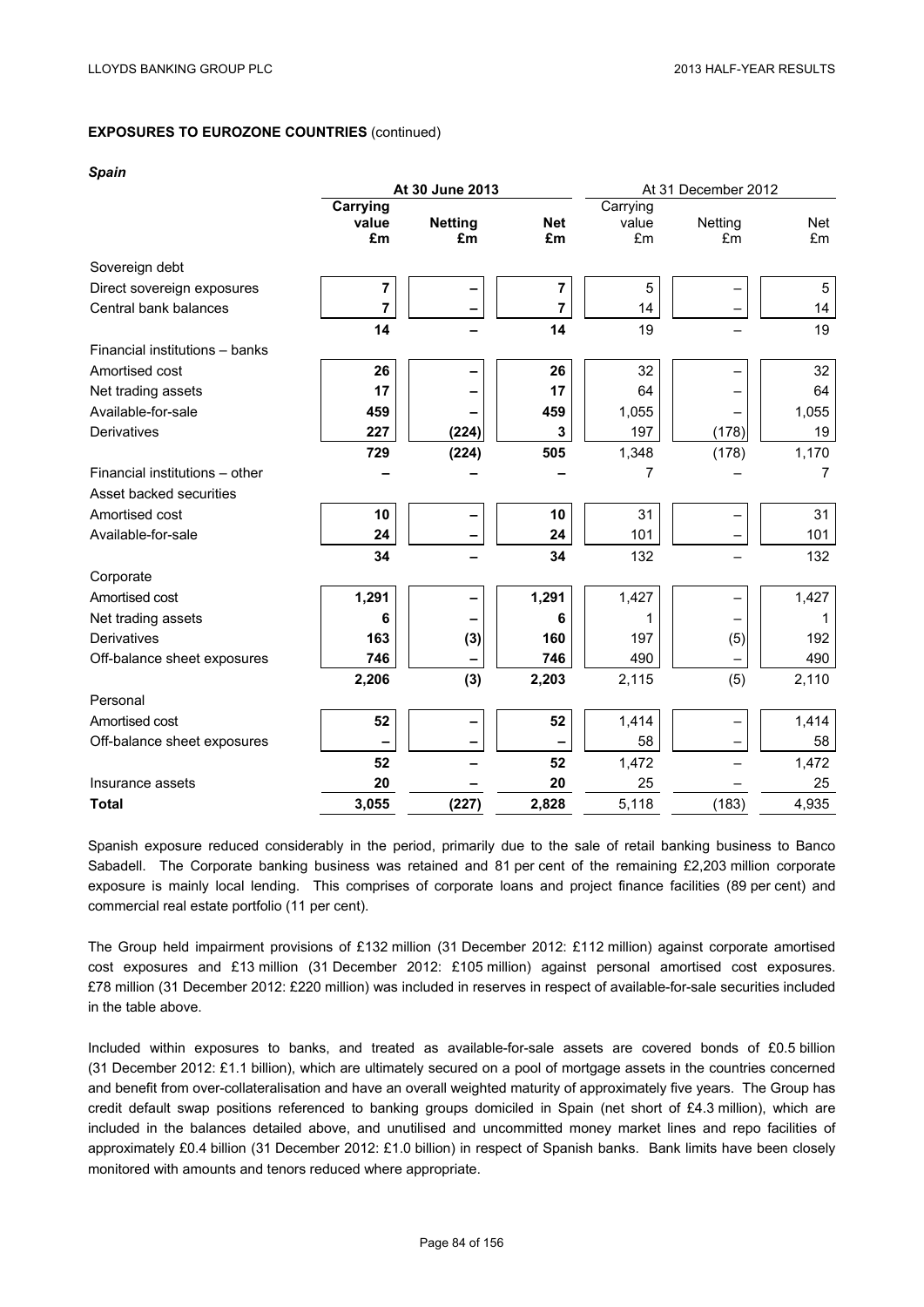### *Portugal*

|                                | At 30 June 2013         |                      |                  | At 31 December 2012     |               |           |
|--------------------------------|-------------------------|----------------------|------------------|-------------------------|---------------|-----------|
|                                | Carrying<br>value<br>£m | <b>Netting</b><br>£m | <b>Net</b><br>£m | Carrying<br>value<br>£m | Netting<br>£m | Net<br>£m |
| Financial institutions - banks |                         |                      |                  |                         |               |           |
| Amortised cost                 | 11                      | -                    | 11               | 14                      |               | 14        |
| Net trading assets             | 21                      |                      | 21               | 20                      |               | 20        |
| Available-for-sale             |                         |                      |                  | 83                      |               | 83        |
| Derivatives                    | 4                       | (4)                  |                  | 5                       | (4)           |           |
|                                | 36                      | (4)                  | 32               | 122                     | (4)           | 118       |
| Asset backed securities        |                         |                      |                  |                         |               |           |
| Amortised cost                 | 87                      |                      | 87               | 119                     |               | 119       |
| Available-for-sale             | 117                     |                      | 117              | 105                     |               | 105       |
|                                | 204                     |                      | 204              | 224                     |               | 224       |
| Corporate                      |                         |                      |                  |                         |               |           |
| Amortised cost                 | 91                      |                      | 91               | 86                      |               | 86        |
| Net trading assets             | 8                       | -                    | 8                |                         |               |           |
| Off-balance sheet exposures    | 119                     |                      | 119              | 101                     | -             | 101       |
|                                | 218                     |                      | 218              | 187                     |               | 187       |
| Personal amortised cost        | 10                      |                      | 10               | 10                      |               | 10        |
| Total                          | 468                     | (4)                  | 464              | 543                     | (4)           | 539       |

The Group held impairment provisions of £22 million (31 December 2012: £21 million) against corporate amortised cost exposures. £32 million (31 December 2012: £55 million) was included in reserves in respect of available-for-sale securities in the table above.

# *Greece*

|                             | At 30 June 2013 |                          |            | At 31 December 2012 |                |            |
|-----------------------------|-----------------|--------------------------|------------|---------------------|----------------|------------|
|                             | Carrying        |                          |            | Carrying            |                |            |
|                             | value           | <b>Netting</b>           | <b>Net</b> | value               | <b>Netting</b> | <b>Net</b> |
|                             | £m              | £m                       | £m         | £m                  | £m             | £m         |
| Corporate                   |                 |                          |            |                     |                |            |
| Amortised cost              | 154             |                          | 154        | 249                 |                | 249        |
| Derivatives                 |                 | $\overline{\phantom{0}}$ |            | 12                  |                | 12         |
| Off-balance sheet exposures |                 |                          |            | 16                  |                | 16         |
| <b>Total</b>                | 161             |                          | 161        | 277                 |                | 277        |

The Group held impairment provisions of £33 million (31 December 2012: £40 million) against corporate amortised cost exposures.

The exposures in Greece principally relate to shipping loans to Greek shipping companies where the assets are generally secured and the vessels operate in international waters; repayment is mainly dependent on international trade and the industry is less sensitive to the Greek economy.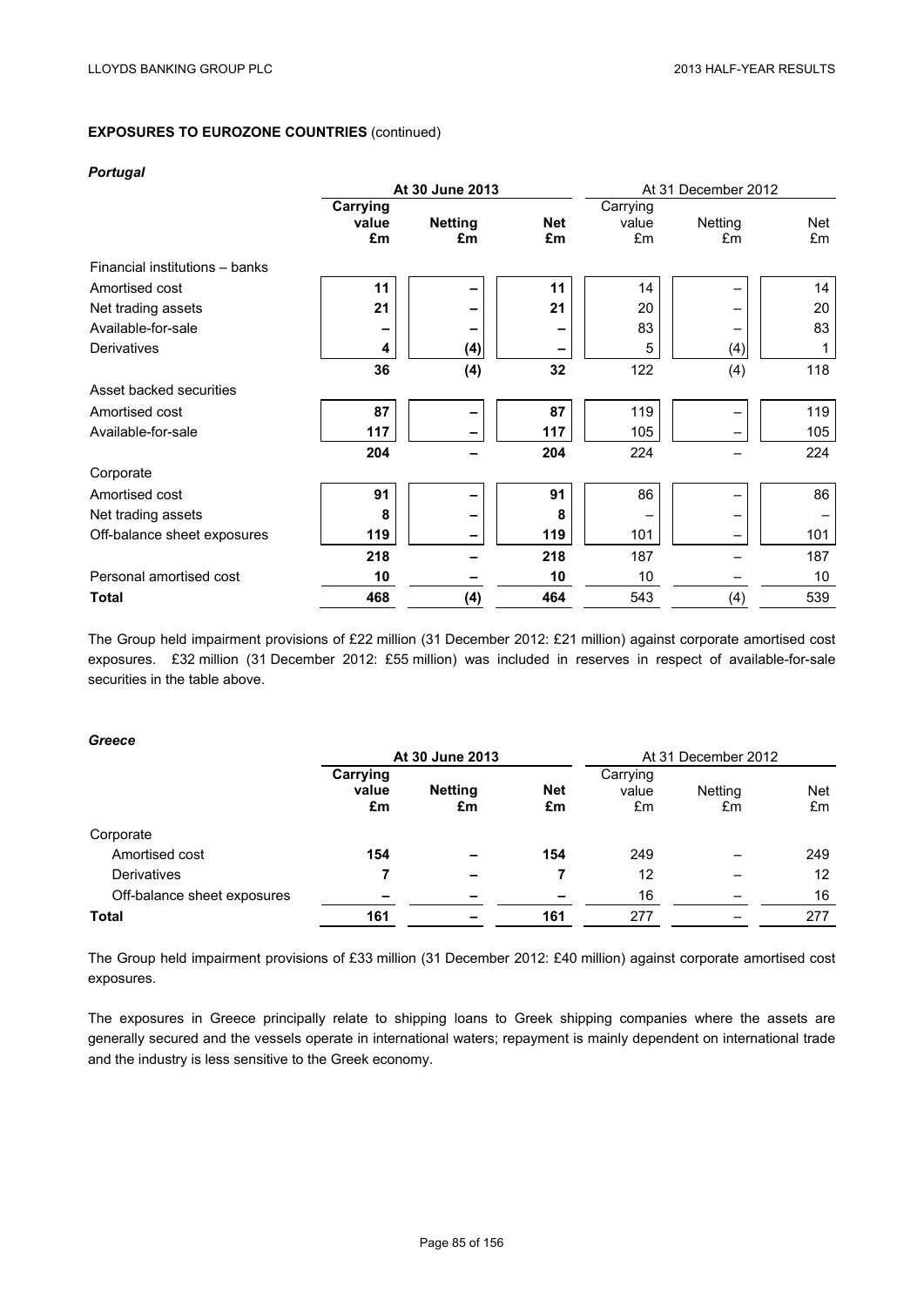## *Italy*

|                                | At 30 June 2013 |                |              | At 31 December 2012 |         |     |  |
|--------------------------------|-----------------|----------------|--------------|---------------------|---------|-----|--|
|                                | Carrying        |                |              | Carrying            |         |     |  |
|                                | value           | <b>Netting</b> | <b>Net</b>   | value               | Netting | Net |  |
|                                | £m              | £m             | £m           | £m                  | £m      | £m  |  |
| Sovereign debt                 |                 |                |              |                     |         |     |  |
| Direct sovereign exposures     | $\mathbf{2}$    |                | $\mathbf{2}$ | 5                   |         | 5   |  |
| Financial institutions - banks |                 |                |              |                     |         |     |  |
| Amortised cost                 | 16              |                | 16           | 22                  |         | 22  |  |
| Net trading assets             | 38              |                | 38           | 19                  |         | 19  |  |
| Derivatives                    | 42              | (41)           | 1            | 58                  | (55)    | 3   |  |
|                                | 96              | (41)           | 55           | 99                  | (55)    | 44  |  |
| Financial institutions - other | 18              |                | 18           |                     |         |     |  |
| Asset backed securities        |                 |                |              |                     |         |     |  |
| Available-for-sale             | 11              |                | 11           | 10                  |         | 10  |  |
| Corporate                      |                 |                |              |                     |         |     |  |
| Amortised cost                 | 48              |                | 48           | 76                  |         | 76  |  |
| Net trading assets             | 13              |                | 13           | 4                   |         | 4   |  |
| Derivatives                    | 49              | (2)            | 47           | 54                  | (4)     | 50  |  |
| Off-balance sheet exposures    | 20              |                | 20           | 20                  |         | 20  |  |
|                                | 130             | (2)            | 128          | 154                 | (4)     | 150 |  |
| Insurance assets               | 31              |                | 31           | 37                  |         | 37  |  |
| Total                          | 288             | (43)           | 245          | 305                 | (59)    | 246 |  |

The Group held impairment provisions of £nil (31 December 2012: £2 million) against corporate amortised cost exposures. No balances were included in reserves in respect of available-for-sale securities in the table above.

In addition to the above balances there are unutilised and uncommitted money market lines and repo facilities of approximately £0.4 billion (31 December 2012: £0.2 billion) predominantly in respect of Italian banks. Bank limits have been closely monitored with amounts and tenors reduced where appropriate.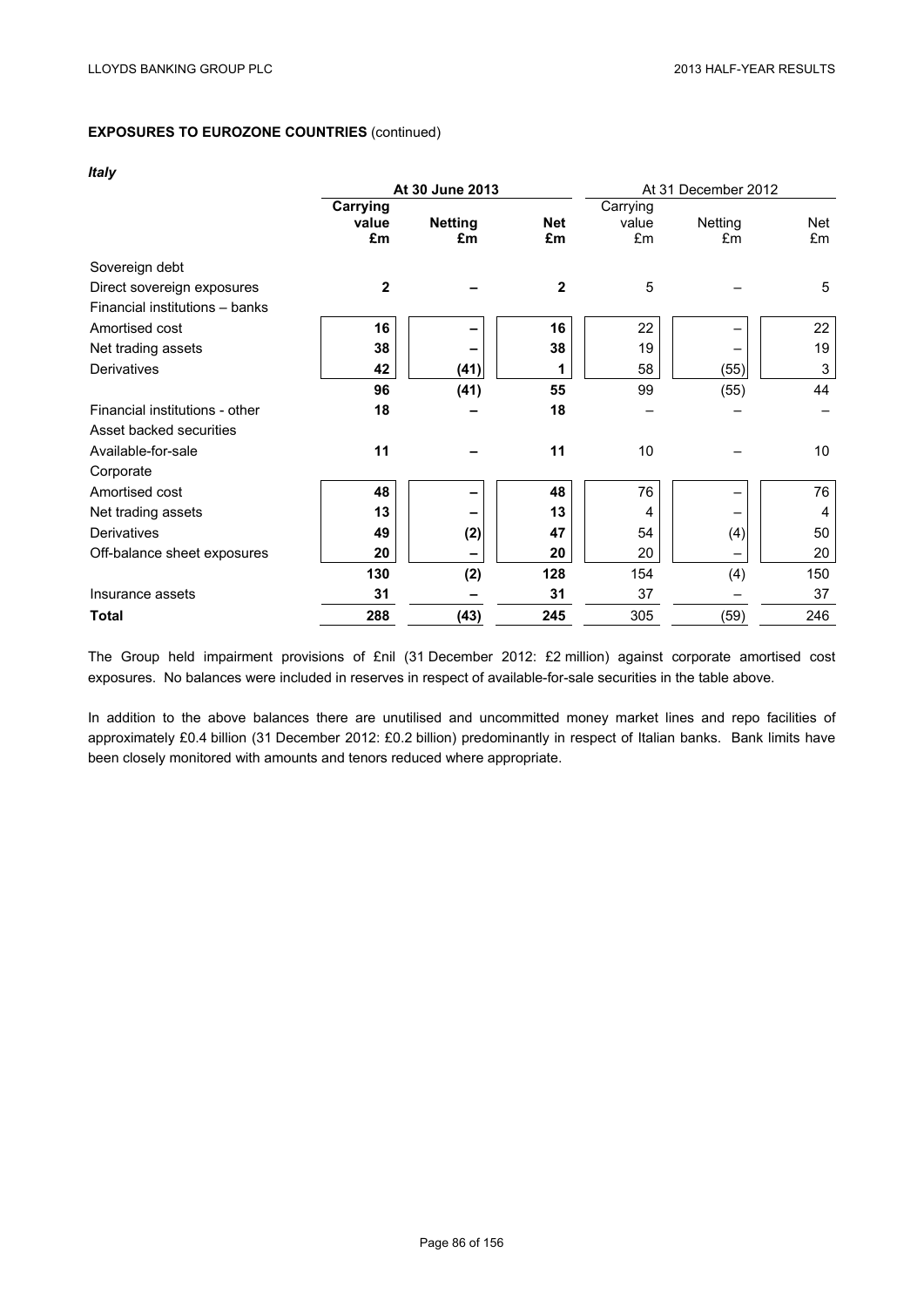In addition to the exposures detailed above, the Group has the following exposures to sovereigns, financial institutions, asset backed securities, corporates and personal customers in the following Eurozone countries:

|                     | Sovereign<br>debt                                |        |                                  |                |                          |                            |          |           |                         |
|---------------------|--------------------------------------------------|--------|----------------------------------|----------------|--------------------------|----------------------------|----------|-----------|-------------------------|
|                     | Cash at<br><b>Direct</b><br>sovereign<br>central |        | <b>Financial</b><br>institutions |                | Asset<br>backed          |                            |          | Insurance |                         |
|                     | exposures                                        | banks  | <b>Banks</b>                     |                |                          | Other securities Corporate | Personal | assets    | <b>Total</b>            |
| At 30 June 2013     | £m                                               | £m     | £m                               | £m             | £m                       | £m                         | £m       | £m        | £m                      |
| Netherlands         |                                                  | 18,931 | 1,476                            | 55             | 211                      | 2,372                      | 5,779    | 980       | 29,804                  |
| France              |                                                  |        | 1,793                            | 55             | 76                       | 3,221                      | 316      | 1,154     | 6,615                   |
| Germany             | 332                                              | 1,890  | 1,153                            | 72             | 292                      | 1,661                      | -        | 925       | 6,325                   |
| Luxembourg          |                                                  |        | 4                                | 1,210          |                          | 1,418                      |          | 120       | 2,752                   |
| Belgium             | $\mathbf 2$                                      |        | 475                              |                |                          | 744                        |          | 51        | 1,272                   |
| Austria             |                                                  |        | 3                                |                |                          | 275                        |          | 11        | 289                     |
| Finland             |                                                  |        | 15                               |                |                          | 9                          |          | 203       | 227                     |
| Malta               |                                                  |        | 6                                |                |                          | 97                         |          |           | 103                     |
| Cyprus              |                                                  |        |                                  |                |                          | 31                         |          |           | 31                      |
| Slovenia            |                                                  |        | 31                               |                |                          |                            |          |           | 31                      |
| Estonia             |                                                  |        |                                  |                |                          | $\mathbf 2$                |          |           | $\overline{\mathbf{2}}$ |
|                     | 334                                              | 20,821 | 4,956                            | 1,392          | 579                      | 9,830                      | 6,095    | 3,444     | 47,451                  |
| At 31 December 2012 |                                                  |        |                                  |                |                          |                            |          |           |                         |
| Netherlands         | 1                                                | 33,232 | 478                              | $\overline{2}$ | 268                      | 2,207                      | 5,649    | 977       | 42,814                  |
| France              | 6                                                |        | 853                              |                | 77                       | 3,226                      | 312      | 1,457     | 5,931                   |
| Germany             | 284                                              | 1,809  | 389                              | 414            | 400                      | 2,117                      |          | 977       | 6,390                   |
| Luxembourg          |                                                  | 2      |                                  | 834            | $\overline{\phantom{0}}$ | 1,841                      | —        | 71        | 2,748                   |
| Belgium             |                                                  |        | 309                              | 25             | -                        | 568                        |          | 64        | 966                     |
| Austria             |                                                  |        | 3                                |                |                          | 73                         |          |           | 76                      |
| Finland             |                                                  |        | 16                               |                |                          | 43                         |          | 214       | 273                     |
| Malta               |                                                  |        | —                                |                |                          | 218                        |          |           | 218                     |
| Cyprus              |                                                  |        | $\overline{2}$                   |                |                          | 102                        |          |           | 104                     |
| Slovenia            |                                                  |        | 35                               |                |                          |                            |          |           | 35                      |
| Estonia             |                                                  |        |                                  |                |                          | $\overline{2}$             |          |           | $\overline{2}$          |
|                     | 291                                              | 35,043 | 2,085                            | 1,275          | 745                      | 10,397                     | 5,961    | 3,760     | 59,557                  |

Total balances with other Eurozone countries have decreased from £59,557 million to £47,451 million. This is primarily due to a decrease in Dutch central bank balances. Derivatives with sovereigns and sovereign referenced credit default swaps are insignificant.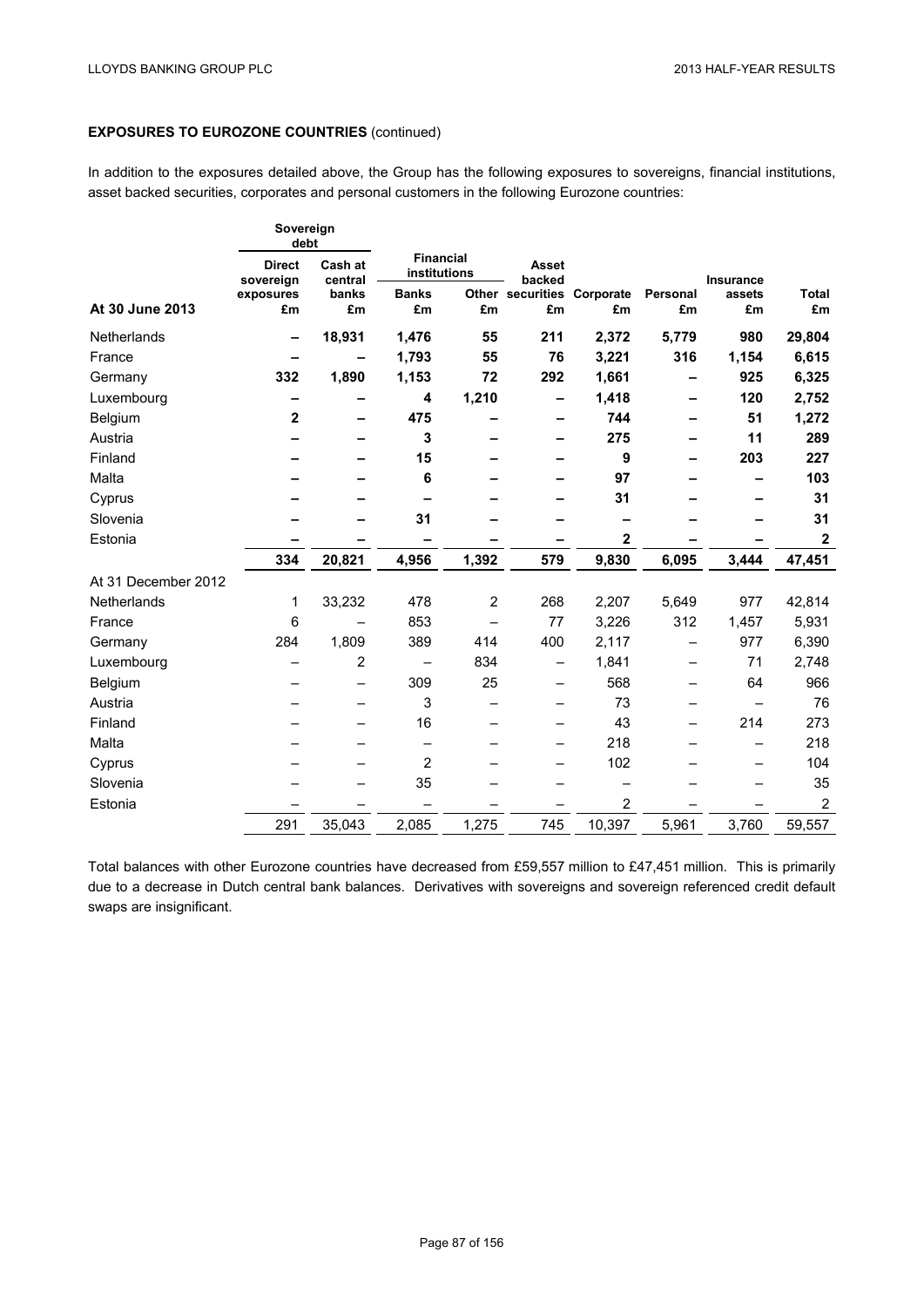#### **Eurozone redenomination risk**

Redenomination risk arises from the uncertainty over how an exiting member state would deal with pre-incurred euro contractual liabilities and, in particular, whether it (or a competent European body) legislates to re-denominate such liabilities into a post-euro currency. It is generally expected that an exiting member state would introduce a new national currency and determine an opening rate of exchange, which would then change when trading commences in the new currency, exposing the holders of the new currency to the risk of changes in the value of the new currency against the Euro. Although considered less likely, multiple member exits may also take place, and in the case of a total dissolution of the Eurozone, the Euro may cease to be a valid currency, with the possibility of all states introducing their own currencies.

The Group has considered redenomination risk in respect of its exposures to Ireland, Spain, Portugal, Italy,Greece and Cyprus; and in the event of a member exit believes that the risks can be broadly classified as follows:

- The Group is not significantly exposed to the redenomination impact of a Greek exit from the Euro as Greek-related exposures are very limited and are in any case predominantly ship finance facilities denominated in US dollar or Sterling with contracts subject to English law. The Group's exposures to Italy, Ireland, Portugal, Spain and Cyprus are considered to be at potential risk of redenomination. Redenomination of contractual liabilities depends on, amongst other things, the terms of relevant contracts, the contents of the legislation passed by the exiting member state, the governing law and jurisdiction of the contract and the nationality of the parties of the contracts;
- The Group has undertaken actions to mitigate redenomination risk for both assets and liabilities where possible, but it is not clear that such mitigation will be effective in the event of a member exit; and
- The introduction of one or more new currencies would be likely to lead to significant operational issues for clearing and payment systems. The Group continues to work actively with central banks, regulators and with the main clearing and payment systems to better understand and mitigate the impact of these risks on the Group and its customers.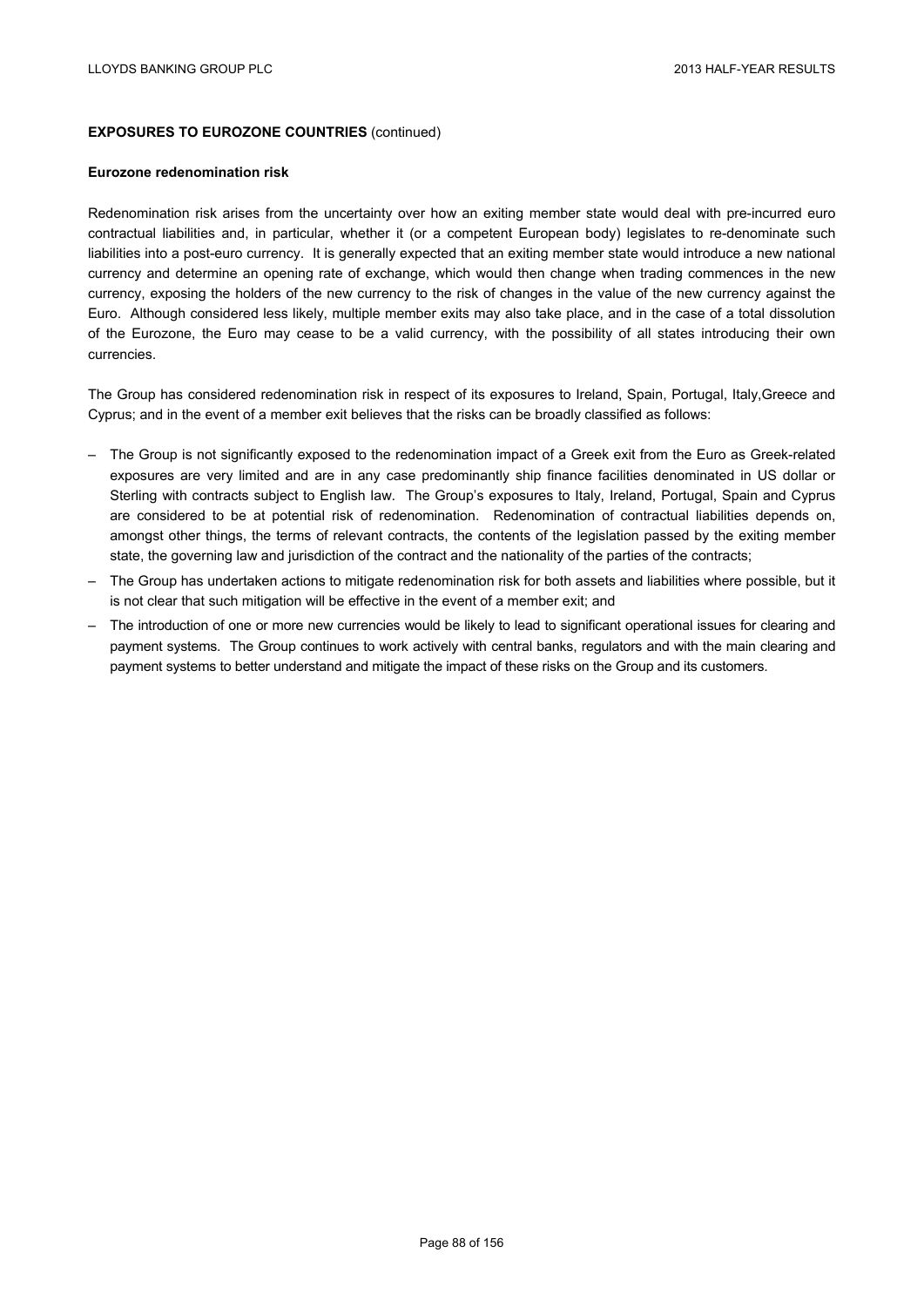# **LIQUIDITY AND FUNDING MANAGEMENT**

Liquidity and funding continues to remain a key area of focus for the Group and the industry as a whole. Like all major banks, the Group is dependent on confidence in the short and long-term wholesale funding markets. Should the Group, due to exceptional circumstances, be unable to continue to source sustainable funding, its ability to fund its financial obligations could be impacted.

During the first half of 2013 the Group continued the run down of the non-core asset portfolios. The continued successful right-sizing of the Group's balance sheet and the growth in customer deposits has strengthened the Group's funding position and reduced exposure to wholesale funding. In turn the improved funding position in 2013 has enabled the Group to repay early the full amount of the €13.5 billion Long Term Refinancing Operation funding from the European Central Bank and cancel other term funding totalling £8.7 billion. The combination of a strong balance sheet and access to a wide range of funding markets, including government schemes, provides the Group with a broad range of options with respect to funding the balance sheet in the remainder of 2013.

The key dependencies on successfully funding the Group's balance sheet include the continued functioning of the money and capital markets; successful right-sizing of the Group's balance sheet; limited further deterioration in the UK's and the Group's credit rating; and no significant or sudden withdrawal of customer deposits. Additionally, in 2009 the Group entered into a number of EU state aid related obligations one of which was reductions in certain parts of its balance sheet by the end of 2014. The Group has achieved the asset reduction commitment ahead of the mandated completion date and has received a formal release from this obligation from the European Commission. The Group notes the recent announcement from the Financial Policy Committee on the Liquidity Coverage Ratio and will work with the regulator to ensure regulatory requirements that are implemented are met.

The progress the Group has made to date in diversifying its funding sources has further strengthened its funding base. Funding concentration by counterparty is not considered significant by the Group. Where concentrations do exist (i.e. maturity profile); these are limited by the internal risk appetite and considered manageable.

### **Group funding sources**

Total wholesale funding reduced by £12.6 billion to £157.0 billion, with the volume with a residual maturity less than one year remaining stable at £50.7 billion (£50.6 billion at 31 December 2012). The Group's term funding ratio (wholesale funding with a remaining life of over one year as a percentage of total wholesale funding) reduced to 68 per cent (70 per cent at 31 December 2012) as expected in line with maturities of wholesale term funding and limited term wholesale issuance for the half year to 30 June 2013.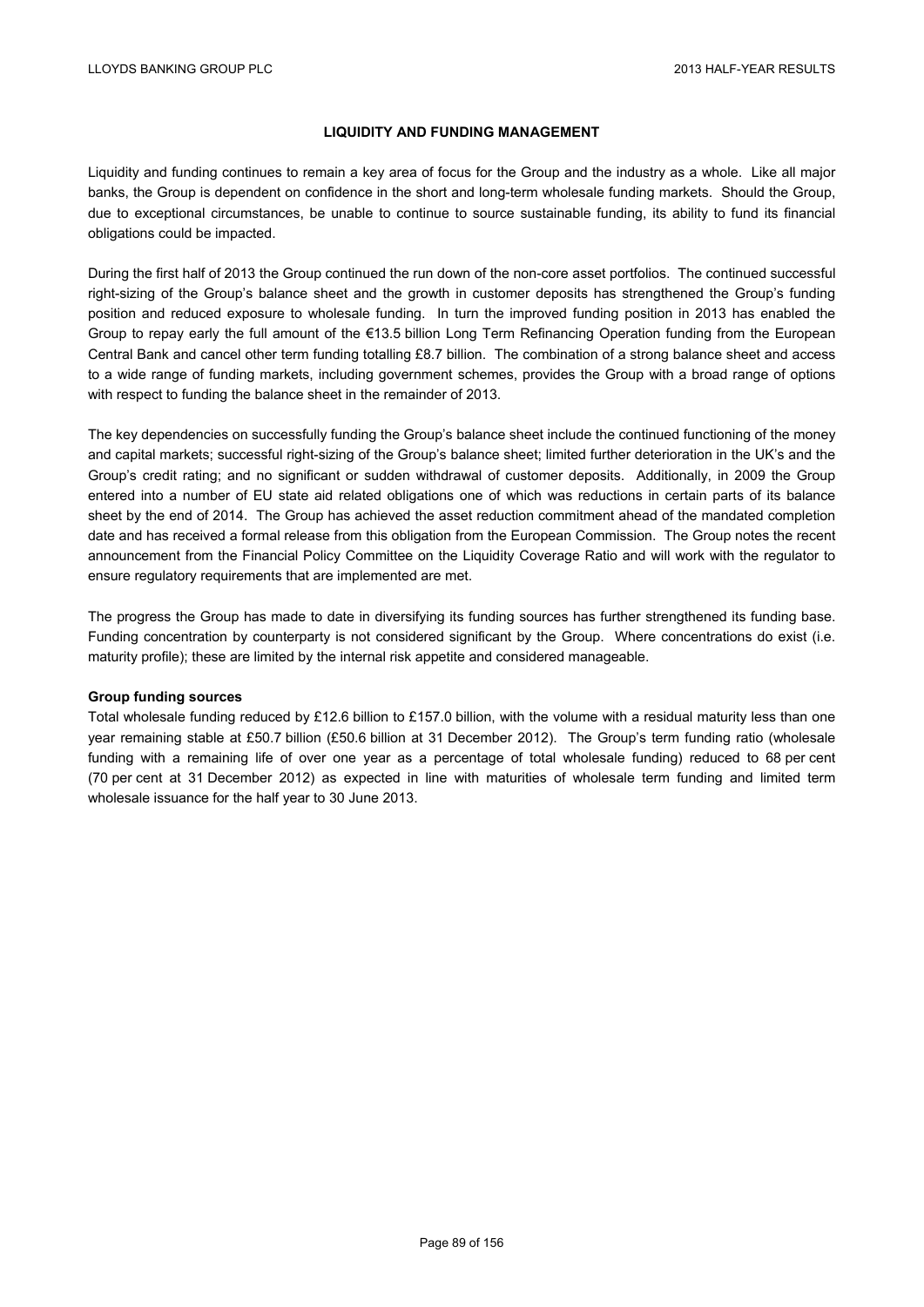At

**At**

# **LIQUIDITY AND FUNDING MANAGEMENT** (continued)

## **Group funding position**

|                                                                | Aτ      | Αι                |                |
|----------------------------------------------------------------|---------|-------------------|----------------|
|                                                                | 30 June | 31 Dec            |                |
|                                                                | 2013    | 2012 <sup>1</sup> | Change         |
|                                                                | £bn     | £bn               | ℅              |
| <b>Funding requirement</b>                                     |         |                   |                |
| Loans and advances to customers <sup>2</sup>                   | 503.9   | 512.1             | (2)            |
| Loans and advances to banks <sup>3</sup>                       | 7.8     | 12.5              | (38)           |
| Debt securities                                                | 1.7     | 5.3               | (68)           |
| Reverse repurchase agreements                                  | 0.8     |                   |                |
| Available-for-sale financial assets $-$ secondary <sup>4</sup> | 2.6     | 5.3               | (51)           |
| Cash balances <sup>5</sup>                                     | 3.4     | 3.5               | (3)            |
| <b>Funded assets</b>                                           | 520.2   | 538.7             | $(3)$          |
| Other assets <sup>6</sup>                                      | 271.5   | 302.2             | (10)           |
|                                                                | 791.7   | 840.9             | (6)            |
| On balance sheet primary liquidity assets <sup>7</sup>         |         |                   |                |
| Reverse repurchase agreements                                  | 2.0     | 5.8               | (66)           |
| Balances at central banks - primary <sup>5</sup>               | 57.2    | 76.8              | (26)           |
| Available-for-sale financial assets - primary                  | 33.9    | 26.1              | 30             |
| Trading and fair value through profit and loss                 | (7.9)   | (9.4)             | 16             |
| Repurchase agreements                                          | (0.1)   | (5.9)             | 98             |
|                                                                | 85.1    | 93.4              | (9)            |
| <b>Total Group assets</b>                                      | 876.8   | 934.3             | (6)            |
| Less: Other liabilities <sup>6</sup>                           | (240.4) | (277.8)           | 13             |
| <b>Funding requirement</b>                                     | 636.4   | 656.5             | (3)            |
| <b>Funded by</b>                                               |         |                   |                |
| Customer deposits <sup>8</sup>                                 | 430.6   | 422.5             | $\overline{2}$ |
| Wholesale funding <sup>9</sup>                                 | 157.0   | 169.6             | (7)            |
|                                                                | 587.6   | 592.1             | (1)            |
| Repurchase agreements                                          | 5.1     | 21.8              | (77)           |
| <b>Total equity</b>                                            | 43.7    | 42.6              | 3              |
| <b>Total funding</b>                                           | 636.4   | 656.5             | $(3)$          |

<sup>1</sup> Restated to reflect the implementation of IAS 19R and IFRS 10. See page 145.

<sup>2</sup> Excludes £1.9 billion (31 December 2012: £5.1 billion) of reverse repurchase agreements.

<sup>3</sup> Excludes £23.9 billion (31 December 2012: £19.6 billion) of loans and advances to banks within the Insurance business and £0.9 billion (31 December 2012: £0.7 billion) of reverse repurchase agreements.

<sup>4</sup> Secondary liquidity assets comprise a diversified pool of highly rated unencumbered collateral (including retained issuance).

 $5$  Cash balances and balances at central banks – primary are combined in the Group's balance sheet.

<sup>6</sup> Other assets and other liabilities primarily include balances in the Group's Insurance business and the fair value of derivative assets and liabilities.

<sup>7</sup> Primary liquidity assets are PRA eligible liquid assets including UK Gilts, US Treasuries, Euro AAA government debt and unencumbered cash balances held at central banks.

<sup>8</sup> Excluding repurchase agreements of £3.0 billion (31 December 2012: £4.4 billion).

<sup>9</sup> The Group's definition of wholesale funding aligns with that used by other international market participants; including interbank deposits, debt securities in issue and subordinated liabilities.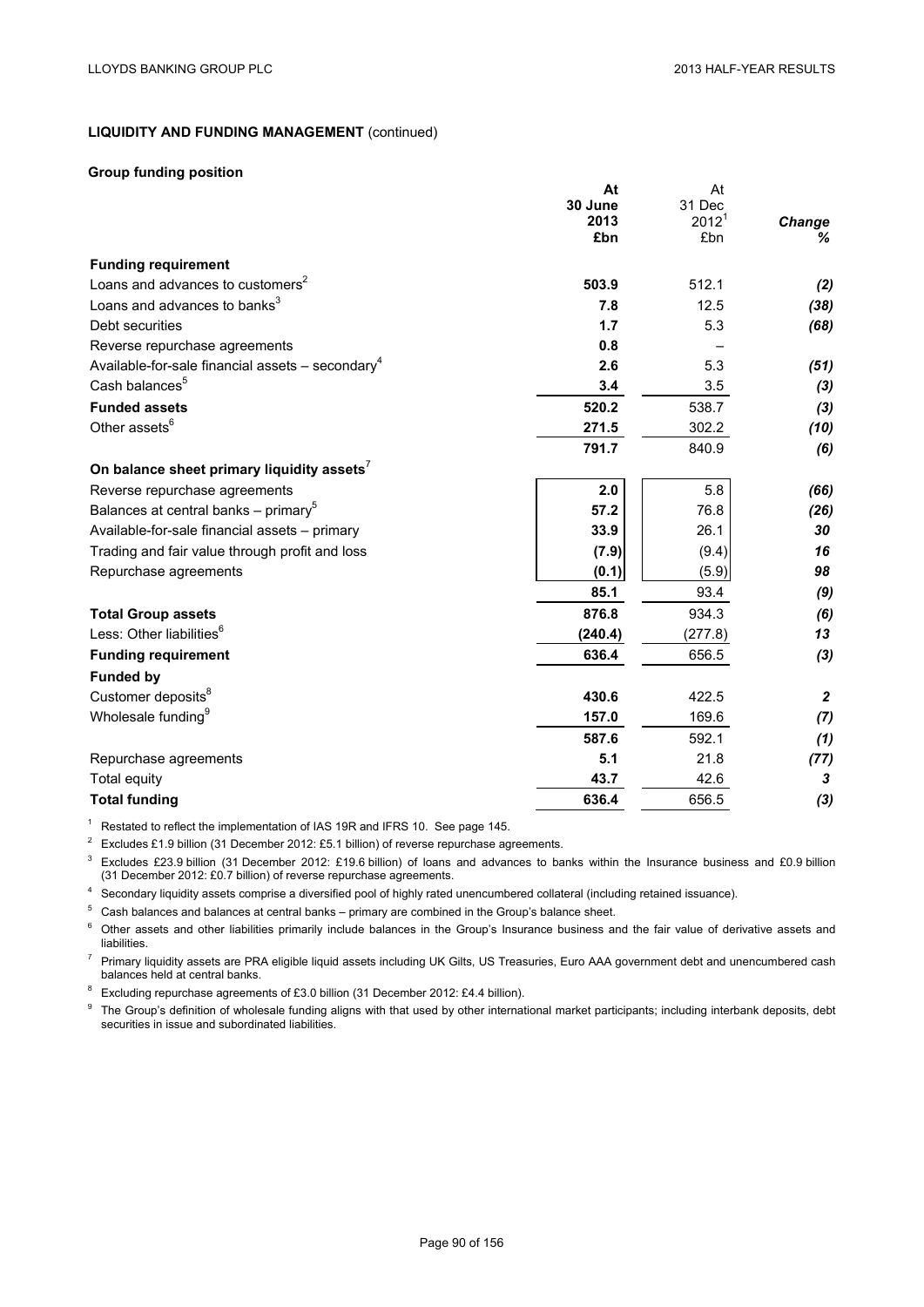# **Reconciliation of Group funding to the balance sheet**

| At 30 June 2013                  | Included in<br>funding<br>analysis<br>(above)<br>£bn | <b>Repos</b><br>£bn | <b>Fair value</b><br>and other<br>accounting<br>methods<br>£bn | <b>Balance</b><br>sheet<br>£bn |
|----------------------------------|------------------------------------------------------|---------------------|----------------------------------------------------------------|--------------------------------|
| Deposits from banks              | 12.0                                                 | 2.2                 |                                                                | 14.2                           |
| Debt securities in issue         | 109.7                                                |                     | (3.4)                                                          | 106.3                          |
| Subordinated liabilities         | 35.3                                                 |                     | (1.1)                                                          | 34.2                           |
| Total wholesale funding          | 157.0                                                | 2.2                 |                                                                |                                |
| Customer deposits                | 430.6                                                | 3.0                 |                                                                | 433.6                          |
| Total                            | 587.6                                                | 5.2                 |                                                                |                                |
| At 31 December 2012 <sup>1</sup> | Included in<br>funding<br>analysis<br>(above)<br>£bn | Repos<br>£bn        | Fair value<br>and other<br>accounting<br>methods<br>£bn        | <b>Balance</b><br>sheet<br>£bn |
| Deposits from banks              | 15.1                                                 | 23.3                |                                                                | 38.4                           |
| Debt securities in issue         | 120.4                                                |                     | (3.1)                                                          | 117.3                          |
| Subordinated liabilities         | 34.1                                                 |                     |                                                                | 34.1                           |
| Total wholesale funding          | 169.6                                                | 23.3                |                                                                |                                |
| Customer deposits                | 422.5                                                | 4.4                 |                                                                | 426.9                          |
| Total                            | 592.1                                                | 27.7                |                                                                |                                |

 $1$  Restated to reflect the implementation of IAS 19R and IFRS 10. See page 145.

Total wholesale funding by type and expected residual maturity is detailed below.

# **Analysis of 2013 total wholesale funding by residual maturity**

|                                      | Less<br>than<br>one<br>month<br>£bn | One to<br>three<br>months months months<br>£bn | Three<br>to six<br>£bn   | Six to<br>nine<br>£bn | <b>Nine</b><br>months<br>to one<br>vear<br>£bn | One to<br>two<br>vears<br>£bn | Two to<br>five<br>vears<br>£bn | More<br>than<br>five<br>years<br>£bn | <b>Total</b><br>at<br>30 June<br>2013<br>£bn | Total<br>at<br>31 Dec<br>2012<br>£bn |
|--------------------------------------|-------------------------------------|------------------------------------------------|--------------------------|-----------------------|------------------------------------------------|-------------------------------|--------------------------------|--------------------------------------|----------------------------------------------|--------------------------------------|
| Deposit from banks                   | 9.1                                 | 1.0                                            | 0.5                      | 0.1                   | 0.4                                            | 0.2                           | 0.2                            | 0.5                                  | 12.0                                         | 15.1                                 |
| Debt securities in issue:            |                                     |                                                |                          |                       |                                                |                               |                                |                                      |                                              |                                      |
| Certificates of deposit              | 2.8                                 | 4.0                                            | 2.0                      | 0.6                   | 2.9                                            | 0.1                           |                                | -                                    | 12.4                                         | 10.7                                 |
| Commercial paper                     | 2.9                                 | 4.2                                            | 0.4                      | 0.2                   | 0.2                                            | $\overline{\phantom{a}}$      | -                              | -                                    | 7.9                                          | 7.9                                  |
| Medium-term notes <sup>1</sup>       | 0.2                                 | 0.1                                            | 1.9                      | 0.8                   | 2.4                                            | 5.4                           | 10.0                           | 9.1                                  | 29.9                                         | 34.6                                 |
| Covered bonds                        | $\qquad \qquad$                     | -                                              | 2.3                      | 2.7                   | 0.7                                            | 7.2                           | 10.5                           | 13.0                                 | 36.4                                         | 38.7                                 |
| Securitisation                       | 0.3                                 | 2.0                                            | 1.9                      | 2.8                   | 0.9                                            | 5.1                           | 10.1                           | $\overline{\phantom{0}}$             | 23.1                                         | 28.5                                 |
|                                      | 6.2                                 | 10.3                                           | 8.5                      | 7.1                   | 7.1                                            | 17.8                          | 30.6                           | 22.1                                 | 109.7                                        | 120.4                                |
| Subordinated liabilities             |                                     |                                                | $\overline{\phantom{0}}$ | 0.3                   | 0.1                                            | 1.8                           | 5.7                            | 27.4                                 | 35.3                                         | 34.1                                 |
| Total wholesale funding <sup>2</sup> | 15.3                                | 11.3                                           | 9.0                      | 7.5                   | 7.6                                            | 19.8                          | 36.5                           | 50.0                                 | 157.0                                        | 169.6                                |

<sup>1</sup> Medium-term notes include funding from the National Loan Guarantee Scheme (30 June 2013: £1.4 billion; 31 December 2012: £1.4 billion). <sup>2</sup> The Group's definition of wholesale funding aligns with that used by other international market participants; including interbank deposits, debt securities in issue and subordinated liabilities.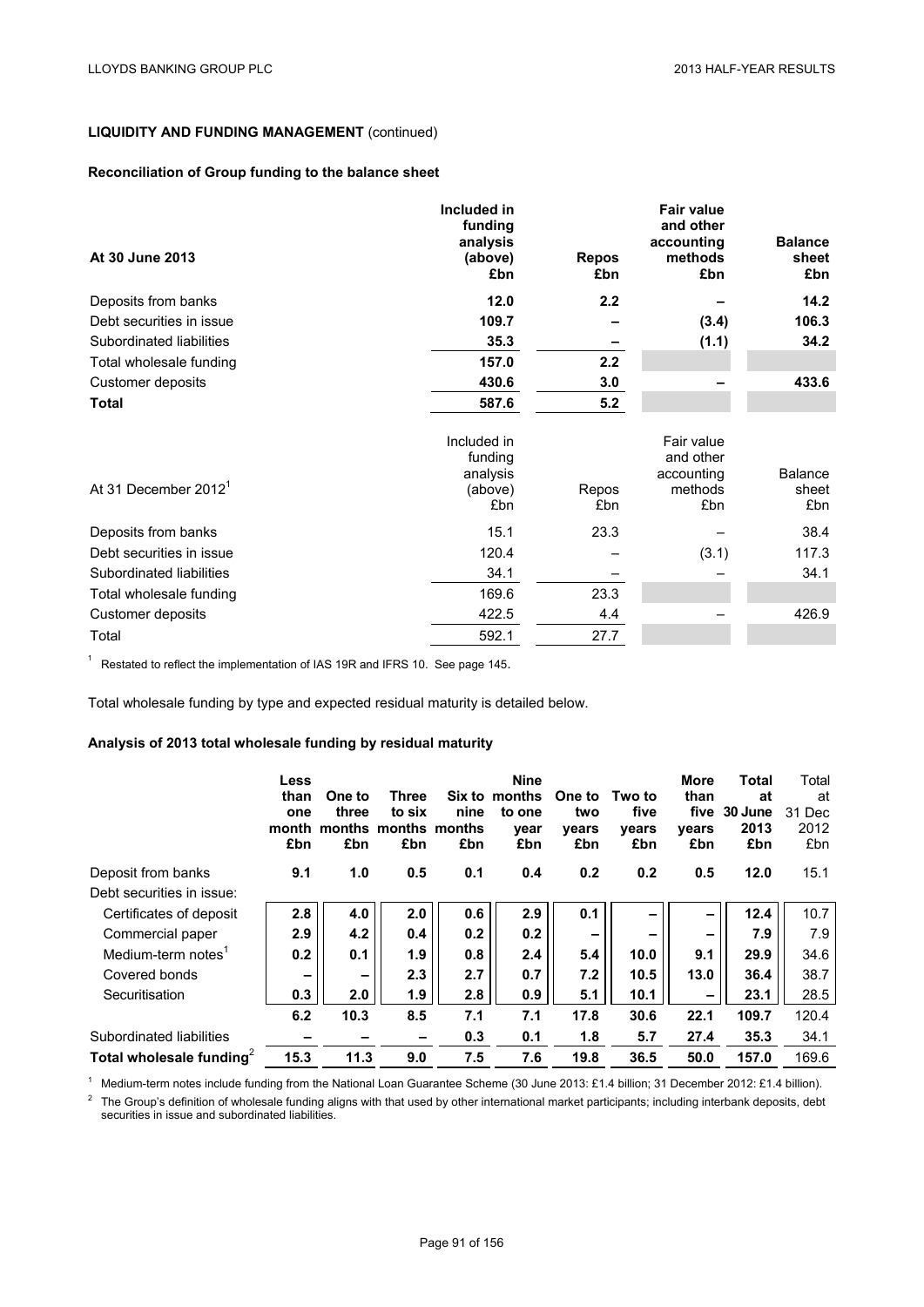**Other** 

# **LIQUIDITY AND FUNDING MANAGEMENT** (continued)

### **Total wholesale funding by currency**

|                     | <b>Sterling</b><br>£bn | <b>US Dollar</b><br>£bn | Euro<br>£bn | Otner<br>currencies<br>£bn | <b>Total</b><br>£bn |
|---------------------|------------------------|-------------------------|-------------|----------------------------|---------------------|
| At 30 June 2013     | 47.9                   | 44.7                    | 53.6        | 10.8                       | 157.0               |
| At 31 December 2012 | 54.3                   | 41.6                    | 60.2        | 13.5                       | 169.6               |

The commitment to a core loan to deposit ratio of 100 per cent and the decline in non-core assets has allowed the Group to reduce its wholesale funding balance through a combination of redemptions and debt buy backs. Total term issuance for the first half of 2013 has been through private placements and totals £0.7 billion (US Dollars: £0.2 billion; Euro: £0.4 billion; other currencies: £0.1 billion).

The Group drew down £3 billion during the year ended 31 December 2012 under the Government's Funding for Lending Scheme (FLS). No further drawings have been made during the first half of 2013.

The core loan to deposit ratio also improved to 100 per cent from 101 per cent at 31 December 2012. The Group intends to target a core loan to deposit ratio of 100 per cent throughout the year. The Group loan to deposit ratio has improved to 117 per cent compared with 121 per cent at 31 December 2012, driven by strong deposit growth and non-core asset reduction. Excluding reverse repos and repos loans and advances reduced by £8.2 billion; customer deposits increased by £8.1 billion, and there was a continued reduction in non-core assets (30 June 2013: £82.6 billion; 31 December 2012: £98.4 billion).

## **Encumbered assets**

The Group has not issued in secured funding markets in the half year to 30 June 2013. Maturities have led to a reduction in externally held notes from residential mortgage backed securities and covered bonds issuance transactions. The Board monitors and manages total balance sheet encumbrance via a risk appetite metric. The table below summarises the assets encumbered through the Group's external issuance transactions.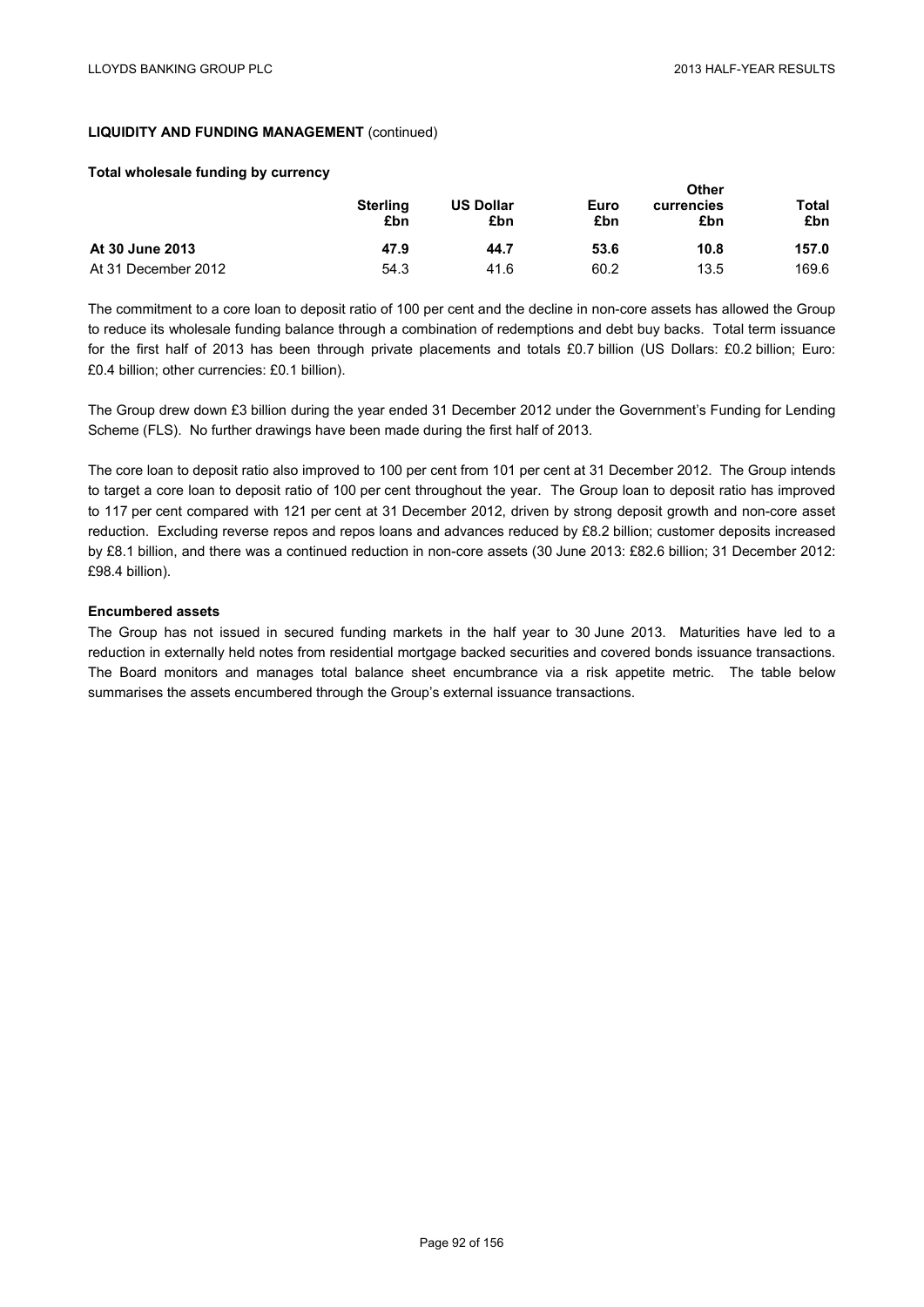#### *Secured external issuance transactions*

| At 30 June 2013              | <b>Notes</b><br>issued<br>£bn | <b>Assets</b><br>encumbered <sup>3</sup><br>£bn |
|------------------------------|-------------------------------|-------------------------------------------------|
| Securitisations $1$          | 23.3                          | 37.6                                            |
| Covered bonds <sup>2</sup>   | 37.7                          | 52.0                                            |
| <b>Total</b>                 | 61.0                          | 89.6                                            |
| At 31 December 2012          |                               |                                                 |
| Securitisations <sup>1</sup> | 28.1                          | 46.3                                            |
| Covered bonds <sup>2</sup>   | 40.7                          | 56.9                                            |
| Total                        | 68.8                          | 103.2                                           |

<sup>1</sup> In addition the Group retained internally £44.5 billion (31 December 2012: £58.7 billion) of notes secured with £59.1 billion (31 December 2012: £71.9 billion) of assets.

<sup>2</sup> In addition the Group retained internally £25.8 billion (31 December 2012: £26.3 billion) of notes secured with £35.9 billion (31 December 2012: £37.5 billion) of assets.

<sup>3</sup> Pro-rated by programme (31 December: 2012 number restated on this basis).

Total notes issued externally from secured programmes (asset backed securities and covered bonds) have fallen from £68.8 billion at 31 December 2012 to £61.0 billion. A total of £70.3 billion (31 December 2012: £85.0 billion) of notes issued under securitisation and covered bond programmes have also been retained internally, most of which are held to provide a pool of collateral eligible for use at central bank liquidity facilities. This reduction in retained notes partially reflects the Group's increased use of whole loans as eligible collateral at central banks.

The Group uses secured transactions to manage short-term cash and collateral needs. At 30 June 2013, the fair value of on balance sheet collateral (excluding assets within the Insurance business) pledged as security in repo and securities lending transactions was £20.5 billion (31 December 2012: £42.5 billion). Internally held notes, encumbered through repo activity or assets pledged, are included in these disclosure amounts. The early repayment of the full amount of €13.5 billion Long Term Refinancing Operation funding from the European Central Bank has significantly reduced the amount of internally held notes encumbered through repo activity. Within asset-backed commercial paper (ABCP) conduits that currently issue to the market, assets pledged as security for ABCP investors totalled £4.7 billion (31 December 2012: £4.7 billion).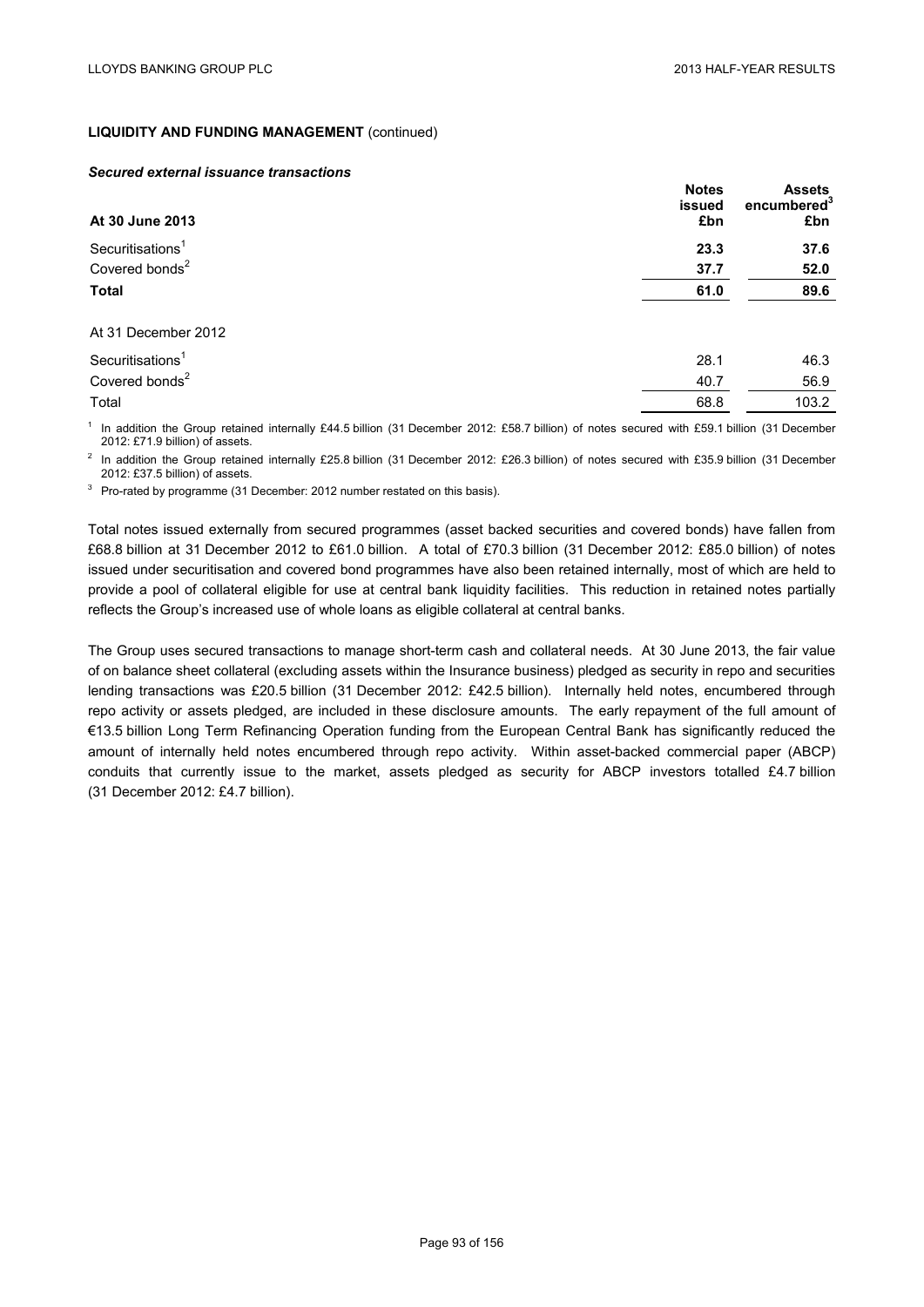### **Liquidity portfolio**

At 30 June 2013, the Group had £86.5 billion (2012: £87.6 billion) of highly liquid unencumbered assets in its primary liquidity portfolio which are available to meet cash and collateral outflows, as illustrated in the table below. In addition the Group had £128.0 billion (2012: £117.1 billion) of secondary liquidity covering a range of ratings but all investment grade and central bank eligible. This liquidity is managed as a single pool in the centre and is under the control of the function charged with managing the liquidity of the Group. It is available for deployment at immediate notice, subject to complying with regulatory requirements, and is a key component of the Group's liquidity management process.

|                                             | At              | At          |                 |             |
|---------------------------------------------|-----------------|-------------|-----------------|-------------|
|                                             | 30 June<br>2013 | 31 Dec      | Average<br>2013 | Average     |
| <b>Primary liquidity</b>                    | £bn             | 2012<br>£bn | £bn             | 2012<br>£bn |
|                                             |                 |             |                 |             |
| Central bank cash deposits                  | 57.2            | 76.8        | 67.7            | 78.3        |
| Government bonds                            | 29.3            | 10.8        | 18.2            | 21.1        |
| <b>Total</b>                                | 86.5            | 87.6        | 85.9            | 99.4        |
|                                             |                 |             |                 |             |
|                                             | At              | At          |                 |             |
|                                             | 30 June         | 31 Dec      | Average         | Average     |
| <b>Secondary liquidity</b>                  | 2013            | 2012        | 2013            | 2012        |
|                                             | £bn             | £bn         | £bn             | £bn         |
| High-quality ABS/covered bonds <sup>1</sup> | 1.9             | 2.8         | 2.5             | 2.1         |
| Credit institution bonds <sup>1</sup>       | 1.4             | 3.4         | 1.4             | 2.8         |
| Corporate bonds <sup>1</sup>                | 0.1             | 0.1         | 0.1             | 0.1         |
| Own securities (retained issuance)          | 43.4            | 44.9        | 40.3            | 50.2        |
| Other securities                            | 5.1             | 5.0         | 4.5             | 8.3         |
| Other $2$                                   | 76.1            | 60.9        | 71.8            | 49.8        |
| <b>Total</b>                                | 128.0           | 117.1       | 120.6           | 113.3       |
| <b>Total liquidity</b>                      | 214.5           | 204.7       |                 |             |

<sup>1</sup> Assets rated A- or above.<br><sup>2</sup> Includes other central bank eligible assets.

# **Liquidity portfolio: currency**

|                     |                        |                         |             | Other             |                     |
|---------------------|------------------------|-------------------------|-------------|-------------------|---------------------|
|                     | <b>Sterling</b><br>£bn | <b>US Dollar</b><br>£bn | Euro<br>£bn | currencies<br>£bn | <b>Total</b><br>£bn |
| At 30 June 2013     |                        |                         |             |                   |                     |
| Primary liquidity   | 43.2                   | 15.0                    | 21.2        | 7.1               | 86.5                |
| Secondary liquidity | 109.7                  | 0.9                     | 15.8        | 1.6               | 128.0               |
| Total               | 152.9                  | 15.9                    | 37.0        | 8.7               | 214.5               |
| At 31 December 2012 |                        |                         |             |                   |                     |
| Primary liquidity   | 42.2                   | 7.2                     | 36.5        | 1.7               | 87.6                |
| Secondary liquidity | 109.2                  | 1.6                     | 4.7         | 1.6               | 117.1               |
| Total               | 151.4                  | 8.8                     | 41.2        | 3.3               | 204.7               |

The Group manages its risk appetite and liquidity position as a coverage ratio (proportion of stressed outflows covered by primary liquid assets) rather than by reference to a quantum of liquid assets; this corresponds with PRA liquidity requirements.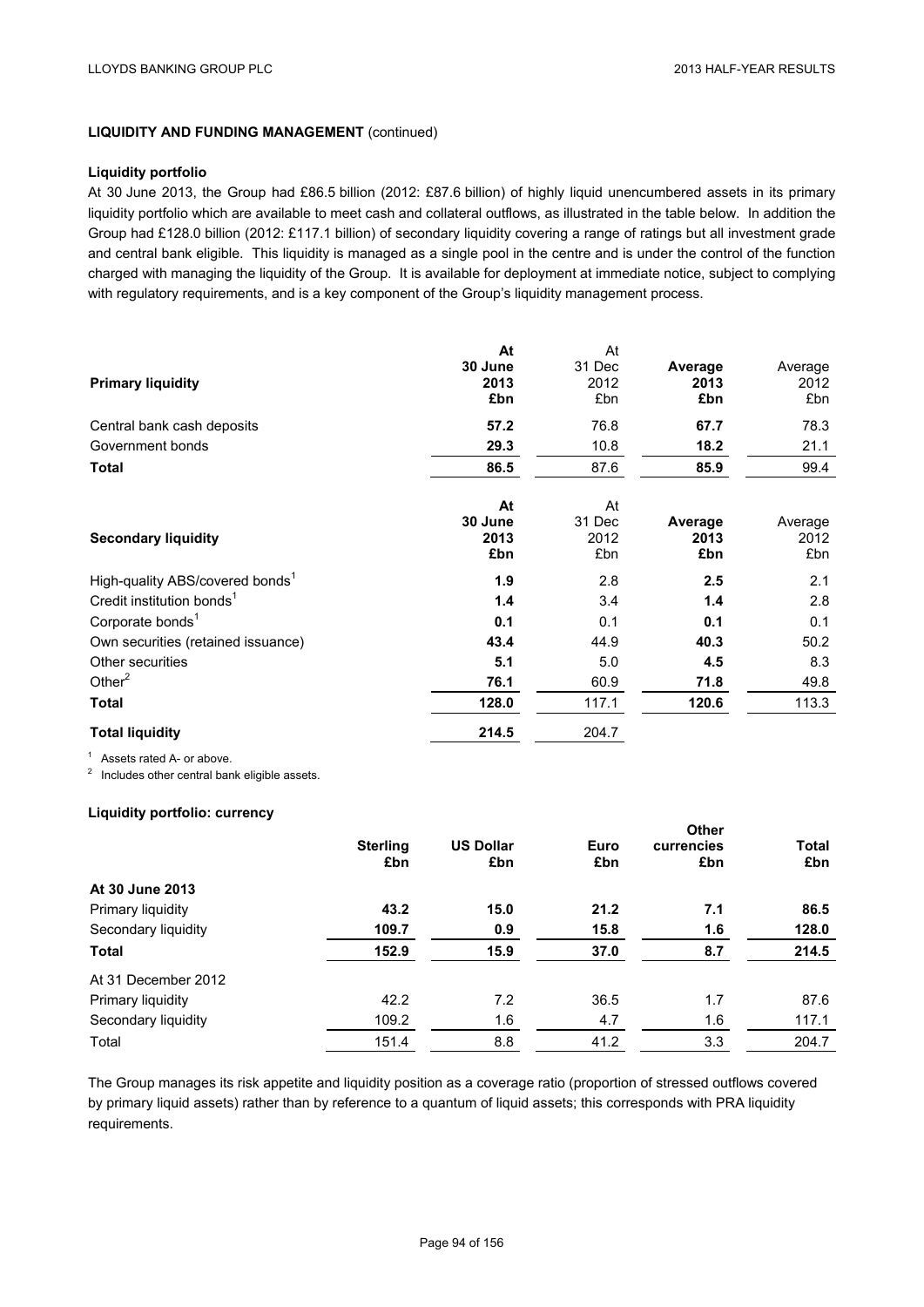Primary liquid assets of £86.5 billion represent approximately 2.7 times (2.6 times at 31 December 2012) the Group's money market funding positions and are approximately 1.7 times (1.7 times at 31 December 2012) all wholesale funding with a maturity of less than one year, and thus provides a substantial buffer in the event of continued market dislocation.

In addition to primary liquidity holdings the Group has significant secondary liquidity holdings providing access to open market operations at a number of central banks which the Group routinely makes use of as part of its normal liquidity management practices. Future use of such facilities will be based on prudent liquidity management and economic considerations, having regard for external market conditions.

### **Stress testing results**

Internal stress testing results at the end of June 2013 show that the Group has liquidity resources representing 170 per cent of modelled outflows from all wholesale funding sources, retail and corporate deposits, intra-day requirements and rating dependent contracts under the Group's most severe liquidity stress scenario (the three month combined (market wide and Group specific) scenario).

The Group's stress testing assumes that further credit rating downgrades may reduce investor appetite for some of the Group's liability classes and therefore funding capacity*.* A hypothetical idiosyncratic two notch downgrade of the Group's current long-term debt rating and accompanying short-term downgrade implemented instantaneously by all major rating agencies, could result in an outflow of £12.3 billion of cash over a period of up to one year, £3.6 billion of collateral posting related to customer financial contracts and £17.9 billion of collateral posting associated with secured funding. The Group's internal liquidity risk appetite includes such a stress scenario. The stress scenario modelling demonstrates the Group has available liquidity resources to manage such an event.

### **Group borrowing costs**

The Group's borrowing costs and issuance in the capital markets are dependent on a number of factors, and increased cost or reduction of capacity could materially adversely affect the Group's results of operations, financial condition and prospects. In particular, reduction in the credit rating of the Group or deterioration in the capital markets' perception of the Group's financial resilience could significantly increase its borrowing costs and limit its issuance capacity in the capital markets. In November 2012, Standard & Poor's revised its outlook on the Group's long term rating to negative from stable. As an indicator over the last six months the spread between an index of A rated long-term senior unsecured bank debt and an index of similar BBB rated bank debt, both of which are publicly available, averaged 0.94 per cent. The applicability to and implications for the Group's funding cost would depend on the type of issuance, and prevailing market conditions. The impact on the Group's funding cost is subject to a number of assumptions and uncertainties and is therefore impossible to quantify precisely. However, with a materially lower wholesale refinancing requirement, this risk is lower than in previous years.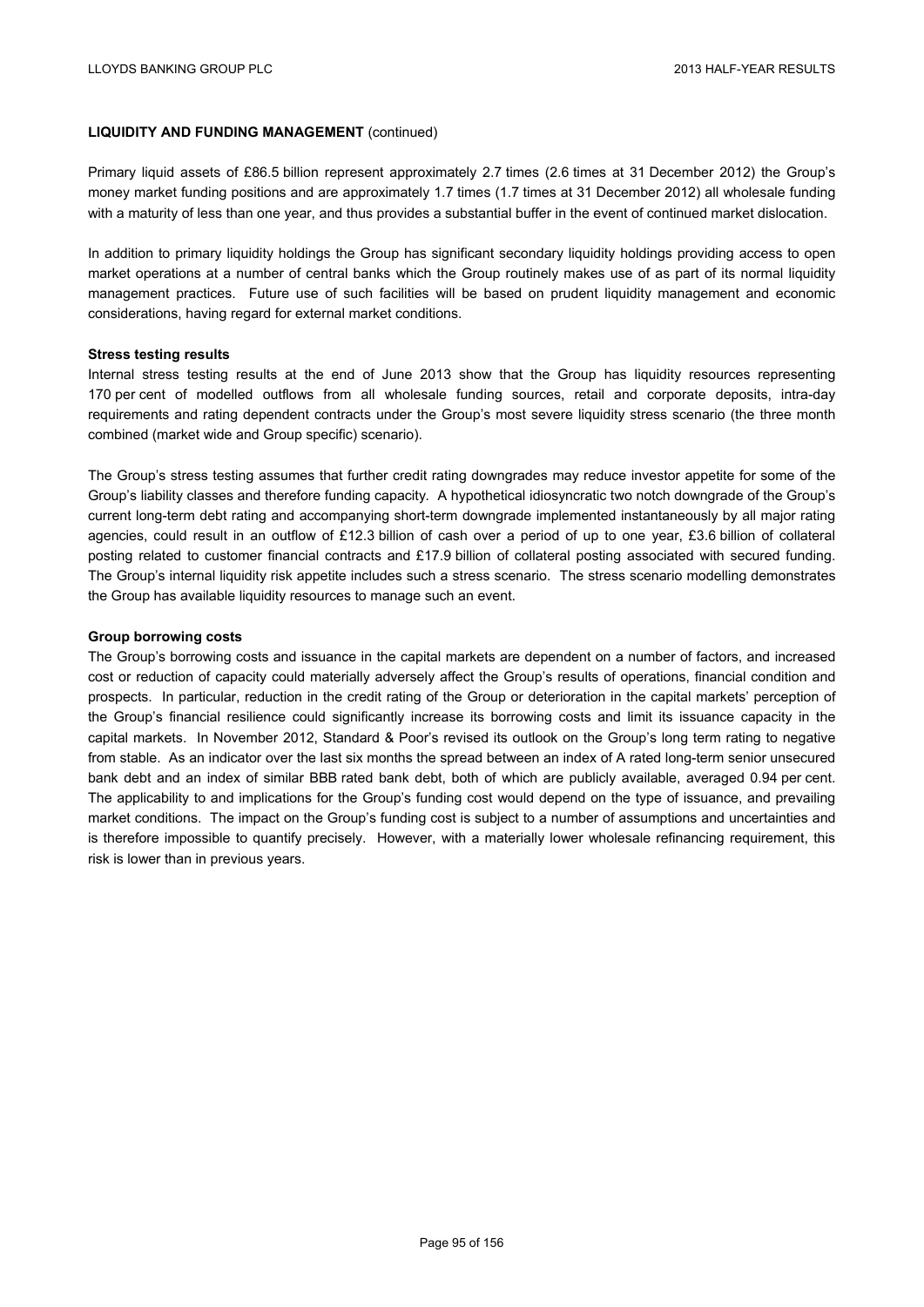## **CAPITAL MANAGEMENT**

The Group continues to actively manage its capital position and has made significant progress in further strengthening that position through its strongly capital generative strategy, including capital-efficient profit generation in the core business, the release of capital through non-core asset disposals and the successful delivery of management actions.

As a result the Group's core tier 1 ratio, based on current rules, has increased from 12.0 per cent to 13.7 per cent and, on an estimated pro forma fully loaded CRD IV basis, has increased from 8.1 per cent to 9.6 per cent over the half year, ahead of expectations.

The Group's leverage ratio is 4.2 per cent on an estimated pro forma fully loaded CRD IV basis with ineligible tier 1 instruments grandfathered, and is 3.5 per cent including only common equity (core) tier 1 capital resources, comfortably exceeding the Basel Committee's 3 per cent minimum requirement.

By the year end the Group expects to meet the additional requirements agreed with the PRA following the FPC's recommendations, without recourse to further equity issuance or the utilisation of additional contingent capital securities. The Group expects its estimated pro forma fully loaded CRD IV common equity (core) tier 1 ratio to increase to above 10 per cent by the end of 2013, twelve months ahead of plan.

## **Capital position at 30 June 2013**

The Group's capital position, at 30 June 2013 and applying the existing regulatory framework, is set out in the following section. Additionally, estimated pro forma information about the Group's capital position on a CRD IV basis is set out on page 100.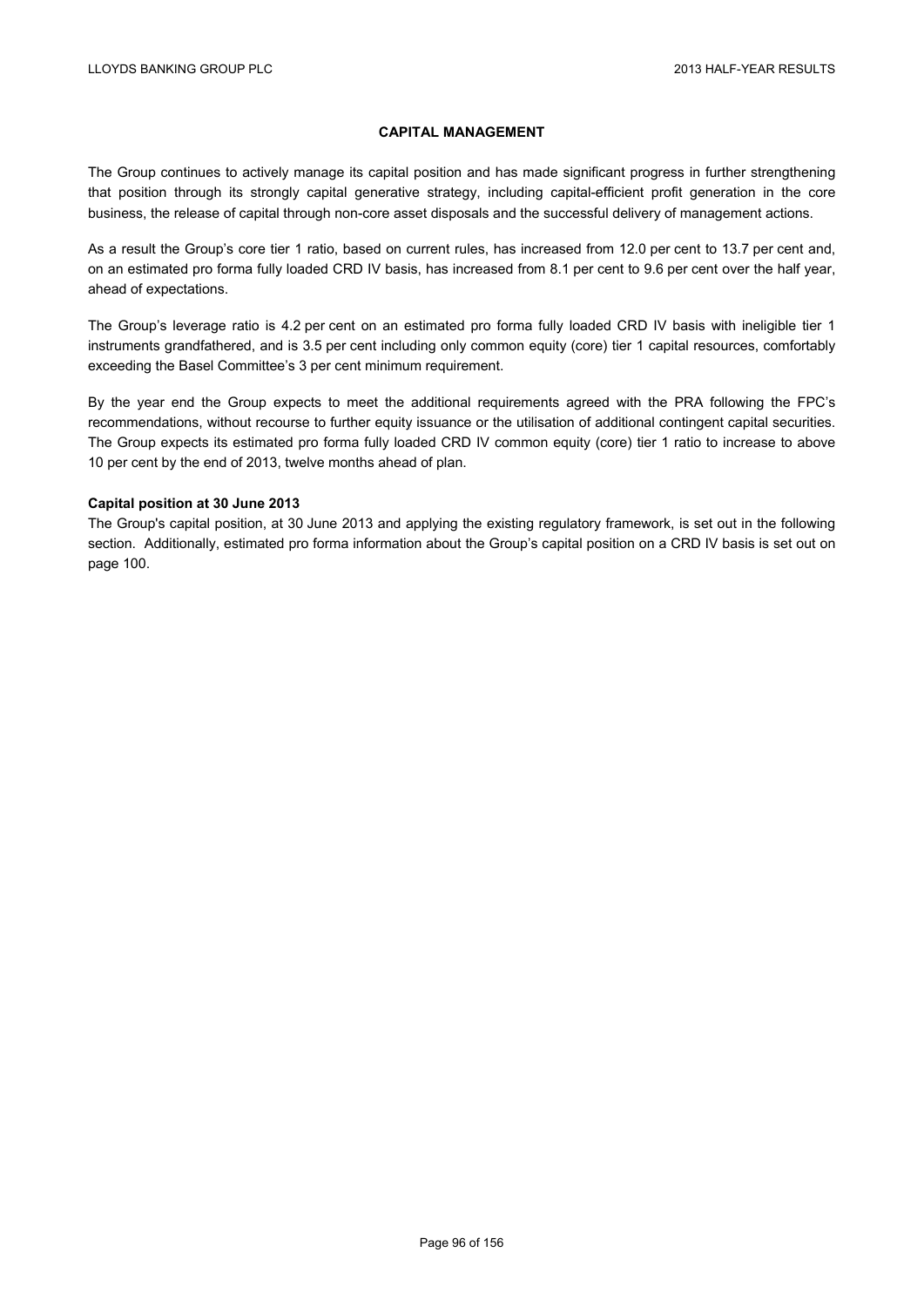| <b>Capital Ratios</b>                                                                           |                 |                    |
|-------------------------------------------------------------------------------------------------|-----------------|--------------------|
|                                                                                                 | At              | At                 |
|                                                                                                 | 30 June<br>2013 | 31 Dec<br>$2012^2$ |
| <b>Capital resources</b>                                                                        | £m              | £m                 |
| Core tier 1                                                                                     |                 |                    |
| Shareholders' equity per balance sheet                                                          | 43,364          | 43,999             |
| Non-controlling interests per balance sheet                                                     | 323             | 685                |
| Regulatory adjustments:                                                                         |                 |                    |
| Regulatory adjustments to non-controlling interests                                             | (285)           | (628)              |
| Adjustment for own credit                                                                       | 213             | 217                |
| Defined benefit pension adjustment                                                              | (662)           | (1,438)            |
| Unrealised reserve on available-for-sale debt securities                                        | 613             | (343)              |
| Unrealised reserve on available-for-sale equity investments                                     | (54)            | (56)               |
| Cash flow hedging reserve                                                                       | (124)           | (350)              |
| Other items                                                                                     | 349             | 33                 |
|                                                                                                 | 43,737          | 42,119             |
| Less: deductions from core tier 1                                                               |                 |                    |
| Goodwill                                                                                        | (2,016)         | (2,016)            |
| Intangible assets                                                                               | (1,794)         | (2,091)            |
| 50 per cent excess of expected losses over impairment provisions                                | (311)           | (636)              |
| 50 per cent of securitisation positions                                                         | (56)            | (183)              |
| Core tier 1 capital                                                                             | 39,560          | 37,193             |
| Non-controlling preference shares <sup>1</sup>                                                  | 1,602           | 1,568              |
| Preferred securities <sup>1</sup>                                                               | 4,070           | 4,039              |
| Less: deductions from tier 1                                                                    |                 |                    |
| 50 per cent of material holdings                                                                | (4, 273)        | (46)               |
| Total tier 1 capital                                                                            | 40,959          | 42,754             |
| Tier 2                                                                                          |                 |                    |
|                                                                                                 |                 |                    |
| Undated subordinated debt                                                                       | 1,962           | 1,828              |
| Dated subordinated debt<br>Unrealised gains on available-for-sale equity investments provisions | 19,811<br>54    | 19,886<br>56       |
| Eligible provisions                                                                             | 705             | 977                |
| Less: deductions from tier 2                                                                    |                 |                    |
| 50 per cent excess of expected losses over impairment provisions                                | (311)           | (636)              |
| 50 per cent of securitisation positions                                                         | (56)            | (183)              |
| 50 per cent of material holdings                                                                | (4, 273)        | (46)               |
| <b>Total tier 2 capital</b>                                                                     | 17,892          | 21,882             |
|                                                                                                 |                 |                    |
| <b>Supervisory deductions</b>                                                                   |                 |                    |
| Unconsolidated investments - life                                                               |                 | (10, 104)          |
| - general insurance and other                                                                   |                 | (929)              |
| <b>Total supervisory deductions</b>                                                             |                 | (11, 033)          |
| <b>Total capital resources</b>                                                                  | 58,851          | 53,603             |
| Risk-weighted assets                                                                            | 288,730         | 310,299            |
| Core tier 1 capital ratio                                                                       | 13.7%           | 12.0%              |
| Tier 1 capital ratio                                                                            | 14.2%           | 13.8%              |
| Total capital ratio                                                                             | 20.4%           | 17.3%              |

 $1$  Covered by grandfathering provisions issued by the FSA.

 $^2$  31 December 2012 comparatives have not been restated to reflect the implementation of IAS 19R and IFRS 10.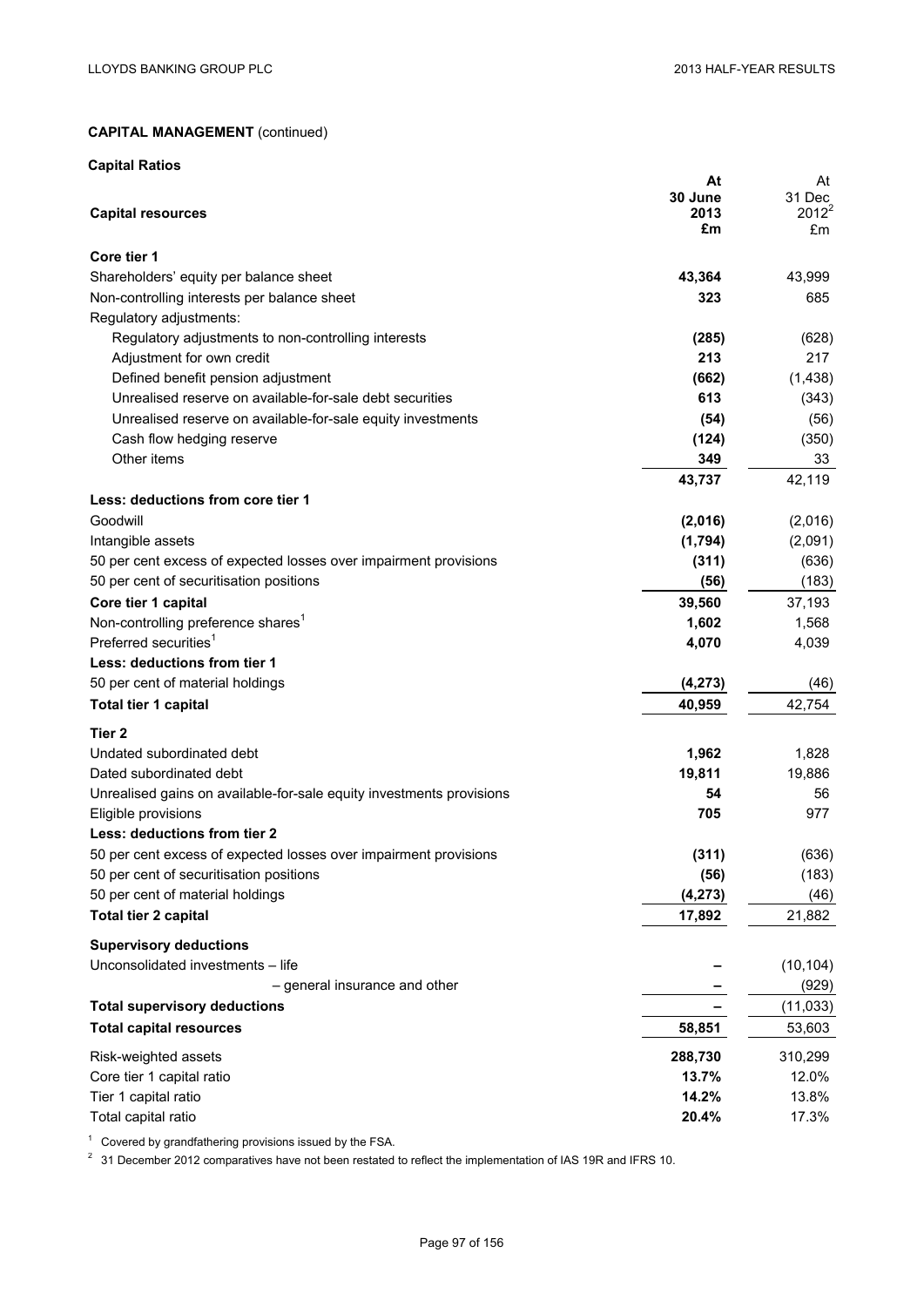The movements in core tier 1, tier 1, tier 2 and total capital in the period are shown below:

#### **Movements in capital**

|                                              | Core     |         |         | <b>Supervisory</b> |              |
|----------------------------------------------|----------|---------|---------|--------------------|--------------|
|                                              | tier 1   | Tier 1  | Tier 2  | deductions         | <b>Total</b> |
|                                              | £m       | £m      | £m      | £m                 | £m           |
| At 31 December 2012 <sup>1</sup>             | 37,193   | 5,561   | 21,882  | (11, 033)          | 53,603       |
| Profit attributable to ordinary shareholders | 1,560    |         |         |                    | 1,560        |
| Share issuance                               | 493      |         |         |                    | 493          |
| Pension movements:                           |          |         |         |                    |              |
| Deduction of pension asset                   | 776      |         |         |                    | 776          |
| Movement through other comprehensive         |          |         |         |                    |              |
| income                                       | (1, 348) |         |         |                    | (1, 348)     |
| Goodwill and intangible assets deductions    | 297      |         |         |                    | 297          |
| Excess of expected losses over impairment    |          |         |         |                    |              |
| provisions                                   | 325      |         | 325     |                    | 650          |
| Material holdings deduction                  |          | (4,227) | (4,227) | 11,033             | 2,579        |
| Eligible provisions                          |          |         | (272)   |                    | (272)        |
| Subordinated debt movements:                 |          |         |         |                    |              |
| Foreign exchange                             |          | 268     | 754     |                    | 1,022        |
| New issuances                                |          |         |         |                    |              |
| Repurchases, redemptions, amortisation       |          |         |         |                    |              |
| and other                                    |          | (203)   | (695)   |                    | (898)        |
| Other movements                              | 264      |         | 125     |                    | 389          |
| At 30 June 2013                              | 39,560   | 1,399   | 17,892  |                    | 58,851       |
|                                              |          |         |         |                    |              |

<sup>1</sup> 31 December 2012 comparatives have not been restated to reflect the implementation of IAS 19R and IFRS 10.

Core tier 1 capital resources have increased by £2,367 million in the period largely driven by attributable profit and share issuances partially offset by movements relating to defined benefit pension schemes. The movements relating to pension schemes primarily reflect the impact of the adoption of amendments to IAS 19 whereby valuation impacts relating to Group defined benefit schemes flow through other comprehensive income, partially offset by a reduction in the regulatory deduction of the defined benefit pension scheme asset.

Tier 1 and tier 2 capital resources have reduced primarily due to the reallocation of unconsolidated investments in life and general insurance businesses, which were previously deducted as supervisory deductions from total capital, to become deductions from tier 1 capital (50 per cent of the total) and tier 2 capital (also 50 per cent).

The material holdings deduction from capital, predominantly relating to the Group's investment in its insurance businesses, has reduced by £2,579 million during the period reflecting payment by the insurance businesses to the banking group of dividends totalling £1,555 million, elements of the Group's subordinated debt holdings in the insurance business that have been repaid following the issuance of external subordinated debt in the period and the partial disposal of the Group's holding in St. James's Place plc.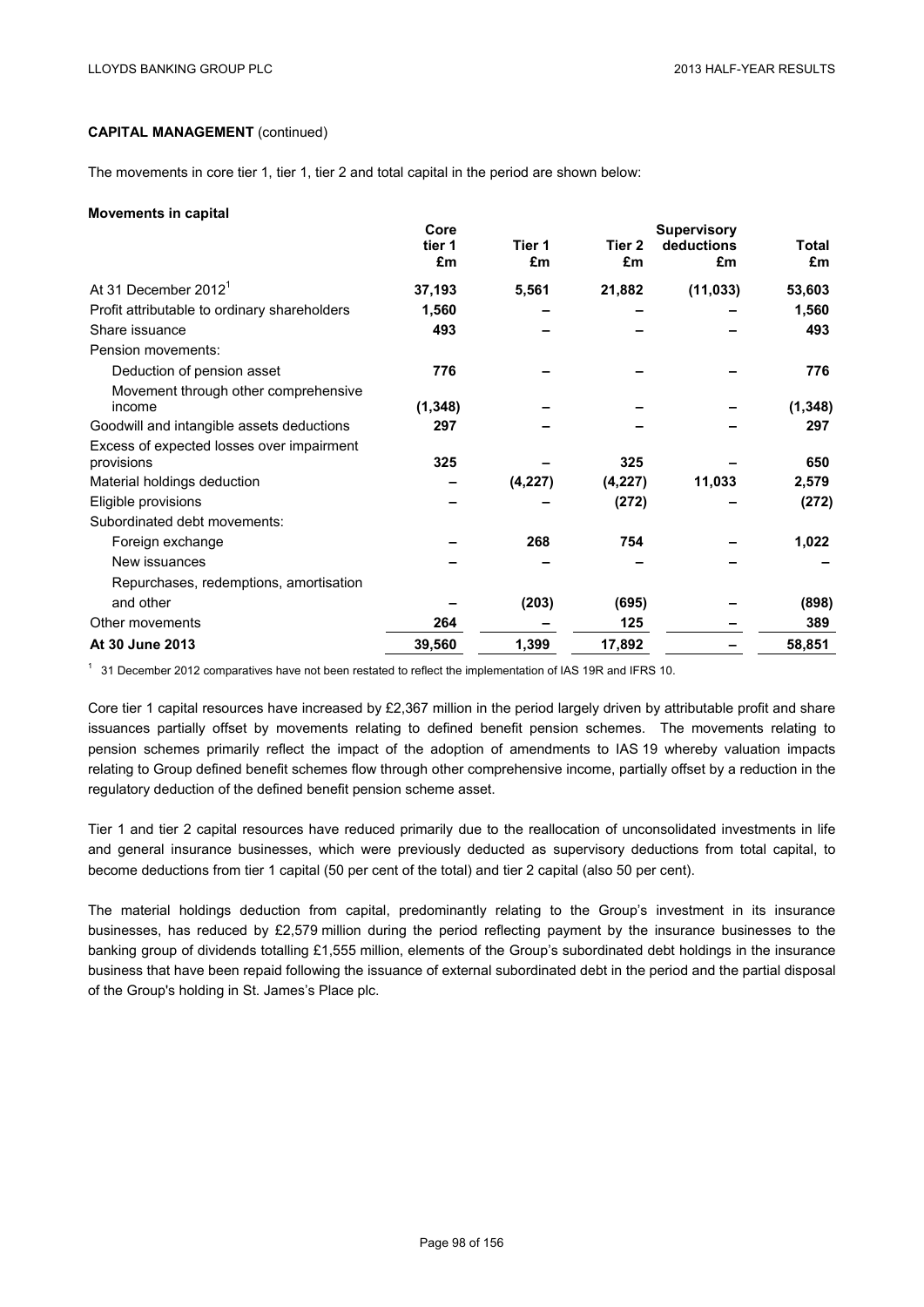|                                              | At      | At      |
|----------------------------------------------|---------|---------|
|                                              | 30 June | 31 Dec  |
| <b>Risk-weighted assets</b>                  | 2013    | 2012    |
|                                              | £m      | £m      |
| Divisional analysis of risk-weighted assets: |         |         |
| Retail                                       | 91,600  | 95,470  |
| <b>Commercial Banking</b>                    | 150,489 | 165,209 |
| Wealth, Asset Finance and International      | 32,167  | 36,167  |
| Group Operations and Central items           | 14,474  | 13,453  |
|                                              | 288,730 | 310,299 |
| Risk type analysis of risk-weighted assets:  |         |         |
| <b>Foundation IRB</b>                        | 86,396  | 80,612  |
| Retail IRB                                   | 86,892  | 91,445  |
| Other IRB                                    | 9,199   | 12,396  |
| IRB approach                                 | 182,487 | 184,453 |
| Standardised approach                        | 57,917  | 73,665  |
| Credit risk                                  | 240,404 | 258,118 |
| Operational risk                             | 27,939  | 27,939  |
| Market and counterparty risk                 | 20,387  | 24,242  |
| Total risk-weighted assets                   | 288,730 | 310,299 |

Risk-weighted assets reduced by £21,569 million to £288,730 million, a decrease of 7 per cent. Management of the balance sheet, mainly non-core asset disposals, reduced risk weighted assets by £11,177 million. Movements in external economic factors (for example house price index, foreign exchange movements and changes in risk ratings) contributed to a £5,923 million reduction. Recalibration of models in order to comply with updated regulatory requirements, principally the implementation of slotting models relating to Corporate Real Estate (CRE) and other exposures in the UK and Ireland, reduced risk weighted assets by £4,331 million. Other factors, including other model updates, contributed to a £138 million decrease.

Retail risk-weighted assets reduced by £3,870 million primarily due to a reduction in lending balances and improvements in credit quality of retail assets. Credit quality strengthened due to ongoing effective portfolio management and positive macroeconomic factors.

The reductions of risk-weighted assets of £14,720 million in Commercial Banking and £4,000 million in Wealth, Asset Finance and International primarily reflect further non-core asset reduction and the move to slotting models for CRE businesses. The reduction in Standardised approach risk weighted assets and increase in Foundation IRB risk-weighted assets, is also partly due to the implementation of slotting models in the period, resulting in a reclassification between asset categories.

## **Pro forma CRD IV Capital and Leverage information**

The data in the following tables represents estimates reflecting the Group's current interpretation of the final CRD IV rules which were published on 27 June 2013 via the Official Journal of the European Union. The actual capital ratios under CRD IV may differ as the final rules are assessed in their entirety, related technical standards are published and other guidance is issued by the relevant regulatory bodies. The actual ratios will also be dependent on required regulatory approvals and the extent to which further management action is undertaken prior to implementation.

A number of draft technical standards have already been issued by the European Banking Authority (EBA). The Group has not reflected the impact of these draft standards though it does not currently believe that these would make a material difference to the capital position outlined below.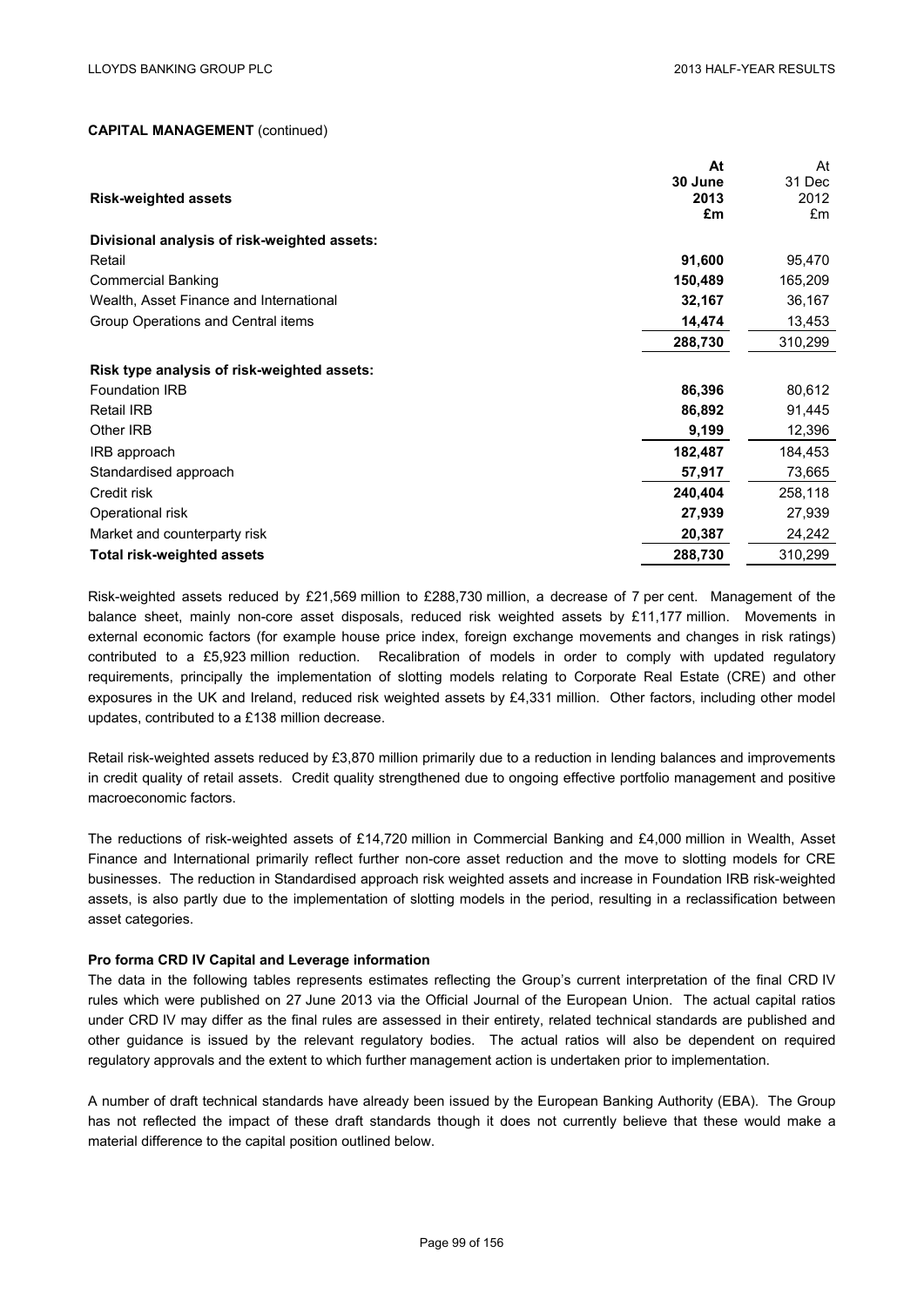# **Capital position on a CRD IV basis**

The Group's capital position at 30 June 2013 calculated on current regulatory rules and also estimated on a pro forma basis, applying the CRD IV rules and assuming existing regulatory waivers still apply, is shown in the table below.

The pro forma CRD IV capital resources and risk weighted assets shown reflect estimates of the impact of the CRD IV rules on both a transitional basis, as if 2013 is the first year of transition, and on a fully loaded basis (referred to as the CRD IV 'end-point definition' in PRA documentation).

Disclosure of the Group's CRD IV transitional and fully loaded capital positions at 30 June 2013 in accordance with the format prescribed in the draft EBA technical standard on Own Funds disclosure has been published on the Group's website www.lloydsbankinggroup.com/investors/financial\_performance/company\_results.asp. A similar table was published within the Group's Pillar 3 disclosures for December 2012. The template lays out the expected CRD IV capital positions for 30 June 2013 on the same basis as shown in the table below.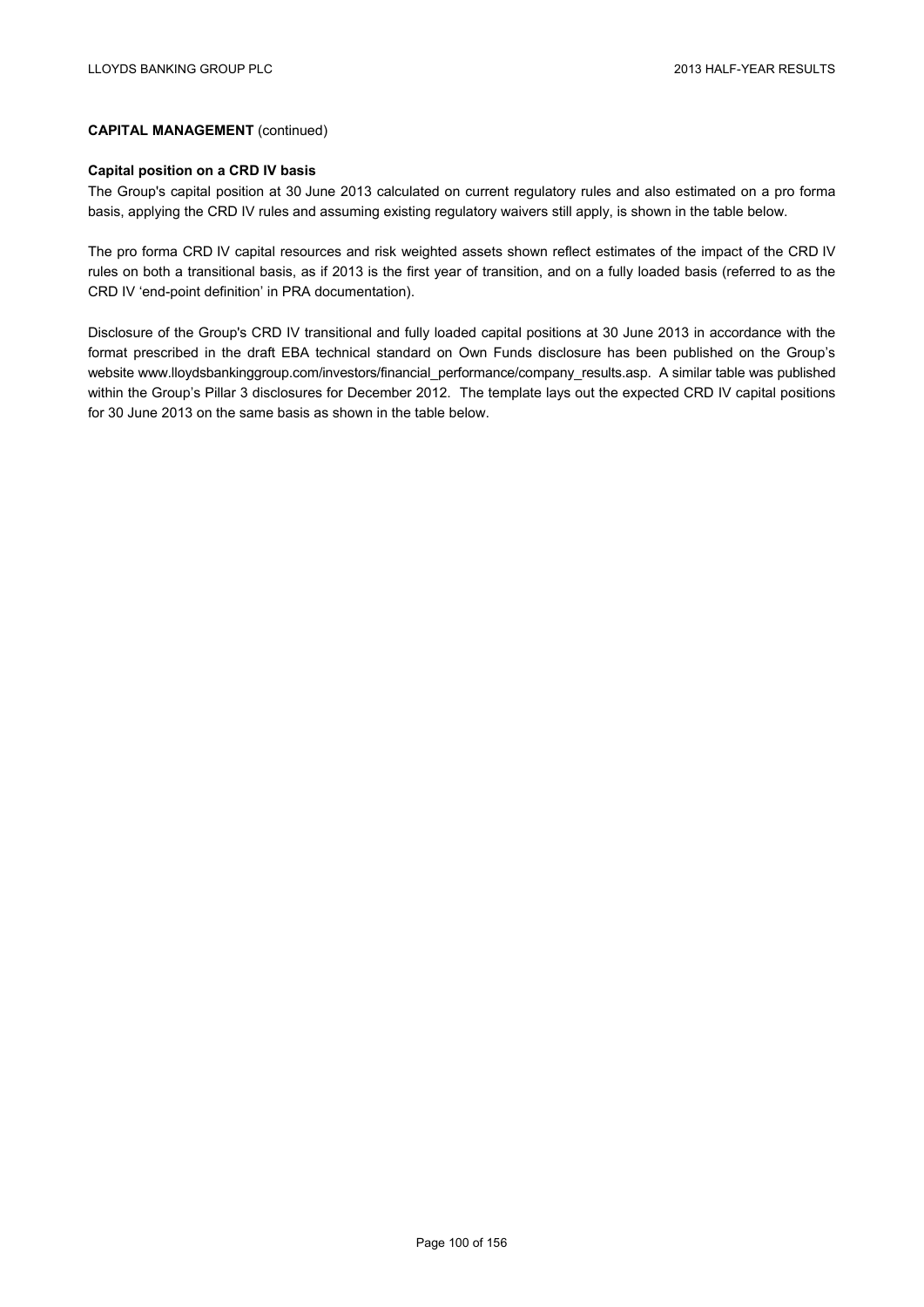# **Capital position on CRD IV basis**

|                                                          | Pro forma CRD IV rules |                     |                     |
|----------------------------------------------------------|------------------------|---------------------|---------------------|
|                                                          | <b>Current</b>         | <b>Transitional</b> | <b>Fully loaded</b> |
| At 30 June 2013                                          | rules<br>£m            | estimate<br>£m      | estimate<br>£m      |
|                                                          |                        |                     |                     |
| Core/common equity tier 1 (CET1)                         |                        |                     |                     |
| Shareholders' equity per balance sheet                   | 43,364                 | 43,364              | 43,364              |
| Regulatory adjustments:                                  |                        |                     |                     |
| Non-controlling interests                                | 38                     | 31                  |                     |
| Unrealised reserves on available-for-sale assets         | 559                    | 447                 |                     |
| Other adjustments                                        | (224)                  | (686)               | (686)               |
|                                                          | 43,737                 | 43,156              | 42,678              |
| less: deductions from core/common equity tier 1          |                        |                     |                     |
| Goodwill and other intangible assets                     | (3,810)                | (762)               | (3, 810)            |
| Excess of expected losses over impairment provisions     | (311)                  | (134)               | (670)               |
| Securitisation deductions                                | (56)                   | (112)               | (112)               |
| Significant investments                                  |                        | (723)               | (3,820)             |
| Deferred tax assets                                      |                        |                     | (5,649)             |
| Excess AT1 deductions reallocated to CET1                |                        | (921)               |                     |
| Core/common equity tier 1 capital                        | 39,560                 | 40,504              | 28,617              |
| <b>Additional tier 1 (AT1)</b>                           |                        |                     |                     |
|                                                          | 5,672                  |                     |                     |
| Additional tier 1 instruments                            |                        | 4,512               |                     |
| less: deductions from tier 1                             |                        |                     |                     |
| Goodwill and other intangible assets                     |                        | (3,048)             |                     |
| Excess of expected losses over impairment provisions     |                        | (268)               |                     |
| Significant investments                                  | (4, 273)               | (2, 117)            |                     |
| Reallocated excess AT1 deductions to CET1                |                        | 921                 |                     |
| <b>Total tier 1 capital</b>                              | 40,959                 | 40,504              | 28,617              |
| Tier <sub>2</sub>                                        |                        |                     |                     |
| Tier 2 instruments                                       | 21,773                 | 22,250              | 19,240              |
| Unrealised gain on available-for-sale equity investments | 54                     | 43                  |                     |
| Eligible provisions                                      | 705                    | 470                 | 470                 |
| less: deductions from tier 2                             |                        |                     |                     |
| Excess of expected losses over impairment provisions     | (311)                  | (268)               |                     |
| Securitisation deductions                                | (56)                   |                     |                     |
| Significant investments                                  | (4, 273)               | (2, 456)            | (1,692)             |
| Subsidiary surplus tier 2                                |                        | (13)                | (64)                |
| less: deductions from total capital                      |                        |                     |                     |
| Significant investments                                  |                        |                     |                     |
| <b>Total capital resources</b>                           | 58,851                 | 60,530              | 46,571              |
|                                                          |                        |                     |                     |
| <b>Risk-weighted assets</b>                              | 288,730                | 300,383             | 299,606             |
| Core/common equity tier 1 capital ratio                  | 13.7%                  | 13.5%               | 9.6%                |
| Tier 1 capital ratio                                     | 14.2%                  | 13.5%               | 9.6%                |
| Total capital ratio                                      | 20.4%                  | 20.2%               | 15.5%               |
| 31 December 2012 <sup>1</sup>                            |                        |                     |                     |
| Risk-weighted assets                                     | 310,299                | 322,468             | 321,097             |
| Core/common equity tier 1 capital ratio                  | 12.0%                  | 11.6%               | 8.1%                |
| Tier 1 capital ratio                                     | 13.8%                  | 11.6%               | 8.1%                |
| Total capital ratio                                      | 17.3%                  | 16.7%               | 11.3%               |
|                                                          |                        |                     |                     |

<sup>1</sup> As disclosed at 31 December 2012.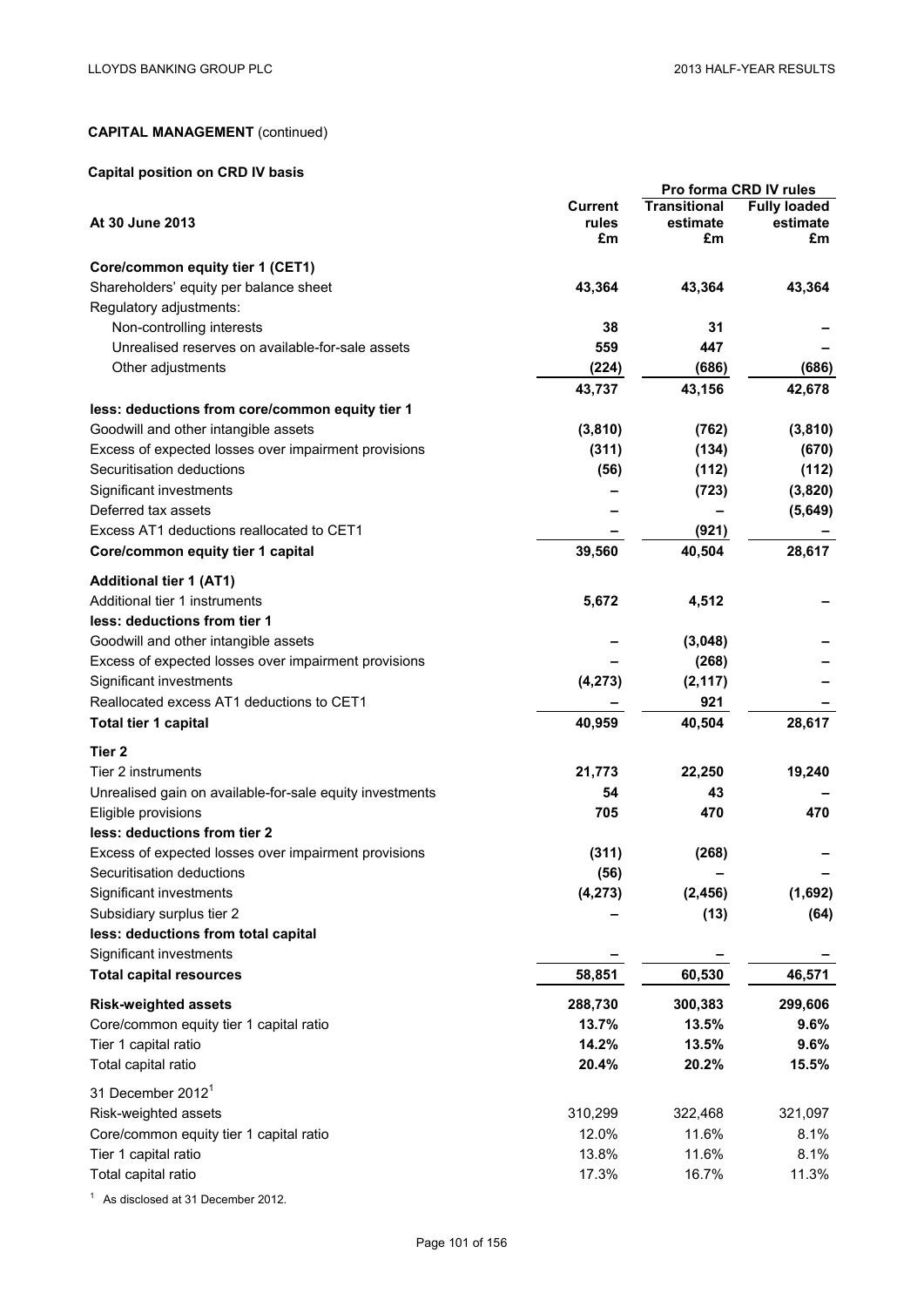The movements in fully loaded common equity tier 1, tier 1, tier 2 and total capital in the period under estimated pro forma CRD IV rules are shown below:

**Common** 

### **Movements in capital**

|                                                      | Common<br>equity tier 1<br>£m | Tier 1<br>£m | Tier 2<br>£m | <b>Total</b><br>£m |
|------------------------------------------------------|-------------------------------|--------------|--------------|--------------------|
| At 31 December 2012                                  | 25,858                        |              | 10,293       | 36,151             |
| Profit attributable to ordinary shareholders         | 1,560                         |              |              | 1,560              |
| Share issuance                                       | 493                           |              |              | 493                |
| Pension movements:                                   |                               |              |              |                    |
| Deduction of pension asset                           | 776                           |              |              | 776                |
| Movement through other comprehensive income          | (1, 348)                      |              |              | (1, 348)           |
| Available-for-sale reserve                           | (958)                         |              |              | (958)              |
| Deferred tax asset                                   | 6                             |              |              | 6                  |
| Goodwill and intangible assets deductions            | 297                           |              |              | 297                |
| Excess of expected losses over impairment provisions | 602                           |              |              | 602                |
| Significant investment deduction                     | 1,245                         |              | 1,215        | 2,460              |
| Eligible provisions                                  |                               |              | 470          | 470                |
| Subordinated debt movements:                         |                               |              |              |                    |
| Foreign exchange                                     |                               |              | 544          | 544                |
| Restructuring to ensure CRD IV compliance            |                               |              | 6,748        | 6,748              |
| Repurchases, redemptions and other                   |                               |              | (1,622)      | (1,622)            |
| Other movements                                      | 86                            |              | 306          | 392                |
| At 30 June 2013                                      | 28,617                        |              | 17,954       | 46,571             |

Common equity tier 1 capital resources have increased by £2,759 million in the period. In addition to the movements noted in current rules section on page 98, the further increase is largely driven by the £1,555 million dividend from the insurance businesses.

Tier 2 capital resources have increased by £7,661 million in the period, largely driven by management actions on subordinated debt to ensure full compliance with CRD IV rules.

### **Leverage ratio on a CRD IV basis**

The Basel III reforms include the introduction of a capital leverage measure defined as the ratio of tier 1 capital to total exposure. This is intended to reinforce the risk based capital requirements with a simple, non-risk based 'backstop' measure. The Basel Committee have proposed that final adjustments to the definition and calibration of the leverage ratio be carried out in 2017, with a view to migrating to a Pillar 1 treatment in 2018.

In the interim, the PRA has asked the Group to publish the estimated leverage ratio on a fully loaded CRD IV basis, with and without ineligible tier 1 instruments, to indicate the approximate leverage ratio that the Group would have now were the CRD IV rules fully implemented. The application of the CRD IV rules has been adjusted in accordance with PRA requirements that require the exposure value to be calculated on the basis of the original December 2010 Basel III proposals, as interpreted through guidance released in 2012. The Group considers there to be minimal difference between the ratios calculated per the basis prescribed by the PRA and the final CRD IV rules.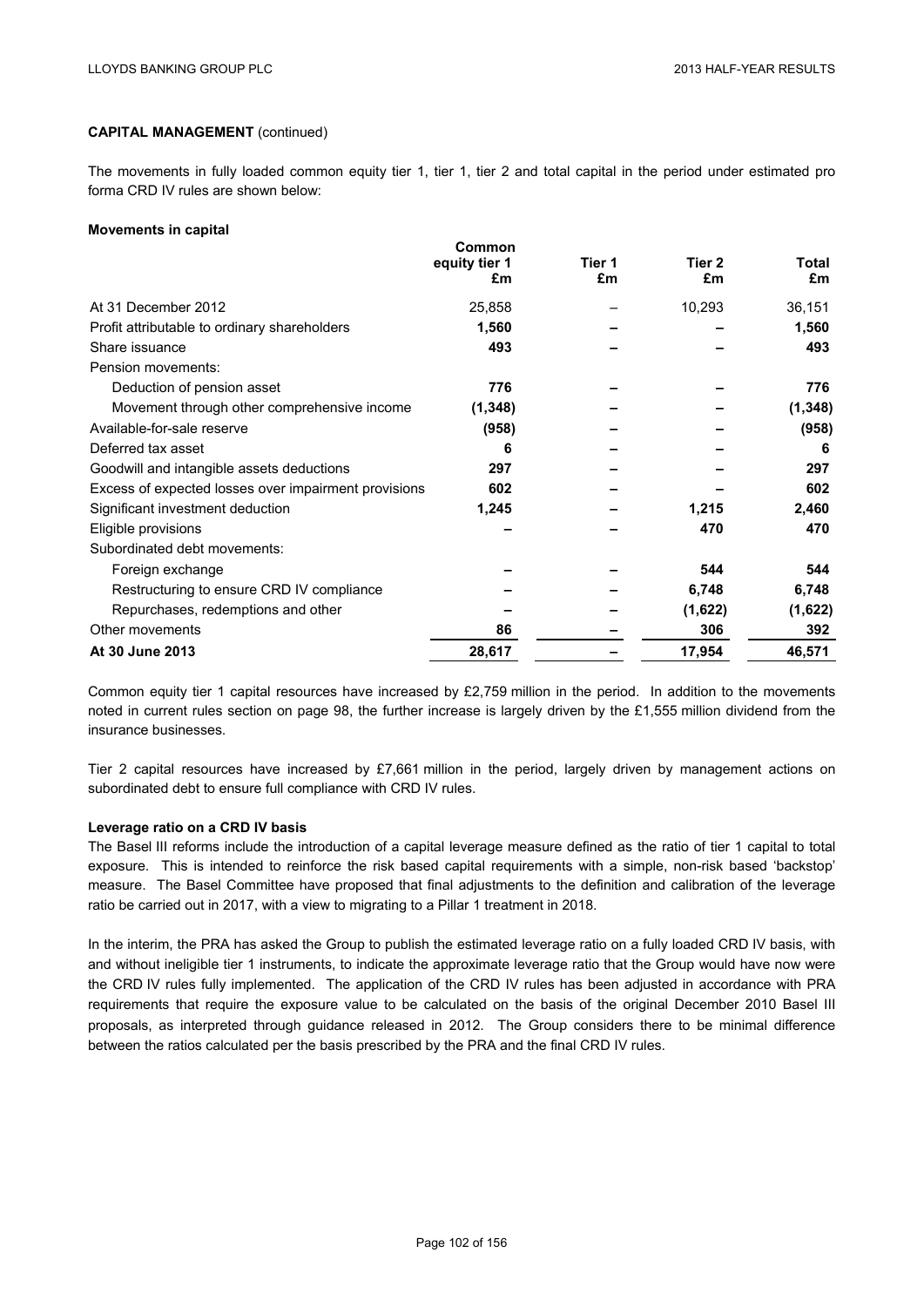The Group's estimates of its leverage ratio at 30 June 2013 are shown in the table below on three different bases:

- The 'CRD IV Transitional' basis uses the tier 1 capital calculated by applying the CRD IV rules on a transitional basis as if 2013 is the first year of transition. The tier 1 capital amount corresponds to that shown in the second column of the table on page 101.
- The 'CRD IV fully loaded' basis uses the tier 1 capital calculated by applying the CRD IV rules without applying any transitional provisions and corresponds to the amount shown in the third column in the table on page 101.
- The 'CRD IV fully loaded with ineligible tier 1 instruments grandfathered' basis uses the tier 1 capital calculated by applying the CRD IV rules without transition, with the exception that tier 1 instruments which will be ineligible once the transitional phase has elapsed are counted in full.

#### **Leverage ratio on a CRD IV basis**

|                                                                      | <b>Pro forma CRD IV rules</b> |                     |                                         |  |
|----------------------------------------------------------------------|-------------------------------|---------------------|-----------------------------------------|--|
|                                                                      |                               |                     | <b>Fully loaded</b>                     |  |
|                                                                      |                               |                     | estimate (with                          |  |
|                                                                      | <b>Transitional</b>           | <b>Fully loaded</b> | ineligible tier 1<br><b>instruments</b> |  |
| At 30 June 2013                                                      | estimate                      |                     | estimate grandfathered)                 |  |
|                                                                      | £m                            | £m                  | £m                                      |  |
| Total tier 1 capital for leverage ratio                              |                               |                     |                                         |  |
| Common equity tier 1                                                 | 40,504                        | 28,617              | 28,617                                  |  |
| Tier 1 subordinated debt allowable for leverage                      | 4,512                         |                     | 5,672                                   |  |
| Tier 1 deductions                                                    | (4, 512)                      |                     |                                         |  |
|                                                                      | 40,504                        | 28,617              | 34,289                                  |  |
| <b>Exposures for leverage ratio</b>                                  |                               |                     |                                         |  |
| Total statutory balance sheet assets                                 | 876,779                       | 876,779             | 876,779                                 |  |
| Adjustment for insurance assets                                      | (69, 892)                     | (83, 631)           | (83, 631)                               |  |
| Removal of accounting value for derivatives and securities financing |                               |                     |                                         |  |
| transactions                                                         | (69, 127)                     | (69, 127)           | (69, 127)                               |  |
| Exposure value for derivatives and securities financing transactions | 23,514                        | 23,514              | 23,514                                  |  |
| Off-balance sheet including unconditionally cancellable              | 81,108                        | 81,108              | 81,108                                  |  |
| Other regulatory adjustments                                         | (5, 572)                      | (11, 489)           | (11, 489)                               |  |
| <b>Total exposures</b>                                               | 836,810                       | 817,154             | 817,154                                 |  |
| Leverage ratio                                                       | 4.8%                          | 3.5%                | 4.2%                                    |  |
| Leverage ratio at 31 December 2012 <sup>1</sup>                      | 4.4%                          | 3.1%                | 3.8%                                    |  |
|                                                                      |                               |                     |                                         |  |

<sup>1</sup> As disclosed at 31 December 2012.

Exposure values for derivatives and securities financing transactions have been calculated in accordance with the methodologies under the leverage ratio rules as prescribed by the PRA.

To ensure that the capital and exposure components of the ratio are measured consistently, the assets of the insurance entities included in the accounting consolidation have been excluded from the exposure measure in proportion to the capital that is excluded in tier 1.

The Group's estimated fully loaded leverage ratio (with ineligible tier 1 instruments grandfathered) is 4.2 per cent and the Group's estimated fully loaded leverage ratio, excluding the ineligible tier 1 instruments, is 3.5 per cent, exceeding the Basel Committee's minimum ratio of 3 per cent which it is proposed should become a Pillar 1 requirement by 1 January 2018. The Group will continue to monitor closely the leverage ratio against the emerging rules and minimum calibration.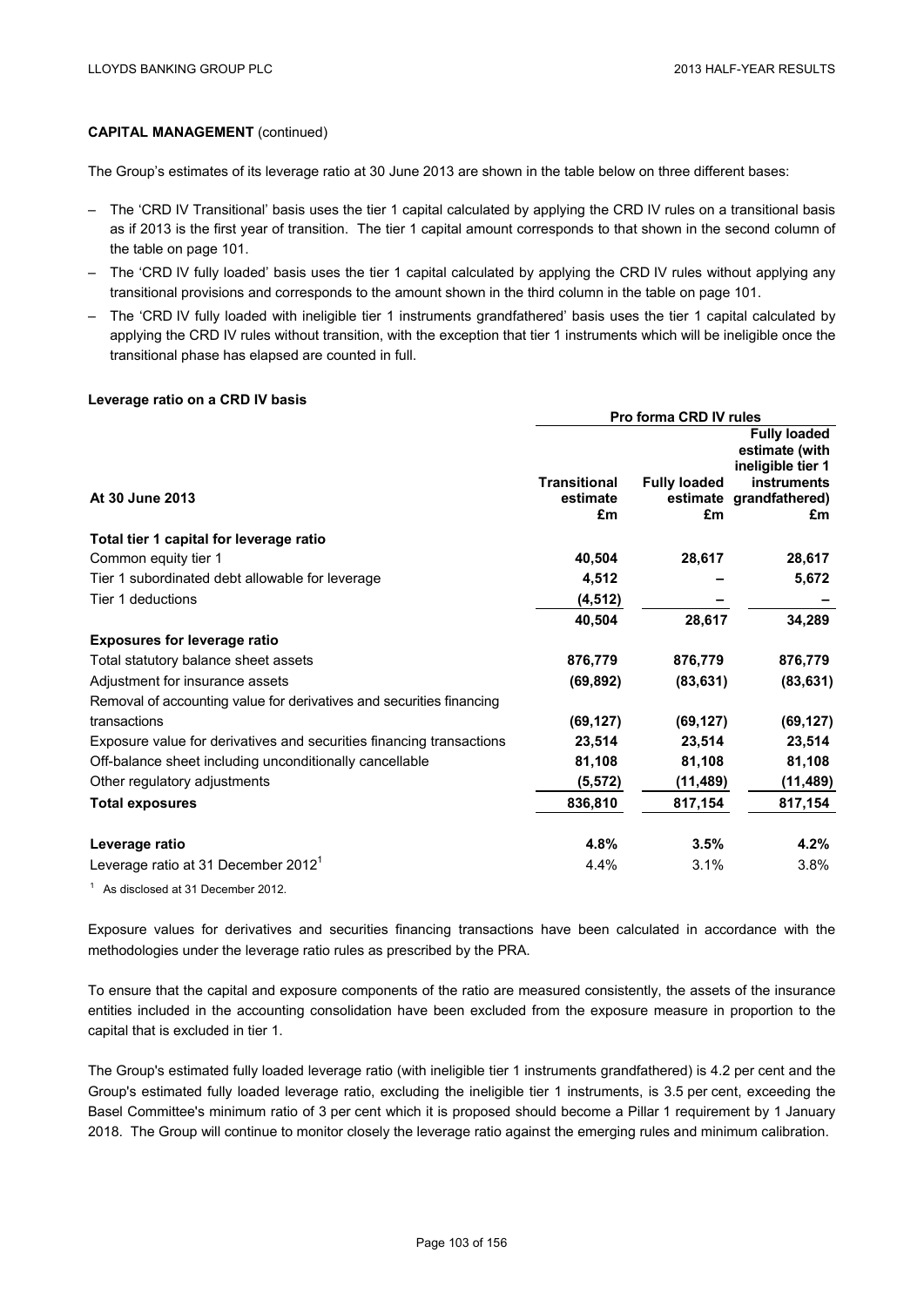# **STATUTORY INFORMATION**

|                                                |                                                                         | Page |
|------------------------------------------------|-------------------------------------------------------------------------|------|
|                                                | Condensed consolidated half-year financial statements (unaudited)       |      |
| Consolidated income statement                  |                                                                         | 105  |
| Consolidated statement of comprehensive income |                                                                         | 106  |
| Consolidated balance sheet                     |                                                                         | 107  |
|                                                | Consolidated statement of changes in equity                             | 109  |
|                                                | Consolidated cash flow statement                                        | 112  |
| <b>Notes</b>                                   |                                                                         |      |
| 1                                              | Accounting policies, presentation and estimates                         | 113  |
| 2                                              | Segmental analysis                                                      | 115  |
| 3                                              | Other income                                                            | 120  |
| 4                                              | Operating expenses                                                      | 121  |
| 5                                              | Impairment                                                              | 122  |
| 6                                              | Taxation                                                                | 122  |
| 7                                              | Earnings (loss) per share                                               | 123  |
| 8                                              | Disposal groups                                                         | 123  |
| 9                                              | Trading and other financial assets at fair value through profit or loss | 124  |
| 10                                             | Derivative financial instruments                                        | 125  |
| 11                                             | Loans and advances to customers                                         | 126  |
| 12                                             | Allowance for impairment losses on loans and receivables                | 126  |
| 13                                             | Securitisations and covered bonds                                       | 127  |
| 14                                             | Debt securities classified as loans and receivables                     | 128  |
| 15                                             | Available-for-sale financial assets                                     | 128  |
| 16                                             | Customer deposits                                                       | 128  |
| 17                                             | Debt securities in issue                                                | 129  |
| 18                                             | Post-retirement defined benefit schemes                                 | 129  |
| 19                                             | Subordinated liabilities                                                | 130  |
| 20                                             | Share capital                                                           | 131  |
| 21                                             | Reserves                                                                | 131  |
| 22                                             | Provisions for liabilities and charges                                  | 132  |
| 23                                             | Contingent liabilities and commitments                                  | 134  |
| 24                                             | Fair values of financial assets and liabilities                         | 137  |
| 25                                             | Related party transactions                                              | 143  |
| 26                                             | Restatement of prior period information                                 | 145  |
| 27                                             | Future accounting developments                                          | 153  |
| 28                                             | Other information                                                       | 153  |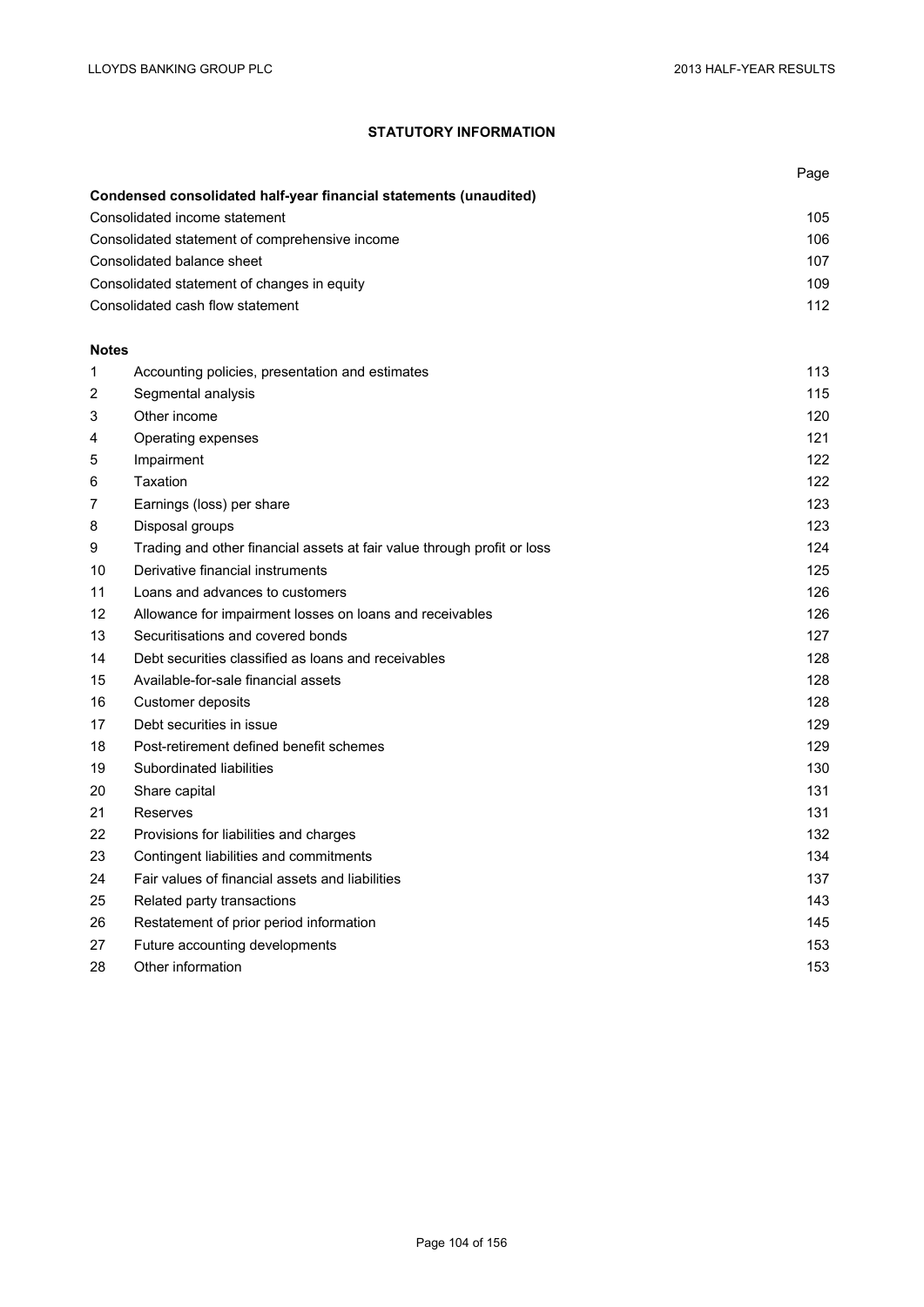# **CONDENSED CONSOLIDATED HALF-YEAR FINANCIAL STATEMENTS (UNAUDITED)**

# **CONSOLIDATED INCOME STATEMENT**

|                                                   |                | Half-year          | Half-year                       | Half-year                      |
|---------------------------------------------------|----------------|--------------------|---------------------------------|--------------------------------|
|                                                   |                | to 30 June<br>2013 | to 30 June<br>2012 <sup>1</sup> | to 31 Dec<br>2012 <sup>1</sup> |
|                                                   | <b>Note</b>    | £ million          | £ million                       | £ million                      |
| Interest and similar income                       |                | 10,751             | 12,734                          | 10,814                         |
| Interest and similar expense                      |                | (7, 481)           | (8,470)                         | (7, 360)                       |
| Net interest income                               |                | 3,270              | 4,264                           | 3,454                          |
| Fee and commission income                         |                | 2,194              | 2,353                           | 2,297                          |
| Fee and commission expense                        |                | (730)              | (751)                           | (693)                          |
| Net fee and commission income                     |                | 1,464              | 1,602                           | 1,604                          |
| Net trading income                                |                | 11,015             | 4,546                           | 10,459                         |
| Insurance premium income                          |                | 3,851              | 4,183                           | 4,101                          |
| Other operating income                            |                | 2,472              | 1,661                           | 3,039                          |
| Other income                                      | 3              | 18,802             | 11,992                          | 19,203                         |
| <b>Total income</b>                               |                | 22,072             | 16,256                          | 22,657                         |
| Insurance claims                                  |                | (11, 687)          | (7, 288)                        | (11, 108)                      |
| Total income, net of insurance claims             |                | 10,385             | 8,968                           | 11,549                         |
| Regulatory provisions                             |                | (575)              | (1,075)                         | (3, 100)                       |
| Other operating expenses                          |                | (5,993)            | (5,621)                         | (6, 178)                       |
| <b>Total operating expenses</b>                   | 4              | (6, 568)           | (6,696)                         | (9,278)                        |
| <b>Trading surplus</b>                            |                | 3,817              | 2,272                           | 2,271                          |
| Impairment                                        | 5              | (1,683)            | (2,728)                         | (2, 421)                       |
| Profit (loss) before tax                          |                | 2,134              | (456)                           | (150)                          |
| Taxation                                          | 6              | (556)              | (206)                           | (575)                          |
| Profit (loss) for the period                      |                | 1,578              | (662)                           | (725)                          |
| Profit attributable to non-controlling interests  |                | 18                 | 35                              | 49                             |
| Profit (loss) attributable to equity shareholders |                | 1,560              | (697)                           | (774)                          |
| Profit (loss) for the period                      |                | 1,578              | (662)                           | (725)                          |
| Basic earnings (loss) per share                   | 7              | 2.2p               | (1.0)p                          | (1.1)p                         |
| Diluted earnings (loss) per share                 | $\overline{7}$ | 2.2p               | (1.0)p                          | (1.1)p                         |

 $1$  Restated – see notes 1 and 26.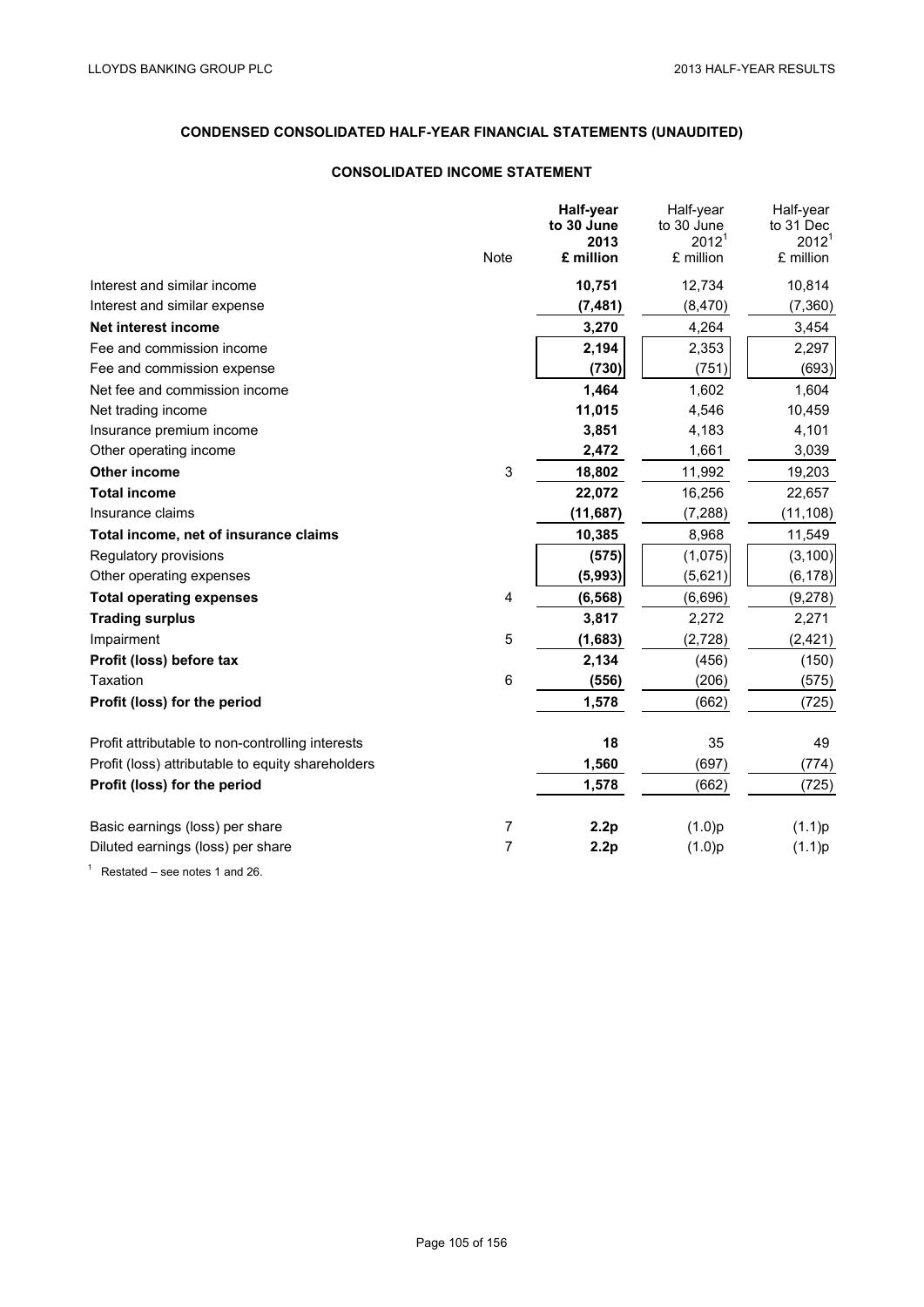# **CONSOLIDATED STATEMENT OF COMPREHENSIVE INCOME**

|                                                                                        | Half-year<br>to 30 June<br>2013<br>£ million | Half-year<br>to 30 June<br>$2012^1$<br>£ million | Half-year<br>to 31 Dec<br>$2012^1$<br>£ million |
|----------------------------------------------------------------------------------------|----------------------------------------------|--------------------------------------------------|-------------------------------------------------|
| Profit (loss) for the period                                                           | 1,578                                        | (662)                                            | (725)                                           |
| Other comprehensive income                                                             |                                              |                                                  |                                                 |
| Items that will not subsequently be reclassified to profit or loss:                    |                                              |                                                  |                                                 |
| Post-retirement defined benefit scheme remeasurements (note 18):                       |                                              |                                                  |                                                 |
| Remeasurements before taxation                                                         | 981                                          | 398                                              | (2,534)                                         |
| Taxation                                                                               | (226)                                        | (96)                                             | 587                                             |
|                                                                                        | 755                                          | 302                                              | (1,947)                                         |
| Items that may subsequently be reclassified to profit or loss:                         |                                              |                                                  |                                                 |
| Movements in revaluation reserve in respect of available-for-sale<br>financial assets: |                                              |                                                  |                                                 |
| Adjustment on transfers from held-to-maturity portfolio                                |                                              |                                                  | 1,168                                           |
| Change in fair value                                                                   | (584)                                        | 738                                              | 162                                             |
| Income statement transfers in respect of disposals                                     | (711)                                        | (792)                                            | (2,755)                                         |
| Income statement transfers in respect of impairment                                    | 2                                            | 28                                               | 14                                              |
| Other income statement transfers                                                       |                                              |                                                  | 169                                             |
| Taxation                                                                               | 335                                          | 42                                               | 297                                             |
|                                                                                        | (958)                                        | 16                                               | (945)                                           |
| Movements in cash flow hedging reserve:                                                |                                              |                                                  |                                                 |
| Effective portion of changes in fair value                                             | 120                                          | 128                                              | (12)                                            |
| Net income statement transfers                                                         | (417)                                        | 238                                              | (330)                                           |
| Taxation                                                                               | 71                                           | (83)                                             | 84                                              |
|                                                                                        | (226)                                        | 283                                              | (258)                                           |
| Currency translation differences (tax: nil)                                            | 25                                           | (20)                                             | 6                                               |
| Other comprehensive income for the period, net of tax                                  | (404)                                        | 581                                              | (3, 144)                                        |
| Total comprehensive income for the period                                              | 1,174                                        | (81)                                             | (3,869)                                         |
| Total comprehensive income attributable to non-controlling interests                   | 18                                           | 34                                               | 48                                              |
| Total comprehensive income attributable to equity shareholders                         | 1,156                                        | (115)                                            | (3, 917)                                        |
| Total comprehensive income for the period                                              | 1,174                                        | (81)                                             | (3,869)                                         |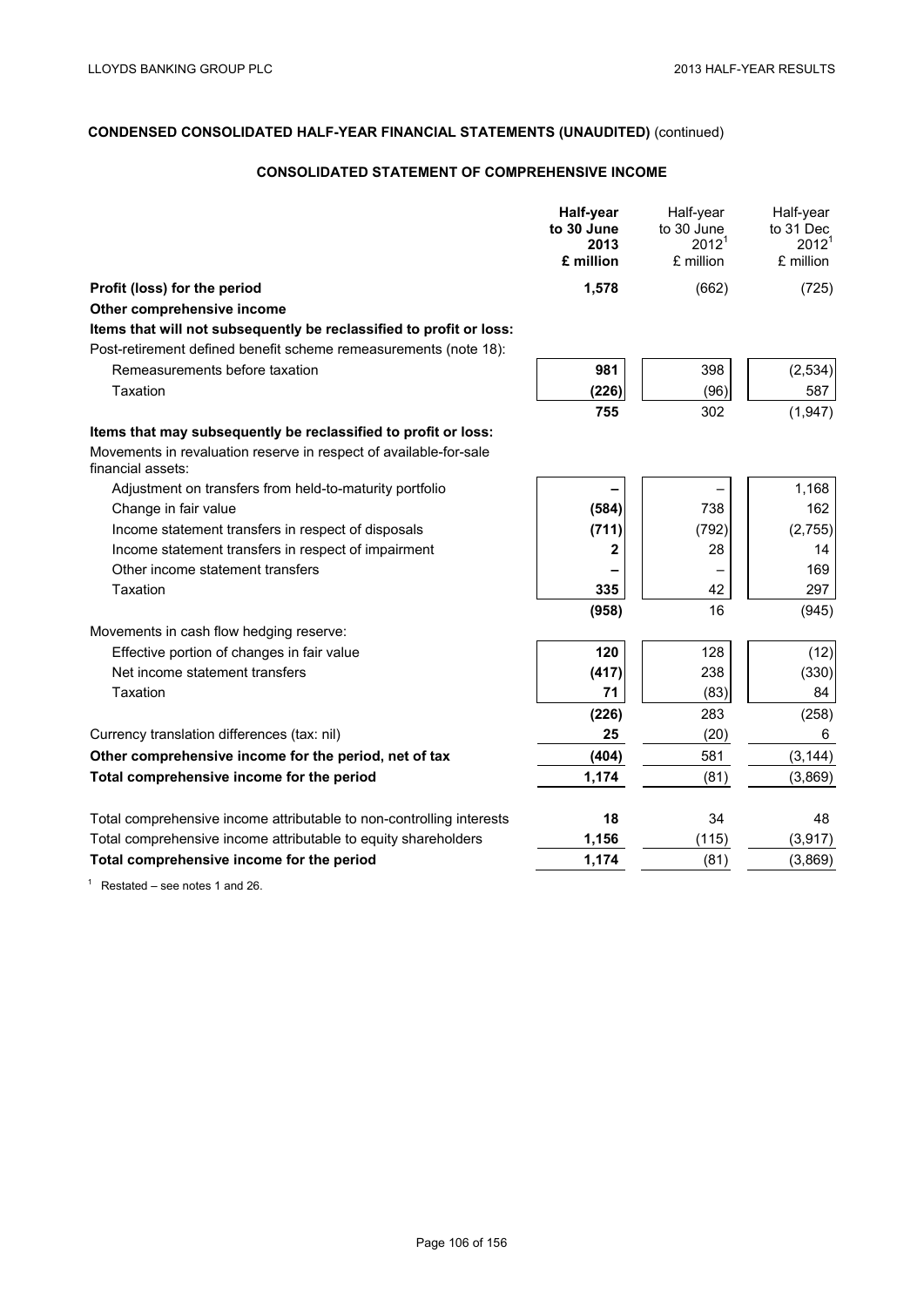# **CONSOLIDATED BALANCE SHEET**

| <b>Assets</b>                                                           | Note | At<br>30 June<br>2013<br>£ million | At<br>31 Dec<br>2012 <sup>1</sup><br>£ million |
|-------------------------------------------------------------------------|------|------------------------------------|------------------------------------------------|
|                                                                         |      |                                    |                                                |
| Cash and balances at central banks                                      |      | 60,555                             | 80,298                                         |
| Items in course of collection from banks                                |      | 1,581                              | 1,256                                          |
| Trading and other financial assets at fair value through profit or loss | 9    | 140,658                            | 160,620                                        |
| Derivative financial instruments                                        | 10   | 43,440                             | 56,557                                         |
| Loans and receivables:                                                  |      |                                    |                                                |
| Loans and advances to banks                                             |      | 32,593                             | 32,757                                         |
| Loans and advances to customers                                         | 11   | 505,784                            | 517,225                                        |
| Debt securities                                                         | 14   | 1,690                              | 5,273                                          |
|                                                                         |      | 540,067                            | 555,255                                        |
| Available-for-sale financial assets                                     | 15   | 36,495                             | 31,374                                         |
| Investment properties                                                   |      | 4,638                              | 5,405                                          |
| Goodwill                                                                |      | 2,016                              | 2,016                                          |
| Value of in-force business                                              |      | 6,129                              | 6,800                                          |
| Other intangible assets                                                 |      | 2,389                              | 2,792                                          |
| Tangible fixed assets                                                   |      | 7,553                              | 7,342                                          |
| Current tax recoverable                                                 |      | 350                                | 354                                            |
| Deferred tax assets                                                     |      | 5,098                              | 4,913                                          |
| Retirement benefit assets                                               | 18   | 859                                | 741                                            |
| Other assets                                                            | 8    | 24,951                             | 18,498                                         |
| <b>Total assets</b>                                                     |      | 876,779                            | 934,221                                        |
| $1$ Destated assuming $\lambda$ and $\Omega$                            |      |                                    |                                                |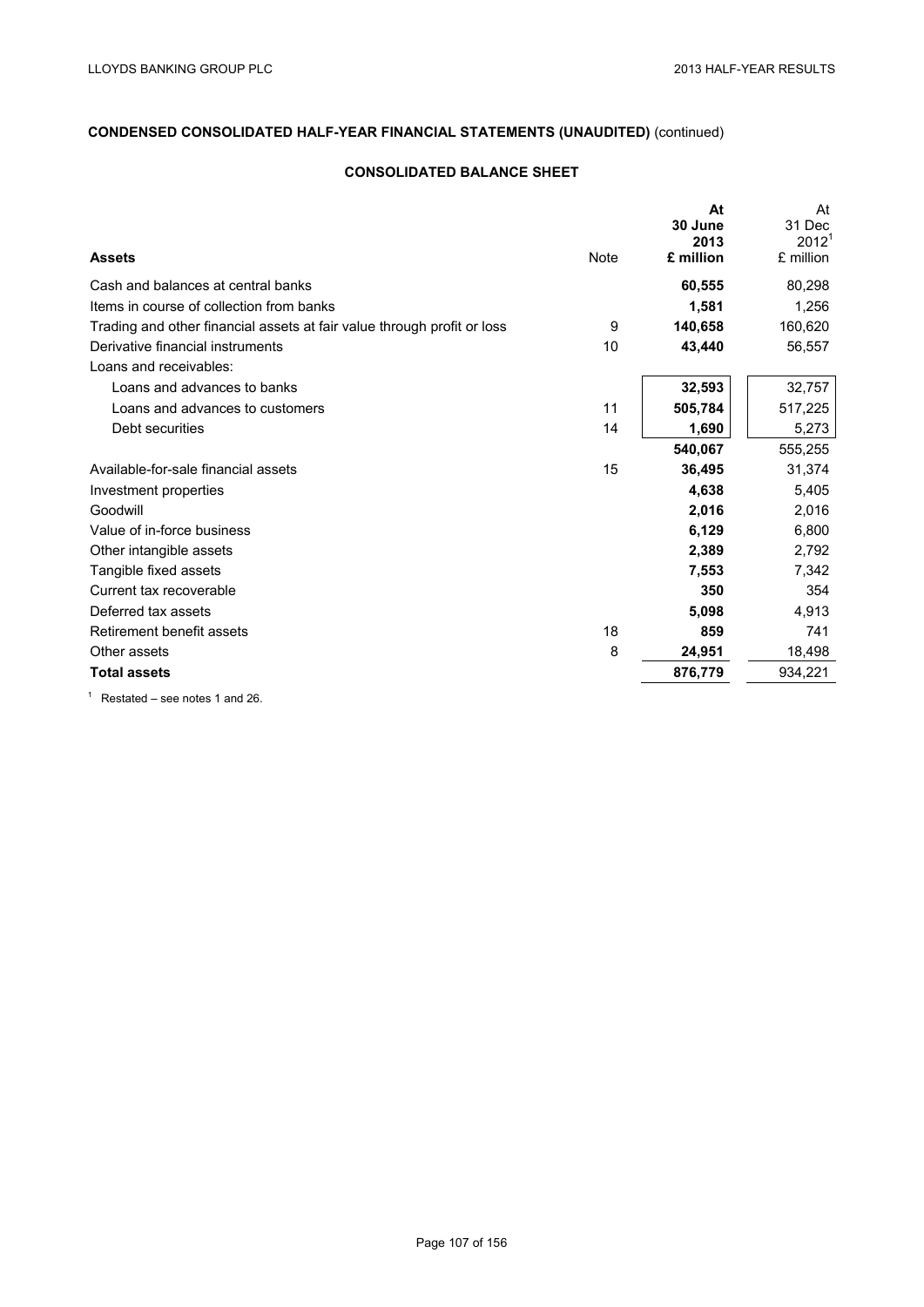# **CONSOLIDATED BALANCE SHEET** (continued)

|                                                                              |             | At        | At                |
|------------------------------------------------------------------------------|-------------|-----------|-------------------|
|                                                                              |             | 30 June   | 31 Dec            |
|                                                                              |             | 2013      | 2012 <sup>1</sup> |
| <b>Equity and liabilities</b>                                                | <b>Note</b> | £ million | £ million         |
| <b>Liabilities</b>                                                           |             |           |                   |
| Deposits from banks                                                          |             | 14,226    | 38,405            |
| Customer deposits                                                            | 16          | 433,559   | 426,912           |
| Items in course of transmission to banks                                     |             | 1,300     | 996               |
| Trading and other financial liabilities at fair value through profit or loss |             | 40,673    | 33,392            |
| Derivative financial instruments                                             | 10          | 36,601    | 48,676            |
| Notes in circulation                                                         |             | 1,354     | 1,198             |
| Debt securities in issue                                                     | 17          | 106,347   | 117,253           |
| Liabilities arising from insurance contracts and                             |             |           |                   |
| participating investment contracts                                           |             | 84,635    | 82,953            |
| Liabilities arising from non-participating investment contracts              |             | 27,298    | 54,372            |
| Unallocated surplus within insurance businesses                              |             | 327       | 267               |
| Other liabilities                                                            | 8           | 48,190    | 46,793            |
| Retirement benefit obligations                                               | 18          | 780       | 1,905             |
| <b>Current tax liabilities</b>                                               |             | 146       | 138               |
| Deferred tax liabilities                                                     |             | 316       | 327               |
| Other provisions                                                             |             | 3,105     | 3,961             |
| Subordinated liabilities                                                     | 19          | 34,235    | 34,092            |
| <b>Total liabilities</b>                                                     |             | 833,092   | 891,640           |
| <b>Equity</b>                                                                |             |           |                   |
| Share capital                                                                | 20          | 7,141     | 7,042             |
| Share premium account                                                        | 21          | 17,266    | 16,872            |
| Other reserves                                                               | 21          | 11,743    | 12,902            |
| Retained profits                                                             | 21          | 7,214     | 5,080             |
| Shareholders' equity                                                         |             | 43,364    | 41,896            |
| Non-controlling interests                                                    |             | 323       | 685               |
| <b>Total equity</b>                                                          |             | 43,687    | 42,581            |
| <b>Total equity and liabilities</b>                                          |             | 876,779   | 934,221           |
|                                                                              |             |           |                   |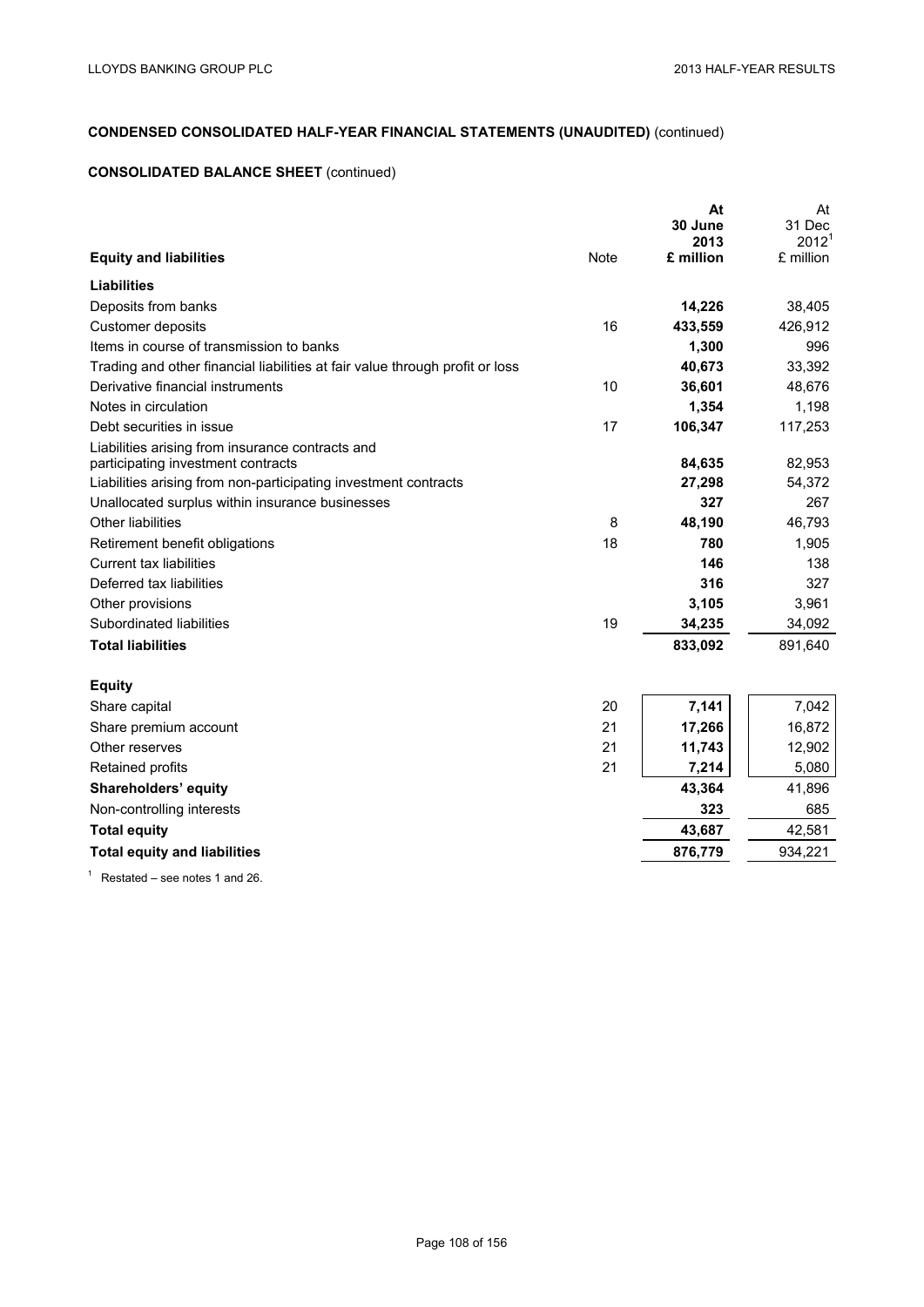# **CONSOLIDATED STATEMENT OF CHANGES IN EQUITY**

|                                                                                                      |                                                     | Attributable to equity shareholders   |                                         |                           |                                               |                           |
|------------------------------------------------------------------------------------------------------|-----------------------------------------------------|---------------------------------------|-----------------------------------------|---------------------------|-----------------------------------------------|---------------------------|
|                                                                                                      | <b>Share</b><br>capital and<br>premium<br>£ million | <b>Other</b><br>reserves<br>£ million | <b>Retained</b><br>profits<br>£ million | <b>Total</b><br>£ million | Non-<br>controlling<br>interests<br>£ million | <b>Total</b><br>£ million |
| Balance at 1 January 2013                                                                            |                                                     |                                       |                                         |                           |                                               |                           |
| As previously reported                                                                               | 23,914                                              | 12,902                                | 7,183                                   | 43,999                    | 685                                           | 44,684                    |
| Restatement (see notes 1 and 26)                                                                     |                                                     |                                       | (2, 103)                                | (2, 103)                  |                                               | (2, 103)                  |
| Restated                                                                                             | 23,914                                              | 12,902                                | 5,080                                   | 41,896                    | 685                                           | 42,581                    |
| <b>Comprehensive income</b>                                                                          |                                                     |                                       |                                         |                           |                                               |                           |
| Profit for the period                                                                                |                                                     |                                       | 1,560                                   | 1,560                     | 18                                            | 1,578                     |
| Other comprehensive income                                                                           |                                                     |                                       |                                         |                           |                                               |                           |
| Post-retirement defined benefit<br>scheme remeasurements,<br>net of tax                              |                                                     |                                       | 755                                     | 755                       |                                               | 755                       |
| Movements in revaluation reserve in<br>respect of available-for-sale<br>financial assets, net of tax |                                                     | (958)                                 |                                         | (958)                     |                                               | (958)                     |
| Movements in cash flow hedging<br>reserve, net of tax                                                |                                                     | (226)                                 |                                         | (226)                     |                                               | (226)                     |
| Currency translation differences<br>(tax: nil)                                                       |                                                     | 25                                    |                                         | 25                        |                                               | 25                        |
| Total other comprehensive income                                                                     |                                                     | (1, 159)                              | 755                                     | (404)                     |                                               | (404)                     |
| <b>Total comprehensive income</b>                                                                    |                                                     | (1, 159)                              | 2,315                                   | 1,156                     | 18                                            | 1,174                     |
| <b>Transactions with owners</b>                                                                      |                                                     |                                       |                                         |                           |                                               |                           |
| <b>Dividends</b>                                                                                     |                                                     |                                       |                                         |                           | (25)                                          | (25)                      |
| Issue of ordinary shares                                                                             | 493                                                 |                                       |                                         | 493                       |                                               | 493                       |
| Movement in treasury shares                                                                          |                                                     |                                       | (361)                                   | (361)                     |                                               | (361)                     |
| Value of employee services:                                                                          |                                                     |                                       |                                         |                           |                                               |                           |
| Share option schemes                                                                                 |                                                     |                                       | 34                                      | 34                        |                                               | 34                        |
| Other employee award schemes                                                                         |                                                     |                                       | 146                                     | 146                       |                                               | 146                       |
| Change in non-controlling interests                                                                  |                                                     |                                       |                                         |                           | (355)                                         | (355)                     |
| <b>Total transactions with owners</b>                                                                | 493                                                 |                                       | (181)                                   | 312                       | (380)                                         | (68)                      |
| Balance at 30 June 2013                                                                              | 24,407                                              | 11,743                                | 7,214                                   | 43,364                    | 323                                           | 43,687                    |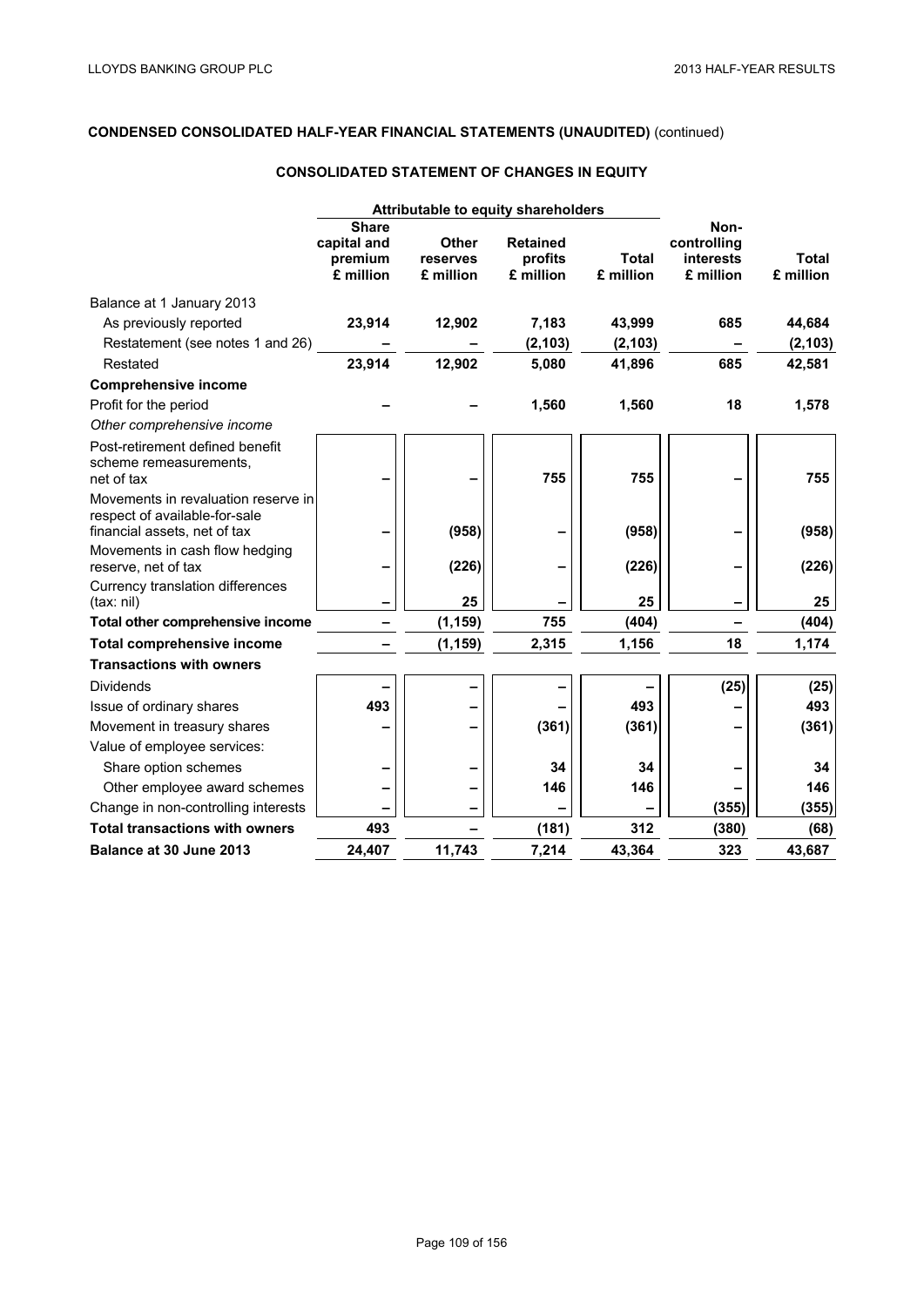# **CONSOLIDATED STATEMENT OF CHANGES IN EQUITY** (continued)

|                                                                                                      |                                              | Attributable to equity shareholders |                                  |                    |                                               |                    |
|------------------------------------------------------------------------------------------------------|----------------------------------------------|-------------------------------------|----------------------------------|--------------------|-----------------------------------------------|--------------------|
|                                                                                                      | Share<br>capital and<br>premium<br>£ million | Other<br>reserves<br>£ million      | Retained<br>profits<br>£ million | Total<br>£ million | Non-<br>controlling<br>interests<br>£ million | Total<br>£ million |
| Balance at 1 January 2012                                                                            |                                              |                                     |                                  |                    |                                               |                    |
| As originally reported                                                                               | 23,422                                       | 13,818                              | 8,680                            | 45,920             | 674                                           | 46,594             |
| Restatement (see notes 1 and 26)                                                                     |                                              |                                     | (414)                            | (414)              |                                               | (414)              |
| Restated                                                                                             | 23,422                                       | 13,818                              | 8,266                            | 45,506             | 674                                           | 46,180             |
| Comprehensive income                                                                                 |                                              |                                     |                                  |                    |                                               |                    |
| (Loss) profit for the period                                                                         |                                              |                                     | (697)                            | (697)              | 35                                            | (662)              |
| Other comprehensive income                                                                           |                                              |                                     |                                  |                    |                                               |                    |
| Post-retirement defined benefit<br>scheme remeasurements,<br>net of tax                              |                                              |                                     | 302                              | 302                |                                               | 302                |
| Movements in revaluation reserve<br>in respect of available-for-sale<br>financial assets, net of tax |                                              | 17                                  |                                  | 17                 | (1)                                           | 16                 |
| Movements in cash flow hedging<br>reserve, net of tax                                                |                                              | 283                                 |                                  | 283                |                                               | 283                |
| Currency translation differences<br>(tax: nil)                                                       |                                              | (20)                                |                                  | (20)               |                                               | (20)               |
| Total other comprehensive income                                                                     |                                              | 280                                 | 302                              | 582                | (1)                                           | 581                |
| Total comprehensive income                                                                           |                                              | 280                                 | (395)                            | (115)              | 34                                            | (81)               |
| Transactions with owners                                                                             |                                              |                                     |                                  |                    |                                               |                    |
| <b>Dividends</b>                                                                                     |                                              |                                     |                                  |                    | (23)                                          | (23)               |
| Issue of ordinary shares                                                                             | 492                                          |                                     |                                  | 492                |                                               | 492                |
| Movement in treasury shares                                                                          |                                              |                                     | (273)                            | (273)              |                                               | (273)              |
| Value of employee services:                                                                          |                                              |                                     |                                  |                    |                                               |                    |
| Share option schemes                                                                                 |                                              |                                     | 48                               | 48                 |                                               | 48                 |
| Other employee award schemes                                                                         |                                              |                                     | 146                              | 146                |                                               | 146                |
| Change in non-controlling interests                                                                  |                                              |                                     |                                  |                    | 7                                             | $\overline{7}$     |
| Total transactions with owners                                                                       | 492                                          |                                     | (79)                             | 413                | (16)                                          | 397                |
| Balance at 30 June 2012                                                                              | 23,914                                       | 14,098                              | 7,792                            | 45,804             | 692                                           | 46,496             |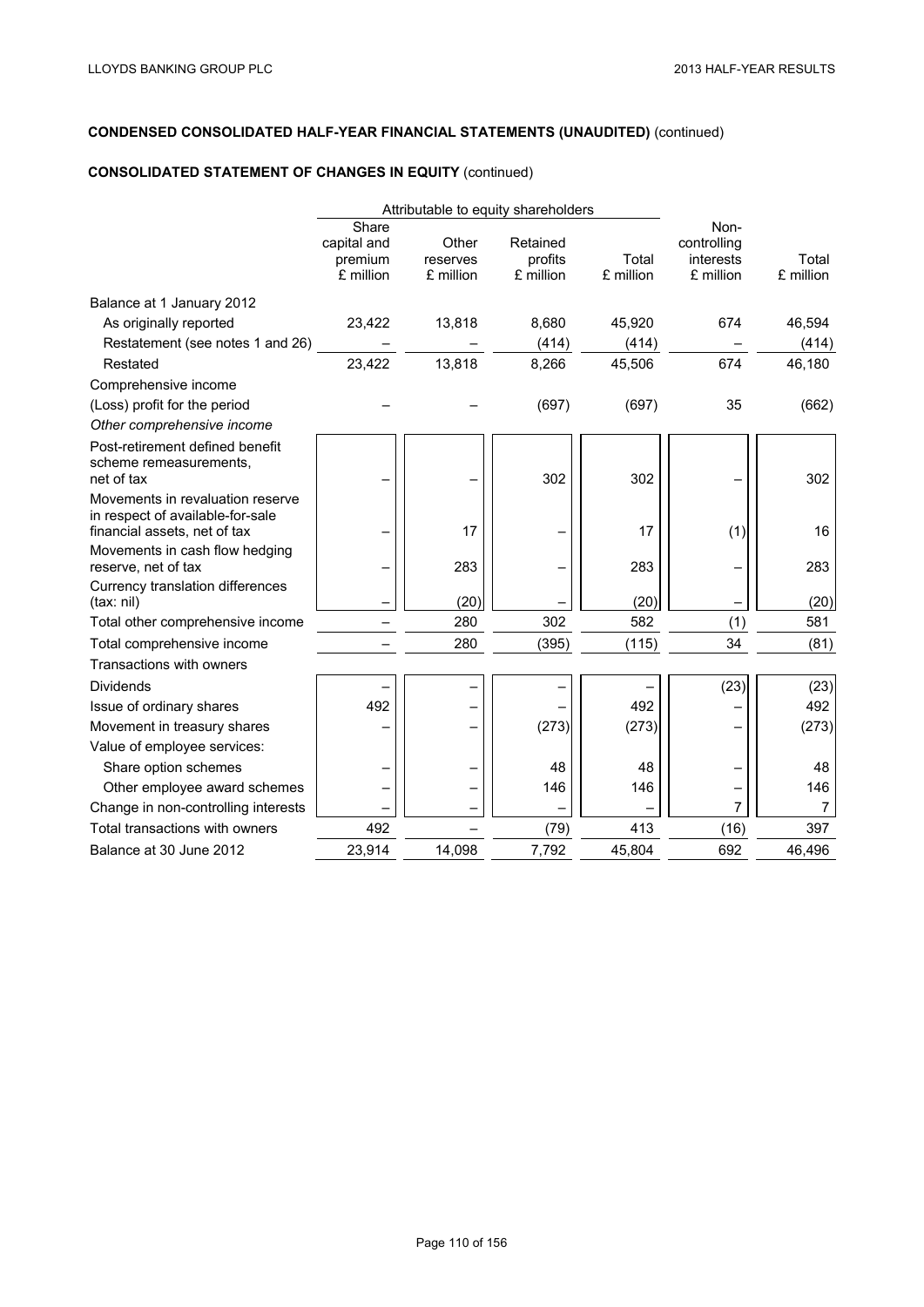# **CONSOLIDATED STATEMENT OF CHANGES IN EQUITY** (continued)

|                                                                                                      |                                              | Attributable to equity shareholders |                                  |                    |                                               |                    |
|------------------------------------------------------------------------------------------------------|----------------------------------------------|-------------------------------------|----------------------------------|--------------------|-----------------------------------------------|--------------------|
|                                                                                                      | Share<br>capital and<br>premium<br>£ million | Other<br>reserves<br>£ million      | Retained<br>profits<br>£ million | Total<br>£ million | Non-<br>controlling<br>interests<br>£ million | Total<br>£ million |
| Balance at 1 July 2012                                                                               |                                              |                                     |                                  |                    |                                               |                    |
| As originally reported                                                                               | 23,914                                       | 14,098                              | 7,925                            | 45,937             | 692                                           | 46,629             |
| Restatement (see notes 1 and 26)                                                                     |                                              |                                     | (133)                            | (133)              |                                               | (133)              |
| Restated                                                                                             | 23,914                                       | 14,098                              | 7,792                            | 45,804             | 692                                           | 46,496             |
| Comprehensive income                                                                                 |                                              |                                     |                                  |                    |                                               |                    |
| (Loss) profit for the period                                                                         |                                              |                                     | (774)                            | (774)              | 49                                            | (725)              |
| Other comprehensive income                                                                           |                                              |                                     |                                  |                    |                                               |                    |
| Post-retirement defined benefit<br>scheme remeasurements,<br>net of tax                              |                                              |                                     | (1,947)                          | (1, 947)           |                                               | (1,947)            |
| Movements in revaluation reserve<br>in respect of available-for-sale<br>financial assets, net of tax |                                              | (944)                               |                                  | (944)              | (1)                                           | (945)              |
| Movements in cash flow hedging<br>reserve, net of tax                                                |                                              | (258)                               |                                  | (258)              |                                               | (258)              |
| Currency translation differences<br>(tax: nil)                                                       |                                              | 6                                   |                                  | 6                  |                                               | 6                  |
| Total other comprehensive income                                                                     |                                              | (1, 196)                            | (1, 947)                         | (3, 143)           | (1)                                           | (3, 144)           |
| Total comprehensive income                                                                           |                                              | (1, 196)                            | (2, 721)                         | (3, 917)           | 48                                            | (3,869)            |
| Transactions with owners                                                                             |                                              |                                     |                                  |                    |                                               |                    |
| <b>Dividends</b>                                                                                     |                                              |                                     |                                  |                    | (33)                                          | (33)               |
| Movement in treasury shares                                                                          |                                              |                                     | (134)                            | (134)              |                                               | (134)              |
| Value of employee services:                                                                          |                                              |                                     |                                  |                    |                                               |                    |
| Share option schemes                                                                                 |                                              |                                     | 33                               | 33                 |                                               | 33                 |
| Other employee award schemes                                                                         |                                              |                                     | 110                              | 110                |                                               | 110                |
| Change in non-controlling interests                                                                  |                                              |                                     |                                  |                    | (22)                                          | (22)               |
| Total transactions with owners                                                                       |                                              |                                     | 9                                | 9                  | (55)                                          | (46)               |
| Balance at 31 December 2012                                                                          | 23,914                                       | 12,902                              | 5,080                            | 41,896             | 685                                           | 42,581             |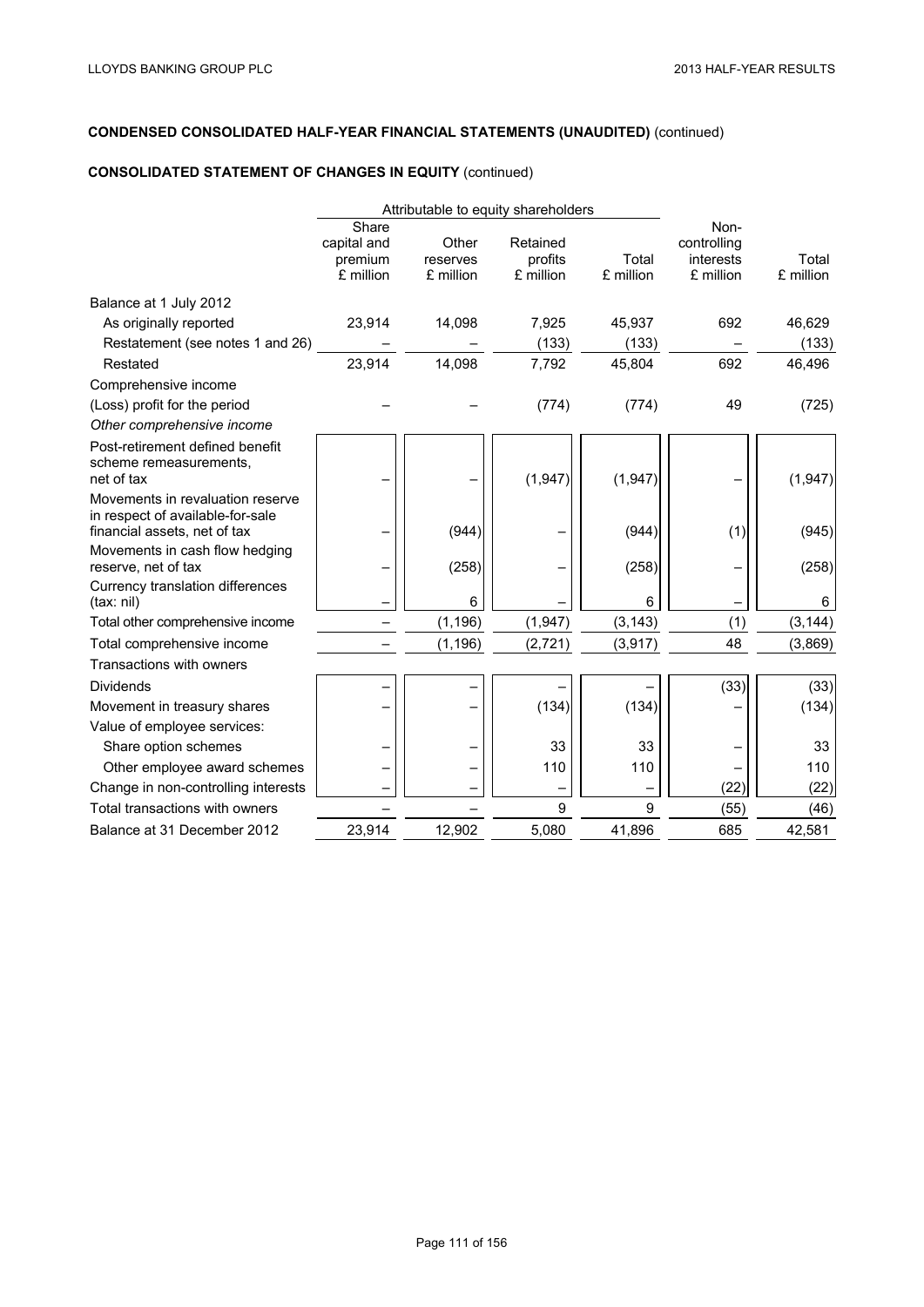## **CONSOLIDATED CASH FLOW STATEMENT**

|                                                               | Half-year<br>to 30 June | Half-year<br>to 30 June | Half-year<br>to 31 Dec |
|---------------------------------------------------------------|-------------------------|-------------------------|------------------------|
|                                                               | 2013                    | 2012 <sup>1</sup>       | 2012 <sup>1</sup>      |
|                                                               | £ million               | £ million               | £ million              |
| Profit (loss) before tax                                      | 2,134                   | (456)                   | (150)                  |
| Adjustments for:                                              |                         |                         |                        |
| Change in operating assets                                    | 6,234                   | 30,054                  | 17,751                 |
| Change in operating liabilities                               | (19, 518)               | (8,749)                 | (37, 404)              |
| Non-cash and other items                                      | (6, 145)                | 1,668                   | 413                    |
| Tax (paid) received                                           | (26)                    | (94)                    | 16                     |
| Net cash (used in) provided by operating activities           | (17, 321)               | 22,423                  | (19, 374)              |
| Cash flows from investing activities                          |                         |                         |                        |
| Purchase of financial assets                                  | (25, 776)               | (12, 284)               | (9,766)                |
| Proceeds from sale and maturity of financial assets           | 19,647                  | 14,238                  | 23,426                 |
| Purchase of fixed assets                                      | (1, 852)                | (1, 416)                | (1, 587)               |
| Proceeds from sale of fixed assets                            | 1,444                   | 1,022                   | 1,573                  |
| Acquisition of businesses, net of cash acquired               | (2)                     | (10)                    | (1)                    |
| Disposal of businesses, net of cash disposed                  | (586)                   | 5                       | 32                     |
| Net cash (used in) provided by investing activities           | (7, 125)                | 1,555                   | 13,677                 |
| Cash flows from financing activities                          |                         |                         |                        |
| Dividends paid to non-controlling interests                   | (25)                    | (23)                    | (33)                   |
| Interest paid on subordinated liabilities                     | (1, 268)                | (888)                   | (1,689)                |
| Proceeds from issue of subordinated liabilities               | 1,500                   |                         |                        |
| Proceeds from issue of ordinary shares                        | 350                     | 170                     |                        |
| Repayment of subordinated liabilities                         | (1,821)                 | (15)                    | (649)                  |
| Change in non-controlling interests                           | $\overline{2}$          | 7                       | 16                     |
| Net cash used in financing activities                         | (1, 262)                | (749)                   | (2, 355)               |
| Effects of exchange rate changes on cash and cash equivalents | (12)                    | (10)                    | $\overline{2}$         |
| Change in cash and cash equivalents                           | (25, 720)               | 23,219                  | (8,050)                |
| Cash and cash equivalents at beginning of period              | 101,058                 | 85,889                  | 109,108                |
| Cash and cash equivalents at end of period                    | 75,338                  | 109,108                 | 101,058                |

 $1$  Restated – see notes 1 and 26.

Cash and cash equivalents comprise cash and balances at central banks (excluding mandatory deposits) and amounts due from banks with a maturity of less than three months.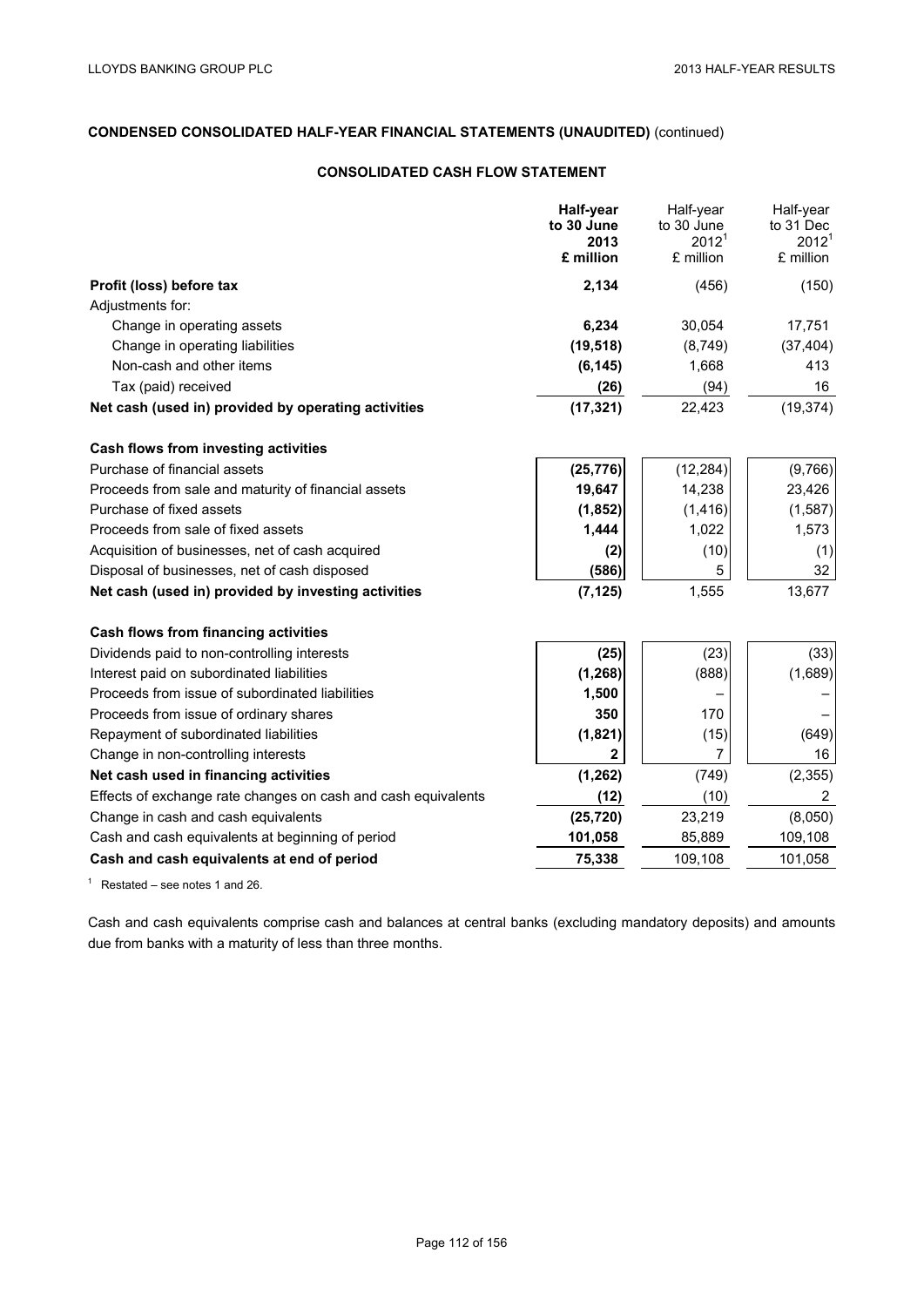## **1. Accounting policies, presentation and estimates**

These condensed consolidated half-year financial statements as at and for the period to 30 June 2013 have been prepared in accordance with the Disclosure Rules and Transparency Rules of the Financial Conduct Authority (FCA) and with International Accounting Standard 34 (IAS 34), *Interim Financial Reporting* as adopted by the European Union and comprise the results of Lloyds Banking Group plc (the Company) together with its subsidiaries (the Group). They do not include all of the information required for full annual financial statements and should be read in conjunction with the Group's consolidated financial statements as at and for the year ended 31 December 2012 which were prepared in accordance with International Financial Reporting Standards (IFRS) as adopted by the European Union. Copies of the 2012 annual report and accounts are available on the Group's website and are available upon request from Investor Relations, Lloyds Banking Group plc, 25 Gresham Street, London EC2V 7HN.

The British Bankers' Association's Code for Financial Reporting Disclosure (the Disclosure Code) sets out disclosure principles together with supporting guidance in respect of the financial statements of UK banks. The Group has adopted the Disclosure Code and these condensed consolidated half-year financial statements have been prepared in compliance with the Disclosure Code's principles. Terminology used in these condensed consolidated half-year financial statements is consistent with that used in the Group's 2012 annual report and accounts where a glossary of terms can be found.

The directors consider that it is appropriate to continue to adopt the going concern basis in preparing the condensed consolidated half-year financial statements. In reaching this assessment, the directors have considered projections for the Group's capital and funding position and have had regard to the factors set out in Principal risks and uncertainties: Liquidity and funding on page 51.

The accounting policies are consistent with those applied by the Group in its 2012 annual report and accounts except as described below.

On 1 January 2013 the Group adopted the following new accounting standards and amendments to standards:

### IFRS 10 *Consolidated Financial Statements*

IFRS 10 supersedes IAS 27 *Consolidated and Separate Financial Statements* and SIC-12 *Consolidation – Special Purpose Entities* and establishes the principles for when the Group controls another entity and is therefore required to consolidate the other entity in the Group's financial statements. Under IFRS 10, the Group controls an entity when it is exposed to, or has rights to, variable returns from its involvement with the entity and has the ability to affect those returns through the exercise of power. As a result, the Group consolidates certain entities that were not previously consolidated and no longer consolidates certain entities which were previously consolidated; principally in relation to Open-Ended Investment Companies.

The Group has applied IFRS 10 retrospectively and restated its comparatives in accordance with the transitional provisions included in the standard. These provisions require the Group to re-assess its control conclusions as at 1 January 2013 and restate its comparative information, applying the revised assessment in 2012 to the extent that the relevant investments were held in that year. Details of the impact of these restatements are provided in note 26.

### IAS 19R: Amendments to IAS 19 *Employee Benefits*

IAS 19R prescribes the accounting and disclosure by employers for employee benefits. Actuarial gains and losses (remeasurements) arising from the valuation of defined benefit pension schemes are no longer permitted to be deferred using the corridor approach and must be recognised immediately in other comprehensive income. In addition, IAS 19R also replaces interest cost and expected return on plan assets with a net interest amount that is calculated by applying the discount rate to the net defined benefit liability (asset). IAS 19R has been applied retrospectively and comparative figures restated accordingly. Details of the impact of these restatements are provided in note 26.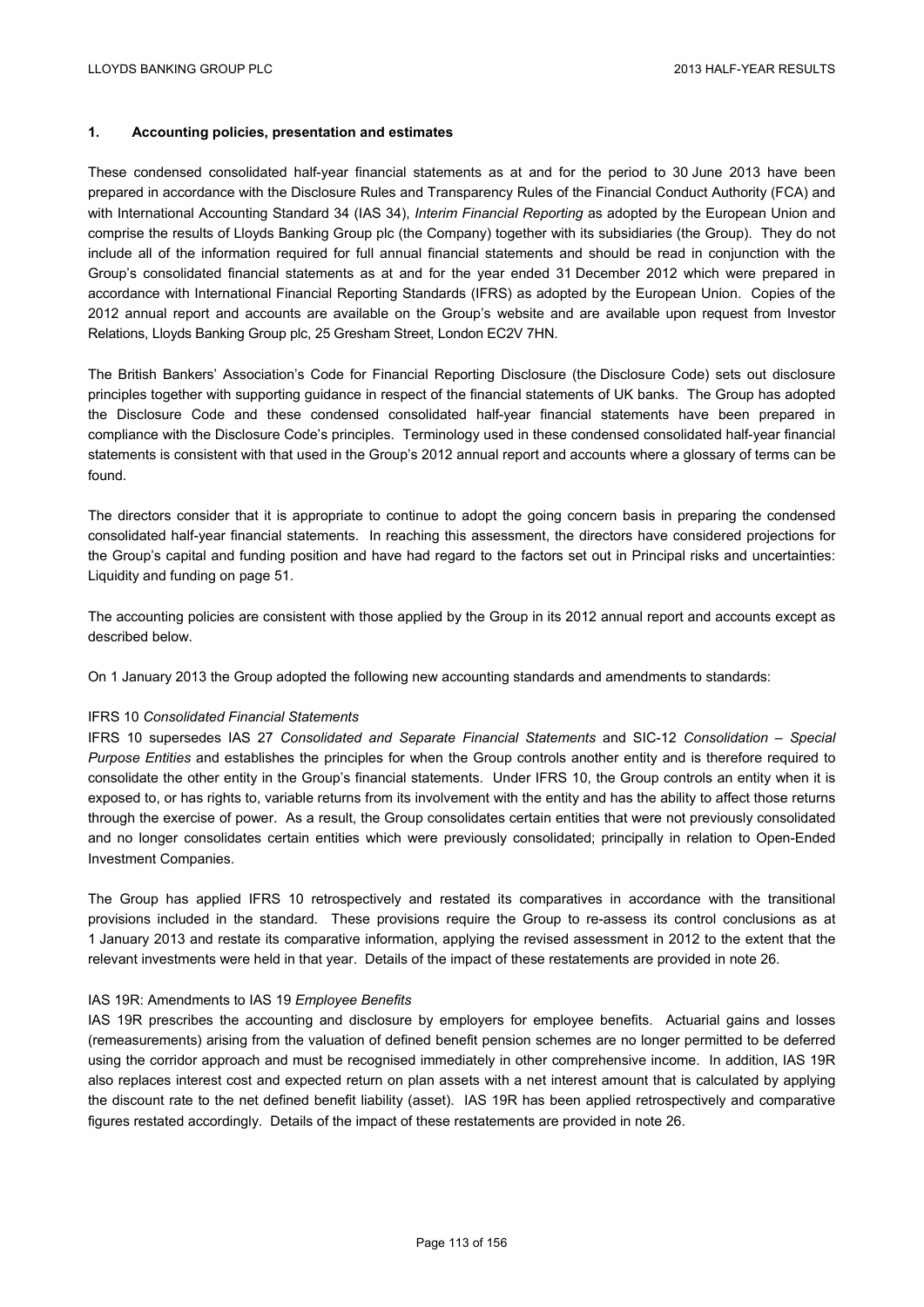## **1. Accounting policies, presentation and estimates** (continued)

The Group updates the valuations of its post-retirement defined benefit schemes at 31 December each year. In addition, at each interim reporting date the Group reviews the assumptions used to calculate the net defined benefit obligation and updates its balance sheet carrying value where that value would otherwise differ materially from a valuation based on those revised assumptions.

The impact of the implementation of IAS19R on the Group's results for the half-year to 30 June 2013 has been to increase other operating expenses by £3 million and reduce profit before tax by the same amount. The impact on the balance sheet at 30 June 2013 has been to decrease the net retirement benefit asset by £1,753 million, to increase deferred tax assets by £403 million and to reduce shareholders' equity by £1,350 million.

### IFRS 13 *Fair value measurement*

IFRS 13 has been applied with effect from 1 January 2013. IFRS 13 defines fair value as the price that would be received to sell an asset, or paid to transfer a liability, in an orderly transaction between market participants at the measurement date in the principal or, in its absence, the most advantageous market to which the Group has access at that date. IFRS 13 requires that the fair value of a non-financial asset is determined based on the highest and best use of the asset, and that the fair value of a liability reflects its non-performance risk. These changes had no significant impact on the measurement of the Group's assets and liabilities. The IFRS 13 disclosures required by IAS 34 are given in note 24.

### Amendments to IAS 1 *Presentation of Financial Statements – 'Presentation of Items of Other Comprehensive Income'*

The amendments to IAS 1 require entities to group items presented in other comprehensive income on the basis of whether they may potentially be reclassified to profit or loss subsequently. The statement of other comprehensive income in these condensed consolidated half-year financial statements has been revised to reflect the new requirements.

Amendments to IFRS 7 *Financial Instruments: Disclosures – 'Disclosures - Offsetting Financial Assets and Financial Liabilities'*  The amendments to IFRS 7 require entities to disclose information to enable users of the financial statements to evaluate the effect or potential effect of netting arrangements on the balance sheet. These disclosures will be made in the Group's financial statements for the year ended 31 December 2013.

### IFRS 12 *Disclosure of Interests in Other Entities*

IFRS 12 requires an entity to disclose information that enables users of financial statements to evaluate the nature of, and risks associated with, its interests in other entities and the effects of those interests on its financial position, financial performance and cash flows. These disclosures will be made in the Group's financial statements for the year ended 31 December 2013.

### *Future accounting developments*

Details of those IFRS pronouncements which will be relevant to the Group but which will not be effective at 31 December 2013 and which have not been applied in preparing these condensed consolidated half-year financial statements are set out in note 27.

### *Critical accounting estimates and judgements*

The preparation of the Group's financial statements requires management to make judgements, estimates and assumptions that impact the application of accounting policies and the reported amounts of assets, liabilities, income and expenses. Due to the inherent uncertainty in making estimates, actual results reported in future periods may include amounts which differ from those estimates. Estimates, judgements and assumptions are continually evaluated and are based on historical experience and other factors, including expectations of future events that are believed to be reasonable under the circumstances. There have been no significant changes in the basis upon which estimates have been determined, compared to that applied at 31 December 2012.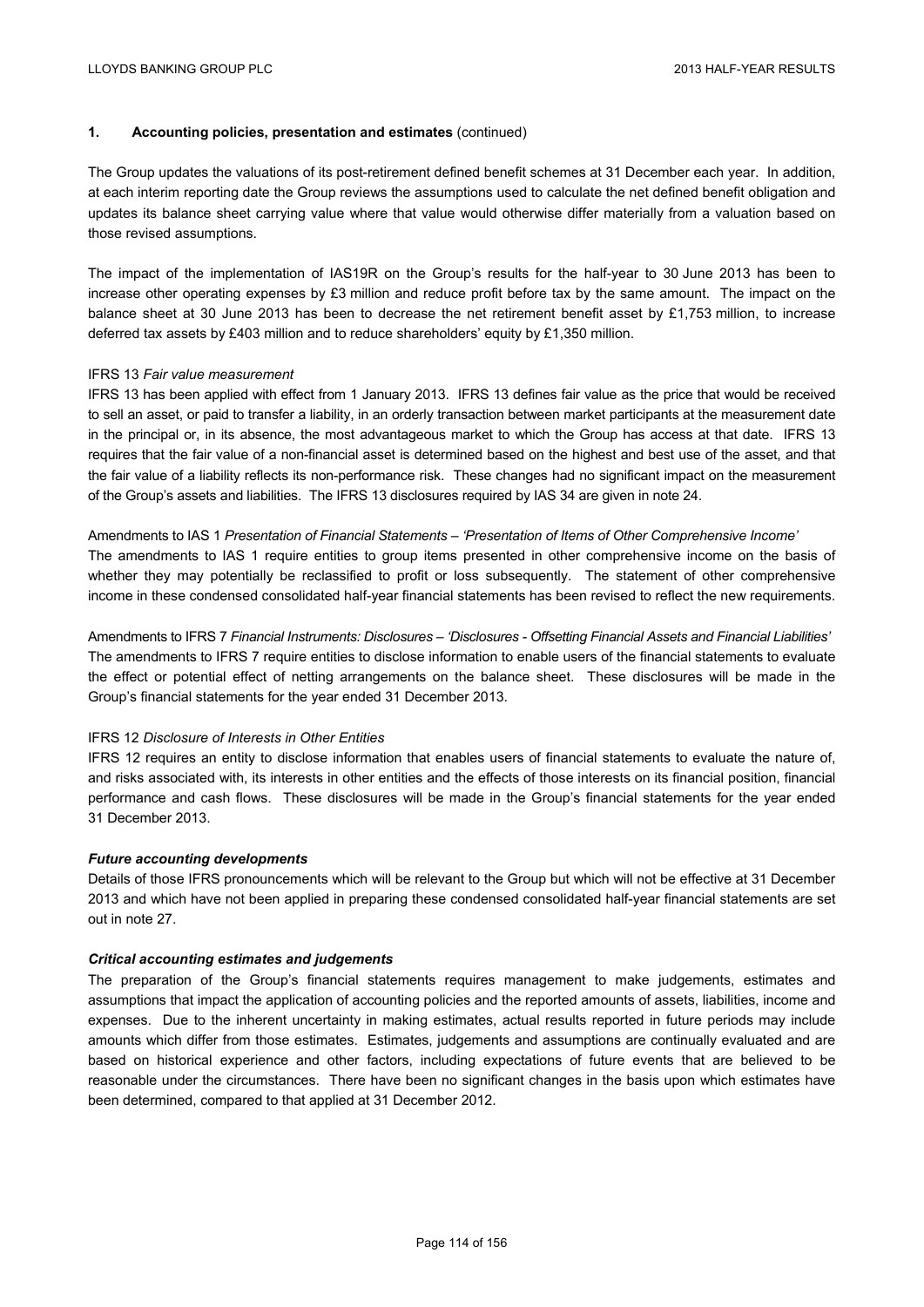## **2. Segmental analysis**

Lloyds Banking Group provides a wide range of banking and financial services in the UK and in certain locations overseas.

The Group Executive Committee (GEC) has been determined to be the chief operating decision maker for the Group. The Group's operating segments reflect its organisational and management structures. GEC reviews the Group's internal reporting based around these segments in order to assess performance and allocate resources. This assessment includes a consideration of each segment's net interest revenue and consequently the total interest income and expense for all reportable segments is presented on a net basis. The segments are differentiated by the type of products provided, by whether the customers are individuals or corporate entities and by the geographical location of the customer.

The segmental results and comparatives are presented on an underlying basis, the basis reviewed by the chief operating decision maker. Previously the results of the Group's segments had been reviewed on a management basis and the Group's segmental analysis was presented accordingly. The effects of asset sales, volatile items and liability management as well as the fair value unwind line are excluded in arriving at underlying profit.

Following a reorganisation during the second half of 2012, the Group's activities are now organised into four financial reporting segments: Retail; Commercial Banking; Wealth, Asset Finance and International; and Insurance. The impact of this reorganisation was as follows:

- The Group's Wholesale and Commercial divisions have been combined to form Commercial Banking.
- The Group's Continental European wholesale business and the wholesale Australian business have been transferred from Wealth, Asset Finance and International to Commercial Banking.

Comparative figures have been restated accordingly for all of the above changes, as well as for the accounting policy changes explained in note 1.

Retail offers a broad range of retail financial service products in the UK, including current accounts, savings, personal loans, credit cards and mortgages. It is also a major general insurance and bancassurance distributor, selling a wide range of long-term savings, investment and general insurance products.

Commercial Banking provides banking and related services for all UK and multinational business clients, from small and medium-sized enterprises to major corporate and financial institutions.

Wealth, Asset Finance and International gives increased focus and momentum to the Group's private banking and asset management activities, closely co-ordinates the management of its international businesses and also encompasses the Asset Finance business in the UK and Australia. Wealth comprises the Group's private banking, wealth and asset management businesses in the UK and overseas. International comprises retail businesses, principally in Continental Europe.

Insurance provides long-term savings, protection and investment products distributed through bancassurance, intermediary and direct channels in the UK. It is also a distributor of home insurance in the UK with products sold through the retail branch network, direct channels and strategic corporate partners. The business consists of Life, Pensions and Investments UK; Life, Pensions and Investments Europe; and General Insurance.

Other includes the costs of managing the Group's technology platforms, branch and head office property estate, operations (including payments, banking operations and collections) and sourcing, the costs of which are predominantly recharged to the other divisions. It also reflects other items not recharged to the divisions, including hedge ineffectiveness, UK bank levy, Financial Services Compensation Scheme costs, gains on liability management, volatile items such as hedge accounting volatility managed centrally, and other gains from the structural hedging of interest rate risk.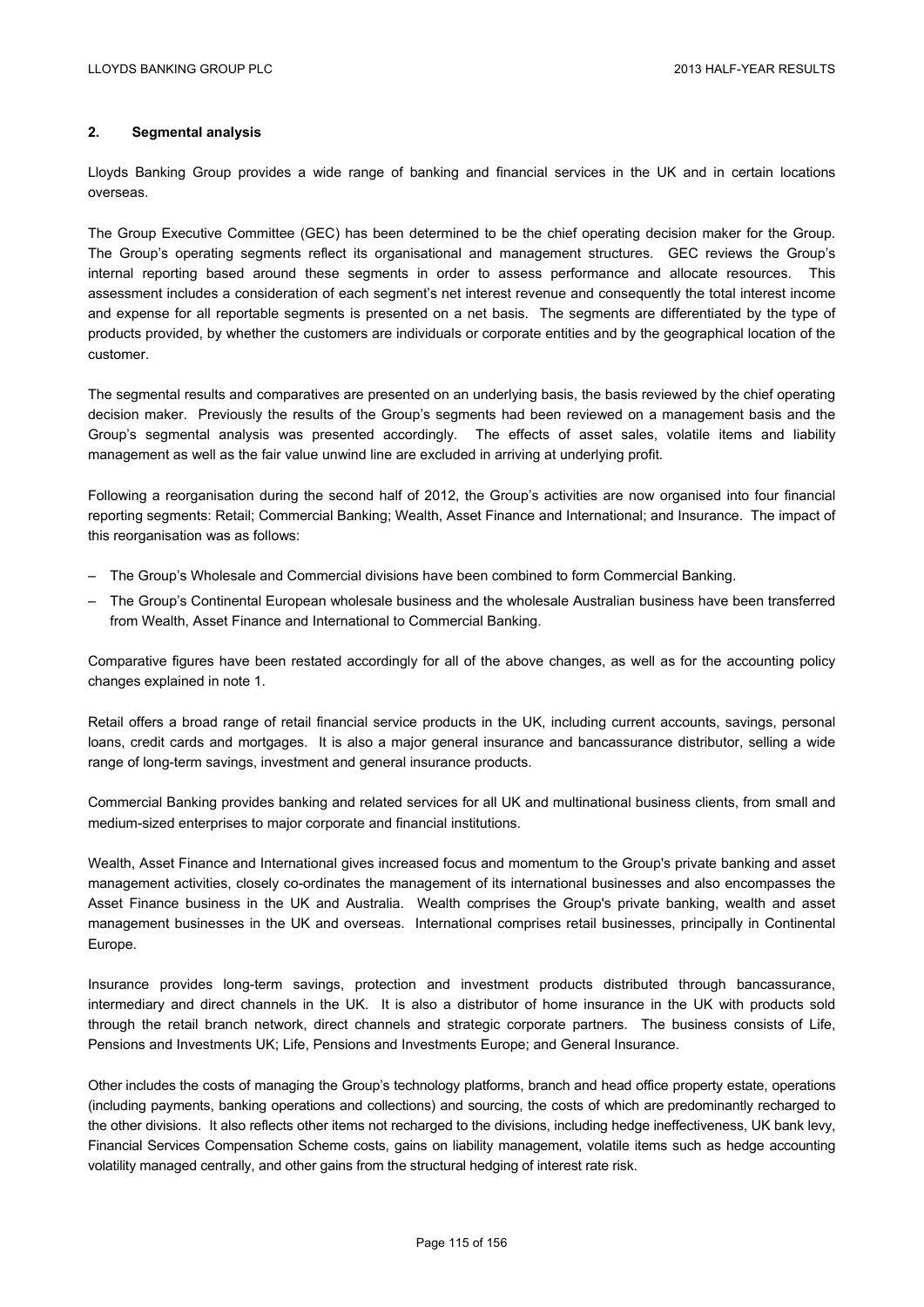Inter-segment services are generally recharged at cost, with the exception of the internal commission arrangements between the UK branch and other distribution networks and the insurance product manufacturing businesses within the Group, where a profit margin is also charged. Inter-segment lending and deposits are generally entered into at market rates, except that non-interest bearing balances are priced at a rate that reflects the external yield that could be earned on such funds.

For the majority of those derivative contracts entered into by business units for risk management purposes, the business unit recognises the net interest income or expense on an accrual accounting basis and transfers the remainder of the movement in the fair value of the derivative to the central group segment where the resulting accounting volatility is managed where possible through the establishment of hedge accounting relationships. Any change in fair value of the hedged instrument attributable to the hedged risk is also recorded within the central group segment. This allocation of the fair value of the derivative and change in fair value of the hedged instrument attributable to the hedged risk avoids accounting asymmetry in segmental results and leads to accounting volatility in the central group segment where it is managed.

|                                   |            |        |                  | <b>Total</b> |               |                 |         |
|-----------------------------------|------------|--------|------------------|--------------|---------------|-----------------|---------|
|                                   |            |        |                  | income,      |               |                 |         |
|                                   | <b>Net</b> |        |                  | net of       | <b>Profit</b> |                 | Inter-  |
|                                   | interest   | Other  | <b>Insurance</b> | insurance    | (loss)        | <b>External</b> | segment |
| Half-year to 30 June 2013         | income     | income | claims           | claims       | before tax    | revenue         | revenue |
|                                   | £m         | £m     | £m               | £m           | £m            | £m              | £m      |
| <b>Underlying basis</b>           |            |        |                  |              |               |                 |         |
| Retail                            | 3,590      | 728    |                  | 4,318        | 1,636         | 5,920           | (1,602) |
| <b>Commercial Banking</b>         | 1,196      | 1,426  |                  | 2,622        | 634           | 2,193           | 429     |
| Wealth, Asset Finance and         |            |        |                  |              |               |                 |         |
| International                     | 431        | 951    |                  | 1,382        | (101)         | 1,062           | 320     |
| Insurance                         | (45)       | 1,111  | (148)            | 918          | 564           | 1,361           | (443)   |
| Other                             | 34         | 190    |                  | 224          | 169           | (1,072)         | 1,296   |
| Group                             | 5,206      | 4,406  | (148)            | 9,464        | 2,902         | 9,464           |         |
| <b>Reconciling items:</b>         |            |        |                  |              |               |                 |         |
| Insurance grossing adjustment     | (1,700)    | 13,360 | (11, 539)        | 121          |               |                 |         |
| Asset sales, volatile items and   |            |        |                  |              |               |                 |         |
| liability management <sup>1</sup> | 12         | 558    |                  | 570          | 376           |                 |         |
| Volatility arising in insurance   |            |        |                  |              |               |                 |         |
| businesses                        | 7          | 478    |                  | 485          | 485           |                 |         |
| Simplification costs              |            |        |                  |              | (409)         |                 |         |
| EC mandated retail business       |            |        |                  |              |               |                 |         |
| disposal costs                    |            |        |                  |              | (377)         |                 |         |
| Payment protection insurance      |            |        |                  |              |               |                 |         |
| provision                         |            |        |                  |              | (500)         |                 |         |
| Other regulatory provisions       |            |        |                  |              | (75)          |                 |         |
| Past service cost                 |            |        |                  |              | (104)         |                 |         |
| Amortisation of purchased         |            |        |                  |              |               |                 |         |
| intangibles                       |            |        |                  |              | (200)         |                 |         |
| Fair value unwind                 | (255)      |        |                  | (255)        | 36            |                 |         |
| Group - statutory                 | 3,270      | 18,802 | (11, 687)        | 10,385       | 2,134         |                 |         |

 $<sup>1</sup>$  Includes (i) gains or losses on disposals of assets, including centrally held government bonds, which are not part of normal business</sup> operations; (ii) the net effect of banking volatility, changes in the fair value of the equity conversion feature of the Group's Enhanced Capital Notes and net derivative valuation adjustments; and (iii) the results of liability management exercises.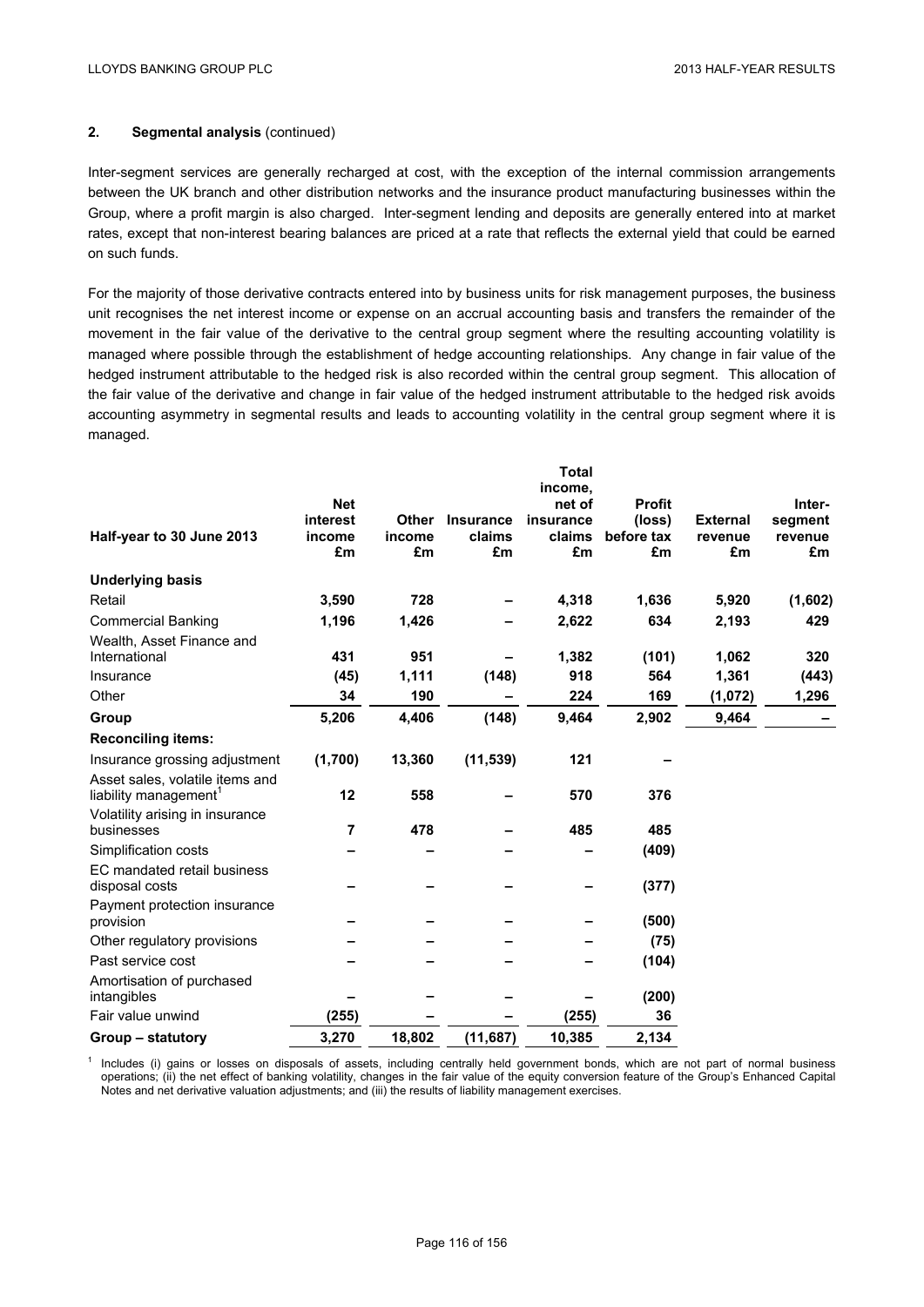|                                                                      |                                        |                       |                           | Total<br>income.       |                                             |                           |                                    |
|----------------------------------------------------------------------|----------------------------------------|-----------------------|---------------------------|------------------------|---------------------------------------------|---------------------------|------------------------------------|
| Half-year to 30 June $20121$                                         | <b>Net</b><br>interest<br>income<br>£m | Other<br>income<br>£m | Insurance<br>claims<br>£m | net of<br>claims<br>£m | insurance Profit (loss)<br>before tax<br>£m | External<br>revenue<br>£m | Inter-<br>segment<br>revenue<br>£m |
| Underlying basis                                                     |                                        |                       |                           |                        |                                             |                           |                                    |
| Retail                                                               | 3,553                                  | 766                   |                           | 4,319                  | 1,472                                       | 5,392                     | (1,073)                            |
| <b>Commercial Banking</b>                                            | 1,111                                  | 1,496                 |                           | 2,607                  | (83)                                        | 2,066                     | 541                                |
| Wealth, Asset Finance and<br>International                           | 415                                    | 1,006                 |                           | 1,421                  | (706)                                       | 1,813                     | (392)                              |
| Insurance                                                            | (37)                                   | 1,156                 | (233)                     | 886                    | 502                                         | 1,086                     | (200)                              |
| Other                                                                | 173                                    | (160)                 |                           | 13                     | (141)                                       | (1, 111)                  | 1,124                              |
| Group                                                                | 5,215                                  | 4,264                 | (233)                     | 9,246                  | 1,044                                       | 9,246                     |                                    |
| Reconciling items:                                                   |                                        |                       |                           |                        |                                             |                           |                                    |
| Insurance grossing adjustment                                        | (721)                                  | 7,862                 | (7,055)                   | 86                     |                                             |                           |                                    |
| Asset sales, volatile items and<br>liability management <sup>2</sup> | 80                                     | (136)                 |                           | (56)                   | (56)                                        |                           |                                    |
| Volatility arising in insurance<br>businesses                        | $\overline{2}$                         | (23)                  |                           | (21)                   | (21)                                        |                           |                                    |
| Simplification costs                                                 |                                        |                       |                           |                        | (274)                                       |                           |                                    |
| EC mandated retail business<br>disposal costs                        |                                        |                       |                           |                        | (239)                                       |                           |                                    |
| Past service pensions credit                                         |                                        |                       |                           |                        | 250                                         |                           |                                    |
| Payment protection insurance<br>provision                            |                                        |                       |                           |                        | (1,075)                                     |                           |                                    |
| Amortisation of purchased<br>intangibles                             |                                        |                       |                           |                        | (242)                                       |                           |                                    |
| Fair value unwind                                                    | (312)                                  | 25                    |                           | (287)                  | 157                                         |                           |                                    |
| Group - statutory                                                    | 4,264                                  | 11,992                | (7, 288)                  | 8,968                  | (456)                                       |                           |                                    |

 $1$  Restated – see notes 1 and 26.

 $2$  Includes (i) gains or losses on disposals of assets, including centrally held government bonds, which are not part of normal business operations; (ii) the net effect of banking volatility, changes in the fair value of the equity conversion feature of the Group's Enhanced Capital Notes and net derivative valuation adjustments; and (iii) the results of liability management exercises.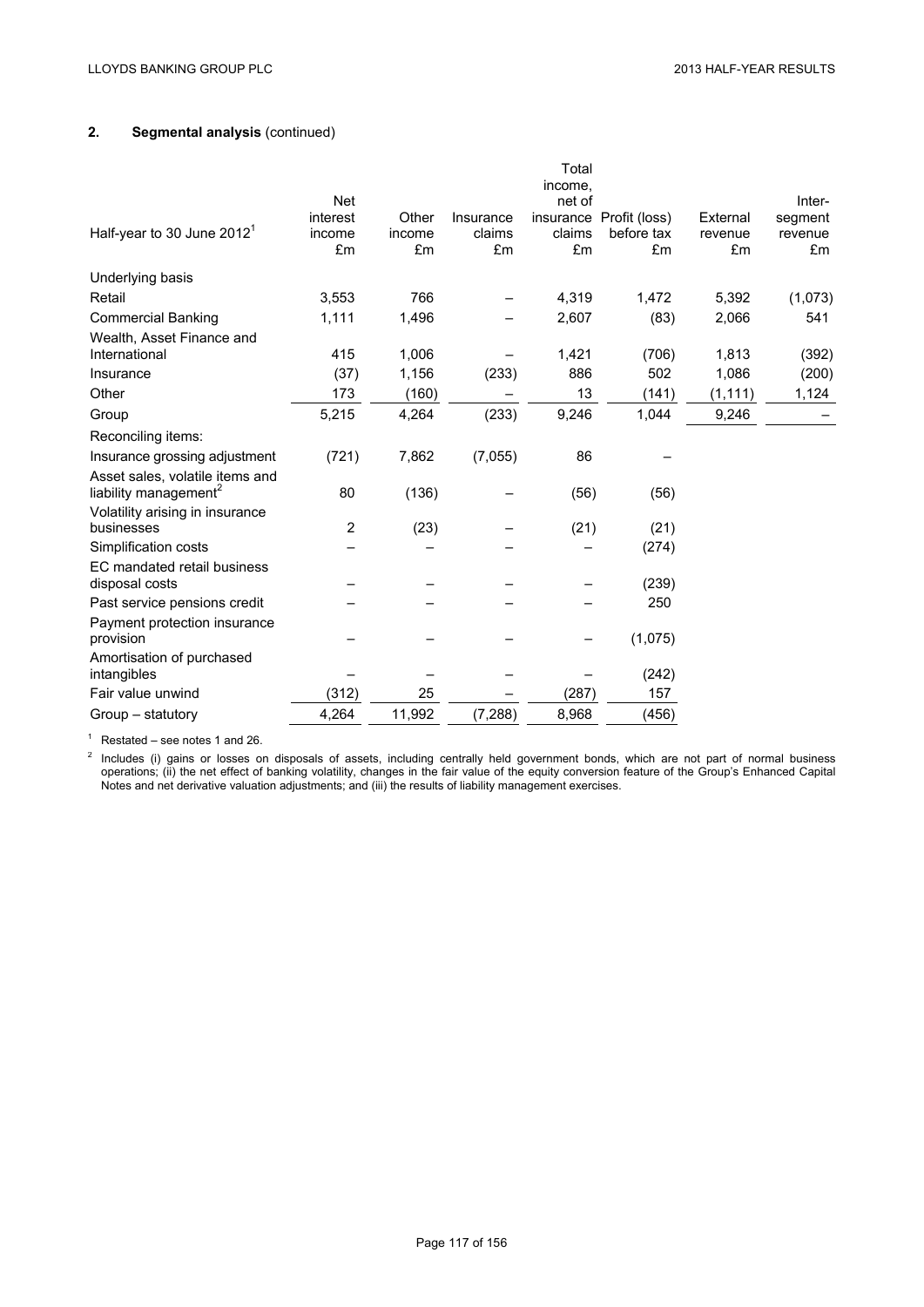| Half-year to 31 December 2012 <sup>1</sup>                           | <b>Net</b><br>interest<br>income | Other<br>income | Insurance<br>claims | Total<br>income,<br>net of<br>claims | insurance Profit (loss)<br>before tax | External<br>revenue | Inter-<br>segment<br>revenue |
|----------------------------------------------------------------------|----------------------------------|-----------------|---------------------|--------------------------------------|---------------------------------------|---------------------|------------------------------|
|                                                                      | £m                               | £m              | £m                  | £m                                   | £m                                    | £m                  | £m                           |
| Underlying basis                                                     |                                  |                 |                     |                                      |                                       |                     |                              |
| Retail                                                               | 3,642                            | 696             |                     | 4,338                                | 1,716                                 | 5,559               | (1,221)                      |
| <b>Commercial Banking</b>                                            | 1,095                            | 1,436           |                     | 2,531                                | (241)                                 | 2,004               | 527                          |
| Wealth, Asset Finance and<br>International                           | 384                              | 1,037           |                     | 1,421                                | (223)                                 | 1,022               | 399                          |
| Insurance                                                            | (41)                             | 1,138           | (132)               | 965                                  | 605                                   | 1,411               | (446)                        |
| Other                                                                | 40                               | (155)           |                     | (115)                                | (336)                                 | (856)               | 741                          |
| Group                                                                | 5,120                            | 4,152           | (132)               | 9,140                                | 1,521                                 | 9,140               |                              |
| Reconciling items:                                                   |                                  |                 |                     |                                      |                                       |                     |                              |
| Insurance grossing adjustment                                        | (1,866)                          | 12,929          | (10, 976)           | 87                                   |                                       |                     |                              |
| Asset sales, volatile items and<br>liability management <sup>2</sup> | 119                              | 1,827           |                     | 1,946                                | 1,626                                 |                     |                              |
| Volatility arising in insurance<br>businesses                        | 6                                | 327             |                     | 333                                  | 333                                   |                     |                              |
| Simplification costs                                                 |                                  |                 |                     |                                      | (402)                                 |                     |                              |
| EC mandated retail business<br>disposal costs                        |                                  |                 |                     |                                      | (331)                                 |                     |                              |
| Payment protection insurance<br>provision                            |                                  |                 |                     |                                      | (2,500)                               |                     |                              |
| Amortisation of purchased<br>intangibles                             |                                  |                 |                     |                                      | (240)                                 |                     |                              |
| Fair value unwind                                                    | 75                               | 18              |                     | 93                                   | 493                                   |                     |                              |
| Other regulatory provisions                                          |                                  | (50)            |                     | (50)                                 | (650)                                 |                     |                              |
| Group - statutory                                                    | 3,454                            | 19,203          | (11, 108)           | 11,549                               | (150)                                 |                     |                              |

 $1$  Restated – see notes 1 and 26.

 $2$  Includes (i) gains or losses on disposals of assets, including centrally held government bonds, which are not part of normal business operations; (ii) the net effect of banking volatility, changes in the fair value of the equity conversion feature of the Group's Enhanced Capital Notes and net derivative valuation adjustments; and (iii) the results of liability management exercises.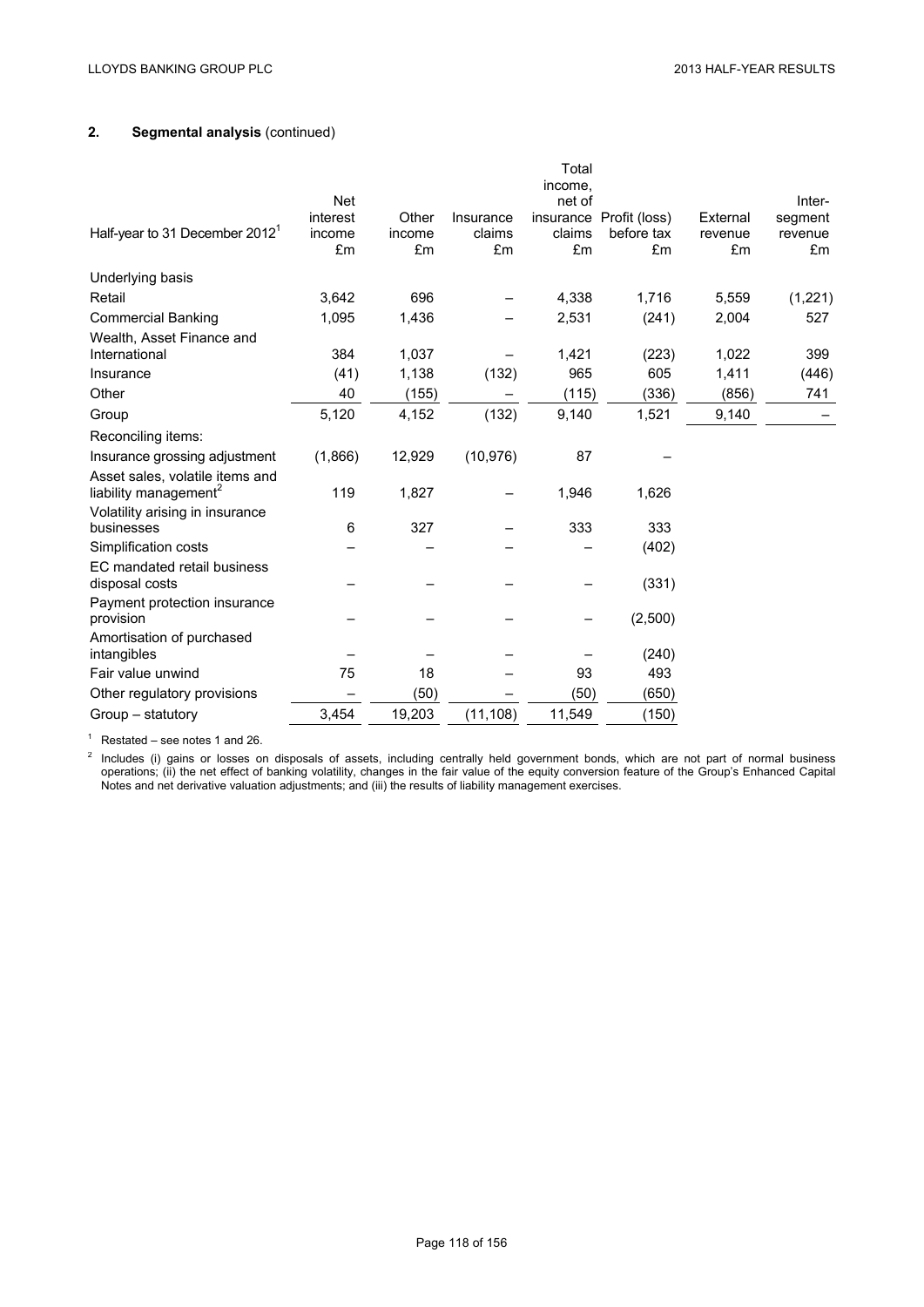|                                         | At                               | At             |
|-----------------------------------------|----------------------------------|----------------|
|                                         | 30 June                          | 31 Dec         |
| <b>Segment external assets</b>          | 2013<br>$\pmb{\pmb{\epsilon}}$ m | $2012^1$<br>£m |
|                                         |                                  |                |
| Retail                                  | 343,400                          | 346,030        |
| <b>Commercial Banking</b>               | 278,920                          | 314,090        |
| Wealth, Asset Finance and International | 45,240                           | 77,884         |
| Insurance                               | 157,410                          | 152,583        |
| Other                                   | 51,809                           | 43,634         |
| <b>Total Group</b>                      | 876,779                          | 934,221        |
|                                         |                                  |                |
| <b>Segment customer deposits</b>        |                                  |                |
| Retail                                  | 263,220                          | 260,838        |
| <b>Commercial Banking</b>               | 121,409                          | 114,115        |
| Wealth, Asset Finance and International | 48,914                           | 51,885         |
| Other                                   | 16                               | 74             |
| <b>Total Group</b>                      | 433,559                          | 426,912        |
| <b>Segment external liabilities</b>     |                                  |                |
| Retail                                  | 286,137                          | 287,631        |
| <b>Commercial Banking</b>               | 234,325                          | 249,097        |
| Wealth, Asset Finance and International | 53,428                           | 92,686         |
| Insurance                               | 151,114                          | 143,695        |
| Other                                   | 108,088                          | 118,531        |
| <b>Total Group</b>                      | 833,092                          | 891,640        |
|                                         |                                  |                |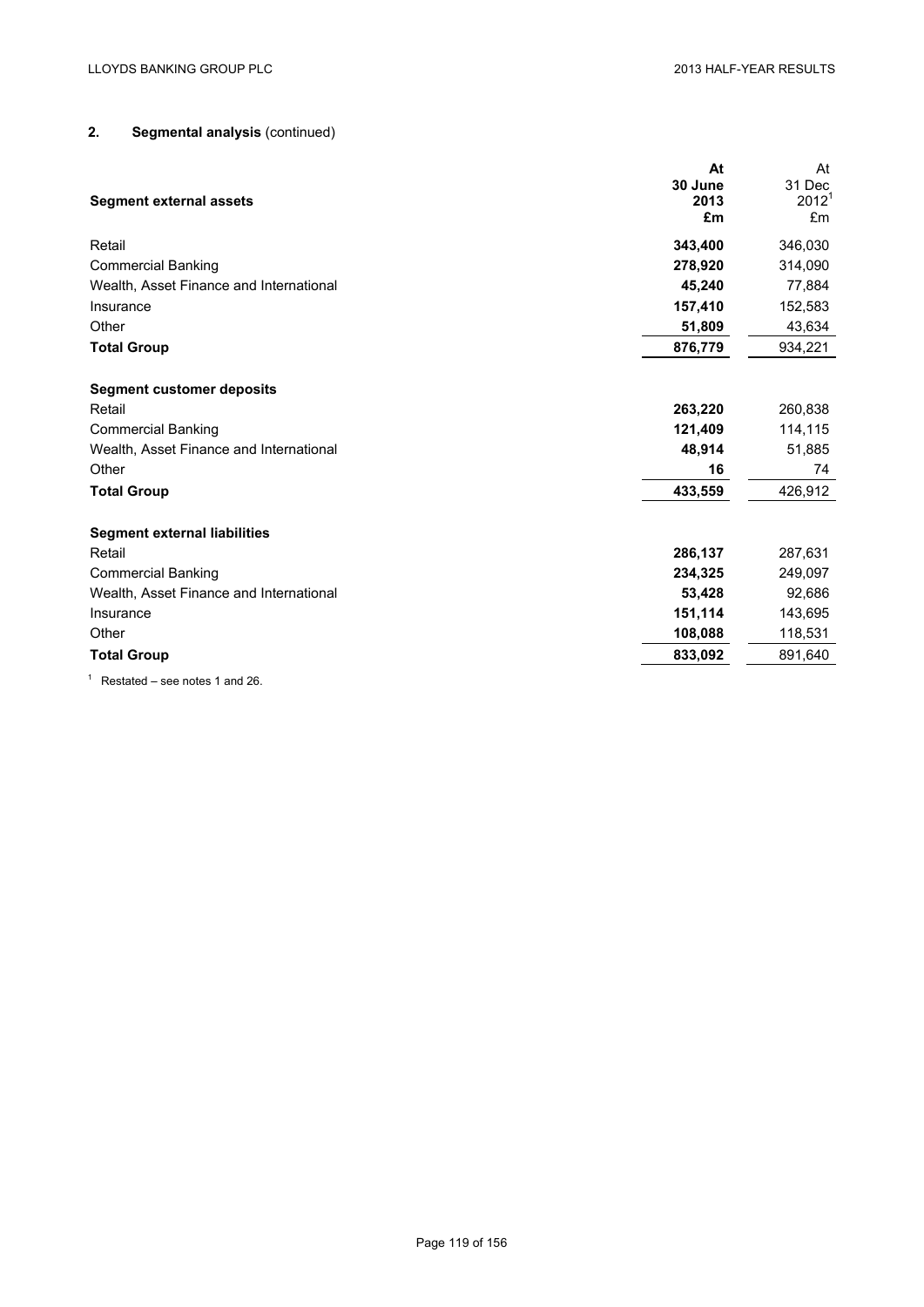### **3. Other income**

|                                                      | Half-year<br>to 30 June<br>2013<br>£m | Half-year<br>to 30 June<br>2012 <sup>1</sup><br>£m | Half-year<br>to 31 Dec<br>2012 <sup>1</sup><br>£m |
|------------------------------------------------------|---------------------------------------|----------------------------------------------------|---------------------------------------------------|
| Fee and commission income:                           |                                       |                                                    |                                                   |
| Current account fees                                 | 485                                   | 512                                                | 496                                               |
| Credit and debit card fees                           | 475                                   | 463                                                | 478                                               |
| Other fees and commissions                           | 1,234                                 | 1,378                                              | 1,323                                             |
|                                                      | 2,194                                 | 2,353                                              | 2,297                                             |
| Fee and commission expense                           | (730)                                 | (751)                                              | (693)                                             |
| Net fee and commission income                        | 1,464                                 | 1,602                                              | 1,604                                             |
| Net trading income                                   | 11,015                                | 4,546                                              | 10,459                                            |
| Insurance premium income                             | 3,851                                 | 4,183                                              | 4,101                                             |
| Gains on sale of available-for-sale financial assets | 711                                   | 792                                                | 2,755                                             |
| Liability management <sup>2</sup>                    | (97)                                  | 59                                                 | (397)                                             |
| Other $^{3, 4, 5}$                                   | 1,858                                 | 810                                                | 681                                               |
| Other operating income                               | 2,472                                 | 1,661                                              | 3,039                                             |
| <b>Total other income</b>                            | 18,802                                | 11,992                                             | 19,203                                            |

 $1$  Restated – see notes 1 and 26.

 $2$  Losses of £97 million arose in the half-year to 30 June 2013 on transactions undertaken as part of the Group's management of wholesale funding and capital; this compares to a gain of £59 million relating to the exchange of certain capital securities for other subordinated debt instruments in the half-year to 30 June 2012 (when a related gain of £109 million was also recognised in net interest income) and losses of £397 million on the buy-back of other debt securities in the half-year to 31 December 2012.

<sup>3</sup> On 15 March 2013 the Group completed the sale of 102 million shares in St James's Place plc, reducing the Group's holding in that company to approximately 37 per cent. As a result of that reduction in holding the Group no longer consolidates St James's Place plc in its accounts, instead accounting for the residual investment as an associate. The Group realised a gain of £394 million on the sale of those shares and the fair valuation of the Group's residual stake. Subsequently, on 29 May 2013 the Group completed the sale of a further 77 million shares, generating a profit of £39 million and further reducing the Group's holding to approximately 21 per cent.

In the first half of 2013 the Group disposed of its Spanish retail banking operations, including Lloyds Bank International S.A.U and Lloyds Investment España SGIIC S.A.U, to Banco Sabadell, S.A. realising a loss of £256 million. The Group has also recognised a loss of £10 million relating to the sale of its International Private Banking operations which is expected to complete by early in 2014.

<sup>5</sup> During the first half of 2013, the Group completed the sale of a portfolio of US RMBS (residential mortgage backed securities) for a cash consideration of £3.3 billion, realising a profit of £538 million.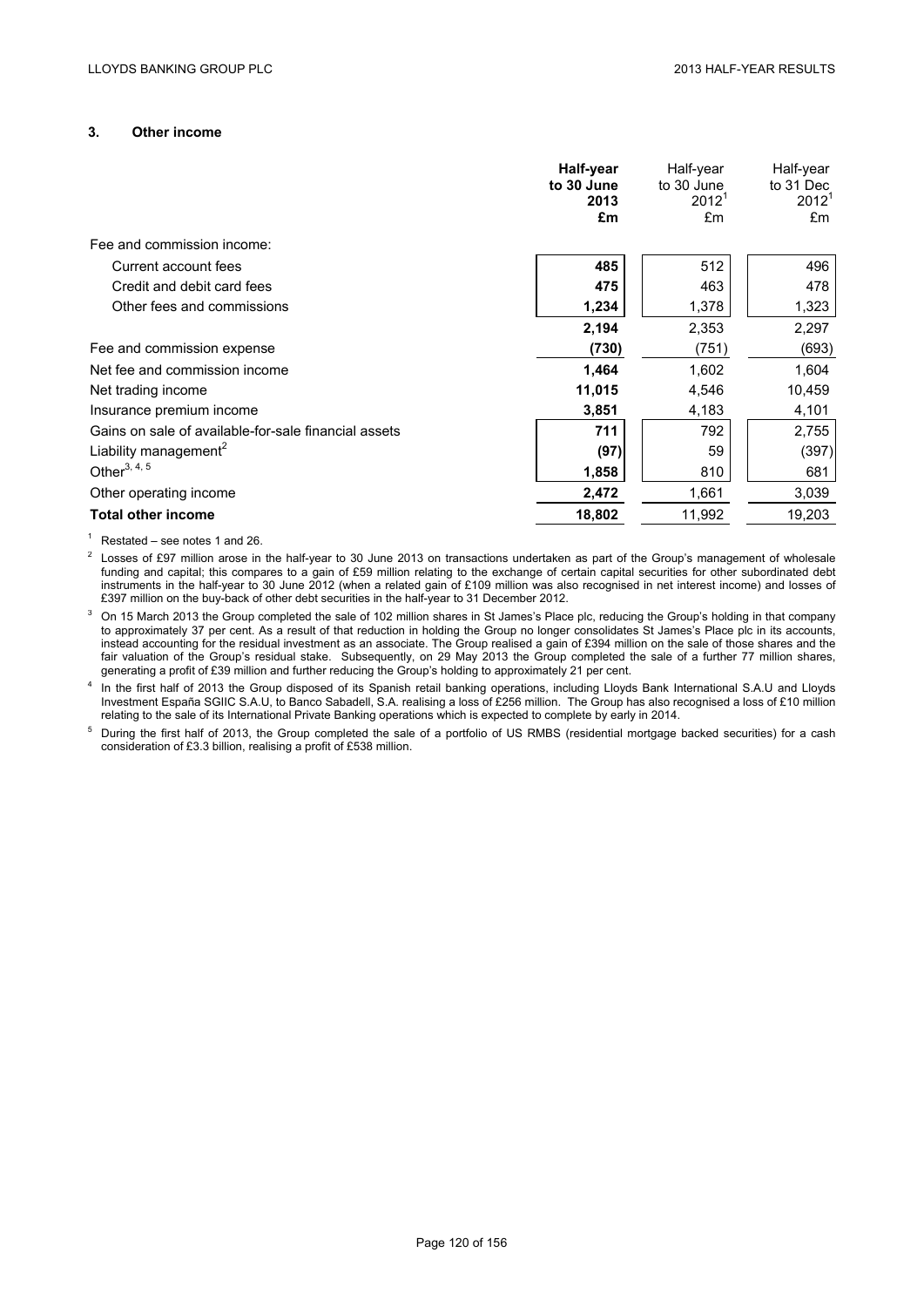# **4. Operating expenses**

|                                                                                     | Half-year<br>to 30 June<br>2013<br>£m | Half-year<br>to 30 June<br>2012 <sup>1</sup><br>£m | Half-year<br>to 31 Dec<br>2012 <sup>1</sup><br>£m |
|-------------------------------------------------------------------------------------|---------------------------------------|----------------------------------------------------|---------------------------------------------------|
| <b>Administrative expenses</b>                                                      |                                       |                                                    |                                                   |
| Staff costs:                                                                        |                                       |                                                    |                                                   |
| Salaries                                                                            | 1,927                                 | 1,975                                              | 1,831                                             |
| Social security costs                                                               | 202                                   | 211                                                | 172                                               |
| Pensions and other post-retirement benefit schemes:                                 |                                       |                                                    |                                                   |
| Past service costs (credits) <sup>2</sup>                                           | 104                                   | (250)                                              |                                                   |
| Other                                                                               | 329                                   | 293                                                | 296                                               |
|                                                                                     | 433                                   | 43                                                 | 296                                               |
| Restructuring costs                                                                 | 82                                    | 164                                                | 53                                                |
| Other staff costs                                                                   | 364                                   | 356                                                | 390                                               |
|                                                                                     | 3,008                                 | 2,749                                              | 2,742                                             |
| Premises and equipment:                                                             |                                       |                                                    |                                                   |
| Rent and rates                                                                      | 229                                   | 248                                                | 240                                               |
| Hire of equipment                                                                   | 7                                     | 10                                                 | $\overline{7}$                                    |
| Repairs and maintenance                                                             | 92                                    | 80                                                 | 94                                                |
| Other                                                                               | 162                                   | 140                                                | 130                                               |
|                                                                                     | 490                                   | 478                                                | 471                                               |
| Other expenses:                                                                     |                                       |                                                    |                                                   |
| Communications and data processing                                                  | 581                                   | 505                                                | 577                                               |
| Advertising and promotion                                                           | 140                                   | 156                                                | 158                                               |
| Professional fees                                                                   | 215                                   | 217                                                | 333                                               |
| UK bank levy                                                                        |                                       |                                                    | 179                                               |
| Other                                                                               | 590                                   | 464                                                | 644                                               |
|                                                                                     | 1,526                                 | 1,342                                              | 1,891                                             |
|                                                                                     | 5,024                                 | 4,569                                              | 5,104                                             |
| Depreciation and amortisation                                                       | 969                                   | 1,052                                              | 1,074                                             |
| Total operating expenses, excluding regulatory provisions<br>Regulatory provisions: | 5,993                                 | 5,621                                              | 6,178                                             |
| Payment protection insurance provision (note 22)                                    | 500                                   | 1,075                                              | 2,500                                             |
| Other regulatory provisions (note 22)                                               | 75                                    |                                                    | 600                                               |
|                                                                                     | 575                                   | 1,075                                              | 3,100                                             |
| <b>Total operating expenses</b>                                                     | 6,568                                 | 6,696                                              | 9,278                                             |
|                                                                                     |                                       |                                                    |                                                   |

 $1$  Restated – see notes 1 and 26.

 $2$  The Group has agreed certain changes to early retirement and commutation factors in two of its principal defined benefit pension schemes, resulting in a cost of £104 million recognised in the Group's income statement in the half-year to 30 June 2013.

During 2012, following a review of policy in respect of discretionary pension increases in relation to the Group's defined benefit pension schemes, increases in certain schemes are now linked to the Consumer Price Index rather than the Retail Price Index. The impact of this change was a reduction in the Group's defined benefit obligation of £258 million, recognised in the Group's income statement in the half-year to 30 June 2012, net of a charge of £8 million in respect of one of the Group's smaller schemes.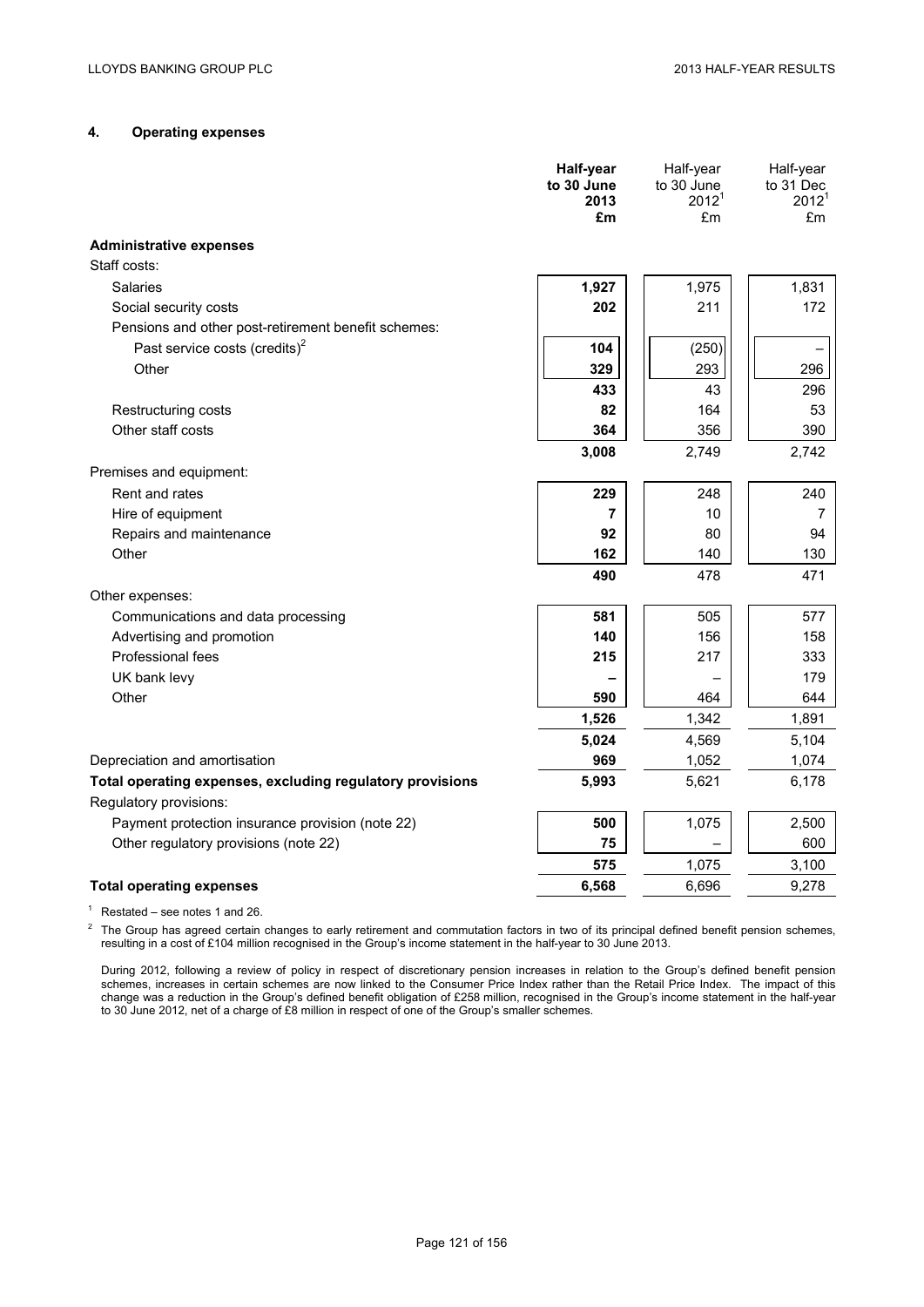## **5. Impairment**

|                                                      | Half-year<br>to 30 June<br>2013<br>£m | Half-year<br>to 30 June<br>2012<br>£m | Half-year<br>to 31 Dec<br>2012<br>£m |
|------------------------------------------------------|---------------------------------------|---------------------------------------|--------------------------------------|
| Impairment losses on loans and receivables:          |                                       |                                       |                                      |
| Loans and advances to customers                      | 1.680                                 | 2.672                                 | 2,453                                |
| Debt securities classified as loans and receivables  |                                       | 9                                     | (13)                                 |
| Impairment losses on loans and receivables (note 12) | 1.681                                 | 2.681                                 | 2,440                                |
| Impairment of available-for-sale financial assets    | 2                                     | 28                                    | 9                                    |
| Other credit risk provisions                         |                                       | 19                                    | (28)                                 |
| Total impairment charged to the income statement     | 1,683                                 | 2,728                                 | 2,421                                |

# **6. Taxation**

A reconciliation of the tax (charge) credit that would result from applying the standard UK corporation tax rate to the profit (loss) before tax, to the actual tax charge, is given below:

|                                                                   | Half-year<br>to 30 June | Half-year<br>to 30 June | Half-year<br>to 31 Dec |
|-------------------------------------------------------------------|-------------------------|-------------------------|------------------------|
|                                                                   | 2013                    | 2012 <sup>1</sup>       | 2012 <sup>1</sup>      |
|                                                                   | £m                      | £m                      | £m                     |
| Profit (loss) before tax                                          | 2,134                   | (456)                   | (150)                  |
| Tax (charge) credit thereon at UK corporation tax rate of         |                         |                         |                        |
| 23.25 per cent (2012: 24.5 per cent)                              | (496)                   | 112                     | 37                     |
| Factors affecting tax (charge) credit:                            |                         |                         |                        |
| UK corporation tax rate change                                    |                         | (126)                   | (194)                  |
| Disallowed and non-taxable items                                  | (9)                     | (20)                    | 74                     |
| Overseas tax rate differences                                     | 19                      | 13                      | 62                     |
| Gains exempted or covered by capital losses                       | 82                      | 32                      | 4                      |
| Policyholder tax                                                  | (216)                   | (8)                     | (136)                  |
| Further factors affecting the life business: <sup>2</sup>         |                         |                         |                        |
| Derecognition of deferred tax on policyholder tax credit          |                         | (252)                   | (331)                  |
| Taxation of certain insurance assets arising on transition to new |                         |                         |                        |
| tax regime                                                        |                         |                         | (221)                  |
| Changes to the taxation of pension business:                      |                         |                         |                        |
| Policyholder tax cost                                             |                         |                         | (182)                  |
| Shareholder tax benefit                                           |                         |                         | 206                    |
| Tax losses where no deferred tax recognised                       |                         | (25)                    |                        |
| Deferred tax on losses not previously recognised                  | 43                      |                         | $12 \overline{ }$      |
| Adjustments in respect of previous years                          | 20                      | 53                      | 82                     |
| Effect of results of joint ventures and associates                | $\mathbf{2}$            | 9                       | 14                     |
| Other items                                                       | (1)                     | 6                       | (2)                    |
| Tax charge                                                        | (556)                   | (206)                   | (575)                  |

 $1$  Restated – see notes 1 and 26.

<sup>2</sup> The Finance Act 2012 introduced a new UK tax regime for the taxation of life insurance companies which took effect from 1 January 2013. The new regime, combined with current economic forecasts, has had a number of impacts on the tax charge. The impacts are analysed above.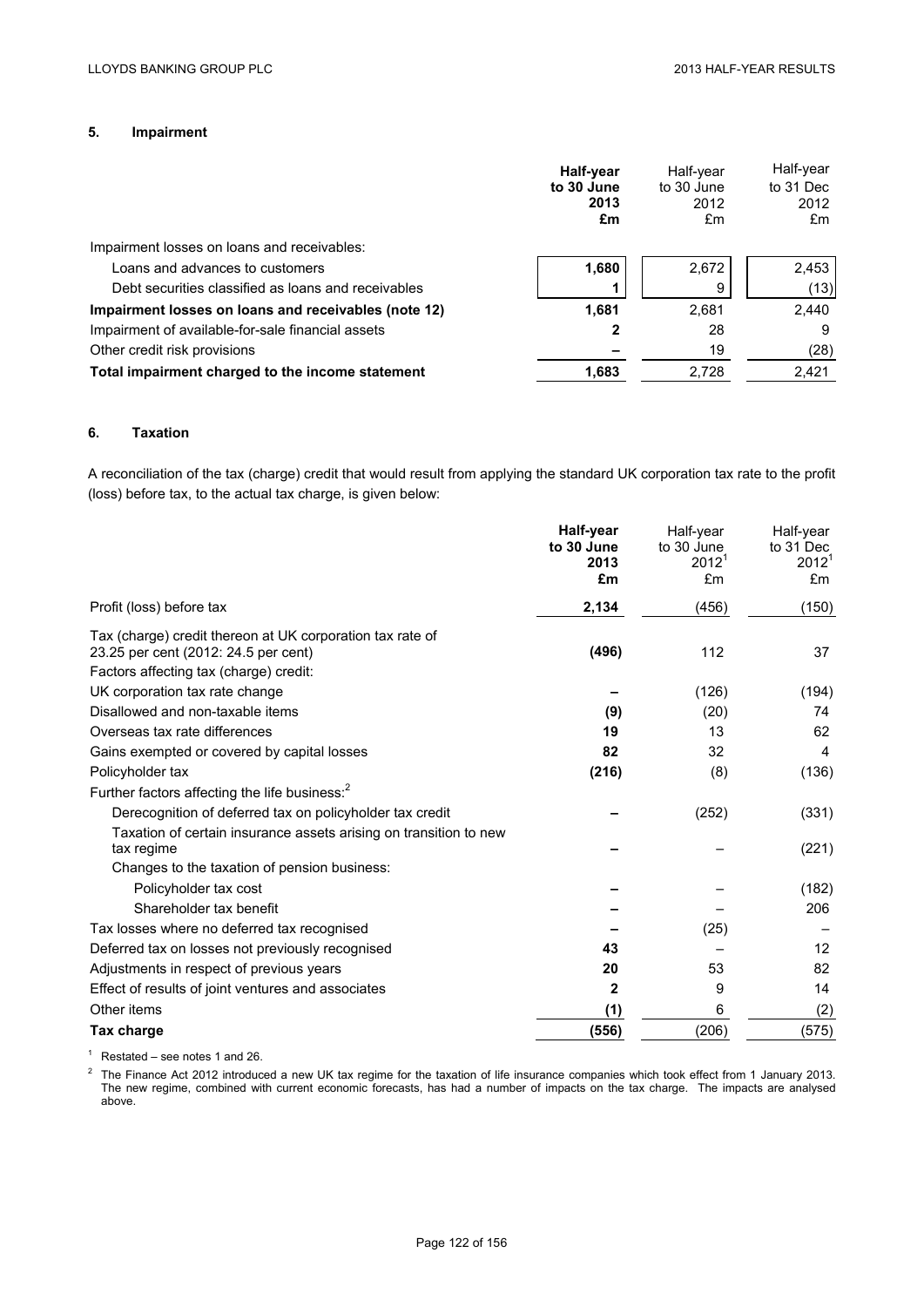# **6.** Taxation (continued)

In accordance with IAS 34, the Group's income tax expense for the half-year to 30 June 2013 is based on the best estimate of the weighted-average annual income tax rate expected for the full financial year. The tax effects of one-off items are not included in the weighted-average annual income tax rate, but are recognised in the relevant period.

The Finance Act 2013 (the "Act") was substantively enacted on 2 July 2013. The Act further reduces the rate of corporation tax to 21 per cent with effect from 1 April 2014 and 20 per cent with effect from 1 April 2015. The impact of the corporation tax reductions to 21 and 20 per cent will be accounted for in the second half of 2013. The effect of these rate reductions on the Group's deferred tax balance is estimated to be a reduction in the net deferred tax asset of approximately £0.5 billion.

## **7. Earnings (loss) per share**

|                                                     | Half-year<br>to 30 June<br>2013 | Half-vear<br>to 30 June<br>$2012^1$ | Half-year<br>to 31 Dec<br>$2012^1$ |
|-----------------------------------------------------|---------------------------------|-------------------------------------|------------------------------------|
| <b>Basic</b>                                        |                                 |                                     |                                    |
| Profit (loss) attributable to equity shareholders   | £1,560m                         | $£(697)$ m                          | $£(774)$ m                         |
| Weighted average number of ordinary shares in issue | 70,672m                         | 69,348m                             | 70,329m                            |
| Earnings (loss) per share                           | 2.2 <sub>p</sub>                | (1.0)p                              | (1.1)p                             |
| <b>Fully diluted</b>                                |                                 |                                     |                                    |
| Profit (loss) attributable to equity shareholders   | £1,560m                         | $£(697)$ m                          | $£(774)$ m                         |
| Weighted average number of ordinary shares in issue | 71,514m                         | 69,348m                             | 70,329m                            |
| Earnings (loss) per share                           | 2.2 <sub>p</sub>                | $(1.0)$ p                           | (1.1)p                             |
|                                                     |                                 |                                     |                                    |

<sup>1</sup> Restated – see notes 1 and 26.

## **8. Disposal groups**

Disposal groups are classified as held for sale if the Group will recover the carrying amount principally through a sale transaction rather than through continuing use and a sale is considered highly probable. The Group expects to complete the sales of its branch business in Uruguay, its international private banking operations and its joint venture interest in Sainsbury's Bank in the next 12 months. The assets and liabilities associated with these operations are therefore classified as held-for-sale disposal groups at 30 June 2013 and included within other assets and other liabilities respectively.

|                                                                                        | At<br>30 June<br>2013 | At<br>31 Dec<br>2012 |
|----------------------------------------------------------------------------------------|-----------------------|----------------------|
| <b>Other assets</b>                                                                    | £m                    | £m                   |
| Assets of disposal groups classified as held for sale                                  | 1.110                 | 194                  |
| <b>Other liabilities</b><br>Liabilities of disposal groups classified as held for sale | 2.051                 | 214                  |

Disposal groups classified as held for sale are measured at the lower of carrying amount and fair value less costs to sell. The Group has recognised a loss of £10 million within other income relating to disposal groups classified as held for sale during the half-year to 30 June 2013.

At 31 December 2012, the Group's Uruguayan branch business, its branch remittance business in Japan and its portfolio management business in Luxembourg were classified as held-for-sale. The sales of the Japan branch remittance business and the Luxembourg portfolio management business completed in the first half of 2013.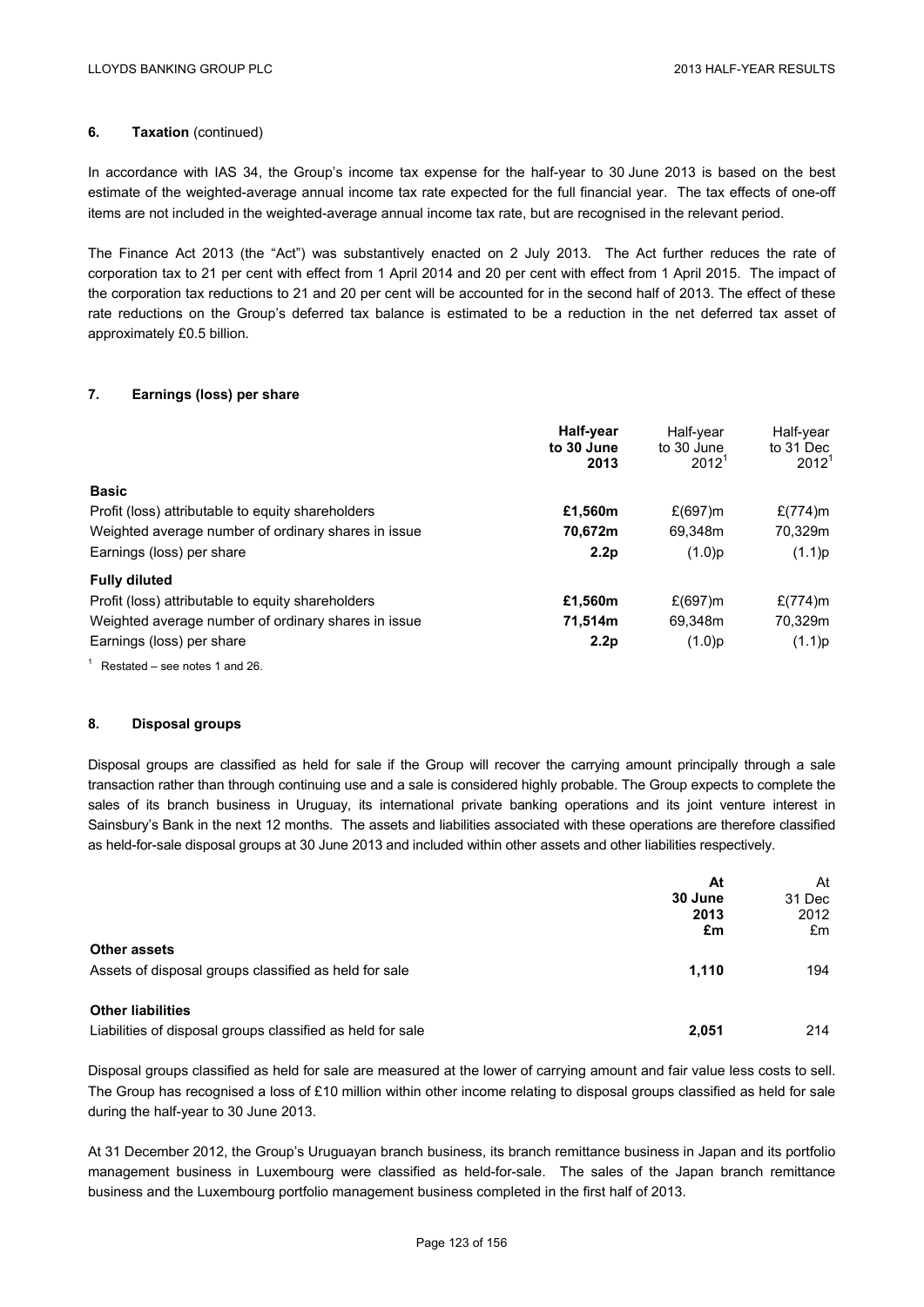# **8. Disposal groups** (continued)

The major classes of assets and liabilities of the disposal groups are as follows:

|                                                 | At      | At     |
|-------------------------------------------------|---------|--------|
|                                                 | 30 June | 31 Dec |
|                                                 | 2013    | 2012   |
|                                                 | £m      | £m     |
| <b>Assets</b>                                   |         |        |
| Cash and balances at central banks              | 97      | 82     |
| Loans and advances to banks                     | 14      | 7      |
| Loans and advances to customers                 | 772     | 84     |
| Available-for-sale financial assets             | 72      | 27     |
| Other                                           | 186     | 20     |
| Provision for impairment of the disposal groups | (31)    | (26)   |
|                                                 | 1,110   | 194    |
|                                                 |         |        |

| Liabilities       |       |     |
|-------------------|-------|-----|
| Customer deposits | 2,026 | 185 |
| Other             | 25    | 29  |
|                   | 2,051 | 214 |

# **9. Trading and other financial assets at fair value through profit or loss**

|                                                                               | At<br>30 June<br>2013<br>£m | At<br>31 Dec<br>2012 <sup>1</sup><br>£m |
|-------------------------------------------------------------------------------|-----------------------------|-----------------------------------------|
| Trading assets                                                                | 31,349                      | 23,345                                  |
| Other financial assets at fair value through profit or loss:                  |                             |                                         |
| Treasury and other bills                                                      | 59                          | 56                                      |
| Loans and advances to customers                                               | 29                          | 34                                      |
| Debt securities                                                               | 40.496                      | 47,738                                  |
| Equity shares                                                                 | 68,725                      | 89,447                                  |
|                                                                               | 109,309                     | 137,275                                 |
| Total trading and other financial assets at fair value through profit or loss | 140,658                     | 160,620                                 |

 $1$  Restated – see notes 1 and 26.

Included in the above is £104,867 million (31 December 2012: £134,537 million) of assets relating to the insurance businesses.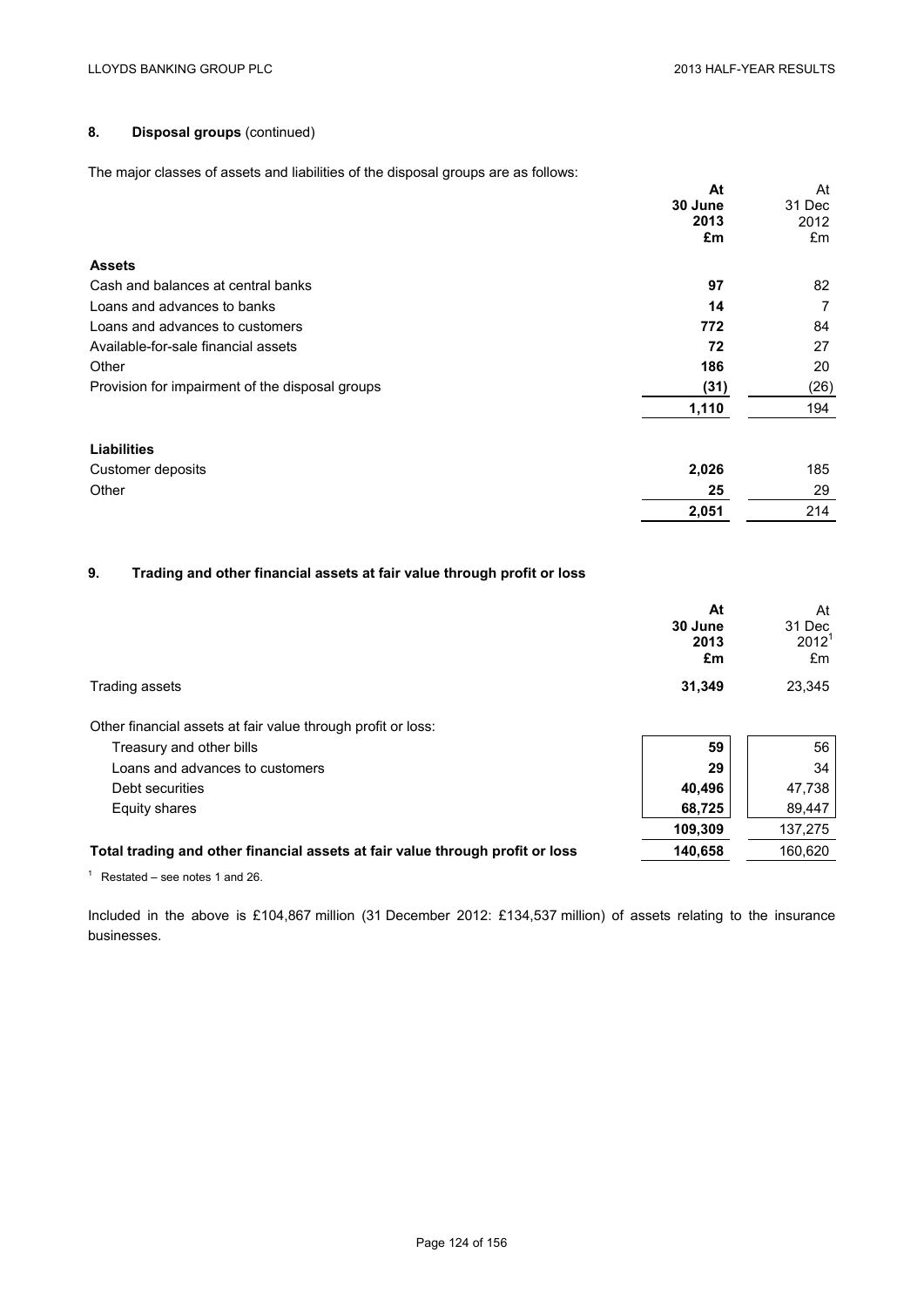# **10. Derivative financial instruments**

|                                                | 30 June 2013                         |                                           | 31 December 2012 <sup>1</sup> |                                    |
|------------------------------------------------|--------------------------------------|-------------------------------------------|-------------------------------|------------------------------------|
|                                                | <b>Fair value</b><br>of assets<br>£m | <b>Fair value</b><br>of liabilities<br>£m | Fair value<br>of assets<br>£m | Fair value<br>of liabilities<br>£m |
| <b>Hedging</b>                                 |                                      |                                           |                               |                                    |
| Derivatives designated as fair value hedges    | 5,175                                | 1,467                                     | 6,903                         | 2,128                              |
| Derivatives designated as cash flow hedges     | 2,144                                | 2,551                                     | 4,668                         | 4,470                              |
|                                                | 7,319                                | 4,018                                     | 11,571                        | 6,598                              |
| <b>Trading and other</b>                       |                                      |                                           |                               |                                    |
| Exchange rate contracts                        | 5,252                                | 5,036                                     | 3,712                         | 3,887                              |
| Interest rate contracts                        | 27,607                               | 26,472                                    | 37,785                        | 36,537                             |
| Credit derivatives                             | 167                                  | 137                                       | 94                            | 343                                |
| Embedded equity conversion feature             | 1,279                                |                                           | 1,421                         |                                    |
| Equity and other contracts                     | 1,816                                | 938                                       | 1,974                         | 1,311                              |
|                                                | 36,121                               | 32,583                                    | 44.986                        | 42,078                             |
| Total recognised derivative assets/liabilities | 43.440                               | 36,601                                    | 56,557                        | 48.676                             |

 $1$  Restated – see notes 1 and 26.

The Group reduces exposure to credit risk by using master netting agreements and by obtaining cash collateral. Of the derivative assets of £43,440 million at 30 June 2013 (31 December 2012: £56,557 million), £28,934 million (31 December 2012: £38,158 million) are available for offset under master netting arrangements. These do not meet the criteria under IAS 32 to enable derivative assets to be presented net of these balances. Of the remaining derivative assets of £14,506 million (31 December 2012: £18,399 million), cash collateral of £2,206 million (31 December 2012: £5,429 million) was held and a further £2,158 million (31 December 2012: £1,387 million) was due from Organisation for Economic Co-operation and Development (OECD) banks.

The embedded equity conversion feature of £1,279 million (31 December 2012: £1,421 million) reflects the value of the equity conversion feature contained in the Enhanced Capital Notes issued by the Group in 2009; the loss of £142 million arising from the change in fair value in the half-year to 30 June 2013 (half-year to 30 June 2012: loss of £152 million; half-year to 31 December 2012: gain of £401 million) is included within net trading income.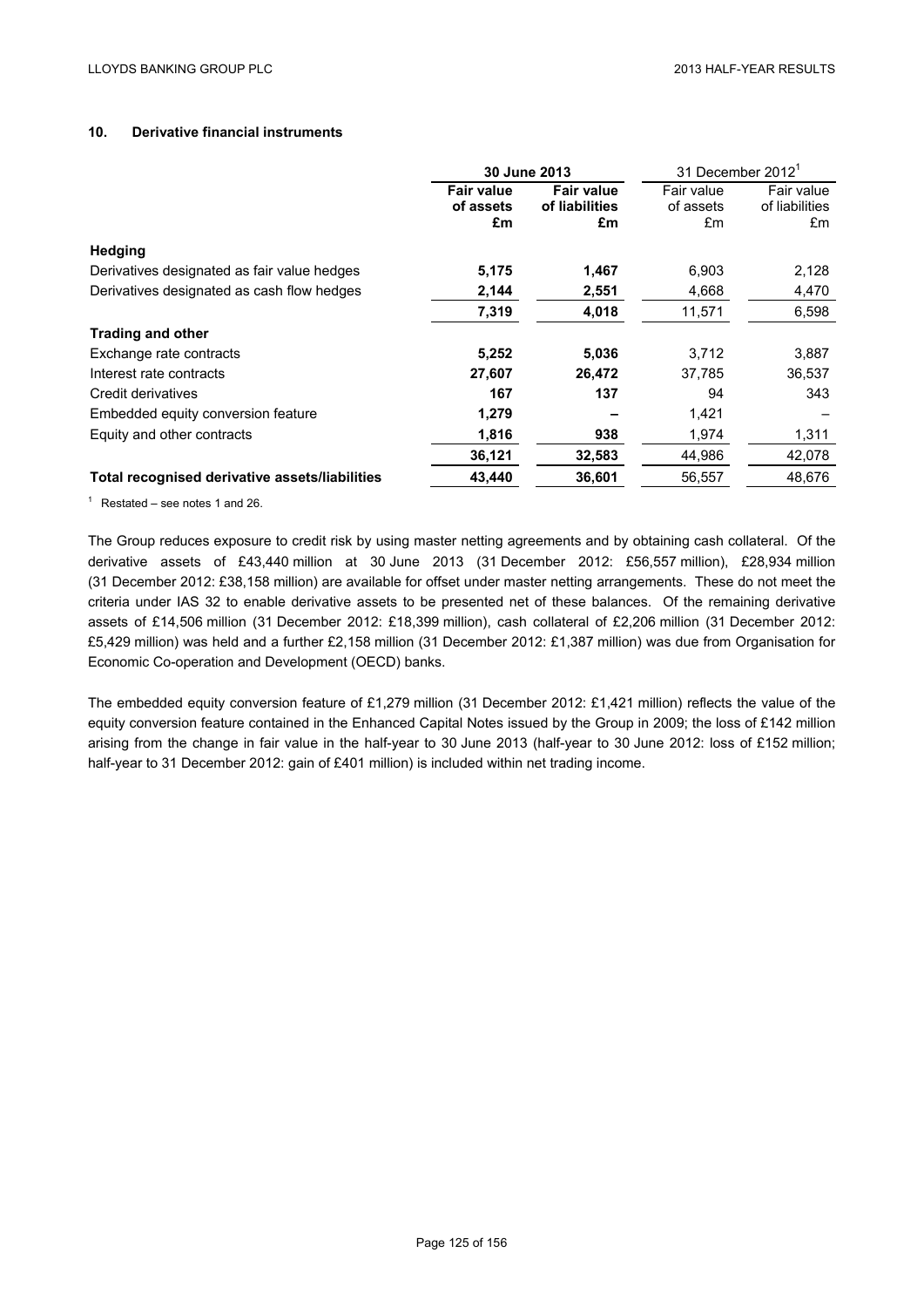## **11. Loans and advances to customers**

|                                                                 | At        | At        |
|-----------------------------------------------------------------|-----------|-----------|
|                                                                 | 30 June   | 31 Dec    |
|                                                                 | 2013      | 2012      |
|                                                                 | £m        | £m        |
| Agriculture, forestry and fishing                               | 5,852     | 5,531     |
| Energy and water supply                                         | 3,006     | 3,321     |
| Manufacturing                                                   | 8,520     | 8,530     |
| Construction                                                    | 7,599     | 7,526     |
| Transport, distribution and hotels                              | 24,014    | 26,568    |
| Postal and communications                                       | 1,585     | 1,397     |
| Property companies                                              | 50,289    | 52,388    |
| Financial, business and other services                          | 46,779    | 49,190    |
| Personal:                                                       |           |           |
| Mortgages                                                       | 334,702   | 337,879   |
| Other                                                           | 26,736    | 28,334    |
| Lease financing                                                 | 5,829     | 6,477     |
| Hire purchase                                                   | 5,478     | 5,334     |
|                                                                 | 520,389   | 532,475   |
| Allowance for impairment losses on loans and advances (note 12) | (14, 605) | (15, 250) |
| Total loans and advances to customers                           | 505,784   | 517,225   |

Loans and advances to customers include advances securitised under the Group's securitisation and covered bond programmes. Further details are given in note 13.

# **12. Allowance for impairment losses on loans and receivables**

| Half-year  | Half-year  | Half-year |
|------------|------------|-----------|
| to 30 June | to 30 June | to 31 Dec |
| 2013       | 2012       | 2012      |
|            |            | £m        |
| 15,459     | 19,022     | 18,159    |
| 429        | (451)      | 63        |
| (104)      |            |           |
| (2,833)    | (3,202)    | (5, 578)  |
| 303        | 310        | 548       |
| (191)      | (201)      | (173)     |
| 1,681      | 2,681      | 2,440     |
| 14,744     | 18,159     | 15,459    |
|            |            |           |
| 3          | 3          | 3         |
| 14,605     | 17,908     | 15,250    |
| 136        | 248        | 206       |
| 14,744     | 18,159     | 15,459    |
|            | £m         | £m        |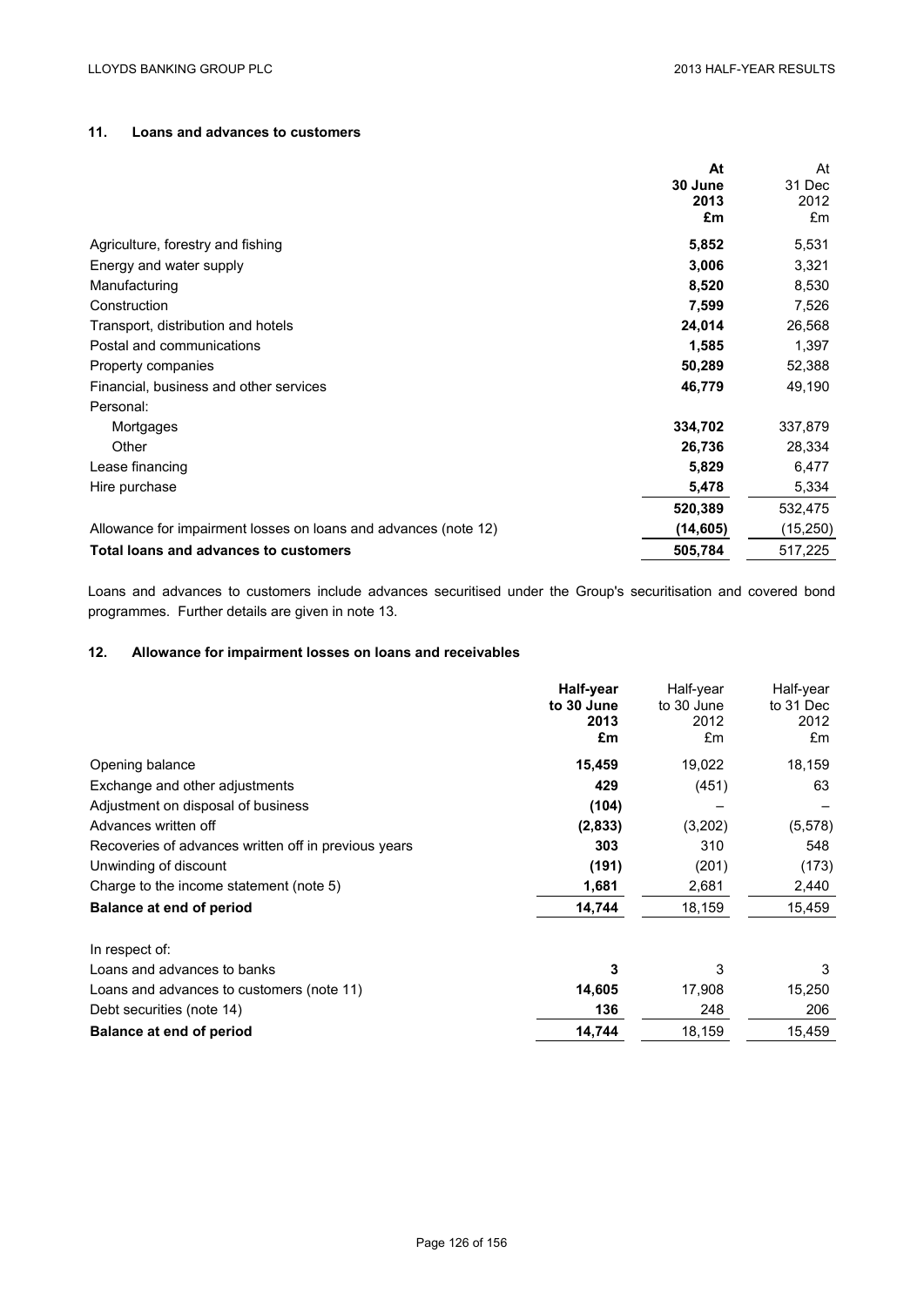## **13. Securitisations and covered bonds**

The Group's principal securitisation and covered bond programmes, together with the balances of the loans subject to these arrangements and the carrying value of the notes in issue, are listed in the table below.

|                                                  | 30 June 2013     |              | 31 December 2012 |           |
|--------------------------------------------------|------------------|--------------|------------------|-----------|
|                                                  | <b>Loans and</b> |              | Loans and        |           |
|                                                  | advances         | Notes in     | advances         | Notes in  |
|                                                  | securitised      | <b>issue</b> | securitised      | issue     |
| Securitisation programmes <sup>1</sup>           | £m               | £m           | £m               | £m        |
| UK residential mortgages                         | 60,509           | 41,671       | 80,125           | 57,285    |
| US residential mortgage-backed securities        |                  |              | 185              | 221       |
| <b>Commercial loans</b>                          | 14,953           | 13,331       | 15,024           | 14,110    |
| Irish residential mortgages                      | 5,372            | 3,598        | 5,189            | 3,509     |
| Credit card receivables                          | 5,998            | 2,889        | 6,974            | 3,794     |
| Dutch residential mortgages                      | 4,630            | 4,756        | 4,547            | 4,682     |
| Personal loans                                   | 3,732            | 750          | 4,412            | 2,000     |
| PPP/PFI and project finance loans                | 641              | 109          | 688              | 104       |
| Motor vehicle loans                              | 715              | 762          | 1,039            | 1,086     |
|                                                  | 96,550           | 67,866       | 118,183          | 86,791    |
| Less held by the Group                           |                  | (44, 524)    |                  | (58, 732) |
| Total securitisation programmes (note 17)        |                  | 23,342       |                  | 28,059    |
| Covered bond programmes                          |                  |              |                  |           |
| Residential mortgage-backed                      | 85,170           | 61,745       | 91,420           | 64,593    |
| Social housing loan-backed                       | 2,747            | 1,800        | 2,927            | 2,400     |
|                                                  | 87,917           | 63,545       | 94.347           | 66,993    |
| Less held by the Group                           |                  | (25, 810)    |                  | (26, 320) |
| Total covered bond programmes (note 17)          |                  | 37,735       |                  | 40,673    |
| Total securitisation and covered bond programmes |                  | 61,077       |                  | 68,732    |

 $1$  Includes securitisations utilising a combination of external funding and credit default swaps.

#### *Securitisation programmes*

Loans and advances to customers and debt securities classified as loans and receivables include loans securitised under the Group's securitisation programmes, the majority of which have been sold by subsidiary companies to bankruptcy remote special purpose entities (SPEs). As the SPEs are funded by the issue of debt on terms whereby the majority of the risks and rewards of the portfolio are retained by the subsidiary, the SPEs are consolidated fully and all of these loans are retained on the Group's balance sheet, with the related notes in issue included within debt securities in issue (note 17).

### *Covered bond programmes*

Certain loans and advances to customers have been assigned to bankruptcy remote limited liability partnerships to provide security to issues of covered bonds by the Group. The Group retains all of the risks and rewards associated with these loans and the partnerships are consolidated fully with the loans retained on the Group's balance sheet and the related covered bonds in issue included within debt securities in issue (note 17).

Cash deposits of £17,684 million (31 December 2012: £19,691 million) held by the Group are restricted in use to repayment of the debt securities issued by the SPEs, the term advances relating to covered bonds and other legal obligations.

### *Asset-backed conduits*

In addition to the SPEs detailed above, the Group sponsors three asset-backed conduits: Argento, Cancara and Grampian, which invest in debt securities (notes 14 and 15) and client receivables (note 11).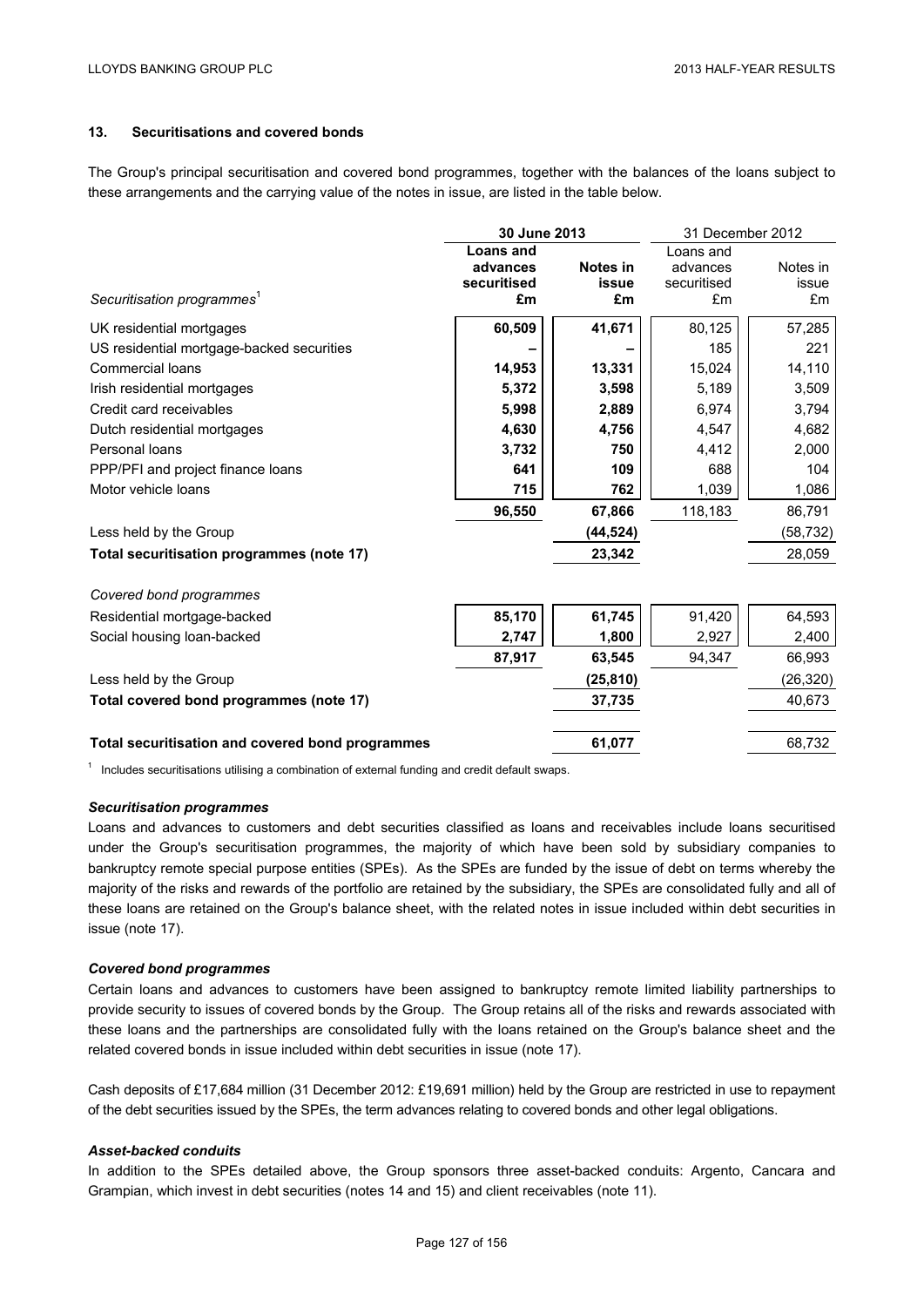# **14. Debt securities classified as loans and receivables**

Debt securities classified as loans and receivables comprise:

| At<br>30 June<br>2013<br>£m | At<br>31 Dec<br>2012<br>£m |
|-----------------------------|----------------------------|
|                             |                            |
| 381                         | 3,927                      |
| 994                         | 1,150                      |
| 451                         | 402                        |
| 1,826                       | 5,479                      |
| (136)                       | (206)                      |
| 1,690                       | 5,273                      |
|                             |                            |

## **15. Available-for-sale financial assets**

|                                                   | At<br>30 June<br>2013<br>£m | At<br>31 Dec<br>2012<br>£m |
|---------------------------------------------------|-----------------------------|----------------------------|
| Asset-backed securities                           | 2,163                       | 2,284                      |
| Other debt securities:                            |                             |                            |
| Bank and building society certificates of deposit | 204                         | 188                        |
| Government securities                             | 31,077                      | 25,555                     |
| Corporate and other debt securities               | 1,649                       | 1,848                      |
|                                                   | 32,930                      | 27,591                     |
| Equity shares                                     | 517                         | 528                        |
| Treasury and other bills                          | 885                         | 971                        |
| <b>Total</b>                                      | 36.495                      | 31.374                     |

# **16. Customer deposits**

|                                       | At      | At      |
|---------------------------------------|---------|---------|
|                                       | 30 June | 31 Dec  |
|                                       | 2013    | 2012    |
|                                       | £m      | £m      |
| Sterling:                             |         |         |
| Non-interest bearing current accounts | 37,976  | 35,430  |
| Interest bearing current accounts     | 65,162  | 58,953  |
| Savings and investment accounts       | 241,161 | 239,767 |
| Other customer deposits               | 46,554  | 48,893  |
| Total sterling                        | 390,853 | 383,043 |
| Currency                              | 42,706  | 43,869  |
| <b>Total</b>                          | 433,559 | 426,912 |

Included above are liabilities of £2,991 million (31 December 2012: £4,433 million) in respect of securities sold under repurchase agreements.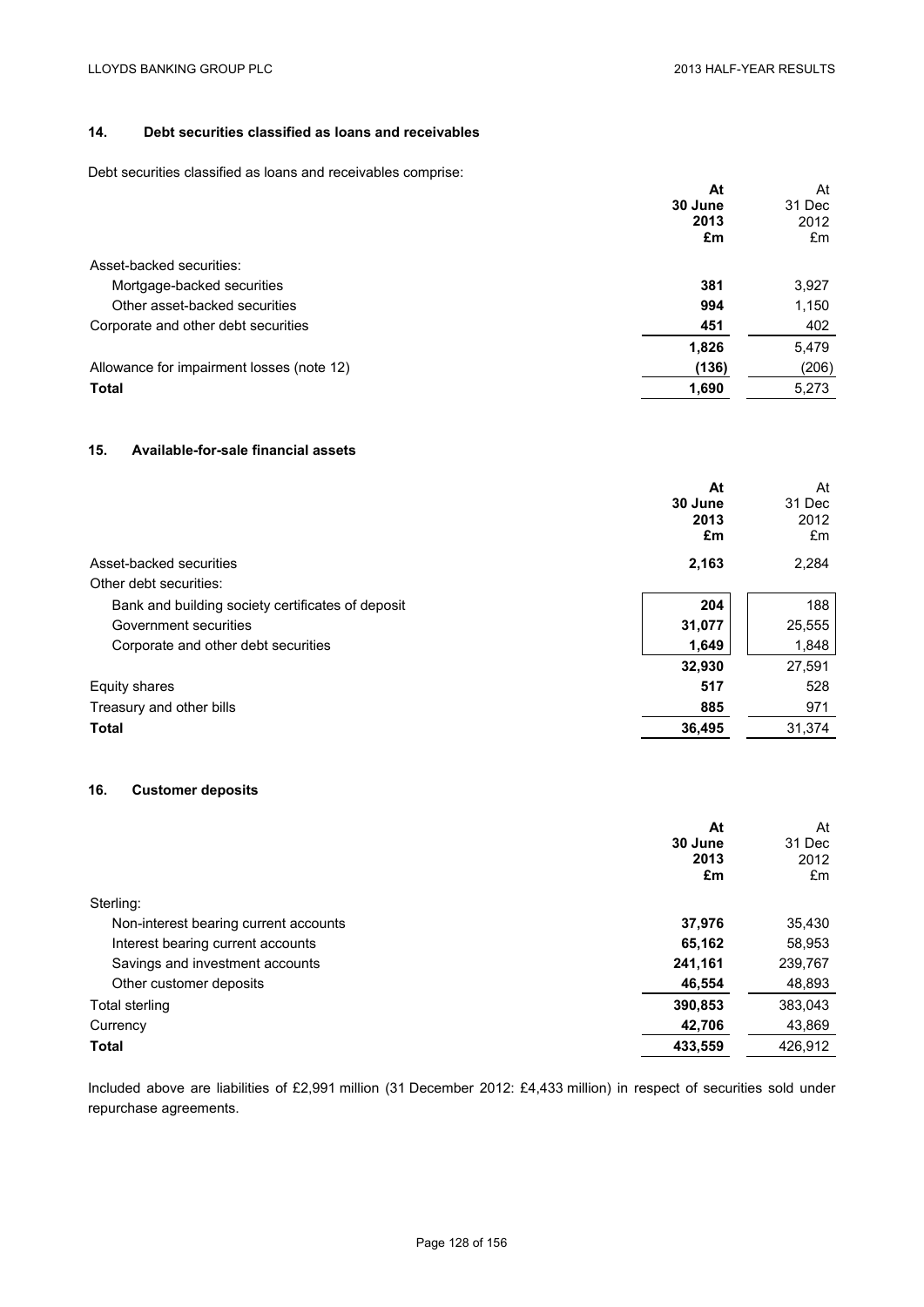## **17. Debt securities in issue**

|                                | 30 June 2013                                        |                               |             |                                                     | 31 December 2012 <sup>1</sup> |             |
|--------------------------------|-----------------------------------------------------|-------------------------------|-------------|-----------------------------------------------------|-------------------------------|-------------|
|                                | At fair value<br>through<br>profit or<br>loss<br>£m | At<br>amortised<br>cost<br>£m | Total<br>£m | At fair value<br>through<br>profit or<br>loss<br>£m | At<br>amortised<br>cost<br>£m | Total<br>£m |
| Medium-term notes issued       | 5,246                                               | 24,887                        | 30,133      | 5,700                                               | 29,537                        | 35,237      |
| Covered bonds (note 13)        |                                                     | 37,735                        | 37,735      |                                                     | 40,673                        | 40,673      |
| Certificates of deposit        |                                                     | 12,400                        | 12,400      |                                                     | 11,087                        | 11,087      |
| Securitisation notes (note 13) |                                                     | 23,342                        | 23,342      |                                                     | 28,059                        | 28,059      |
| Commercial paper               |                                                     | 7,983                         | 7,983       |                                                     | 7,897                         | 7,897       |
|                                | 5,246                                               | 106,347                       | 111,593     | 5,700                                               | 117.253                       | 122,953     |

 $1$  Restated – see notes 1 and 26.

# **18. Post-retirement defined benefit schemes**

The Group's post-retirement defined benefit scheme obligations are comprised as follows**:** 

| The Group's position chiefli achieve benefit scribile obligations are comprised as follows. |           |           |
|---------------------------------------------------------------------------------------------|-----------|-----------|
|                                                                                             | At        | At        |
|                                                                                             | 30 June   | 31 Dec    |
|                                                                                             | 2013      | $2012^1$  |
|                                                                                             | £m        | £m        |
| Defined benefit pension schemes:                                                            |           |           |
| - Fair value of scheme assets                                                               | 32,203    | 30,367    |
| - Present value of funded obligations                                                       | (31, 915) | (31, 324) |
| - Net pension scheme liability                                                              | 288       | (957)     |
| Other post-retirement defined benefit schemes                                               | (209)     | (207)     |
| Net retirement benefit asset (liability)                                                    | 79        | (1, 164)  |
| Recognised on the balance sheet as:                                                         |           |           |
| Retirement benefit assets                                                                   | 859       | 741       |
| Retirement benefit obligations                                                              | (780)     | (1,905)   |
| Net retirement benefit asset (liability)                                                    | 79        | (1, 164)  |
|                                                                                             |           |           |

 $1$  Restated – see notes 1 and 26.

The movement in the Group's net post-retirement defined benefit scheme assets (liabilities) during the period was as follows:

|                                  | £m       |
|----------------------------------|----------|
| At 1 January 2013                |          |
| As previously reported           | 1,567    |
| Restatement (see notes 1 and 26) | (2,731)  |
| Restated                         | (1, 164) |
| Exchange and other adjustments   | (1)      |
| Income statement charge          | (322)    |
| <b>Employer contributions</b>    | 585      |
| Remeasurement                    | 981      |
| At 30 June 2013                  | 79       |
|                                  |          |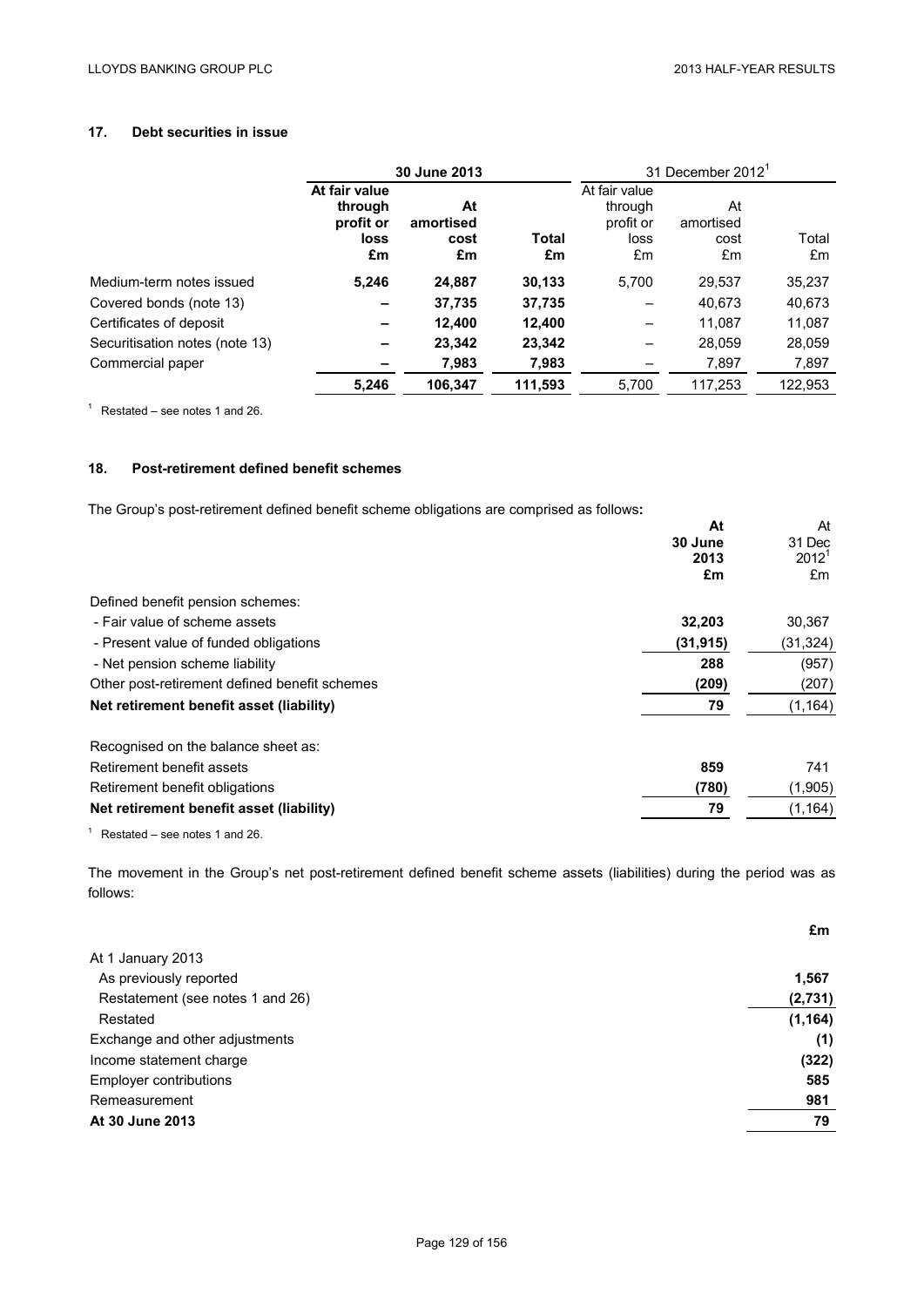# **18. Post-retirement defined benefit schemes** (continued)

The charge to the income statement in respect of pensions and other post-retirement benefit schemes for the half-year to 30 June 2013 is comprised as follows:

|                                               | £m  |
|-----------------------------------------------|-----|
| Past service cost                             | 104 |
| Other                                         | 218 |
| Defined benefit pension schemes               | 322 |
| Defined contribution schemes                  | 111 |
| Total charge to the income statement (note 4) | 433 |

The principal assumptions used in the valuations of the defined benefit pension scheme were as follows:

|                                          | At      | At     |
|------------------------------------------|---------|--------|
|                                          | 30 June | 31 Dec |
|                                          | 2013    | 2012   |
|                                          | %       | %      |
| Discount rate                            | 4.90    | 4.60   |
| Rate of inflation:                       |         |        |
| <b>Retail Prices Index</b>               | 3.30    | 2.90   |
| <b>Consumer Price Index</b>              | 2.30    | 2.00   |
| Rate of salary increases                 | 2.00    | 2.00   |
| Rate of increase for pensions in payment | 3.10    | 2.70   |

The application of the revised assumptions as at 30 June 2013 to the Group's principal post-retirement defined benefit schemes has resulted in a remeasurement of £981 million which has been recognised directly in equity, net of deferred tax.

### **19. Subordinated liabilities**

The Group's subordinated liabilities are comprised as follows:

|                                       | At<br>30 June<br>2013<br>£m | At<br>31 Dec<br>2012<br>£m |
|---------------------------------------|-----------------------------|----------------------------|
| Preference shares                     | 1,406                       | 1,385                      |
| Preferred securities                  | 4,545                       | 4,394                      |
| Undated subordinated liabilities      | 1,983                       | 1,927                      |
| <b>Enhanced Capital Notes</b>         | 9,152                       | 8,947                      |
| Dated subordinated liabilities        | 17,149                      | 17,439                     |
| <b>Total subordinated liabilities</b> | 34,235                      | 34,092                     |

The movement in subordinated liabilities during the period was as follows:

|                                               | Half-year  | Half-vear  | Half-year |
|-----------------------------------------------|------------|------------|-----------|
|                                               | to 30 June | to 30 June | to 31 Dec |
|                                               | 2013       | 2012       | 2012      |
|                                               | £m         | £m         | £m        |
| Opening balance                               | 34.092     | 35.089     | 34,752    |
| New issues during the period                  | 1.500      | 128        |           |
| Repurchases and redemptions during the period | (1,821)    | (208)      | (649)     |
| Foreign exchange and other movements          | 464        | (257)      | (11)      |
| At end of period                              | 34,235     | 34,752     | 34,092    |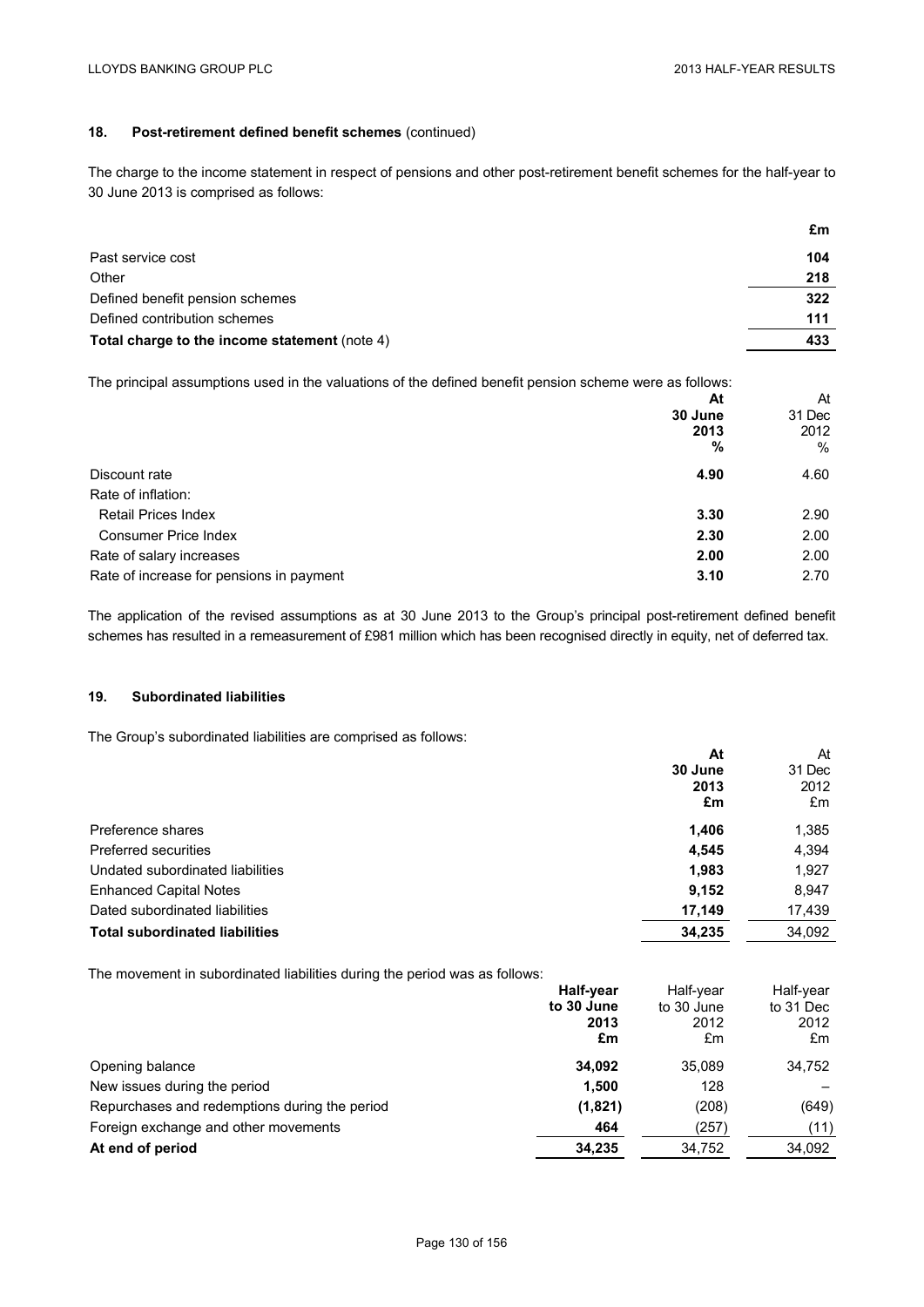# **20. Share capital**

Movements in share capital during the period were as follows:

|                                            | Number of<br>shares |       |
|--------------------------------------------|---------------------|-------|
|                                            | (million)           | £m    |
| Ordinary shares of 10p each                |                     |       |
| At 1 January 2013                          | 70,343              | 7,034 |
| Issued in the period (see below)           | 988                 | 99    |
| At 30 June 2013                            | 71,331              | 7,133 |
| Limited voting ordinary shares of 10p each |                     |       |
| At 1 January and 30 June 2013              | 81                  | 8     |
| Total share capital                        |                     | 7,141 |

Of the shares issued in the period, 713 million shares were issued in relation to the payment of coupons on certain hybrid capital securities; the remaining 275 million shares issued were in respect of employee share schemes.

## **21. Reserves**

|                                                                      |                               |                              | <b>Other reserves</b>      |                                  |                    |                                  |
|----------------------------------------------------------------------|-------------------------------|------------------------------|----------------------------|----------------------------------|--------------------|----------------------------------|
|                                                                      | <b>Share</b><br>premium<br>£m | Available-<br>for-sale<br>£m | Cash flow<br>hedging<br>£m | <b>Merger</b><br>and other<br>£m | <b>Total</b><br>£m | <b>Retained</b><br>profits<br>£m |
| At 1 January 2013                                                    |                               |                              |                            |                                  |                    |                                  |
| As previously reported<br>Restatement (see notes 1                   | 16,872                        | 399                          | 350                        | 12,153                           | 12,902             | 7,183                            |
| and $26$ )                                                           |                               |                              |                            |                                  |                    | (2, 103)                         |
| Restated                                                             | 16,872                        | 399                          | 350                        | 12,153                           | 12,902             | 5,080                            |
| Issue of ordinary shares                                             | 394                           |                              |                            |                                  |                    |                                  |
| Profit for the period                                                |                               |                              |                            |                                  |                    | 1,560                            |
| Post-retirement defined<br>benefit scheme<br>remeasurements          |                               |                              |                            |                                  |                    |                                  |
| (net of tax)                                                         |                               |                              |                            |                                  |                    | 755                              |
| Movement in treasury<br>shares                                       |                               |                              |                            |                                  |                    | (361)                            |
| Value of employee<br>services:                                       |                               |                              |                            |                                  |                    |                                  |
| Share option schemes<br>Other employee award                         |                               |                              |                            |                                  |                    | 34                               |
| schemes                                                              |                               |                              |                            |                                  |                    | 146                              |
| Change in fair value of<br>available-for-sale assets<br>(net of tax) |                               | (419)                        |                            |                                  | (419)              |                                  |
| Change in fair value of<br>hedging derivatives<br>(net of tax)       |                               |                              | 95                         |                                  | 95                 |                                  |
| Transfers to income                                                  |                               |                              |                            |                                  |                    |                                  |
| statement (net of tax)                                               |                               | (539)                        | (321)                      |                                  | (860)              |                                  |
| Exchange and other                                                   |                               |                              |                            | 25                               | 25                 |                                  |
| At 30 June 2013                                                      | 17,266                        | (559)                        | 124                        | 12,178                           | 11,743             | 7,214                            |
|                                                                      |                               |                              |                            |                                  |                    |                                  |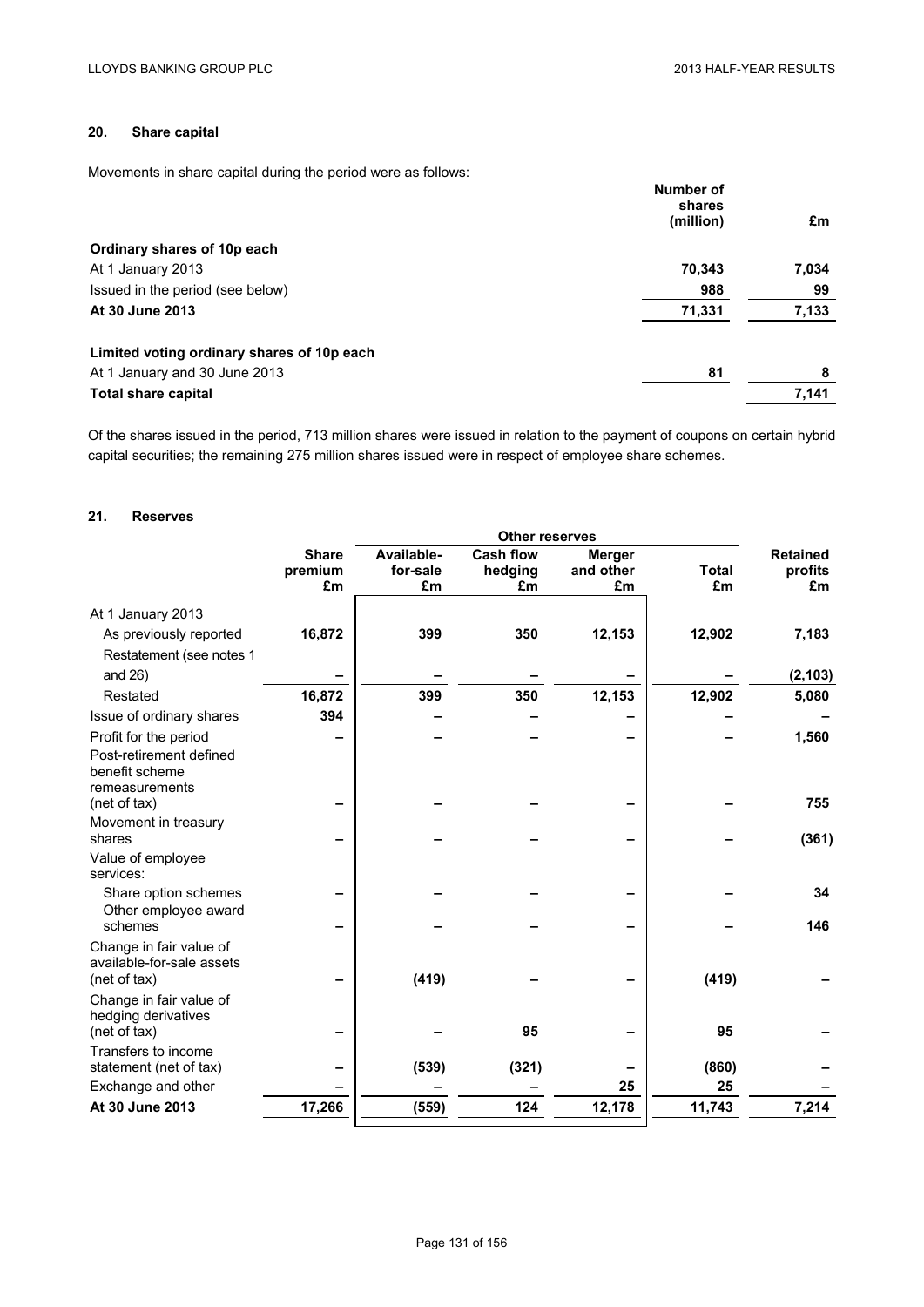## **22. Provisions for liabilities and charges**

#### *Payment protection insurance*

Following the unsuccessful legal challenge by the British Bankers' Association against the FSA and the Financial Ombudsman Service, the Group held discussions with the FSA with a view to seeking clarity around the detailed implementation of the FSA Policy Statement which set out evidential provisions and guidance on the fair assessment of a complaint and the calculation of redress in respect of payment protection insurance (PPI) sales standards. As a result, the Group concluded that there are certain circumstances where customer redress will be appropriate. Accordingly the Group made provisions totalling £6,775 million during 2011 and 2012 in respect of the anticipated costs of such redress, including administrative expenses.

The volume of PPI complaints has continued to fall in line with expectations, with monthly complaint volumes in the first half of 2013 on average 40 per cent below the level experienced in the second half of 2012. However, costs have been higher than expected due to the acceleration of the settlement of cases currently held with the Financial Ombudsman Service, a VAT ruling and higher uphold and settlement rates. The Group has also increased its estimate of future administration costs. In view of this, the Group is increasing the provision by £450 million with approximately £250 million relating to redress costs and approximately £200 million to additional administration costs.

In addition the Group has been informed that it has been referred to the Enforcement Team of the Financial Conduct Authority for investigation over the governance of a third party supplier and failings in the PPI complaint handling process. A provision of £50 million has been made in respect of the likely administration costs of this exercise.

These provisions will bring the total amount provided to £7,275 million (of which £1,510 million relates to administration costs). In the first half of 2013 total costs incurred were £1,280 million including approximately £380 million of administration costs, leaving approximately £1,650 million of the provision unutilised at 30 June 2013. This represents the Group's current best estimate of the likely future costs, but a number of risks and uncertainties remain and it is possible that the eventual outcome may differ materially from the current estimate resulting in a further provision being required.

The provision has been based on a number of subjective assumptions, which are discussed below including the effect on the provision if actual future experience differs from that assumed:

- The scope of the proactive mailing exercise covers 2.5 million policies, and approximately half of these have either been mailed or the customer has already contacted the Group. If the scope of the proactive mailing was 0.1 million higher than that assumed in the provision, the additional provision would be approximately £30 million;
- The response rate from customers covered by the proactive mailing exercise to date is approximately 27 per cent. If the future response rate was 1 per cent higher than the 27 per cent assumed in the provision, the additional provision would be approximately £10 million;
- The number of customer initiated complaints received to date, where a PPI policy existed, is 2.3 million. If the future level of complaints was 0.1 million higher than that assumed in the provision, the additional provision would be approximately £170 million;
- The average uphold rate per policy in the last six months, excluding those customers with no PPI policy, is 61 per cent. If the future uphold rate was 1 per cent higher than the 73 per cent assumed in the provision, the additional provision would be approximately £10 million; and
- The average redress rate per policy in the last six months was £1,700. If the future average redress was £100 higher than the £1,440 assumed in the provision, (which is lower than the average over the last six months due to the expected mix of future complaints), the additional provision would be approximately £70 million.

The Group will reassess the continued appropriateness of the assumptions underlying its analysis at each reporting date in light of current experience and other relevant evidence.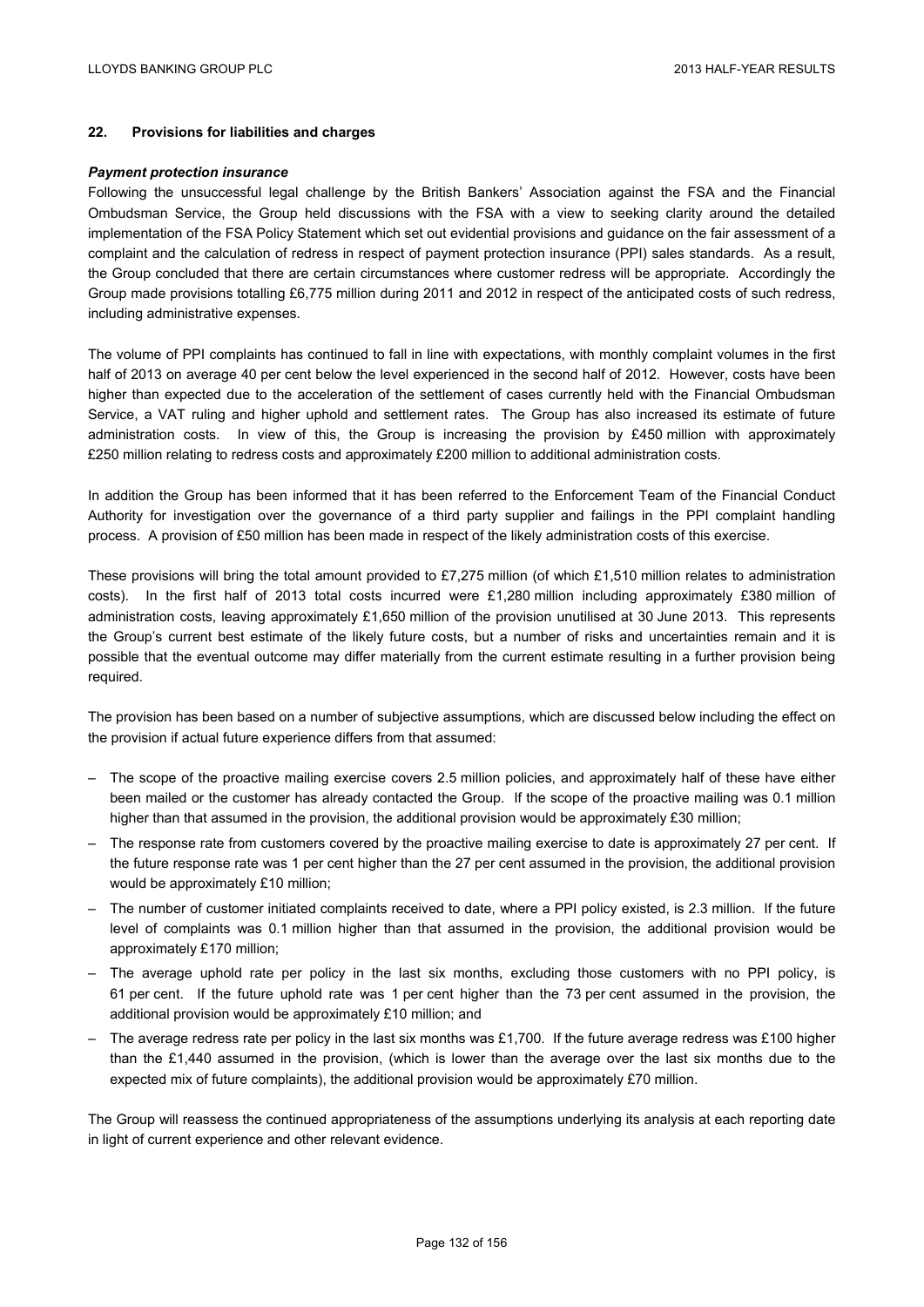### **22. Provisions for liabilities and charges** (continued)

### *Other regulatory provisions*

### *Litigation in relation to insurance branch business in Germany*

Clerical Medical Investment Group Limited (CMIG) has received a number of claims in the German courts, relating to policies issued by CMIG but sold by independent intermediaries in Germany, principally during the late 1990s and early 2000s. Following decisions in July 2012 from the Federal Court of Justice in Germany the Group recognised a further provision of £150 million in its accounts for the year ended 31 December 2012 bringing the total amount provided to £325 million. During the half-year to 30 June 2013 the Group has charged a further £75 million with respect to this litigation increasing the total provision to £400 million. The total provision remaining as at 30 June 2013 was £320 million.

However, there are still a number of uncertainties as to the full impact of the FCJ's decisions, and the implications with respect to the claims facing CMIG. As a result the ultimate financial effect, which could be significantly different to the provision, will only be known once there is further clarity with respect to a range of legal issues involved in these claims and/or all relevant claims have been resolved.

#### *Interest rate hedging products*

In June 2012, a number of banks, including the Group, reached agreement with the FSA (now FCA) to carry out a review of sales made since 1 December 2001 of interest rate hedging products (IRHP) to certain small and medium-sized businesses. The Group agreed that on conclusion of this review it would provide redress to any of these customers where appropriate.

Following the completion of a pilot review of a sample of IRHP sales to small and medium-sized businesses and a supplemental agreement reached with the FSA on 30 January 2013 on the principles to be adopted during the course of the wider review, the Group provided £400 million in its accounts for the year ended 31 December 2012 for the estimated cost of redress and related administration costs. At 31 December 2012, £20 million of the provision had been utilised; a further £53 million has been utilised in the half-year to 30 June 2013. A number of uncertainties remain as to the eventual costs given the inherent difficulties in determining the number of customers within the scope of the review and the amount of any redress to be provided to customers.

### *Other regulatory matters*

In the course of its business, the Group is engaged in discussions with the PRA, FCA and other regulators in relation to a range of matters. In 2012 a provision of £100 million was made in respect of certain UK retail and other matters; this provision has remained unchanged during the first half of the year. The ultimate impact on the Group of these discussions can only be known at the conclusion of such discussions.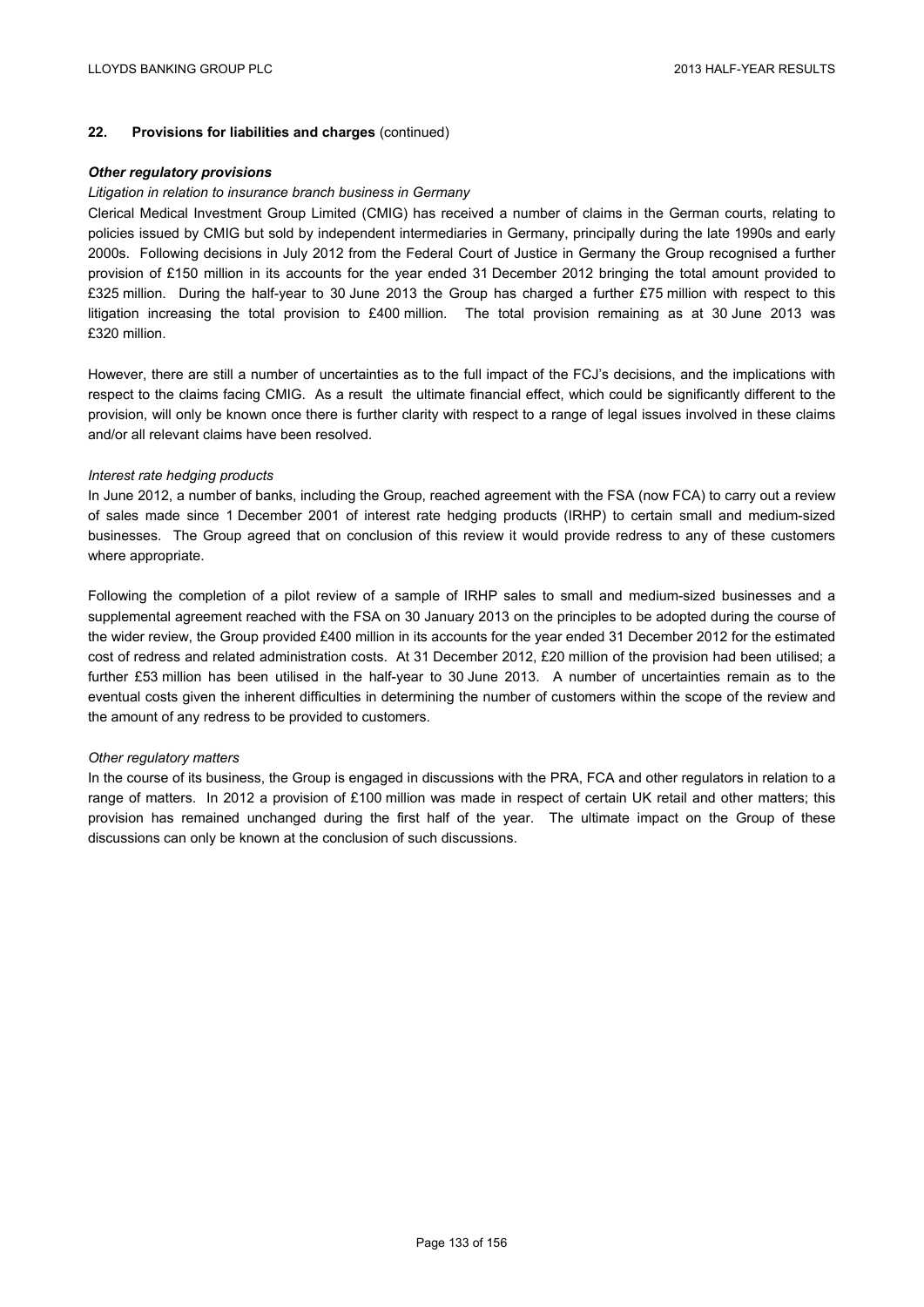## **23. Contingent liabilities and commitments**

### *Interchange fees*

On 24 May 2012, the General Court of the European Union (the General Court) upheld the European Commission's 2007 decision that an infringement of EU competition law had arisen from arrangements whereby MasterCard issuers charged a uniform fallback multilateral interchange fee (MIF) in respect of cross border transactions in relation to the use of a MasterCard or Maestro branded payment card.

MasterCard has appealed the General Court's judgment to the Court of Justice of the European Union. MasterCard is supported by several card issuers, including the Group. Judgment is not expected until late 2013 or later.

#### In parallel:

- the European Commission is also considering further action, and has proposed legislation to regulate interchange fees, following its 2012 Green Paper (Towards an integrated European market for cards, internet and mobile payments) consultation;
- the European Commission has consulted on commitments proposed by VISA to settle an investigation into whether arrangements adopted by VISA for the levying of the MIF in respect of cross-border credit card payment transactions also infringe European Union competition laws. VISA has proposed *inter alia* to reduce the level of interchange fees on cross-border credit card transactions to the interim level (30 basis points) also agreed by Mastercard. VISA has previously reached an agreement (which expires in 2014) with the European Commission to reduce the level of interchange fees for cross-border debit card transactions to the interim levels agreed by MasterCard;
- the Office of Fair Trading (OFT) has placed on hold its examination of whether the levels of interchange fees paid by retailers in respect of MasterCard and VISA credit cards, debit cards and charge cards in the UK infringe competition law. The OFT has placed the investigation on hold pending the outcome of the Mastercard appeal to the Court of Justice of the European Union; and
- the UK Government held a consultation in 2013, *Opening Up UK Payments.* The consultation included a proposal to legislate to introduce a new economic regulator with responsibility for payment systems, including three and four party card schemes, and a role in setting or approving interchange fees.

The ultimate impact of the investigations and any regulatory developments on the Group can only be known at the conclusion of these investigations and any relevant appeal proceedings and once regulatory or legislative proposals are more certain.

### *Interbank offered rate setting investigations*

A number of government agencies in the UK, US and elsewhere, including the UK Financial Conduct Authority, the US Commodity Futures Trading Commission, the US Securities and Exchange Commission, the US Department of Justice and a number of State Attorneys General, as well as the European Commission, are conducting investigations into submissions made by panel members to the bodies that set various interbank offered rates including the BBA London Interbank Offered Rates (LIBOR) and the European Banking Federation's Euribor. Certain Group companies were (at the relevant times) and remain members of various panels whose members make submissions to these bodies including the BBA LIBOR panels. No Group company is or was a member of the Euribor panel. Certain Group companies have received subpoenas and requests for information from certain government agencies and the Group is co-operating with their investigations. In addition certain Group companies, together with other panel banks, have been named as defendants in private lawsuits, including purported class action suits in the US with regard to the setting of LIBOR. It is currently not possible to predict the scope and ultimate outcome of the various regulatory investigations or private lawsuits, including the timing and scale of the potential impact of any investigations and private lawsuits on the Group.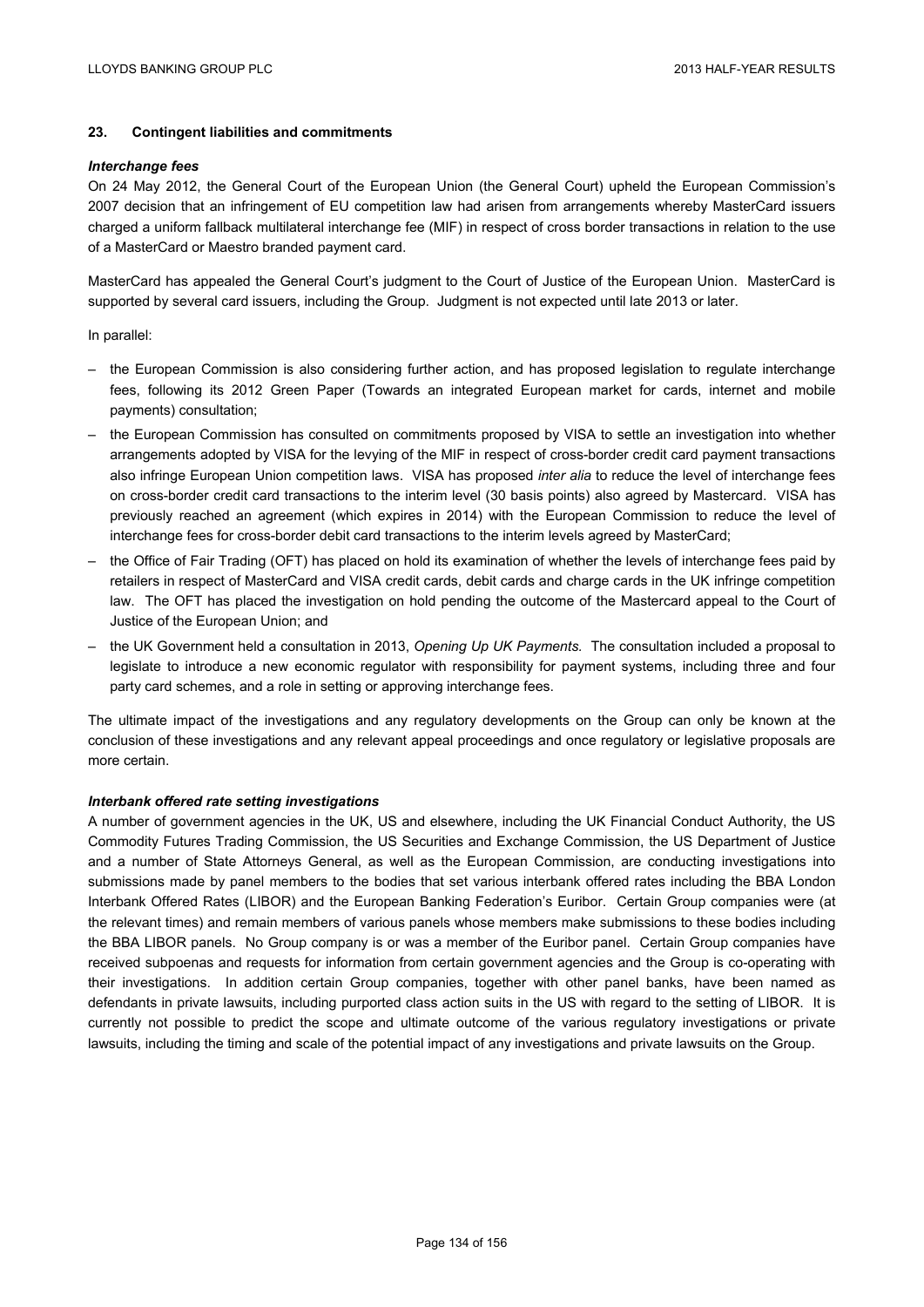### **23. Contingent liabilities and commitments** (continued)

#### *Financial Services Compensation Scheme*

The Financial Services Compensation Scheme (FSCS) is the UK's independent statutory compensation fund of last resort for customers of authorised financial services firms and pays compensation if a firm is unable or likely to be unable to pay claims against it. The FSCS is funded by levies on the authorised financial services industry. The levies raised may comprise a management expenses levy and a compensation costs levy.

Following the default of a number of deposit takers in 2008, the FSCS borrowed funds from HM Treasury to meet the compensation costs for customers of those firms. The interest rate on the borrowings with HM Treasury, which totalled approximately £17 billion at 31 March 2013, is 12 month LIBOR plus 100 basis points. Each deposit-taking institution contributes towards the FSCS levies in proportion to their share of total protected deposits on 31 December of the year preceding the scheme year, which runs from 1 April to 31 March.

The substantial majority of the principal balance of the £17 billion loan between the FSCS and HM Treasury will be repaid from funds the FSCS receives from asset sales, surplus cash flow or other recoveries in relation to the assets of the firms that defaulted. In July 2013, the FSCS confirmed that it expects to raise compensation costs levies of approximately £1.1 billion on all deposit-taking participants over a three year measurement period from 2012 to 2014 to enable it to repay an HM Treasury loan which matures in 2016. The amount of future compensation costs levies payable by the Group depends on a number of factors including participation in the market at 31 December, the level of protected deposits and the population of deposit-taking participants.

### *Investigation into Bank of Scotland and report on HBOS*

The FSA's enforcement investigation into Bank of Scotland plc's Corporate division between 2006 and 2008 concluded with the publication of a Final Notice on 9 March 2012. No financial penalty was imposed on the Group or Bank of Scotland plc. On 12 September 2012 the FSA confirmed it was starting work on a public interest report on HBOS. That report is expected to be published in 2013.

### *Shareholder complaints*

In November 2011 the Group and two former members of the Group's Board of Directors were named as defendants in a purported securities class action filed in the United States District Court for the Southern District of New York. The complaint asserted claims under the Securities Exchange Act of 1934 in connection with alleged material omissions from statements made in 2008 in connection with the acquisition of HBOS. No quantum is specified. In October 2012 the court dismissed the complaint. An appeal against this decision has been filed. The Group continues to consider that the allegations are without merit.

### *Other legal actions and regulatory matters*

In addition, during the ordinary course of business the Group is subject to other threatened and actual legal proceedings (which may include class action lawsuits brought on behalf of customers, shareholders or other third parties), and regulatory challenges, investigations and enforcement actions, both in the UK and overseas. All such material matters are periodically reassessed, with the assistance of external professional advisers where appropriate, to determine the likelihood of the Group incurring a liability. In those instances where it is concluded that it is more likely than not that a payment will be made, a provision is established to management's best estimate of the amount required to settle the obligation at the relevant balance sheet date. In some cases it will not be possible to form a view, either because the facts are unclear or because further time is needed properly to assess the merits of the case and no provisions are held against such matters. However the Group does not currently expect the final outcome of any such case to have a material adverse effect on its financial position, operations or cash flows.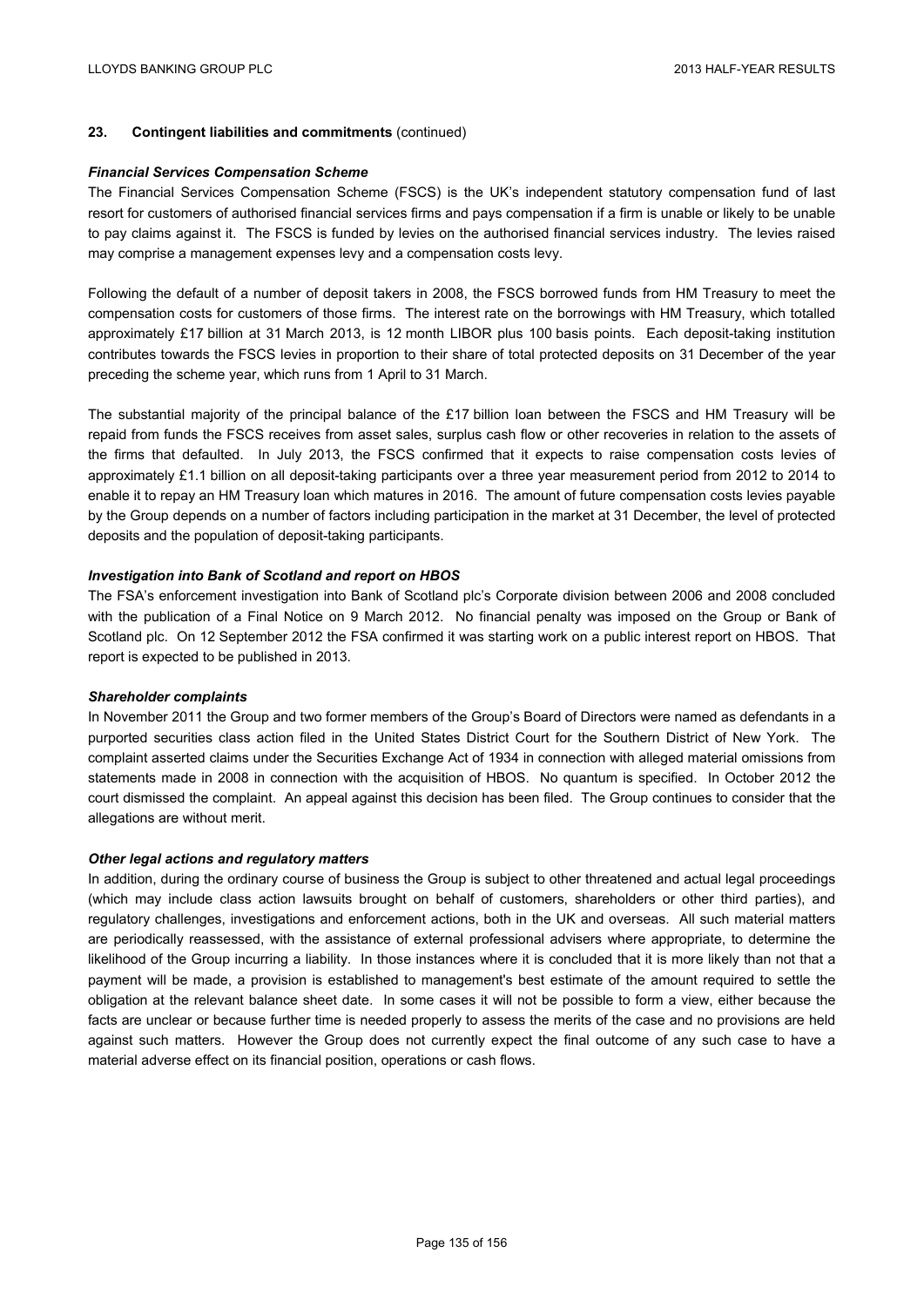# **23. Contingent liabilities and commitments** (continued)

# **Contingent liabilities and commitments arising from the banking business**

|                                                                                                                       | At      | At      |
|-----------------------------------------------------------------------------------------------------------------------|---------|---------|
|                                                                                                                       | 30 June | 31 Dec  |
|                                                                                                                       | 2013    | 2012    |
|                                                                                                                       | £m      | £m      |
| <b>Contingent liabilities</b>                                                                                         |         |         |
| Acceptances and endorsements                                                                                          | 64      | 107     |
| Other:                                                                                                                |         |         |
| Other items serving as direct credit substitutes                                                                      | 691     | 523     |
| Performance bonds and other transaction-related contingencies                                                         | 2,114   | 2,266   |
|                                                                                                                       | 2,805   | 2,789   |
| <b>Total contingent liabilities</b>                                                                                   | 2,869   | 2,896   |
| <b>Commitments</b>                                                                                                    |         |         |
| Documentary credits and other short-term trade-related transactions                                                   | 80      | 11      |
| Forward asset purchases and forward deposits placed                                                                   | 368     | 546     |
| Undrawn formal standby facilities, credit lines and other commitments to lend:<br>Less than 1 year original maturity: |         |         |
| Mortgage offers made                                                                                                  | 9,892   | 7,404   |
| Other commitments                                                                                                     | 55,832  | 53,196  |
|                                                                                                                       | 65,724  | 60,600  |
| 1 year or over original maturity                                                                                      | 41,320  | 40,794  |
| <b>Total commitments</b>                                                                                              | 107,492 | 101,951 |

Of the amounts shown above in respect of undrawn formal standby facilities, credit lines and other commitments to lend, £58,096 million (31 December 2012: £52,733 million) was irrevocable.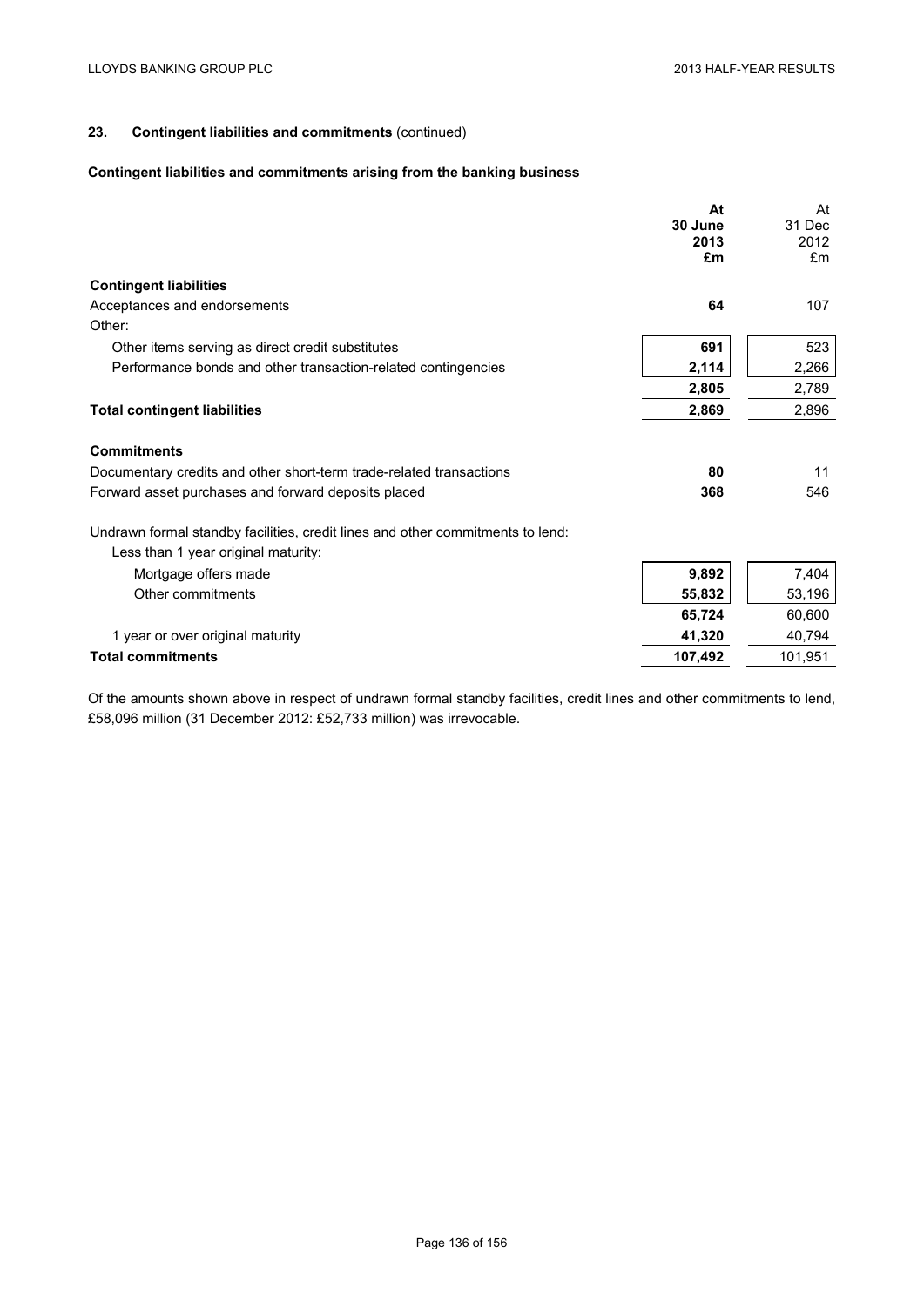## **24. Fair values of financial assets and liabilities**

The valuations of financial instruments have been classified into three levels according to the quality and reliability of information used to determine the fair values.

### *Level 1 portfolios*

Level 1 fair value measurements are those derived from unadjusted quoted prices in active markets for identical assets or liabilities. Products classified as level 1 predominantly comprise equity shares, treasury bills and other government securities.

### *Level 2 portfolios*

Level 2 valuations are those where quoted market prices are not available, for example where the instrument is traded in a market that is not considered to be active or valuation techniques are used to determine fair value and where these techniques use inputs that are based significantly on observable market data. Examples of such financial instruments include most over-the-counter derivatives, financial institution issued securities, certificates of deposit and certain assetbacked securities.

### *Level 3 portfolios*

Level 3 portfolios are those where at least one input which could have a significant effect on the instrument's valuation is not based on observable market data. Such instruments would include the Group's venture capital and unlisted equity investments which are valued using various valuation techniques that require significant management judgement in determining appropriate assumptions, including earnings multiples and estimated future cash flows. Certain of the Group's asset-backed securities and derivatives, principally where there is no trading activity in such securities, are also classified as level 3.

### **Valuation control framework**

Key elements of the valuation control framework, which covers processes for all levels in the fair value hierarchy including level 3 portfolios, include model validation (incorporating pre-trade and post-trade testing), product implementation review and independent price verification. Formal committees meet quarterly to discuss and approve valuations in more judgemental areas.

## **Transfers into and out of level 3 portfolios**

Transfers out of level 3 portfolios arise when inputs that could have a significant impact on the instrument's valuation become market observable; conversely, transfers into the portfolios arise when consistent sources of data cease to be available.

### **Valuation methodology**

Loans and advances and debt securities measured at fair value through profit or loss and classified as level 2 are valued by discounting expected cash flows using an observable credit spread applicable to the particular instrument. The fair value of non-derivative liabilities measured at fair value through profit or loss and classified as level 2 is calculated in a similar way.

For other level 2 and level 3 portfolios, there is no significant change to what was disclosed in the Group's 2012 annual report and accounts in respect of the valuation methodology (techniques and inputs) applied to such portfolios.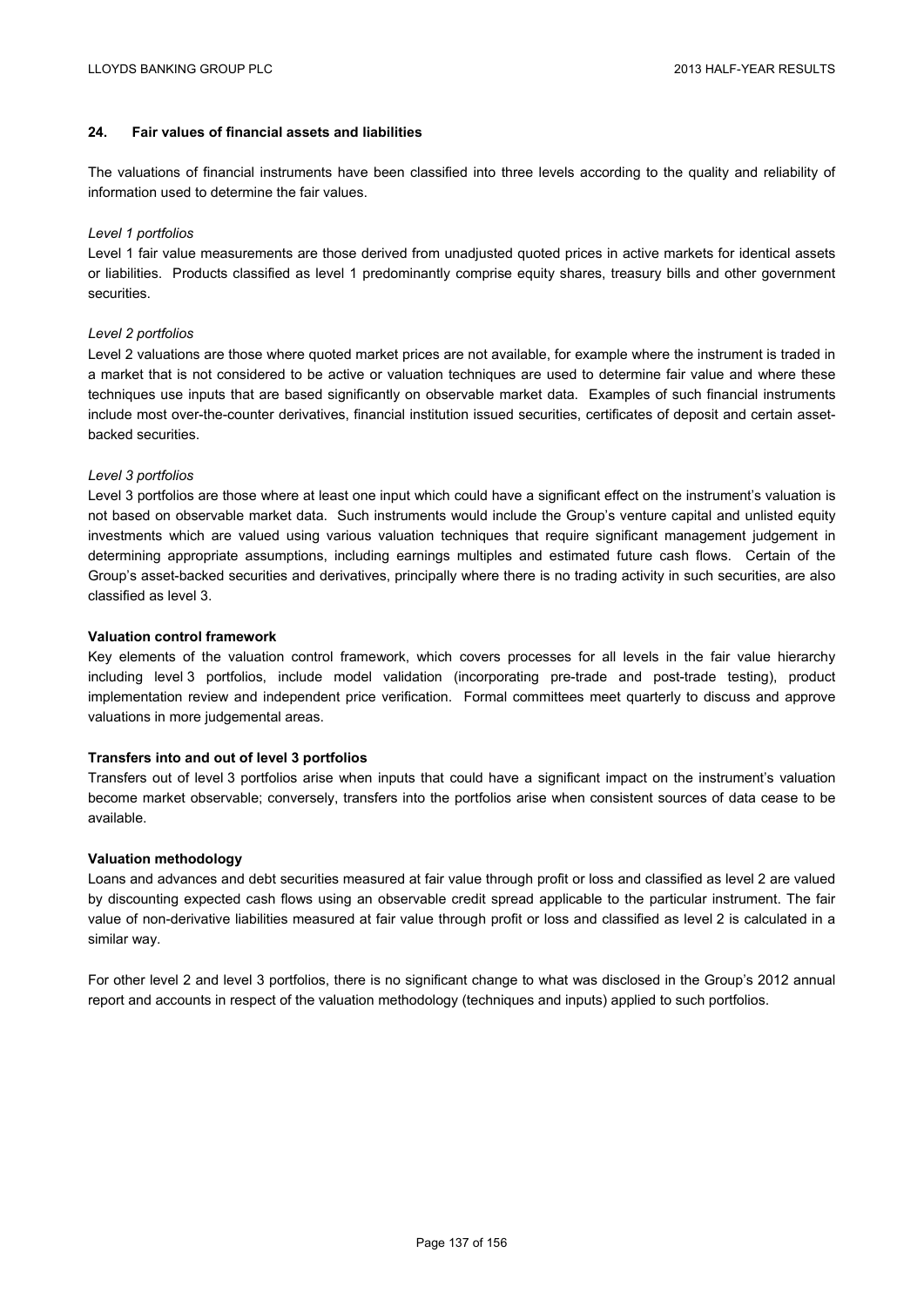The table below summarises the carrying values of financial assets and liabilities presented on the Group's balance sheet. The fair values presented in the table are at a specific date and may be significantly different from the amounts which will actually be paid or received on the maturity or settlement date.

|                                                       | 30 June 2013            |                     | 31 December 2012 $1$    |                     |
|-------------------------------------------------------|-------------------------|---------------------|-------------------------|---------------------|
|                                                       | Carrying<br>value<br>£m | Fair<br>value<br>£m | Carrying<br>value<br>£m | Fair<br>value<br>£m |
| <b>Financial assets</b>                               |                         |                     |                         |                     |
| Cash and balances at central banks                    | 60,555                  | 60,555              | 80,298                  | 80,298              |
| Items in the course of collection from banks          | 1,581                   | 1,581               | 1,256                   | 1,256               |
| Trading and other financial assets at fair value      |                         |                     |                         |                     |
| through profit or loss                                | 140,658                 | 140,658             | 160,620                 | 160,620             |
| Derivative financial instruments                      | 43,440                  | 43,440              | 56,557                  | 56,557              |
| Loans and receivables:                                |                         |                     |                         |                     |
| Loans and advances to banks                           | 32,593                  | 32,339              | 32,757                  | 32,746              |
| Loans and advances to customers                       | 505,784                 | 495,786             | 517,225                 | 506,418             |
| Debt securities                                       | 1,690                   | 1,468               | 5,273                   | 5,402               |
| Available-for-sale financial instruments              | 36,495                  | 36,495              | 31,374                  | 31,374              |
| <b>Financial liabilities</b>                          |                         |                     |                         |                     |
| Deposits from banks                                   | 14,226                  | 14,407              | 38,405                  | 38,738              |
| <b>Customer deposits</b>                              | 433.559                 | 434.856             | 426.912                 | 428,749             |
| Items in course of transmission to banks              | 1,300                   | 1,300               | 996                     | 996                 |
| Trading and other financial liabilities at fair value |                         |                     |                         |                     |
| through profit or loss                                | 40,673                  | 40,673              | 33,392                  | 33,392              |
| Derivative financial instruments                      | 36,601                  | 36,601              | 48,676                  | 48,676              |
| Notes in circulation                                  | 1,354                   | 1,354               | 1,198                   | 1,198               |
| Debt securities in issue                              | 106,347                 | 109,978             | 117,253                 | 122,847             |
| Liabilities arising from non-participating investment |                         |                     |                         |                     |
| contracts                                             | 27,298                  | 27,298              | 54,372                  | 54,372              |
| Financial guarantees                                  | 49                      | 49                  | 48                      | 48                  |
| Subordinated liabilities                              | 34,235                  | 36,493              | 34,092                  | 36,382              |

 $1$  Restated – see notes 1 and 26.

The Group manages valuation adjustments for its derivative exposures on a net basis; the Group determines their fair values on the basis of their net exposures. In all other cases, fair values of financial assets and liabilities measured at fair value are determined on the basis of their gross exposures.

The following table provides an analysis of the financial assets and liabilities of the Group that are carried at fair value in the Group's consolidated balance sheet, grouped into levels 1 to 3 based on the degree to which the fair value is observable.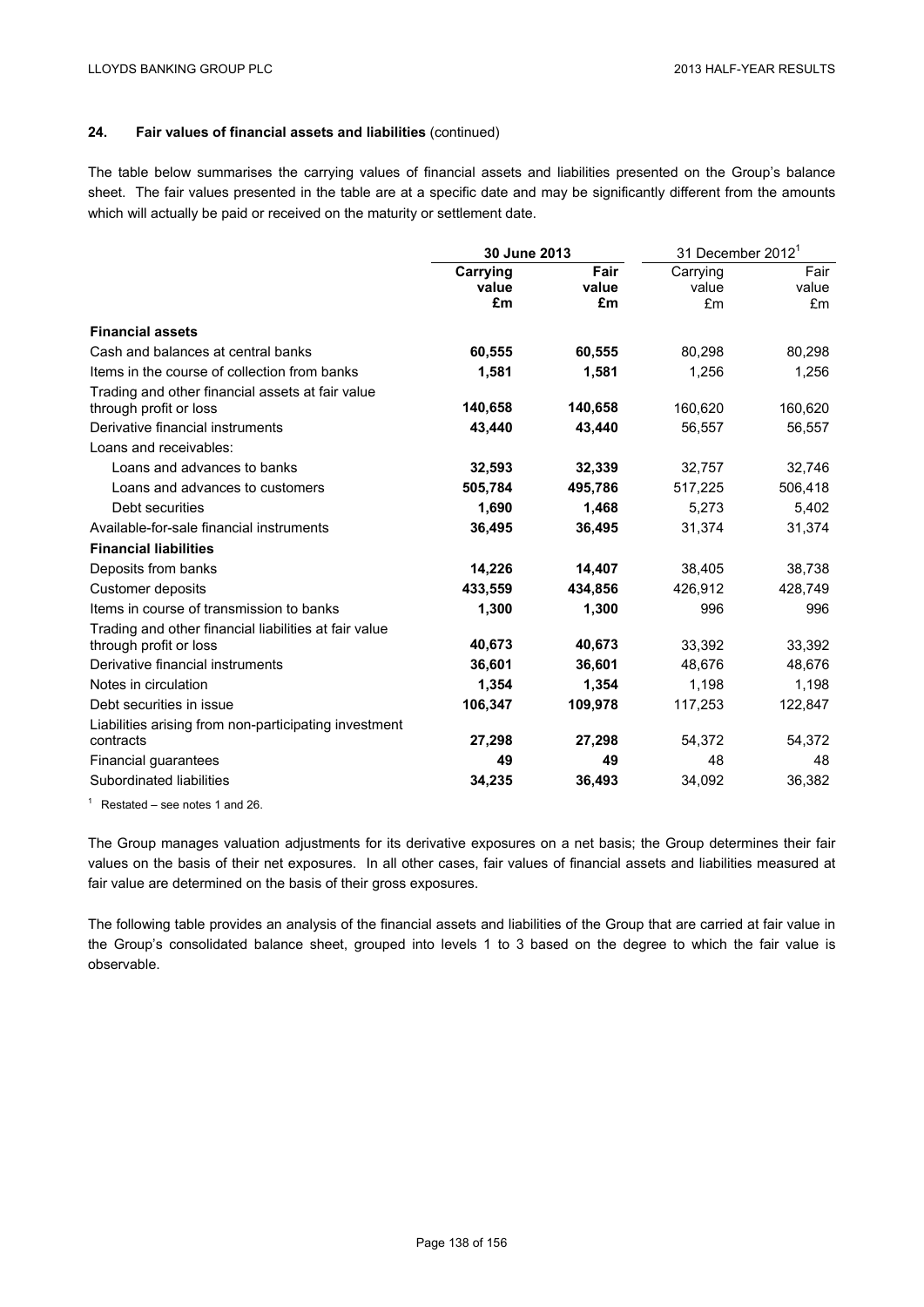Valuation hierarchy

|                                                                                 | Level 1 | Level <sub>2</sub> | Level 3 | <b>Total</b> |
|---------------------------------------------------------------------------------|---------|--------------------|---------|--------------|
|                                                                                 | £m      | £m                 | £m      | £m           |
| At 30 June 2013                                                                 |         |                    |         |              |
| Trading and other financial assets at fair value<br>through profit or loss:     |         |                    |         |              |
| Loans and advances to customers                                                 |         | 17,562             |         | 17,562       |
| Loans and advances to banks                                                     |         | 5,502              |         | 5,502        |
| Debt securities:                                                                |         |                    |         |              |
| Government securities                                                           | 18,216  |                    |         | 18,216       |
| Other public sector securities                                                  | 25      | 2,600              |         | 2,625        |
| Bank and building society certificates of deposit                               | 41      | 3,436              |         | 3,477        |
| Asset-backed securities:                                                        |         |                    |         |              |
| Mortgage-backed securities                                                      | 311     | 368                |         | 679          |
| Other asset-backed securities                                                   | 286     | 723                |         | 1,009        |
| Corporate and other debt securities                                             | 8,561   | 12,214             | 1,917   | 22,692       |
|                                                                                 | 27,440  | 19,341             | 1,917   | 48,698       |
| Equity shares                                                                   | 66,740  | 12                 | 1,973   | 68,725       |
| Treasury and other bills                                                        | 112     | 59                 |         | 171          |
| Total trading and other financial assets at fair                                |         |                    |         |              |
| value through profit or loss                                                    | 94,292  | 42,476             | 3,890   | 140,658      |
| Available-for-sale financial assets:                                            |         |                    |         |              |
| Debt securities:                                                                |         |                    |         |              |
| Government securities                                                           | 31,077  |                    |         | 31,077       |
| Bank and building society certificates of deposit                               |         | 204                |         | 204          |
| Asset-backed securities:                                                        |         |                    |         |              |
| Mortgage-backed securities                                                      |         | 1,323              |         | 1,323        |
| Other asset-backed securities                                                   |         | 765                | 75      | 840          |
| Corporate and other debt securities                                             | 65      | 1,584              |         | 1,649        |
|                                                                                 | 31,142  | 3,876              | 75      | 35,093       |
| Equity shares                                                                   | 71      | 79                 | 367     | 517          |
| Treasury and other bills                                                        | 519     | 366                |         | 885          |
| Total available-for-sale financial assets                                       | 31,732  | 4,321              | 442     | 36,495       |
| Derivative financial instruments                                                | 140     | 40,320             | 2,980   | 43,440       |
| Total financial assets carried at fair value                                    | 126,164 | 87,117             | 7,312   | 220,593      |
| Trading and other financial liabilities at fair value<br>through profit or loss |         |                    |         |              |
| Liabilities held at fair value through profit or loss<br>(debt securities)      |         | 5,246              |         | 5,246        |
| Trading liabilities:                                                            |         |                    |         |              |
| Liabilities in respect of securities sold under<br>repurchase agreements        |         | 31,458             |         | 31,458       |
| Short positions in securities                                                   | 2,473   | 283                |         | 2,756        |
| Other                                                                           |         | 1,213              |         | 1,213        |
|                                                                                 | 2,473   | 32,954             |         | 35,427       |
| Total trading and other financial liabilities at fair                           |         |                    |         |              |
| value through profit or loss                                                    | 2,473   | 38,200             |         | 40,673       |
| Derivative financial instruments                                                | 108     | 35,566             | 927     | 36,601       |
| Financial guarantees                                                            |         |                    | 49      | 49           |
| Total financial liabilities carried at fair value                               | 2,581   | 73,766             | 976     | 77,323       |

There were no transfers between level 1 and level 2 during the period.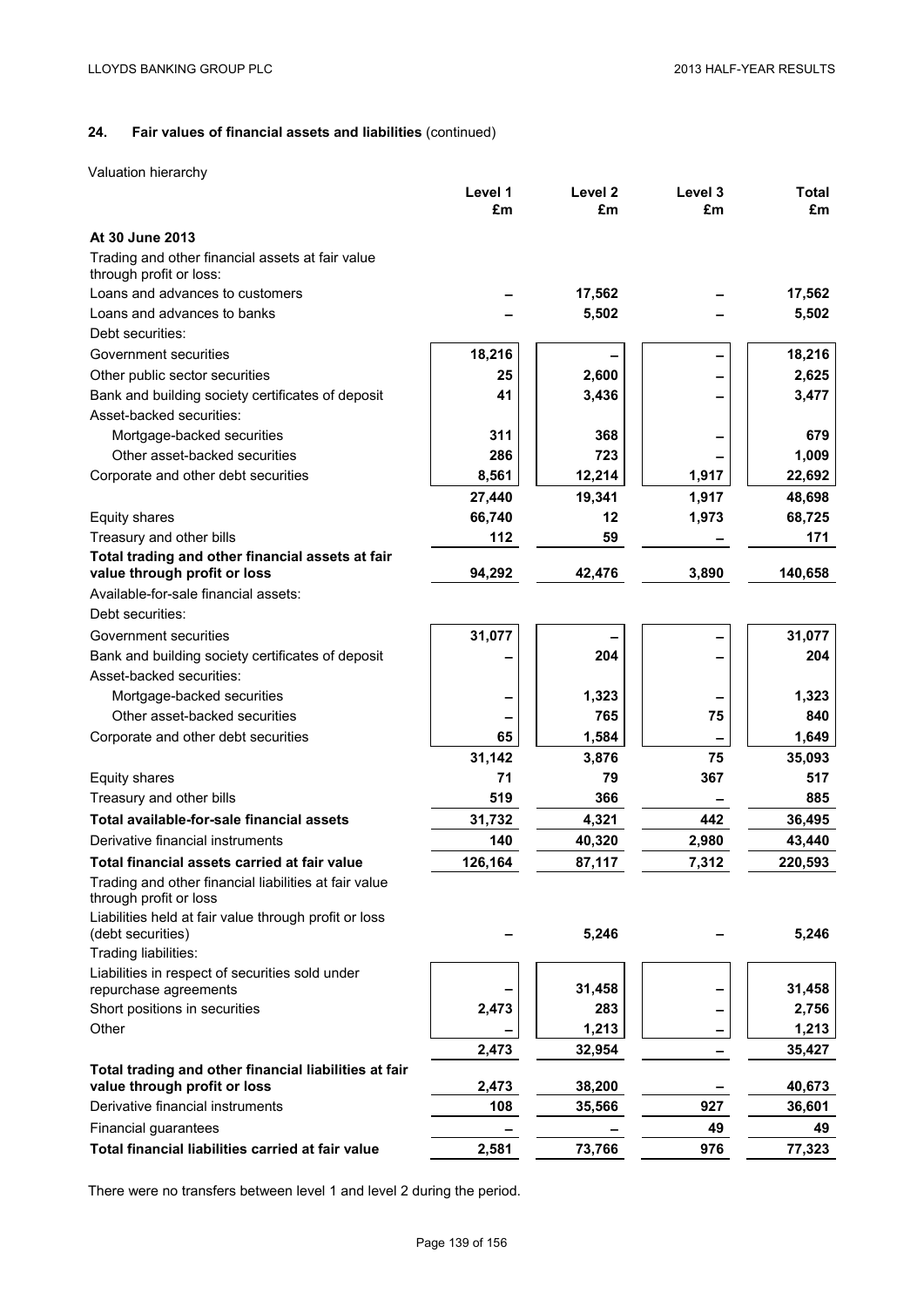# **Movements in level 3 portfolio**

The table below analyses movements in the level 3 financial assets portfolio.

|                                                                                                                                                                             | <b>Trading</b><br>and other<br>financial<br>assets at fair<br>value through<br>profit or loss<br>£m | Available-<br>for-sale<br>financial<br>assets<br>£m | <b>Derivative</b><br>assets<br>£m | <b>Total</b><br>financial<br>assets<br>carried at<br>fair value<br>£m |
|-----------------------------------------------------------------------------------------------------------------------------------------------------------------------------|-----------------------------------------------------------------------------------------------------|-----------------------------------------------------|-----------------------------------|-----------------------------------------------------------------------|
| At 1 January 2013                                                                                                                                                           | 3,306                                                                                               | 567                                                 | 2,358                             | 6,231                                                                 |
| Exchange and other adjustments                                                                                                                                              | 4                                                                                                   | 21                                                  | 10                                | 35                                                                    |
| Gains (losses) recognised in the income statement<br>within other income<br>Gains recognised in other comprehensive income<br>within the revaluation reserve in respect of  | 173                                                                                                 | (1)                                                 | 55                                | 227                                                                   |
| available-for-sale financial assets                                                                                                                                         |                                                                                                     | 34                                                  |                                   | 34                                                                    |
| Purchases                                                                                                                                                                   | 301                                                                                                 | 27                                                  | 200                               | 528                                                                   |
| Sales                                                                                                                                                                       | (159)                                                                                               | (207)                                               | (9)                               | (375)                                                                 |
| Transfers into the level 3 portfolio                                                                                                                                        | 265                                                                                                 | 1                                                   | 415                               | 681                                                                   |
| Transfers out of the level 3 portfolio                                                                                                                                      |                                                                                                     |                                                     | (49)                              | (49)                                                                  |
| At 30 June 2013                                                                                                                                                             | 3,890                                                                                               | 442                                                 | 2,980                             | 7,312                                                                 |
| Gains recognised in the income statement<br>within other income attributable to the change<br>in unrealised gains (losses) relating to those<br>assets held at 30 June 2013 | 152                                                                                                 | 2                                                   | 52                                | 206                                                                   |

The table below analyses movements in the level 3 financial liabilities portfolio.

|                                                                                                                                                                                        | <b>Derivative</b><br><b>liabilities</b><br>£m | <b>Financial</b><br>quarantees<br>£m | <b>Total</b><br>financial<br><b>liabilities</b><br>carried at<br>fair value<br>£m |
|----------------------------------------------------------------------------------------------------------------------------------------------------------------------------------------|-----------------------------------------------|--------------------------------------|-----------------------------------------------------------------------------------|
| At 1 January 2013                                                                                                                                                                      | 543                                           | 48                                   | 591                                                                               |
| Exchange and other adjustments                                                                                                                                                         | 3                                             |                                      | 3                                                                                 |
| (Gains) losses recognised in the income statement within other income                                                                                                                  | (44)                                          | 2                                    | (42)                                                                              |
| Additions                                                                                                                                                                              | 203                                           |                                      | 203                                                                               |
| Redemptions                                                                                                                                                                            | (25)                                          | (1)                                  | (26)                                                                              |
| Transfers into the level 3 portfolio                                                                                                                                                   | 248                                           |                                      | 248                                                                               |
| Transfers out of the level 3 portfolio                                                                                                                                                 | (1)                                           |                                      | (1)                                                                               |
| At 30 June 2013                                                                                                                                                                        | 927                                           | 49                                   | 976                                                                               |
| Gains (losses) recognised in the income statement within other<br>income attributable to the change in unrealised gains (losses)<br>relating to those liabilities held at 30 June 2013 | 43                                            | (2)                                  | 41                                                                                |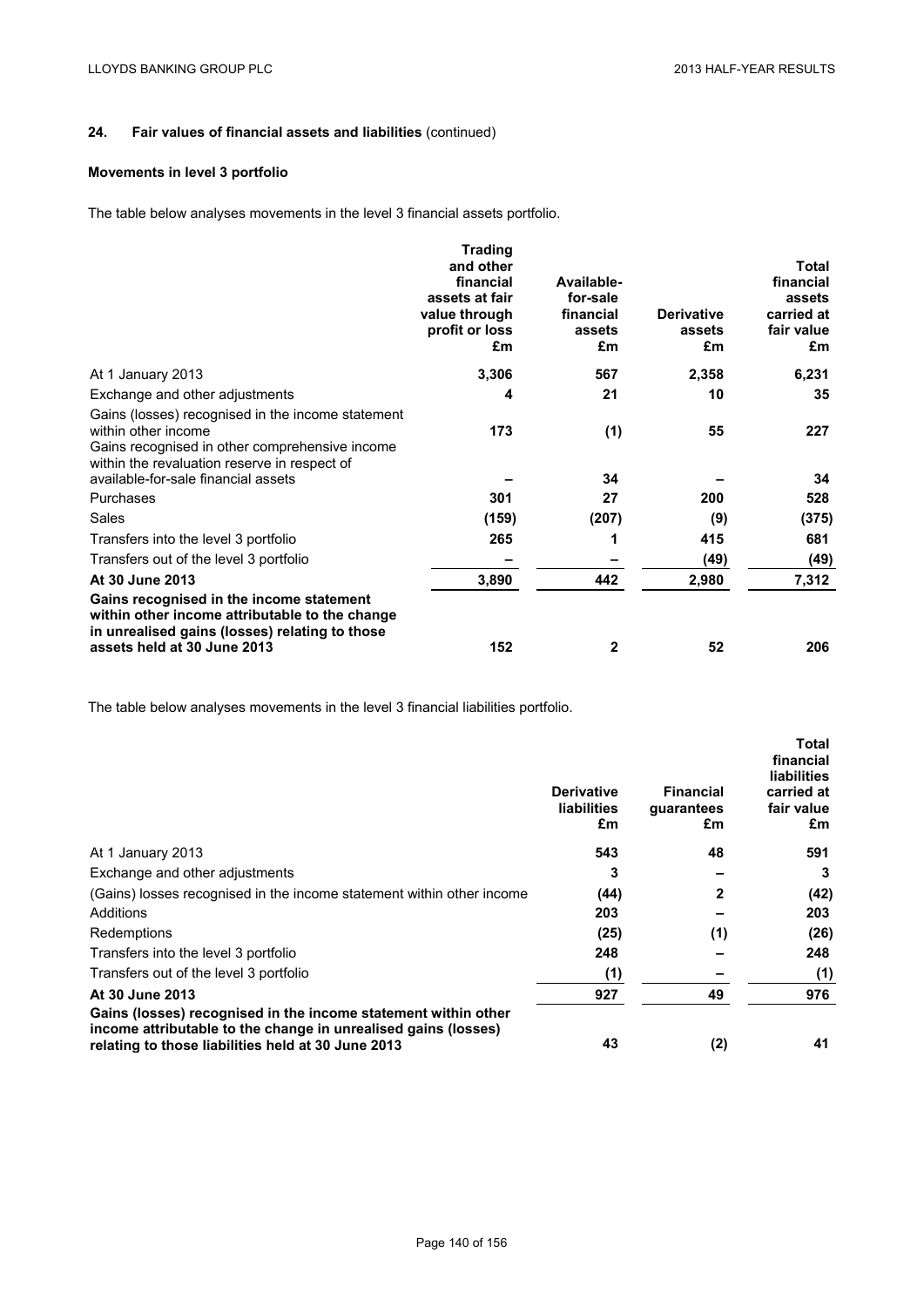#### **Sensitivity of level 3 valuations**

Valuation techniques applied to many of the Group's level 3 instruments often involve the use of two or more inputs whose relationship is interdependent. The calculation of the effect of reasonably possible alternative assumptions included in the table below reflects such relationships.

The following information relates to significant unobservable inputs in respect of derivatives and debt investments shown in the table that follows:

- Interest rates and inflation rates are referenced in some derivatives where the payoff that the holder of the derivative receives depends on the behaviour of those underlying references through time.
- Credit spreads represent the premium above the benchmark reference instrument required to compensate for lower credit quality; higher spreads lead to a lower fair value.
- Volatility parameters represent key attributes of option behaviour; higher volatilities typically denote a wider range of possible outcomes.

The fair values of certain equity investments, mainly those in the Group's venture capital businesses, are determined by identifying the earnings multiple for comparable companies and applying this multiple to the earnings of the entity whose value is being estimated; a higher earnings multiple will result in a higher fair value.

### **Reasonably possible alternative assumptions**

The following information relates to reasonably possible alternative assumptions shown in the table that follows.

#### *Debt securities*

Reasonably possible alternative assumptions have been determined in respect of the Group's structured credit investment by flexing credit spreads to a range between 685 basis points and 1,016 basis points.

### *Derivatives*

- (i) In respect of the embedded equity conversion feature of the Enhanced Capital Notes, the sensitivity was based on the absolute difference between the actual price of the Enhanced Capital Note and the closest, alternative broker quote available plus the impact of applying a 10 basis points increase/decrease in the market yield used to derive a market price for similar bonds without the conversion feature. The effect of interdependency of the assumptions is not material to the effect of applying reasonably possible alternative assumptions to the valuations of derivative financial instruments.
- (ii) Uncollateralised inflation swaps are valued using appropriate discount spreads for such transactions. These spreads are not generally observable for longer maturities. The reasonably possible alternative valuations reflect flexing of the spreads for the differing maturities to alternative values of between 75 basis points and 230 basis points.
- (iii) Swaptions are priced using industry standard option pricing models. Such models require interest rate volatilities which may be unobservable at longer maturities. To derive reasonably possible alternative valuations these volatilities have been flexed within a range of 1 per cent to 118 per cent.

#### *Equity and venture capital investments*

The valuation techniques used for unlisted equities and venture capital investments vary depending on the nature of the investment. Reasonably possible alternative valuations for these investments have been calculated as follows:

- for valuations derived from earnings multiples, a 10 per cent increase/decrease in the earnings multiple has been applied; and
- for fund investment portfolios, the values of underlying investments have been flexed in line with International Private Equity and Venture Capital Guidelines.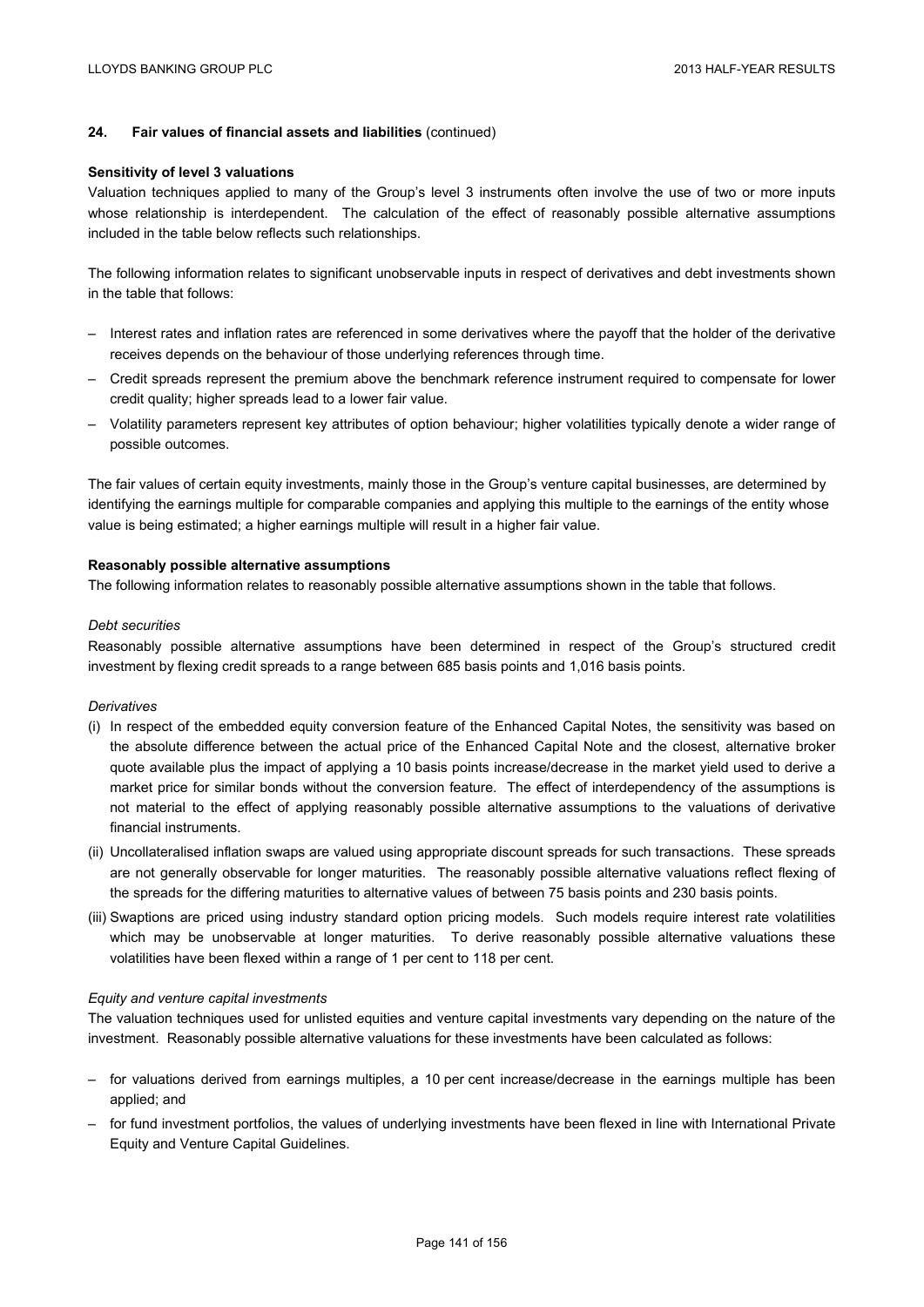# **24. Fair values of financial assets and liabilities** (continued)

|                                                                       |                                                                                |                                                                                                 |                    | At 30 June 2013         |               |                                                                                 |
|-----------------------------------------------------------------------|--------------------------------------------------------------------------------|-------------------------------------------------------------------------------------------------|--------------------|-------------------------|---------------|---------------------------------------------------------------------------------|
|                                                                       |                                                                                |                                                                                                 |                    |                         |               | <b>Effect of reasonably</b><br>possible alternative<br>assumptions <sup>2</sup> |
|                                                                       | <b>Valuation</b><br>technique(s)                                               | <b>Significant</b><br>unobservable<br>inputs                                                    | Range <sup>1</sup> | Carrying<br>value<br>£m | changes<br>£m | Favourable Unfavourable<br>changes<br>£m                                        |
| Debt securities                                                       | Discounted cash<br>flow                                                        | Trading and other financial assets at fair value through profit or loss<br>Credit spreads (bps) |                    |                         |               |                                                                                 |
| Equity and venture Market approach                                    |                                                                                | Earnings multiple                                                                               | n/a <sup>3</sup>   | 243                     | 17            | (6)                                                                             |
| capital investments                                                   |                                                                                |                                                                                                 | 0.9/14.4           | 2,172                   | 82            | (84)                                                                            |
|                                                                       | Underlying<br>asset/net asset<br>value (incl.<br>property prices) <sup>4</sup> | n/a                                                                                             | n/a                | 191                     | 41            | (20)                                                                            |
| Unlisted equities<br>and property<br>partnerships in the value (incl. | Underlying<br>asset/net asset                                                  |                                                                                                 |                    |                         |               |                                                                                 |
| life funds                                                            | property prices) <sup>4</sup>                                                  | n/a                                                                                             | n/a                | 1,284                   |               |                                                                                 |
|                                                                       |                                                                                |                                                                                                 |                    | 3,890                   |               |                                                                                 |
| Available-for-sale financial assets<br>Asset-backed<br>securities     | Lead manager<br>or broker<br>quote/consensus<br>pricing                        | n/a                                                                                             | n/a                | 75                      |               |                                                                                 |
| Equity and venture Underlying<br>capital<br>investments               | asset/net asset<br>value (incl.                                                |                                                                                                 |                    |                         |               |                                                                                 |
|                                                                       | property prices) <sup>*</sup>                                                  | n/a                                                                                             | n/a                | 367                     | 19            | (10)                                                                            |
| <b>Derivative financial assets</b>                                    |                                                                                |                                                                                                 |                    | 442                     |               |                                                                                 |
| Embedded equity Lead manager or<br>conversion feature broker quote    |                                                                                | Equity conversion<br>feature spread (bps)                                                       | 328/532            | 1,279                   | 60            | (60)                                                                            |
| Interest rate<br>derivatives                                          | Discounted cash<br>flow                                                        | Inflation swap rate<br>- funding<br>component (bps)                                             | 54/189             | 1,263                   | 127           | (46)                                                                            |
|                                                                       | Option pricing                                                                 | Interest rate                                                                                   |                    |                         |               |                                                                                 |
|                                                                       | model                                                                          | volatility                                                                                      | 26%/121%           | 438<br>2,980            | 10            | (5)                                                                             |
|                                                                       | Financial assets carried at fair value                                         |                                                                                                 |                    | 7,312                   |               |                                                                                 |
| <b>Derivative financial liabilities</b>                               |                                                                                |                                                                                                 |                    |                         |               |                                                                                 |
| Interest rate<br>derivatives                                          | Discounted cash<br>flow                                                        | Inflation swap rate<br>- funding                                                                | 54/189             | 664                     |               |                                                                                 |
|                                                                       | Option pricing                                                                 | component (bps)<br>Interest rate                                                                |                    |                         |               |                                                                                 |
|                                                                       | model                                                                          | volatility                                                                                      | 26%/121%           | 263                     |               |                                                                                 |
|                                                                       |                                                                                |                                                                                                 |                    | 927                     |               |                                                                                 |
| <b>Financial guarantees</b>                                           |                                                                                |                                                                                                 |                    | 49                      |               |                                                                                 |
|                                                                       | Financial liabilities carried at fair value                                    |                                                                                                 |                    | 976                     |               |                                                                                 |

**<sup>1</sup>** The range represents the highest and lowest inputs used in the level 3 valuations.

<sup>2</sup> Where the exposure to an unobservable input is managed on a net basis, only the net impact is shown in the table.

**<sup>3</sup>** A single pricing source is used.

**<sup>4</sup>** Underlying asset/net asset values represent fair value.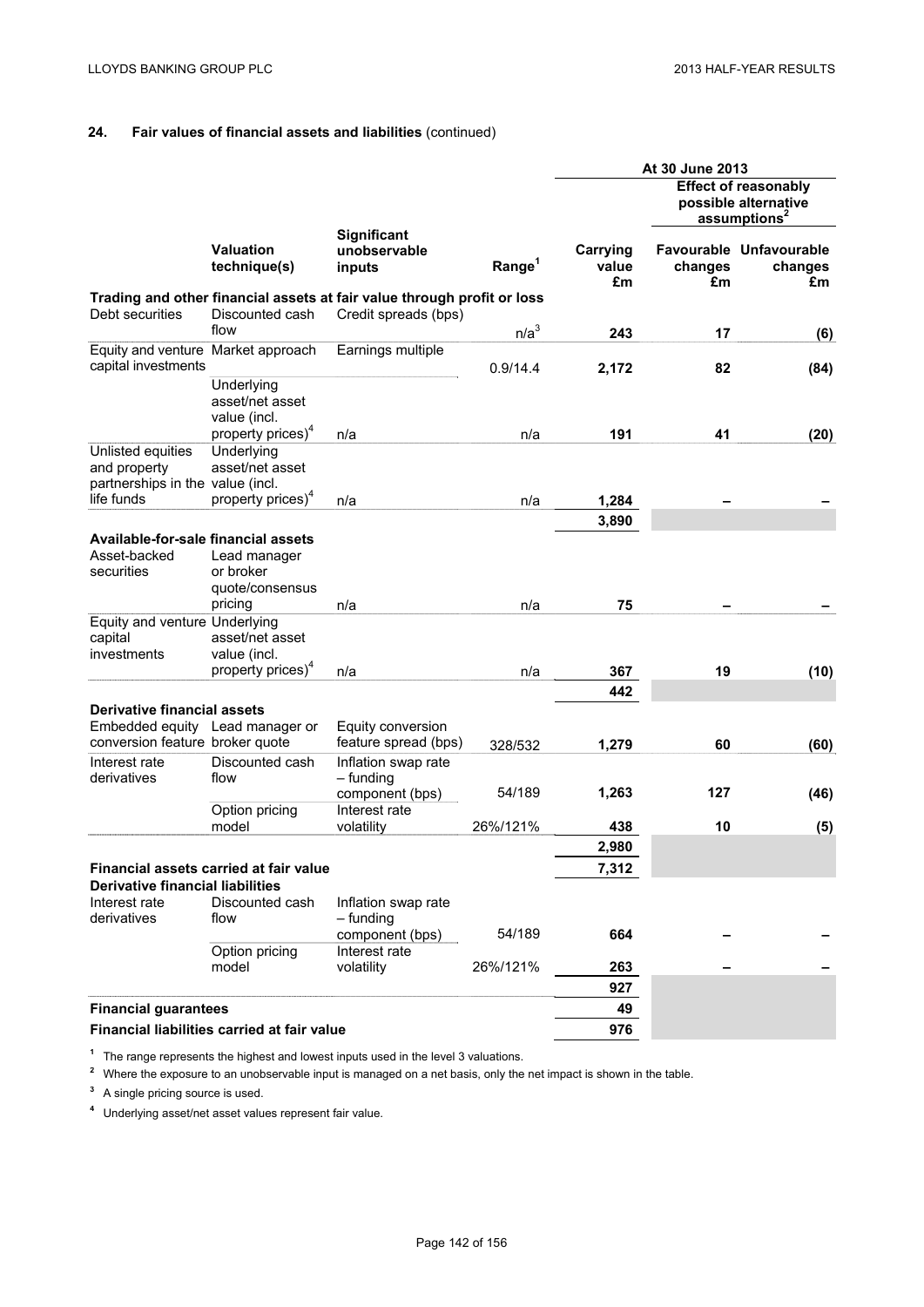## **25. Related party transactions**

### **UK Government**

In January 2009, the UK Government through HM Treasury became a related party of the Company following its subscription for ordinary shares issued under a placing and open offer. As at 30 June 2013, HM Treasury held a 38.7 per cent (31 December 2012: 39.2 per cent) interest in the Company's ordinary share capital and consequently HM Treasury remained a related party of the Company during the half-year to 30 June 2013.

In accordance with IAS 24, UK Government-controlled entities are related parties of the Group. The Group regards the Bank of England and entities controlled by the UK Government, including The Royal Bank of Scotland Group plc, Northern Rock (Asset Management) plc and Bradford & Bingley plc, as related parties.

The Group has participated in a number of schemes operated by the UK Government and central banks and made available to eligible banks and building societies.

### *National Loan Guarantee Scheme*

The Group is participating in the UK Government's National Loan Guarantee Scheme, which was launched on 20 March 2012. Through the scheme, the Group is providing eligible UK businesses with discounted funding, subject to continuation of the scheme and its financial benefits, and based on the Group's existing lending criteria. Eligible businesses who take up the funding benefit from a 1 per cent discount on their funding rate for a certain period of time.

### *Business Growth Fund*

In May 2011 the Group agreed, together with The Royal Bank of Scotland plc (and three other non-related parties), to commit up to £300 million of equity investment by subscribing for shares in the Business Growth Fund plc which is the company created to fulfil the role of the Business Growth Fund as set out in the British Bankers' Association's Business Taskforce Report of October 2010. At 30 June 2013, the Group had invested £54 million (31 December 2012: £50 million) in the Business Growth Fund and carried the investment at a fair value of £44 million (31 December 2012: £44 million).

### *Big Society Capital*

In January 2012 the Group agreed, together with The Royal Bank of Scotland plc (and two other non-related parties), to commit up to £50 million each of equity investment into the Big Society Capital Fund. The Fund, which was created as part of the Project Merlin arrangements, is a UK social investment fund. The Fund was officially launched on 3 April 2012 and the Group had invested £12 million in the Fund by 31 December 2012 and invested a further £4 million during the half-year to 30 June 2013.

#### *Funding for Lending*

In August 2012 the Group announced its support for the UK Government's Funding for Lending Scheme and confirmed its intention to participate in the scheme; and in June 2013 the Group accepted the UK Government's invitation to take part in the extension of the scheme until the end of January 2015. The Funding for Lending Scheme represents a further source of cost effective secured term funding available to the Group. The initiative supports a broad range of UK based customers, providing householders with more affordable housing finance and businesses with cheaper finance to invest and grow. The Group drew down £3.0 billion during the year ended 31 December 2012; there have been no further drawings in the half-year to 30 June 2013.

### *Central bank facilities*

In the ordinary course of business, the Group may from time to time access market-wide facilities provided by central banks.

### *Other government-related entities*

There were no significant transactions with other UK Government-controlled entities (including UK Governmentcontrolled banks) during the period that were not made in the ordinary course of business or that were unusual in their nature or conditions.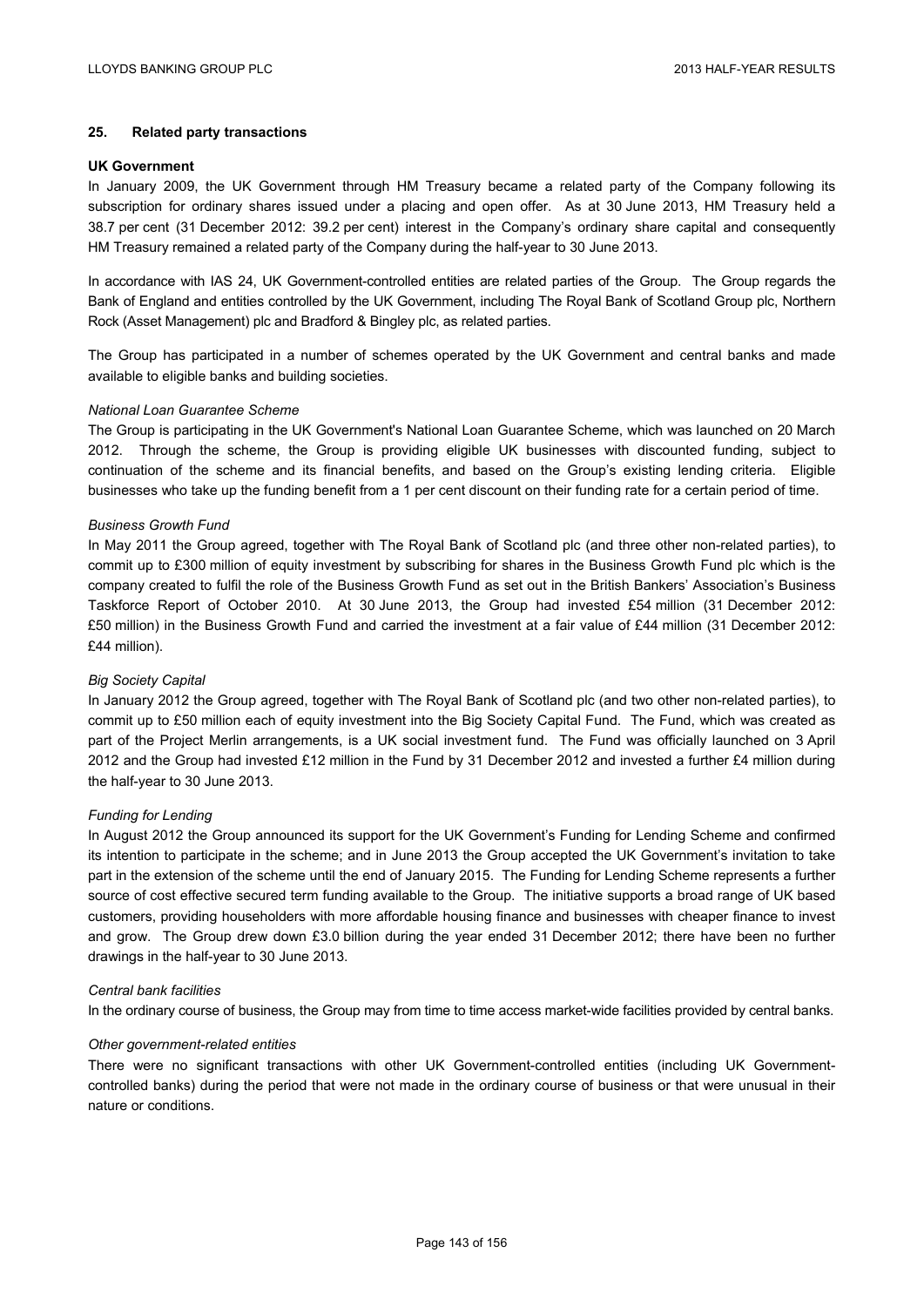# **25. Related party transactions** (continued)

### **Other related party transactions**

During the half-year to 30 June 2013, the Group sold at fair value certain securitisation notes to Lloyds TSB Group Pension Trust (No. 1) Limited for a consideration of approximately £340 million. Subsequently, the Group entered into a commercially negotiated agreement with Lloyds TSB Group Pension Trust (No.1) Limited to jointly sell a portfolio of US Residential Mortgage-Backed Securities with a book value of £3.5 billion. As a result of selling the portfolio together a price premium was achieved compared to selling the notes separately. Under the terms of the agreement the Group and Lloyds TSB Group Pension Trust (No.1) Limited agreed to share any price premium achieved above an agreed minimum threshold amount.

In March 2013 the Group sold 102 million shares in St. James's Place plc; fees totalling some £5 million in relation to the sale were settled by St. James's Place plc.

Other related party transactions for the half-year to 30 June 2013 are similar in nature to those for the year ended 31 December 2012.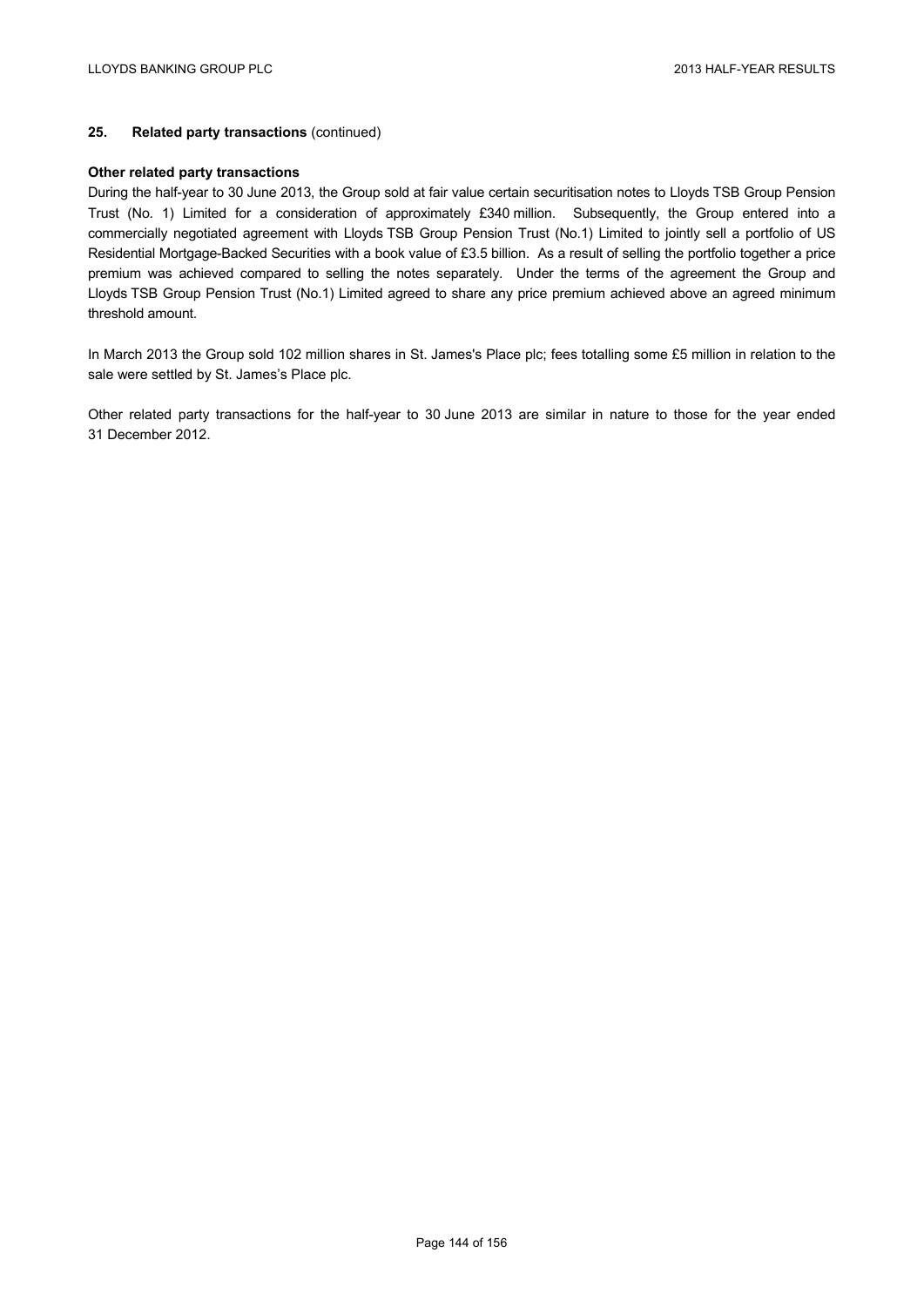# **26. Restatement of prior period information**

As explained in note 1, the Group has adopted IFRS 10 *Consolidated Financial Statements* and Amendments to IAS 19 *Employee Benefits* (IAS 19R) on 1 January 2013.

The Group has restated information for the preceding comparative periods.

The following tables summarise the adjustments arising on the adoption of IAS 19R and IFRS 10 to the Group's:

- income statement, statement of comprehensive income and statement of cash flows for the half-year to 30 June 2012 and the half-year to 31 December 2012;
- balance sheet at 31 December 2012; and
- equity at 1 January 2012.

## **Consolidated income statement – half-year to 30 June 2012**

|                                                  | As<br>previously<br>reported<br>£m | IFRS 10<br>£m | <b>IAS 19</b><br>Revised<br>£m | Restated<br>£m |
|--------------------------------------------------|------------------------------------|---------------|--------------------------------|----------------|
| Interest and similar income                      | 12,734                             |               |                                | 12,734         |
| Interest and similar expense                     | (8,076)                            | (394)         |                                | (8,470)        |
| Net interest income                              | 4,658                              | (394)         |                                | 4,264          |
| Fee and commission income                        | 2,394                              | (41)          |                                | 2,353          |
| Fee and commission expense                       | (748)                              | (3)           |                                | (751)          |
| Net fee and commission income                    | 1,646                              | (44)          |                                | 1,602          |
| Net trading income                               | 4,105                              | 441           |                                | 4,546          |
| Insurance premium income                         | 4,183                              |               |                                | 4,183          |
| Other operating income                           | 1,661                              |               |                                | 1,661          |
| Other income                                     | 11,595                             | 397           |                                | 11,992         |
| Total income                                     | 16,253                             | 3             |                                | 16,256         |
| Insurance claims                                 | (7, 288)                           |               |                                | (7, 288)       |
| Total income, net of insurance claims            | 8,965                              | 3             |                                | 8,968          |
| Regulatory provisions                            | (1,075)                            |               |                                | (1,075)        |
| Other operating expenses                         | (5,601)                            |               | (20)                           | (5,621)        |
| Total operating expenses                         | (6,676)                            |               | (20)                           | (6,696)        |
| <b>Trading surplus</b>                           | 2,289                              | 3             | (20)                           | 2,272          |
| Impairment                                       | (2,728)                            |               |                                | (2,728)        |
| (Loss) profit before tax                         | (439)                              | 3             | (20)                           | (456)          |
| Taxation                                         | (202)                              | (3)           | (1)                            | (206)          |
| Loss for the period                              | (641)                              |               | (21)                           | (662)          |
| Profit attributable to non-controlling interests | 35                                 |               |                                | 35             |
| Loss attributable to equity shareholders         | (676)                              |               | (21)                           | (697)          |
| Loss for the period                              | (641)                              |               | (21)                           | (662)          |
| Basic loss per share                             | (1.0)p                             |               |                                | (1.0)p         |
| Diluted loss per share                           | (1.0)p                             |               |                                | (1.0)p         |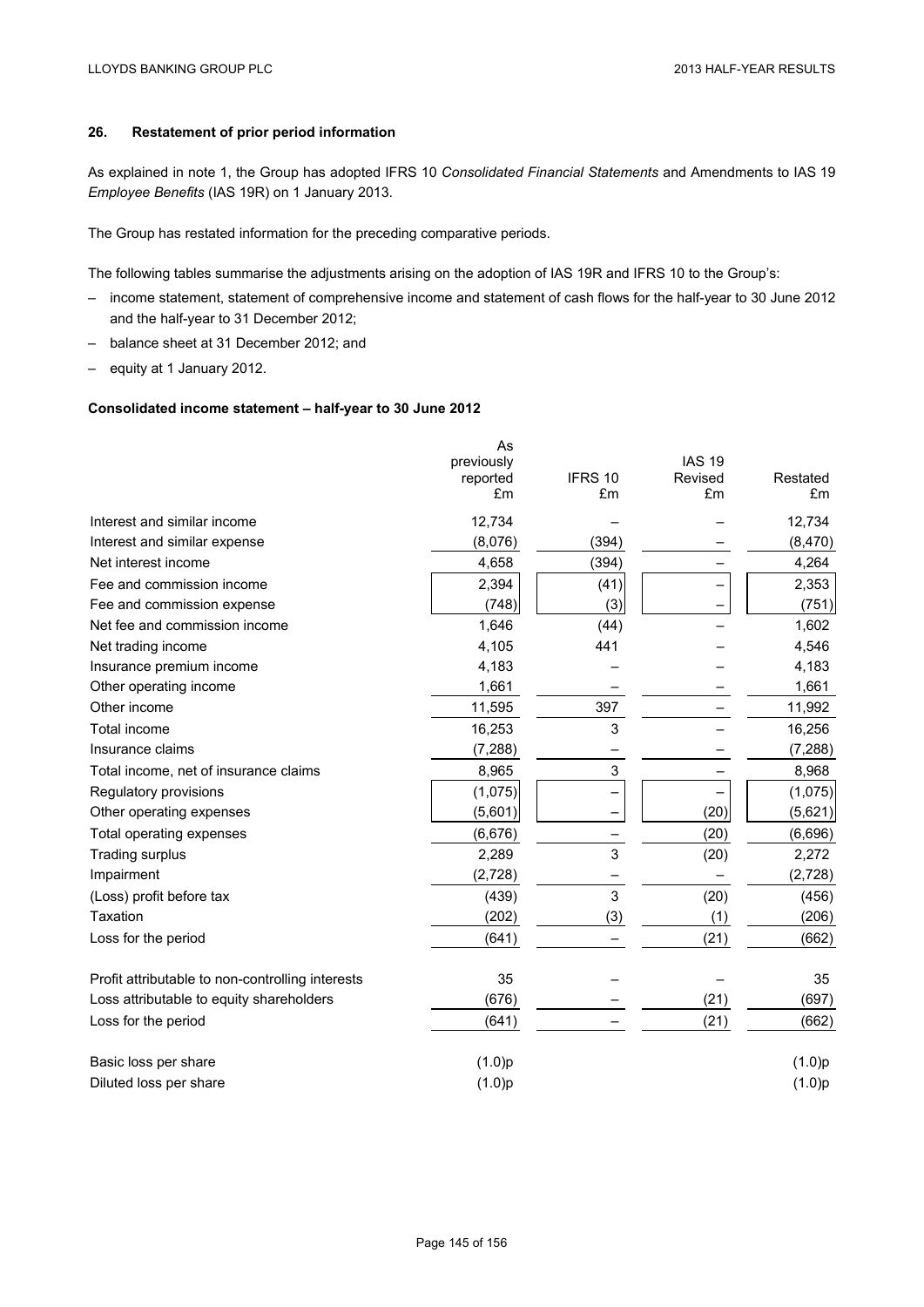# **Consolidated income statement – half-year to 31 December 2012**

|                                                  | As<br>previously<br>reported<br>£m | IFRS 10<br>£m | <b>IAS 19</b><br>Revised<br>£m | Restated<br>£m |
|--------------------------------------------------|------------------------------------|---------------|--------------------------------|----------------|
| Interest and similar income                      | 10,801                             | 13            |                                | 10,814         |
| Interest and similar expense                     | (6, 384)                           | (976)         |                                | (7, 360)       |
| Net interest income                              | 4,417                              | (963)         |                                | 3,454          |
| Fee and commission income                        | 2,337                              | (40)          |                                | 2,297          |
| Fee and commission expense                       | (690)                              | (3)           |                                | (693)          |
| Net fee and commission income                    | 1.647                              | (43)          |                                | 1,604          |
| Net trading income                               | 9,449                              | 1,010         |                                | 10,459         |
| Insurance premium income                         | 4,101                              |               |                                | 4,101          |
| Other operating income                           | 3,039                              |               |                                | 3,039          |
| Other income                                     | 18,236                             | 967           |                                | 19,203         |
| Total income                                     | 22,653                             | 4             |                                | 22,657         |
| Insurance claims                                 | (11, 108)                          |               |                                | (11, 108)      |
| Total income, net of insurance claims            | 11,545                             | 4             |                                | 11,549         |
| Regulatory provisions                            | (3, 100)                           |               |                                | (3, 100)       |
| Other operating expenses                         | (6, 155)                           | (1)           | (22)                           | (6, 178)       |
| Total operating expenses                         | (9, 255)                           | (1)           | (22)                           | (9,278)        |
| <b>Trading surplus</b>                           | 2,290                              | 3             | (22)                           | 2,271          |
| Impairment                                       | (2, 421)                           |               |                                | (2, 421)       |
| (Loss) profit before tax                         | (131)                              | $\mathbf{3}$  | (22)                           | (150)          |
| Taxation                                         | (571)                              | (3)           | (1)                            | (575)          |
| Loss for the period                              | (702)                              |               | (23)                           | (725)          |
| Profit attributable to non-controlling interests | 49                                 |               |                                | 49             |
| Loss attributable to equity shareholders         | (751)                              |               | (23)                           | (774)          |
| Loss for the period                              | (702)                              |               | (23)                           | (725)          |
| Basic loss per share                             | (1.1)p                             |               |                                | (1.1)p         |
| Diluted loss per share                           | (1.1)p                             |               |                                | (1.1)p         |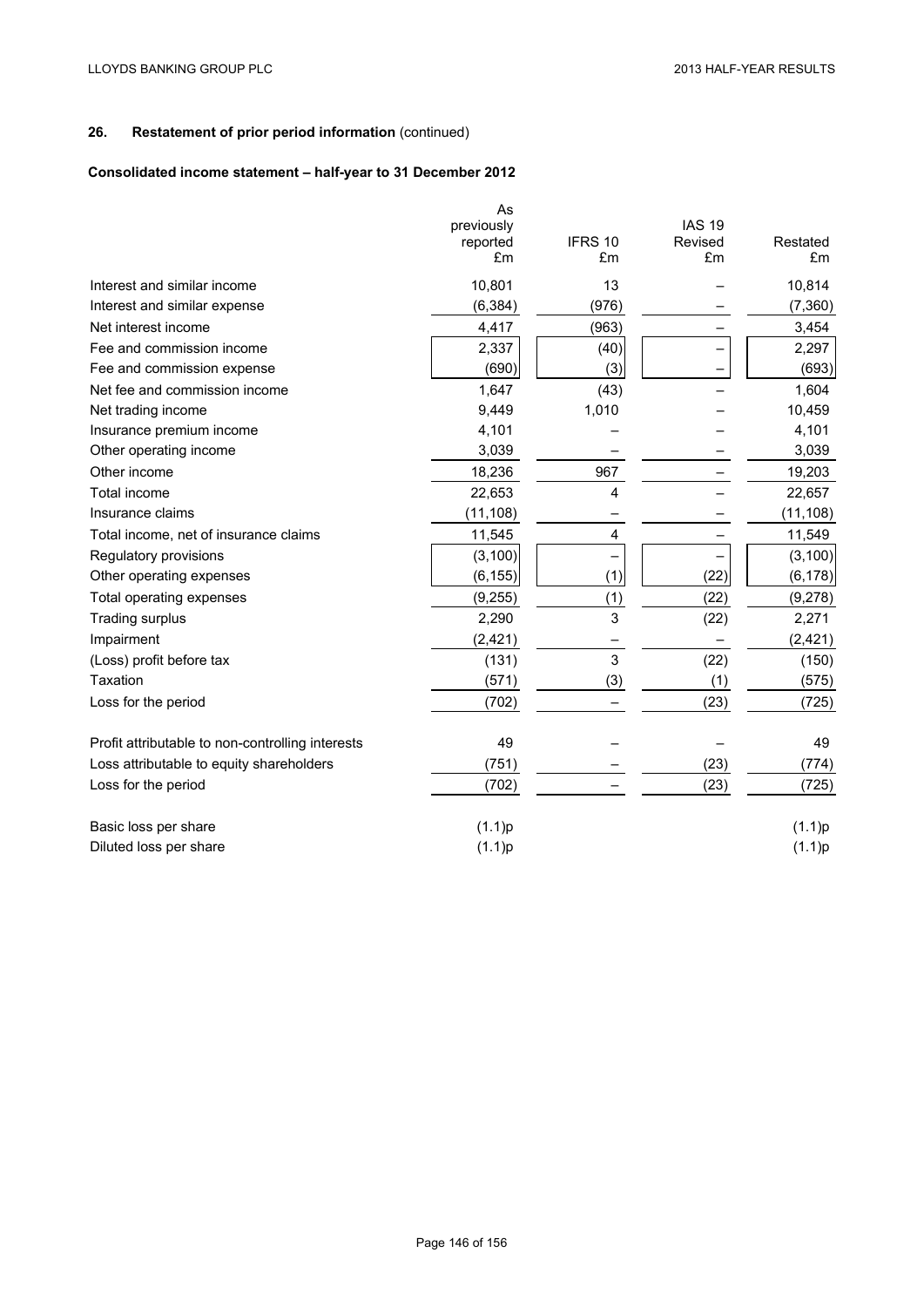# **Consolidated statement of comprehensive income – half-year to 30 June 2012**

|                                                                                                      | As<br>previously<br>reported<br>£m | IFRS 10<br>£m | <b>IAS 19</b><br>Revised<br>£m | Restated<br>£m |
|------------------------------------------------------------------------------------------------------|------------------------------------|---------------|--------------------------------|----------------|
| Loss for the period                                                                                  | (641)                              |               | (21)                           | (662)          |
| Other comprehensive income<br>Items that will not subsequently be reclassified to<br>profit or loss: |                                    |               |                                |                |
| Post-retirement defined benefit scheme<br>remeasurements:                                            |                                    |               |                                |                |
| Remeasurements before taxation                                                                       |                                    |               | 398                            | 398            |
| Taxation                                                                                             |                                    |               | (96)                           | (96)           |
|                                                                                                      |                                    |               | 302                            | 302            |
| Items that may subsequently be reclassified to profit<br>or loss:                                    |                                    |               |                                |                |
| Movements in revaluation reserve in respect of<br>available-for-sale financial assets:               |                                    |               |                                |                |
| Change in fair value                                                                                 | 738                                |               |                                | 738            |
| Income statement transfers in respect of<br>disposals                                                | (792)                              |               |                                | (792)          |
| Income statement transfers in respect of<br>impairment                                               | 28                                 |               |                                | 28             |
| Taxation                                                                                             | 42                                 |               |                                | 42             |
|                                                                                                      | 16                                 |               |                                | 16             |
| Movements in cash flow hedging reserve:                                                              |                                    |               |                                |                |
| Effective portion of changes in fair value                                                           | 128                                |               |                                | 128            |
| Net income statement transfers                                                                       | 238                                |               |                                | 238            |
| Taxation                                                                                             | (83)                               |               |                                | (83)           |
|                                                                                                      | 283                                |               |                                | 283            |
| Currency translation differences (tax: nil)                                                          | (20)                               |               |                                | (20)           |
| Other comprehensive income for the period,                                                           |                                    |               |                                |                |
| net of tax                                                                                           | 279                                |               | 302                            | 581            |
| Total comprehensive income for the period                                                            | (362)                              |               | 281                            | (81)           |
| Total comprehensive income attributable to non-<br>controlling interests                             | 34                                 |               |                                | 34             |
| Total comprehensive income attributable to equity<br>shareholders                                    | (396)                              |               | 281                            | (115)          |
| Total comprehensive income for the period                                                            | (362)                              |               | 281                            | (81)           |
|                                                                                                      |                                    |               |                                |                |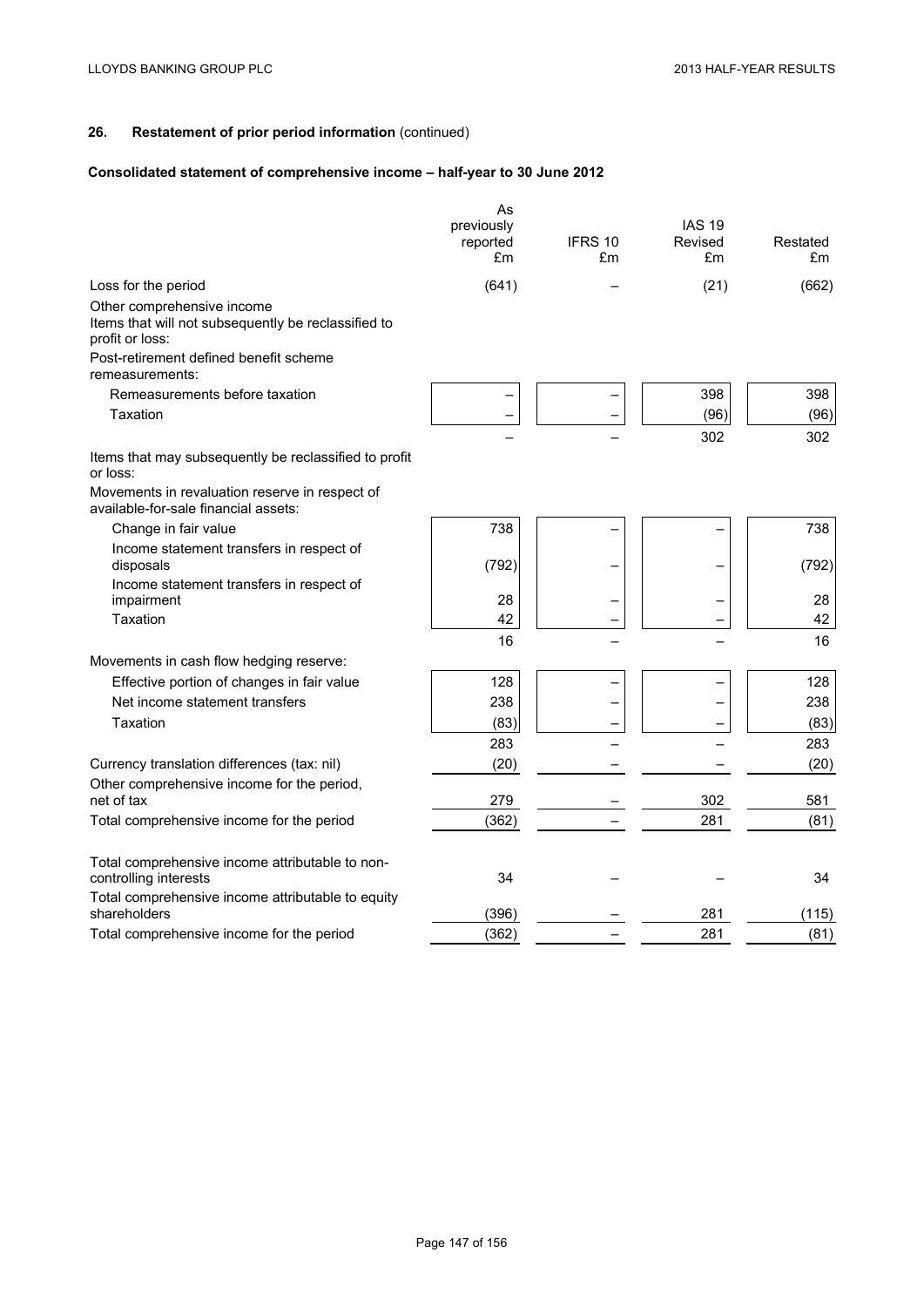# **Consolidated statement of comprehensive income – half-year to 31 December 2012**

|                                                                                        | As<br>previously<br>reported<br>£m | IFRS 10<br>£m | <b>IAS 19</b><br>Revised<br>£m | Restated<br>£m |
|----------------------------------------------------------------------------------------|------------------------------------|---------------|--------------------------------|----------------|
| Loss for the period                                                                    | (702)                              |               | (23)                           | (725)          |
| Other comprehensive income                                                             |                                    |               |                                |                |
| Items that will not subsequently be reclassified to<br>profit or loss:                 |                                    |               |                                |                |
| Post-retirement defined benefit scheme<br>remeasurements:                              |                                    |               |                                |                |
| Remeasurements before taxation                                                         |                                    |               | (2, 534)                       | (2,534)        |
| Taxation                                                                               |                                    |               | 587                            | 587            |
|                                                                                        |                                    |               | (1, 947)                       | (1,947)        |
| Items that may subsequently be reclassified to profit<br>or loss:                      |                                    |               |                                |                |
| Movements in revaluation reserve in respect of<br>available-for-sale financial assets: |                                    |               |                                |                |
| Adjustment on transfer from held-to maturity<br>portfolio                              | 1,168                              |               |                                | 1,168          |
| Change in fair value                                                                   | 162                                |               |                                | 162            |
| Income statement transfers in respect of<br>disposals                                  | (2,755)                            |               |                                | (2,755)        |
| Income statement transfers in respect of                                               |                                    |               |                                |                |
| impairment                                                                             | 14                                 |               |                                | 14             |
| Other income statement transfers                                                       | 169                                |               |                                | 169            |
| Taxation                                                                               | 297                                |               |                                | 297            |
|                                                                                        | (945)                              |               |                                | (945)          |
| Movements in cash flow hedging reserve:                                                |                                    |               |                                |                |
| Effective portion of changes in fair value                                             | (12)                               |               |                                | (12)           |
| Net income statement transfers                                                         | (330)                              |               |                                | (330)          |
| Taxation                                                                               | 84                                 |               |                                | 84             |
|                                                                                        | (258)                              |               |                                | (258)          |
| Currency translation differences (tax: nil)                                            | 6                                  |               |                                | 6              |
| Other comprehensive income for the period,<br>net of tax                               | (1, 197)                           |               | (1, 947)                       | (3, 144)       |
| Total comprehensive income for the period                                              | (1,899)                            |               | (1,970)                        | (3,869)        |
| Total comprehensive income attributable to non-<br>controlling interests               | 48                                 |               |                                | 48             |
| Total comprehensive income attributable to equity<br>shareholders                      | (1, 947)                           |               | (1,970)                        | (3, 917)       |
| Total comprehensive income for the period                                              | (1,899)                            |               | (1,970)                        | (3,869)        |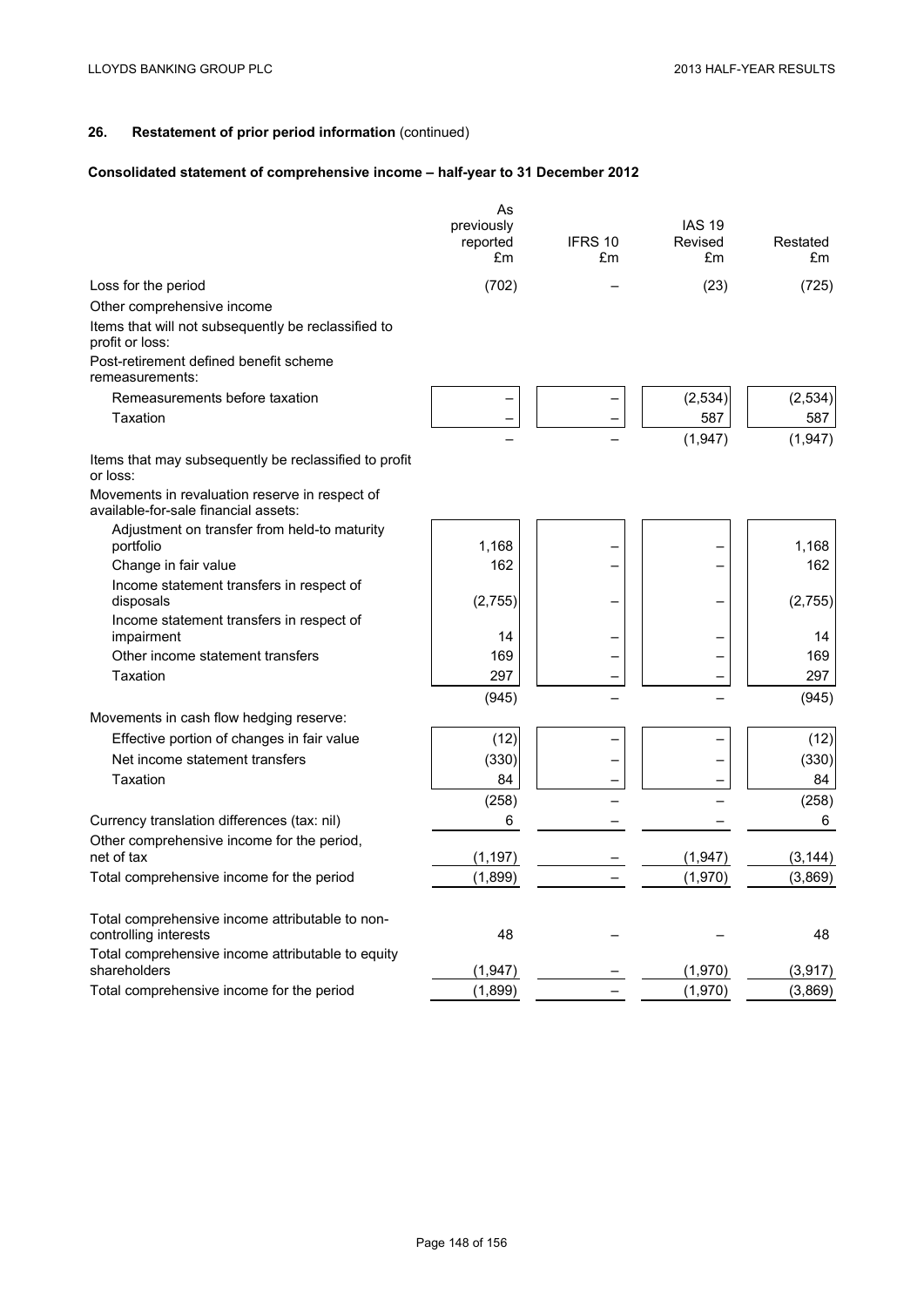# **Consolidated cash flow statement – half-year to 30 June 2012**

|                                                                  | As<br>previously<br>reported <sup>1</sup><br>£m | IFRS 10<br>£m | <b>IAS 19</b><br>Revised<br>£m | Restated<br>£m |
|------------------------------------------------------------------|-------------------------------------------------|---------------|--------------------------------|----------------|
| (Loss) profit before tax                                         | (439)                                           | 3             | (20)                           | (456)          |
| Adjustments for:                                                 |                                                 |               |                                |                |
| Change in operating assets                                       | 29,831                                          | 223           |                                | 30,054         |
| Change in operating liabilities                                  | (8, 543)                                        | (206)         |                                | (8,749)        |
| Non-cash and other items                                         | 1,668                                           | (20)          | 20                             | 1,668          |
| Tax paid                                                         | (94)                                            |               |                                | (94)           |
| Net cash provided by operating activities                        | 22,423                                          |               |                                | 22,423         |
| Cash flows from investing activities                             |                                                 |               |                                |                |
| Purchase of financial assets                                     | (12, 284)                                       |               |                                | (12, 284)      |
| Proceeds from sale and maturity of financial assets              | 14,238                                          |               |                                | 14,238         |
| Purchase of fixed assets                                         | (1, 416)                                        |               |                                | (1, 416)       |
| Proceeds from sale of fixed assets                               | 1,022                                           |               |                                | 1,022          |
| Acquisition of businesses, net of cash acquired                  | (10)                                            |               |                                | (10)           |
| Disposal of businesses, net of cash disposed                     | 5                                               |               |                                | 5              |
| Net cash provided by investing activities                        | 1,555                                           |               |                                | 1,555          |
| Cash flows from financing activities                             |                                                 |               |                                |                |
| Dividends paid to non-controlling interests                      | (23)                                            |               |                                | (23)           |
| Interest paid on subordinated liabilities                        | (888)                                           |               |                                | (888)          |
| Proceeds from issue of ordinary shares                           | 170                                             |               |                                | 170            |
| Repayment of subordinated liabilities                            | (15)                                            |               |                                | (15)           |
| Change in non-controlling interests                              | 7                                               |               |                                | $\overline{7}$ |
| Net cash used in financing activities                            | (749)                                           |               |                                | (749)          |
| Effects of exchange rate changes on cash and cash<br>equivalents | (10)                                            |               |                                | (10)           |
| Change in cash and cash equivalents                              | 23,219                                          |               |                                | 23,219         |
| Cash and cash equivalents at beginning of period                 | 85,889                                          |               |                                | 85,889         |
| Cash and cash equivalents at end of period                       | 109,108                                         |               |                                | 109,108        |
|                                                                  |                                                 |               |                                |                |

**<sup>1</sup>** Adjusted for minor reclassifications.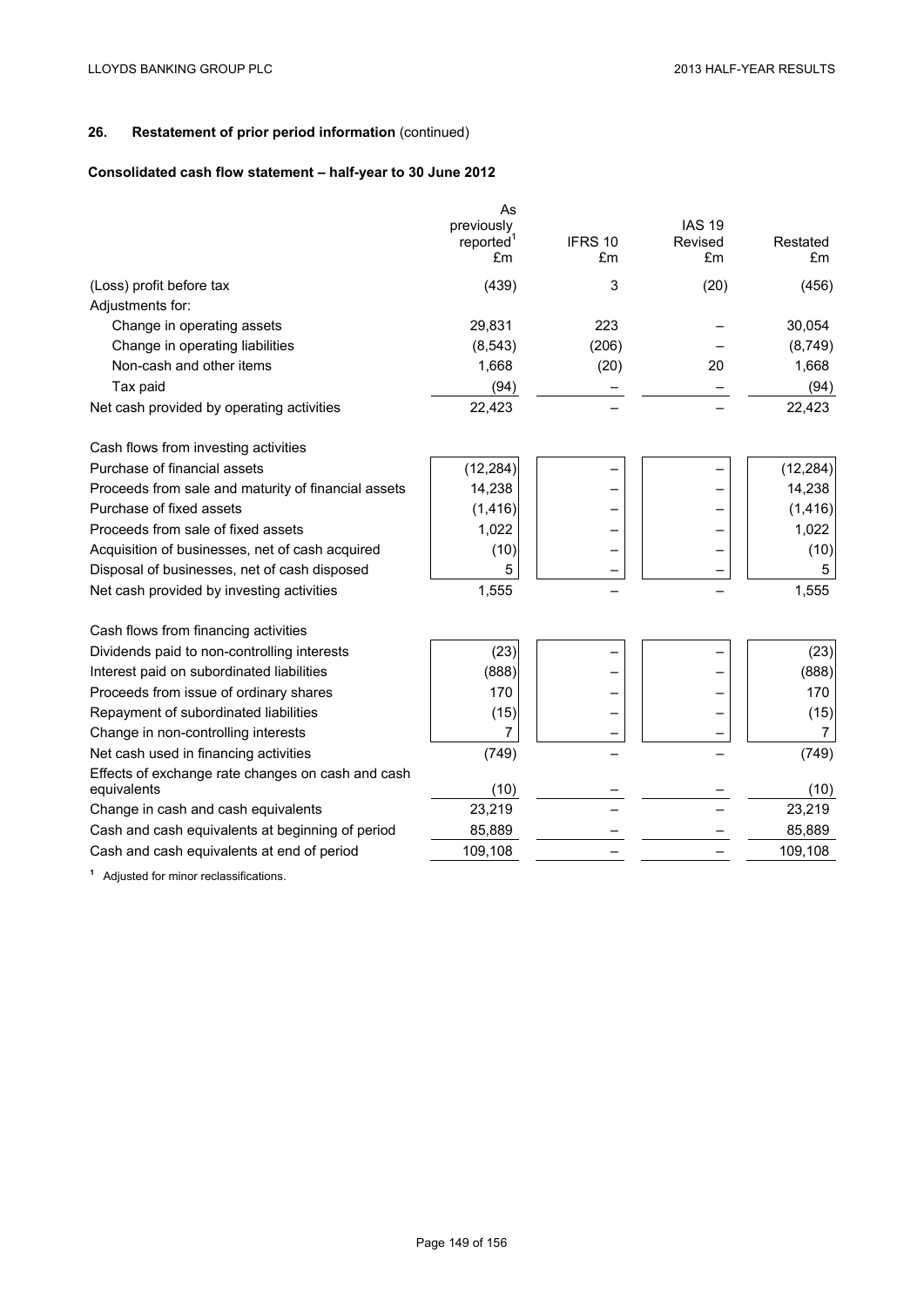# **Consolidated cash flow statement – half-year to 31 December 2012**

|                                                                  | As<br>previously<br>reported<br>£m | IFRS 10<br>£m | <b>IAS 19</b><br>Revised<br>£m | Restated<br>£m |
|------------------------------------------------------------------|------------------------------------|---------------|--------------------------------|----------------|
| (Loss) profit before tax                                         | (131)                              | 3             | (22)                           | (150)          |
| Adjustments for:                                                 |                                    |               |                                |                |
| Change in operating assets                                       | 18,502                             | (751)         |                                | 17,751         |
| Change in operating liabilities                                  | (38, 138)                          | 734           |                                | (37, 404)      |
| Non-cash and other items                                         | 377                                | 14            | 22                             | 413            |
| Tax paid                                                         | 16                                 |               |                                | 16             |
| Net cash used in operating activities                            | (19, 374)                          |               |                                | (19, 374)      |
| Cash flows from investing activities                             |                                    |               |                                |                |
| Purchase of financial assets                                     | (9,766)                            |               |                                | (9,766)        |
| Proceeds from sale and maturity of financial assets              | 23,426                             |               |                                | 23,426         |
| Purchase of fixed assets                                         | (1, 587)                           |               |                                | (1, 587)       |
| Proceeds from sale of fixed assets                               | 1,573                              |               |                                | 1,573          |
| Acquisition of businesses, net of cash acquired                  | (1)                                |               |                                | (1)            |
| Disposal of businesses, net of cash disposed                     | 32                                 |               |                                | 32             |
| Net cash provided by investing activities                        | 13,677                             |               |                                | 13,677         |
| Cash flows from financing activities                             |                                    |               |                                |                |
| Dividends paid to non-controlling interests                      | (33)                               |               |                                | (33)           |
| Interest paid on subordinated liabilities                        | (1,689)                            |               |                                | (1,689)        |
| Repayment of subordinated liabilities                            | (649)                              |               |                                | (649)          |
| Change in non-controlling interests                              | 16                                 |               |                                | 16             |
| Net cash used in financing activities                            | (2, 355)                           |               |                                | (2, 355)       |
| Effects of exchange rate changes on cash and cash<br>equivalents | 2                                  |               |                                | 2              |
| Change in cash and cash equivalents                              | (8,050)                            |               |                                | (8,050)        |
| Cash and cash equivalents at beginning of period                 | 109,108                            |               |                                | 109,108        |
| Cash and cash equivalents at end of period                       | 101,058                            |               |                                | 101,058        |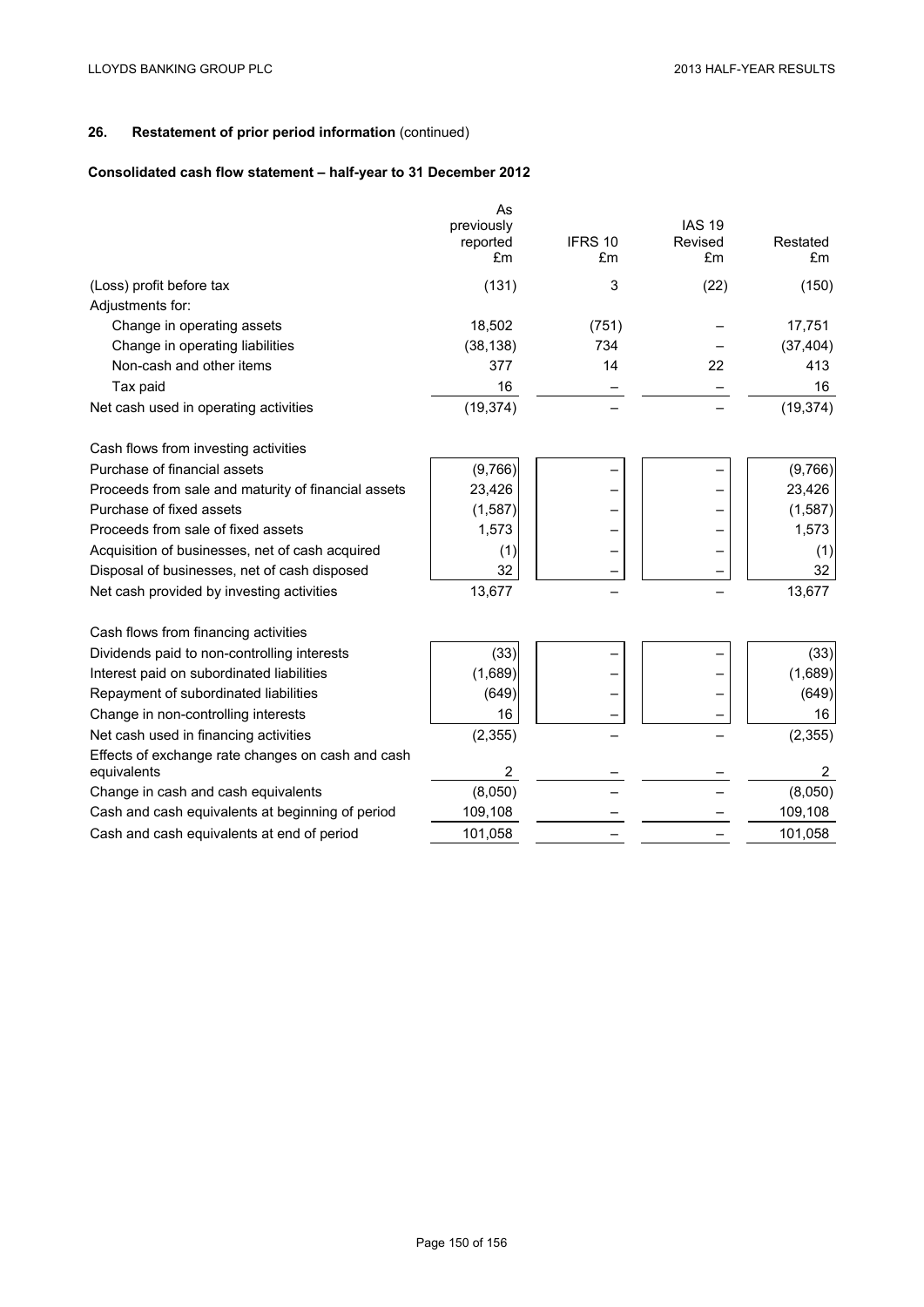# **Consolidated balance sheet at 31 December 2012**

| Assets                                                                     | As<br>previously<br>reported<br>£m | IFRS 10<br>£m | <b>IAS 19</b><br>Revised<br>£m | Restated<br>£m |
|----------------------------------------------------------------------------|------------------------------------|---------------|--------------------------------|----------------|
| Cash and balances at central banks                                         | 80,298                             |               |                                | 80,298         |
| Items in course of collection from banks                                   | 1,256                              |               |                                | 1,256          |
| Trading and other financial assets at fair value<br>through profit or loss | 153,990                            | 6,630         |                                | 160,620        |
| Derivative financial instruments                                           | 56,550                             | 7             |                                | 56,557         |
| Loans and receivables:                                                     |                                    |               |                                |                |
| Loans and advances to banks                                                | 29,417                             | 3,340         |                                | 32,757         |
| Loans and advances to customers                                            | 517,225                            |               |                                | 517,225        |
| Debt securities                                                            | 5,273                              |               |                                | 5,273          |
|                                                                            | 551,915                            | 3,340         |                                | 555,255        |
| Available-for-sale financial assets                                        | 31,374                             |               |                                | 31,374         |
| Investment properties                                                      | 5,405                              |               |                                | 5,405          |
| Goodwill                                                                   | 2,016                              |               |                                | 2,016          |
| Value of in-force business                                                 | 6,800                              |               |                                | 6,800          |
| Other intangible assets                                                    | 2,792                              |               |                                | 2,792          |
| Tangible fixed assets                                                      | 7,342                              |               |                                | 7,342          |
| Current tax recoverable                                                    | 354                                |               |                                | 354            |
| Deferred tax assets                                                        | 4,285                              |               | 628                            | 4,913          |
| Retirement benefit assets                                                  | 1,867                              |               | (1, 126)                       | 741            |
| Other assets                                                               | 18,308                             | 190           |                                | 18,498         |
| <b>Total assets</b>                                                        | 924,552                            | 10,167        | (498)                          | 934,221        |
|                                                                            |                                    |               |                                |                |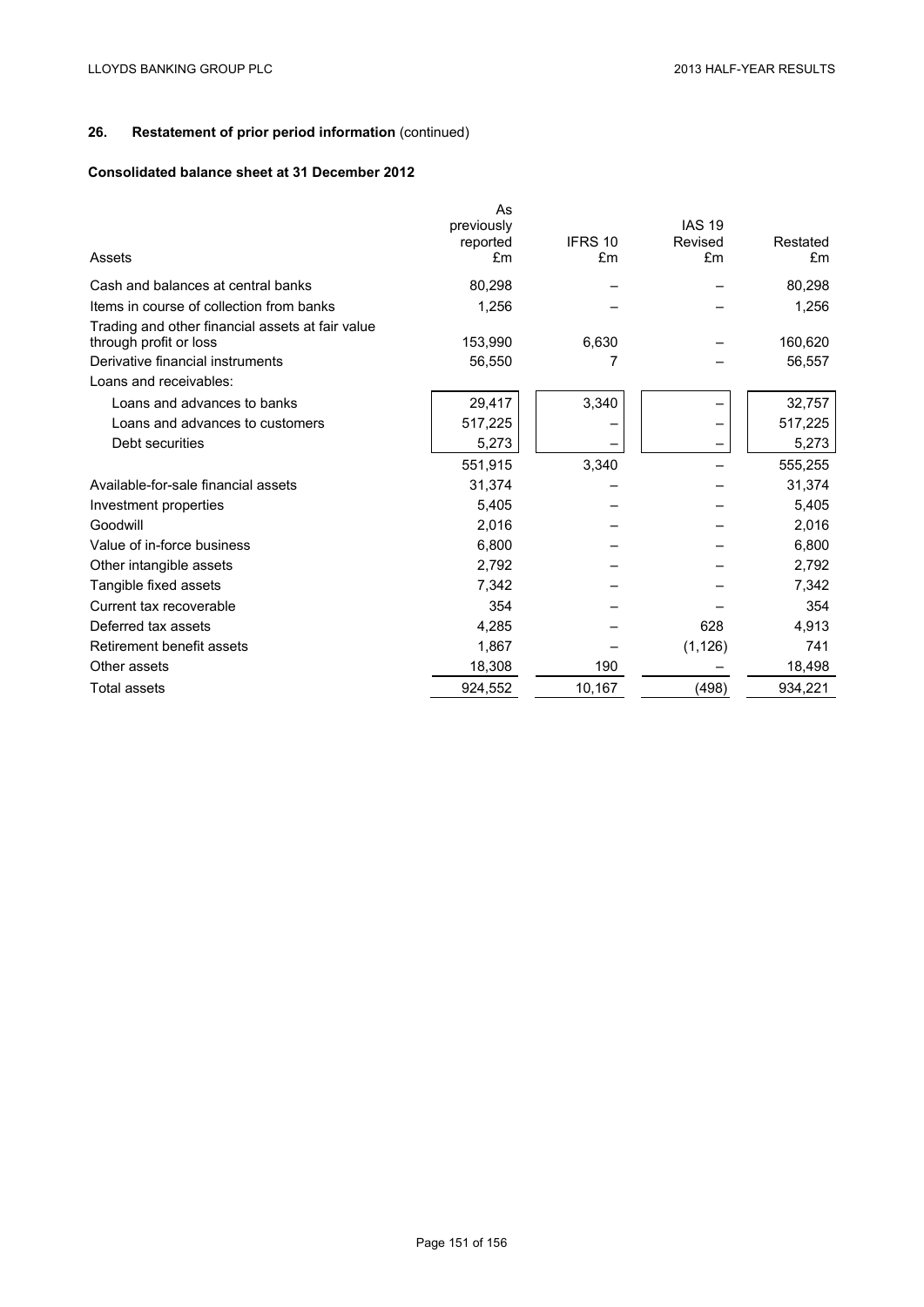# **Consolidated balance sheet at 31 December 2012** (continued)

|                                                                                 | As<br>previously<br>reported | IFRS 10 | <b>IAS 19</b><br>Revised | Restated |
|---------------------------------------------------------------------------------|------------------------------|---------|--------------------------|----------|
|                                                                                 | £m                           | £m      | £m                       | £m       |
| Equity and liabilities                                                          |                              |         |                          |          |
| Liabilities                                                                     |                              |         |                          |          |
| Deposits from banks                                                             | 38,405                       |         |                          | 38,405   |
| Customer deposits                                                               | 426,912                      |         |                          | 426,912  |
| Items in course of transmission to banks                                        | 996                          |         |                          | 996      |
| Trading and other financial liabilities at fair value<br>through profit or loss | 35,972                       | (2,580) |                          | 33,392   |
| Derivative financial instruments                                                | 48,665                       | 11      |                          | 48,676   |
| Notes in circulation                                                            | 1,198                        |         |                          | 1,198    |
| Debt securities in issue                                                        | 117,369                      | (116)   |                          | 117,253  |
| Liabilities arising from insurance contracts and                                |                              |         |                          |          |
| participating investment contracts                                              | 82,953                       |         |                          | 82,953   |
| Liabilities arising from non-participating investment                           |                              |         |                          |          |
| contracts                                                                       | 54,372                       |         |                          | 54,372   |
| Unallocated surplus within insurance businesses                                 | 267                          |         |                          | 267      |
| Other liabilities                                                               | 33,941                       | 12,852  |                          | 46,793   |
| Retirement benefit obligations                                                  | 300                          |         | 1,605                    | 1,905    |
| <b>Current tax liabilities</b>                                                  | 138                          |         |                          | 138      |
| Deferred tax liabilities                                                        | 327                          |         |                          | 327      |
| Other provisions                                                                | 3,961                        |         |                          | 3,961    |
| Subordinated liabilities                                                        | 34,092                       |         |                          | 34,092   |
| <b>Total liabilities</b>                                                        | 879,868                      | 10,167  | 1,605                    | 891,640  |
| Equity                                                                          |                              |         |                          |          |
| Share capital                                                                   | 7,042                        |         |                          | 7,042    |
| Share premium account                                                           | 16,872                       |         |                          | 16,872   |
| Other reserves                                                                  | 12,902                       |         |                          | 12,902   |
| Retained profits                                                                | 7,183                        |         | (2, 103)                 | 5,080    |
| Shareholders' equity                                                            | 43,999                       |         | (2, 103)                 | 41,896   |
| Non-controlling interests                                                       | 685                          |         |                          | 685      |
| <b>Total equity</b>                                                             | 44,684                       |         | (2, 103)                 | 42,581   |
| Total equity and liabilities                                                    | 924,552                      | 10,167  | (498)                    | 934,221  |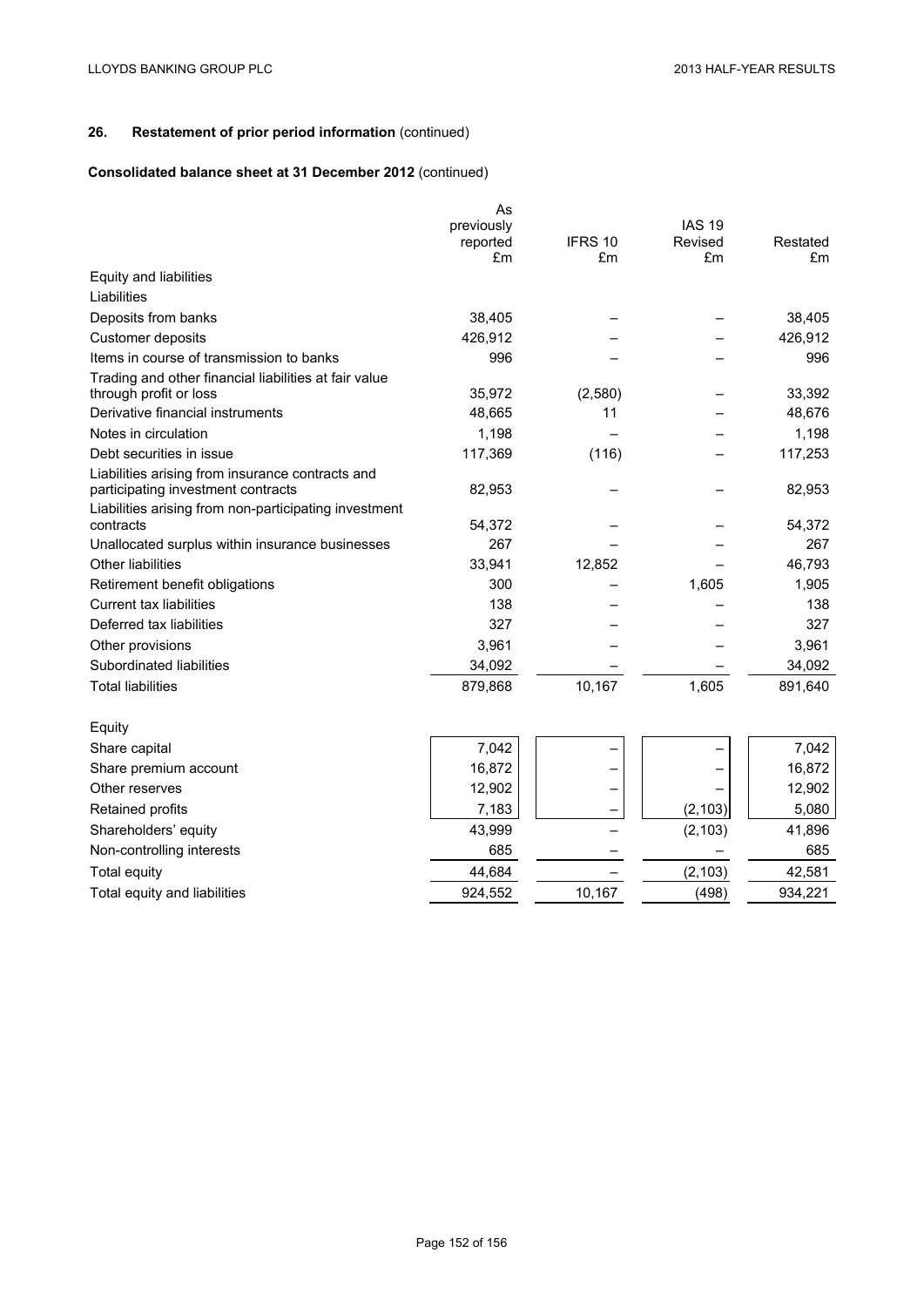### **Equity at 1 January 2012**

|                           | As<br>previously |               | <b>IAS 19</b> |                |
|---------------------------|------------------|---------------|---------------|----------------|
|                           | reported<br>£m   | IFRS 10<br>£m | Revised<br>£m | Restated<br>£m |
|                           |                  |               |               |                |
| Share capital             | 6,881            |               |               | 6,881          |
| Share premium account     | 16,541           | -             |               | 16,541         |
| Other reserves            | 13,818           | -             |               | 13,818         |
| Retained profits          | 8,680            |               | (414)         | 8,266          |
| Shareholders' equity      | 45,920           |               | (414)         | 45,506         |
| Non-controlling interests | 674              |               |               | 674            |
| Total equity              | 46,594           |               | (414)         | 46,180         |

## **27. Future accounting developments**

The following pronouncements may have a significant effect on the Group's financial statements but are not applicable for the year ending 31 December 2013 and have not been applied in preparing these condensed consolidated half-year financial statements. Save as disclosed below, the full impact of these accounting changes is being assessed by the Group.

| <b>Pronouncement</b>                                                                                                                  | Nature of change                                                                                                                                                                                                                                                                                                                                                                                                                                                                                                                                                                                                                                                                                                                                                                                                                                                                                                                                                                                 | <b>IASB effective date</b>                                 |
|---------------------------------------------------------------------------------------------------------------------------------------|--------------------------------------------------------------------------------------------------------------------------------------------------------------------------------------------------------------------------------------------------------------------------------------------------------------------------------------------------------------------------------------------------------------------------------------------------------------------------------------------------------------------------------------------------------------------------------------------------------------------------------------------------------------------------------------------------------------------------------------------------------------------------------------------------------------------------------------------------------------------------------------------------------------------------------------------------------------------------------------------------|------------------------------------------------------------|
| Amendments to IAS 32<br>Financial Instruments:<br>Presentation – 'Offsetting<br><b>Financial Assets and Financial</b><br>Liabilities' | Provides additional application guidance to address<br>inconsistencies identified in applying the offsetting criteria used beginning on or after<br>in the standard. Some gross settlement systems may qualify<br>for offsetting where they exhibit certain characteristics akin to<br>net settlement.                                                                                                                                                                                                                                                                                                                                                                                                                                                                                                                                                                                                                                                                                           | Annual periods<br>1 January 2014.                          |
| <b>IFRS 9 Financial Instruments'</b>                                                                                                  | Replaces those parts of IAS 39 Financial Instruments:<br>Recognition and Measurement relating to the classification,<br>measurement and derecognition of financial assets and<br>liabilities. IFRS 9 requires financial assets to be classified into<br>two measurement categories, fair value and amortised cost, on<br>the basis of the objectives of the entity's business model for<br>managing its financial assets and the contractual cash flow<br>characteristics of the instruments and eliminates the available-<br>for-sale financial asset and held-to-maturity investment<br>categories in IAS 39. The requirements for derecognition are.<br>broadly unchanged from IAS 39. The standard also retains<br>most of the IAS 39 requirements for financial liabilities except<br>for those designated at fair value through profit or loss<br>whereby that part of the fair value change attributable to the<br>entity's own credit risk is recorded in other comprehensive<br>income. | Annual periods<br>beginning on or after<br>1 January 2015. |

As at 31 July 2013, this pronouncement is awaiting EU endorsement. IFRS 9 is the initial stage of the project to replace IAS 39. Future stages are expected to result in amendments to IFRS 9 to deal with changes to the impairment of financial assets measured at amortised cost and hedge accounting, as well as a reconsideration of classification and measurement. Until all stages of the replacement project are complete, it is not possible to determine the overall impact on the financial statements of the replacement of IAS 39.

## **28. Other information**

The financial information in these condensed consolidated half-year financial statements does not constitute statutory accounts within the meaning of section 434 of the Companies Act 2006. Statutory accounts for the year ended 31 December 2012 have been delivered to the Registrar of Companies. The auditors' report on those accounts was unqualified, did not include an emphasis of matter paragraph and did not include a statement under section 498 of the Companies Act 2006.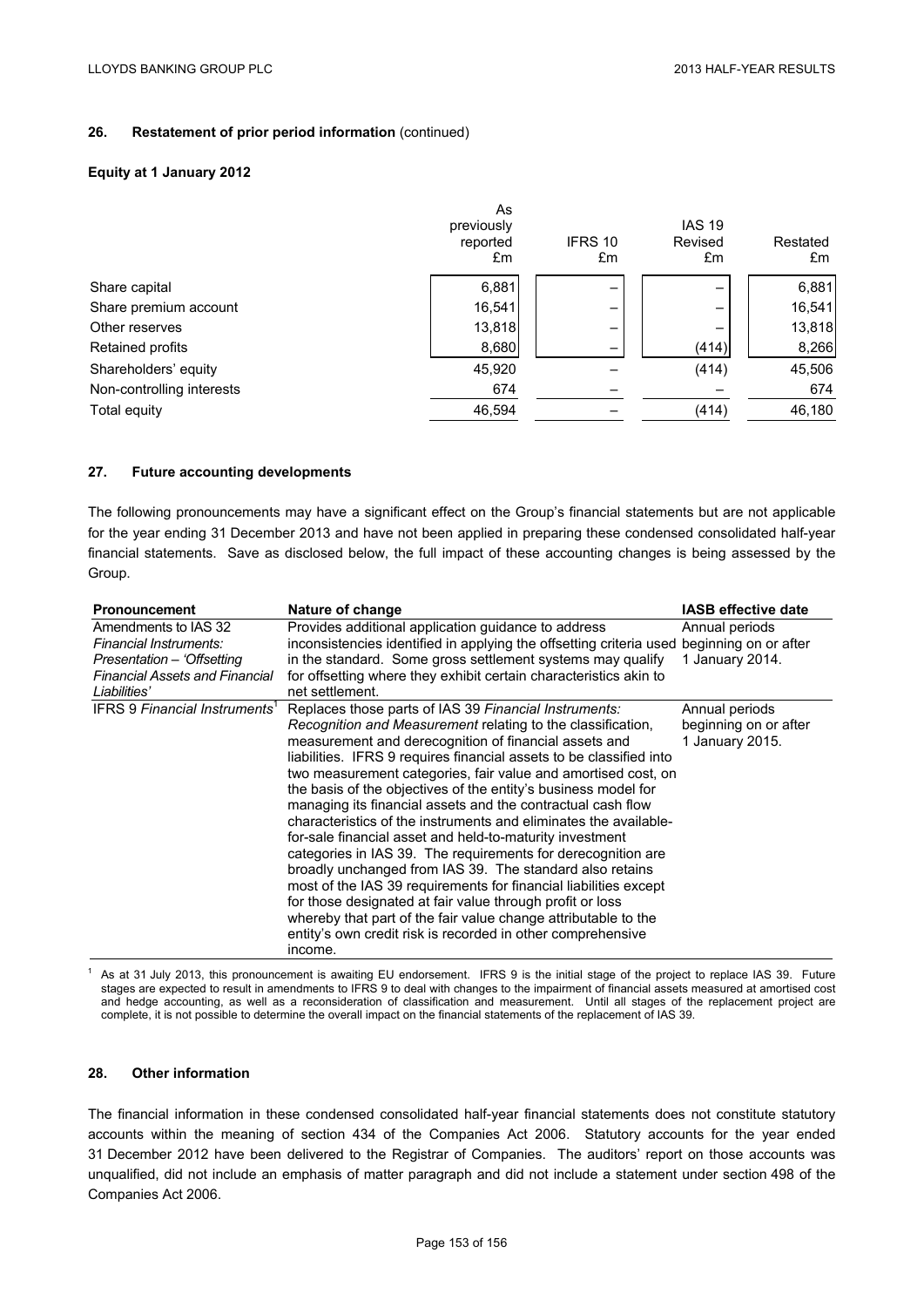# **STATEMENT OF DIRECTORS' RESPONSIBILITIES**

The directors listed below (being all the directors of Lloyds Banking Group plc) confirm that to the best of their knowledge these condensed consolidated half-year financial statements have been prepared in accordance with International Accounting Standard 34, *Interim Financial Reporting*, as adopted by the European Union, and that the half-year management report herein includes a fair review of the information required by DTR 4.2.7R and DTR 4.2.8R, namely:

- an indication of important events that have occurred during the six months ended 30 June 2013 and their impact on the condensed consolidated half-year financial statements, and a description of the principal risks and uncertainties for the remaining six months of the financial year; and
- material related party transactions in the six months ended 30 June 2013 and any material changes in the related party transactions described in the last annual report.

Signed on behalf of the board by

António Horta-Osório Group Chief Executive 31 July 2013

Lloyds Banking Group plc board of directors:

### **Executive directors:**

António Horta-Osório (Group Chief Executive) George Culmer (Group Finance Director)

#### **Non-executive directors:**

Sir Winfried Bischoff (Chairman) David Roberts (Deputy Chairman) Lord Blackwell Carolyn Fairbairn Anita Frew Nicholas Luff Anthony Watson CBE Sara Weller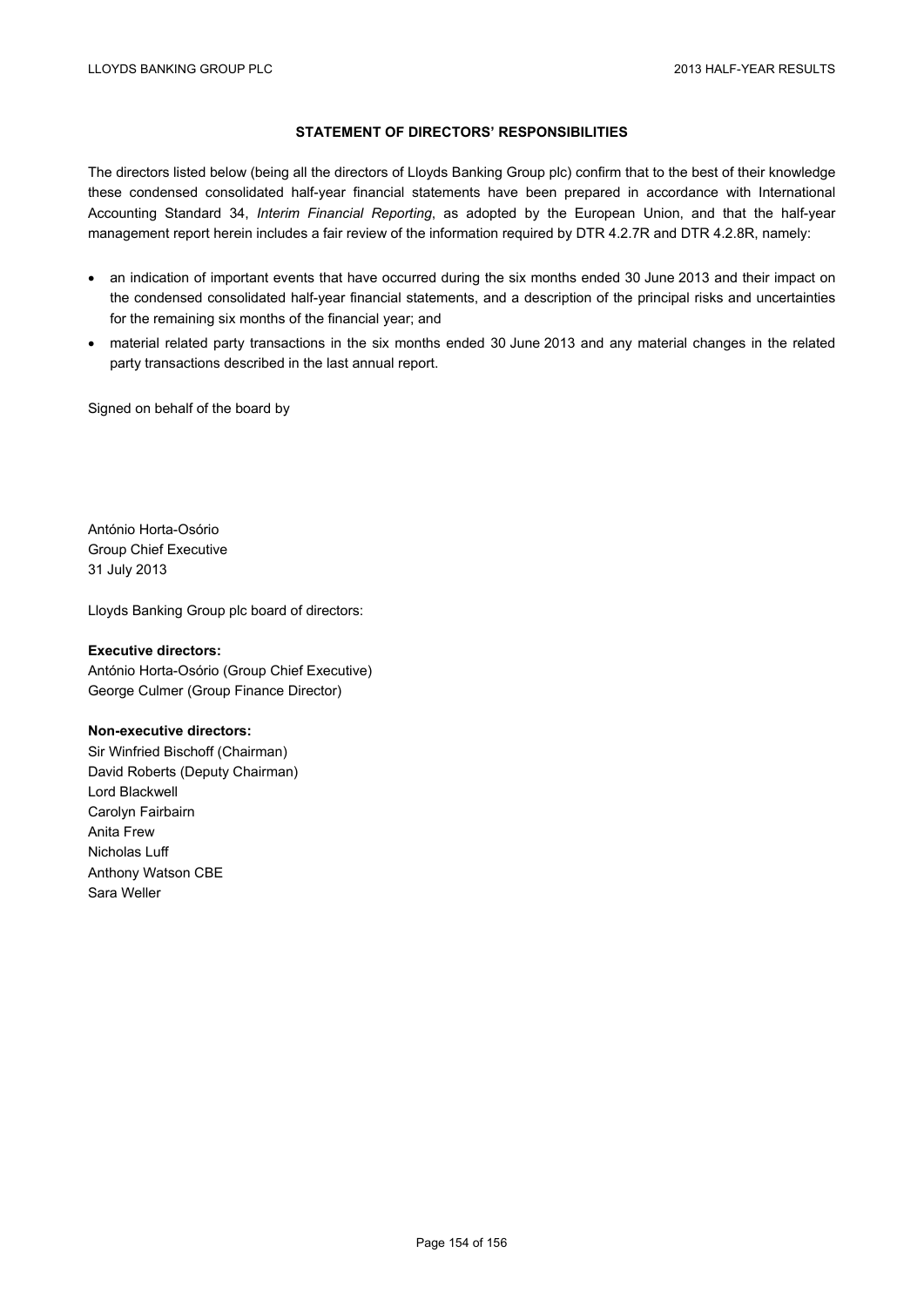## **INDEPENDENT REVIEW REPORT TO LLOYDS BANKING GROUP PLC**

### **Introduction**

We have been engaged by the Company to review the condensed consolidated half-year financial statements in the halfyear results for the six months ended 30 June 2013, which comprise the consolidated income statement, consolidated statement of comprehensive income, consolidated balance sheet, consolidated statement of changes in equity, consolidated cash flow statement and related notes. We have read the other information contained in the half-year results and considered whether it contains any apparent misstatements or material inconsistencies with the information in the condensed consolidated half-year financial statements.

### **Directors' responsibilities**

The half-year results are the responsibility of, and have been approved by, the directors. The directors are responsible for preparing the half-year results in accordance with the Disclosure Rules and Transparency Rules of the United Kingdom's Financial Conduct Authority.

As disclosed in note 1, the annual financial statements of the Group are prepared in accordance with International Financial Reporting Standards as adopted by the European Union. The condensed consolidated half-year financial statements included in the half-year results have been prepared in accordance with International Accounting Standard 34, *Interim Financial Reporting*, as adopted by the European Union.

## **Our responsibility**

Our responsibility is to express to the Company a conclusion on the condensed consolidated half-year financial statements in the half-year results based on our review. This report, including the conclusion, has been prepared for and only for the Company for the purpose of the Disclosure Rules and Transparency Rules of the Financial Conduct Authority and for no other purpose. We do not, in producing this report, accept or assume responsibility for any other purpose or to any other person to whom this report is shown or into whose hands it may come save where expressly agreed by our prior consent in writing.

### **Scope of review**

We conducted our review in accordance with International Standard on Review Engagements (UK and Ireland) 2410, 'Review of Interim Financial Information Performed by the Independent Auditor of the Entity' issued by the Auditing Practices Board for use in the United Kingdom. A review of interim financial information consists of making enquiries, primarily of persons responsible for financial and accounting matters, and applying analytical and other review procedures. A review is substantially less in scope than an audit conducted in accordance with International Standards on Auditing (UK and Ireland) and consequently does not enable us to obtain assurance that we would become aware of all significant matters that might be identified in an audit. Accordingly, we do not express an audit opinion.

## **Conclusion**

Based on our review, nothing has come to our attention that causes us to believe that the condensed consolidated halfyear financial statements in the half-year results for the six months ended 30 June 2013 are not prepared, in all material respects, in accordance with International Accounting Standard 34 as adopted by the European Union and the Disclosure Rules and Transparency Rules of the United Kingdom's Financial Conduct Authority.

PricewaterhouseCoopers LLP Chartered Accountants London 31 July 2013

Notes:

- a) The maintenance and integrity of the Lloyds Banking Group plc website is the responsibility of the Group directors; the work carried out by the auditors does not involve consideration of these matters and, accordingly, the auditors accept no responsibility for any changes that may have occurred to the financial statements since they were initially presented on the website.
- b) Legislation in the United Kingdom governing the preparation and dissemination of financial statements may differ from legislation in other jurisdictions.